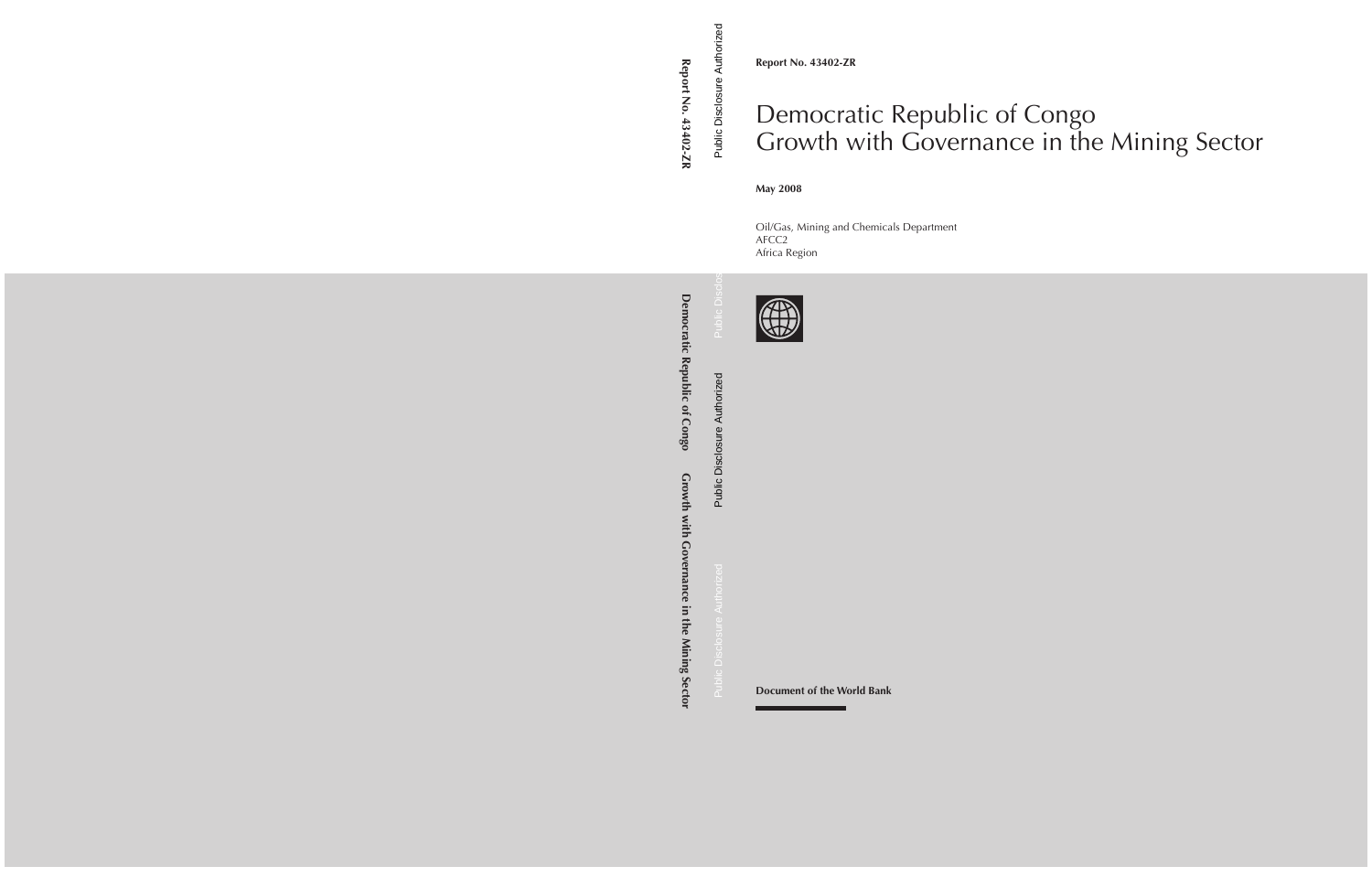#### **Dates**

Calendar Year, unless otherwise specified

### **Weights and Measures**

Metric, unless otherwise specified

**Exchange Rate**<br>Franc Congolese 500 = US\$1

### **Abbreviations and Acronyms**

| <b>ANR</b>       | National Security Agency                                       |
|------------------|----------------------------------------------------------------|
| <b>ASX</b>       | Australia Stock Exchange                                       |
| <b>BCC</b>       | Congo Central Bank                                             |
| <b>BGR</b>       | German Federal Institute for Geosciences and Natural Resources |
| <b>CAFOD</b>     | Charitable Organization (UK)                                   |
| <b>CAMEC</b>     | Central Africa Mineral Exploration Company                     |
| <b>CAMI</b>      | Mining Title Registry and Cadastre Service                     |
| <b>CEEC</b>      | Diamond and Precious Metals Evaluation Centre                  |
| <b>CIF</b>       | Cost Insurance Freight                                         |
| <b>CODELCO</b>   | Chile National Copper Company                                  |
| <b>COMESA</b>    | Southern Africa Community                                      |
| <b>COPIREP</b>   | Steering Committee for Reform of Public Enterprises            |
| <b>CTC</b>       | Certified Trade Chain                                          |
| <b>CTCPM</b>     | Technical Unit for Mining Coordination and Planning            |
| <b>DFID</b>      | Department for International Development                       |
| <b>DGI</b>       | Directorate General of Taxes                                   |
| <b>DGRAD</b>     | Directorate General of Dominal and Assises Taxes               |
| <b>DRC</b>       | Democratic Republic of Congo                                   |
| <b>EIA</b>       | <b>Environmental Impact Assessment</b>                         |
| <b>EITI</b>      | <b>Extractive Industries Transparency Initiative</b>           |
| <b>EMAK</b>      | Miners Exploitation Association of Katanga                     |
| <b>EMP</b>       | <b>Environmental Management Plan</b>                           |
| <b>ETR</b>       | <b>Effective Rate of Taxation</b>                              |
| <b>FARDC</b>     | Armed Forces of Democratic Republic of Congo                   |
| <b>GDRC</b>      | Government of the Democratic Republic of Congo                 |
| <b>GÉCAMINES</b> | Générale de Carrières et des Mines                             |
| <b>GIS</b>       | Global Information System                                      |
| <b>GTL/STL</b>   | Groupement de Terrils de Lubumbashi                            |
| <b>IDC</b>       | <b>International Development Corporation</b>                   |
| <b>IFC</b>       | <b>International Finance Corporation</b>                       |
| <b>ILO</b>       | International Labor Organization                               |
| <b>IMF</b>       | <b>International Monetary Fund</b>                             |
| <b>KCC</b>       | Kamoto Copper Company                                          |
| <b>KMT</b>       | Kingamiambo Musonoi Tailings                                   |
| KOV              | Kamoto East, Olivera and Virgule                               |
| KP               | <b>Kimberley Process</b>                                       |
| <b>LTO</b>       | Large Taxpayer Office                                          |
| <b>MIBA</b>      | Compagnie Miniere de Bakwanga                                  |
| <b>MOF</b>       | Ministry of Finance                                            |
| <b>MOM</b>       | Ministry of Mines                                              |
| <b>MOP</b>       | Ministry of Planning                                           |
| <b>MOPORT</b>    | Ministry of Portfolio                                          |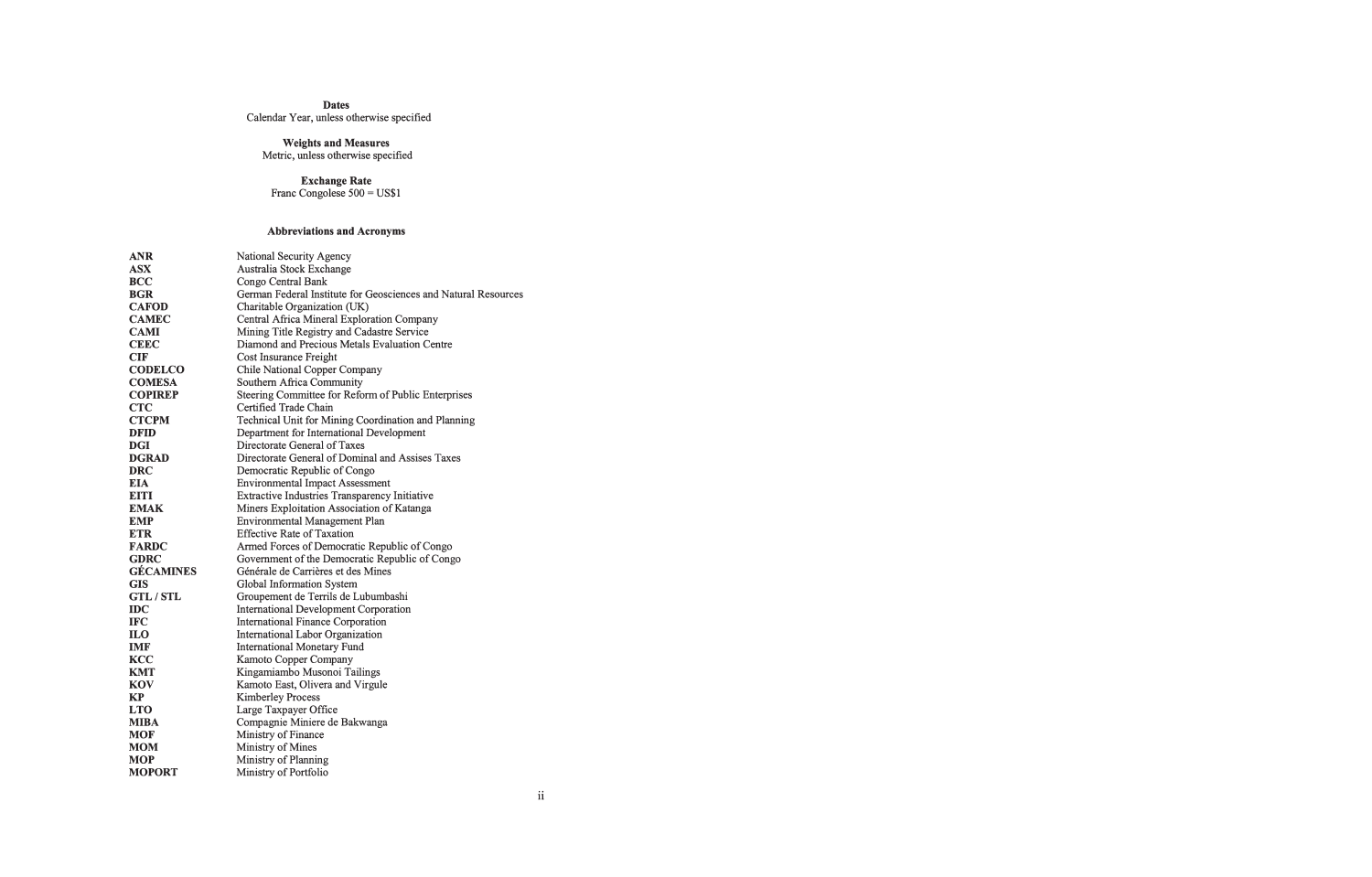| <b>MPW</b>      | Ministry of Public Works                               |
|-----------------|--------------------------------------------------------|
| <b>MSR</b>      | Ministry of Scientific Research                        |
| occ             | Congolese Control Office                               |
| <b>OFIDA</b>    | Office of Customs and Duties                           |
| <b>OKIMO</b>    | Office of Mines of Kilomoto                            |
| <b>ONATRA</b>   | National Transportation Office                         |
| <b>PNC</b>      | <b>National Congolese Police</b>                       |
| <b>PPP</b>      | Public Private Partnership                             |
| <b>ROSC</b>     | Report on Observance of Standards and Codes            |
| <b>SAESSCAM</b> | Assistance Office for Artisanal and Small-Scale Miners |
| <b>SAKIMA</b>   | Gold Company of Kivu and Maniema                       |
| <b>SNCC</b>     | National Railways Company                              |
| <b>SNEL</b>     | <b>National Electricity Company</b>                    |
| <b>SODIMICO</b> | Industrial and Mining Company of Congo                 |
| <b>SOMINKI</b>  | Kivu Mining Company                                    |
| <b>SOE</b>      | <b>State-Owned Enterprise</b>                          |
| <b>TSX</b>      | <b>Toronto Stock Exchange</b>                          |
| <b>UN</b>       | <b>United Nations</b>                                  |
| <b>UNICEF</b>   | United Nations Fund for Children                       |
| <b>USAID</b>    | United States Agency for International Development     |
| <b>USGS</b>     | United States Geological Survey                        |
| WBG             | World Bank Group                                       |

#### **Authorship and Acknowledgements**

This report was prepared by senior staff of the World Bank, including Craig Andrews, Principal Mining Specialist, Boubacar Bocoum, Senior Mining Specialist, and Delphin Tshimena, Mining Consultant. The kind assistance of Mr. Markus Wagner, German Federal Institute for Geosciences and Natural Resources and Mr. Ulrich Daldrup, University of Aachen is gratefully acknowledged. The sections pertaining to Congo mineral endowment and resources have been prepared by Dr. Pierre Goossens, mining consultant. The study team would also like to thank all of the Congolese government officials, private sector representatives, representatives of international organizations and members of civil society organizations for their assistance and information during the preparation of the study.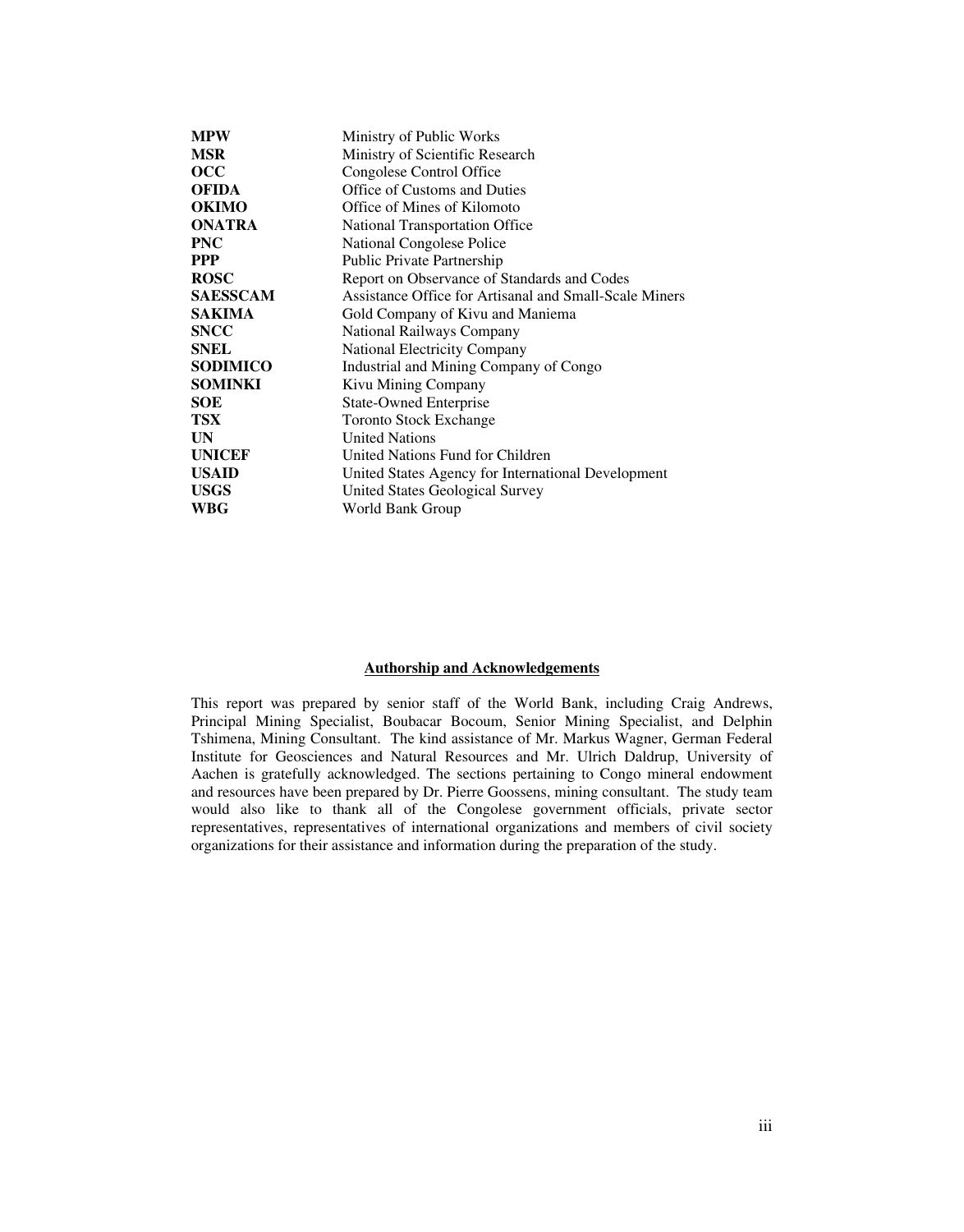## **Table of Contents**

| 2. Enabling Environment, Supervision and Good Governance17          |  |
|---------------------------------------------------------------------|--|
|                                                                     |  |
|                                                                     |  |
|                                                                     |  |
|                                                                     |  |
|                                                                     |  |
|                                                                     |  |
| 3. Large-Scale Mining Role of the Parastatals,                      |  |
|                                                                     |  |
|                                                                     |  |
|                                                                     |  |
|                                                                     |  |
|                                                                     |  |
|                                                                     |  |
|                                                                     |  |
|                                                                     |  |
|                                                                     |  |
|                                                                     |  |
|                                                                     |  |
|                                                                     |  |
| 6. Comprehensive Plan to Achieve Growth with Governance in the      |  |
|                                                                     |  |
|                                                                     |  |
|                                                                     |  |
|                                                                     |  |
| Maximize the Contribution of DRC's Mineral Assets and Endowment  74 |  |
|                                                                     |  |
|                                                                     |  |
|                                                                     |  |
|                                                                     |  |
|                                                                     |  |
|                                                                     |  |
|                                                                     |  |
|                                                                     |  |
| Annex 5: Major Related Road Projects Financed by the Bank           |  |
|                                                                     |  |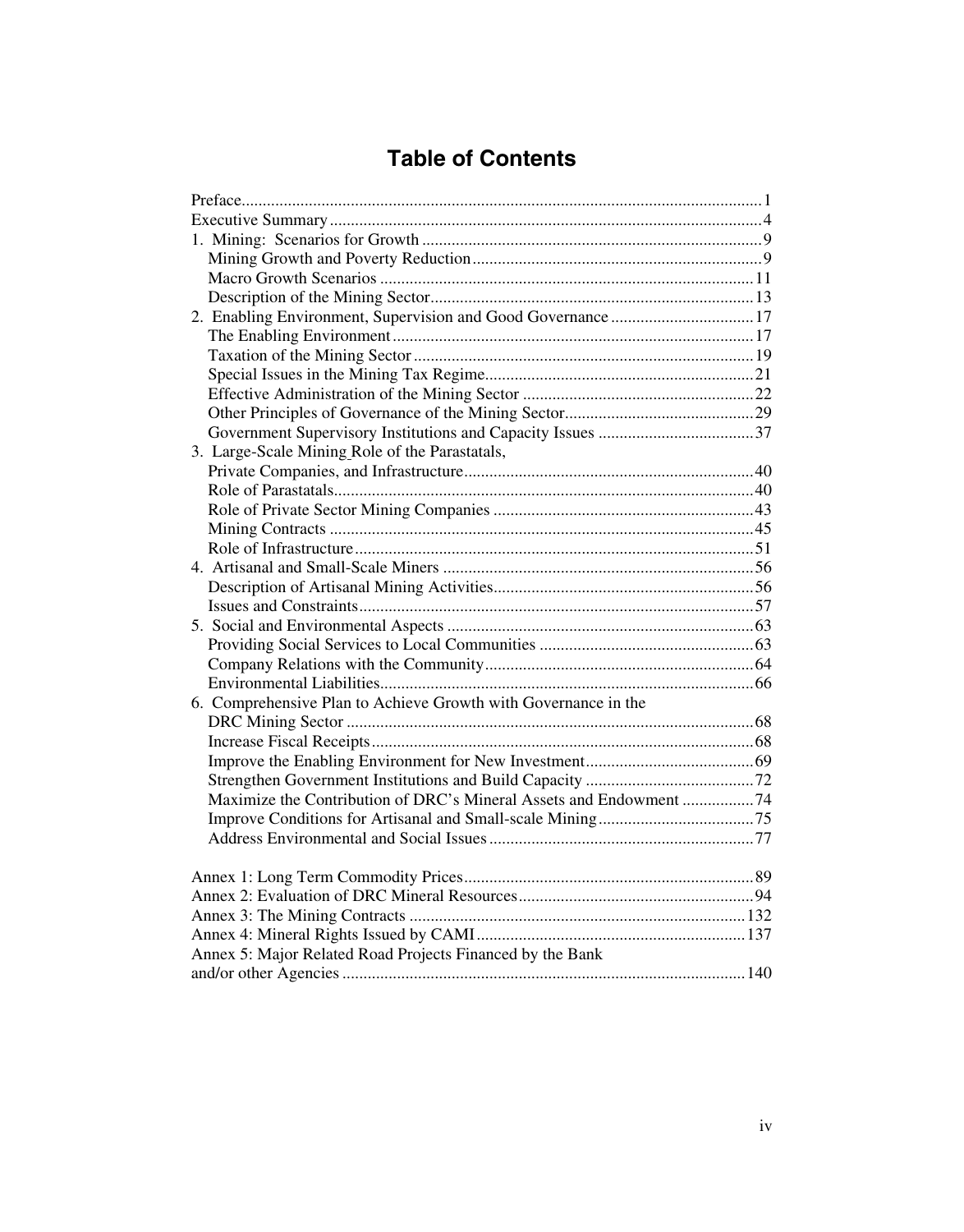## **Preface**

This study examines the mining sector's potential to contribute to economic growth with governance in the Democratic Republic of Congo. In the past, mining has been the main engine of the Congo economy. But the revenues and other benefit streams generated by the sector over the years have not been used in a wise or sustainable fashion, largely due to key problems with sector governance. During the past ten years of civil war and conflict, flagship industrial mining declined substantially, and informal and artisanal mining expanded significantly. Now that peace has returned to most of the country and a new democratically elected Government is in place, the potential for the mining sector to contribute to economic growth is excellent. However, achieving growth with governance depends on three principal internal and external factors. The first of these, international commodity prices, is largely out of the Government's control. The second factor, political stability, is clearly critical to growth of the sector; however, a detailed discussion of this factor is outside the scope of this study. The third factor, rent-seeking culture, is at the heart of the challenge that the Government must overcome to ensure sustained sector growth with good governance.

*World commodity prices.* Prices of major non-ferrous metals, gold, and diamonds – DRC's principal mineral export commodities – are set on international markets. For the past three years, there has been an extraordinary increase in the prices of these commodities, driven principally by high consumption (in the case of non-ferrous metals) in China, India, and other countries and, in the case of gold and diamonds, by strong retail demand. For instance, in 2003 the price of copper, to take the example of one commodity, was around US\$1.00 per pound (US\$2,200 per metric tonne). The current (May 2007) copper metal price is US\$3.30 per pound (US\$7,200 per metric tonne). However, prices of mineral commodities are highly cyclical, and predictions of future prices vary enormously. Some observers would suggest that a fundamental shift has occurred in consumption patterns for mineral commodities, which will result in higher prices for the foreseeable future.<sup>1</sup> Others suggest that the present boom in commodity prices is in mid-cycle.



Source: World Bank, "Outlook for Metals Prices," September 2006, based on projections by Commodity Research Unit.

 $\ddot{\phantom{a}}$ 

<sup>1</sup> An excellent analysis of the interplay between the fundamental drivers of commodity prices, such as interest and currency exchange rates, consumption , and production balances, and the growing importance of demand for base and precious metals in emerging economies is by Dr. Martin Murenbeeld, www.dundeewealtheconomics.com.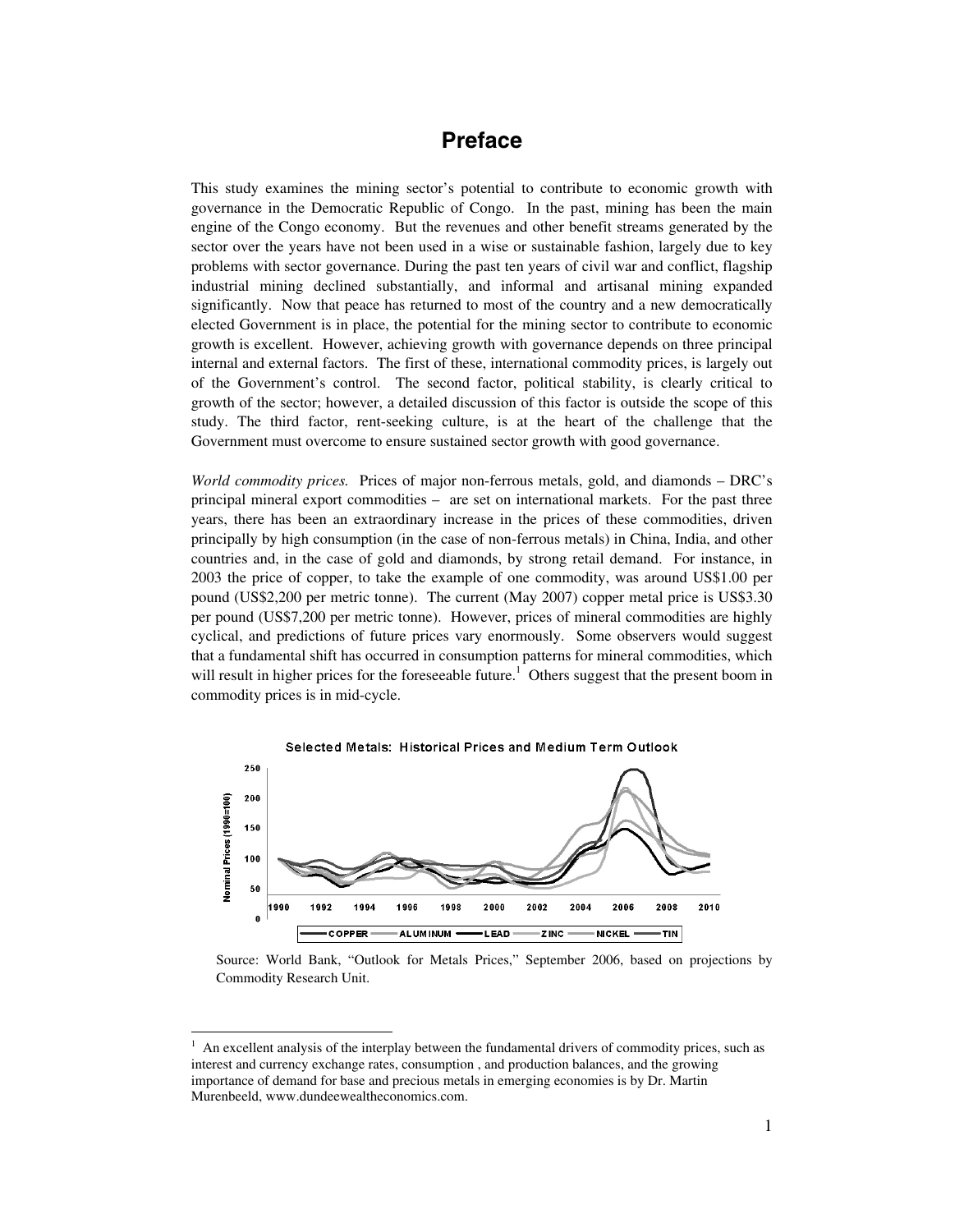This report adopts the conservative view that the current high prices should decline over the coming years, though when this will occur is impossible to predict and the decline will be possibly not to the low levels of the early part of this decade.

The probable future decline and fluctuation of commodity prices has several implications for the mining sector in DRC. First, the amount of investment funding available for minerals exploration and investment falls or rises in tandem with the commodity prices. During the first quarter of 2008 there has already been a significant fall-off in the amount of funding for smaller companies in the international exchanges, due in part to the financial turbulence in the markets. This fall-off in investment funding could be exacerbated further by a significant downturn in commodities prices. Second, producing companies will generate lower revenues, and the government will have a consequent decline in fiscal receipts. Third, companies will face pressure to maximize their economies of scale, generally by increasing through-put in order to meet fixed costs. At the same time, because of lower sales revenues, companies will be forced to reduce operating costs, often by cutting staff and social services. Fourth, lower commodity prices will have a direct effect on the artisanal producers of mineral commodities, whose day-to-day dependence on the amounts earned in the mines renders them highly vulnerable to fluctuations. For example, artisanal producers of coltan were severely impacted by the rapid decline in the price of this commodity (used in cell phones) early in this decade.

*Security and political dynamics.* Like all post-conflict states, DRC must now rebuild political and administrative systems that were destroyed or severely degraded over the past 10 years. Following the transition period, as mandated in the Sun City accords of 2002, a new Government, headed by President Joseph Kabila, was elected at end 2006. However, the political process is extremely fragile, and the new Government has been slow to establish itself. DRC does not have a long history of democratic rule, and officials have much to learn about the art of governing. As administrative systems are rebuilt, therefore, attention must be paid to logistics, personnel, information systems, standards of governance, and responsiveness to the needs of the governed.

It is outside of the purview of this study to examine in detail the dynamics of the political evolution in DRC. However, an open and legitimate political process is a prerequisite for stability and a smoothly functioning administrative system. Such a process is critical for the mining sector, which must attract large amounts of investment capital from local and foreign sources in order to develop and produce mineral resources. It is also critical for the fair and equitable distribution of benefits arising from the sector. The Government faces an enormous challenge of fulfilling the twin mandates of decentralization of powers to the provinces and retrocession of mining taxes. Another major challenge is the need to establish government hegemony over areas of the country that have been governed by warlords, and to rid the artisanal mining areas of predatory militias. However, replacing the militias with equally predatory detachments of the national army will not improve the well-being of the artisans or contribute to sustainable production.

*Culture of rent seeking.* Throughout its modern history, the people of the Congo have been exploited by slave traders, King Leopold of Belgium, mining companies in colonial times, and, most of all, the kleptocracy of the Mobutu years. Taking inspiration from this history and leadership, a culture of rent seeking, corruption, and impunity are deeply engrained in DRC. Rent seeking takes many forms, including offers or solicitations of bribes and illicit payments to or by government officials; fraudulent declarations to the tax authorities; embezzlement of state funds; conflicts of interest of officials who have an ownership stake in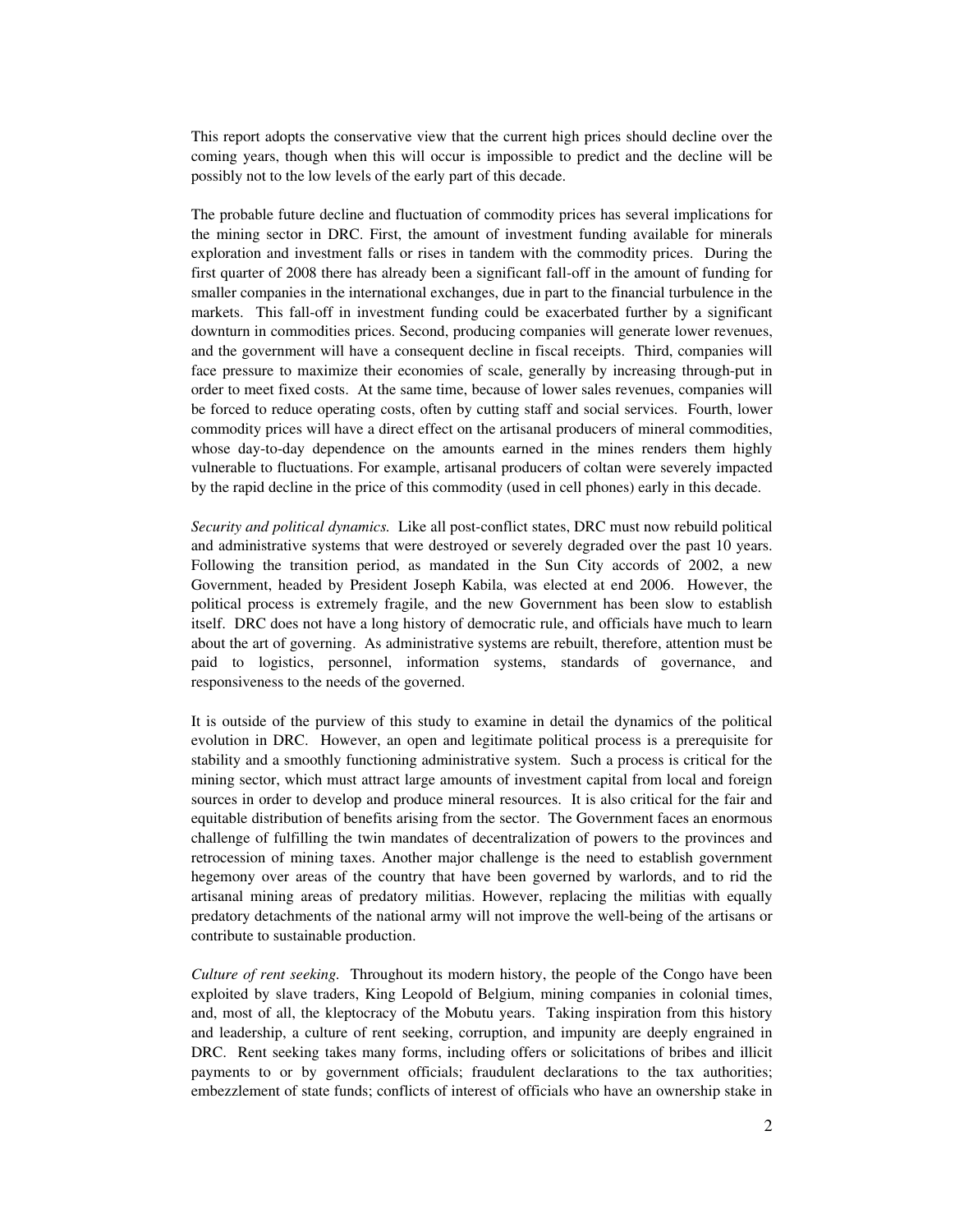companies doing business with the government; inappropriate use of position to influence government decisions; and others. The pervasive culture of corruption exists at every echelon of Congolese politics and government administrative services. For those lowest in the hierarchy, such as a customs official who has not been paid for months, taking a bribe is a matter of survival. For more senior members of the hierarchy, vast sums are said to find their way to offshore bank accounts or property investments in South Africa, Europe, or elsewhere.

The new Government recognizes this malaise and is committed to "… the struggle against political impunity and immorality which are unfortunately deeply rooted in the political soil of Congo." 2 To address these concerns, in February 2007, the Congolese parliament adopted a Governance Contract, which enumerates the measures the Government will take over the next four years to improve "participation, transparency, responsibility, respect for the primacy of law, efficiency and equity." With reference to the mining sector, the Governance Contract makes specific reference to the effective implementation of the Extractive Industries Transparency Initiative (EITI), in which DRC has participated since March 2005. However, there remain many challenges and much significant work to be done to improve governance in general and the mining sector specifically. It is important to improve governance not only in the moral sense but also in terms of ensuring an efficient, well-functioning, and internationally competitive mining industry. The extra costs of a bribe to a customs official or gift of stock to a senior government official may seem like a tolerable expense in the short term, but it leads inevitably to an ever-escalating spiral of demands for illicit payments, which will ultimately represent a significant competitive disadvantage to the DRC mining sector.

 $\overline{a}$ 

 $2$  Inauguration address of President Joseph Kabila, December 6, 2006.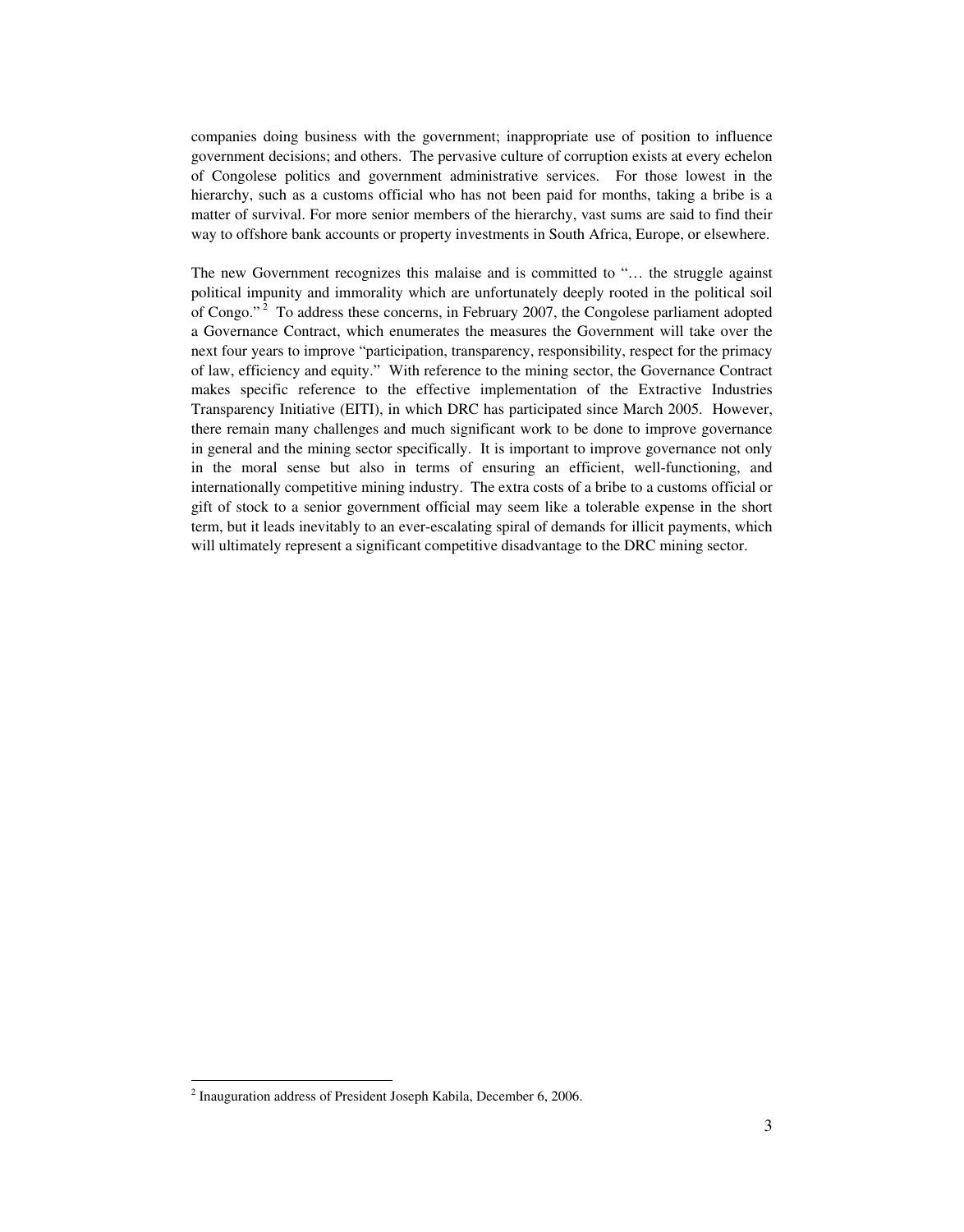## **Executive Summary**

The Democratic Republic of Congo (DRC) is endowed with exceptional mineral resources, and exploitation of these resources holds great promise for jump-starting economic development, as has happened in other countries. For instance, DRC's mining sector could, within ten years, contribute 20-25 percent of GDP and one-third of total tax receipts. However, in the past the DRC has been unable to harness its mineral wealth for economic development, due largely to corrupt management and political interference in the parastatal mining companies, and to inappropriate policies that limited private sector investment. Following the fall of the Mobutu government and the period of civil war, the transitional Government has taken some important steps to stimulate development of the sector, including restructuring the parastatals and allowing private sector investment. The most significant step in this direction was the passage in 2002 of a new Mine Law and regulations. This action, together with current high commodity prices, has resulted in a renewal of investment in exploration and exploitation activities. This will not result in a positive economic outcome or improved well-being of the Congolese, however, because the administration of the sector is dysfunctional – handicapped by insufficient institutional capacity, continuing political instability, corruption, and fundamental deficiencies in governance. The Government, with the assistance of donors, private sector companies, and civil society, must undertake a coherent and systematic series of actions to address these issues.

This report proposes such a strategic and comprehensive program, to be carried out over the next five years. The overall objective of the program is to increase the contribution of large and small-scale mining to economic development by addressing key deficiencies in the sector. Its specific objectives and goals include:

- *Increasing mining fiscal receipts* in the short term, by (i) conducting audits of companies and government agencies; (ii) centralizing tax collection and reporting functions within a special cell and a "transitory account" in the Ministry of Finance; and (iii) recruiting an internationally respected firm to build the capacity of the Government to improve tax collection. In addition, the central and provincial governments must address the special issues posed by the constitutionally mandated retrocession of revenues to the provinces.
- *Improving the enabling environment,* by addressing certain gaps in the mining legislation relative to small-scale mining permits, community consultation, and environmental protection. There is also a need for a sliding-scale royalty on mineral production, and for a special fee levied on the transfer of mineral rights.
- *Improving governance of the mining sector,* by (i) adjusting the provisions of certain partnership contracts and improving their supervision; (ii) ensuring due diligence for all future contracts, including competent legal advice and proper valuation of mineral assets; (iii) publishing all contracts and information about the companies and partners involved; (iv) improving disclosure of revenue flows, particularly through diligent and effective implementation of the Extractive Industries Transparency Initiative (EITI); (v) establishing effective systems to trace mineral commodities. if technically feasible and economically sound; (vi) conducting tenders for certain mineral properties, as provided for in the Mine Law; and (vii) eliminating potential conflicts of interest by closing loopholes in current regulations that allow civil servants to own stock in, and serve as officers of, mining companies.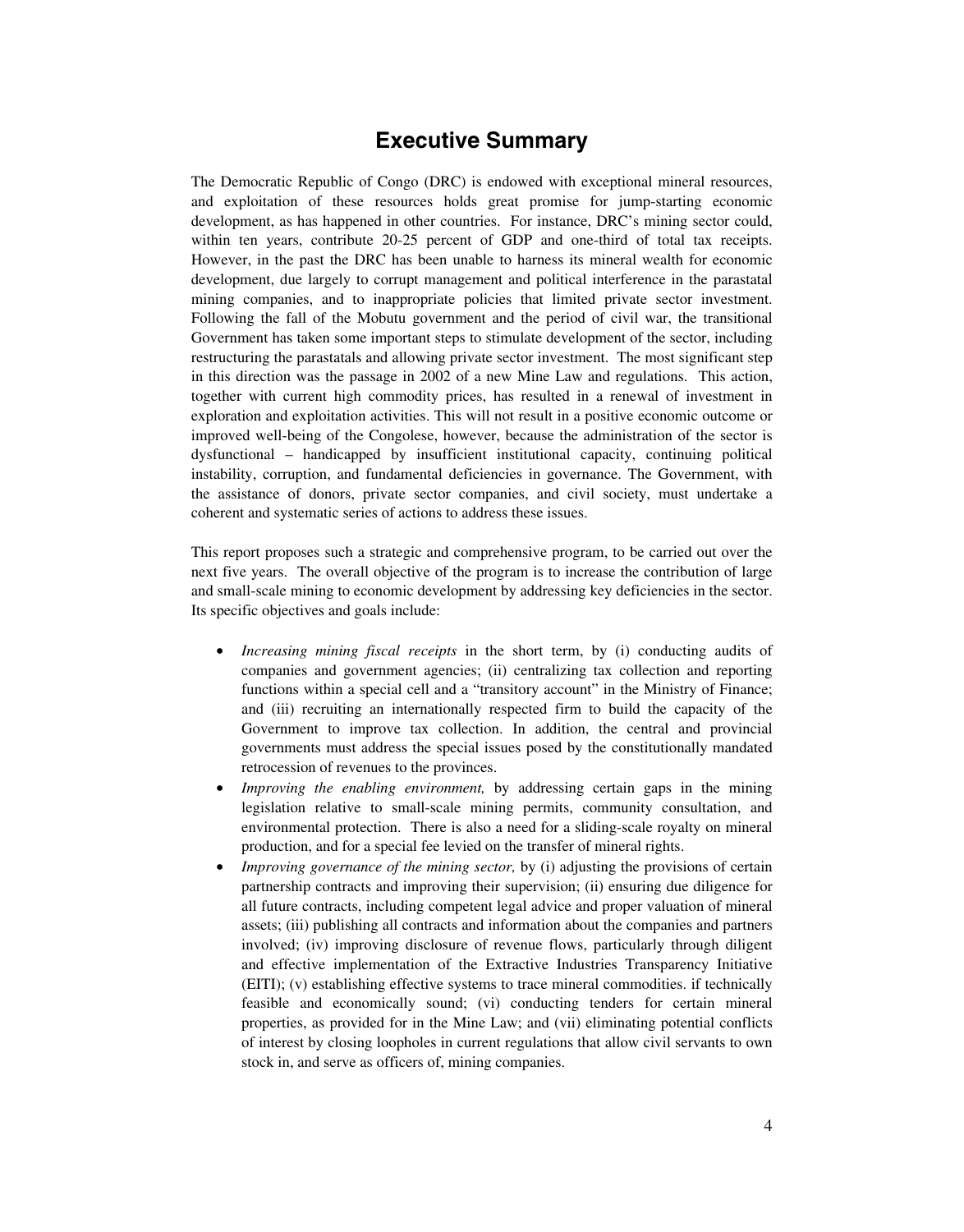- *Building the capacity of supervisory institutions* to (i) improve efficiencies in mineral rights management; (ii) carry out oversight of the sector; (iii) deliver effective technical assistance and extension services to artisanal miners; (iv) inspect health, safety, and environmental conditions at mine sites; (v) improve the control and valuation of diamonds; (vi) carry out economic and financial analyses of projects; (vii) improve surveillance of the value and volume of mineral exports; and (viii) carry out geological mapping of the country's mineral endowment.
- *Maximizing the contribution of the mineral endowment to the economic development of the country,* by (i) reforming and restructuring the parastatal companies; (ii) reducing the administrative constraints to doing business in DRC; and (iii) investing substantially in rehabilitation and/or construction of transport and power infrastructure in mineral producing areas.
- *Improving conditions for artisanal and small-scale miners, by (i) improving security* of tenure for artisanal miners, and reducing conflicts between them and larger industrial operations; (ii) distinguishing between artisanal and small-scale mining; (iii) establishing artisanal miners' cooperatives; (iv) enforcing labor, health, safety, and environmental standards; (v) improving the productivity and beneficiation of minerals; and (vi) developing alternative livelihoods.
- *Improving environmental and social conditions in mining areas, by (i) conducting an* inventory and risk assessment of environmental legacies; (ii) conducting baseline studies to distinguish private party and public sector responsibilities for environmental liabilities, in the context of the partnership contracts; (iii) enforcing compliance with environmental regulations; (iv) developing an environmental awareness program directed toward artisanal miners; (v) ensuring that financial guarantees given by companies for rehabilitation are effectively accounted for; (vi) ensuring effective community consultation; and (vii) providing for a takeover by other entities of the social services, which have in the past been provided by stateowned enterprises.

The program would cost an estimated US\$200-400 million, depending on the high or medium priority of the actions to be undertaken. The program would be funded through internal government resources, augmented by multilateral and bilateral donors. Further, this report recommends that a special steering group, composed of senior officials of the Congolese Government and selected donor agencies, be established to provide strategic guidance for the program.

Experience in other countries has shown that the mining sector can produce substantial benefit streams, and that these streams can be used to stimulate economic growth and improve the well-being of the population. For this to happen, three conditions in the sector are required: *an enabling environment* to attract private sector investment, *strengthened supervisory institutions*, and *good governance.* The DRC has adopted an enabling environment for the sector that is consistent with international practice. But supervisory institutions are dysfunctional, and standards of good governance for the sector are inadequate. In order to make best use of the benefit streams the sector could produce, these two conditions must be addressed on an urgent basis.

The mining sector in DRC is poised for an extended period of growth. With current high metals prices and the country's excellent geology base, there has been a frenzy of investor interest for the past 24 months. Based on existing minerals production (mostly artisanal), the advanced investment projects underway, and reasonable assumptions about possible new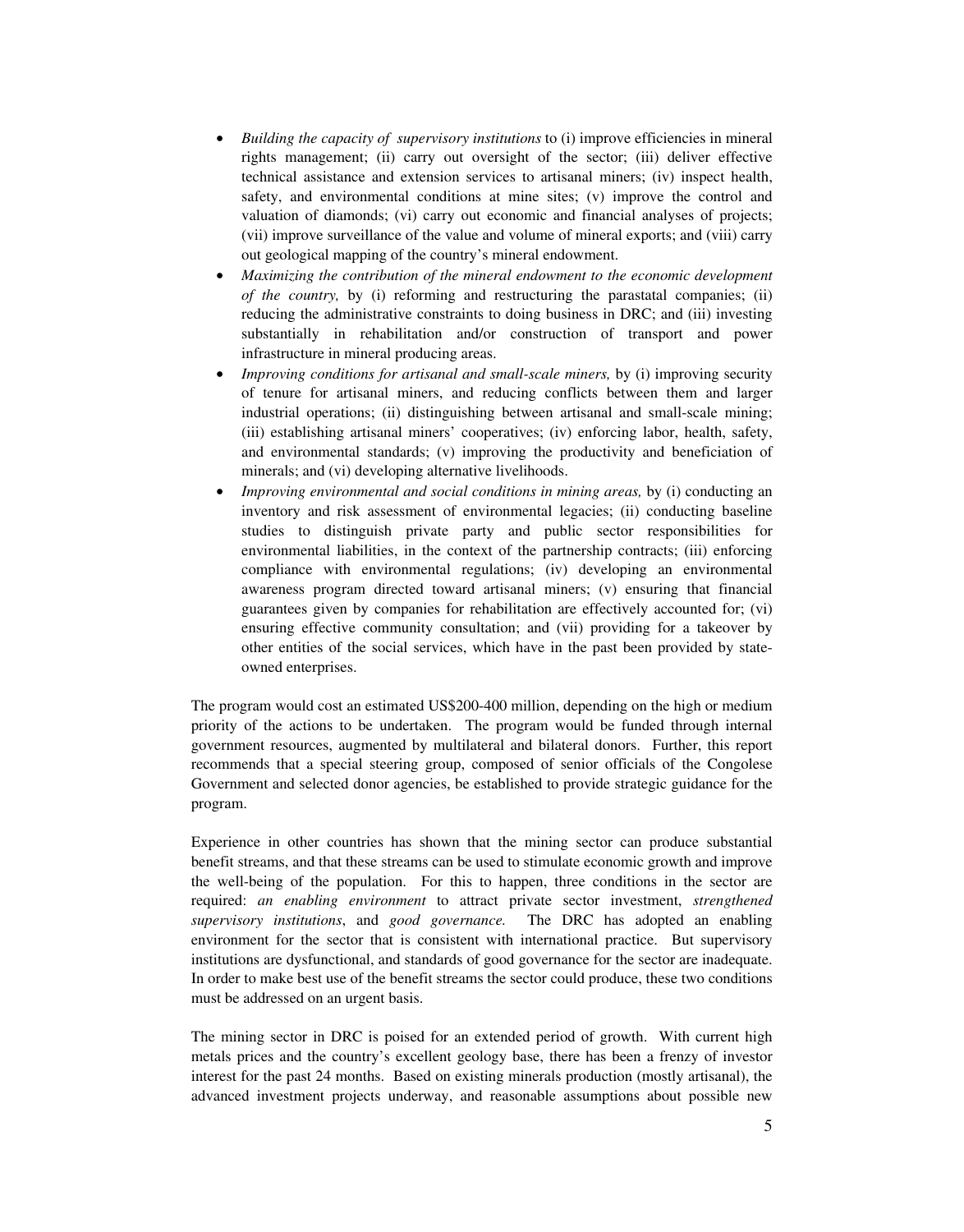mine development over the next 15 years, scenarios have been constructed to outline the possible economic and fiscal outcomes. Under the base case scenario, the gross production value of the mining sector will range between US\$2 billion and US\$2.7 billion annually, and fiscal receipts will range between US\$186 million and US\$388 million annually, for the period 2008-2017. Under the medium case scenario for the same period, these values increase to US\$2.7-3.8 billion and US\$244-689 million per year, respectively. For reference, current GDP is estimated at US\$8.5 billion and total fiscal receipts at US\$1.1 billion per year.

*The enabling environment, government supervision, and good governance* of the mining sector are the most critical issues with respect to growth of the sector and its eventual contribution to economic development. While the Mine Law and regulations of 2002 are consistent with international best practice, the Government's effective application of the Law is wholly inadequate. The *fiscal regime* applicable to the sector is internationally competitive and would provide a solid basis for generating tax revenues for the state. However, fraudulent practices by companies and government agencies have created a gap of US\$35 million between what should be paid versus what is actually recorded as having been received in terms of royalties and surface rents alone. The gap is actually larger if total mining taxes are considered: about US\$200 million per annum should be generated by the sector; the Government claims to have received sector taxes in 2005 of US\$27 million. Other areas where improved governance is required are *clear guidelines for government equity participation* in mining enterprises, *disclosure of mining contracts,* and the particulars of the partners involved*,* and *conflict of interest* issues with civil servants and political officials owning stock in mining companies or serving as officers of them. Of note are the several initiatives to develop *tracing systems* for mineral commodities, with a view to curtailing clandestine exports and certifying production methods. After a period of inaction due to the elections, the Government has reaffirmed its commitment to implement the Extractive Industries Transparency Initiative (EITI), and has recently undertaken steps to update the organizational structure of the EITI implementation committee and to reactivate dialogue with private companies and civil society. The *central government institutions* responsible for oversight of the sector are weak and ineffectual, especially the antenna offices in the provinces. These institutions include the Ministry of Mines and its various departments; services attached to other ministries (customs, security); and others. Significant capacity building, training, and logistical support will be required to strengthen the Government's capacity to administer the sector.

*State-owned enterprises* have been very large industrial miners in DRC, but virtually all of them are moribund and producing a fraction of the production of previous years. This situation is serious not only because it deprives the government of revenues, but also because the companies are no longer providing the same level of social and community services in the areas where they operate. The Government is considering legislation to restructure the state enterprises; the new legislation may favor strategic partnerships, with private sector operators being the majority shareholders and taking over management of the companies. The success of this process is contingent on an adequate evaluation of the mineral assets of the stateowned companies and a determination of fair market value on a discounted basis. The Government may also wish to consider a tender operation for some of the mineral assets, though this will require thorough preparation and transparent selection of the development partner.

*Private sector companies* are very active in exploration and exploitation operations, with or without partnership agreements with state-owned companies. It is estimated that private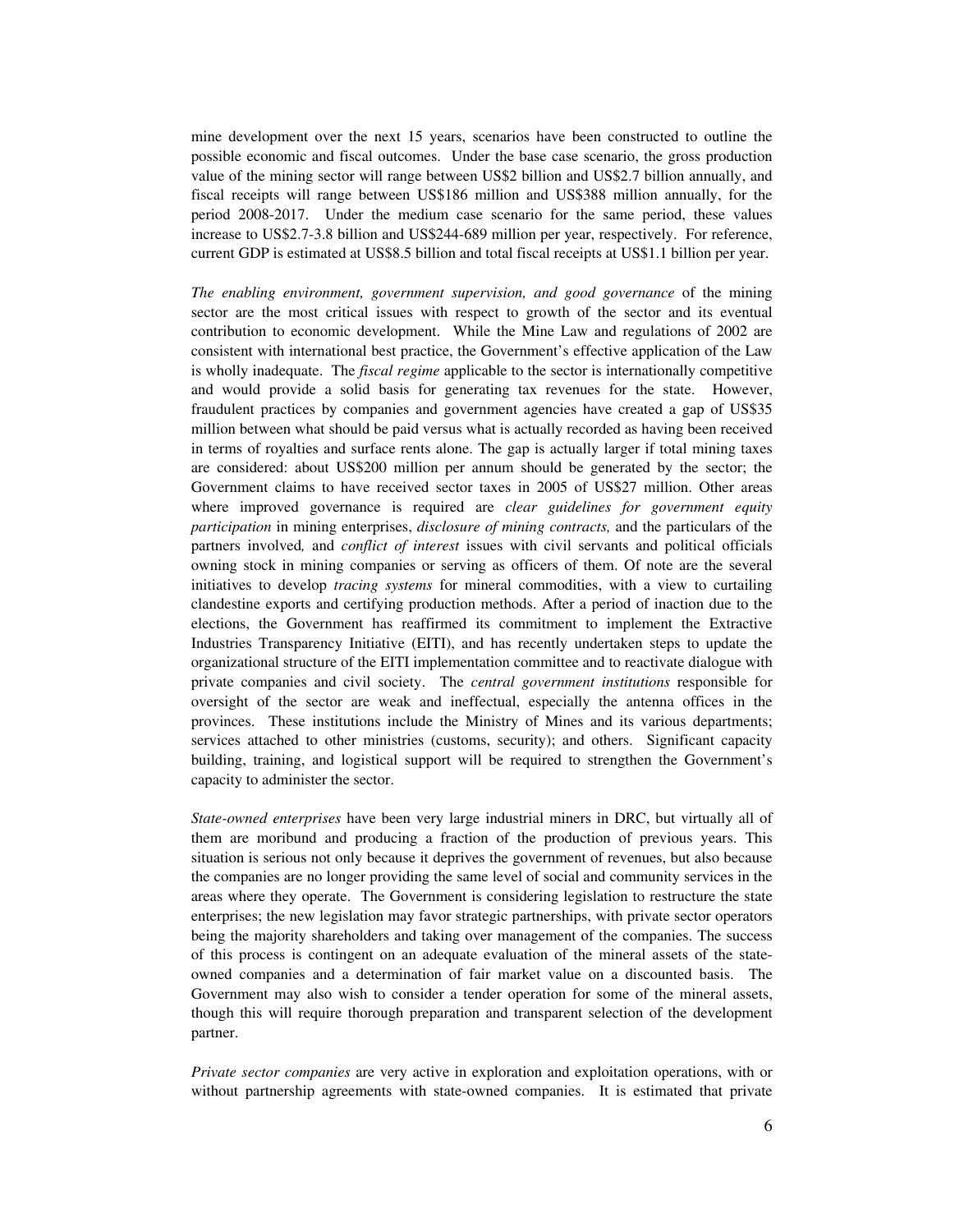companies and partnerships are spending a total of US\$60 million per year on exploration, which is essential to discover new ore reserves. Many of the partnership contracts, however, were entered into when the state-owned company was under financial distress and agreed to terms that may not have reflected the fair market value of the mineral assets. In addition, some of the contracting procedures may not have been proper under Congolese law. Finally, some of the contracts provide for transfer of the mineral right, which puts into question the state enterprise's ability to recover the right in the event of default of the joint venture.

Any government would have a legitimate concern if contracts did not follow proper procedures or if the partners were simply speculating in the equities markets without performing serious work in accordance with the terms of the agreement. Accordingly, in May 2007, the Government set up a commission to reread the mining contracts signed during the period of civil war and the political transition, and identify those that may require modification. The commission submitted its report and recommendations to the Ministry of Mines in November, 2007 and the report has been published in March, 2008. The Commission recommends that two-thirds of the contracts should be renegotiated and onethird should be cancelled. There are concerns relative to inadequate disclosure of the commission's terms of reference, the tight timetable for the Commission to finish its work, the quality of the legal and technical advice of whatever expert advice the Commission received, and repercussions for the credibility and reputation of the Congo in international financial markets, with consequent delays to mobilizing funding for mining projects. The Government should proceed to resolve the issues with the contracts in a timely manner and to discuss with the companies in a cooperative fashion whatever adjustments may be necessary.

In January 2008, the Government signed a series of agreements with a group of Chinese enterprises, including the Exim Bank of China, for investments in infrastructure in return for access to mineral deposits. The agreements pertain to financing of general infrastructure development in Congo in the amount of US\$6 billion, in two tranches, in return for rights to exploit the Mashamba, Dikuluwe, and other mineral deposits. The initial production target for the new mines is 200,000 metric tonnes of copper metal per year, with the possibility to increase production to 400,000 metric tonnes per year. Developing the new mines would require additional financing related to development of the deposits in the amount of more than US\$2 billion. More details of the deal, including the contracts and specific infrastructure investments envisaged, have not yet been revealed. Investment in infrastructure and minerals development in DRC, of whatever origin or nationality, should be welcomed – provided that it is done on a transparent basis, respects the Mine Law of 2002, does not violate the rights of existing mineral rights holders or agreements which the Government may have with other parties, and results in net benefit streams for the nation and communities where the mine will operate. The agreements with the Chinese companies raise several concerns, including the possibility of tax exemptions and incentives, which would be contrary to the provisions of the Mine Law or best practice in the industry. There are also concerns that the financial arrangements may involve explicit or implicit government guarantees of non-concessional debt, which would be a violation of agreements with the international donor community. Finally, full disclosure of the terms and conditions of the arrangements has thus far been inadequate.

The *artisanal and small-scale mining sector* is the most important segment of the mining sector, not only because it produces the highest volume of mineral commodities, but also because of the people dependent on artisanal mining. There are an estimated 10 million people, 16 percent of DRC's population, who either mine directly or are dependent on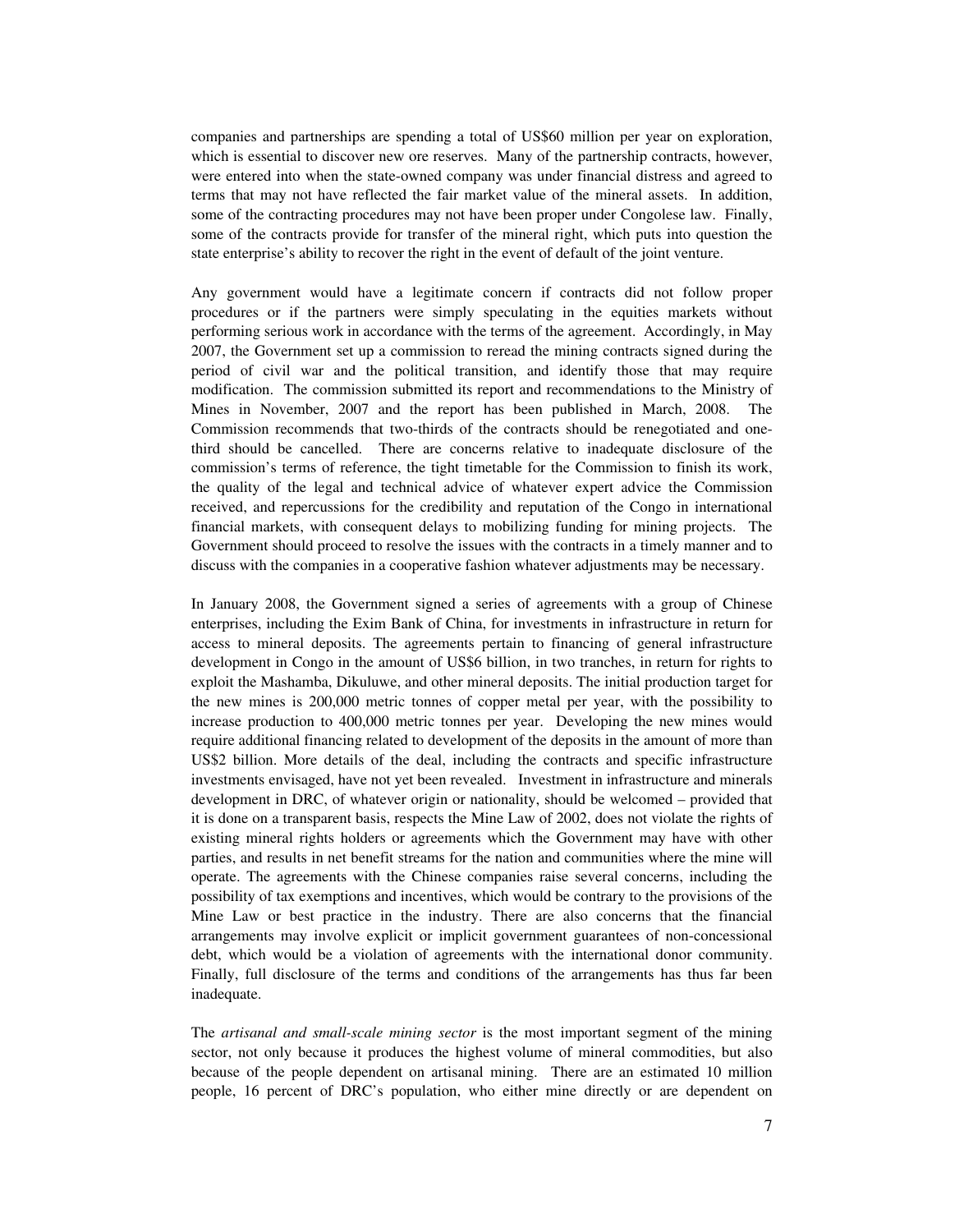artisanal mining for their livelihood. Artisans are present in the production of virtually all mineral commodities: gold in Ituri province, diamonds in the two Kasais, copper and cobalt in Katanga, and cassiterite/coltan in the Kivus. The artisanal sector presents several challenges for the Government that are distinct from those in other segments of the mining sector. First, there is significant potential for conflicts between artisans who occupy concession areas that industrial companies wish to develop and for which the companies hold the legal mineral rights. Second, vulnerable population groups such as women and children are present in the artisans' camps and are frequently victimized. Third, the artisans have no adequate safeguards with respect to health, safety, security, and environmental protection. Fourth, artisans are frequently subjected to extortionist behavior by government officials as well as criminal elements. An adequate system to guarantee the artisanal miner's legal rights does not exist, nor has the Government established the special artisanal mining zones provided for in the Mine Law of 2002. Fifth, to mobilize finance for artisanal mining, the artisan is frequently indentured to middlemen and financiers who, while playing a legitimate and valuable role in the sector, often charge usurious rates or fail to give full market value for the minerals produced. Sixth, the government agencies responsible for assisting small-scale mining are ineffective, due to difficulties in training, funding, and logistics. Finally, some artisanal mining areas are under the control of various warlords, local militias, or the Congolese National Army, especially in the east of the country. Various reports, notably from the UN Panel of Experts, have stated that minerals are used to acquire arms for these groups as well as to finance other illicit activities.

*Social and environmental conditions* in the sector are deplorable. Social services, which had been provided to local communities by state-owned enterprises, are jeopardized by the financial difficulties of the enterprises. Other industrial mining companies have tenuous relations with local communities, though some are working with outside groups to improve their performance. Consultations with local communities, while required by the Mine Law, rarely take place. In addition, there are numerous legacy environment issues in the main mining areas, especially Katanga. Some of these, such as waste dumps and tailings facilities, could pose a danger to nearby populations. The Government does not have adequate environmental regulations and, even if it did, does not have the capacity to enforce them. Finally, there are allegations that a number of furnaces and processing plants in Katanga are polluting the water supply for the City of Lubumbashi.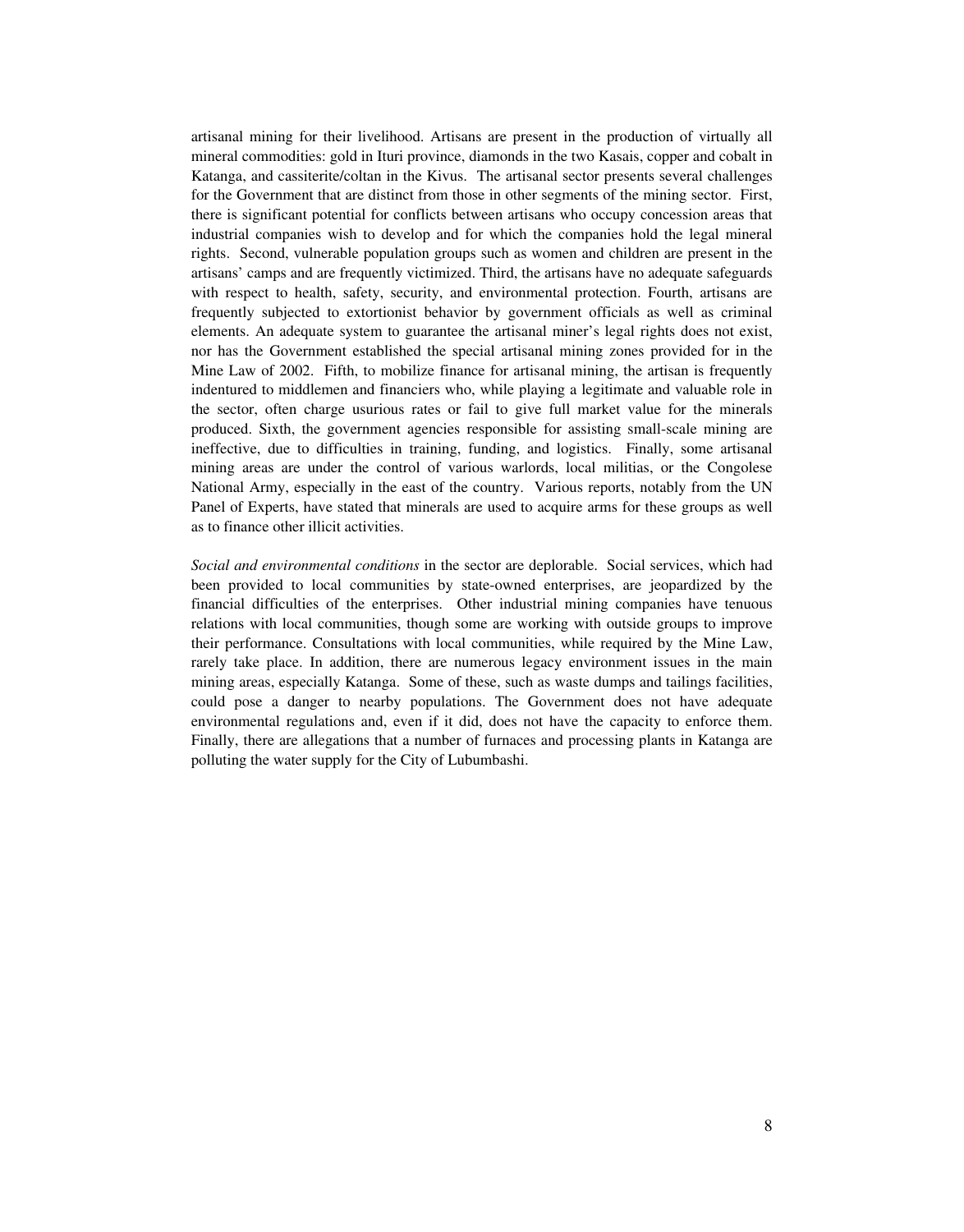## **1. Mining: Scenarios for Growth**

#### *Mining Growth and Poverty Reduction*

Mining contributes to economic development and the reduction of poverty. In many countries – Chile, Argentina, Botswana, Ghana, Tanzania, South Africa, Australia, and Canada, for example – the mining sector is an important contributor to the national and regional economies. Recent studies<sup>3</sup> by the International Council for Mining and Metals have postulated the ability of the mining sector to jump-start the process of economic development. The case of Ghana is illustrative. The passage in that country of new minerals legislation in the late 1980s enabled private sector investment in the mining sector. The production of mineral products in Ghana, particularly gold, expanded rapidly in the mid-1990s and was an important stimulus to improved GDP per capita growth in comparison to previous periods. However, translating the growth of minerals production and the revenue streams into measurable improvements in well-being of the population is the ultimate challenge for governments. In the case of Ghana, improvements in the health and well-being of the population in the mining areas are measurable, but these improvements have taken time and a critical mass of multiple mining operations.<sup>4</sup>



 $\overline{a}$ 



Using the benefit streams from the mining sector wisely to improve the well-being of the population also does not happen automatically. Many countries fail to make best use of the benefit streams provided by the extractive industries. Unfortunately, the Democratic Republic of Congo is among these countries. This is in spite of the fact that DRC has a long tradition of mining and a critical mass of operations in a number of metallic and non-metallic minerals.

<sup>&</sup>lt;sup>3</sup> See, for example, *The Challenge of Mineral Wealth*, International Council for Mining and Metals, Resource Endowment Series, 2006. It is noted that considerable variance exists in the ability of countries to harness their mineral wealth for economic development. Ghana and Botswana are noted as success stories, but there are other countries which have had greater difficulty in using their mineral wealth. The key seems to be a genuine will and commitment to reform on the part of the Government. <sup>4</sup> Another example is the case of the Selebe Phikwe nickel mine in Botswana. This mine has been in continuous operation for 40 years, and the well-being indicators for the community and surrounding areas are superior to those of the nation as a whole. See Jan Issaksen, *Economic Benefits Streams from Selebe Phikwe and Tsumeb,* Cristian Michelson Institute, Bergen, Norway, 2006.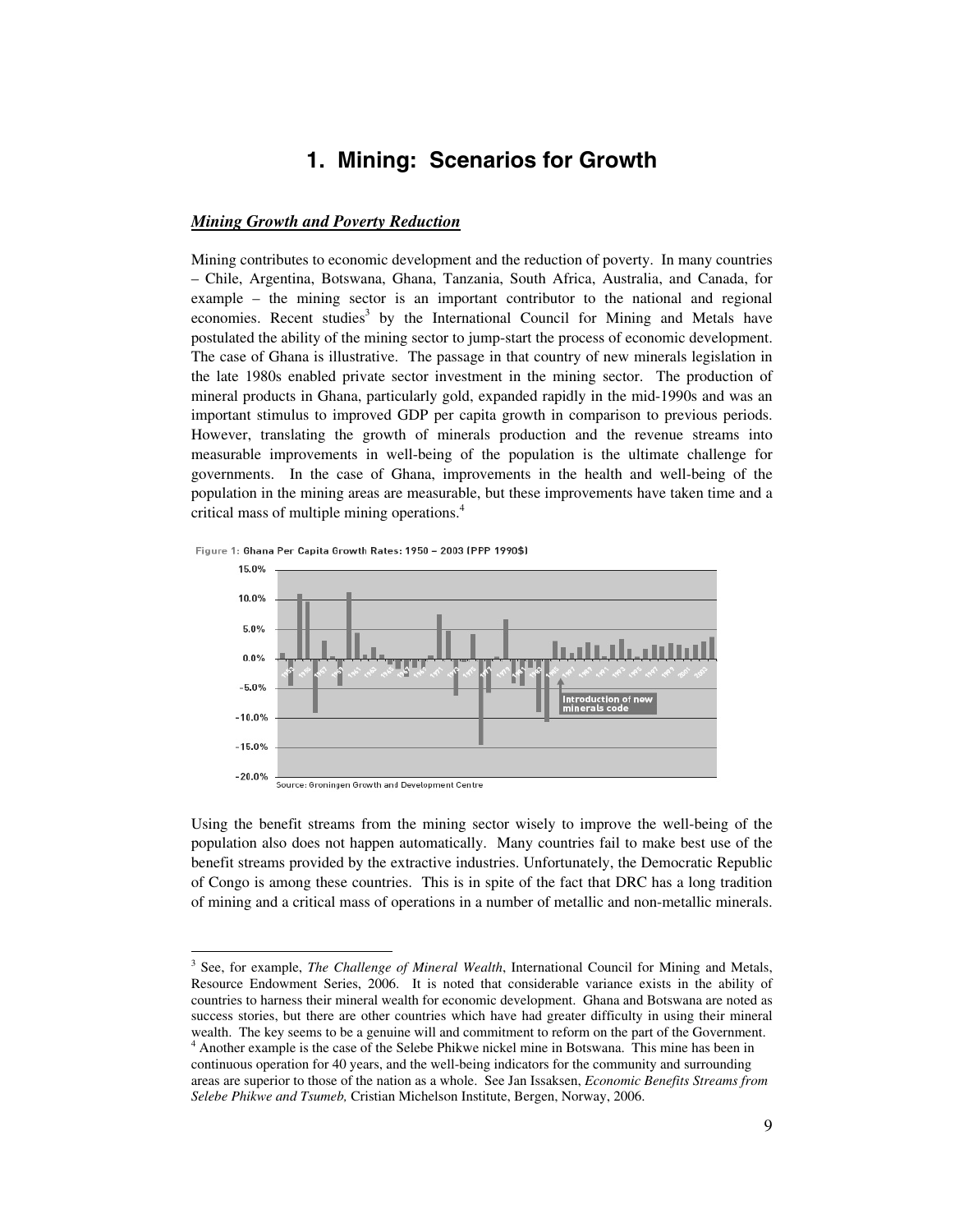The Extractive Industries Review<sup>5</sup> (EIR), commissioned by the World Bank in 2004, determined that the extractive industries can contribute to economic development – but only if the right conditions are in place. These include general conditions such as political stability and peace, application on a consistent basis of sound principles of macroeconomic management, and exogenous factors such as favorable external markets.

There are three other conditions that apply specifically to the mining sector. First, an internationally competitive enabling environment – the ensemble of legal, regulatory, and taxation conditions – is required to attract private sector investment. At the same time, the enabling environment should provide the basis for the government to capture a fair share of the rents that the mineral deposits produce. Second, the government needs to effectively and efficiently enforce the laws, regulations, and tax requirements applicable to the sector. This means that supervisory institutions should possess the mandate and authority to enforce the laws, adequate logistical and funding support, trained and motivated staff, and internal procedures that ensure fair and transparent dealings with stakeholders. Third, the fundamental principles of good governance – transparency, disclosure, and accountability – need to be observed by government officials, companies, and civil society. DRC has been reasonably successful in adopting laws and regulations to improve the enabling environment for the mining sector. However, it has been less successful in improving government capacity to implement these regulations and in promoting the principles of good governance.

The mining sector has been the key sector of the DRC economy since colonial times, contributing between 70 and 80 percent of export earnings and around 8 percent of GDP. Since the early 1990s, however, the industrial production of minerals has declined substantially, the result of civil war, mismanagement of state-owned enterprises, and a downturn in international commodity prices. The decline of the large industrial producers has had significant repercussions not only on the national economy, but also on the provinces and the communities where the enterprises are located. In particular, the companies have been unable to maintain their previous level of support for various infrastructure and social support activities in the communities.

As DRC's industrial sector has declined, the artisanal mining sector has expanded. Estimates vary, but as many as ten million Congolese depend directly or indirectly on artisanal mining for their livelihood. Artisans currently produce an estimated 90 percent of the minerals exported, but they do so under very difficult safety, health, and security conditions. In spite of these conditions, given the present high commodity prices and the lack of alternative livelihoods, the artisanal subsector will continue to dominate the production of minerals. However, over the next five to ten years, the industrial mining sector will expand substantially. A number of projects are either under construction or in the advanced planning stages, and could come on-stream by 2012. The rebirth of industrial production has been made possible by the new Mine Law of 2002, which opened the country to private sector investment in exploration and exploitation operations. We examine below scenarios of how this growth may take place over the next ten years.

 $\overline{\phantom{a}}$ 5 World Bank, *Extractive Industries Review* and *Management Response to the EIR*, 2004, www.worldbank.org.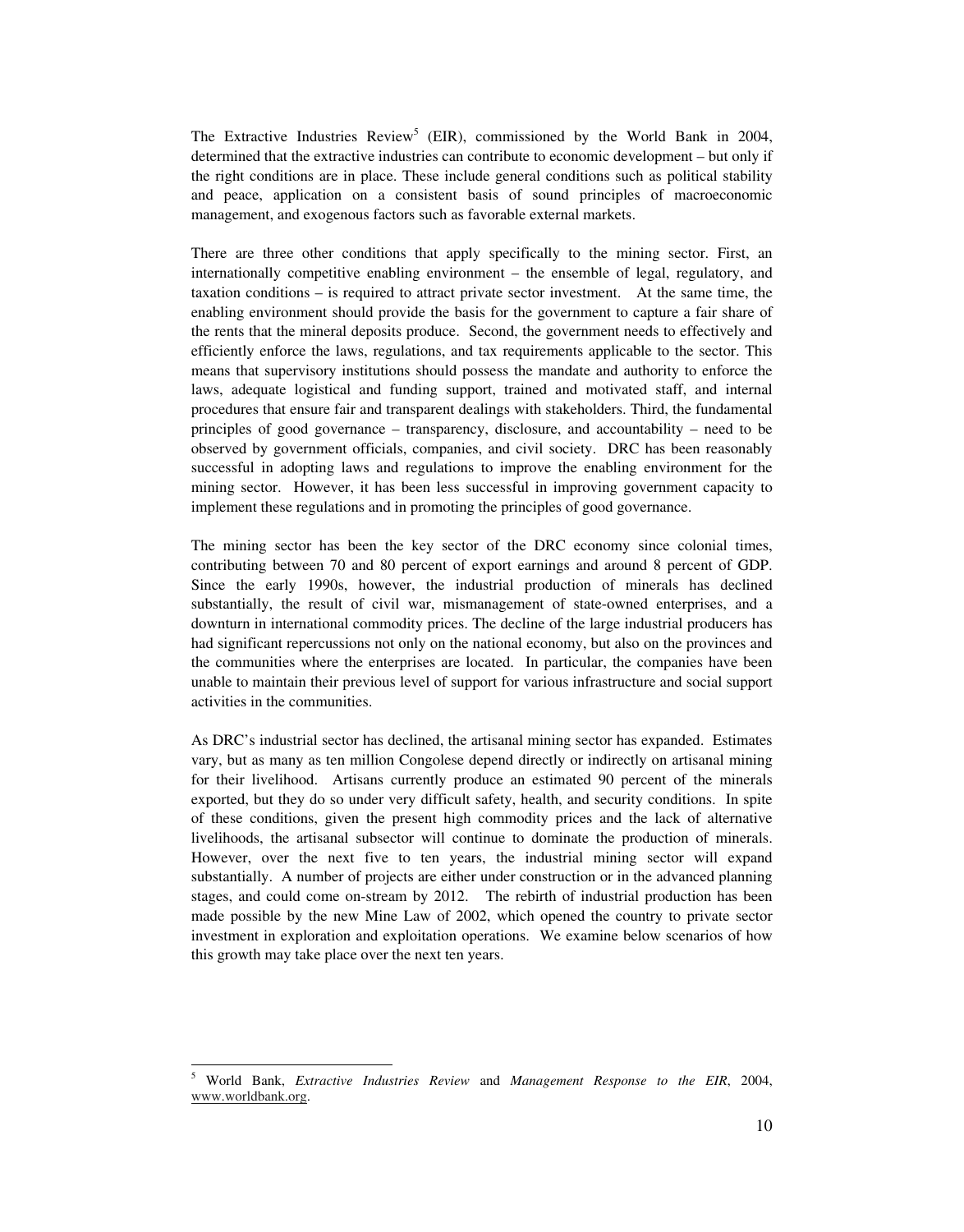#### *Macro Growth Scenarios*

 $\ddot{\phantom{a}}$ 

**On the basis of projects under construction and in the advanced planning stage, minerals production in DRC could achieve US\$2-3 billion in value within the next 5-10 years. This will produce significant tax revenues for the government, on the order of US\$200-400 million, or 20-40 percent of current tax revenues from all sources.** 

In this study, we have constructed low, medium, and high-growth scenarios for the Congolese mining sector. Scenarios are not predictions of the future; rather, they allow us to estimate ranges of possible outcomes given a set of conditions which are both plausible and reasonable.<sup>6</sup>

The scenarios combine the production from existing producers, as it is expected to evolve, and from new industrial mines which will come on-stream during the next ten years. The existing production includes that of state-owned companies such as MIBA and GÉCAMINES, as well as artisanal production. It is assumed that over the course of the projection period, small improvements will be made in the assessment and collection of taxes from the state producers and artisanal miners. The scenarios also use models of new industrial copper/cobalt, diamond, and gold mines to estimate future production volumes and values as well as derived fiscal flows. The models have been constructed using the best information available to the study team, including actual and staff estimates of current production volumes and values, estimates of production and values from other organizations and studies, information made available by companies currently operating in DRC, published feasibility studies of companies investing in DRC, government data, international trade statistics, and international comparators as to investment costs, DRC tax parameters, operating costs, and price data.<sup>7</sup> In each instance, the data have been compared to international standards by Bank staff. Finally, the scenarios concern only the mining sector, not oil and gas.

*Base case growth scenario* assumes (i) the current artisanal production as well as existing industrial or semi-industrial production of mineral commodities by mining companies and/or beneficiation operations and/or trading houses, plus (ii) three new copper mines and one new gold mine.

*Medium growth scenario* assumes (i) the low growth scenario, plus (ii) one copper mine, two gold mines, one industrial diamond mine.

*Speculative growth scenario* assumes (i) medium growth scenario, plus (ii) two copper mines and (iii) one industrial diamond mine.

<sup>&</sup>lt;sup>6</sup> The scenarios contain forward-looking information that is based on our estimates and currently available information. Such forward-looking information involves known and unknown risks, uncertainties, and other factors that could cause actual events or results to differ materially from estimated or anticipated events or results implied or expressed in such forward-looking statements. Factors that could cause such differences include changes in world commodities markets and equity markets, political developments in the Democratic Republic of the Congo, changes to regulations, and the other risks involved in the mineral industry. Prospective scenarios are not guarantees of future performance and, accordingly, undue reliance should not be put on such information due to the inherent uncertainty therein.

<sup>&</sup>lt;sup>7</sup> Projects modeled include KMT, Tenke Fungurume, Kamoto, KOV, KCC, a diamond mine, and a gold mine.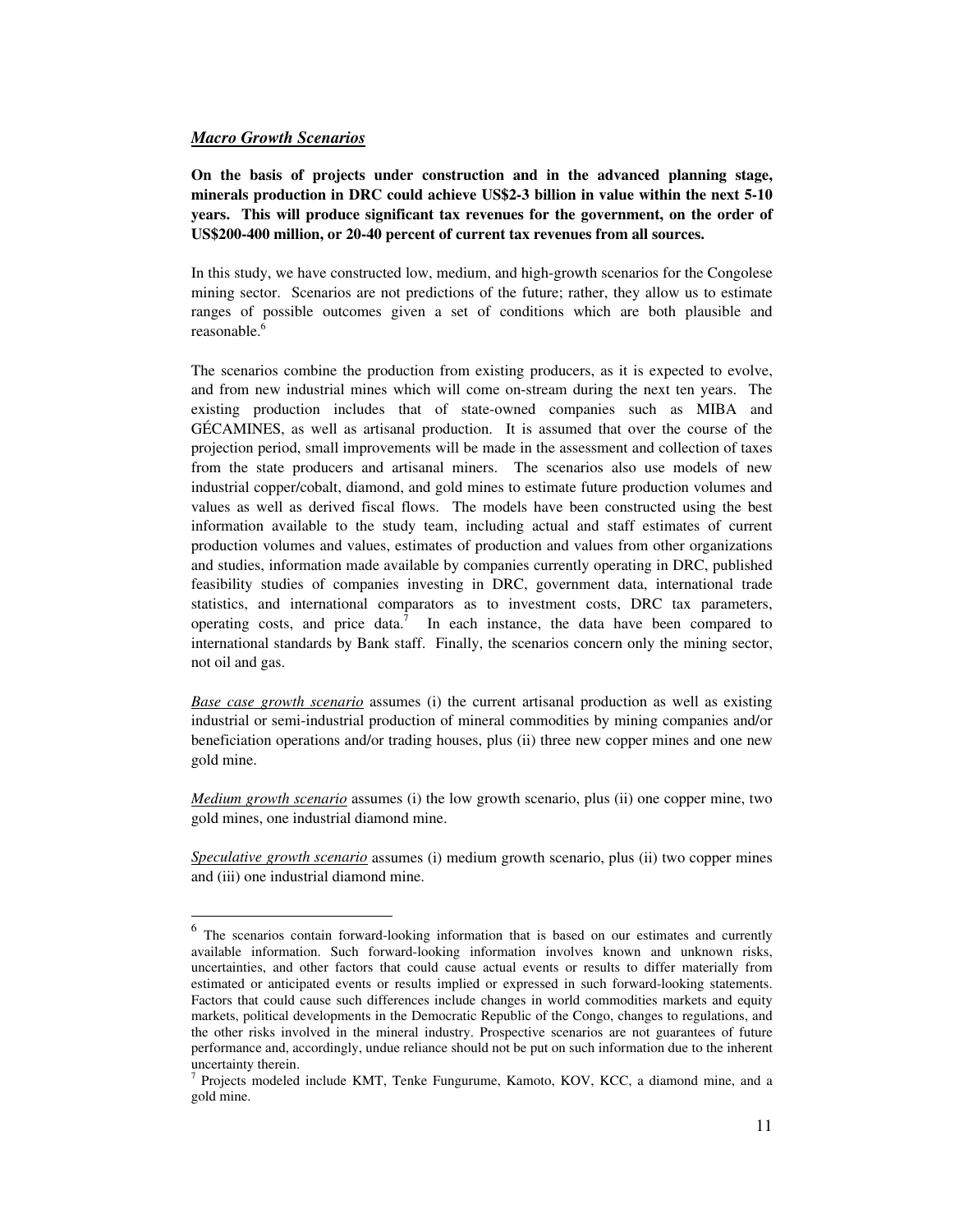Obviously, as noted above, a key exogenous factor which will affect the development of the sector is international prices for the commodities that DRC is producing or can produce. We have adopted a conservative posture on the prices used to construct the scenario, in recognition of the fact that prices could return from present exceptional highs to more historically sustainable levels. For instance, in our basic scenario we use a price for copper metal of US\$1.10 per pound (US\$2,500 per metric tonne). This is the price used generally by the feasibility studies for various projects which have been made available to us. It is recognized, however, that the long-term price could actually remain much higher, for instance US\$1.50 per pound (US\$3,300 per metric tonne). As a general rule, the estimated values for production and benefits streams would increase by an amount that corresponds to the percentage increase in prices. For instance, if the copper price were to increase by 35 percent (from US\$1.10 to US\$1.50 per pound), the estimates of values of production and benefits streams would be correspondingly increased.

We have not calculated separately the sector's contribution to GDP, value added, export earnings,<sup>8</sup> or other economic comparators over the projection period. Rather, we include the following estimates of GDP and total government fiscal receipts per annum for reference:

- $DRC GDP (2005)$  = US\$ 8,500 million
- Total government fiscal receipts  $=$  US\$ 1,100 million<sup>9</sup>

| averages per annum for each period       |           |           |  |  |  |
|------------------------------------------|-----------|-----------|--|--|--|
| <b>Scenarios</b>                         | 2008-2012 | 2013-2017 |  |  |  |
| <b>Base Case Scenario</b>                |           |           |  |  |  |
| Gross production value, US\$ million     | 1,932     | 2,676     |  |  |  |
| Government fiscal receipts, US\$ million | 186       | 388       |  |  |  |
| <b>Medium Growth Scenario</b>            |           |           |  |  |  |
| Gross production value, US\$ million     | 2,651     | 3,792     |  |  |  |
| Government fiscal receipts, US\$ million | 244       | 689       |  |  |  |
| <b>Speculative Growth Scenario</b>       |           |           |  |  |  |
| Gross production value, US\$ million     | 2,741     | 5,056     |  |  |  |
| Government fiscal receipts, US\$ million | 246       | 734       |  |  |  |

**Table 1. Contributions from the Mining Sector averages per annum for each period** 

Government receipts from the mining sector are estimated to average about 10 percent of gross sector revenues for the next five years, if the right systems and structures are put in place for revenue collection and for the supervision and control of mineral exploitation. The receipts will increase to about 15 percent of gross sector revenues over the next decade, and to between 15 and 20 percent of gross revenues in fifteen years. The growth of government revenues from the mining sector is dependent on the maturity of the exploitation. Typically, for a new mine, operating revenues for the first five years are directed toward the amortization of capital investments and pay-down of debt. During this early period, the enterprise royalties

 $\ddot{\phantom{a}}$ 

<sup>&</sup>lt;sup>8</sup> The total production values may be considered a reasonable proxy for export values, since little production is consumed locally.<br><sup>9</sup> This figure includes to receive

This figure includes tax receipts from the petroleum sector. If these receipts are excluded, the tax receipts from the mining sector and all other sources would be US\$850 million.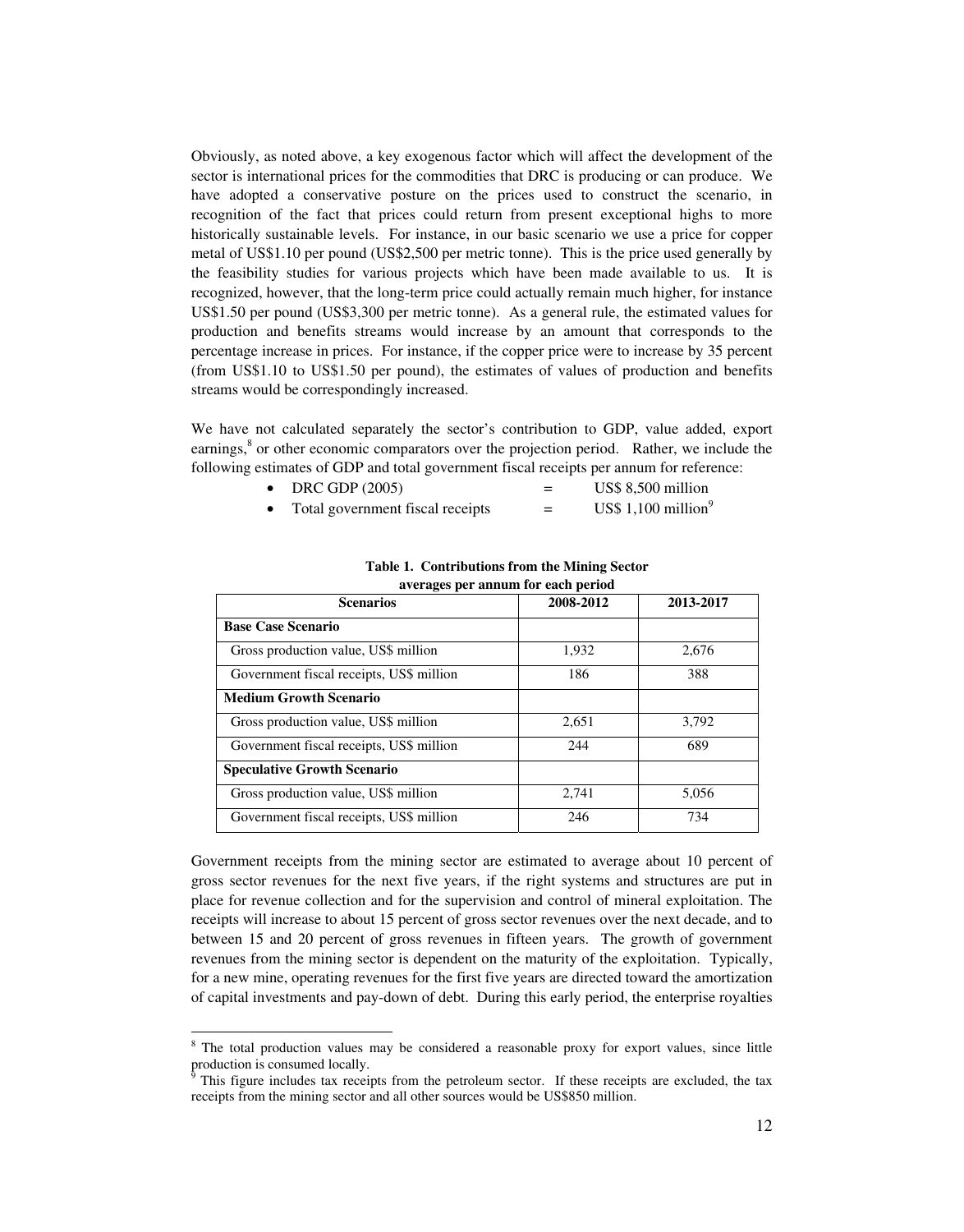represent the main income for the government, since the enterprise may not be paying profitrelated taxes. After about the first five years, when the enterprise is reporting profits, income taxes, dividends to the State by virtue of its obligatory 5 percent shareholding, and withholding taxes on dividends will represent a higher proportion of government income.

These projected revenues do not include additional royalties and/or dividends that the stateowned enterprises are expected to collect from their joint venture partners. The shareholdings and/or overriding royalties accruing to the SOEs vary according to the partnership agreement. For instance, shareholdings in the exploitation companies set up under the GÉCAMINES partnership contracts vary between 12.5 and 17.5 percent in most cases. These shareholdings would typically attract dividends once the company is in profitable operation. Also, the projections do not include the dividend streams that may accrue to the central government by virtue of its 5 percent shareholdings in exploitation companies, as required in the Mine Law. Finally, the anticipated taxes do not include surface rents paid to hold mineral rights, which can be substantial, or other fees and administrative levies to obtain licenses or various authorizations (as, for instance, to open and maintain a *comptoir* for diamond purchasing).

The anticipated fiscal revenues to be generated vary considerably by province, depending on its mineral resource endowment as well as current exploration and exploitation activities. The main provinces used for constructing the scenarios were Katanga, the two Kasais, and Ituri. Some comparatively minor production and fiscal receipts are also generated in the Kivus. The estimated tax revenues for each province take into account the existing, mainly artisanal, production in the province as it will evolve during the projection period. The issue of provincial distribution of fiscal receipts is of particular importance, given the mandated retrocession of revenues which will take place over the coming years.

| <b>Table 2. Anticipated Mining Fiscal Receipts</b> |
|----------------------------------------------------|
| selected provinces                                 |
| US\$ millions annual average                       |

| <b>Province</b> | 2008-2012 |        |             | 2013-2017 |        |             |
|-----------------|-----------|--------|-------------|-----------|--------|-------------|
|                 | Base      | Medium | Speculative | Base      | Medium | Speculative |
| Katanga         | 127       | 168    | 170         | 265       | 473    | 505         |
| Kasais          | 43        | 54     | 55          | 90        | 149    | 158         |
| Ituri           |           |        | 21          | 35        | 65     | 69          |
| Totals          | 185       | 242    | 245         | 390       | 687    | 733         |

Source: Bank Staff estimates.

#### *Description of the Mining Sector*

The 2.3 million square kilometers of the national territory contain more than 1,100 different mineral substances. Four main regions – Katanga, the two Kasaïs, Northeast Congo, and Kivu-Maniema – contain most of the known mineralization. However, other provinces also have mineral occurrences and/or potential, much of which has not yet been explored. Known mineral resources in the country's 10 provinces are detailed in Table 3.

#### *Copper, Cobalt, Zinc, Uranium, Germanium*

The Copper Belt of Katanga province contains world-class resources of copper, cobalt, zinc, and uranium. From the beginning of mining around 1900 until 2003, a total of 18 million metric tonnes of copper metal was produced, as well as 0.5 million metric tonnes of cobalt,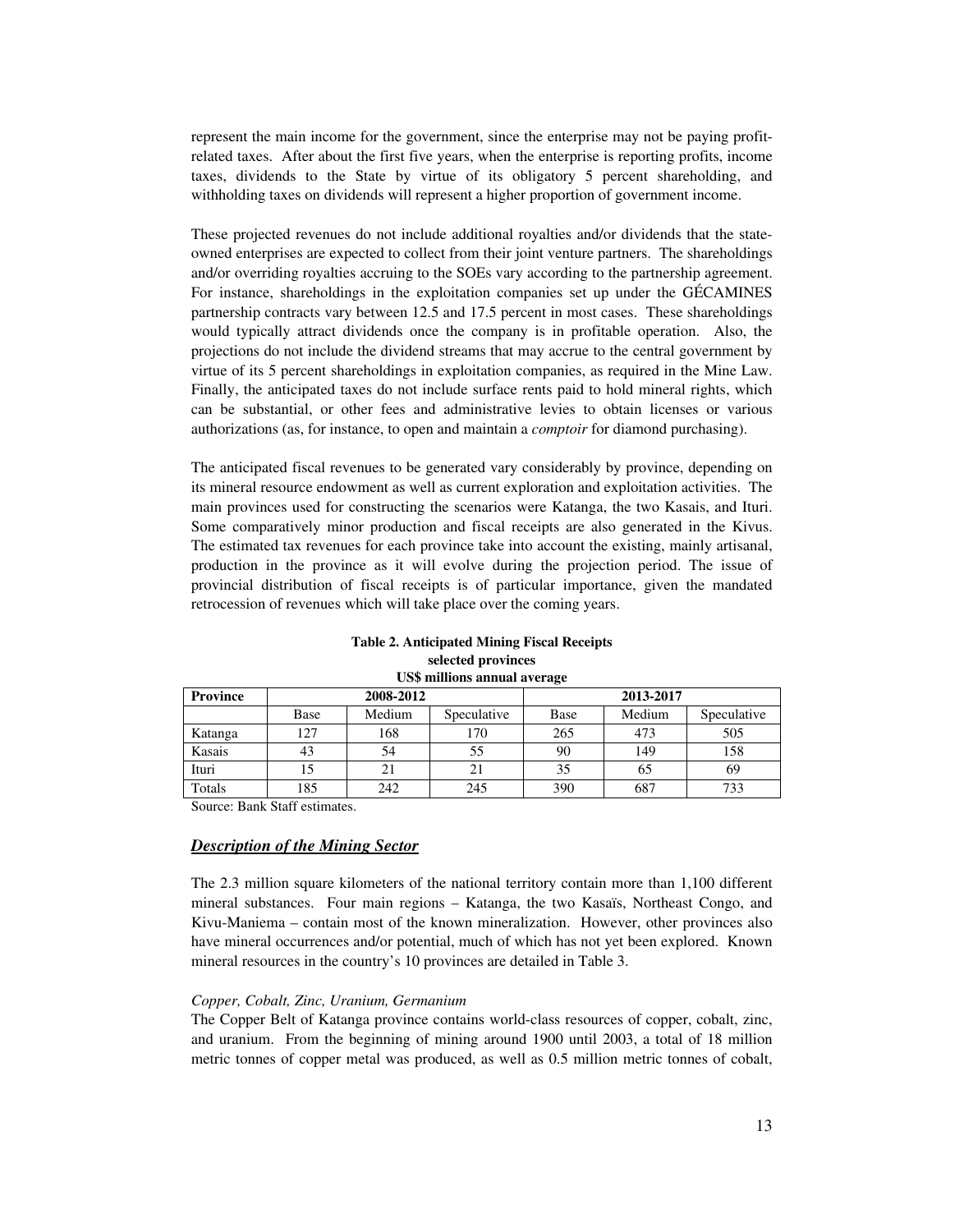3.6 metric tonnes of zinc, and 0.28 million metric tonnes of germanium. Annual copper production peaked in 1982 at 542,000 metric tonnes. However, in 2005, officially recorded copper exports from industrial and artisanal sources were 27,925 tonnes of copper metal and

| <b>Province</b>  | <b>Minerals</b>                                                       |
|------------------|-----------------------------------------------------------------------|
| Bandundu         | Diamonds, gold, petroleum                                             |
| <b>Bas Congo</b> | Bauxite, oil shales, limestones, phosphates, vanadium, diamonds, gold |
| Equateur         | Iron, copper and associates, gold, diamonds                           |
| Orientale        | Gold, diamonds, iron                                                  |
| Kasai Oriental   | Diamonds, iron, silver, nickel, tin                                   |
| Kasai Occidental | Diamonds, gold, manganese, chrome, nickel                             |
| Katanga          | Copper and associates, cobalt, manganese, limestone, uranium, coal    |
| North Kivu       | Gold, niobium, tantalite, cassiterite, beryl, tungsten, monzanite     |
| South Kivu       | Gold, niobium, tantalite, cassiterite, sapphire                       |
| Maniema          | Tin, diamonds, cassiterite, coltan                                    |

**Table 3. Mineral Endowments by Province** 

177,310 copper concentrates. Cobalt exports were 17,770 metric tonnes of cobalt and 84,835 metric tonnes of cobalt concentrates.<sup>10</sup> With new joint ventures between GÉCAMINES and private industrial mining companies, as well as copper and cobalt mined by artisanal miners, the production of copper metal or copper metal equivalent contained in concentrates could reach 300,000 metric tonnes per year by 2010. The latest statistics indicate that 325 mining companies are active in Katanga province, of which ten are traded on international stock exchanges. For this reason, Katanga should be at the forefront of the reform initiatives to be undertaken by the Government.

Katanga has a substantial reserve base of non-ferrous metals. Identified resources in the Copper Belt are estimated at 70 million metric tonnes of copper, 5 million metric tonnes of cobalt (the world's largest known cobalt reserves), and 6 million metric tonnes of zinc (three percent of world reserves).<sup>11</sup> The copper reserves make the Katanga Copper Belt the second richest copper region in the world, just below Chile.<sup>12</sup> However, it should also be recognized that the size, in tonnage terms, of individual copper deposits in Katanga is smaller than copper deposits in other countries. This has implications for attracting companies for investment, since the largest multinational mining companies are generally more interested in very large tonnage deposits. In the Bas Congo province, several copper-rich veins (sometimes with lead and zinc) and rich massive copper oxides are known to be present within the limestone. The deposits are small, but at today's copper prices, one or two can be considered economic.

Between 1950 and 1980, while the Kipushi deposit was worked at full capacity, DRC was the world's largest germanium producer. Being a byproduct of zinc production, the old mine tailings and heaps still contain a considerable amount of the metal.

 $\ddot{\phantom{a}}$ 

<sup>&</sup>lt;sup>10</sup> Report on Katanga mineral exports, compiled from official export statistics of the OCC (Office Congolais de Contrôle).

<sup>&</sup>lt;sup>11</sup> The Kipushi ore body, owned by GÉCAMINES is one of the largest zinc-copper-germanium deposits in the world, with 5 million metric tonnes of zinc. This mine has been on a care-andmaintenance basis since the early 1990s, and very little is currently produced. However, following an international tender, the rehabilitation of Kipushi mine was awarded to United Resources (Switzerland) in 2006. Also, the Big Hill cobalt and zinc deposit, with 1.2 million metric tonnes of zinc and 4 million tonnes of cobalt, is currently under exploitation by a joint venture among GÉCAMINES, George Forrest International, and Outokumpo (Finland).<br><sup>12</sup> Philip Crowson, *Minerals Handbook*, 2001, Macmillan. The Chile reserves are estimated to be 90

million tonnes.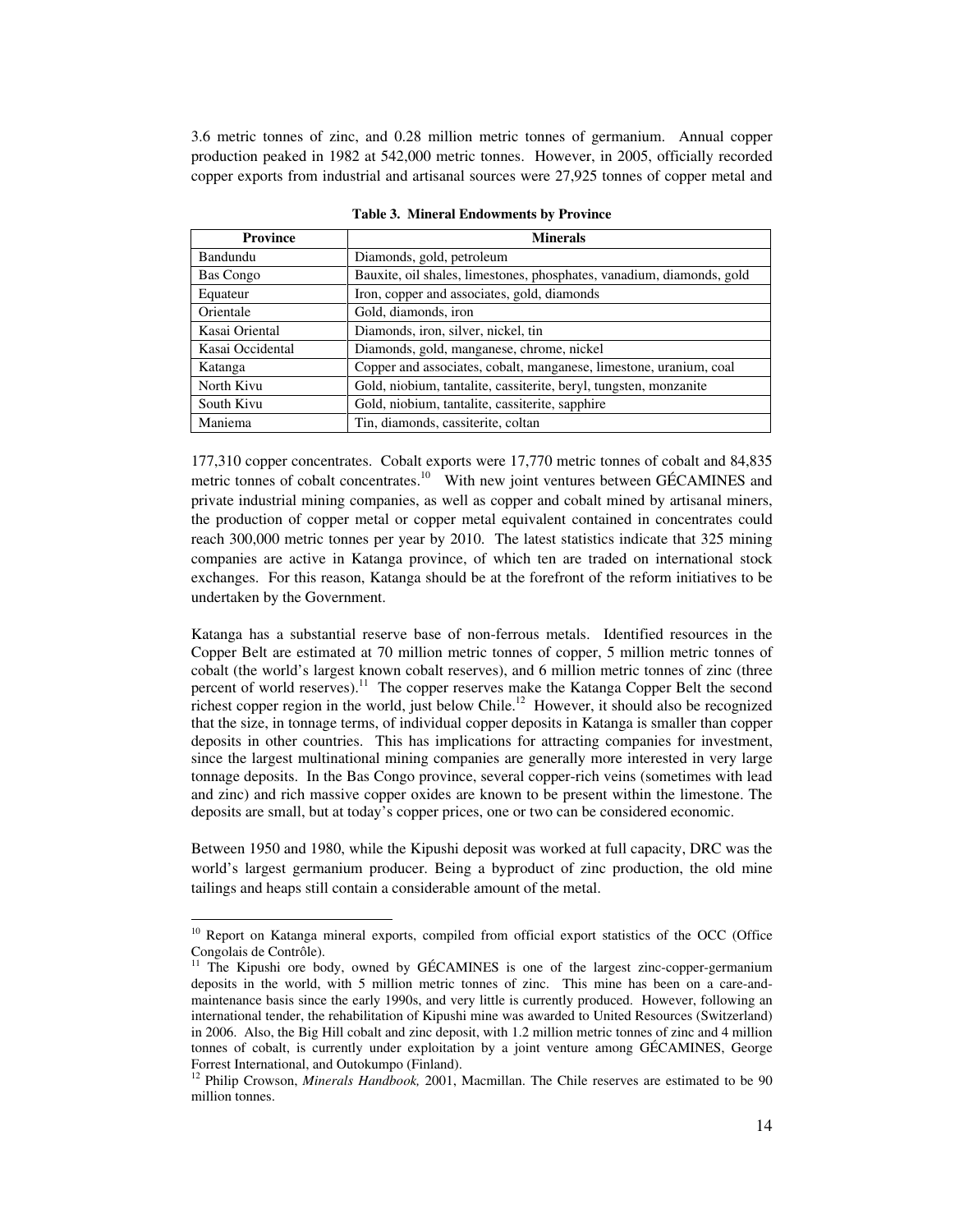The Shinkolobwe<sup>13</sup> uranium mine, also in Katanga, is now closed; however, the uranium resources remain attractive. Uranium mineralization is also present within some of the Katanga copper-cobalt ores, which could be commercially exploitable given the right market conditions. Interestingly, the varying background radiation levels of these ores are currently being researched as a means to trace the ores to producing sites.

#### *Diamonds*

In the provinces of Kasaï Occidental and Kasaï Oriental, diamonds are mined from alluvial and detritique (detrial) deposits as well as kimberlitic pipes, but only a relatively small proportion (5 percent) of the diamonds are of gem quality. Diamonds are also found in Katanga, Kivu, and in the north of the country adjacent to the Central Africa Republic. In terms of carats, DRC has the largest known diamond resources in the world – approximately 150 million carats, or 25 percent of the total world known reserves. The potential of finding more diamond reserves is unknown, but estimates by the United States Geological Survey suggest that 500 million carats could be found in DRC. However, in terms of value, DRC's deposits come after Botswana and Russia because its industrial quality stones do not command the highest prices. While 5 to 8 percent of the production at Mbuji Mayi is gemstone quality, the artisanal production around Tshikapa and Kananga is said to be of far higher quality. Artisanal production of diamonds accounts for 75 percent of DRC's total production in terms of carats, and 62.5 percent in terms of value. More than 60 mining enterprises are active in Kasai Oriental, of which five are in partnership agreements with MIBA.

#### *Gold*

 $\overline{a}$ 

Rich deposits of gold have been exploited in the districts of Kilo and Moto, both located in the Ituri region of Orientale Province. There has also been active gold exploitation Kivu and Maniema provinces, which still contain world-class gold deposits. In the Copper Belt, gold (together with platinum and palladium) has been recovered from the copper blister refinery. The geological context of gold in the northeast Congo is very similar to other Precambrian gold-rich regions in the world. The Moto district has estimated resources of approximately 500 tons of gold. In the Kilo district, the resources are difficult to estimate, but are assumed to be of much higher grades than those in the Moto district. In the provinces of Kivu and Maniema, the existing and identified resources and grades are sufficient for several open-pit operations. The three major industrial gold deposits currently being considered for exploitation contain approximately 850 tonnes of gold in all resource categories.

#### *Cassiterite, Coltan, and Other Minerals*

Other minerals include alluvial as well as primary deposits of cassiterite, tantalite, columbite (coltan), and wolframite in the eastern part of the country (the Kivus, Maniema, and northern Katanga). There are also several ultramafic bodies, though they have not been systematically explored for their nickel and platinum group metals (PGM) potential. Occurrences of platinum nuggets in the heavy mineral concentrates during gold exploration have been reported in several regions, principally in the Kivu province. Finally, the huge sedimentary Congo Basin (*Cuvette Centrale*) has been drilled to a very limited extent for oil potential. Interesting oil shales have been intersected, and the *Cuvette* remains potentially open to further exploration. Research also needs to be conducted on the methane deposits in Lake

<sup>&</sup>lt;sup>13</sup> The Shinkolobwe uranium mine is exploited by numerous artisans, in violation of the law and at considerable risk to their health and safety.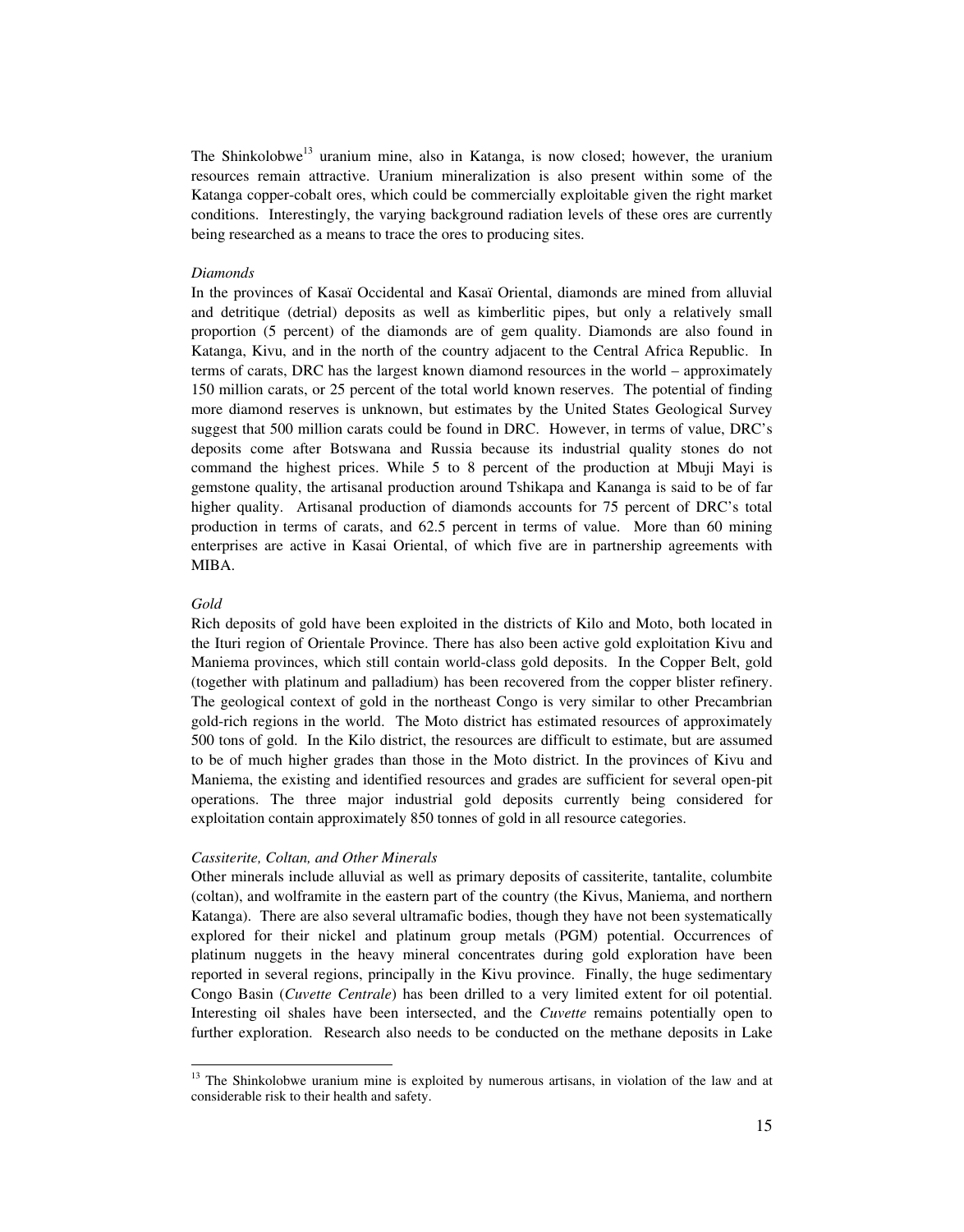Kivu and possibly other Congolese lakes. Some preliminary research on the Rwanda side of Lake Kivu would indicate that the layer of methane gas at the bottom of the lake could be used for energy generation. Finally, the country is rich in various quarry materials such as limestone, as well as general construction materials. Formally recognized mining companies are not active in exploitation of minerals in the eastern part of the country; most exploitation and export operations are of a small-scale or artisanal nature.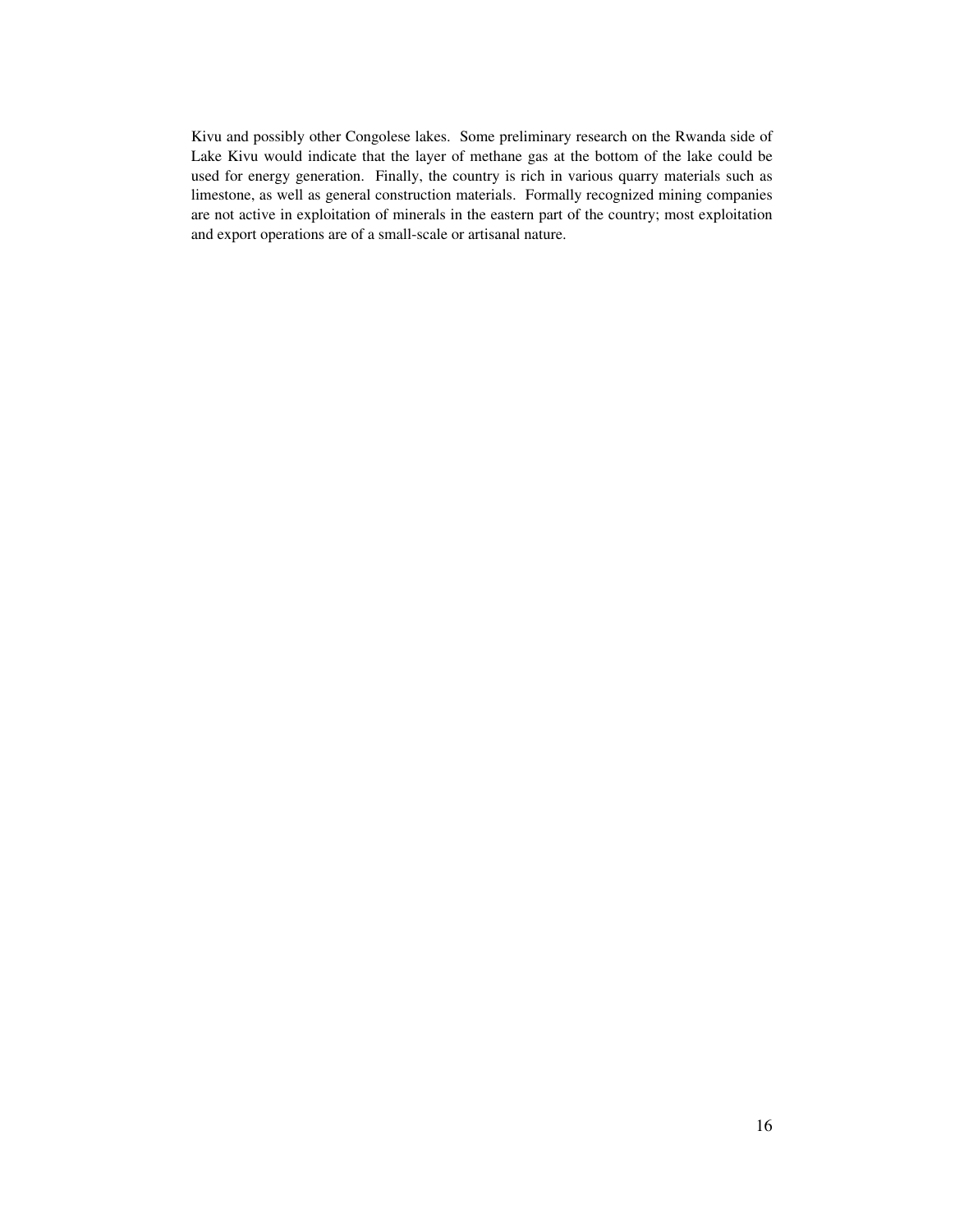## **2. Enabling Environment, Supervision and Good Governance**

Early in its tenure, the transitional Government decided that the role of the State in the mining sector would be that of regulator rather than operator, and the newly elected Government has confirmed this decision. This change in roles represents a fundamental paradigm shift. Previously, the sector had been dominated by public enterprises, and private sector development of mineral resources was limited. Under the new policy, primacy will be given to attracting private rather than public investment in the mining sector. Experience in other countries has shown that appropriate conditions need to be in place in order to attract private sector investment and to make best use of the benefits streams that the sector generates. As noted above, these conditions include an enabling environment consistent with international standards; effective enforcement of laws, regulations, and taxes by the supervisory institutions; and full disclosure, transparency, and accountability by government, companies, and civil society. This chapter will examine how these conditions are being observed in DRC.

#### *The Enabling Environment*

**The Mine Law of 2002, mining regulations, and tax regime in DRC are consistent with international standards, and provide the basis for transparent and sustainable development of the country's mineral resources.** 

#### Mineral Rights

According the Mining Law of 1981, mineral rights could only be obtained by private parties, subject to a partnership agreement with a state-owned enterprise or a special agreement with the State. To the extent that land for exploration and/or exploitation is available, the new Mine Law of 2002 allows private parties to access such rights directly, without being required to have a partnership or special mining agreement with the State.

*Exploration permits for all minerals (except precious stones)*, valid for an initial period of five years, up to a maximum of 50 permits not exceeding  $400 \text{km}^2$  per permit and  $20,000 \text{ km}^2$ in total, are available on a first come, first served basis to legal and physical persons possessing requisite financial and technical qualifications. Exploration permits can be renewed twice for additional five-year periods, provided the holder has complied with the requirements under the Mining Law in force. There are presently (September 2007) 4,353 exploration permits, 471 exploitation permits, 59 small-scale mining permits and 476 other permits/authorizations in force in DRC. Of this numbers, 4,246 exploration permits are held by private sector companies without a contract with a state-owned enterprise. To obtain an exploration permit, the company is required to present proof of minimum financial capacity, which in dollar terms is negligible. Furthermore, the company is required to submit regular reports to the Ministry of Mines on the progress and status of exploration work. The Ministry is required to inspect and monitor the work performed and the company's compliance with applicable safety and environmental regulations. Bank staff estimates that more than US\$60 million per year is being spent by private companies on exploration in DRC, either on a freestanding basis or in association with a state-owned enterprise.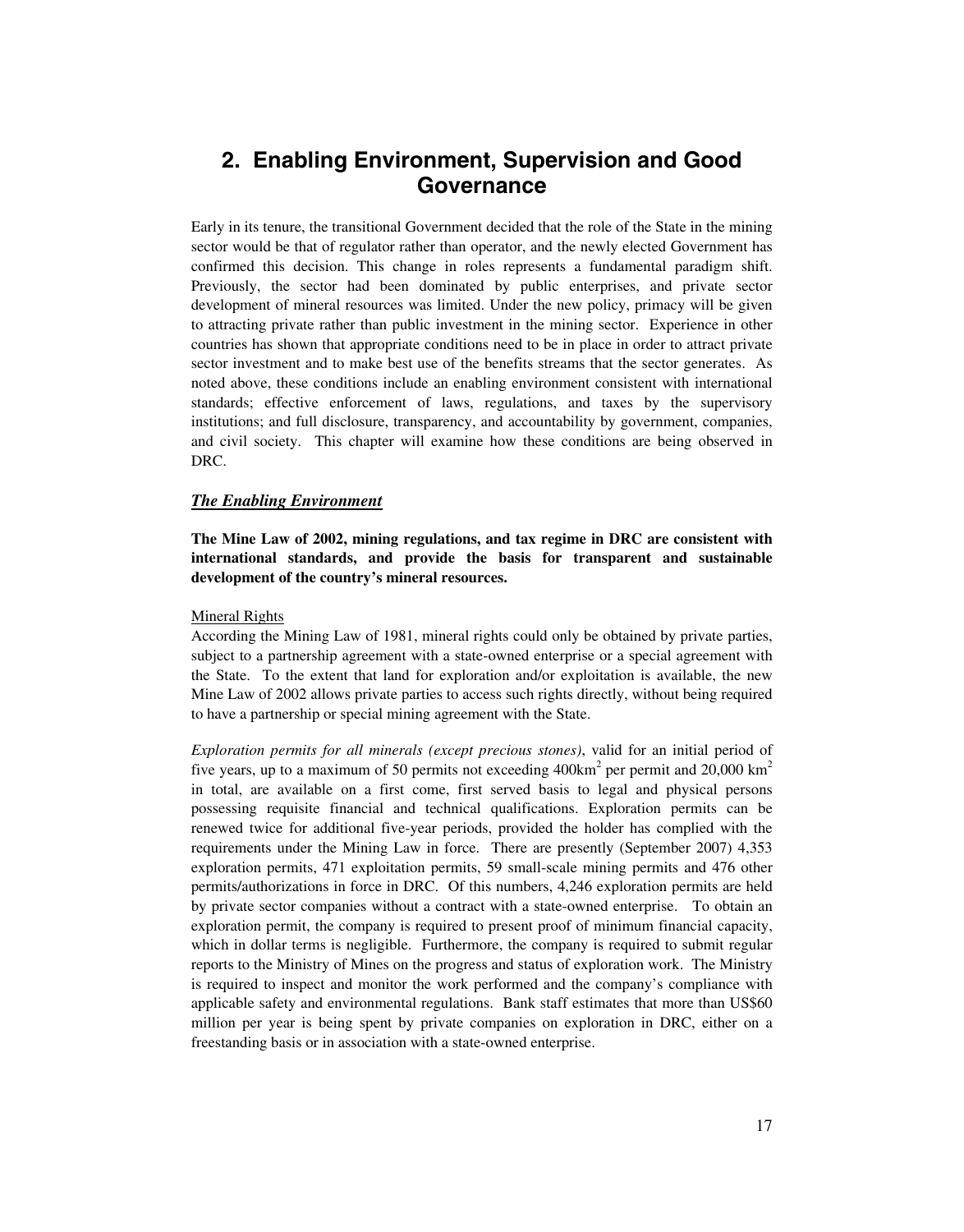| Principle                                | <b>DRC</b>   | <b>Argentina</b> | <b>South Africa</b> | <b>Indonesia</b> |
|------------------------------------------|--------------|------------------|---------------------|------------------|
| Ownership of Minerals                    | <b>State</b> | <b>State</b>     | <b>State</b>        | <b>State</b>     |
| Limitations on government                | Yes          | Yes              | <b>Yes</b>          | Yes              |
| discretionary powers in granting of      |              |                  |                     |                  |
| exploration and exploitation permits     |              |                  |                     |                  |
| Specification of the duties,             | Yes          | Yes              | Yes                 | Yes              |
| competencies, and mandates of            |              |                  |                     |                  |
| government agencies                      |              |                  |                     |                  |
| Establishment of an independent mine     | Central      | Provincial       | Central             | Central          |
| title registry service or cadastre       |              |                  |                     |                  |
| First come, first served permit          | Yes          | Yes              | Yes                 | Yes              |
| issuance                                 |              |                  |                     |                  |
| Ability to tender mineral properties     | Yes          | Yes              | NA                  | NA               |
| held by parastatals                      |              |                  |                     |                  |
| Clear and consistent criteria for        | Inadequate   | Yes              | Yes                 | Yes              |
| issuance of mineral rights <sup>14</sup> |              |                  |                     |                  |
| Security of tenure, exclusivity, and     | Under        | Yes              | Yes                 | Yes              |
| non-discrimination <sup>15</sup>         | question     |                  |                     |                  |
| Payment of escalating surface rents to   | Yes          | Yes              | Yes                 | Yes              |
| hold mineral rights                      |              |                  |                     |                  |
| Possibilities to transfer or cede a      | Yes          | Yes              | Yes                 | Contract         |
| mineral right with a minimum of          |              |                  |                     |                  |
| formalities                              |              |                  |                     |                  |
| Distinction between large and small-     | Yes          | No               | Yes <sup>16</sup>   | NA               |
| scale mineral operations                 |              |                  |                     |                  |
| Special provisions for artisanal miners  | Yes          | N <sub>o</sub>   | Yes                 | NA               |
| Requirements for protection of the       | Yes          | Yes              | Yes                 | Yes              |
| environment                              |              |                  |                     |                  |
| Mining contracts or development          | Yes          | Yes              | NA                  | Contract of      |
| agreements between parastatals and       |              |                  |                     | work             |
| companies                                |              |                  |                     |                  |
| Specification of sector taxation         | Yes          | Partially        | N <sub>o</sub>      | Contract of      |
|                                          |              |                  |                     | work             |

**Table 4. Comparison of DRC Mining Legislation with Other Mineral-Producing Countries** 

*Exploitation permits* are granted for specified minerals for an initial period of 30 years and can be renewed several times for 15 year periods each time, provided the holder is in

 $\overline{a}$ 

<sup>&</sup>lt;sup>14</sup> Generally, governments establish publicly disclosed minimum thresholds for financial and technical competence, as well as require applicants to submit a proposed a work program. In the case of the DRC, tests of technical competence and submission of a proposed work program are questionable. The minimum financial capacity required is only 10 times the amount of surface rights payable during the last year of validity of the permit in question, a negligible amount compared with the financial capacity required to conduct exploration activities.

<sup>&</sup>lt;sup>15</sup> Clear legal standing of mining title; exclusivity with respect to surface area, minerals, and progression from exploration to exploitation, exploitation provided there is compliance by the holder of legal requirements under the law in force; and non-discrimination in terms of local, foreign, large, small investors. In terms of security of tenure, it should be noted that in some cases the government does not follow the correct legal procedures to terminate the relevant licenses, as was the recent case involving CAMEC. Additionally, the current review by the government of mining agreements has added uncertainty and undermined security of tenure. Finally, CAMI has sometimes had difficulty in adequately registering and recording permit issuance and maintenance.

<sup>&</sup>lt;sup>16</sup> Government policy mandates special provisions for historically disadvantaged groups.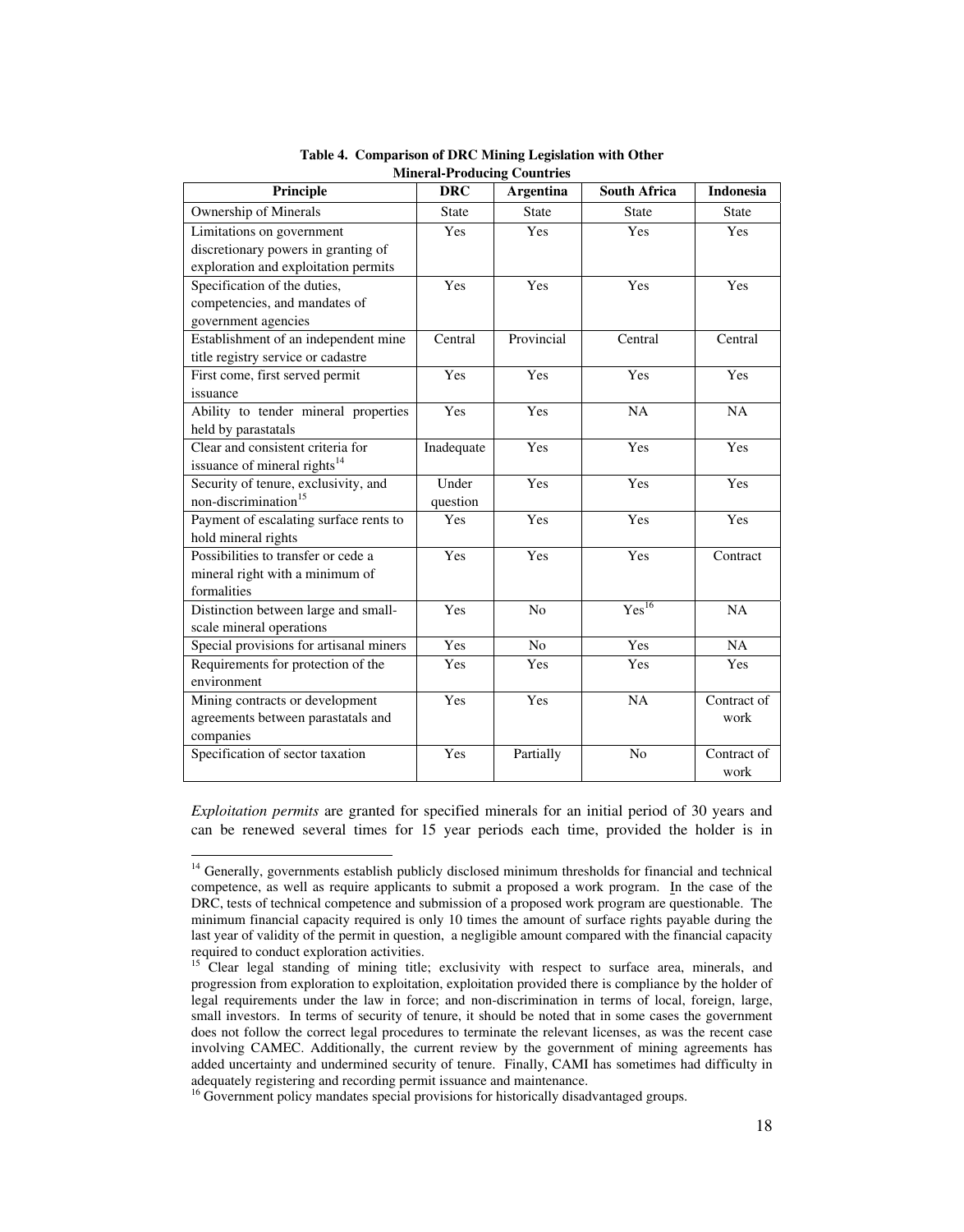compliance with the Mine Law in force. The Mine Law (Article 71) requires that the State be granted 5 percent of the shares of the exploiting company free of charge and on a nondilutable basis. To date, 471 exploitation permits have been issued by CAMI, 166 of them to private companies not subject to a partnership agreement with a state-owned company. Exploitation permits derive from exploration permits, and are issued to private companies provided the applicant submits a Feasibility Study together with a technical work plan and a financial plan, and obtains approval for the Environmental Impact Study and Environmental Management Program. Under the new Mine Law, mineral rights subject to existing partnership agreements (as per the previous Mining Law of 1981) which were in good legal standing at the time of promulgation of the new Law were extended, provided that the parties validated such agreements under the new Law.

*Processing permits.* The Mine Law of 2002 provides for special permits to process tailings and mining wastes. For example, the proposed operations of Kingamiambo Musonoi Tailings $17$  (KMT) will process wastes at a tailings facility in Kolwezi.

*Small-scale and artisanal mineral rights.* The Mine Law of 2002 provides for small-scale mining permits and for the establishment of artisanal mining zones. A small-scale mining permit is granted for a maximum of 10 years (including renewals), and artisans require a "diggers" card authorized by the Law and granted through the provincial authorities. The modalities and difficulties with these permits are examined in the chapter on artisanal mining.

*Trading operator permits.* Many companies in DRC are engaged in the trade and export of mineral commodities. There are requirements in the Mine Law for these trading companies *(comptoirs d'achat)* to be licensed; to date, more than 100 such licenses have been issued.

#### *Taxation of the Mining Sector*

The tax regime applicable to the mining sector, defined in Title IX of the Mine Law of 2002, is internationally competitive and reflects current best practice. The regime is straightforward and includes the following categories of taxes, which are assessed by different government services according to the mineral commodity:

- Royalties: 0.5 percent ferrous metals, 2 percent non-ferrous metals, 2.5 percent precious metals, 4 percent precious stones, 1 percent industrial minerals, 0 percent on construction materials;
- Income tax: 30 percent of imposable income;
- Tax on dividends and other indirect income: 10-20 percent;
- Customs duties on importation: 2-5 percent of CIF value;
- Turnover tax: 3-5 percent on interior services of products;
- Tax on rental income: 22 percent;

 $\ddot{\phantom{a}}$ 

- Expatriate employee tax: 10 percent of salary;
- Surface rents due on mineral rights: US\$0.02 to US\$0.08 per hectare for exploration, and US\$5.00 per hectare for exploitation (US\$8.00 per hectare for tailings);

<sup>17</sup> The KMT project was originally to be undertaken by Adastra Minerals in association with GÉCAMINES. Adastra Minerals was acquired in May 2006 by First Quantum minerals, which is now the 65 percent joint venture partner of GÉCAMINES in the project; the latter holds 12.5 percent; the IFC, 7.5 percent; IDC,10 percent, and the State, 5 percent.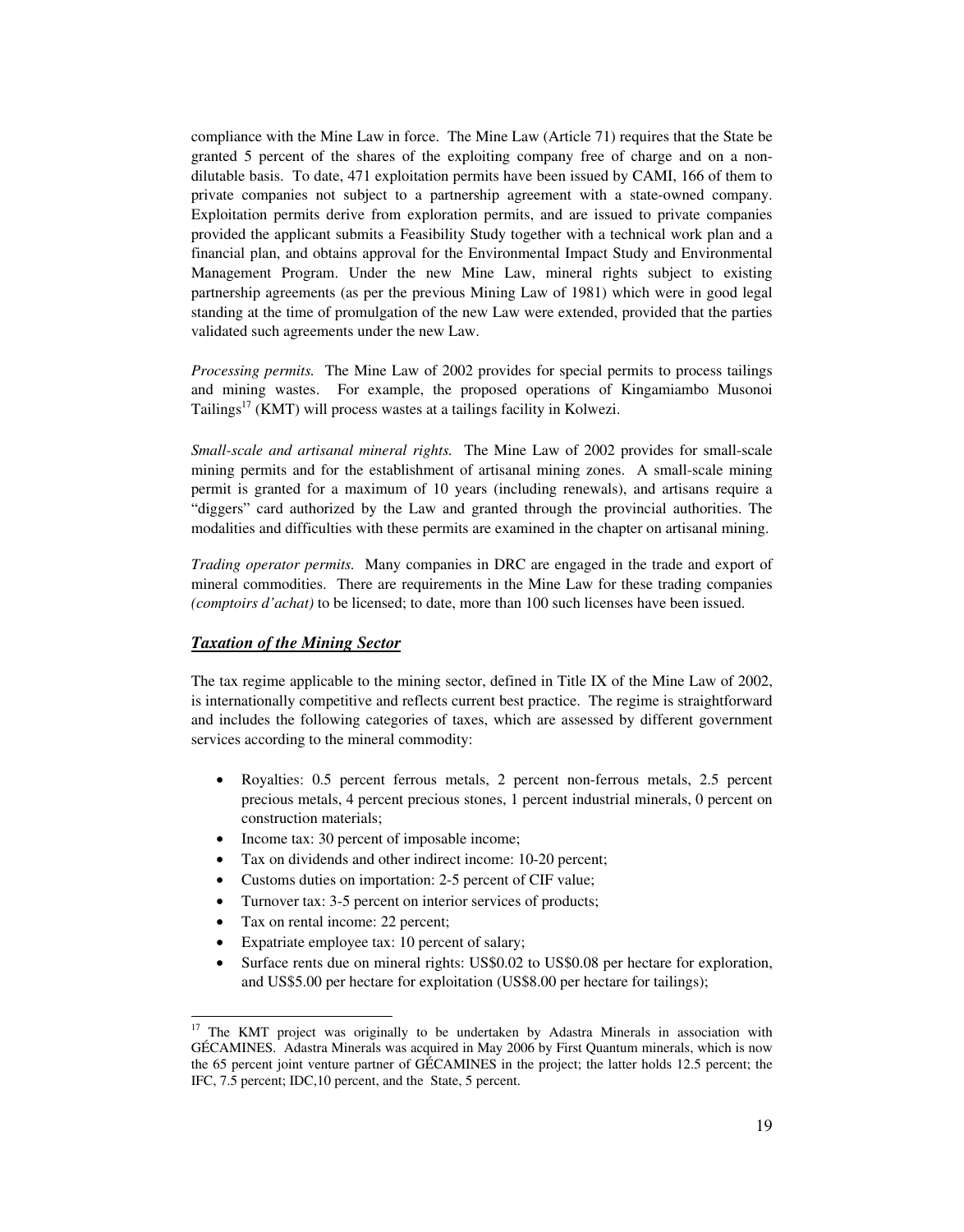- Taxes on land and built-up property at the common rate;
- Taxes on vehicles and road traffic at the common rate;
- Mineral products (except diamonds) exempt from customs duties upon export;
- Fees for services rendered on exports not to exceed 1 percent of value;
- Taxes due on mineral concessions: US\$0.02 to US\$0.04 per hectare for exploration, and US\$0.04 to US\$0.08 per hectare for exploitation (US\$8.00 per hectare for tailings);
- Annual surface rights payments for exploration permits (first five years): escalating rates, from US\$2.55 to US\$26.34 per square;
- Annual surface rights payments for exploitation permits: US\$424.78;
- Annual surface rights payments for tailings permits: US\$679.64;
- Annual surface rights payments for small-scale mining: US\$195.40.

In addition to taxes levied on operations in the sector, there are numerous fees and other payments for services required under the regulations. The inter-ministerial *arêté* issued on August 9, 2007 by the Ministry of Mines lists 46 separate fees, expenses, and levies which attach to various administrative authorizations and licenses. The Government may wish to consider simplifying and in some cases lowering these fees and expenses so as not to discourage operators from obtaining proper authorizations.

*Effective rate of taxation.* A commonly used reference to calculate the total predicted tax burden on an enterprise or mining operation is the expected effective rate of taxation  $(ETR)$ .<sup>18</sup> If the tax regime in DRC is applied to an individual project, the ETR would be around 46 percent of the project's pre-tax cash-flow. The expected ETR places DRC in the upper midrange as compared to ETRs of other mineral-producing countries, and within the ranges of ETRs on worldwide income for major mining companies.

| таріс э. Епіссите тал імпея. Соніратізон от соцінтіся ани сонірання |         |                                               |         |  |  |
|---------------------------------------------------------------------|---------|-----------------------------------------------|---------|--|--|
| <b>Expected ETR,</b>                                                |         | <b>Actual worldwide ETR,</b>                  |         |  |  |
| <b>Selected Countries</b>                                           |         | <b>Selected Companies</b>                     |         |  |  |
| Country                                                             | ETR $%$ | Company                                       | ETR $%$ |  |  |
| <b>DRC</b>                                                          | 46      | Alcoa, USA                                    | 31      |  |  |
| Argentina                                                           | 40      | AngloGold, UK                                 | 32      |  |  |
| Canada (Ontario)                                                    | 64      | <b>BHP</b> Billiton                           | 36      |  |  |
| Chile                                                               | 42      | Cameco, Canada                                | 47      |  |  |
| Indonesia                                                           | 49      | Freeport McMoRan, USA                         | 55      |  |  |
| Mexico                                                              | 50      |                                               |         |  |  |
| Papua New Guinea                                                    | 58      |                                               |         |  |  |
| Philippines                                                         | 45      |                                               |         |  |  |
| South Africa                                                        | 45      |                                               |         |  |  |
| Western Australia                                                   | 36      |                                               |         |  |  |
| Source: Jim Otto, Global Mining Tax Study,                          |         | Source: PriceWaterhouseCoopers, Annual Survey |         |  |  |
| Colorado School of Mines, 2003.                                     |         | of Effective Rates Comparison, 2002.          |         |  |  |

**Table 5. Effective Tax Rates: Comparison of Countries and Companies** 

There is, however, often a large disparity between the predicted taxes that should be paid by a project and what is actually paid. This is the result of several factors. All multi-national companies manage their tax liabilities on a worldwide basis. This may result in lower effective taxes paid for an individual project in a particular country, since companies will

 $\overline{a}$ <sup>18</sup> See Annex 3 for definition and details on the calculation of Effective Tax Rate.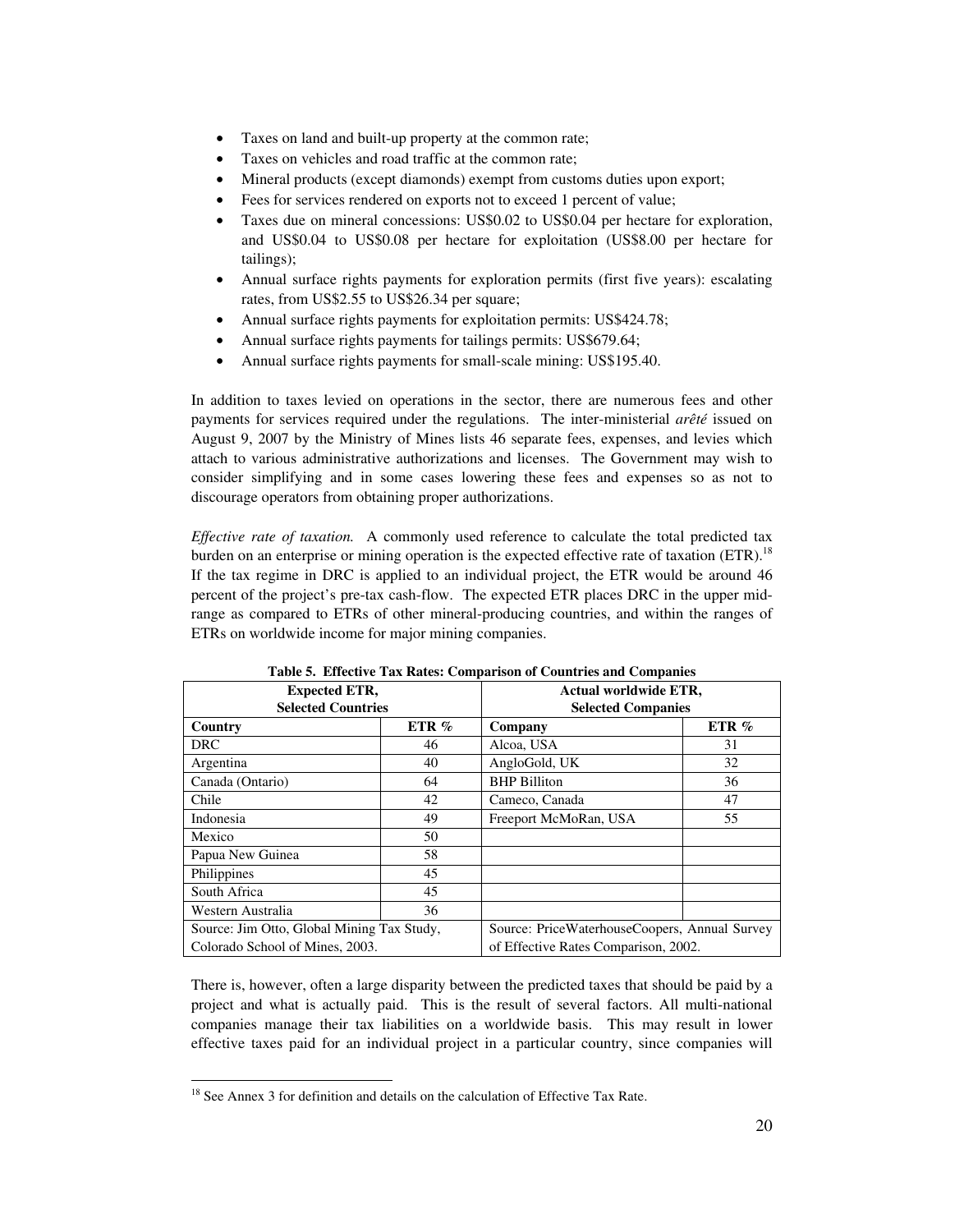average the taxes they owe among various projects. Within a country and for an individual project, companies also have legitimate and lawful means of reducing effective tax liabilities from those expected in theory, because of investment credit allowances, depletion and depreciation allowances, ring fencing, exploration allowances, and other mechanisms. There is nothing illegal or wrong with these practices, provided that the companies fully comply with applicable local laws and international accounting practices. Some projects minimize tax liability via transfer pricing mechanisms (e.g., mineral product is exported from DRC and sold outside of the country to an entity affiliated with the mineral producer in DRC at a price below market value). Practices of this nature are illegal in many countries, though the DRC has yet to legislate on the issue of transfer pricing.

#### *Special Issues in the Mining Tax Regime*

 $\ddot{ }$ 

• *Retrocession of mining fiscal receipts.* The problems involved with tax payments and the recording thereof will become much more difficult as the Government implements the constitutionally mandated decentralization program. Under the terms of the Mining Code, 40 percent of collected mining royalties, as well as 10 percent of surface rents, should be retroceded to the provinces (25 percent for the provincial administration and 15 percent for the area where mining activities are conducted). In addition to the retrocession of royalties provided for in the Mine Law, the Constitution stipulates that 40 percent of all tax revenues coming from national enterprises,<sup>19</sup> including mining-related tax revenues, be retroceded to provinces. However, the Constitution does not specify exactly how this is to occur, which criteria are to be used for the calculation, or the dispositions for accounting and monitoring of the revenues. Retrocession of revenues to the provinces poses the obvious problem of reinforcing capacity at the provincial and municipal levels to account for and use the funds appropriately. The absorptive capacity of the provinces to accommodate the large revenues flows could also be an issue. There are also issues of equitable distribution of revenues among the provinces. Other countries, such as Australia, have tested mechanisms that provide for the division of mining revenues among the states; these mechanisms combine statutory dispositions as well as annual consultations on a political level. Another problem which has occurred in some countries is the relative authority, jurisdiction, and mandate of the central versus provincial governments to levy and impose taxes. In DRC, certain provincial authorities have voiced a desire to levy additional taxes or charges on companies, in spite of the fact that the Mine Law is explicit in specifying all taxes to be applied to mining operations.

Given the importance of the issues of decentralization and the retrocession of revenues which it implies, the Government, with the assistance of the World Bank, is in the processing of preparing a technical assistance "governance" operation to strengthen institutions and build capacity: (i) at the central government level, to design and implement the decentralization process, implement public sector wage reforms, strengthen the budget process, enhance transparency and accountability; and (ii) at the provincial government level, to build capacity for public sector financial management systems, especially with respect to monitoring and evaluation. These systems will first be established in key

<sup>&</sup>lt;sup>19</sup> The phrase in the Constitution is *enterprise à caractère national*, which is meant to apply to large state-owned enterprises and other industrial enterprises, including joint venture and partnership arrangements with various mining companies.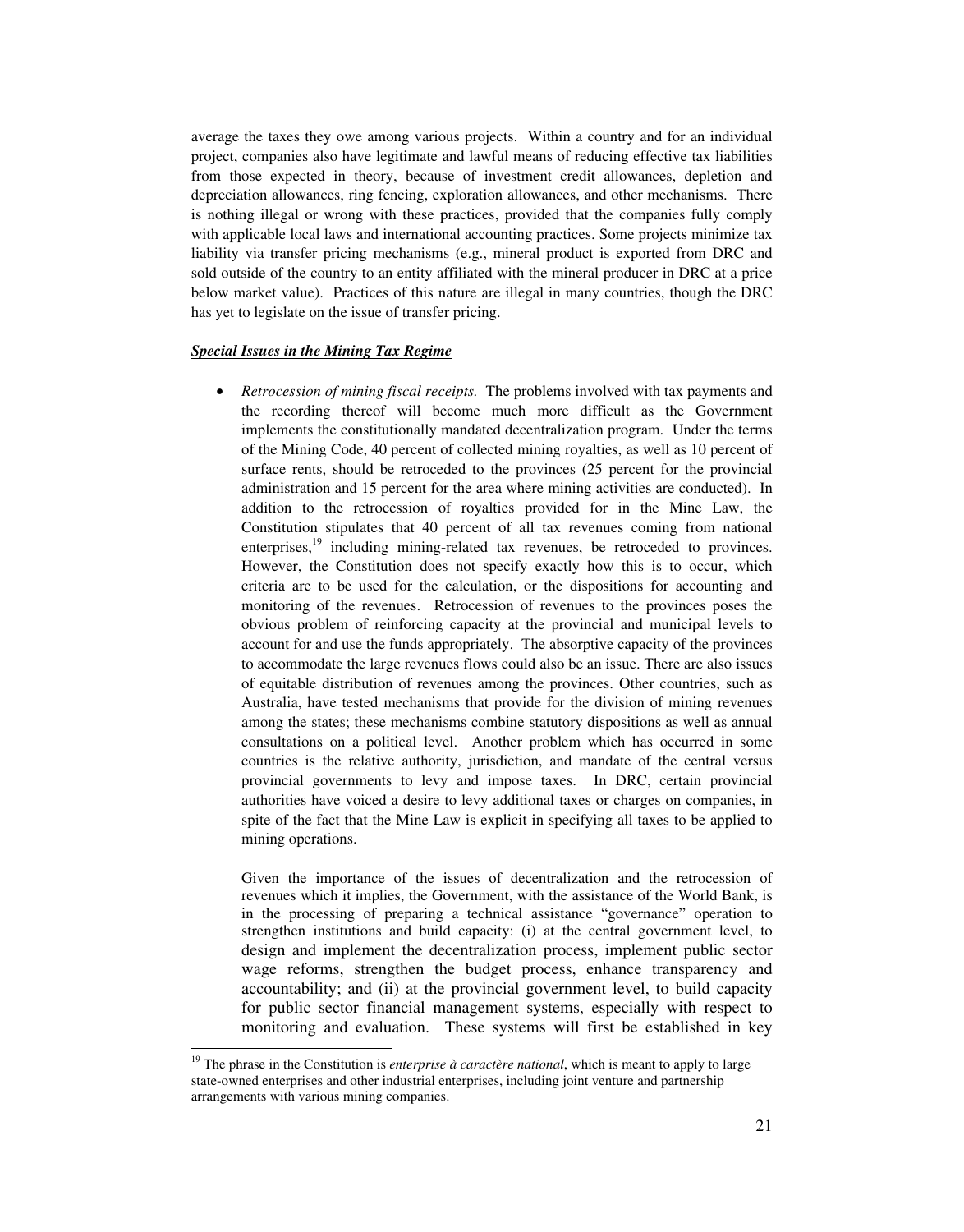provinces, such as Katanga, and later replicated, if successful, in other provinces.20

- *Fiscal harassment*. There is a danger, as the State seeks to enhance its legitimate revenues from the mining sector, that Government officials can be over-zealous in their relationship with private companies. In many countries, the evidence would suggest that arbitrary and blatant abuse of authority by tax officials can be a significant hindrance to mining investment and, not incidentally, to the honest and accurate declaration of revenues and payment of taxes. It is alleged that in DRC, certain tax authorities have harassed companies with respect to the payment of additional taxes and/or very high penalties. In the majority of circumstances, these additional tax payments are negotiated downward and penalties reduced or eliminated altogether – to the satisfaction of the company and the tax inspector.
- *International reporting standards.* A number of initiatives are underway to develop international taxation reporting standards for the mining industry. As yet, however, there are no recognized international standards for calculating and reporting these taxes, except the general standards enunciated in the International Financial Reporting Standards, which are used in many (but not all) countries. Preparatory work<sup>21</sup> to develop a template for calculating and reporting tax payments of the extractive industries has been undertaken for the Extractive Industries Transparency Initiative, funded by a consortium of non-government organizations. Further research on this topic is taking place in the various countries which are implementing the EITI. Major international stock exchanges also have very specific rules and guidelines for the reporting of taxes and disclosure of how the taxes are calculated, though these guidelines do not necessarily address specifics at the country level. The International Monetary Fund has developed the Report on Observance of Standards and Codes (ROSC), which provides guidelines for tax reporting, including specific dispositions relative to the extractive industries.

#### *Effective Administration of the Mining Sector*

#### **The administration of the Mine Law, regulations, and tax regime is completely dysfunctional.**

#### Administration of Mine Law and Regulations

*Exploration permits.* The fundamental objective of the first-come, first-served philosophy of the Mine Law is to encourage private sector companies to invest and take the risk of exploration to find new mineral resources. This has proved to be very effective in other countries, *provided that* the Government is vigilant in ensuring that the ground is worked and not simply held for speculative purposes. Unfortunately, in DRC, many (but not all) of the exploration permits would appear to be held by local and foreign interests for speculation rather than serious exploration work.

 $\ddot{ }$ <sup>20</sup> More details on the "Governance Project" are available through the public information office of the World Bank and online at www.worldbank.org. 21 Global Witness, *Extracting Transparency,* 2005. Funding for the study provided by Global Witness,

CARE, Save the Children UK, Open Society Institute, Transparency International, CAFOD, Publish What You Pay.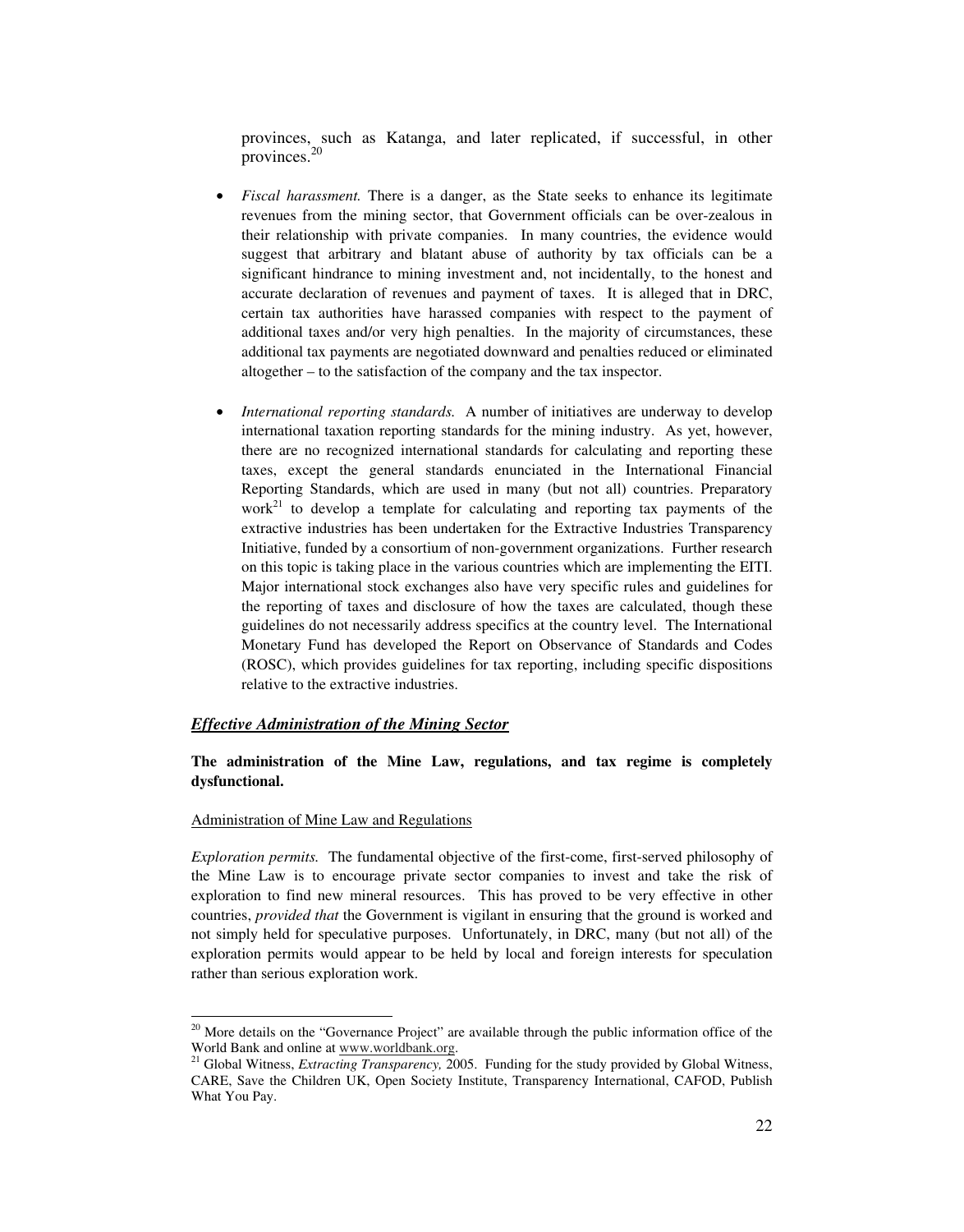The issuance of the permit is relatively straightforward, and the mine cadastre service – CAMI – created by the Mine Law has functioned reasonably effectively (though with some difficulties, as outlined in the next chapter) to issue permits and keep appropriate records. However, the monitoring and evaluation of work performed by permit holders is nonexistent. The Directorate of Mines, which is nominally responsible for inspections, does not have the personnel, equipment, or presence in the mining areas to conduct the inspections. As a result, the Government is largely ignorant of a company's compliance with its work program obligations, stipulated in the Mine Law as annual expenditures on exploration in an amount 10 times the annual surface rents. In addition, the exploration permits may change hands or be leased to other companies without the knowledge of the Government and in violation of the Mine Law. For instance, in Kasai Occidental and Katanga, it is alleged that holders of mineral rights lease their permit areas to other companies without registering the corresponding contracts. The fees charged for these leases are many times the applicable rates in the Mine Law and are levied without the knowledge or permission of the Government. The Government is also deprived of revenues which could be generated by these transfer activities.

*Exploitation permits.* The Government's ability to monitor and evaluate the work conducted on these exploitation permits is seriously deficient. As with exploration permits, the Directorate of Mines lacks personnel, training, and logistical support to properly inspect the exploitation activities. The situation is particularly acute with respect to compliance with environmental, health, and safety standards. While the larger mining companies appear to follow reasonable (but far from complete or adequate) standards, the medium and small-sized companies comply with few standards, if at all. This is due, in part, to the fact that many of these companies are new to the mining industry and lack the experience with applicable standards. In other instances, the companies appear not to want to incur the additional costs required for compliance with the standards. Finally, and most importantly, the exploitation may not be of an industrial nature, by rather conducted by artisanal miners who then render the production to the exploitation permit holder. The number of miners and the anarchy prevailing in the mining sites greatly complicate the task of ensuring compliance with appropriate health, safety, social, and environmental standards, even if the legal permit holder or the Government wishes to do so.

*Processing permits*. Mine wastes are considered by the Mine Law to be artificial mineral deposits, so their processing is subject to a special permit. Though the Mine Law does not provide for such permits for companies whose operations are not tied to a specific mineral asset, many furnaces and other processing companies, particularly in Katanga, have obtained exemptions from the Ministry of Mines or the provincial government that allow them to process the ores sold to them by artisanal or small-scale miners. Since these are industrial processing operations, not mineral exploitation or beneficiation operations, they should be subject to other legislation, such as the General Investment Code. In addition, most of the processing operations do not comply with requirements for environmental impact assessments or management plans. One processing plant in Katanga is allegedly emitting effluent into the aquifer that supplies the city of Lubumbashi with drinking water.

Another issue is the apparent number of exemptions granted to trading companies to export mineral commodities in a raw or unprocessed state. This is illegal under the Mine Law. In April 2007, the Governor of Katanga province closed the border to these exports, causing significant disruption in Lubumbashi and in Zambia, where the refining and processing facilities are located. The closure has been relaxed, but many companies are still in an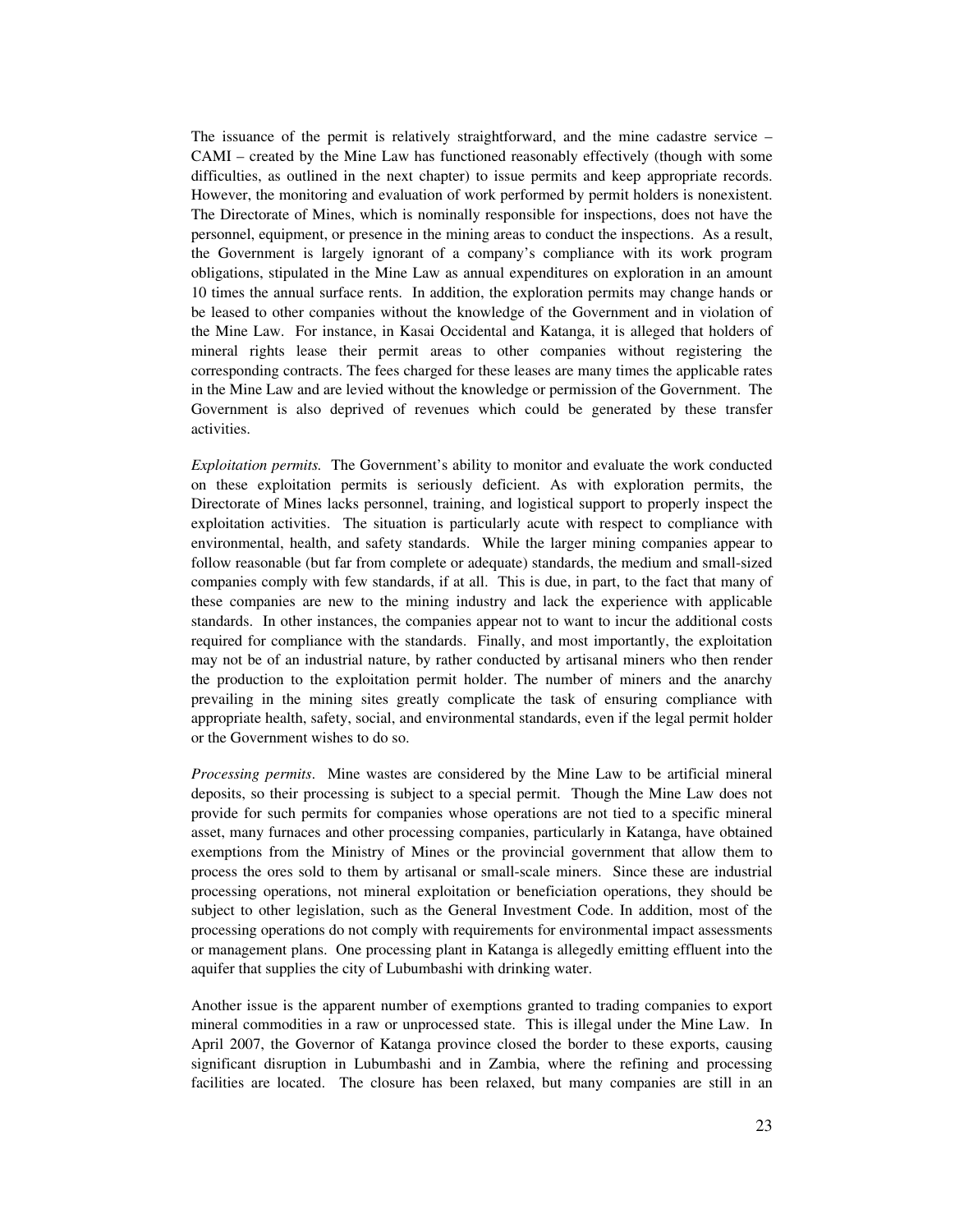irregular situation. The Government will need to review a number of the exemptions to ensure that companies are in compliance with their obligations under the Mine Law.

#### *Possible Improvements to the Mine Law*

While the Mine Law and regulations provide the basis for encouraging and sustaining development of DRC's mineral resources, some revisions could be considered. For example:

- The system of granting, through the provincial authorities, special "diggers" cards to artisanal miners is difficult to put into effective practice. As explained in the chapter on artisanal mining, few miners actually bother to obtain the card, partly because the US\$25 annual fee is prohibitive, and partly because of the time and effort involved in acquiring a card from the authorities. Also, the occupancy right granted to the artisanal miner for the year the card is valid does not provide sufficient security of tenure to allow the miner to invest in rudimentary mechanized equipment and tools to improve productivity.
- Large surface areas titled to private companies for exploration or exploitation have to be reduced (by 50 percent) when the permits are renewed, as per the law in force. But in addition to this, the government could also require companies to carry out substantially more work during the life of the permit than is currently required. This would encourage companies to invest and work the ground instead of simply speculating in mineral rights. For exploration and exploitation permits, the government may withdraw the permit if the company does pay the required surface rents.
- Provisions regarding environmental protection and, specifically, the preparation of environmental impact statements and management plans, could be improved. Provisions in the Mine Law need to be clearer with respect to disclosure of the environmental impact statement (EIA) and the environmental management plan (EMP) to local communities. Provisions related to consultation mechanisms with local communities also need to be enhanced, possibly with the provision to enter into a "benefits investment" agreement with the local community.
- Disclosure mechanisms and procedures in the Mine Law could be improved, particularly the material terms, conditions, and obligations of the investor under the permit. The current international trend is to require greater disclosure of the terms and conditions pertaining to the issuance and maintenance of the mineral right. This is driven in part by requirements for listing companies on major international exchanges.
- It is important to note that any changes to the current Mine Law, including the taxation provisions thereof, would have to be by way of another law of the same ranking passed by parliament; it cannot be done by way of a decree.

#### Administration of the Mining Tax Regime

**There is a significant gap in the taxes that should be generated from the mining sector and the tax receipts received and officially reported by the central authorities.**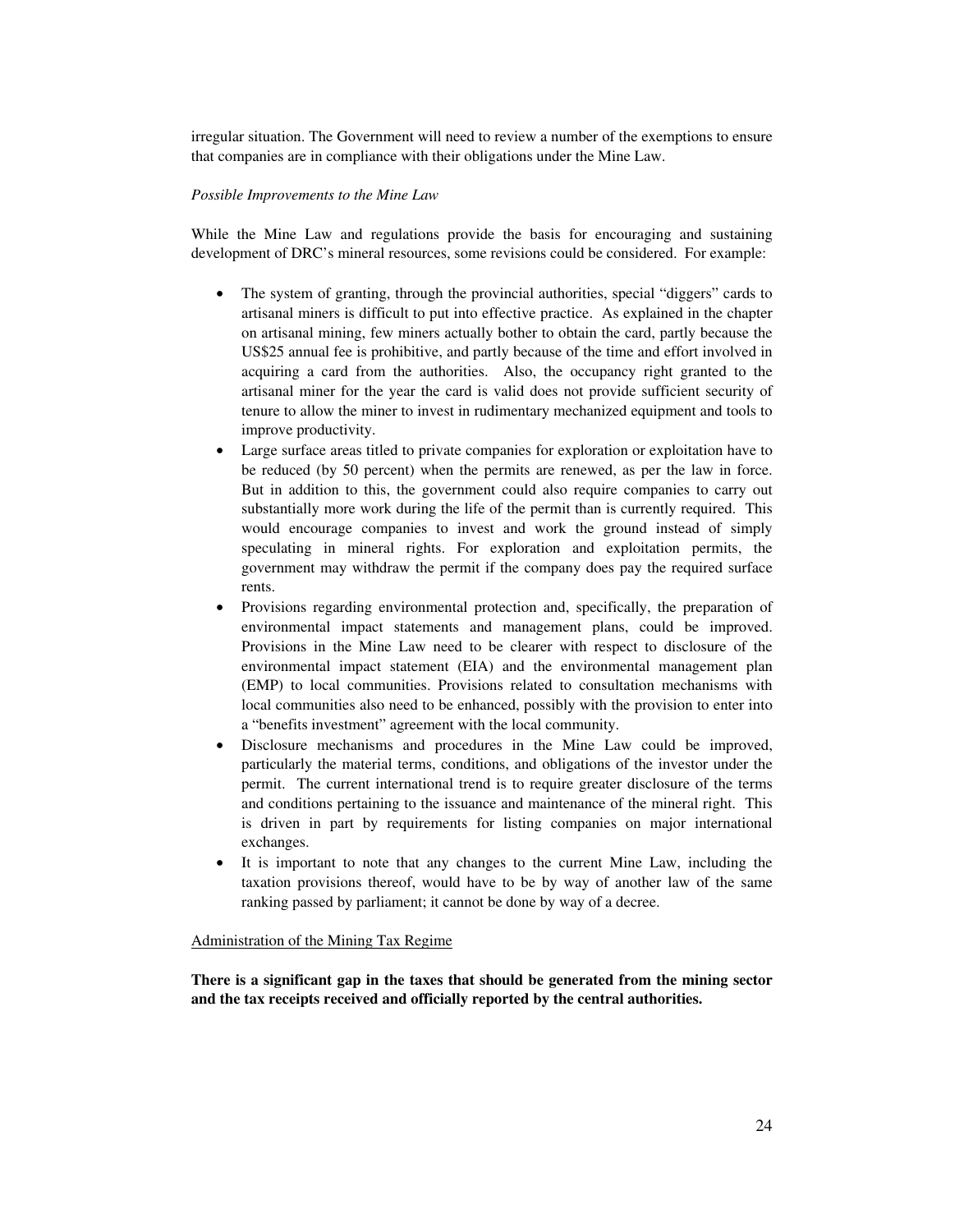#### **Box 1. A Reality Check on the Numbers**

It is impossible to make any definitive statement about the amount of taxes the mining sector generates – except that the government does not collect and record enough of them. In past years, government agencies produced reasonably reliable and accurate statistics on taxes paid by the mining sector. This is no longer the case. The statistics available publicly and those made available to the International Monetary Fund and the World Bank are poorly organized, incomplete, and of dubious reliability. This is due in part to the confusion in mandates of the agencies responsible for taxation, as well as their lack of capacity and logistical support. Also, the nomenclature and classification system does not lend itself to identifying specific sector revenues or to matching payments of a specific tax with the entity that pays the tax. As a result, neither the Government nor its international partners know, with a reasonable degree of certainty, the production values and tax revenues generated by the mining sector, or the amounts effectively collected and recorded in the accounts of the Central Bank.

Several agencies are responsible for assessing and collecting some portion of the taxes generated by the mining sector.

- Congo Central Bank (BCC) is the central repository of all payments to the treasury;
- *Office des Douanes et Accises* (OFIDA) collects customs taxes, duties, export taxes, and service fees on exports;
- *Direction Générale des Recettes Administratives, Domaines, et de Participations*  (DGRAD) collects mining royalties, fees assessed by the Ministry of Mines for various licenses and authorizations, and the surface rents assessed by the Mining Cadastre Service (CAMI) for the issuance and renewal of mineral rights;
- *Direction Générale des Imports* (DGI) is responsible for assessment and administration of taxes on profits, dividends, value added, and other taxes.
- *Other government entities and agencies, include:*
	- Office Congolais de Controle (OCC), responsible for import and export goods quality control;
	- Private banks where taxes are paid before transfer to the Central Bank's treasury account;
	- Some mining administration services which may collect fees, such as the mining provincial administrations, the direction of environmental protection, SAESSCAM, the CTCPM, CEEC, and CAMI;

#### The Tax Gap

Table 6 summarizes the tax receipts recorded by the government for the years 2003-2006.

| Сээ нишонѕ                                  |                              |      |      |      |           |  |
|---------------------------------------------|------------------------------|------|------|------|-----------|--|
| Category                                    | <b>Assessment/Collection</b> | 2003 | 2004 | 2005 | 2006      |  |
| Import/Export customs and taxes             | <b>OFIDA</b>                 | 11.4 | 10.2 | 11.6 | <b>NA</b> |  |
| Surface rents, permit fees, royalties       | Ministry of                  | 3.8  | 2.8  | 3.6  | 11.7      |  |
| (US\$86,000 in 2005)                        | Mines/CAMI/DGRAD             |      |      |      |           |  |
| Turnover, income, dividend, and other   DGI |                              | 1.2  | 2.6  | 11.4 | <b>NA</b> |  |
| taxes on business receipts                  |                              |      |      |      |           |  |
| Total receipts                              |                              | 16.4 |      | 26.7 | 117       |  |

#### **Table 6. Principal Mining Taxes Received by Category US\$ millions**

Sources: Government of Congo and International Monetary Fund.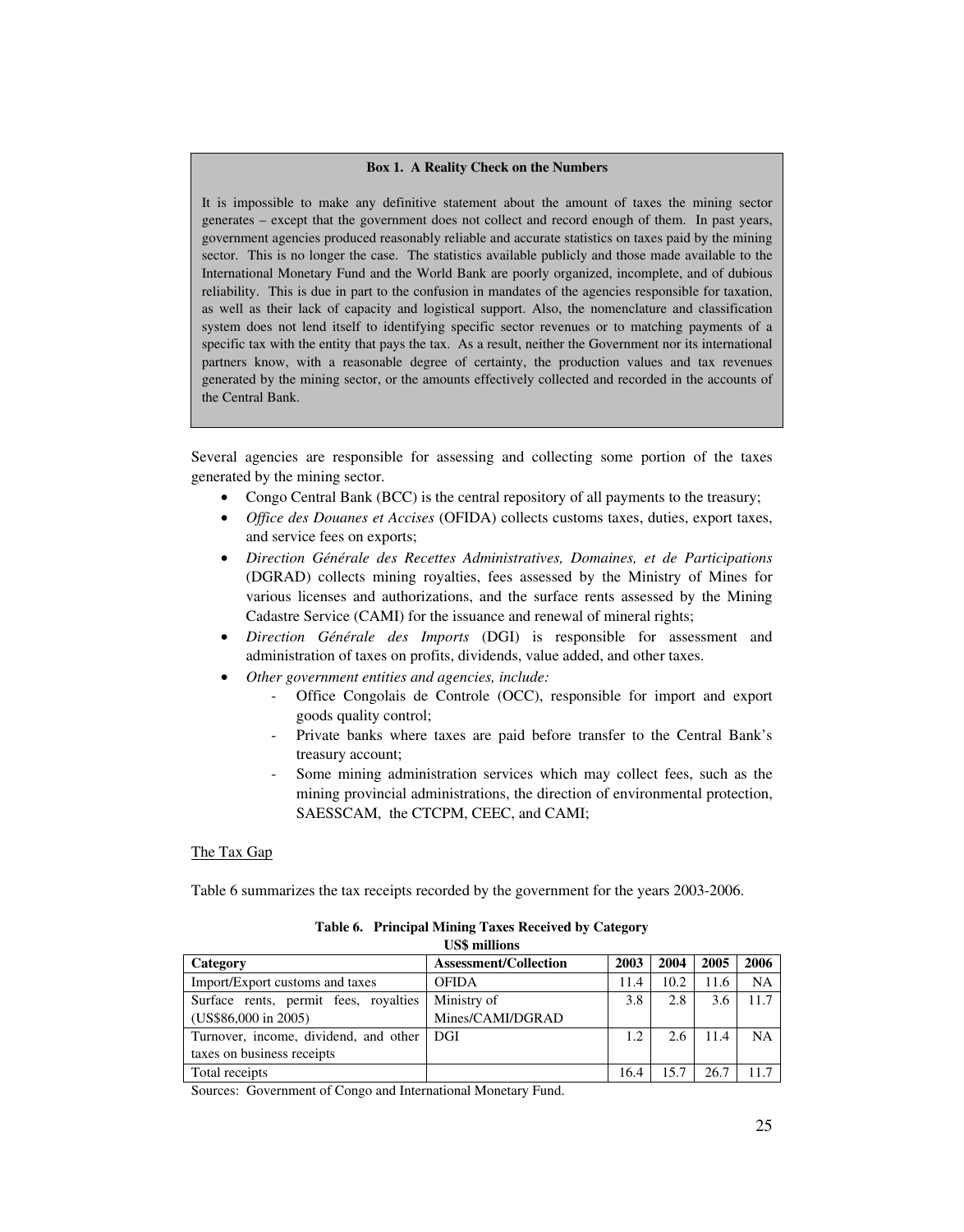There are large statistical anomalies which suggest a gap in the amount of taxes actually received and the amounts that should have been received. For instance, in terms of payments reported by DGRAD (essentially surface rents and mine royalties), the government should have collected US\$47 million in 2006 – US\$32 million in royalties<sup>22</sup> plus an additional US\$15 million in surface rents. However, DGRAD reported the receipt of combined royalty and surface rent payments of only US\$11.7 million in 2006 – a gap of US\$35 million gap. As of 30 June 2007, DGRAD reports the collection of US\$24 million, against a yearly target of US\$175 million. It is also unclear whether the amounts reported as received by DGRAD have actually been effectively received in the accounts of the Central Bank. The threefold increase of royalties and surface rents reported by DGRAD, from US\$3.6 million in 2005 to US\$11.7 million in 2006, is also disturbing and cannot possibly be explained by growth of either production or prices in the sector, but rather by sloppy and inconsistent record keeping. The disparity is even more glaring in the case of royalties: DGRAD reports royalty payments in 2005 of US\$86 thousand and US\$2.4 million in 2006.

Other irregularities and deficiencies in tax assessment and collections are also apparent. The management systems in place in CAMI, DGRAD, and the BCC do not permit adequate tracking of the manner in which surface rents are paid and recorded. In 2007, DGRAD receipts account for only 27 percent of the total surface rents invoiced by CAMI to companies. It is noted that companies cannot renew or maintain their mineral rights until they pay these surface rents. At the time of that mineral rights are issued or renewed, companies must also pay site rehabilitation guarantees. These guarantees totaled an estimated US\$60 million in 2006. However, the funds do not appear anywhere in the government's accounts, and it is reported that no government agency has any knowledge of them. Finally, there is considerable confusion about the statistics collected on the volume and value of diamond exports among the various reporting agencies.

In terms of overall taxation receipts (royalties, surface rents, taxes on profits and dividends, and other fiscal levies), as a general rule and over time, the experience in other mineral producing countries indicates that between 10-15 percent of the total export value of mineral products should flow to the government through taxes. Katanga is the most formalized part of DRC's mineral production chain. On the basis of an estimated US\$500 million in exports going through more or less formal channels, one could assume that around US\$50 million in tax revenues would be generated. However, for 2005 the government reported the collection of only US\$26.7 million in all taxes from the entire mining sector. The scenarios of future mining development laid out in previous chapters suggest that US\$88 million should be contributed per year from all of the current mining operations in the country, though this is probably an underestimate.

 $22\,$ <sup>22</sup> The 2 percent royalty on the non-ferrous metals exports from Katanga would total US\$10 million on the basis of exports valued at US\$500 million In diamonds, the royalty would total US\$22.5 million, based on 3-4 percent royalty on diamond exports valued at around US\$600 million, as reported in the Kimberley Process. It should be noted that if the royalty payments on non-ferrous metals are discounted to a net smelter return basis (a deduction of about 40 percent of the value to take account of smelting and refining charges – a common basis to assess the royalty, even though this is not explicitly stated in the Mining Law) – the royalties paid should would be on the order of US\$6 million in 2006).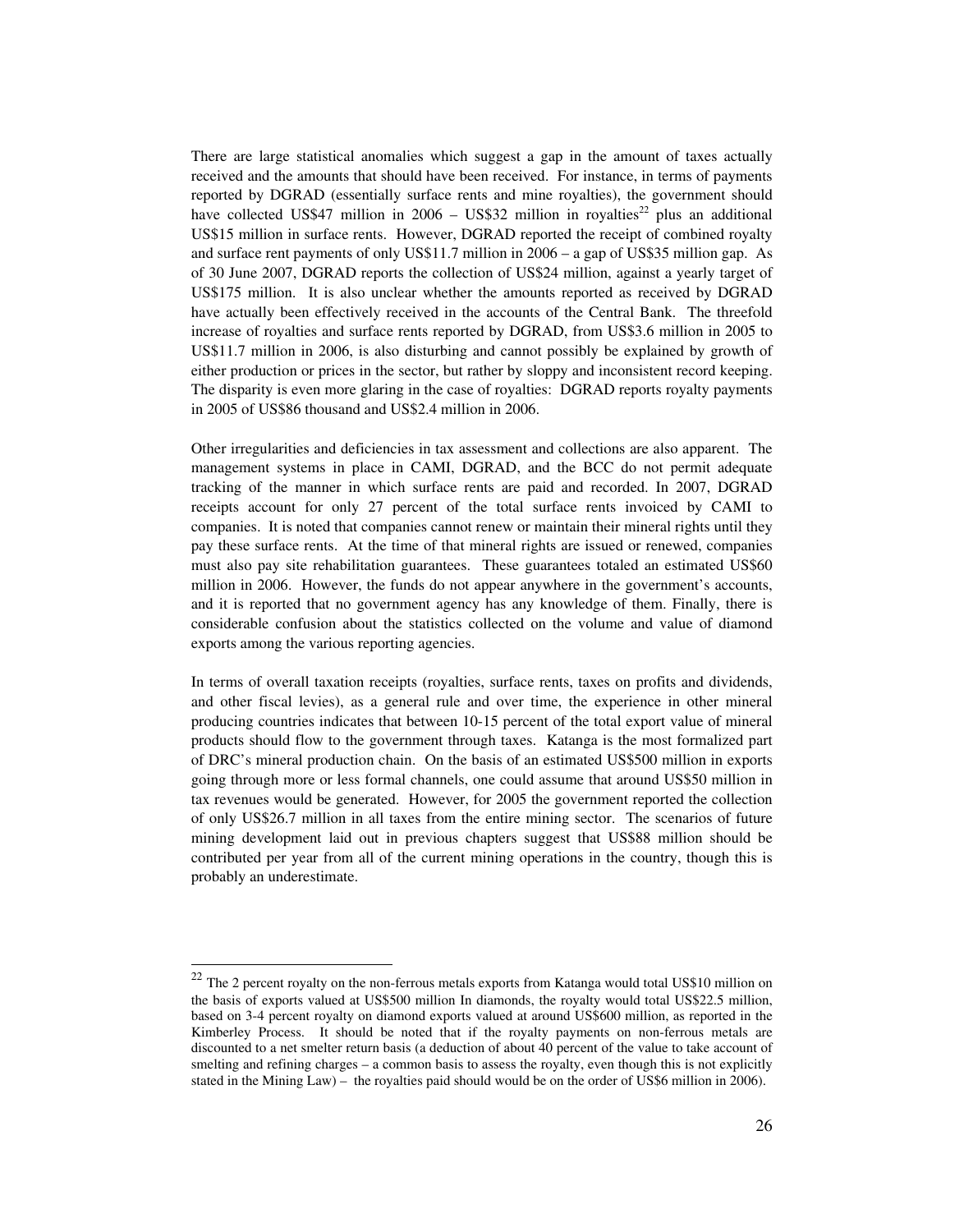If remedial actions are not undertaken, the tax gap will get worse as the sector grows. Table 7 shows estimations of production and taxes that were developed using the base case scenario for growth of the mining sector through 2012.

| <b>Base Growth Scenario</b>  | <b>Existing Data</b><br>As Reported | <b>Expected Taxes</b><br><b>Annual Average</b><br>2008-2012 | <b>Expected Taxes</b><br><b>Annual Average</b><br>2013-2017 |
|------------------------------|-------------------------------------|-------------------------------------------------------------|-------------------------------------------------------------|
| <b>Production Value</b>      | 2,000                               | 2,651                                                       | 3,792                                                       |
| <b>Taxes</b>                 |                                     |                                                             |                                                             |
| - Royalties                  | 32                                  | 39                                                          | 57                                                          |
| - Income Taxes               | 11.4                                | 63                                                          | 362                                                         |
| - Export Taxes               |                                     | 18                                                          | 26                                                          |
| - Import duties              | 11.6                                | 23                                                          | 29                                                          |
| - Dividend taxes             |                                     | 12                                                          | 75                                                          |
| - Dividends                  |                                     | $\Omega$                                                    | 27                                                          |
| <b>Total fiscal receipts</b> | 26.7                                | 185                                                         | 619                                                         |

**Table 7. Expected Mining Sector Fiscal Receipts US\$ Millions** 

Source: World Bank staff estimates.

The gap between taxes owed and taxes officially collected and reported is the result of several factors<sup>23</sup>:

- Alleged non-declaration of production volumes, and/or under-valuation of key mineral commodity exports by producers and traders;
- Smuggling and clandestine exports, particularly in the east of the country;
- Inaccurate and incomplete financial data concerning taxable income/events in declarations of companies and traders to government authorities;
- Lack of computerized reporting and recording systems between the Central Bank and the collecting agencies (DGRAD, OFIDA, DGI);
- Alleged fraudulent practices and falsification of documents within government services charged with assessment, collection, recording, and reporting of tax receipts;
- Lack of capacity within government to independently measure and verify tonnage and assay the quality of mineral exports;
- Non-existence of independent audits of mineral exports and taxes paid to and received by the government.

#### Possible Improvements to the Tax Regime

• *A sliding-scale royalty* could be introduced. This approach has been used in some countries to capture a greater share of taxes for the government in the event of significant increases in commodity prices. Generally accepted practice is a combination of fixed royalties based on a percentage of the sales price or net smelter return of the mineral commodity combined with taxes based on profits. A sliding scale royalty establishes a floor price for the mineral commodity and defines a royalty rate based on that price. As the price of the commodity rises or falls, the royalty rate is adjusted up or down. A criticism of royalty based taxes is that they do not take into

 $\ddot{ }$  $23$  The Governor of the Central Bank issued, on June 14, 2007, a public announcement to the effect that a conspiracy had been unmasked whereby companies, with the complicity of government, had been falsifying documents to defraud the government of legitimate tax revenues. The Governor announced a series of audits for the years 2005 and 2006.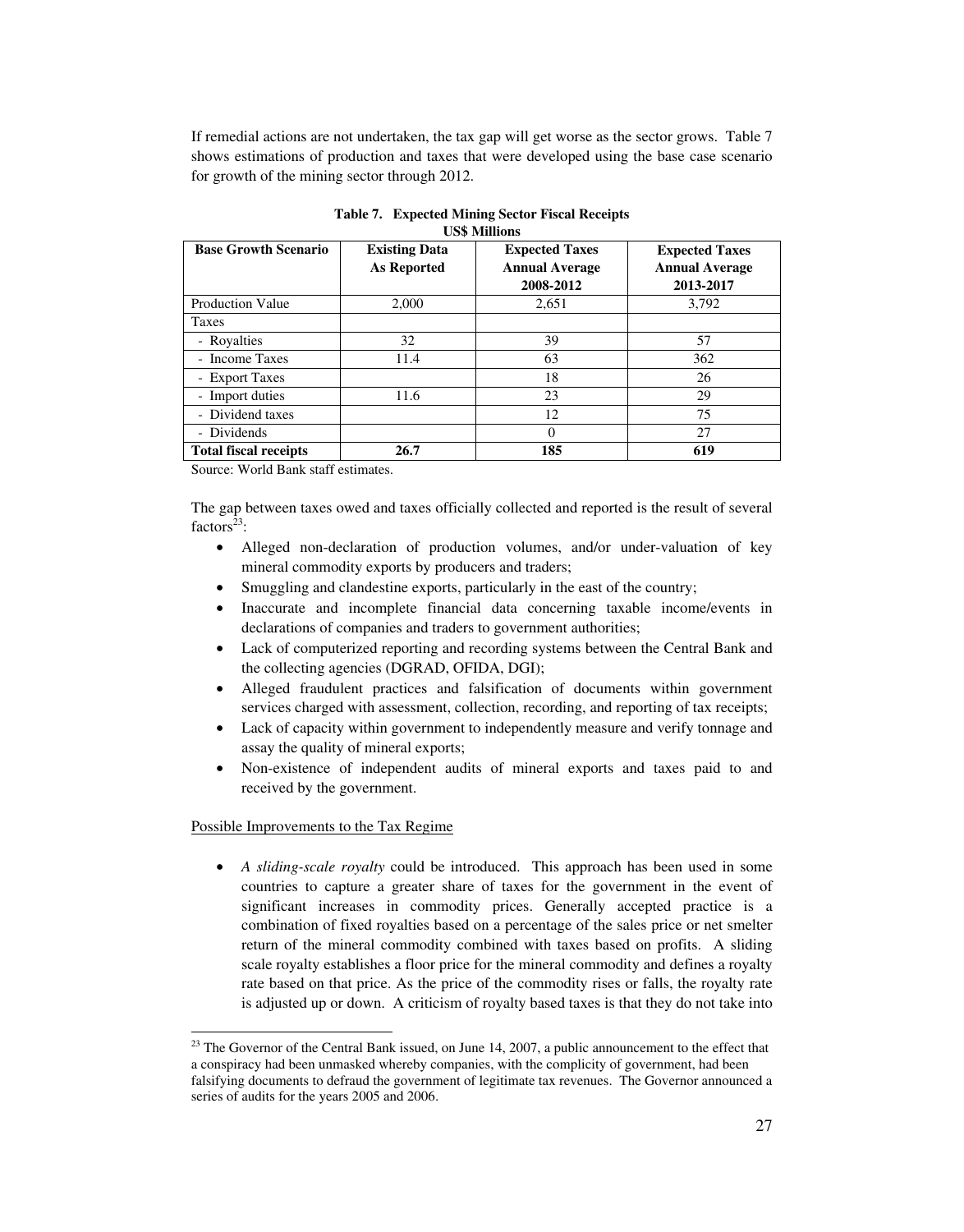account the costs of production or investment, and thus could penalize a producer in the early years of production. High royalties also tend to raise the cut-off grade of the ore body (the minimum grade of ore which can be mined profitably), with the result that some ore bodies remain undeveloped. On the other hand, over the past two years there has been a significant increase in commodity prices, with the result of new investment in mining in Africa and other countries. There is some disappointment in many countries that the taxes paid by the sector are not commensurate with either the increased prices or the levels of production. Recent studies of the mining sector in Zambia report that, in spite of significantly increased production over the past two years, the mining sector as a whole contributes only 0.7 percent of total government fiscal revenues.<sup>24</sup> There may be valid explanations for this: generally it takes five to seven years before income taxes are payable, depending on the amounts deducted from taxable income for the amortization of loan reimbursements. Nonetheless, there is growing international sentiment to rethink the standard model of fixed royalties in favor of more flexible mechanisms which are responsive to market prices.

- *A tax on the transfer of a mineral rights title* could be put into place. The transfer, leasing, and mortgaging of mineral titles are permitted under the Mine Law (titles VI and VII). This is in recognition of the fact that many smaller companies will take an exploration permit with the intention of finding a mineral deposit, and then sell the title to a larger company that can develop the mining site. To the extent that some financial consideration has been paid to the transferor by the transferee, a taxable event has occurred in the host country. The country would normally have the right to collect a tax on the value added or capital gains generated by the transaction.<sup>25</sup> However, these capital gains are rarely taxed. The companies often channel the transaction through other countries (frequently tax havens) where capital gains/value added are neither declared nor taxed. Also, the transaction may not be an exchange of cash, but rather of stock or some other consideration, which would be difficult to assess and evaluate. A possible solution would be to institute a mineral rights transfer tax based on a percentage (for instance, 10 percent) of the capital gains or value added of the transfer, the fair market value of which would be determined, at the expense of the company, by an independent specialized firm approved or licensed by the government.
- *Taxes to support provision of social services.* Ultimately, the ability of the mining sector to contribute to economic well-being of the population is contingent upon the government's use and accounting of the taxes for the provision of social services. DRC has not only been unable to generate the taxes that it should from the mining sector, but also to use them to provide basic services to the population. The government's attention must, therefore, not only be directed to improving collection of the taxes, but also how these are used within the overall budgetary process to provide for essential services, especially in the areas most directly impacted by mining operations.

 $\ddot{ }$ 

 $24$  The non-government organization Christian Aid has conducted some research in Zambia on the mining taxation issues in that country.

 $25$  In countries with efficient tax collection systems, the "profit" or "capital gain" generated by the sale of mineral title would be taxed under the general income tax regulations of the country.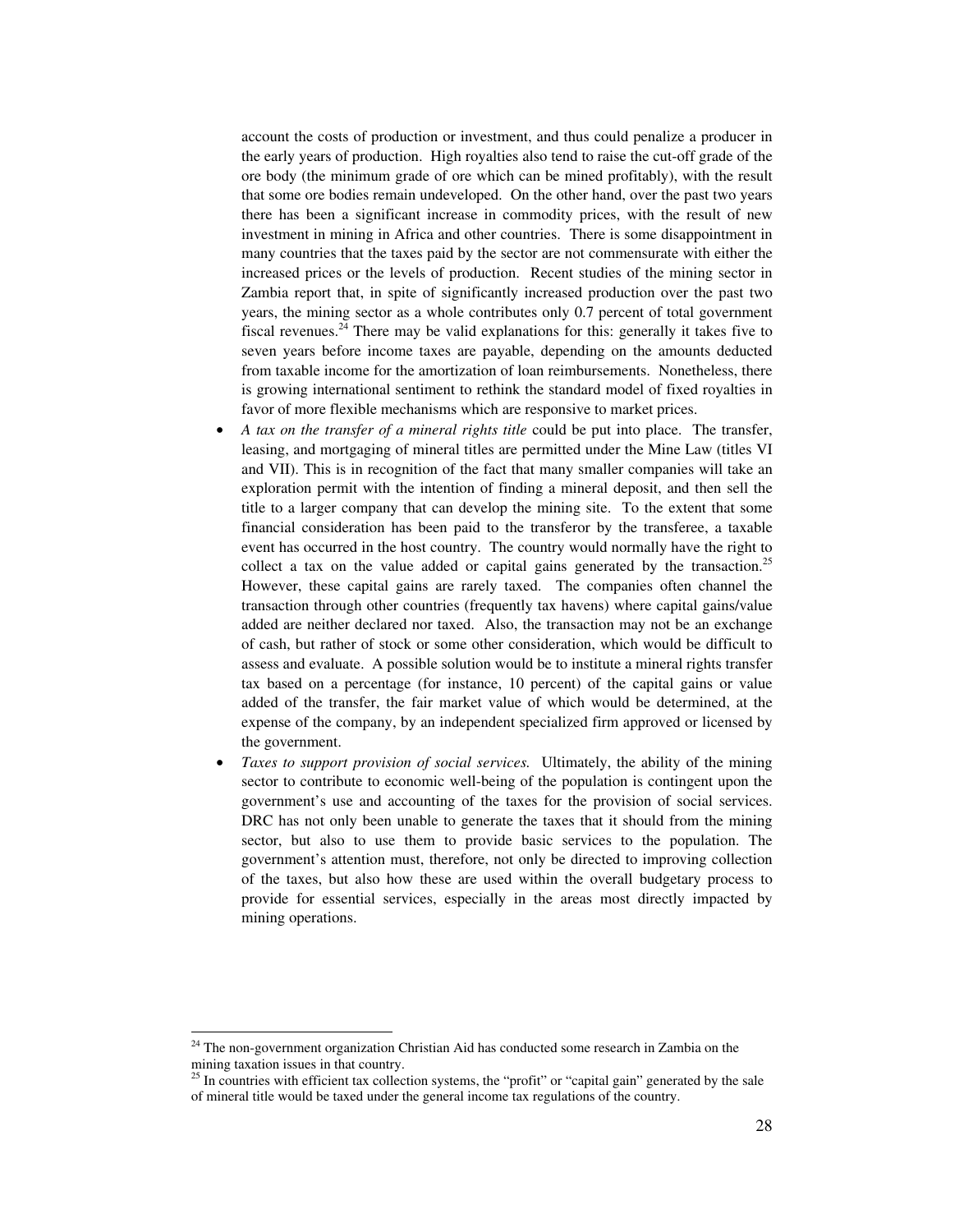#### *Other Principles of Governance of the Mining Sector*

**Governance of the mining sector in DRC needs significant improvement, particularly in the areas of government equity participation, disclosure, transparency of revenue streams, avoidance of conflicts of interest, and traceability of mineral commodities.** 

#### Cross-Cutting Governance Issues

A number of governance issues pertaining to the mining sector need to be considered which are general in nature and which cut across other economic sectors. First, *impunity –* that is, the inability or unwillingness of the judiciary and government to effectively prosecute individuals or companies for alleged economic crimes – has been identified by many observers as a critical obstacle to reform and economic growth. Urgent attention is required to upgrade the ability of the Congolese judiciary to effectively prosecute cases of misappropriation of resources, combined with a resolve and willingness of the government to pursue these prosecutions to successful conclusion. Second, *the role of the military* continues to be a serious concern for the mining sector, as well as other sectors of the Congolese economy. Credible evidence has been advanced by non-government organizations, as well as the United Nations, to suggest that members of the Congolese armed forces,  $^{26}$  many at a senior level, are implicated directly in the trafficking and smuggling of minerals produced by artisanal miners. Additionally, the Congolese armed forces have been accused of human rights abuses. Third, *the role of parliament* in the oversight of activities in the mining sector needs to be strengthened. A parliamentary commission on natural resources, including a subcommittee on mining, was created in 2007. This commission, as well as other parliamentary bodies, can play a crucial role in monitoring and evaluation of activities in the sector and a perform valuable oversight function with respect to actions undertaken in the sector by the executive branch.

#### Government Equity Participation

A cardinal principal of good governance in the mining sector is the clear distinction between the government's role as regulator of the sector and as possible shareholder in joint ventures. As previously noted, the Mine Law requires that 5 percent of the capital stock, free of charge and non-dilutable, of a company acquiring an exploitation permit must be granted to the government at the time the permit is issued. This shareholding is in addition to whatever shares may be held by state-owned entities by virtue of a partnership agreement. It is not uncommon in many African countries to require a certain level of government ownership in mining enterprises. Companies are generally not opposed to government shareholding, provided that it is are not excessive, that the company retains management control, and that the dividends which may attach to the shares are paid only after the company has achieved payback. However, this practice has three main drawbacks.

First, the dividend streams with respect to the government's shareholdings may never materialize. The level of government participation is rarely enough to permit the government to have meaningful influence on corporate policies relative to declaration and payment of

 $\overline{a}$  $26$  As well as, in at least one instance, members of the United Nations peacekeeping contingent.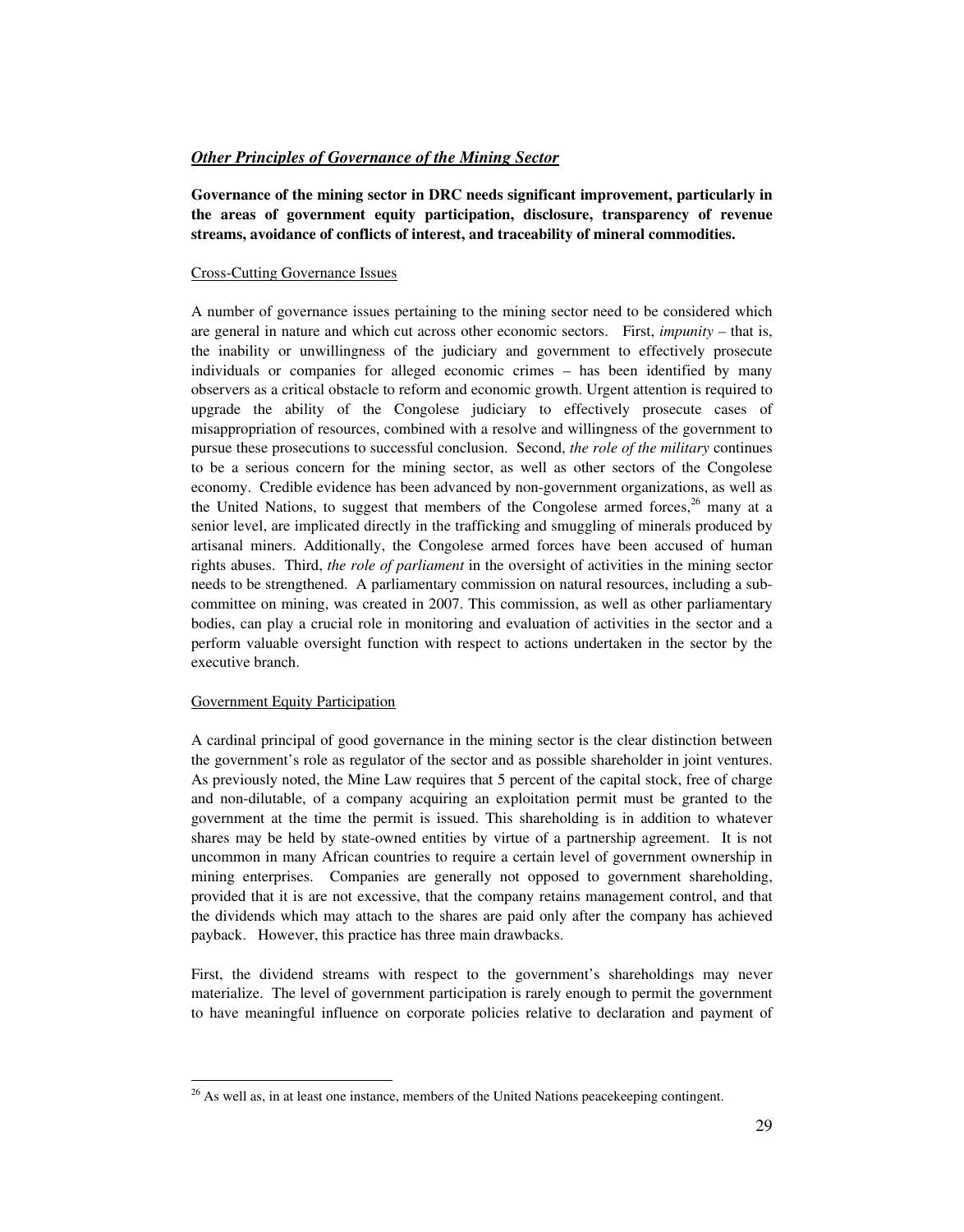dividends.<sup>27</sup> Sometimes the company receives tax holidays or other incentives as compensation for the grant of free equity participation, which ultimately diminishes the tax returns to the government. In other instances, the company advances or loans the government the funds necessary to acquire the shares. This practice has been widely abused by some companies, which charge excessively high interest charges on such shareholder loans.

Second, and as important, there is an inherent conflict of interest with respect to the government's obligations as shareholder in a commercial venture and its duties to protect the rights and interests of all citizens. This is particularly the case if the government is called upon to adjudicate a conflict or problem involving the company, other companies, and/or the local community.

Finally, many governments have difficulty managing the shareholdings. Most often, as part of their official duties, representatives of the Ministry of Mines are members of the board of directors of the company. In other instances, especially where the government may have shareholding interests in multiple companies, a special unit within the Ministry of Finance is set up to manage portfolio investments. However, government rules are rarely sufficiently clear concerning the mandates, powers, and decision making parameters which govern the participation of its representatives on a company's board.

#### Conflict of Interest

 $\ddot{ }$ 

The Mine Law (Article 27) specifically declares ineligible to hold mineral rights all civil servants; members of the armed forces, police, and security services; judicial authorities; and employees of parastatal companies involved in mining operations. This prohibition is standard in most modern mining legislation to avoid obvious conflicts of interest. However, the Mine Law specifically exempts government officials from restrictions on owning shares in mining companies. This loophole has led to persistent allegations that government officials, civil servants, and politicians at the central and provincial levels own shares in mining companies. It would be appropriate to require full disclosure by all government officials and politicians of material stock holdings in mining companies.

Additionally, the Mine Law does not specifically prohibit civil servants or other government officials from serving on boards of directors or as officers of mining companies. However, other legal or administrative documents, such as the corporate by-laws and/or labor agreements, may contain such prohibitions. Unless service on the board is part of the official duties of the government representative with respect to the 5 percent state ownership of shares, such service would be a clear conflict of interest. It is noted that the governor of the Central Bank and the Minister of Portfolio Investments<sup>28</sup> were elected to the board of directors of Katanga Mining in October 2006. Even if their membership on the board is in connection with the 5 percent government shareholdings in the company or the result of other contractual obligations, two government board members out of seven total board members would seem excessive.

 $27$  In some instances, the government shares are "golden." That is, for important decisions affecting company operations, unanimity may be required, thereby giving the government effective veto power over such decisions. However, the unanimity rule generally does not apply to the declaration and payment of dividends.

<sup>&</sup>lt;sup>28</sup> In a press release in July 2007, Katanga Mining stated that Ms. Mabunda Mudiayi, Minister of Portfolio, had resigned from its board of directors.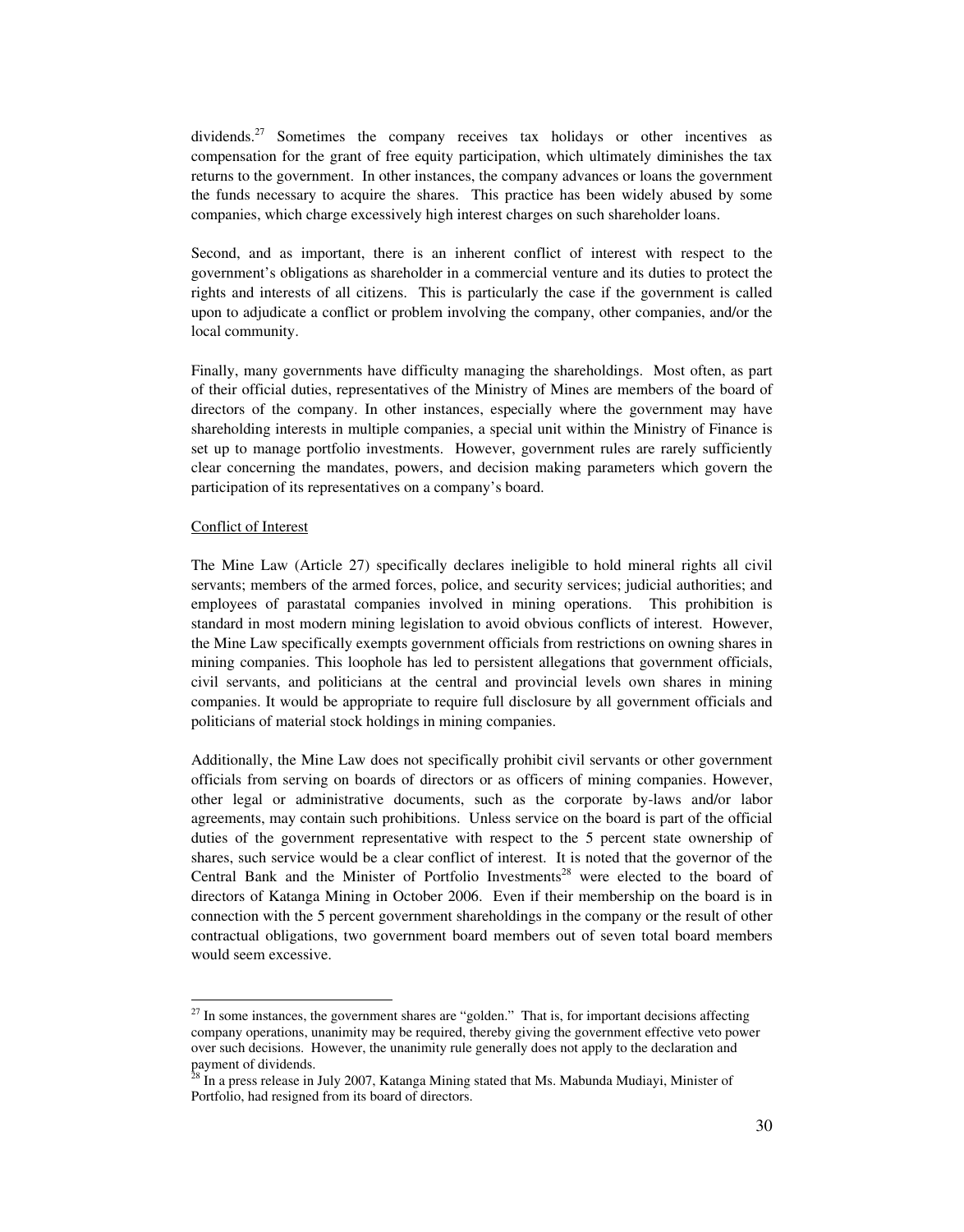#### Tender of Mineral Properties

The Mine Law of 2002 provides that the government can tender mineral properties that are not held under permit by another party and for which sufficient exploration data exists. The Ministry of Mines plans to publish a list of properties to be tendered on this basis. Tender of mineral properties can be an effective and transparent means to ensure that the state receives appropriate market value for its mineral resources. However, international experience has been mixed with respect to the tenders of hard-rock mineral properties. The essential prerequisite to a successful tender is proven mineral reserves, generally determined through extensive exploration and scientific investigation. There are few properties in DRC which would have this level of proven reserves that are not already under permit to state-owned enterprises and private companies. Further, if properties are available, the tender needs to be carefully organized and carried out. Generally, a phased approach is used to advertise the property, identify a long and short list of companies, allow the potential bidders to inspect the property and related data, establish precise criteria by which proposals will be evaluated, receive and evaluate proposals from companies, and negotiate a mineral development agreement. Governments generally receive an up-front payment in addition to the company's commitment, backed by a performance guarantee, to complete a due diligence examination of the property and, in the event it decides to proceed, an indication of the plans envisaged for the development of the resource. Internationally there have been some successful tenders which have resulted in the development of a mine, such as the Antamina project in Peru. However, there have been more cases where tender operations have failed, as happened in many countries former Soviet Union.

#### Extractive Industries Transparency Initiative (EITI)

As noted above, DRC faces a serious challenge with respect to the payment of mining taxes and the recording of fiscal receipts. This situation is not unusual in countries with large revenue streams from the extractive industries. The EITI was launched by the Government of the United Kingdom and is supported by the World Bank and numerous other donors.<sup>29</sup> EITI is a voluntary initiative which brings together government, private sector companies, and civil society representatives to devise mechanisms by which companies can fully disclose their tax payments and the government can fully disclose receipts from the mining sector. As of June 2007, about 28 countries are in various stages of implementing the EITI.

The Government of DRC endorsed the principals of the EITI in March 2005, and a few months later issued a decree establishing an EITI implementation committee and designating the Ministry of Planning as the lead agency responsible for EITI. Good progress was made during the first semester of 2006, including the commissioning of studies of the copper/cobalt and diamond sectors. However, during the period of the elections through the installation of the new Government (June-December, 2006), progress in implementing the EITI slowed significantly. In February 2007, the new parliament adopted the Governance Contract, which specifically sets rapid implementation of the EITI as a priority. Key officials, including the Prime Minister, and the ministers of Mines and Planning, have reiterated the Government's commitment to EITI, and a new decree issued in August 2007 strengthened the Ministry of Planning's role in the implementation process. After some initial concerns that EITI rules

 $\ddot{ }$  $29$  A permanent secretariat of EITI has been established and is now based in Oslo, Norway. A Board of Directors, composed of representatives of implementing countries, private companies, and civil society, has also been established to provide supervision over the implementation of the process.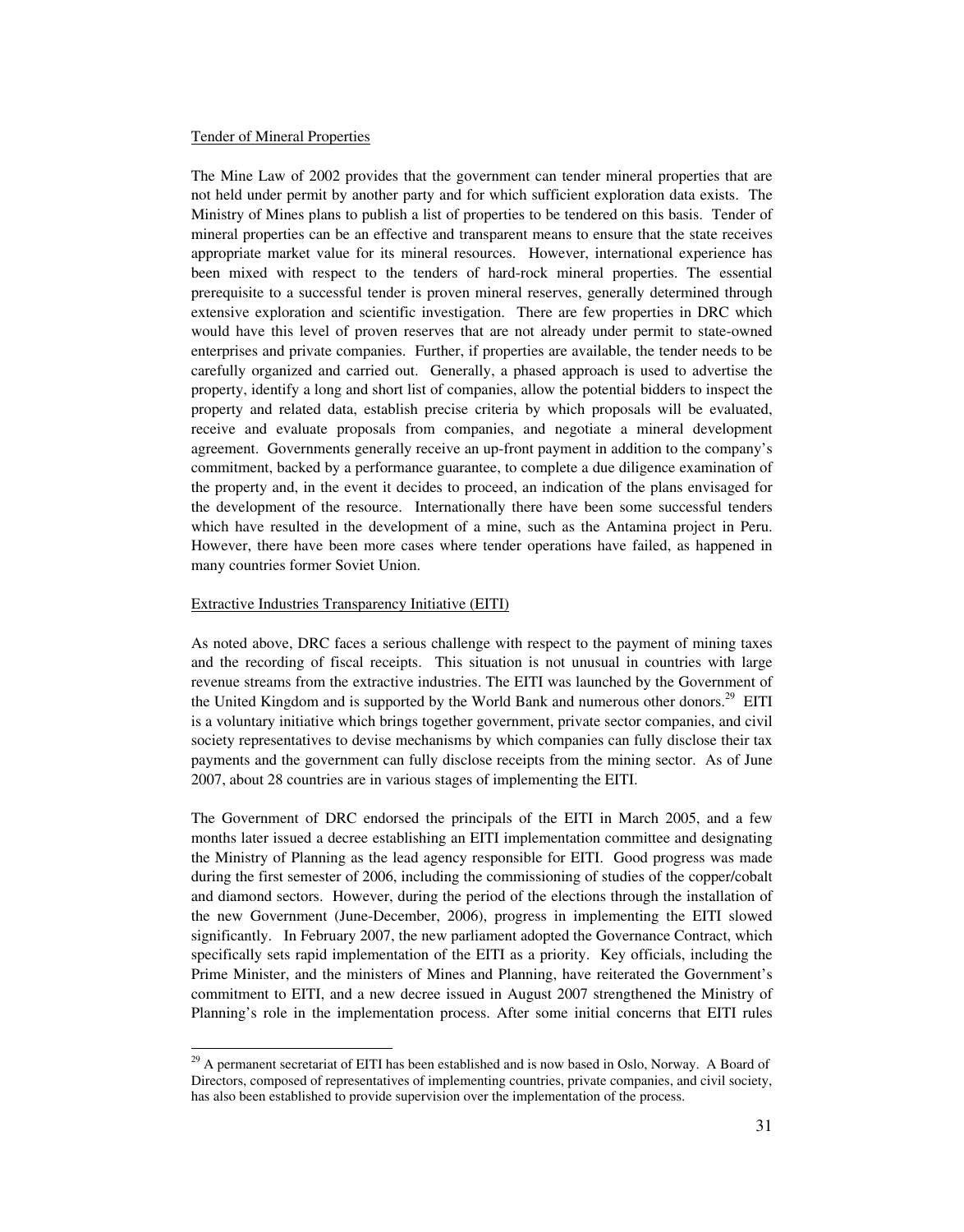about the effective engagement of civil society and private sector companies were being neglected, the steering and consultative committees now include these partners. These committees have deliberated extensively and a national EITI workshop was held in January 2008. A work program and budget have been prepared and will be published shortly.

At the EITI meeting in Oslo in October 2007, the international board of directors "prevalidated" the compliance of various countries that have announced their adherence to the Initiative. In order to maintain its good standing within the EITI, the Government of DRC must submit evidence with respect to (i) an official announcement of adherence to the principles of EITI; (ii) effective engagement with civil society and the private sector; (iii) nomination of a senior government official responsible for the Initiative; and (iv) publication of a work program. At the time of the meeting, DRC was deemed in compliance with three of the four criteria. As the work program has not yet been published, the EITI Board agreed to establish a separate list of countries, such as DRC, which require additional time to comply with the criteria.

The World Bank and other donors are prepared to fund the implementation of EITI in DRC once it is determined by the EITI Board that DRC is in compliance with the requirements. Budget estimates are being prepared for the work program, and will be about US\$1.5 million through end 2008. Funding of the implementation can be through EITI trust funds administered by the World Bank, supplemented by other donor funding.

Because EITI is a voluntary initiative, the "free rider" question often arises. This issue is essentially linked to the question of whether or not data should be disclosed on an aggregate (sector level) basis or on a disaggregated basis – that is, broken down by company and, sometimes, by project. Many countries, including most developed countries, prohibit the disclosure of tax information on individual companies or persons. Tax data is generally amalgamated on a sector basis or sometimes broken down by commodity, to the extent that such a breakdown does not prejudice the competitive position of an individual company. However, in some countries that are implementing the EITI, such as Nigeria and Ghana, the data are recorded and reported on a disaggregated or company basis. There are good arguments for the disaggregated approach to be considered in DRC. First, because EITI is a voluntary initiative, a company which does not voluntarily submit data could be deemed as getting a "free ride." Worse, poor performance of one company could drag down the good performance of others. Also, given the contentions surrounding the mining sector, citizens of the DRC have a right to know the tax contributions of individual companies and projects. Also, disaggregation could allow the identification of leakages and facilitate steps to rectify the problems. For these reasons, over time the objective in DRC (as in some other countries) is to pass legislation requiring that all companies disclose their tax payments. The EITI can be a useful precursor to the adoption of such legislation.

#### **Disclosure**

Disclosure is the keystone of effective governance in the mining sector. The trend internationally is towards publication of mining agreements and contracts, though this is far from a universally accepted practice. In the case of the DRC, given the controversies surrounding the contracts, some of the contracts have been published and are available on the Ministry of Finance webpage: http://www.minfinrdc.cd/contrats\_partenariat.htm and http://www.minfinrdc.cd/contrats\_partenariat2.htm. In the future, the government would need to adopt special regulations to require publication with protection of proprietary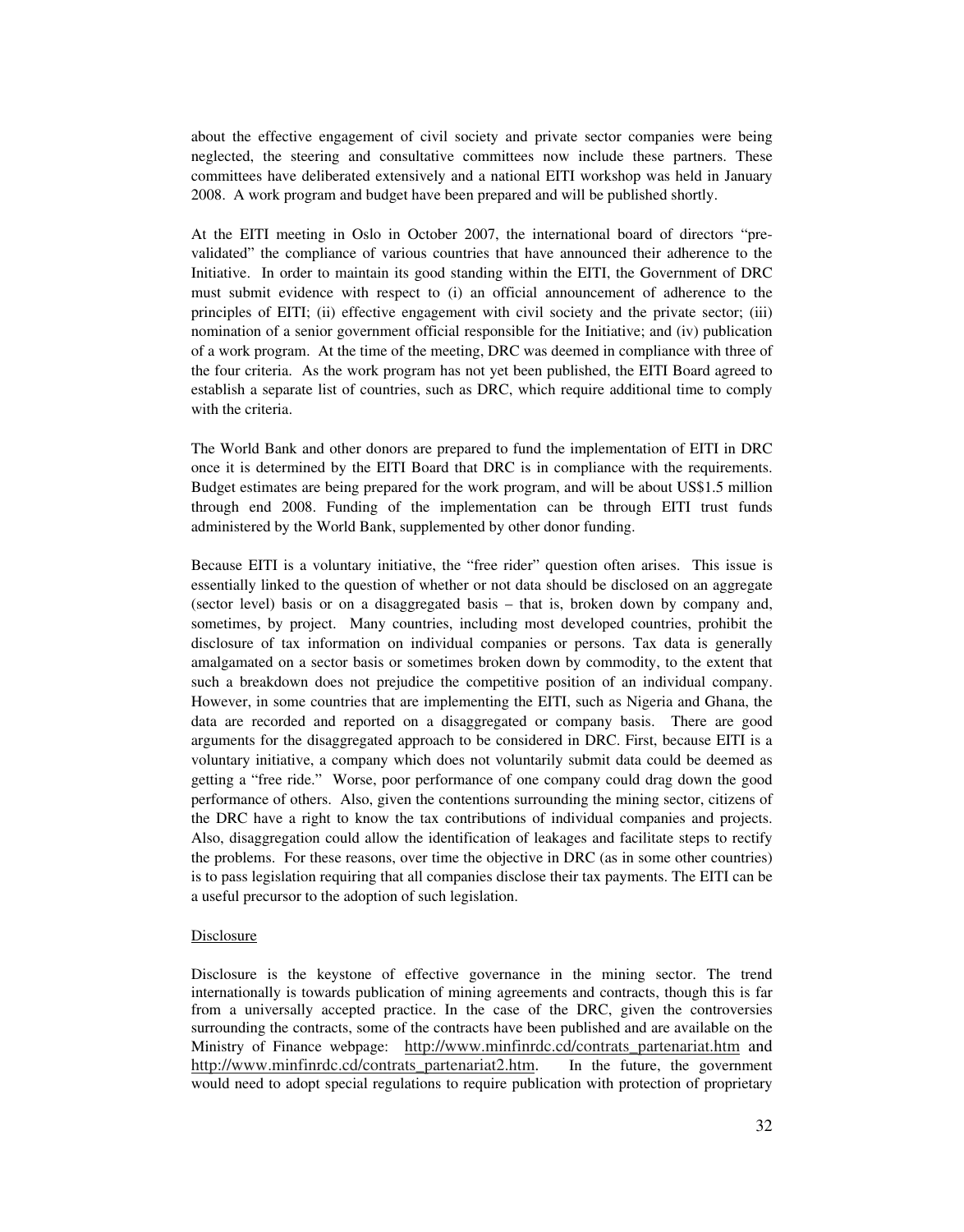company information, and to specifically waive any confidentiality agreements in the contracts. But publication of the contracts by itself is not sufficient to ensure proper disclosure. In addition to publication of the contracts, regulations could be adopted to require disclosure of shareholders, information on board members, internal decision making procedures, checks and balances in terms of corporate governance, inter-locking holdings, and other elements. These regulations should specify what is to be disclosed, the frequency and methods of disclosure, and principles of materiality and relevance, using as a model the disclosure rules of the Toronto or Australian stock exchanges. In addition to information on the contracts and the individuals/companies involved, full disclosure should also be made of environmental and social impact assessments and management plans. These should also be fully discussed with the government authorities and local communities prior to appropriate exploration or issuance of development licenses. Preparation of these studies is required in the Mine Law of 2002, but the effective application of regulations for disclosure and discussion of them could be strengthened.

There are other national and international initiatives which encourage disclosure. The OECD has developed guidelines for disclosure and corporate operations in fragile states. The Global Reporting Initiative has developed special reporting guidelines for mining and extractive industries. The International Council for Metals and Mining has also issued guidelines on community relations and outreach for mining companies. Finally, various codes of conduct for companies exist under the auspices of the United Nations, industry groups, and national governments.

## Traceability, Certification, and Fair Trade

There are a number of initiatives presently underway in DRC relating to traceability, certification, and free trade. These initiatives are premised on the idea that if the unique mineralogical characteristics of the mineral ores or stones can be used to identify the producing site, then the site could be certified as conflict free and/or in compliance with applicable environmental, safety, and social standards. Such certification would add value in the terminal market, where the final consumer would pay a higher price for the commodity.

Fair and green trade initiatives in coffee, timber, and other agricultural products have been increasingly successful over the past few years. The most successful certification program for minerals has been the Kimberley Process (KP), which was established in 2003 following a conference of major diamond-producing states. At the time, considerable international attention was focused on revenues from artisanal diamond production being used to support the civil wars in Sierra Leone, Angola, and other African countries. Member states of the Kimberley Process use national institutions and inspection services to ensure that diamonds have not been produced in conflict zones, following the guidelines, standards, and procedures set up by the KP steering committee. In DRC, the Diamond and Precious Metals Evaluation Center (CEEC) is the government institution which, in addition to valuation of the diamonds, certifies that they are not produced in conflict zones. Recent reviews of the worldwide performance of KP have noted that it has been reasonably successful in stemming the trade in blood diamonds, though this may also be due to a cessation of hostilities in many of the producing countries. In DRC, government sources believe that the Process captures 70 percent of the diamonds produced in the country, though other observers suggest it may be more on the order of 50 percent.

In addition to the Kimberley Process, there are initiatives to certify the origins of cobalt, copper, tin, tungsten, and coltan. The Belgian Government is supporting scientific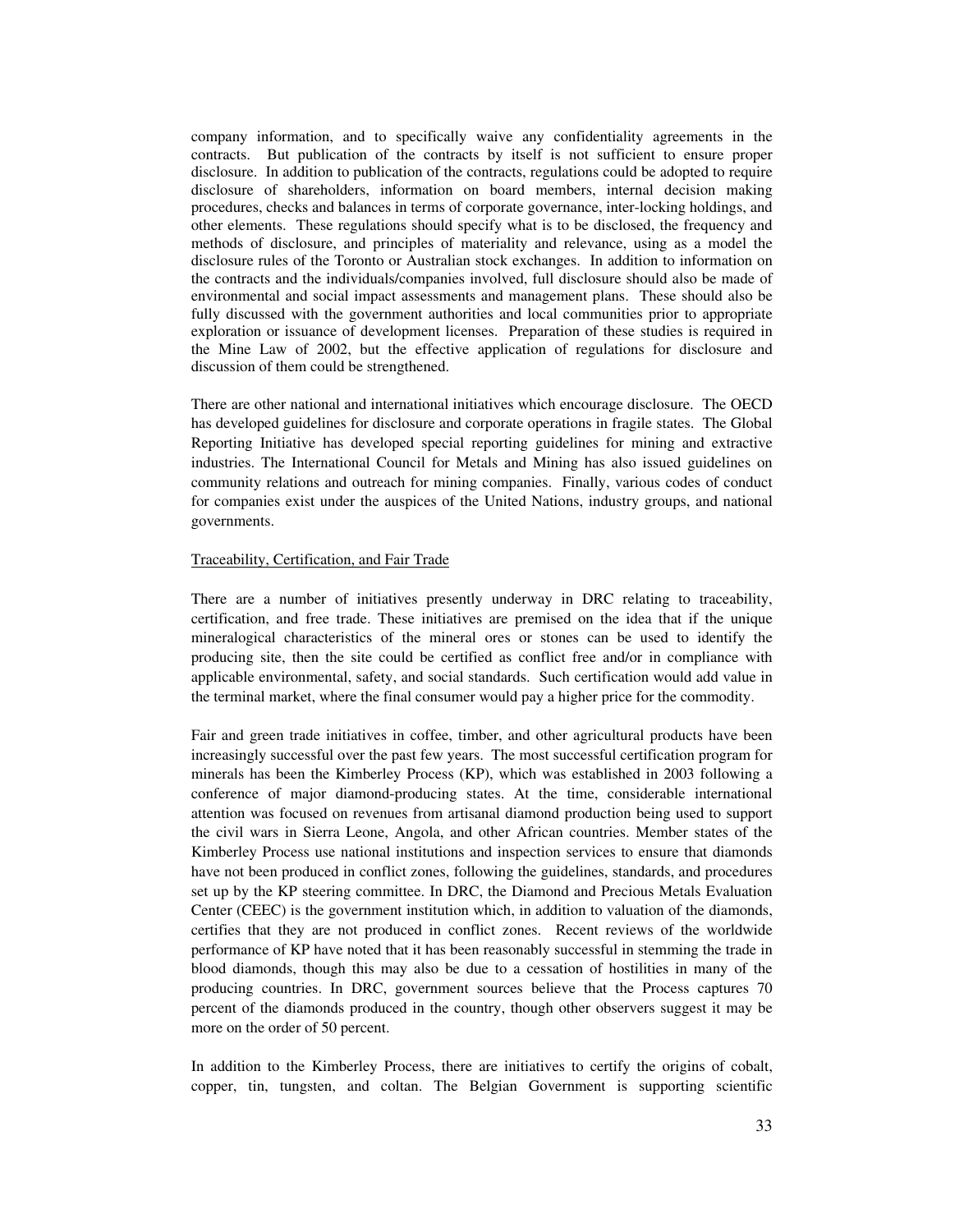investigations by the Royal Museum of Tervuren and other academic institutions to identify unique mineralogical characteristics of heterogenite (copper-cobalt) ores from artisanal mines in Katanga. The German Government, through the German Federal Institute for Geosciences and Natural Resources (BGR), uses a similar approach with respect to tantalite, cassiterite, and tungsten ores produced by artisanal miners in the eastern provinces of the country. BGR envisages a pilot project of a certified trade chain (CTC) in Central Africa, focusing on artisanal mining and working in close partnership with consuming industries on the basis of voluntary commitments. This pilot effort is principally concerned with developing the template for a scheme that might be utilized after review by a range of stakeholders. The certification scheme is sensitive to the environmental and social conditions of production and trade, and generally attempts to incorporate the core concerns of the OECD Integrity Instruments, the Voluntary Principles on Security and Human rights, the IFC Performance Standards, and the Extractive Industry Transparency Initiative. There is also the Durban Process,<sup>30</sup> which is discussing with the UK Government certification of a model mine as well as other approaches in coltan-producing areas. Other technologies are under development to "fingerprint" the origins of certain mineral commodities, such as the platinum group metals, under the leadership of Norilsk Nickel Mining and Metallurgical Company (Russia), and South African national police research teams in the case of illegal gold and platinum consignments.

These initiatives are still in the nascent stage, and a number of questions remain to be answered.

- First, is it possible to identify mineralogical characteristics with sufficient precision to distinguish ores by producing site? In order to certify the mineral, the tracing system must identify the ores at the production site. Once they have been transported, stockpiled, or smelted they will have been mixed or blended, rendering specific site identification impossible. Scientific work to identify the characteristics of ores from different sites is underway, but so far it is still not easy to identify ores with precision. Characteristics of cassiterite ores, for instance, may be the same for the whole of Kivu province or Rwanda, and not traceable to a single exploitation site. So far, the German working group BGR has identified specific signatures for coltan ore provinces throughout Africa by matching isotopic age and trace elements with mineralogical features. Thus the positive definition of a single producing locality may be possible for coltan ores. In Katanga, a Belgian study team suggests that varying levels of background radioactivity, in combination with the relative proportions of cobalt and copper in the ore, may make it possible to distinguish various sites. But the scientific research work in both the east of the country and in Katanga is incomplete.
- Second, what will the traceability and certification mechanisms cost? A number of factors need to be considered. Laboratory analysis and assays would need to be carried out at all production sites, or at least at a representative sample of sites. Rough estimates of the costs involved from a commercial laboratory in Lubumbashi suggest US\$400 per sample of 45 tonnes of ore. In addition to direct laboratory costs, personnel costs would likely be substantial. In order to provide for effective coverage of the many artisanal mining sites in the country, a cadre of inspectors would have to be mobilized, trained, supported logistically, assigned to the sites, and paid sufficiently and regularly. The costs of the

 $\overline{a}$ <sup>30</sup> The Durban Process is less formalized than the Kimberley Process and aims to introduce a measure of traceability and tracking in the mining of coltan and other ores, principally in the east of the Congo.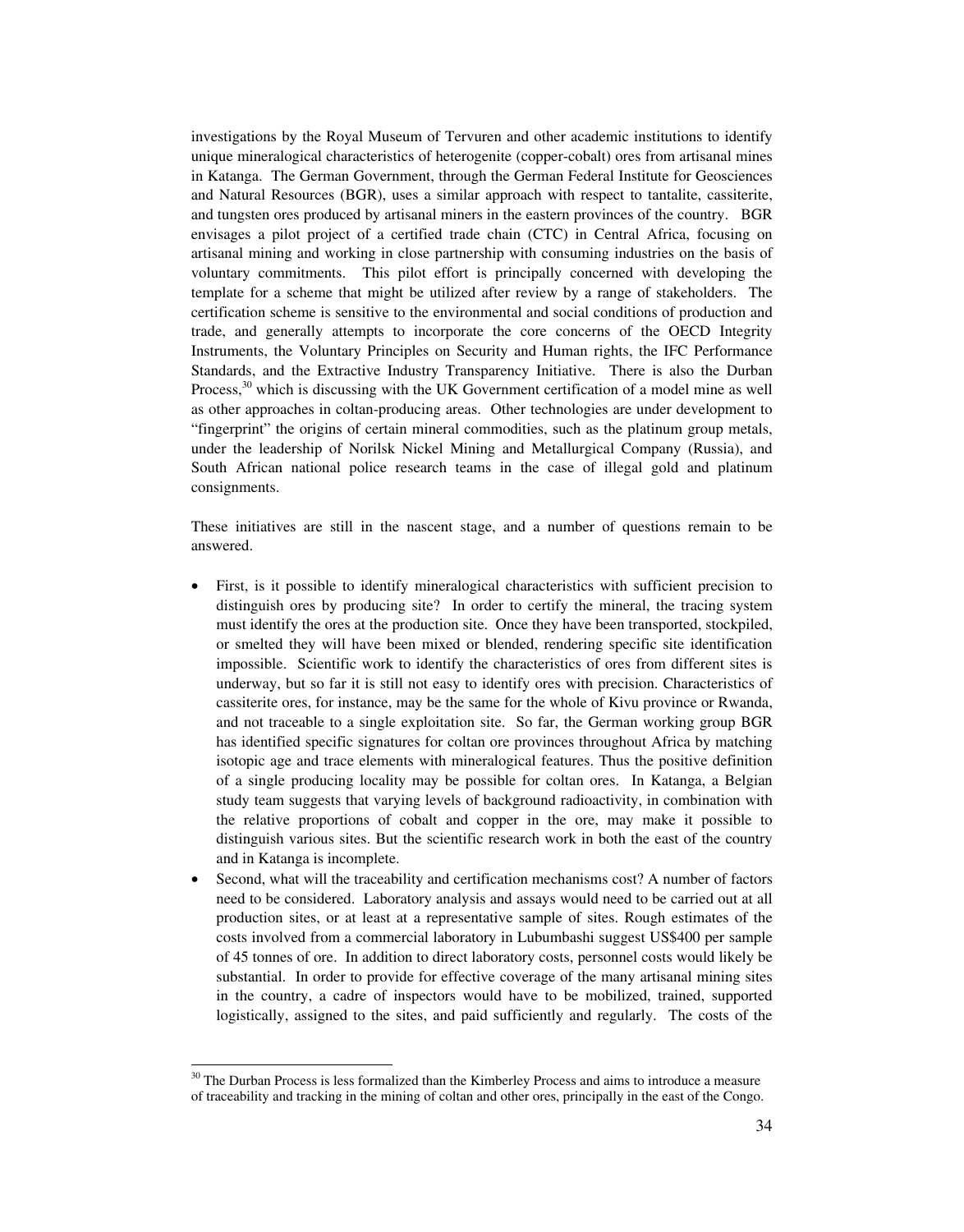personnel support required to cover the thousands of sites in DRC (or even in a single province or for a single commodity) are likely to be substantial.

- Third, what are the benefits of the traceability system? An economic valuation using appropriate measurements needs to be carried out. For instance, what is the premium that the terminal market consumer is willing to pay for certified minerals? Certified diamonds and gold jewelry sold in retail markets can command such a premium, but it is less clear that industrial consumers of copper or cobalt would be willing to pay it.
- Fourth, what is being certified? The Kimberley Process certifies non-conflict diamonds, a relatively easy and straightforward determination. But how should compliance with labor, environmental, health, safety, and social standards be certified, especially in artisanal mines? What objective standards should be used? Many of the current standards in DRC are outdated, and others do not exist. In theory, passing on the premium to the artisanal miners would provide an incentive to improve compliance.
- Fifth, there is a concern that the new traceability mechanisms could be imposed from the outside, without sufficient ownership from the government services which are ultimately responsible for monitoring the exploitation and commerce of mineral resources. The current problems in DRC stem not so much from an absence of laws and regulations but from the failure of the government to apply them. Thus, efforts of the international community may be more effective to strengthen the capacity of the government to apply the systems which already exist. This said, the efforts to develop traceability mechanisms could actually assist the government in this respect.
- Finally, have the unintended consequences of traceability and certification been identified and assessed? However well intentioned, a traceability system could have the effect of harming the intended artisanal beneficiaries if their products were in some manner prejudiced in the market. The non-certified mineral products would presumably be sold at a discount relative to certified products, meaning that the artisanal miner would be penalized. These types of concerns were raised in a UN study on the proposals to apply sanctions to "illegal" mineral producers in DRC. Hence, before beginning a regional certification initiative in artisanal mining, the government should carry out a pilot project that tests the conditions on the ground and identifies possible negative consequences to artisanal miners.

## Sanctions

 $\overline{a}$ 

Various UN Security Council resolutions since 2003 have addressed the issue of links between illegal exploitation of Congo minerals and the financing of armed groups and militias. Pursuant to these resolutions, a Group of Experts established to study these issues has prepared several highly informative reports.<sup>31</sup> The work of the Group of Experts<sup>32</sup> has been based on the concerns of the Security Council about the peace and security of the country. The mandate of the Group of Experts was to investigate the financing of illegal armed activities, and to propose ways to stop the financing of such activities. The reports have documented how armed groups such as the FDLR-FOCA, RUD-Urunana, many Mai-Mai groups, and others continue to extort their share from the artisanal production, trading and transportation streams, particularly in the Kivus. In its report of January 2007, the Group

<sup>&</sup>lt;sup>31</sup> The work of the Group of Experts has been invaluable in documenting abuses in the mining sector, especially in the east of the country.

<sup>&</sup>lt;sup>32</sup> The Group of Experts refers to two separate groups established by the Security Council: the *Panel of Experts on the Illegal Exploitation of Natural Resources and Other Forms of Wealth in DR Congo,* and the *Group of Experts on the DRC (GOE)*.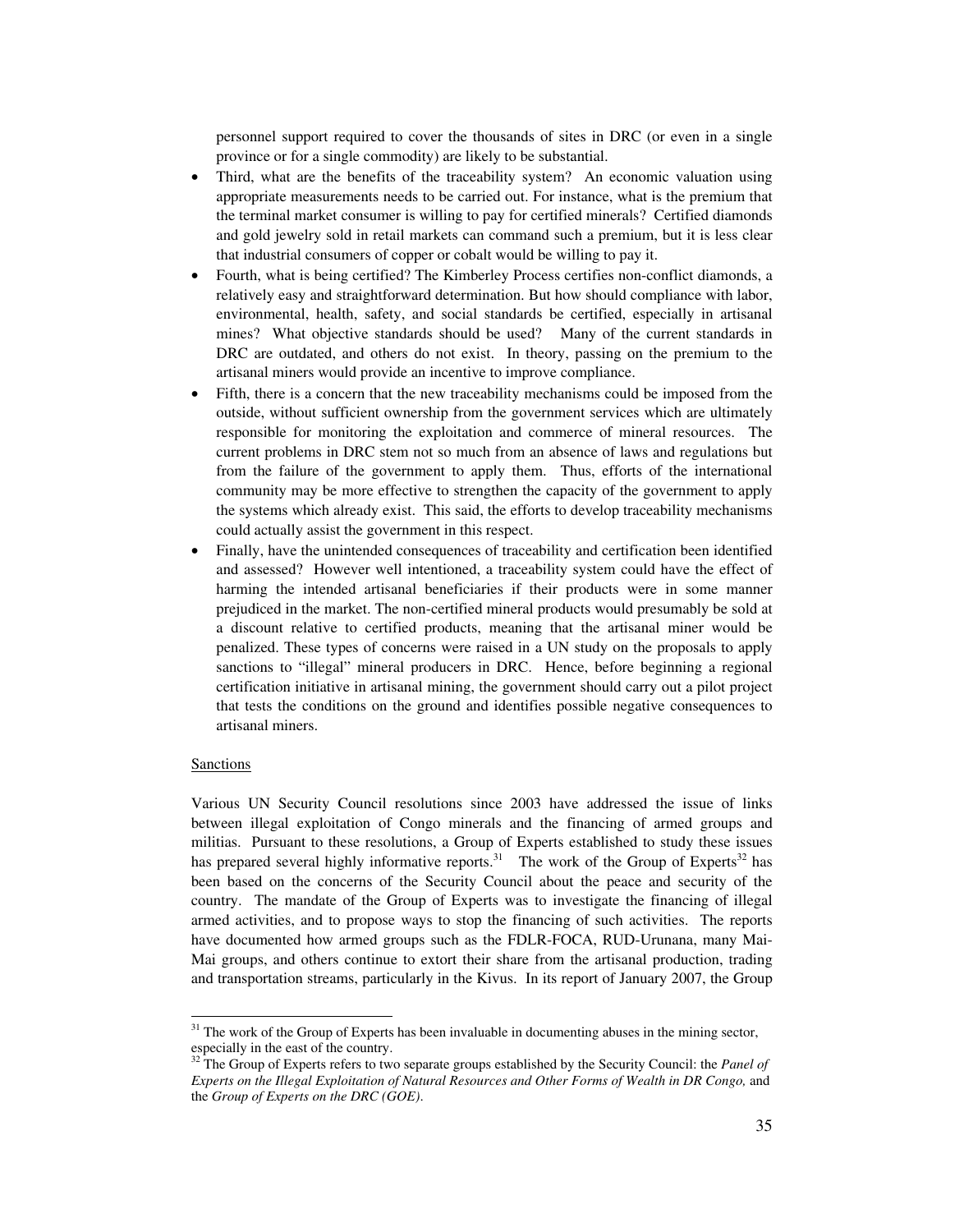of Experts recommended "…urgent intervention against all forms of illegal natural resource exploitation is required…" and that "…the existing laws of the DRC, particularly the regulations governing natural resources and their orderly exploitation, be used as a baseline for a new sanctions regime." Previous recommendations of the Group of Experts were with respect to sanctions on individuals or companies engaged in trade in minerals for arms. The recommendations in the January report go substantially further by proposing sanctions on companies and/or individuals engaged in illegal exploitation according to Congolese law.

The Security Council commissioned another independent report to assess the potential economic, humanitarian, and social impact on the population of the DRC of possible sanctions. This report, $33$  also published in 2007, raises a number of concerns with respect to the expansion of the proposed sanctions regime in DRC. The principal concern is the difficulty of determining what is and what is not illegal exploitation. Many artisans and middlemen engaged in the sector do so without proper authorization under the law. If the legal standard is applied without some modification, it would increase the number of sanctionable targets to an unmanageable level. It would also jeopardize the ability of the estimated 750,000 to 2,000,000 artisanal miners to earn a living and support their dependents. There are additional difficulties associated with the sanctions proposed in the Group of Experts report. In the absence of an effective government presence or trained personnel of the Ministry of Mines in the mining areas, the sanctions could not be enforced. There are concerns as well about access to due process, rights of appeal, and jurisdiction of competent judicial authorities. Further, given the boom-time atmosphere in DRC's mining sector, it is likely that an operator removed by sanctions would simply be replaced by another operator. Finally, the process of implementing the sanctions regime could become highly politicized and carry significant reputation risks for the United Nations and the international community.

## Uranium

 $\overline{a}$ 

The Mine Law provides for a special regulation to be developed for strategic substances such as uranium, thorium, and other radioactive materials. The President of the Republic is accorded the power and responsibility to apply this regulation. However, such a law has yet to be developed and adopted. The matter of regulating radioactive substances is a pressing reality. The Shinkolobwe mine, which supplied the radioactive materials to produce the atomic bombs during World War II, partially flooded in 1956 and no official production has been recorded from the mine. However, artisanal miners still clandestinely exploit the mine and the vicinity for radioactive materials, putting themselves in considerable danger of being poisoned by radon gas. Also, varying degrees of radioactivity are found in most of the mineral deposits in Katanga. To the extent that background radiation levels of copper ores, for example, differed by exploitation site, this could facilitate the tracing of mineral commodities.

With the present boom in uranium prices, it is understandable that the Government has received solicitations of interest from numerous companies to develop the uranium deposits. There is no reason *a priori* to not develop these resources. However, the Government should carry through with the creation of special legislation to regulate strategic substances and set appropriate occupational health and safety guidelines. Further, given the political sensitivities attached to the production of radioactive substances, the Government should require

<sup>&</sup>lt;sup>33</sup> United Nations, Security Council, S/2007/68, "Report of the Secretary-General pursuant to paragraph 8 of resolution 1698 (2006) concerning the Democratic Republic of the Congo."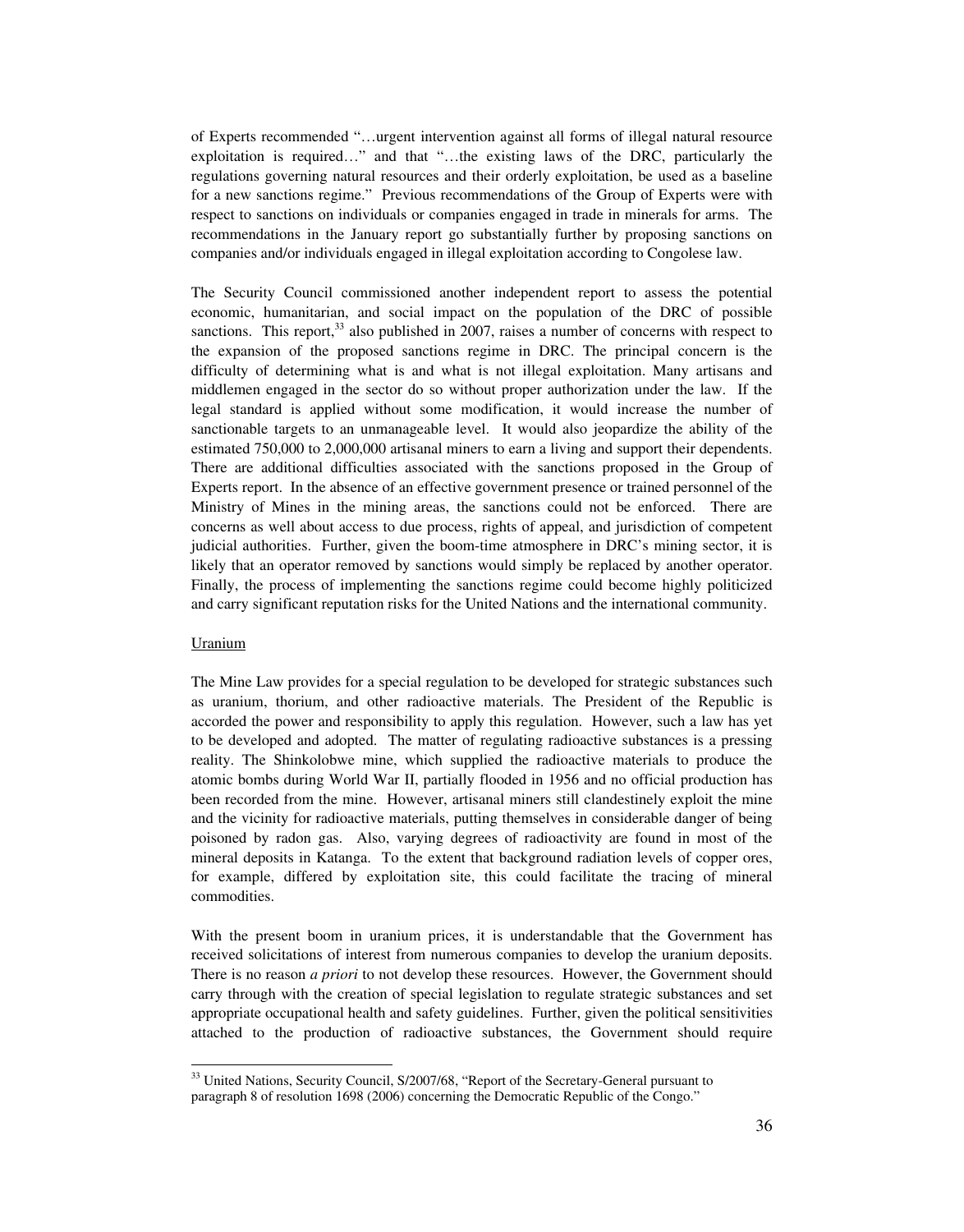guarantees from the company, as well as full disclosure of experience in the industry and other commercial information. The Government will also need to exercise appropriate controls and adhere to all applicable international regulations. For this purpose, the Government may wish to call upon the specialized services and technical assistance of the International Atomic Energy Agency.

# *Government Supervisory Institutions and Capacity Issues*

**Government institutions responsible for regulating and supervising the mining sector are ineffectual. They require considerable restructuring and strengthening, and a greater measure of accountability.** 

In spite of DRC's relatively long history as a minerals producer, government institutions responsible for supervision of the mining sector are weak and ineffective. Historically, the *Générale de Carrières et des Mines* (GÉCAMINES), the Office of Mines of Kilomoto (OKIMO), the *Compagnie Miniere de Bakwanga* (MIBA), and other parastatals in key mining areas functioned as states within a state. Because these enterprises were the only holders of mineral rights, they effectively exercised authority over the sector, even though there was a formal government supervisory structure in the province. The new Mine Law specifies the government institutions which are responsible for administration of the Law and overall supervision of the sector. The organizational structure is consistent, on paper, with international practice. However, the Government faces a significant challenge to strengthen the institutions at the central and provincial levels so they can effectively exercise their constitutionally mandated responsibilities.

Some key institutions include:

- CAMI, the mining cadastre service;
- SAESSCAM (small-scale and artisanal mining extension service);
- CEEC (diamond expertise and evaluation office);
- Mining administration (directorates of mines, geology, investigations, and environment) at the central and provincial levels;
- CTCPM (technical planning and coordination unit);
- Independent commissions under control of the Minister (such as the Kimberley Process Commission);
- Services concerned with collection of mining taxes (OFIDA, DGRAD, DGI, OCC);
- Ministry of Scientific Research, responsible for geological mapping, geophysics, and earth sciences.

*CAMI* was established by the Mine Law as a semi-autonomous agency within the Ministry of Mines to issue and maintain a registry of mineral rights. In DRC, as in other countries, the mine title registry service is the key agency for implementing the licensing system provided for in the Mine Law. It needs to function smoothly, transparently, and impartially in order to provide security of tenure for holders of mineral rights. CAMI has been in operation since 2003, but has encountered some difficulties, including three changes of senior management, problems with software, and a high volume of requests for mineral rights. CAMI has processed more than 9.220 applications and has delivered more than 5,359 exploration, exploitation and other permits. A central issue will be the extension of CAMI's activities to certain key mineral producing provinces. At present, CAMI only has offices in Kinshasa and Lubumbashi (not yet fully operational). CAMI's absence from other key mineral areas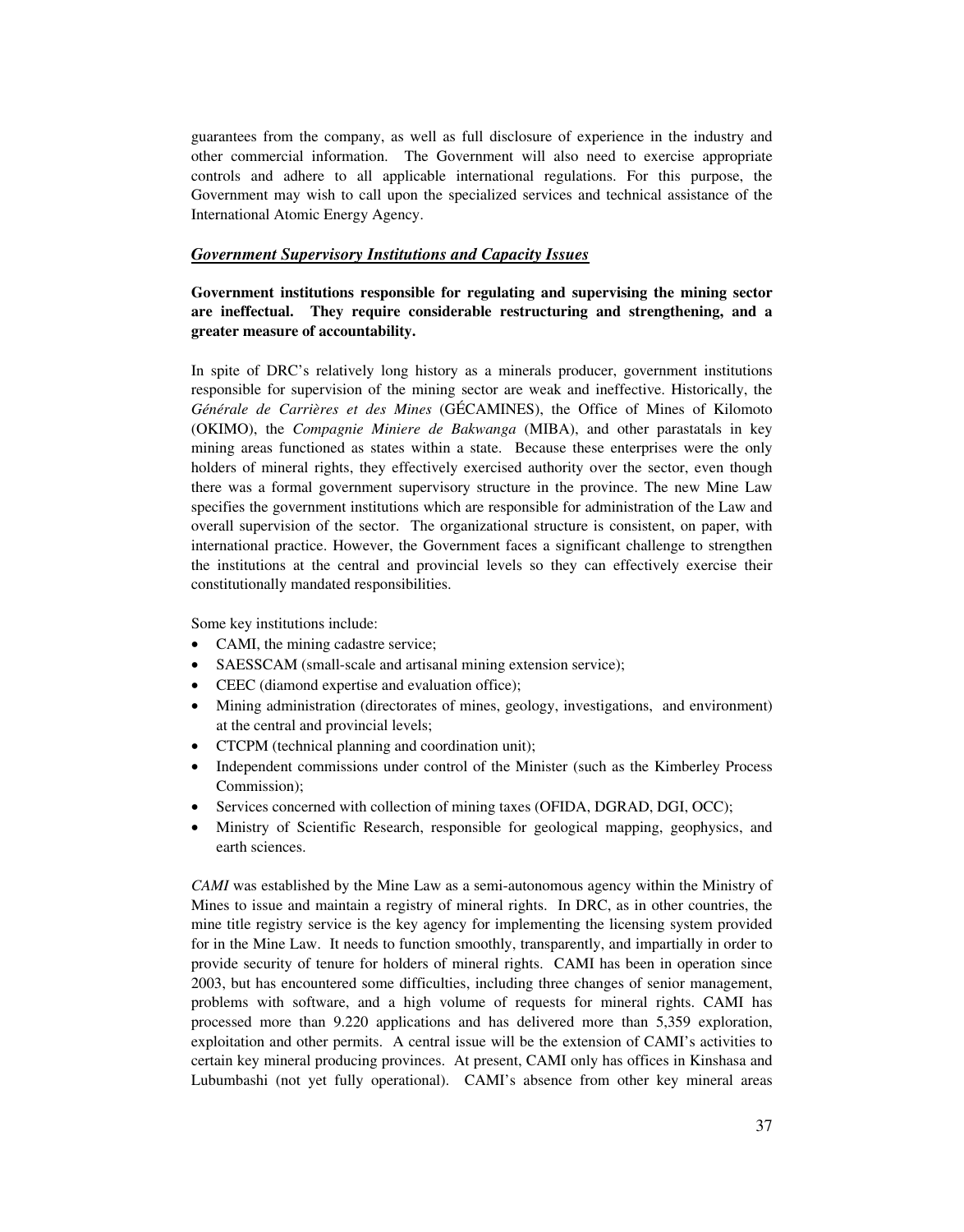significantly impedes effective state control of mining operations. There is also a problem in tracking whether payments of surface rents (as noted above), as invoiced by CAMI, are effectively received by the Ministry of Finance/DGRAD and the Central Bank. There are also disturbing allegations of pressures on CAMI to deviate from established guidelines and criteria in the issuance of permits.

*SAESSCAM* was created in 2003 to serve as an extension service for small-scale and artisanal miners. At present, SAESSCAM has a staff of 120 and operates in nearly all of the provinces, but mostly in the capital cities and not necessarily at the artisanal mining sites. Reviews of its performance are inconclusive. On the one hand, the organization has been given relatively high marks for helping to organize artisans in some diamond producing areas and providing them with technical advice. On the other hand, many of its personnel lack the specific technical training and skills needed to advise the artisans. Also, there have been some allegations of SAESSCAM personnel demanding extra-legal payments from the artisans. It is clear the SAESSCAM could play a key role in helping to organize the artisans into effective cooperatives and also to serve as a means to properly record production in this sector. Yet, funding constraints and, more importantly, human capacity constraints have prevented it from being completely effective.

*CEEC* is the official state agency responsible for evaluation and certification of diamonds. As such, it is a key element in the effective implementation of the Kimberley Process, and in ensuring that the government receives fair market value for its diamond and gold exports. However, CEEC has not been as effective as it could be in terms of valuing these exports. There is considerable fraud and clandestine exports of stones, particular those of gem quality. Also, many of the valuators in the CEEC were initially recruited from private diamond trading *comptoirs*, which raises the possibility of conflicts of interest. It has also been alleged that CEEC's own valuations are below market value, and that key staff are themselves engaged in illicit activities. A key recommendation would be for an audit to be conducted of the CEEC. Also, the Government should consider engaging an international firm to provide counter-expertise on DRC diamond exports.

*Mine inspection services* (through the Directorate of Mines) in the provinces are wholly inadequate to perform their mandated function of monitoring production, health, safety, and environmental protection issues at industrial and artisanal mining sites. In Katanga, the Directorate of Mines has only 30 staff to cover a vast province with many operations. Moreover, the Directorate does not have adequate logistical support, laboratories, or vehicles necessary for it to function effectively. Training is also required of staff in technical specialties. Another example of the weakness of the mines administration to effectively monitor progress in the sector is its inability to assess and evaluate the work performed on the 471 exploitation permits in the country. These permit holders are, in theory, required to submit periodic reports to the Ministry and open their operations for inspection. However, the administrative services of the Ministry are as yet incapable of performing this function.

The *Ministry of Scientific Research* is responsible, among other duties, for geological mapping, geophysics, and earth science research. Updating and completing the geological database of the country, and locating new mineral deposits, are crucial for sustainable growth in the sector. The geological research function is a joint public and private sector undertaking. Private companies generally focus on detailed exploration, such as drilling and ground truth geophysics, in precise locations with identified minerals. To identify these exploration targets, the companies rely on regional geological maps produced by the state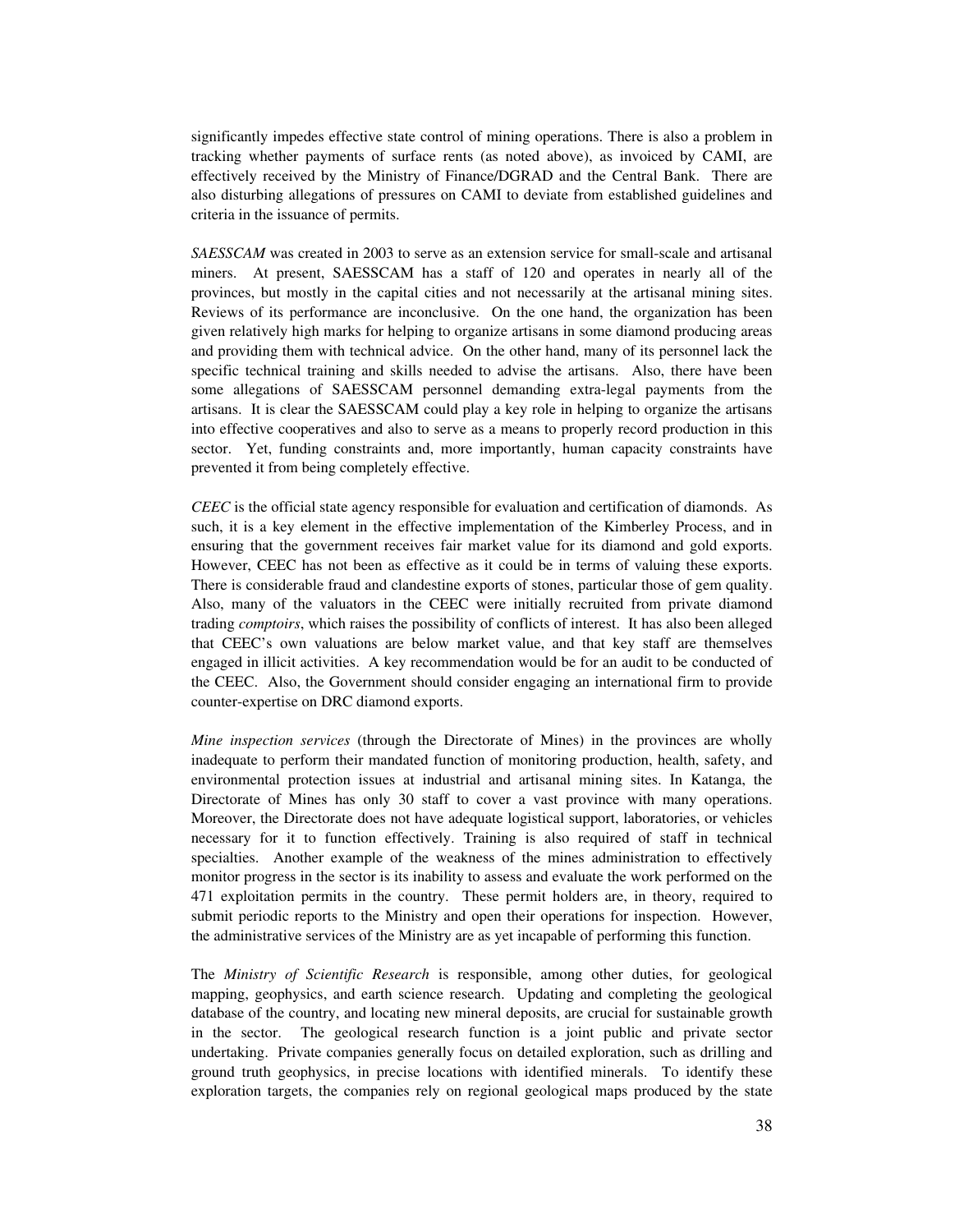agency responsible for geological research. In DRC, little serious exploration on a regional scale has been done since independence. The result is that 90 percent of the country remains unexplored and the remaining 10 percent has been explored using techniques and scientific methods that are 50 years out of date. Moreover, most of the maps and data which do exist are not available in DRC, since the facilities and services in charge of archiving this information are defunct. Fortunately, the Royal Museum of Tervuren in Belgium, and other geological survey institutions in Europe and North America, have originals and copies of most of the geological information collected over the years in DRC. A program needs to be developed to transfer this data, in digital format, to DRC, so it can begin to reconstitute the national database of geological information. Another important aspect to improve scientific knowledge of the DRC resource base is the rehabilitation of certain university and research institute programs, some of which are under the Ministry of Scientific Research. Not only do the universities and research institutes produce valuable studies, but they also, importantly, train future generations of Congolese earth science professionals.

#### *Manpower Development*

A significant issue for the development of the mining sector in DRC is the rapidly dwindling number of qualified mining sector specialists. In part, this is a worldwide phenomenon: the downturn of the industry during the late 1900s and early 2000s did not encourage new entrants into the sector manpower pool. In DRC, this situation is greatly aggravated by the lack of new investment during the period of civil turbulence. As a result, the training centers and workshops of GÉCAMINES, which had been among the best technical training centers for the industry in the world, are now closed. It is encouraging to note that the private sector mining companies in Katanga are discussing a joint program (with assistance from some donors) to rehabilitate and reopen these training facilities. However, local universities that would normally train higher-level manpower to adequately supervise, monitor, and evaluate developments in the sector are under funded and themselves understaffed; and there is no local institution to teach the economic and financial skills required to assess companies' financial statements and feasibility studies.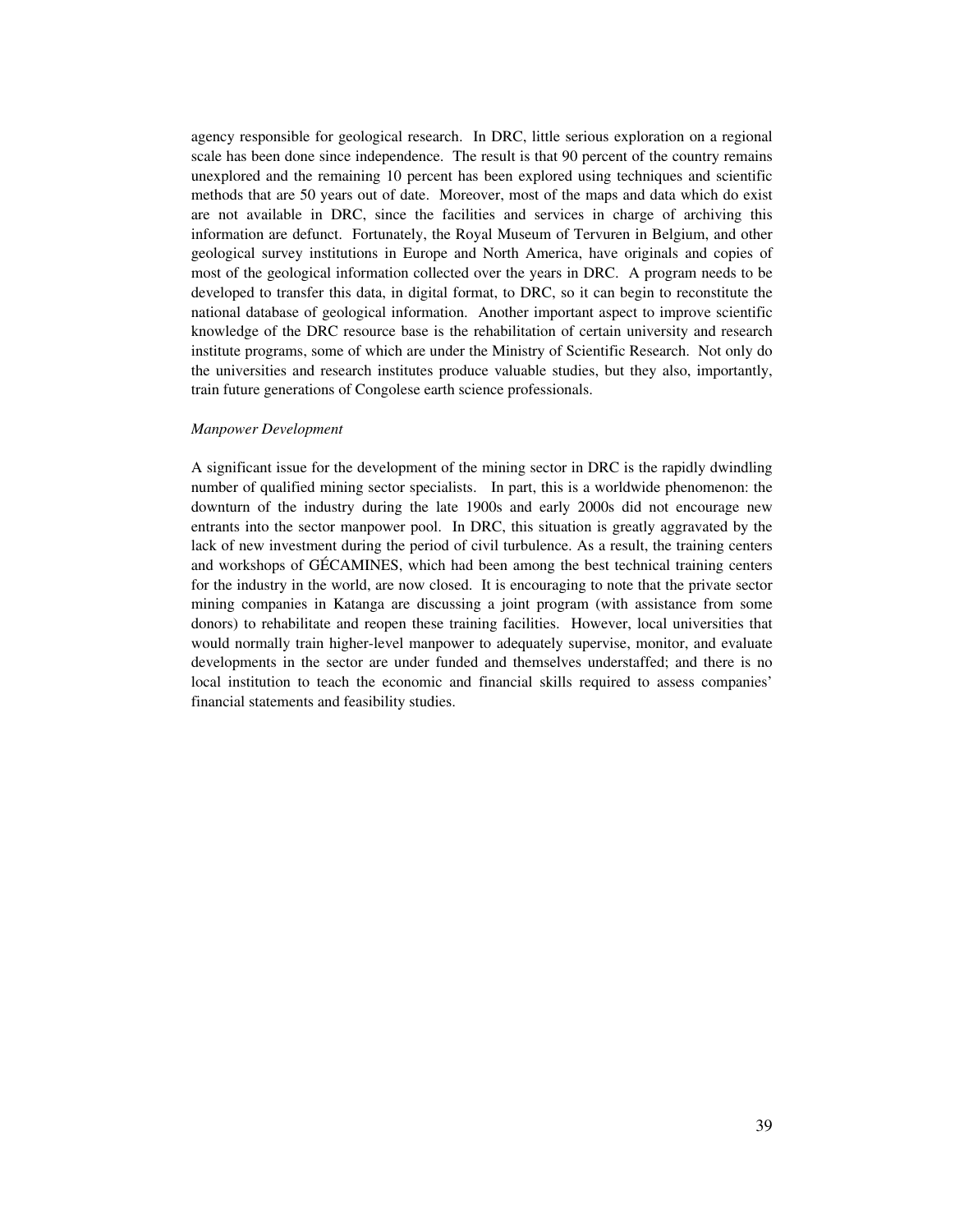# **3. Large-Scale Mining Role of the Parastatals, Private Companies, and Infrastructure**

## *Role of Parastatals*

**The state-owned mining companies which had previously dominated DRC's mineral production are moribund and bankrupt. The Government will face significant challenges in restructuring these enterprises with a view to ensuring the maximum contribution of their productive assets to the State, and the continuance of essential infrastructure and services in the communities where they operate.** 

DRC's mining sector has been dominated for years by several large enterprises owned by the government. The enterprises have operated not as commercial enterprises but virtually as governments within a government – running schools, farms to produce food for employees, hospitals, social centers, transport, energy, and water infrastructure for the province. This system functioned well enough during the colonial period, but began a long descent in the mid-1970s. The Mobutu Government deprived them of cash surpluses which should have been used for re-investment, and this practice continued under the Government of Laurent Kabila. During the late 1960s, when copper prices were high, GÉCAMINES was unable to use the surpluses to renovate existing facilities or to invest in new technologies, as its competitors were doing. Directors and senior managers of the companies were named by the Kinshasa Government on the basis of politics rather than their commercial and technical abilities. There have been credible allegations (Lutundula Commission and others) of embezzlement, insider dealings, and other illegal activities by the former directors of some of the companies. The companies' workforces were out of proportion to production levels, resulting in low productivity. For instance, by 2002, GÉCAMINES' 45,000 employees produced 0.83 metric tonnes of copper per employee, compared to 96.42 metric tonnes per employee<sup>34</sup> of Codelco Chile (also state owned). The disruptions to security and supply chain management caused by the civil war made it difficult to access supplies or markets, forcing cutbacks in production. The result of these factors was that state-owned mining enterprises in DRC have slowly descended into insolvency, with severe repercussions for employees and the communities which depend on the enterprises for infrastructure services. Today, a major challenge for the Government is to determine what should be done with the enterprises, taking into account the special circumstances of existing workforce and social commitments, as well as the generic difficulties attendant to radical restructuring of dominant state enterprises in post-conflict states.

## *Partnerships*

 $\overline{a}$ 

In the areas where they operate, the state enterprises still retain control over large mineral reserves, productive plant and equipment, and prospective exploration ground.<sup>35</sup> Beginning in the mid-1990s, the Government authorized many of the state-owned companies to enter into partnership agreements with private sector companies for the development of mineral

<sup>&</sup>lt;sup>34</sup> In 2002, Codelco Chile produced 1,630,000 metric tonnes of copper with 16,906 direct employees and 14,140 contractors, compared to 37,000 metric tonnes total production for GÉCAMINES.<br><sup>35</sup> For instance, GÉCAMINES controls some 39,000 km<sup>2</sup> of exploration ground in Katanga; MIBA

<sup>78,000</sup>  $\text{km}^2$  of exploration ground in Kasai; other companies such as Kilomoto Gold control similarly large prospective areas.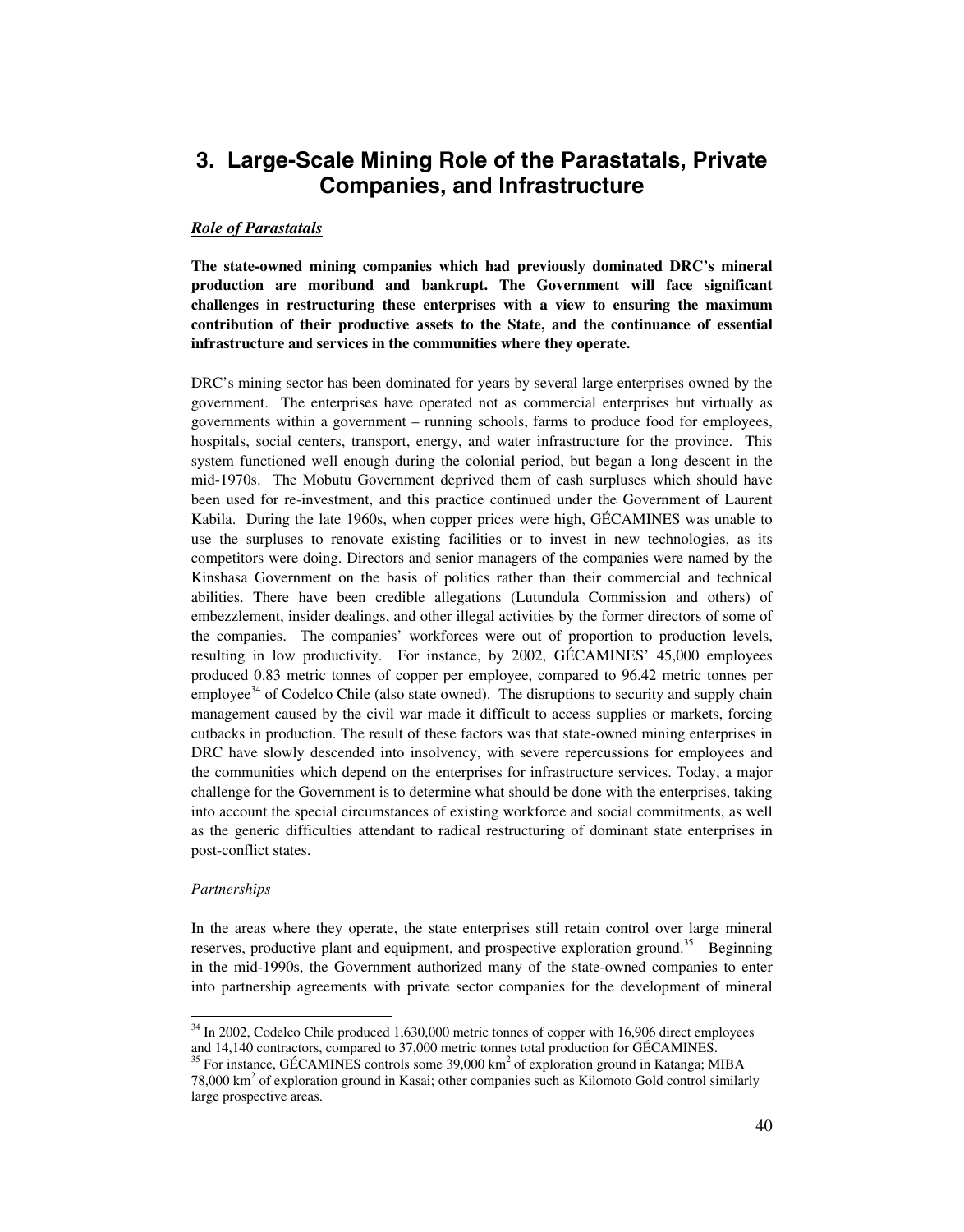resources. Some of these partnership agreements provide for the mineral rights held by the state-owned enterprise to be transferred to a new entity established under the terms of the

| <b>Enterprise</b>          | <b>Location</b> | <b>Commodities</b> | <b>Concession</b><br><b>Surface</b> | <b>Mineral</b><br><b>Rights</b> | <b>Employees</b> |
|----------------------------|-----------------|--------------------|-------------------------------------|---------------------------------|------------------|
|                            |                 |                    | Area                                |                                 |                  |
| <b>GÉCAMINES</b> (Générale | Katanga         | Copper, cobalt,    | 21,500 km <sup>2</sup>              | <b>42 PER</b>                   | 13.359           |
| des Carrières et des       | (Kolwezi,       | coal, limestone,   |                                     | 59 PE                           |                  |
| Mines)                     | Likasi,         | zinc,              |                                     |                                 |                  |
|                            | Kambove,        | germanium          |                                     |                                 |                  |
|                            | Kipushi,        |                    |                                     |                                 |                  |
|                            | Lubumbashi)     |                    |                                     |                                 |                  |
| OKIMO (Office des          | Ituri           | Gold               | $83,000 \text{ km}^2$               | 49 PE                           | 2.664, of        |
| Mines d'Or de              | Mongwalu        |                    |                                     |                                 | which 1,317      |
| Kilomoto                   | and Watsa       |                    |                                     |                                 | are awaiting     |
|                            |                 |                    |                                     |                                 | final            |
|                            |                 |                    |                                     |                                 | indemnity        |
|                            |                 |                    |                                     |                                 | payments         |
| MIBA (Minière de           | 2 Kasaï         | <b>Diamonds</b>    | 62,000 km <sup>2</sup>              | <b>65 PER</b>                   | 5,802            |
| Bakwanga)                  |                 |                    |                                     | 151 PE                          |                  |
| 80% government             |                 |                    |                                     |                                 |                  |
| 20% Mwana Africa           |                 |                    |                                     |                                 |                  |
| SOMINKI (Société           | Kivu,           | Cassitérite,       | 90.08 $\overline{\text{Km}^2}$      | 40 PE                           | 4,209            |
| Minière et Industrielle    | Kalima.         | Wolframite,        |                                     |                                 |                  |
| du Kivu)                   | Kamituga        | Coltan, Gold,      |                                     |                                 |                  |
|                            | Punia           | Monazite           |                                     |                                 |                  |
| EMK-Mn (Entreprise         | Kisenge         | Manganese          | 1940 Ha                             | 1 PE                            | 444              |
| Minière de Kisenge -       |                 |                    |                                     |                                 |                  |
| Manganèse)                 |                 |                    |                                     |                                 |                  |
| SODIMICO (Société de       | Katanga         | Copper, copper     | 827.23 $km^2$                       | 5 PE                            | 2,811            |
| Développement              | (Musoshi,       | alloys, cobalt     |                                     |                                 |                  |
| Industriel et Minier du    | Kinsenda        |                    |                                     |                                 |                  |
| Congo)                     | and Kimpe)      |                    |                                     |                                 |                  |
|                            |                 |                    |                                     |                                 |                  |

**Table 8. DRC Principal State-owned Enterprises (2006)** 

Source: CAMI; PE = exploitation permit / PER = exploration permit.

agreement. In other instances, the mineral rights are leased to the private sector partner under the terms of the agreement. There are, at present, up to 416 mineral rights issued to stateowned enterprises (107 exploration permits, 308 exploitation permits, and one research authorization for building materials). Of the total mineral rights issued to SOEs, 33 are subject to partnership agreements.<sup>36</sup> A significant legal issue is to determine the extent to which the mineral rights held by the state enterprises have been duly validated under the terms of the new Mine Law, and whether the surface rents have been paid in accordance with the legislation. In the case of MIBA and GÉCAMINES, there may be some question as to the validity of the mineral rights, including those subject to partnership agreements, because surface rents have not been paid or were not paid at the time due. $37$  Also, in the case of some state-owned enterprises, the total surface area held under exploration permit may exceed the maximum of  $20,000 \text{ km}^2$  allowed by the Mine Law. Another issue is that state-owned

<sup>&</sup>lt;sup>36</sup> Annex 5 contains details on mineral rights held by SOEs.

 $37$  CAMI continues to grant a waiver to MIBA for the payment of surface rents, given the financial state of the enterprise. However, the legal basis for doing so may be questioned.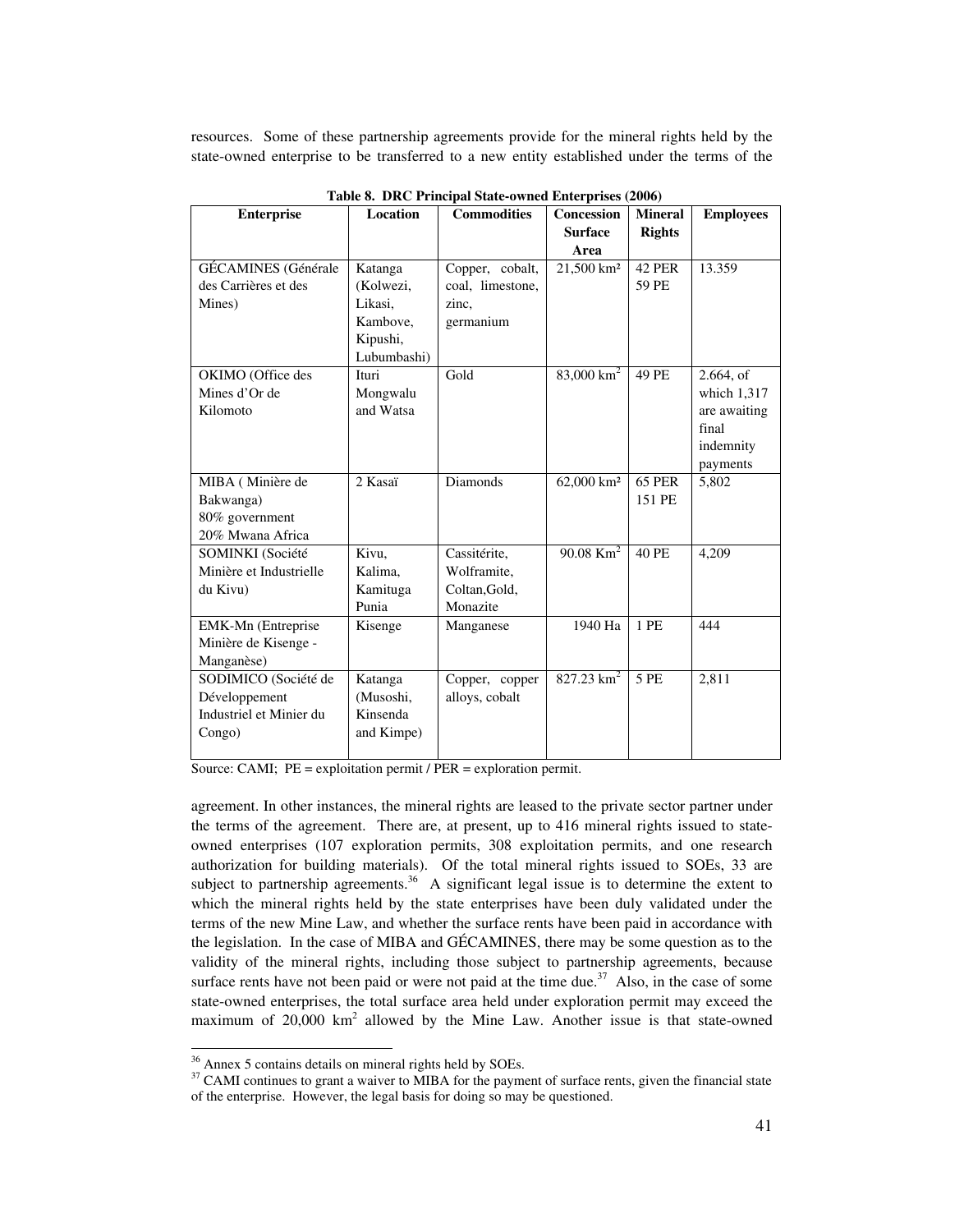companies are often remiss in monitoring the contracting company's compliance with its contractual obligations. To remedy this deficiency, GÉCAMINES has recently recruited a law firm from Belgium to assist in monitoring and evaluating the compliance of private companies with their partnership agreements.

#### *Options for the Future*

Levels of production in state-owned mining enterprises are insufficient to generate the revenues required to meet their obligations with respect to workers, suppliers/vendors, and community infrastructure. In addition, the enterprises are technically insolvent, burdened by high levels of short, medium and long-term debt. In devising its long-term strategy for the enterprises and restructuring them, the Government will need to consider how to (a) maximize the value to the State of the mineral assets, plant, and equipment that these enterprises control; (b) minimize distress to employees, vendors, and suppliers; (c) restructure the debt burden; (d) maintain some level of continuity with regard to the community and social services that the companies support; and (e) minimize new injections of public funds into the enterprises.

Options for achieving these objectives include:

- Continuing with the present state ownership and management structure, and searching for external financing to reestablish production levels and ensure continuity in delivery of essential social services. This would require attracting support from international organizations such as the World Bank. However, most international development institutions refrain from direct investments in state-owned enterprises, preferring instead to emphasize private sector development. It is, therefore, unlikely that funding would be forthcoming from these sources. Moreover, the history of management of state-owned enterprises in DRC, as in many other countries, would indicate that this is not the best option in terms of managing the enterprises or relieving the burden on the public treasury of ever-increasing financial interventions.
- Granting operational and management control to an outside firm, similar to the arrangement that the French consultant, Sofreco, has with GÉCAMINES. A review of GÉCAMINES by International Mining Consultants Ltd. in 2002-2003 recommended that the enterprise be restructured into two units: GÉCAMINES "A" to hold productive assets, and GÉCAMINES "B" to hold financial and social liabilities. The study also recommended that the management structure be changed, with new directors and an outside company brought in with full authority to manage the enterprise, with a view to reestablishing some production levels, though not to that of previous years. In 2006, the Government appointed an outside firm (Sofreco) to manage GÉCAMINES and provide a business plan for further development of the enterprise. This approach has produced some initially promising results, though they were achieved with some difficulty and are far from complete. The outside management firm has been successful in stemming the financial losses at GÉCAMINES and stabilizing the finances of the enterprise. Importantly, arrearages in payments of salaries and for vendor/supplier services have been cleared up. However, the business plan for longer-term sustainability is behind schedule. This plan will detail how GÉCAMINES intends to continue and/or expand its own production from facilities still under its control, while at the same time managing the revenues it receives from its partnership agreements.
- Arranging to list the state-owned enterprise on an international exchange, such as London AIM market or another non-traditional market. This approach has been tried with some success by state-owned enterprises in other countries, such as Kazakhstan's listing of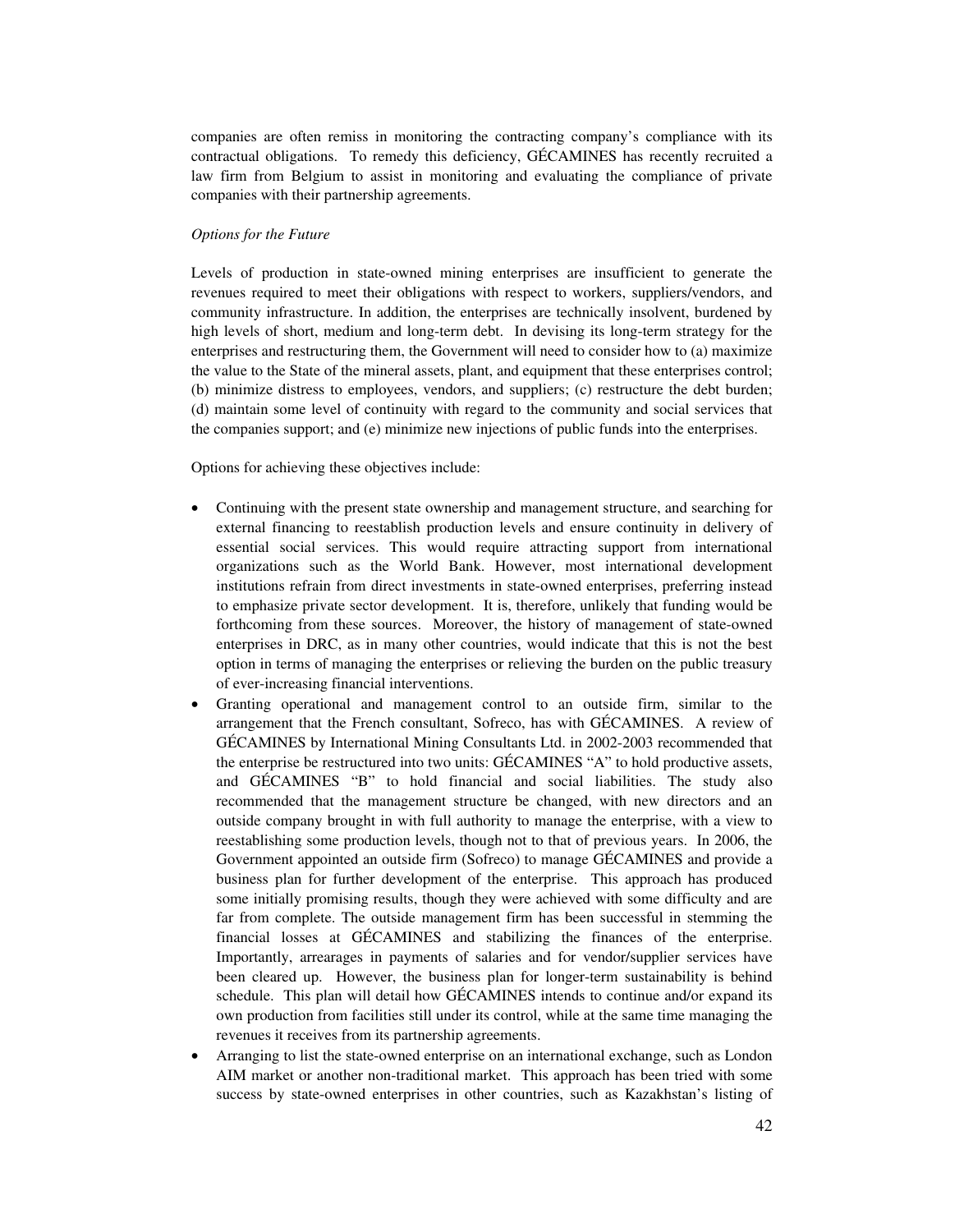Kazakmys, the copper producer. However, in most cases, the management of the newly listed company is under private control, with the Government having only a passive interest. Also, to meet the requirements of the listing exchange, full technical, financial, and legal due diligence and audits would be required. As current DRC state enterprises are operating at a loss, the public offering would have to be carefully structured to emphasize future prospects in terms of developing new ore reserves, most probably in association with private companies. Successfully taking a state-owned mining company to the public markets will also depend on the robustness of the commodity prices and availability of risk capital in the equities markets.

• Acquiring a strategic private sector partner to own the majority of shares and to exercise full management control of the enterprise. In her statement to the press in June 2007, the Minister of Portefeuille declared that the Government would open the state-owned enterprises to private shareholder participation. The Government should ensure that the shares are properly valued, and should take into account the discounted value of future dividend streams from operations which may be developed by joint venture partners.<sup>38</sup> Additionally, a competitive bidding process could be used to select the most appropriate partner under favorable terms. The selection process should also consider how new majority shareholders plan to operate the enterprise and develop its assets over the long term. In other countries, there have been unfortunate incidents of the new owners simply stripping assets from the company, without regard to long-term consequences to the State or the local community. The responsibility for environmental and social liabilities must be clearly discussed and understood by both the Government and the private sector stockholders.

## *Role of Private Sector Mining Companies*

 $\overline{a}$ 

**The Mine Law of 2002 has made it possible for private sector companies to hold mineral rights for exploration and exploitation without a partnership with a state-owned enterprise. This approach holds much promise, provided that the government is vigilant in enforcing compliance with applicable regulations and contractual obligations.** 

The mining industry is one of the most complex and competitive industrial sectors in the world.<sup>39</sup> Depending on the commodity, the production chain usually consists of extraction of the raw mineral, beneficiation and concentration of ores, smelting and refining of product, marketing and brokerage of commodities, and fabrication into end-use products. At all stages of the production chain, but especially at the exploration, extraction, and processing stages, the industry is highly competitive and growing more so every year. Of particular interest is the division of labor between the large "major" mining companies and the smaller, so-called "junior" mining companies. Each has an essential and distinct role to play in finding and developing mineral resources. Small companies – the juniors – explore, and larger companies develop and operate mines.In the event of a discovery, the junior transfers the mining title to a large mining company, which will invest in developing a mining operation.

<sup>&</sup>lt;sup>38</sup> For instance, MIBA, has had discussions with a private company, Mwana Africa, to increase Mwana Africa's current 20 percent ownership of MIBA to a majority shareholding. It should be determined whether the US\$25 million offered to the Government by Mwana Africa for shares is a fair price, taking into consideration the possible future cash flows.

<sup>39</sup> An excellent overview of the international mining industry is provided in the report*, Breaking New Ground: Mining and Metals and Sustainable Development Project*, International Institute for Environment and Development, 2002.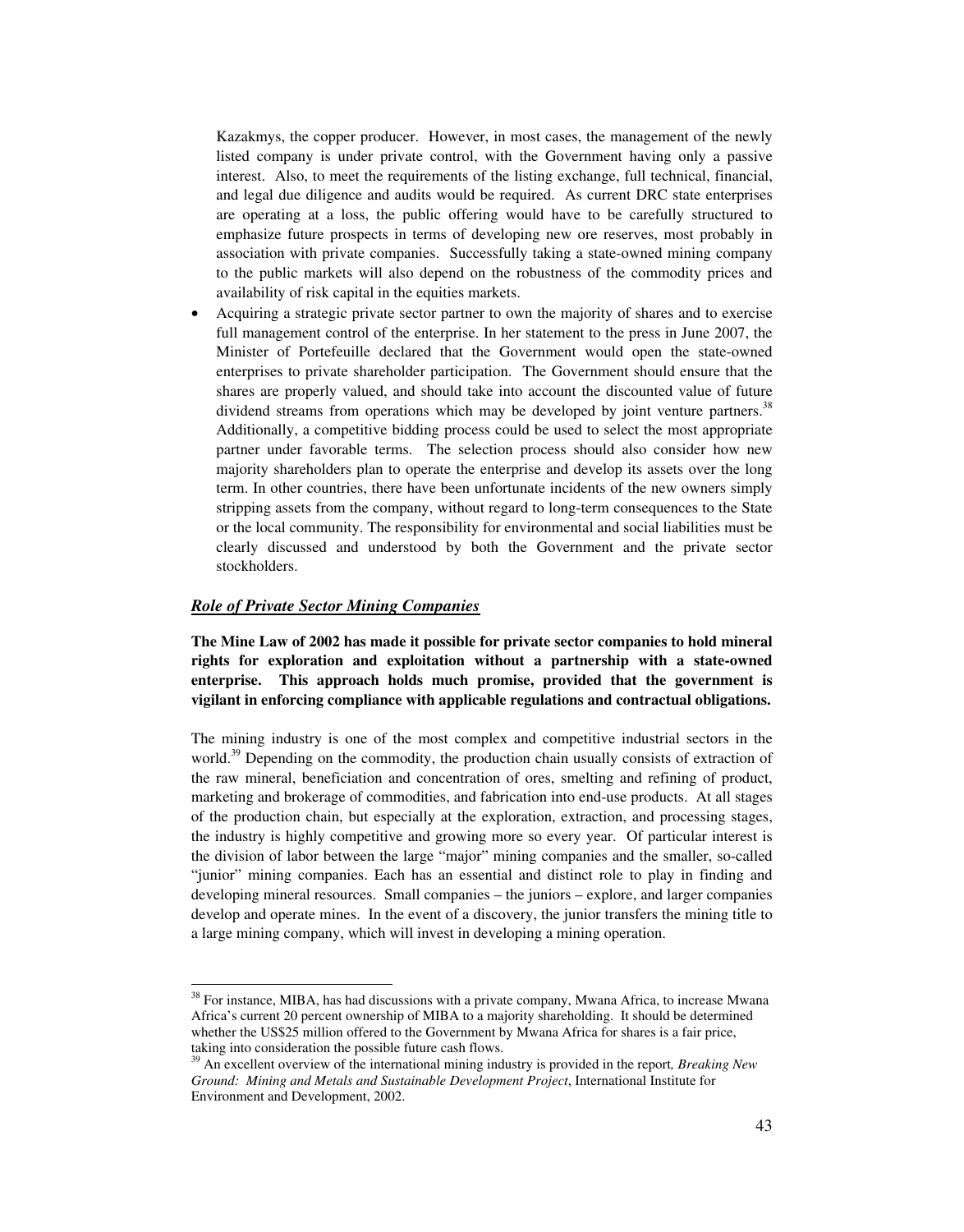Private mining companies operate in the international marketplace, where many commercial, financial, and political factors influence their decisions about investments in developing countries. For example:

- There is keen competition among companies to raise equity and risk finance on the international markets.While over the past three years there has been a significant increase in the amount of risk finance available to mining companies in DRC, this boom will not last indefinitely. In fact, due to the financial turbulence in the international financial markets during the first quarter of 2008 the availability of risk capital to help finance the activities of smaller mining companies has decreased significantly.
- Risk taking and deal making are necessary for sector growth. Entrepreneurship and the dream of striking it rich are part of mining culture. Under adequate supervision by the government and international equities and commodities exchanges, there is nothing wrong with the deal-making culture. However, fraudulent practices can easily develop, so vigilance and oversight are required.
- There is growing competition among all companies to acquire mineral rights in DRC. This has led to considerable speculation and the sale of permits without the authorization or even knowledge of the government. Of importance, as well, is the entry into DRC of non-traditional mining companies such as Chinese, Indian, and other national players.

*The role of non-traditional private companies*. Over the past three years, a number of Chinese, Indian, and other non-traditional private mining companies have either obtained mineral rights or are working under partnership agreements with state-owned enterprises (primarily in Katanga). Legitimate investment from private companies of whatever nationality is to be welcomed, provided that the companies honor their legal and contractual obligations. The evidence to date is inconclusive in this respect. First, non-traditional companies generally do not have stringent requirements for public disclosure in their home countries, which makes information on their operations in DRC is difficult to obtain. This opacity applies to the investment, production, revenues, shareholders, directors, and other critical aspects of the operation. As noted in other sections of this report, lack of adequate disclosure is a problem with many companies in DRC, not just the non-traditional players. Second, some mining companies, including non-traditional ones, operating in DRC are not entirely compliant with international and/or local regulations relative to health, safety, and environmental protection. Finally, it would appear that Chinese investments, in particular, are part of an overall political policy and strategy which the Government of China is pursuing in DRC and other African countries in order to secure access to minerals.<sup>40</sup> China's infrastructure investments in DRC are conditioned on access to mineral resources for Chinese companies, as is evidenced by the recent agreement between the Government of DRC and a group of Chinese companies for infrastructure financing in return for access to develop mineral deposits.

 $\overline{\phantom{a}}$ 

<sup>40</sup> See Jonathan Holstag, Gustaaf Geeraertsk, Jan Gorus, and Stefaan Smis, *Chinese Resources and Energy Policy in Sub-Saharan Africa*, Free University of Brussels, March 2007.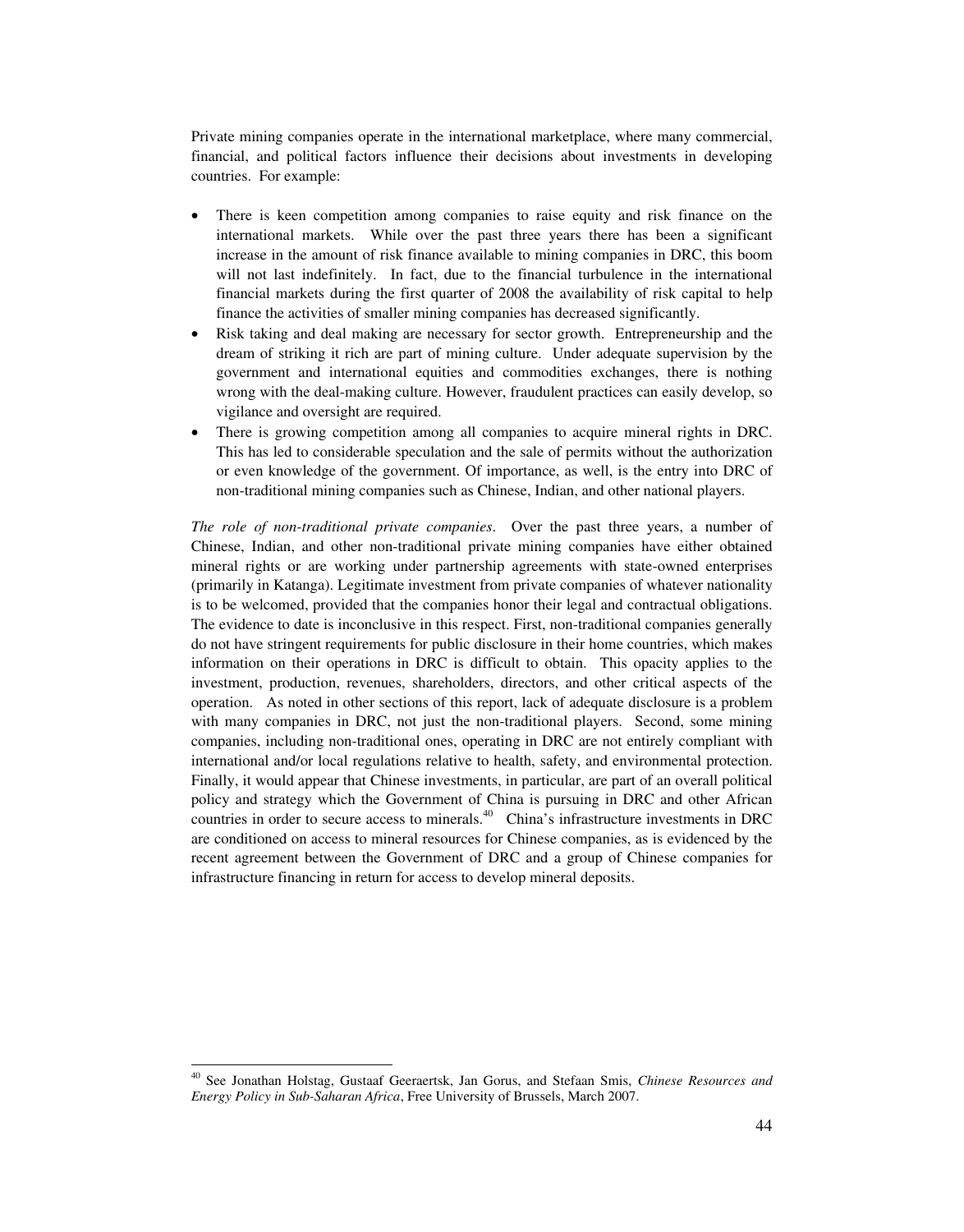#### **Box 2. Infrastructure for Minerals: the Chinese Connection**

In January, 2008, the Government signed a series of agreements with Chinese companies, including the Exim Bank of China. The agreements provide for the Chinese to invest US\$6 billion for general infrastructure development and US\$2 billion for mining-related infrastructure in return for access to certain mineral deposits, which are said to contain more than 10 million tonnes of copper. The mineral deposits will be developed and exploited by a new joint venture company, SICOMINES, to be established between GÉCAMINES and a grouping of Chinese companies. Further details on the infrastructure projects to be built, the exploitation of the mineral deposits, and the terms and conditions of the contracts have not yet been revealed.

While investment of this magnitude in infrastructure is to be welcomed and, if carried out, will greatly facilitate the exploitation and export of minerals, it is not without some concerns. First, the Chinese financing should not entail a government guarantee, as this would be in violation of existing agreements with the IMF and World Bank concerning the indebtedness of the country. Second, if the mineral properties granted to the Chinese are already subject to partnership contracts, then appropriate procedures would have to be followed to obtain the consent without duress of the current legal mineral rights holder for any transfer to the Chinese companies. Third, it is unclear whether the deposits actually have proven reserves of the minerals noted in the agreements and, even if they do, whether, under reasonable assumptions as to resource base, prices, and production levels, the cash flows would be sufficient to reimburse the debts incurred. The agreements do provide, however, for feasibility studies to be conducted to confirm the reserves and to plan for production. Fourth, the agreements provide for certain tax exemptions and waivers, which would be in violation of the Mine Law of 2002 and international best practice. Sixth, if deposits are freed up as a result of the review of existing contracts currently being conducted by the government, the government should tender the free deposits in accordance with the provisions of the Mine Law. Fifth, the sales contracts and offtake arrangements between Sicomines and Chinese or other nationality companies need to be done on an arms length basis to prevent issues of transfer pricing. Finally, there are concerns, as evidenced in other countries, about the adherence to international norms for environmental, labor, health, and safety conditions in mines operated by Chinese companies. The joint venture agreement, however, does contain specific commitments with respect to environmental protection.

# *Mining Contracts*

**Discussions with companies concerning adjustments to certain partnership contracts should be undertaken according to published objectives and criteria, in an expeditious manner, with due respect for the rights and obligations of the parties, and in full cognizance of need to retain credibility in order to attract investment capital on the international markets.** 

A great deal of local and international controversy attends the contracts with private mining companies. Beginning in 1994 and 1995, in face of the inability of the state companies to maintain production, the Government began to allow them to enter into partnerships with private companies. The partnership agreements, known as conventions, put the mineral right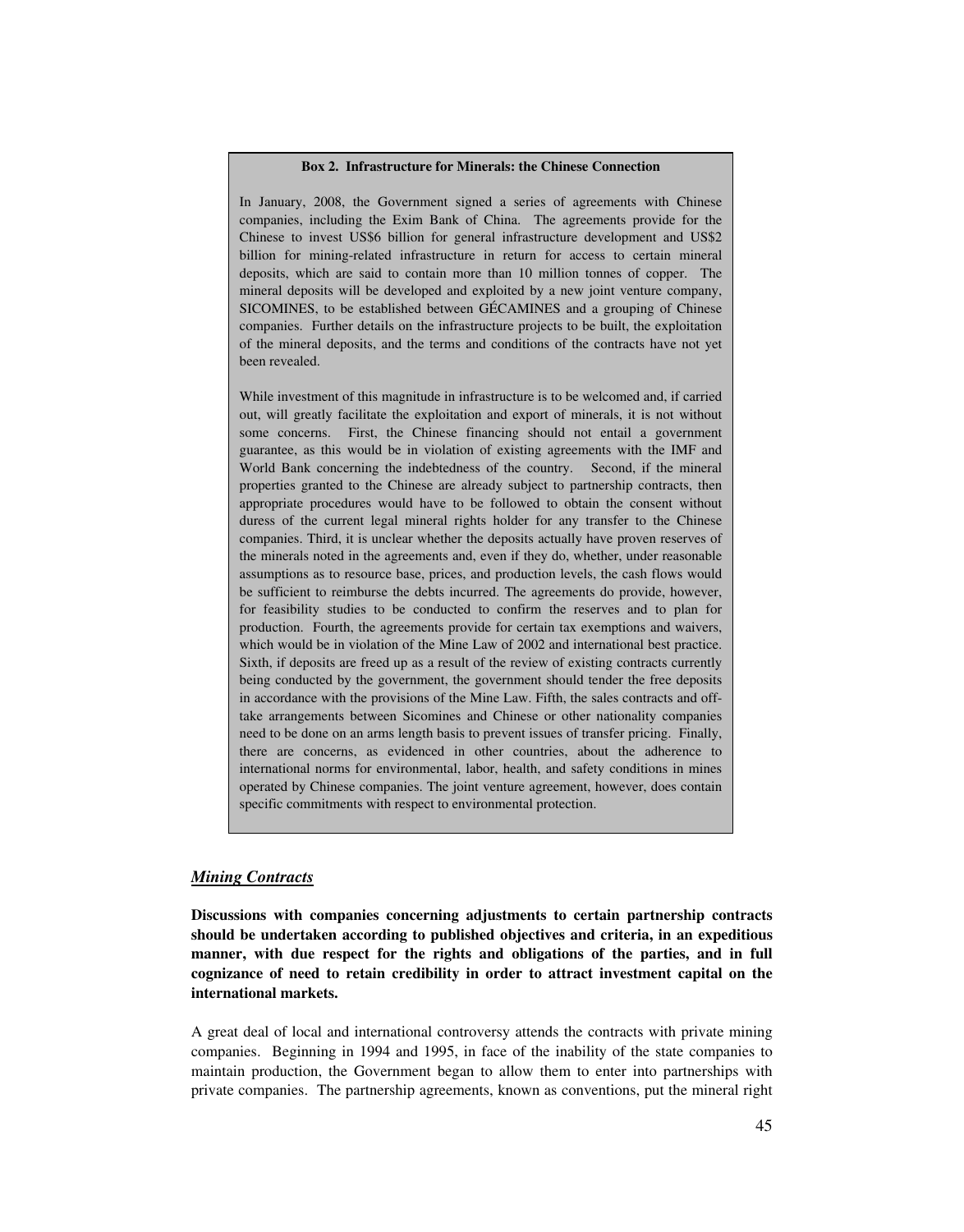at the disposal of the partnership; they also specified the investments and internal management of the partnership, and the modalities of exploration, development, mining, and commercialization.41 This was a period of civil war, and it is alleged that some of these and other contracts were awarded under opaque and suspicious circumstances.<sup>42</sup> Many of the state-owned enterprises entered into these contracts at a time of distress or without proper evaluation of the assets under the partnership agreement. It should also be recognized that many of the private companies undertook significant risks during the civil war to enter into these partnership agreements and to pay the sometimes considerable up-front payments required. Also, given the high political risks at the time, some of the partnership contracts contain tax exemptions and allowances in favor the private partner. The practice of state enterprises negotiating and entering into contracts with private companies has continued through the political transition and is continuing at the present time, with varying degrees of transparency and disclosure.

An important step to improve governance and to avoid future controversies is the Governance Contract, adopted by the Government in February 2007. The Contract recognizes rule of law as the central pillar of good governance, of which vital elements include respect for property rights and the sanctity of contracts. For this reason, decisions to annul, renegotiate, amend, or adjust mining contracts authorized by the Government should not be taken lightly. International law and practice (as well as the contracts themselves) do recognize the right of contracting parties to modify the agreements by common accord, in light of changing circumstances. Additionally, international law and practice recognize the right of government to impose severe sanctions including, in extreme circumstances, cancellation or annulment of contracts, if it is determined that (i) the contracts were entered into under fraudulent circumstances; (ii) are so unbalanced as to fundamentally prejudice the rational exploitation of the mineral deposit and equitable distribution of benefits arising there from; or (iii) the contracting parties are not honoring their commitments in terms of work program and expenditure minima.<sup>43</sup>

An inter-ministerial commission was established in May 2007 to reread approximately 60-63 contracts between state-owned enterprises and private companies. It was established to follow up on the commitment made by the Government during the election process to review the mining contracts. The commission is composed of about 30 members drawn from the President's office; the Prime Minister's office; the ministries of Mines, Finance, Budget, Justice, Portfolio, and Industry; and other agencies such as the Mining Cadastre. The commission has conducted its work under the direction of the Ministry of Mines and issued its report and recommendations to the government in early November 2007. The

<sup>&</sup>lt;sup>41</sup> During this period, negotiations were undertaken and, in some cases, conventions signed with the following private foreign companies: Swipco (Swiss), Lundin Group (Canada), Forrest-Outokumpo (Congo-Finland), Cluff Mining (UK), Banro (Canada), Mindev (Belgium-Canada), Barrick Gold (Canada), South Atlantic Resources (SAR, Canada), Union Miniere (Belgium), Anvil Mining

 $A<sup>2</sup>$  The Lutundula Commission singles out the MIBA-Senegamines contract in this respect, stating that it has evolved on the margins of the law with numerous irregularities. Global Witness cites the case of the conflict of interest involved in the granting of a mineral right for cobalt owned by GÉCAMINES to Congo Cobalt Corporation (CoCoCo), a company controlled by Mr. Billy Rautenbach, who at the same time was chief executive officer of GÉCAMINES. However, the Lutundula Commission finds that the CoCoCo is functioning normally and in accordance with the law.

 $43$  Frequently, these mineral rights holders are simply speculating with the mineral right itself or on the international stock markets without performing any serious exploration or development work on the property.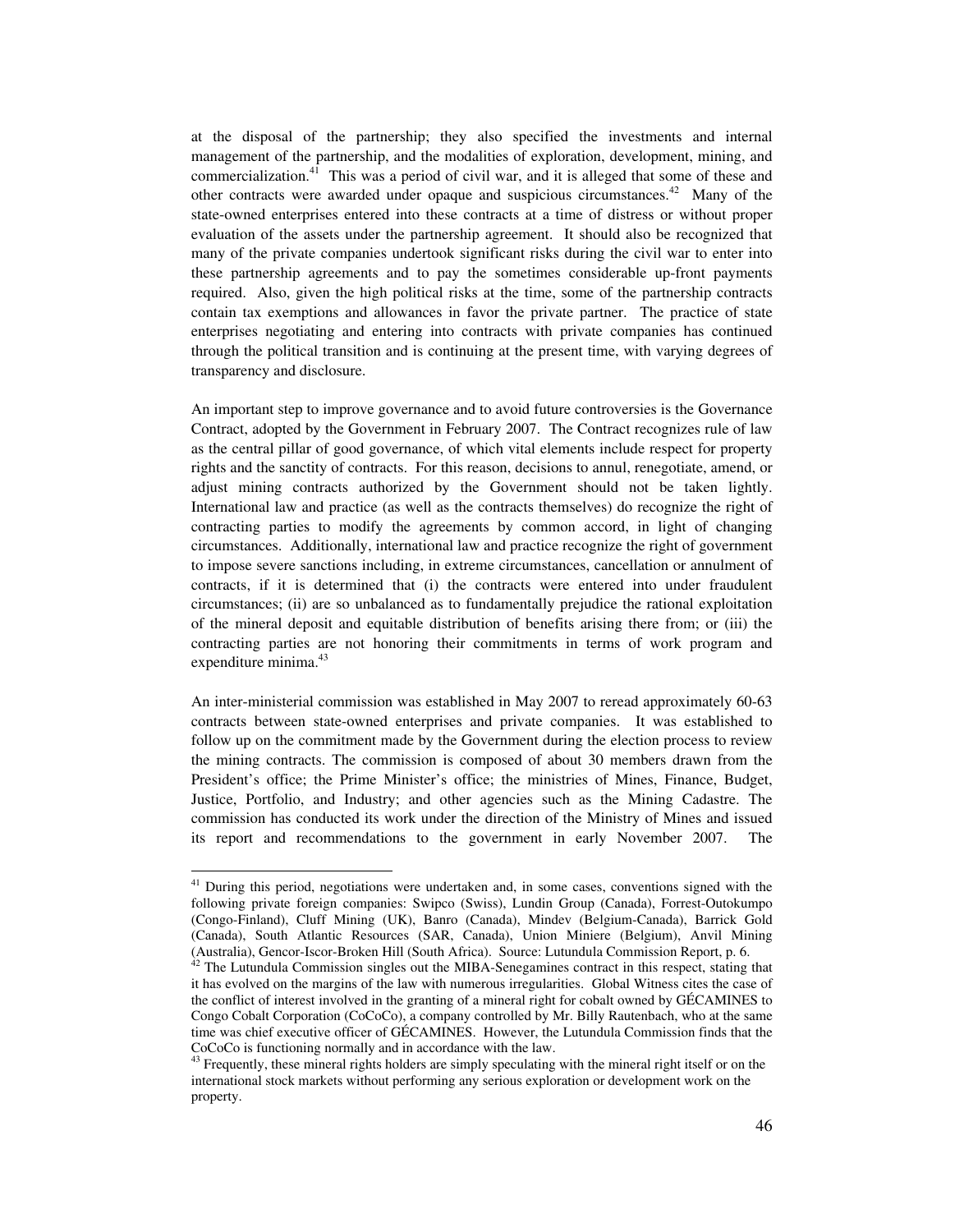Commission's report, which has been published in March, 2008, recommends that two-thirds of the contracts be renegotiated and one-third be cancelled. The government is in the process of deciding how best to proceed with subsequent discussions with the companies with a view to correcting the perceived deficiencies. Following through on statements by senior Congolese officials<sup>44</sup> some companies have been invited to discuss their contracts with the government with a view to adjusting them in line with the recommendations of the commission. These discussions between the company and selected Government representatives are underway as of March 2008.

The contract review and any discussions relative to the revision of the contracts need to be handled with care. In this respect, a number of concerns have been raised about the workings of the commission and the follow-through on its recommendations. After some hesitation, the Government has finally published the Commission's report. However, failure to disclose the report and recommendations previously had undermined the credibility of the process and left unclear the basic criteria by which the contracts have been selected for review or by which they have been judged. The Commission has examined some of the contracts in a diligent and responsible fashion. Assessment of others was "rushed through" in haste, without indepth analysis $45$ . In some cases, members have traveled to inspect various partnership agreement sites and most private sector companies have cooperated with the commission's work. Representatives of civil society organizations have also been invited to attend the commission's work sessions as observers and have been allowed to make submissions.46 The Commission's report notes that it did not have access to all information, particularly from the various government services involved in assessment and collection of royalties and taxes (DGI, DGRAD, OFIDA). This is particularly unfortunate in view of the weaknesses of the government to mobilize fiscal receipts from the sector, as previously discussed in this report. The contracts are of varying quality: some are divergent from international practice, while others conform to international standards but may simply require certain additions or supplements such as operating agreements, accounting practices, and internal governance procedures. Many agreements have international arbitration provisions which, if applied, could involve the government in years of costly arbitration proceedings. The commission's rereading of the contracts has already had a destabilizing effect on the international markets where companies raise capital for investments in Congo. Financial institutions and underwriters of mining investments have been waiting to see what happens while the contracts have been under review and will delay longer to mobilize finance for development as long as the government is discussing with the companies fundamental adjustments to the contracts.

<sup>&</sup>lt;sup>44</sup> Statements of Mr. Victor Kasongo, Vice-Minister of Mines, Indaba Mining Investment Conference, February, 2008. The report of the Commission as well as letters from the Ministry of Mines to the companies detailing the issues on which negotiations should take place have been published on the Ministry's website: www.congomining.cd.

<sup>&</sup>lt;sup>45</sup> One consequence of this "rush to judgment" is that the commission appears to have focused on some of the very large contracts (Tenke Fungurueme, KOV, Kinross-Forrest, Anglo-American, DeBeers, etc.), which have attracted the most attention in the press. However, these and some other contracts are not necessarily divergent from international practice but simply require completion and addition of definitional elements. It should also be noted that in many instances, the contractors are honoring their obligations in terms of work commitments and investments. 46 For instance, organizations such as Rights and Accountability in Development (RAID), Global

Witness, the Carter Center, the Open Society Forum of South Africa, CEPAS (Congolese NGO), and other non-governmental organizations have either attended the sessions of the commission as observers and/or submitted studies and reviews of some of the contracts.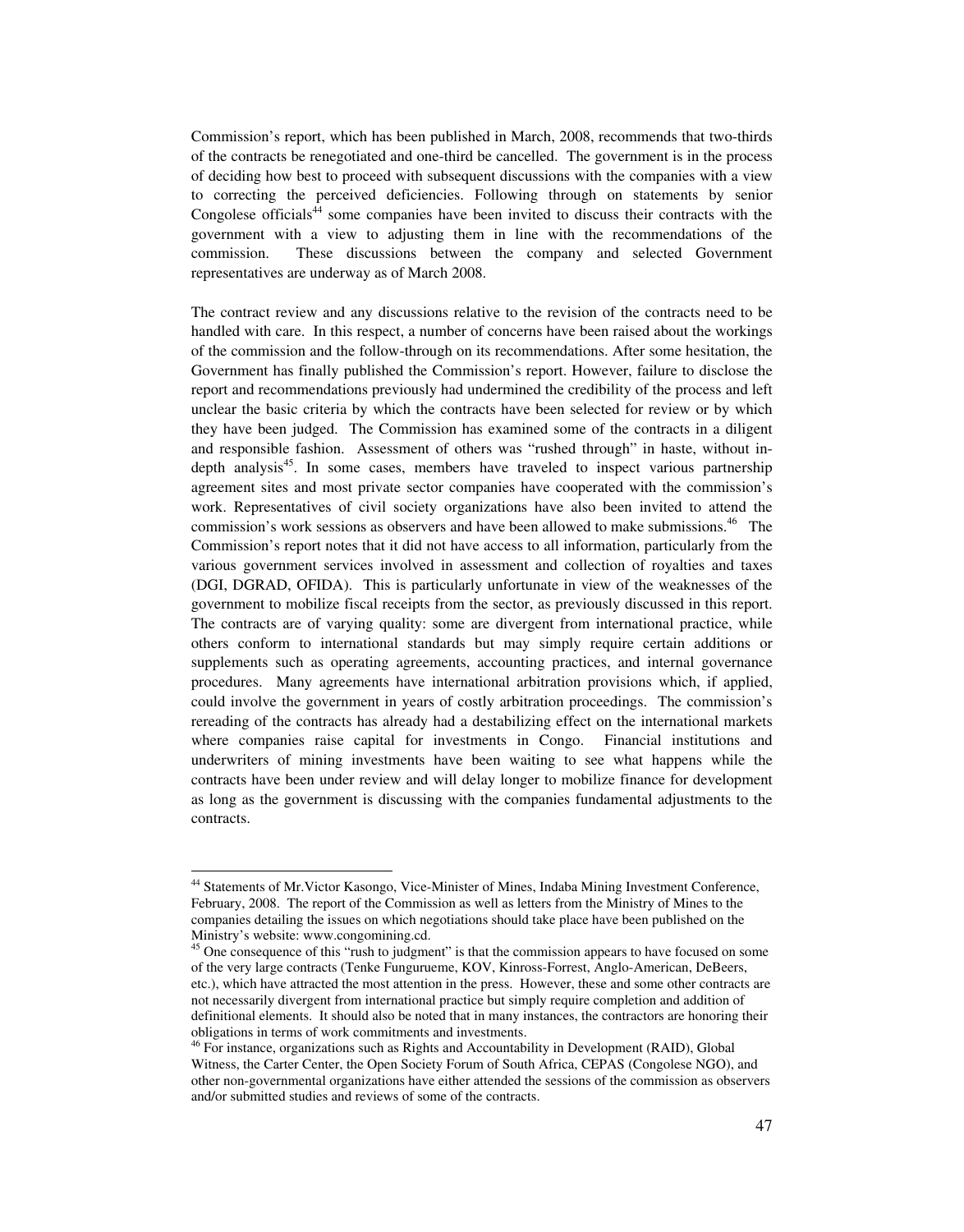It is not clear what access the Commission has had to expert legal and financial advice to assist in evaluating the contracts. The Commission's report notes that it has received submissions from various non-governmental organizations and interested parties. Some of these submissions have been disclosed; others have not which makes it difficult to independently determine the quality of the advice the Commission has received. If the commission has not had access to quality technical expertise, there is the risk that recommendations could be based on interpretations which are contrary to standard practice in the mining industry. For instance, the Commission's report in some cases seems to estimate the value of the deposit subject to the contract simply by multiplying the minerals contained *in situ* by the current market price. This could lead to a gross over-estimation of the value since standard industry practice would be to take into account geological and technical risks, capital and the operating costs, and the discounts associated with extracting and beneficiating saleable mineral product. It would be on the basis of this estimate that the government and company could negotiate any adjustments to the *pas de porte* (signature bonus) to be paid by the company. The Commission's report recommends that the percentage shares of the state in the partnership contracts be significantly increased, presumably as a measure of the higher valuations of the mineral deposits. There are significant disadvantages to the government of the increased state equity approach. Shareholdings by the State (or State owned companies) may not produce the financial returns anticipated and could make it difficult for the State to exercise its role as impartial regulator of potential conflicts between the company in which it has a shareholding and the communities where the mine operation is located. The legitimate concern to increase effective participation of the state entity in the management of the partnership could better be addressed by improving operating agreements, accounting and financial procedures, and the protection of minority shareholder rights. The Commission makes recommendations concerning royalties and taxes that in some cases do not conform to the stipulations of the Mine Law of 2002 with respect to the rates proposed or the basis of calculation.47

There is concern that final decisions on the contract renegotiations could be made by a small group of government officials meeting *in camera* without adequate technical advice and support. It has been announced that a panel composed of senior government representatives<sup>48</sup> will be responsible for discussions with the companies for revisions to the contracts. It is not clear what arrangements have been put into place for the panel to receive expert legal, technical and financial advice which would be essential since the panel members could not be expected to have detailed and in-depth knowledge of the contracts or international practice in the mining sector. Experts from the government services and/or the state enterprises could be called upon to provide advice to the panel. In addition, the government would be well advised to acquire expert international advice to assist in the discussions with the companies, for which it could access funding from its own internal sources. The panel may also be challenged to thoroughly complete the complicated negotiations on all of the contacts within the time period desired. Finally, because of the "closed nature" of the discussions and lack of disclosure of the panel's exact terms of reference, the possibility exists of corrupting influences or inappropriate behavior within the panel itself and/or the negotiating team. This is a serious issue for which unfortunate precedents exist in DRC, as evidenced by the

<sup>&</sup>lt;sup>47</sup> For instance, the Mine Law of 2002 (Article 242) stipulates the applicable percentage rate of the royalty be calculated on the basis of the realized sales price less intermediary charges (transport, assaying, insurance, marketing charges), rather than on the gross sales value.

<sup>&</sup>lt;sup>48</sup> The announced members of the panel include the Minister of State in the President's office, the Minister in the Prime Minister's office, the Minister of Finance, the Minister of Portfolio, the Minster of Mines and the Vice-Minister of Mines.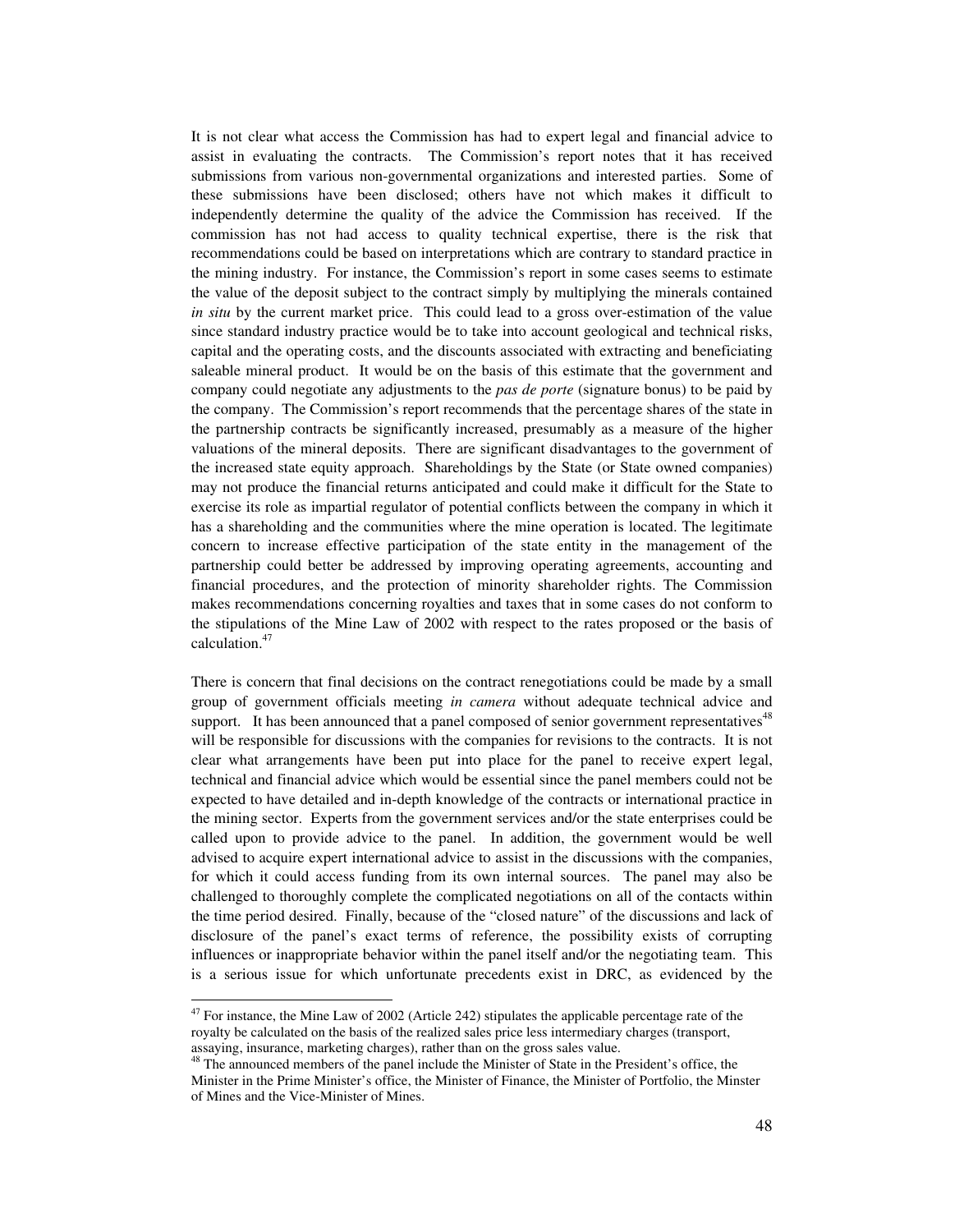unauthorized fees exacted by the *Commission de Validation des Titres*. 49 The government should ensure that mechanisms are in place to ensure adequate disclosure and accountability as well as to provide for tracking of any additional financial dispositions which may result from the renegotiations.

Once the government and the companies have reached an understanding regarding the renegotiated terms and conditions of the contracts it would be important to rapidly reestablish credibility on the international markets which supply funding for mining investments in DRC. This could be accomplished through a process by which the parties voluntarily submit the renegotiated contracts for review by an independent panel of experts. The panel would render an opinion in regarding: i) the conformance to legislation in DRC in respect of award of mineral rights, the process of re-negotiation of the contracts, and the terms and conditions of the contracts, and ii) the economic and financial impacts of the "before" and "renegotiated" contracts to both the government and the company, based on industry recognized standards of financial, technical and economic analysis. Review by an independent panel would have several advantages. It would establish the technical basis by which the contracts could be compared to industry standards and accepted international parameters, making it more difficult for either party to unilaterally demand changes to the contracts in future, absent fundamental shifts in the commodity prices or other basic criteria. It would establish in the eyes of the international investment community the seriousness with which the government approaches the renegotiations and send a strong signal that the DRC is committed to respecting its contractual commitments while, at the same time, ensuring that it receives a fair sharing of its mineral wealth. This would be reassuring to the international financial markets and help to enhance the reputation and credibility of the country and its approach to development of its mineral resources.

It is important to note that the Mine Law provides for tendering of mineral properties. To the extent that a partnership agreement has been cancelled for cause (as, for instance, nonperformance of work obligations, in accordance with the terms of the contract) and such cancellation results in the freeing up of a mineral resource, the Government should conduct a tender operation to ensure transparency and best market value for the resource. This is particularly important given the interest of Chinese and other interests to acquire mineral

<sup>49</sup>The Mine Law of 2002 established a *Commission de Validation des Titres* to adjudicate conflicts regarding mining titles, many of which were granted by provincial authorities during the conflict years, even though they had no statutory authority to do so. As per the requirements of the Mine Law, a list of the disputed mining titles was published in 2003 and the *Commission de Validation des Titres* was established by the Mine Law to arbitrate the conflicts. However, some unfortunate practices have been alleged regarding the Commission's work. First, funding of the Commission was never specified or budgeted in the government accounts. As a result, the Commission was delayed in starting its work until set-up funding could be mobilized through the World Bank. Second, the Commission, without authorization of the government, requires each party to the arbitration to pay US\$ 10,000. This clearly raises issues of equitable treatment of mining title holders since the smaller holders may not be able to pay the fees and hence forfeit their rights under the law. Third, the Commission continues its work in spite of the expiry of the initial time frame established in the implementing decree (three months plus one month extension). Hence, the legality of decisions taken after the effective date is open to question. Finally, and most seriously, it is alleged that the commission is not limiting its work to the mining titles established in the master list but accepting to arbitrate titles which are claimed in conflict by various operators. This opens the possibility that certain operators will instigate proceedings simply as a means to encumber mining titles and extract payments from legitimate title holders. An arête of the Minister of Mines in August, 2007, has suspended the work of the commission de validation and declared null and without effect any decision of the commission past the original closing date for its work in February, 2007.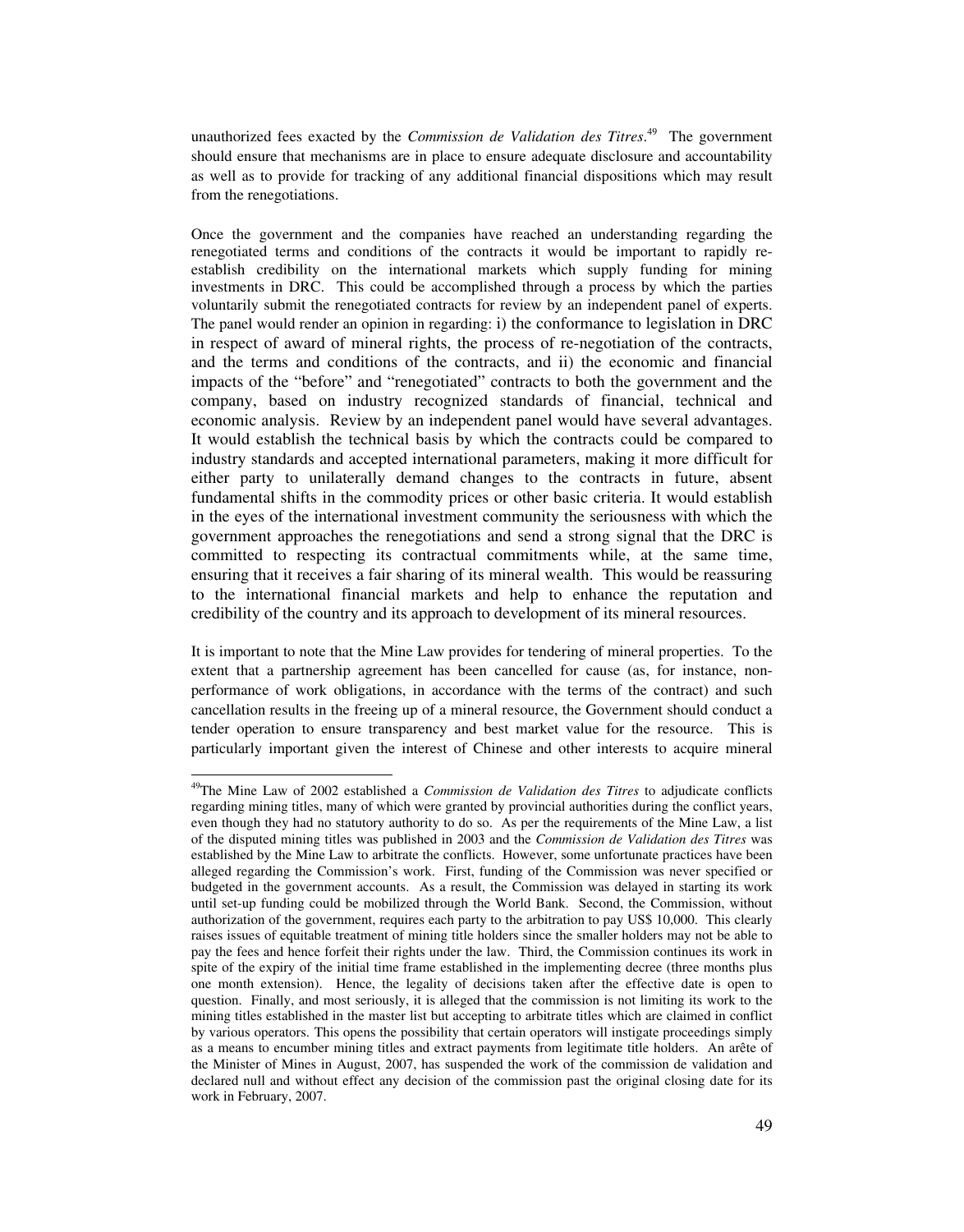properties. Concerns have been raised in respect of the government using the contract review process to force existing companies to relinquish some or all of their mineral permits to facilitate granting of these to Chinese companies.<sup>50</sup> In respect of the agreements recently concluded between the government, Gecamines and a consortium of Chinese companies, we note that these have not been disclosed or subject to review by the Commission or another independent body. These contracts could be at risk of significant divergence from international practice, especially concerning fiscal exemptions. The attention surrounding the Commission's review of the contracts has had the unfortunate consequence of deflecting public attention from the contracts with the Chinese.

### *Specific Contract Issues*

Specific criticisms of the contracts have been documented by the Lutundula Commission report,<sup>51</sup> as well as by various studies undertaken by private non-governmental organizations,<sup>52</sup> and legal and financial reviews of some contracts undertaken by outside consultants to the Government, with funding from the World Bank.<sup>53</sup> The questions related to the contracts concern: first, whether the processes followed to negotiate the contracts were transparent; and second, whether the terms and conditions of the contracts provide any real benefits to the Government and people of Congo.

## *On the Processes Followed*

 $\overline{a}$ 

There were a number of weaknesses in the way the agreements were negotiated, including lack of transparency, no competitive bidding process, and no rational attempt to package the assets so as to maximize their value. In most instances, there was no appraisal and valuation of the mineral assets to be granted to the private company; and some companies received mineral resources that were too large for a single company to rationally exploit, given time and financial considerations. Further, the legal and financial terms and conditions of the contracts were not reviewed before their signature.

## *On the Terms and Conditions of the Contracts*

In all of the contracts, the state enterprise has a minority shareholding position, generally around 20 percent. This is not unusual in terms of international practice, but if the state enterprise's shareholdings are "carried" or subject to shareholder loans, the interest rate

 $50$  This concern is validated by the recent announcement by Katanga Mining, whose contract is being reviewed, to relinquish its Mashamba and Diluluwe permits, which have now been given to the new joint venture company, SICOMINES, created by Gecamines and the Chinese. 51 *Assemblée Nationale Commission Spéciale Chargée de l'Examen de la Validité des Conventions a* 

*Caractère Economique et Financier Conclues Pendant les Guerres de 1996-1997 et de 1998, 26 Juin 2005.* 

 $52$  See "Digging in Corruption" by Global Witness, and publications of Rights and Accountability in Development (RAID-UK).

<sup>&</sup>lt;sup>53</sup> At the Government's request, a legal review by Duncan-Allen (Washington DC) and financial review by Ernst & Young (France) of GÉCAMINES contracts has been undertaken, funded by the Competitiveness and Private Sector Development project of the World Bank. Any decision to publish these reviews must be made by the Government, not the World Bank. The legal and financial/economic studies were underway in 2005 when the Government authorized the signature (July 2005) of certain partnership agreements without waiting for the results of the studies. These partnership agreements transferred nearly 70 percent of GÉCAMINES' productive assets to the joint venture companies set up under the partnership. The data made available to the Ernst  $&$  Young study team for the economic and financial analysis were not the most recent, and did not necessarily reflect the position of the enterprises under market conditions at that time.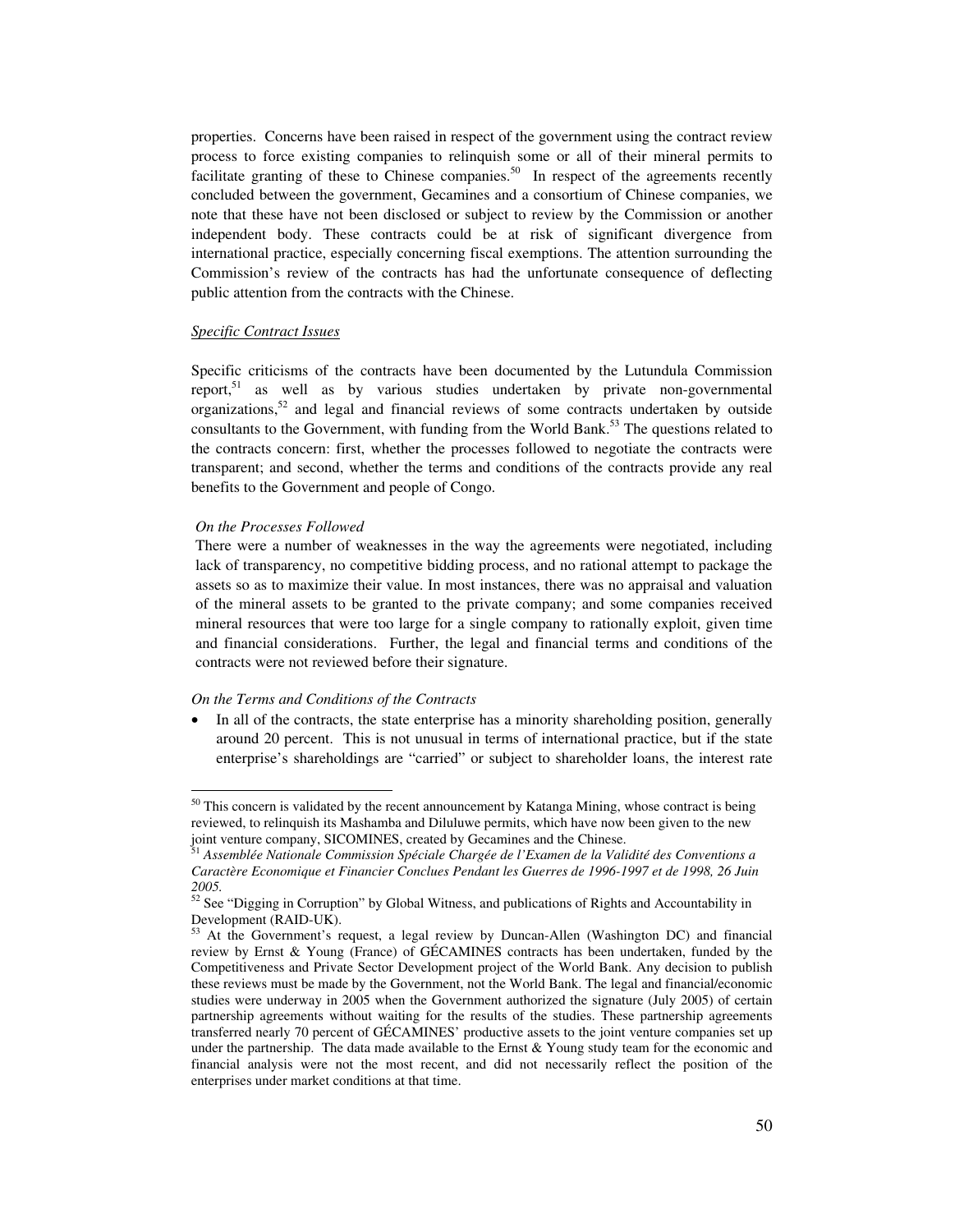and other financial terms and conditions could pose significant conflicts of interest, or be on terms highly unfavorable to the state-owned enterprise. A critical issue with respect to such shareholding is the need to specify and improve the internal governance procedures in the partnership contracts, particularly with regard to protection of minority interests, voting procedures, organizational structures, decision making rules, mandates of officers and directors, and accounting and financial management procedures. In many of the contracts, management and operating agreements are absent. Generally, the operating agreement specifies the duties of the operator, budgeting and approval processes, the scope and limitations on authority, the percentage and basis for remuneration, and other matters pertaining to the internal operation of the partnership.

- Some of the contracts signed before the Mine Law of 2002 are legally grandfathered, according to Article 136 of the Law, provided that the mineral rights have been validated under the terms and conditions of the new Mine Law.
- The financial and technical capabilities of some companies to fully honor their contractual obligations have been questioned, though many other appear to be honoring their obligations.
- Various encumbrances and competing claims on the mineral assets and/or plant and equipment may not have been fully disclosed.
- Transfer pricing is a concern in some of the contracts.<sup>54</sup> Transfer pricing involves selling of mineral product between related parties on a "non-arms-length basis" in order to avoid tax liabilities.
- Environmental liabilities have not been fully evaluated, and responsibility for them has not been defined. In many contracts, the state-owned enterprise (GÉCAMINES, for example) remains responsible for the financial liabilities attached to the transferred mineral and producing assets. This is not in line with standard practice; normally, some form of compensation or assumption of these liabilities by the companies would be specified in the contracts.
- There may be significant conflicts of interest in the contracts, with the partners also being the suppliers and/or vendors of goods and services.
- The state-owned enterprise may not be able to recover its mineral right in case of dissolution of the joint venture. It would have been preferable to lease the mineral assets rather than transfer them into the name of the joint venture.

# *Role of Infrastructure*

 $\overline{a}$ 

The lack of infrastructure is a principal constraint to the development of mining in DRC. The country is essentially landlocked and must rely on neighboring countries for the import of heavy plant and equipment and the export of mineral commodities. Long distances to seaports, combined with badly deteriorated (or nonexistent) roads and railways in the mineral producing areas, greatly increase the cost of production, which puts Congo at a competitive disadvantage on the international market. Energy and power are also highly problematic. Many of the generating plants in Katanga and elsewhere are old and do not have sufficient capacity to produce the power required by the growing industry. To address these issues, the Government is developing plans to restructure and/or privatize the state railway and power companies. Also at issue is the lack of an appropriate regulatory framework for the private ownership of heavy infrastructure.

<sup>54</sup> The GTL/STL contract for the processing of the cobalt scories in Lubumbashi possibly has associated transfer pricing issues.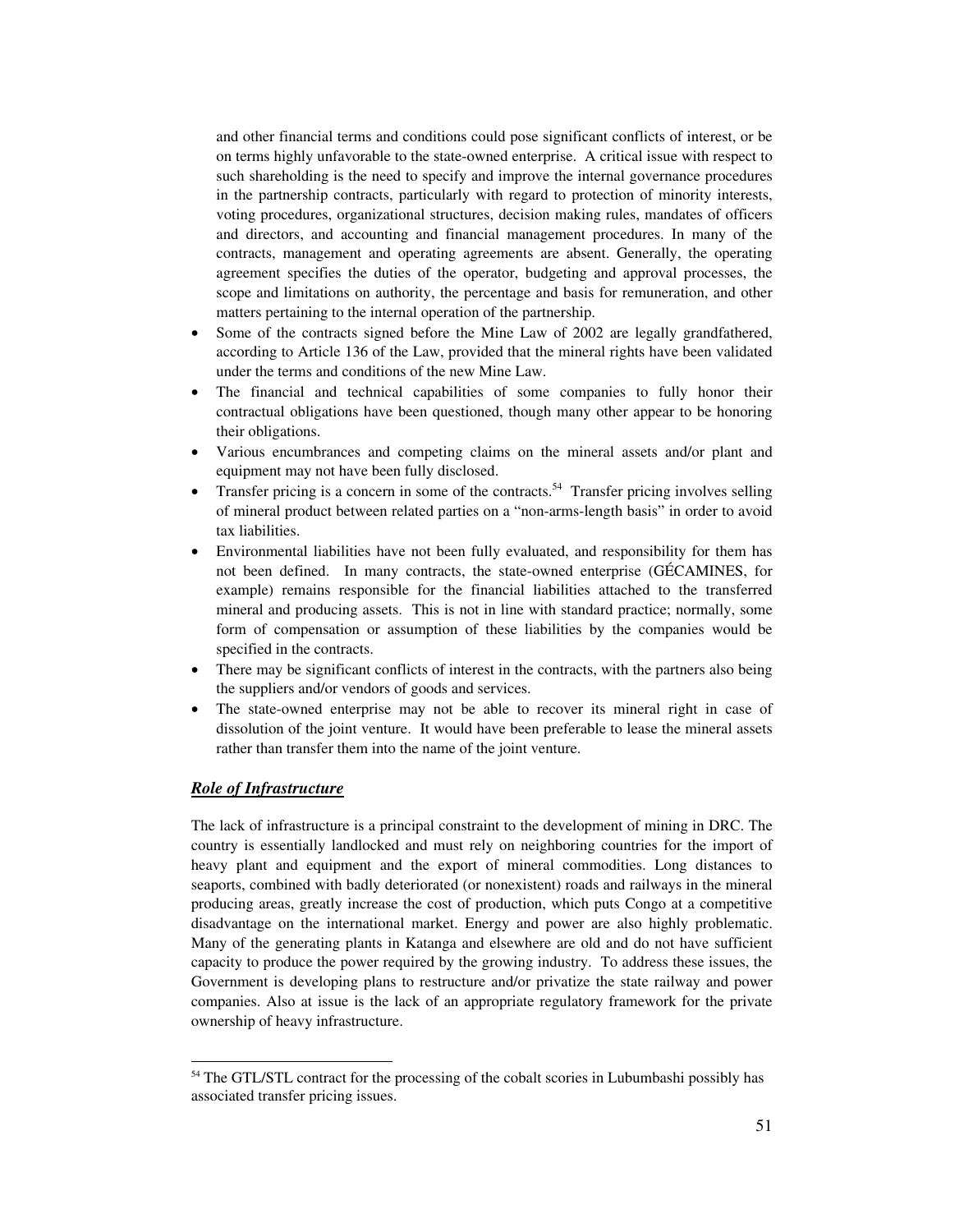### *Transport Infrastructure*

The collapse of the transport system in DRC is a result of the deterioration of both physical infrastructure and the poor performance of technical institutions in charge of its management and maintenance. None of the technical institutions function at the levels required to adequately manage the transport system, and in particular to ensure its maintenance. This is mostly due to a lack of financial resources for ten consecutive years, which has resulted in outdated technical knowledge and management tools, lack of equipment, and drain of qualified and experienced staff. Institutional strengthening is therefore vital for the long-term sustainability of any newly rehabilitated infrastructure in DRC and for associated activities such as environmental protection.

The transport sector in DRC mirrors the variety and the immensity of the Congolese countryside by relying on different transport modes. The Congo River and its feeders constitute a major artery in this system, linking the economically dynamic Matadi-Kinshasa axis to the northern regions of the country. The railway spreads out the southeast of the country, connecting the mining regions with the rest of the continent. In this context of isolated transport corridors, the road network was designed to unite the country's regions by linking east to west and north to south.

*Maritime and River.* The maritime subsector is driven by three seaports located at the mouth of the Congo River – Matadi, Boma, and Banana. The port of Matadi is the largest and accounts for 95 percent of the traffic (about 1.8 million tons in 2006), most of which is transferred by road or rail to Kinshasa.The capillary network of 16,238 kilometers of navigable rivers and lakes is not as exploited as maritime transport. Due to the lack of infrastructure and equipment, only 4,000 tons transited through DRC's 40 river ports in 2004. However, it remains a vital link for many remote inland provinces such as Equateur and Maniema, where habitat is concentrated around rivers.

*Rail.*DRC has an extensive but scattered rail network of 5,033 kilometers, which dates mainly from the colonial era. It has three major subnetworks: Matadi-Kinshasa, in the north (Kilomoto) and in the southeast (Katanga and Kasai). In addition, the Benguela railway in Angola has, in the past, been a critical transport link for Katanga minerals production. This railway is being rehabilitated by the Chinese. Two government agencies, ONATRA (the National Transportation Office) and SNCC (the National Railways Company), are the largest state railway operators. However, of the combined total of 5,033 kilometers of railways, only 950 kilometers (18 percent) is in good enough condition to permit regular transport. The rest of the rail system is inoperative. SNCC operates railway lines in Katanga, the two Kasais, and Maniema. In other provinces, with the exception of ONATRA in Bas-Congo, the rail system is nonexistent. The SNCC rail system is linked to systems in Zambia, Tanzania, and South Africa. SNCC is particularly important for Katanga minerals production, notably on the Kipushi-Lubumbashi-Kolwezi axis. Because of the poor condition of the rail system and the shortage of functioning locomotives, the average speed is 10-35 kilometers per hour. One in three trains derails, and the cost of repairing the damage is around US\$20,000 per incident. Approximately 860 kilometers of the SNCC system is electrified. This electrification system is more than 40 years old and frequently breaks down, affecting the movement of all trains along the line. A plan to rehabilitate 1,560 kilometers of the SNCC rail system will cost an estimated US\$420 million, or US\$270,000 per line kilometer.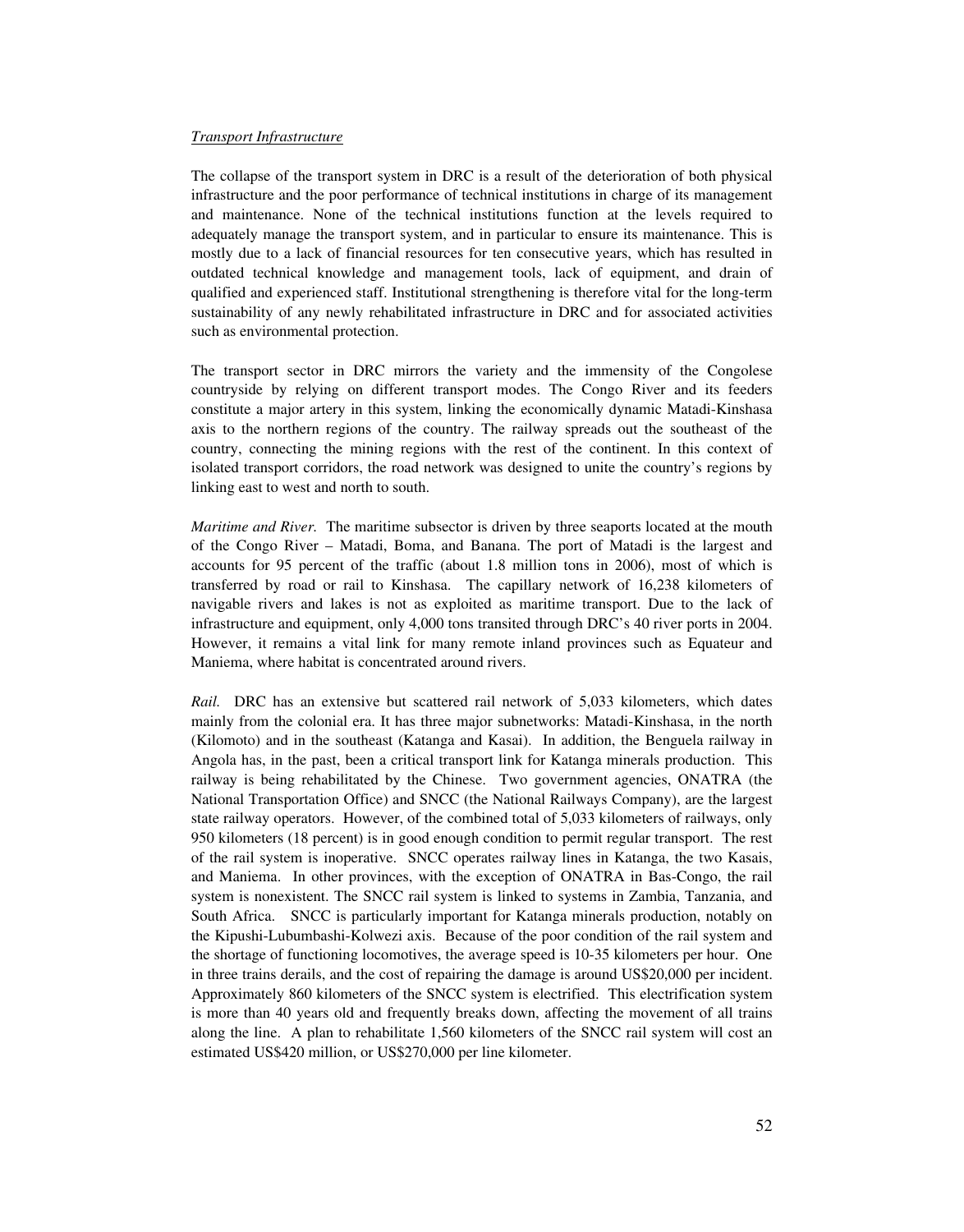*Air.*DRC's air transport is the best means to connect some isolated regions to the country's capital, and is currently vital to domestic trade. The country comprises a total of 270 public and private airfields, only 5 of which are international airports – namely Kinshasa, Lubumbashi, Kisangani, Goma, and Gbadolite. Despite the unsafe carriers (all the country's airlines are on the EU blacklist), the aging infrastructure, and the deficiencies in airspace management, air transport has benefited during the years from a transfer of traffic from the road because of the critical state of the road network. It is, however, expected that a significant traffic share of this highly expensive and hazardous transport mode will be shifted back as the domestic road corridors are rehabilitated and some regions' accessibility is restored.

*Road.* Despite the multimodal nature of DRC's transport sector, roads remain the country's core transport mode, as essential in national and international corridors as in providing basic rural access. Its 152,400 km network covers the entire country and can be divided into three categories:

- 58,385 km of national roads, only 2,801 km of which are paved and can be found along the Matadi-Kinshasa-Lubumbashi corridor (RN1). In order to sequence the road works by order of importance, the Government classified 23,140 km of this national network as priority roads, among which 15,871 km are considered high priority;
- 86,615 km of rural access or local interest roads; and
- 7,400 km of urban roads.

All these roads differ not only by their category but by their condition. On the whole, their condition has deteriorated to the extent that the accessibility of social and economic centers has been impeded. Only 5 to 10 percent of the roads are in fair to good condition and the rest are impassable, stripped from all signaling and in need of rehabilitation. Moreover, most of the high-priority roads currently look like poor tertiary roads and are nearly impassible to all motorized traffic, except for two wheelers. For industrial producers, lack of road infrastructure increases costs to deliver mineral product to the customer, and also puts the enterprise at risk of not meeting contractual marketing agreements. Artisanal producers are especially dependent on adequate road infrastructure. In the east of the country, in particular, lack of viable routes to the artisanal mine sites frequently means that artisans are at the mercy of various middlemen and militias who control the air or other transportation routes.

*Road Sector Institutional Framework.*The Ministry of Transport and Communications ensures the oversight and the coordination of the transport sector. However, given the large extent of the road infrastructure, two additional ministries are actually the main protagonists in the road subsector: the Ministry of Public Works and Infrastructure administrates national and urban roads, while the Rural Development Ministry administrates the rural roads.Two administratively and financially independent entities manage the roads within the Ministry. The Office des Routes manages the national roads, and the Office des Voiries et Drainages the urban roads.The Office des Routes was created in 1971 by the Ministry of Public Works and Infrastructure with the mission to manage the national road network. Even though its activities were greatly reduced during the past decade, the Office still managed to retain its qualified personnel and human capital. Today, the entity stands as a valuable source of technical knowledge across the country.In 2001, DRC entered a phase of national reconstruction, with infrastructure rehabilitation as a priority. By 2004, the primacy of the Ministry of Public Works was restored and led to the creation of the Cellule Infrastructures within the Ministry. This entity's role is to provide institutional and technical support as well as rebuild capacity within the Ministry.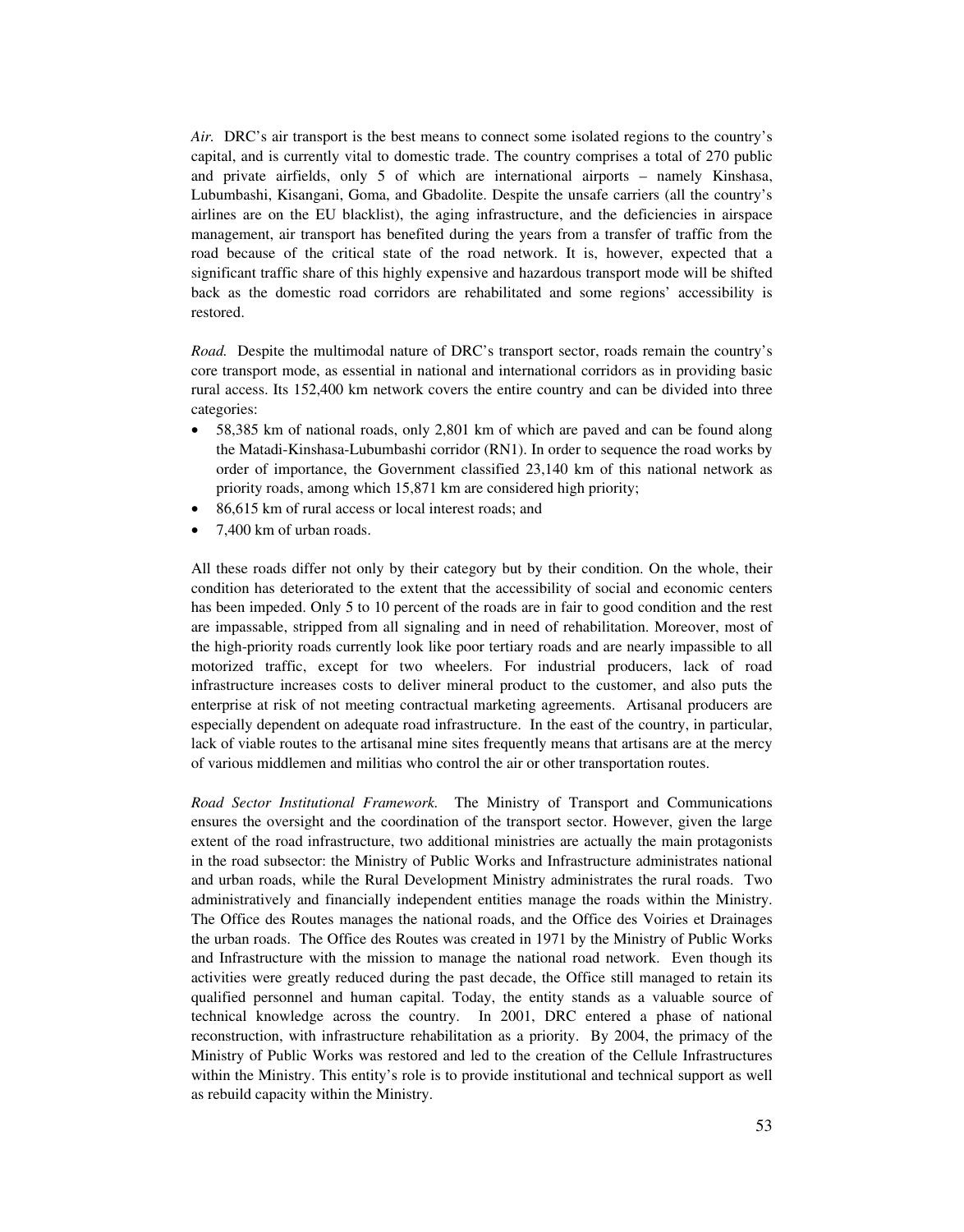Since 2004, as part of contribution to the Government's national program for economic and social revival, the international donor community has committed about US\$750 million for road construction and rehabilitation.<sup>55</sup> In addition to donors, considerable scope exists for government and the private sector companies active in the mining sector to work together to build and/or rehabilitate necessary infrastructure. There is ample international experience of successful public-private partnerships (PPPs) in the sector. For instance, the development of railways and port infrastructure to open the coal mines in Queensland, Australia for commercial exploitation during the 1970s was funded by private companies, which then managed the facilities on behalf of the government. Other partnerships use dedicated mine infrastructure within the larger development context, as, for instance, the building of a port in southern Madagascar which is linked to development of an illmenite mine. In Katanga, there are ongoing discussions with companies and the provincial and national governments about what kinds of partnerships in infrastructure might be developed. The provincial government has asked the companies to fund specific infrastructure projects, such as the rehabilitation of the runways at Lubumbashi airport, but no concrete steps have been taken toward finalizing a contract.

In January 2008, the Government signed a formal agreement with China that confirmed the previous memorandum of understanding of September 2007. These understandings provide for China, through the Exim Bank of China and a consortium of Chinese companies, to fund and build US\$6 billion of infrastructure projects in the country. Some of the infrastructure projects include roads (Kisangani–Bunia–Beni–Kasindi; Beni–Goma–Bukavu–Uvira; Lubumbashi ring road; Lubumbashi–Kasumbalesa; and Kolwezi–Likasi) and rail roads (Sakania–Lubumbashi–Mwene Ditu–Ilebo; Lubumbashi–Dilolo; and Kinshasa–Matadi; and possibly greenfield tracks between Ilebo and Kinshasa and between Matadi and Banana). In addition to the road and rail infrastructure, other investments would be made in public buildings such as universities, schools, and hospitals. The agreements further provide for a new joint venture company – SICOMINES – to be created between the state-owned mining company, GÉCAMINES, and a group of Chinese companies. The new joint venture company would be granted mining titles to certain mineral properties in Katanga, with a possible *in situ* copper content in excess of 10 million metric tonnes. The joint venture company would invest an additional US\$2 billion minimum to bring these deposits into production, initially to produce 200,000 metric tonnes of copper metal per year, increasing to around 400,000 thereafter with supplementary funding. The profits and cash flows generated by the mining operations would be used to reimburse the debt for infrastructure construction and mining operations. The agreements between the Government of DRC and China have not yet been made public, so it is too early to assess the impact it will have on traditional donors' programs and this project in particular.

### *Power*

 $\overline{a}$ 

The state company, SNEL *(Société Nationale d'Electricité),* has a monopoly on electricity, and under its control, DRC's electric generation and transmission facilities have severely degraded. In particular:

- Many of the electrical generators and hydroelectric facilities operated by SNEL in Katanga and Bas-Congo are off-line;
- Civil works and electro-mechanical supporting infrastructures are degraded;

<sup>&</sup>lt;sup>55</sup> See Annex 8 for a list of donor-funded road rehabilitation and construction projects in DRC.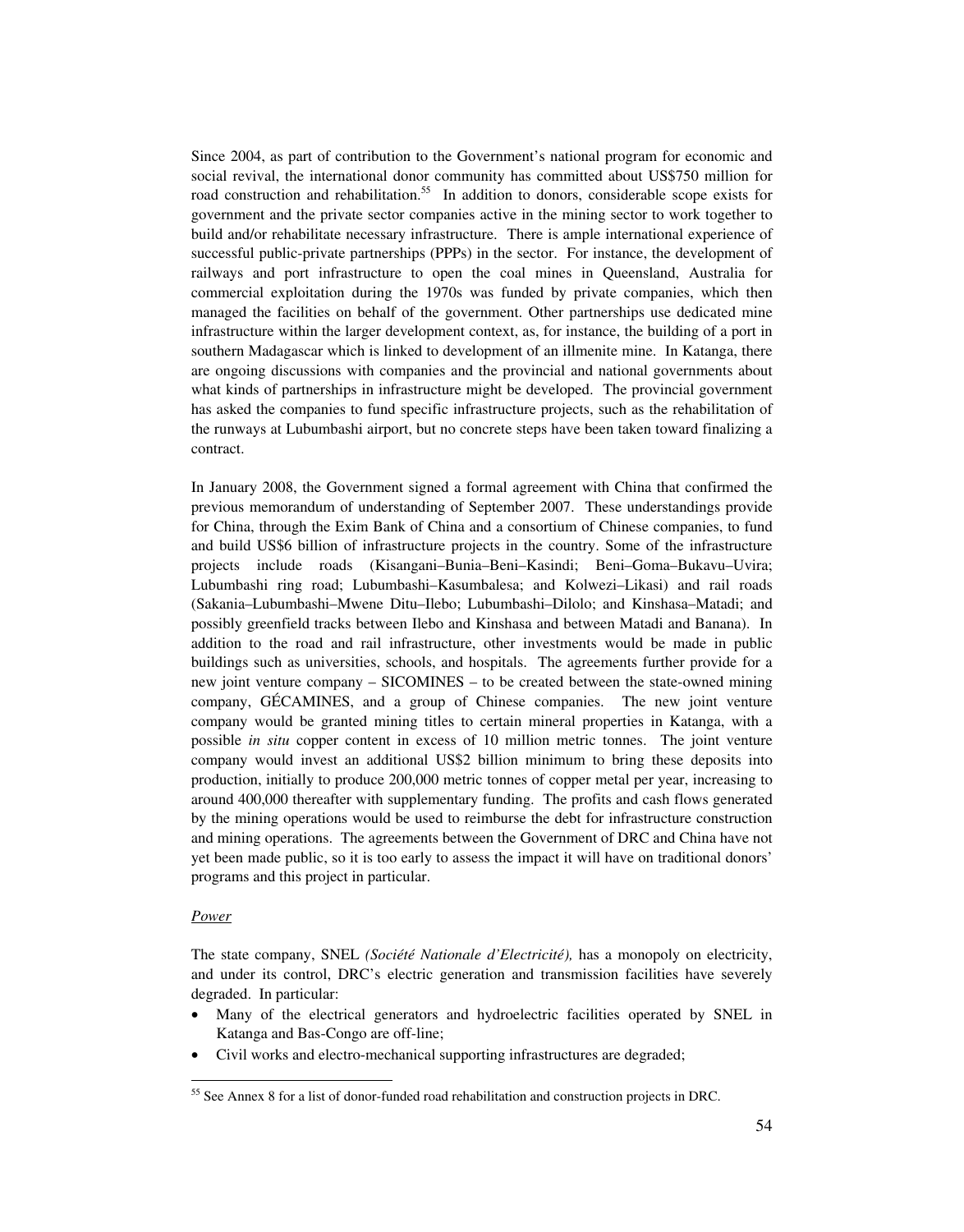- At the Inga hydroelectric dam, capacity is reduced due the presence of silt and mud in the feeder channels;
- Equipment at many installations is outdated, and unable to meet modern requirements.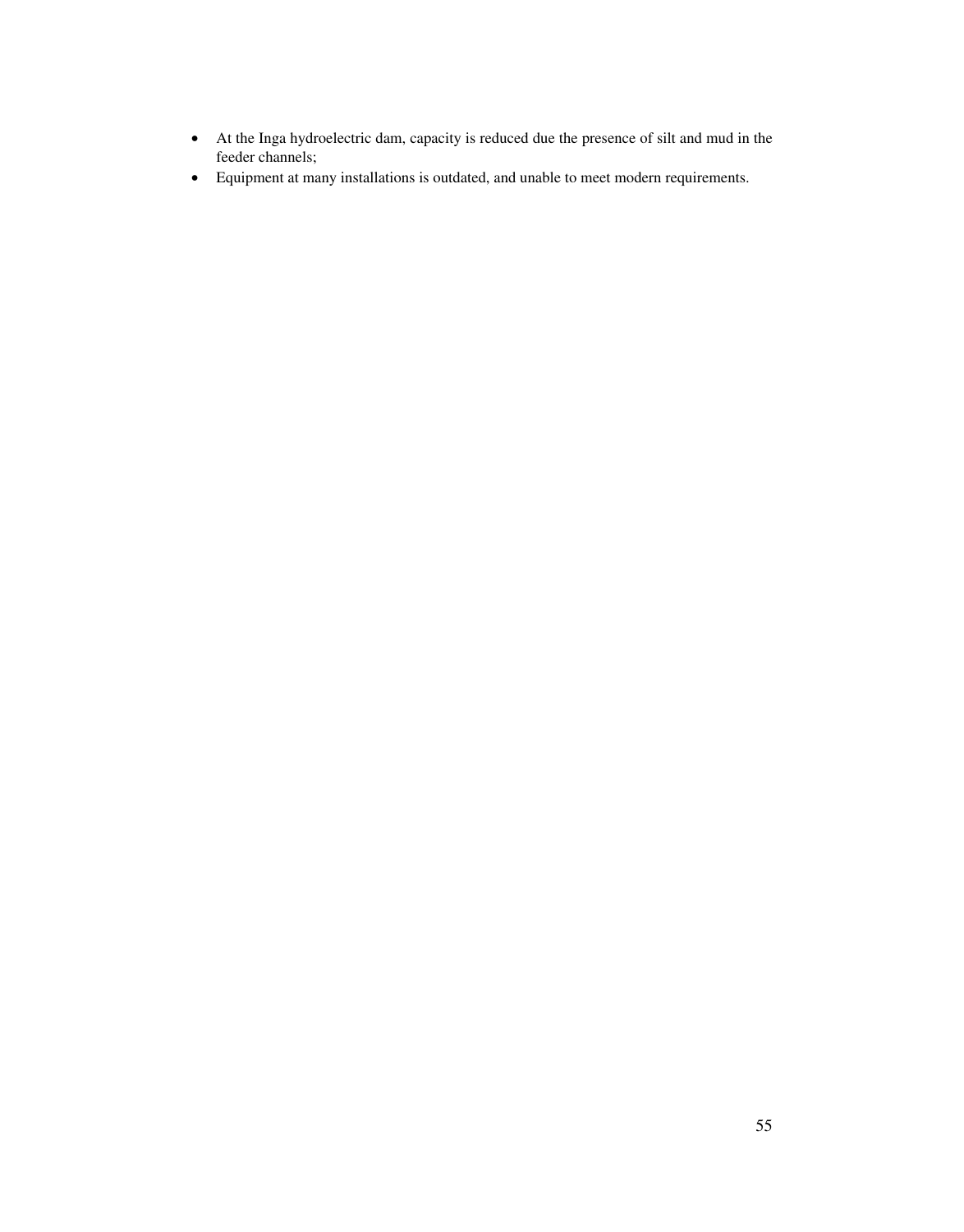# **4. Artisanal and Small-Scale Miners**

**Artisanal mining is the largest segment of the DRC mining sector and the one that has the highest impact in terms of production as well as persons involved. This sector is dominated by a number of problem areas, including relations between artisans and large-scale mines; exploitation of vulnerable populations; extortion by government officials and criminal elements; lack of health, safety, and environment protection; and inadequate legal protection and government assistance for the miners.** 

It is estimated that 90 percent of minerals production in DRC comes from artisanal miners.<sup>56</sup> Estimates vary on the number of artisanal miners in DRC: 500,000 to 2,000,000 diggers *(creuseurs)* are thought to be actively and directly involved in extraction of minerals. With an average of four to five dependents for each digger, the total number of persons whose livelihood depends on this activity for could be as high as 8 to 10 million – or 14 to 16 percent of the total population of Congo.

Artisanal mining issues are of keen interest to the international donor community, given the obvious linkages to the overall poverty reduction agenda. A multi-donor workshop held in Kinshasa in August 2007 focused on what could be promising interventions in the subsector. The workshop will be followed later in the year by a larger conference that will consider more specific interventions for the government and the donor community in the artisanal mining subsector.

## *Description of Artisanal Mining Activities*

 $\overline{a}$ 

Artisanal and small-scale mining takes place in virtually all of DRC's mineral producing areas.

• *Gold* is mined by artisans principally in the east of the country (Orientale, Ituri, Kivus). Exports of gold from artisanal sources in these areas are estimated at 8,000 kilograms per annum, having an export value<sup>57</sup> of US\$125 million. Gold exploited in Ituri/Orientale is estimated at 65 percent of total DRC gold production. If this is the case, then the country could be producing as much as 12,000 kilograms, with a market value (calculated on the same basis) of US\$187 million. Much of the gold produced by artisans in Ituri and Orientale is allegedly smuggled across the border to Uganda and other east African countries, and thus does not attract the rates of royalties or other taxes provided for in the Mining Code. In fact, when compared to official statistics of gold production (around five metric tonnes), it would appear that more than half of DRC gold production is smuggled out of the country. The average annual income of the artisanal miner is an estimated US\$1,600 per annum, though costs associated with the work would

<sup>&</sup>lt;sup>56</sup> The nature of artisanal mining makes it very difficult to obtain reliable information. Information on the quantity and value of artisanal mining production, as well as the number of artisans, has been compiled from a number of sources, including government statistics, UN Security Council reports, various donor-supported (DFID, USAID) studies, and studies of various NGOs such as Global Witness. Production volumes have been balanced with official statistics (USGS, BGR) and sectoral reviews (Goossens).

 $57$  In the case of gold, the average export price is US\$500/ounce, or 85 percent of the international price, if taking into account transport, smelting, and refining charges.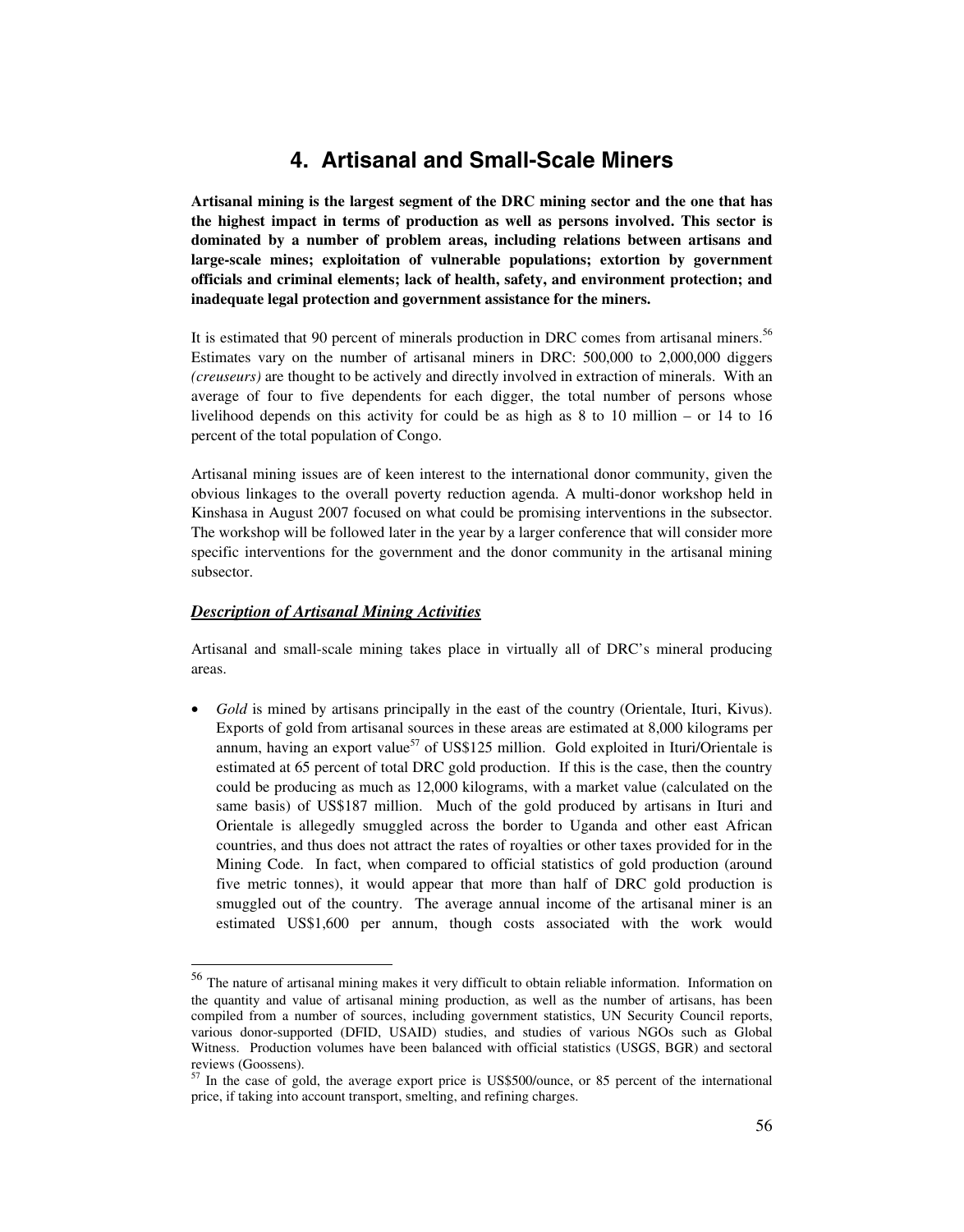significantly reduce the amount of money in pocket. This income is less than that of the artisans in Katanga.

- *Cassiterite* is exploited by artisans in the Kivus. Statistics on cassiterite production are particularly difficult to obtain, though some sources have estimated about 8,000 metric tonnes per annum, with a total export value of US\$48 million. The cassiterite is exported principally to Rwanda. The artisanal miner earns around US\$800 per year for his labors, much less than artisans in Katanga or Kasai Orientale province. This amount represents about a quarter of the value of the artisan's production, allegedly due to extortion of production by the armed forces (FARDC), the Mining Police, various militia groups, and local authorities. The number of persons involved in cassiterite mining is not known. However, during the coltan boom of 2001, it is estimated that 10,000 to 12,000 artisanal miners were active in the Kahuzi Biega national park alone.
- *Diamonds* are mined by an estimated 700,000 to 1,000,000 artisans, principally in Kasai Orientale and Kasai Occidentale. In 2005, the Kimberley Process recorded production of diamonds of 33 million carats (of which 26 million carats were from artisanal producers and 7 million carats were from the state-owned enterprise, MIBA), with a gross market value of US\$613 million. Around 94 percent of DRC diamonds are of industrial, rather than gem, quality. Since gem-quality stones could attract a price as high as US\$100+ per carat (versus US\$12 per carat for industrial stones), it is not surprising that the most valuable stones are never declared to the authorities. Considering that artisanal miners target mainly gemstone quality diamonds<sup>58</sup> and realize an average sale price of US\$30 per carat, they annually produce approximately 60 million carats. This figure is in accordance with the statement by the Diamond and Precious Metals Evaluation Centre (CEEC) that the Kimberley Process only catches 60 percent of the country's production, by volume. The volume of production would increase considerably if lower sale prices are assumed. However, according to the official figures of CEEC, artisanal diamond production had an average value of US\$29.58 per carat in 2006. Yet, as undervaluation is a common allegation, the true sale prices are likely to surpass the official numbers.
- *Heterogenite* (25 percent copper, 10 percent cobalt) is produced by an estimated 150,000 diggers, principally in Katanga (estimates range from 50,000 to 250,000). The artisans at present produce in excess of 80 percent of the 259,967 metric tonnes of copper and 138,773 metric tonnes of cobalt, metal, or metal equivalent contained in concentrates, officially exported from Katanga in 2006. The artisans work frequently on mining concessions held by other parties and sell their product, through intermediaries, to a number of foundries or beneficiation plants established in Katanga by various trading companies. These artisans can earn as much as US\$2,200 per year, though in reality many earn much less.

## *Issues and Constraints*

 $\overline{\phantom{a}}$ 

*Conflicts between artisanal and industrial producers* are the Achilles heel which jeopardizes the future of mining in Congo. In Katanga, thousands of artisans have invaded the concessions held by GÉCAMINES and other companies. They extract the highest and bestgrade heterogenite and copper ores, and sell to various intermediary and smelting companies operating in the province. Many projects in operation or under feasibility study must consider how to remove the artisans from the concession area scheduled for industrial mining operations. Forced removal of the artisans has caused significant strife in Katanga. In Kasai,

 $<sup>58</sup>$  This is due to the type of deposits that artisanal miners typically exploit – river gravels or detrial,</sup> where the concentration of gem quality stones is higher.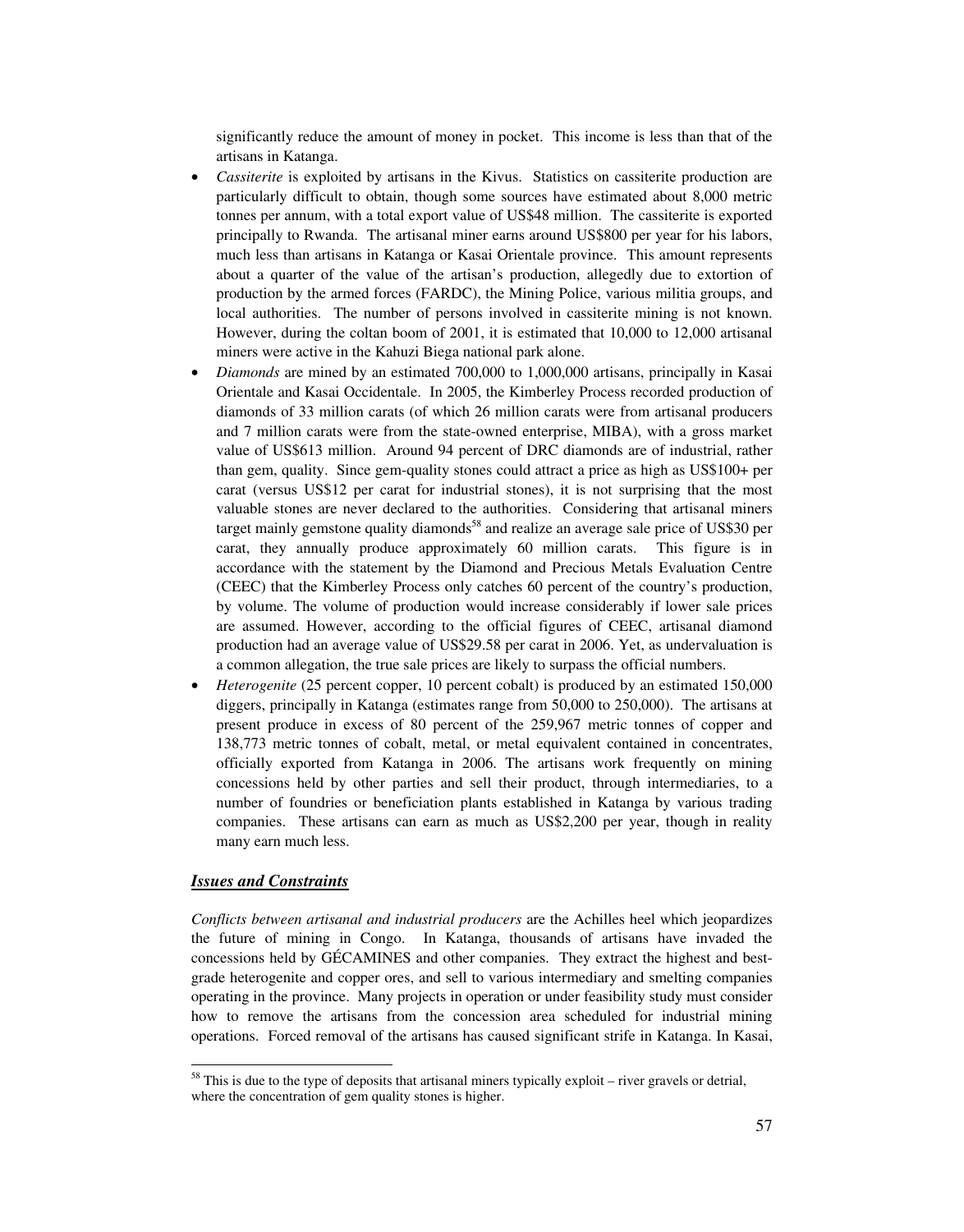incursions onto the Polygone, the principal diamond concession of state-owned diamond producer MIBA, is a significant problem and has led to violent confrontations between the company's security forces, the police, and army, as well as violent confrontations among the artisans themselves. Companies such as DeBeers and BHPBilliton, which are exploring and considering industrial operations for diamond mining in Kasai, are concerned with the reputational risk to their worldwide operations in the event of conflict with the artisanal miners.

A project is currently under implementation (funded by DFID, USAID, and some companies) to work with companies on human rights and security issues in and around mine sites, with a view to applying best practice on issues of relocation and handling of conflicts. Additionally, DFID is proposing some work on developing alternative sources of livelihood to entice the artisans away from industrial mining areas and concessions held by the companies. Though this initiative is promising, it is too early to judge how successful it can or will be. There is not a great deal of experience with this approach in other countries. The difficulties of making an artisanal miner into a farmer or construction worker are primarily economic: in spite of the dangers and dismal working conditions in the artisanal mining sites, the artisan believes that he can strike it rich. Indeed, the average remuneration for artisans in the principal mining areas is significantly higher than the GDP per capita or the revenues that a miner could earn in farming or some other occupation. Even if some artisans could be enticed into other occupations, such as construction work or small business, the artisans are too numerous and these alternatives too few for the alternative livelihoods approach to be sustainable over the longer term.

*Vulnerable populations: children and women.* It is estimated that children comprise 40 percent of artisanal miners or are present on artisanal mining sites as members of the family. Child labor laws exist in DRC but they are not enforced (nor, under present circumstances, are they enforceable). The children, in addition to being helpful at extracting the minerals, have no alternative activity. Schools do not exist or are too distant. If all members of the family are working, then there is no one available to care for the children. A number of international NGOs are active in trying to remedy this situation.<sup>59</sup> Women represent around 20 percent of those present in the mining sites, with or without the husband or other family member. Some women lose their husbands to accidents and stay in the mining camps because they have no other source of livelihood. They are engaged in petty trade but are also sometimes forced into prostitution. They are also prone to family and/or sexual violence and abuse.

*Health, safety, and security issues* are principal areas of concern in the artisanal mining camps, as is the case in other countries. Artisans have limited or no access to health care providers. Most clinics or dispensaries are many kilometres from the mining site. Government health workers rarely, if ever, visit the sites due to lack of transportation or difficult logistics. The incidence of sexually transmitted diseases is reputedly high because the camps are often populated by itinerant young men without their families. The camps are wholly lacking in sanitary facilities, safe drinking water, and hygienic conditions for food preparation and consumption. The miners lack even rudimentary safety equipment such as proper footwear, hardhats, and protective eyewear and clothing. Working conditions are

<sup>&</sup>lt;sup>59</sup> For instance, the program of Groupe One, supported by UNICEF and the Belgian Government, aims to prevent child labor in the heterogenite artisanal mines in Katanga, by developing sustainable alternative sources of livelihood for children or sending them to school.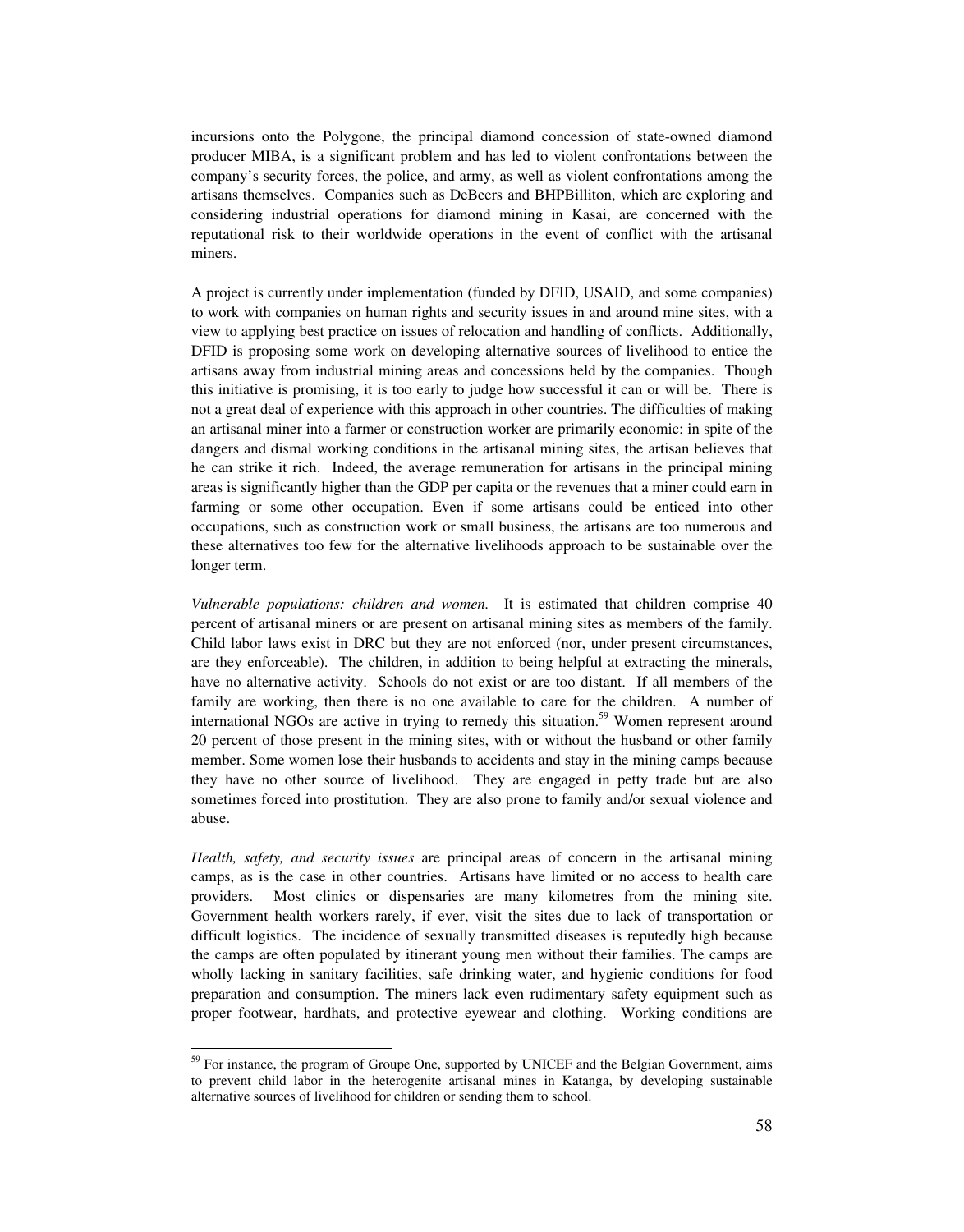exceedingly dangerous. They descend into pits without proper shoring or ventilation. Caveins and suffocation cause many deaths, though there are no reliable statistics. The health, hygiene, security, and safety problems in the artisanal mining areas are exacerbated by lack of effective coordination among various government ministries and departments. For instance, the Ministry of Labor is not as effectively involved as it could be in enforcing labor regulations. In this respect, the government should expand the programs currently underway by the International Labor Organization (ILO) to set and disseminate standards as well as to develop training programs. Ultimately, the responsibility for health and standards should be shared by the Ministry of Mines in association with other relevant government ministries and departments.

*Extortion by government officials.* It is alleged that members of the National Security and Information Service, the national police, army, Mining Committee, Division of Mines, and SAESSCAM all enter the artisanal mine sites and extort payments and/or sacks of diamondbearing gravel. In the east of the country, it is alleged that the national army has simply

### **Box 3. A Day in the Life of an Artisanal Miner**

The work day starts early at the artisanal mining camp; sometimes it continues for 12-14 hours a day, 7 days a week. The miner may be from a local village (with or without his family members) who digs on a seasonal basis as a source of supplemental income. Or, the artisan may be from outside the vicinity, often an itinerant young man out to strike it rich. In the diamond sector, teachers, government officials, and army personnel are also artisanal miners. When the miner arrives on site he will find a plethora of problems. Safety procedures and equipment are either nonexistent or not used. The work is extremely arduous and often dangerous; numerous deaths occur in mine shafts due to cave-ins or suffocation. Proper hygiene and sanitary facilities and practices do not exist. In many cases, the artisanal miner must bring his children onto the mining site because they have nowhere else (e.g., school) to go and because an extra pair of small hands are especially good at getting into small crevasses. Work at the site is highly specialized, with diggers (men), carriers, crushers, and washers (mostly women and children). Sometimes, especially in the heterogenite artisanal mines, the digger is a day worker employed by a company, many times in violation of the labor laws. The digger will work in a team of 5 or 6 others to open a shaft or pit to expose the ore-bearing strata. There is a significant risk that the ore-bearing strata may not be encountered, in which case the digger team will have wasted its time and energy. Oftentimes, government officials arrive at the mine site to extract payments or product in kind from the miners. In the eastern part of the country, in particular, militias or regular army units are on site to extract their payments, and officers are alleged to be principal middlemen in clandestine export of the product to Uganda, Rwanda, or Burundi. Thus, the sales price of the product upon which the miners' livelihood depends must be high enough to support the numerous payments and "tolls" at the border, which exceed those authorized by the law.

replaced the warlord militias in control of some of the gold and cassiterite camps, extorting production from the miners and smuggling the production across the border. In Katanga, there are frequent allegations that various government officials, as well as officials of EMAK (the miners association) are also involved in shaking down artisanal miners on site. Once the artisan sells his product to the *négociant,* broker, trading house, or *comptoir,* these intermediaries are also subject to numerous extra-legal payments demanded by various layers of officialdom to transport the product and authorize it for export to the final market. It is possible to roughly estimate the value of this extortion by taking the diamond sector as an example. At a typical *drague* (the dredge which excavates gravels from river courses) operation in the Kasai, approximately 50 sacks of diamond-bearing gravel are produced per day. While the diamond content (in terms of carats and value) varies, each sack is possibly worth US\$30, depending on whether it is of industrial or gem quality. Of the 50 total sacks of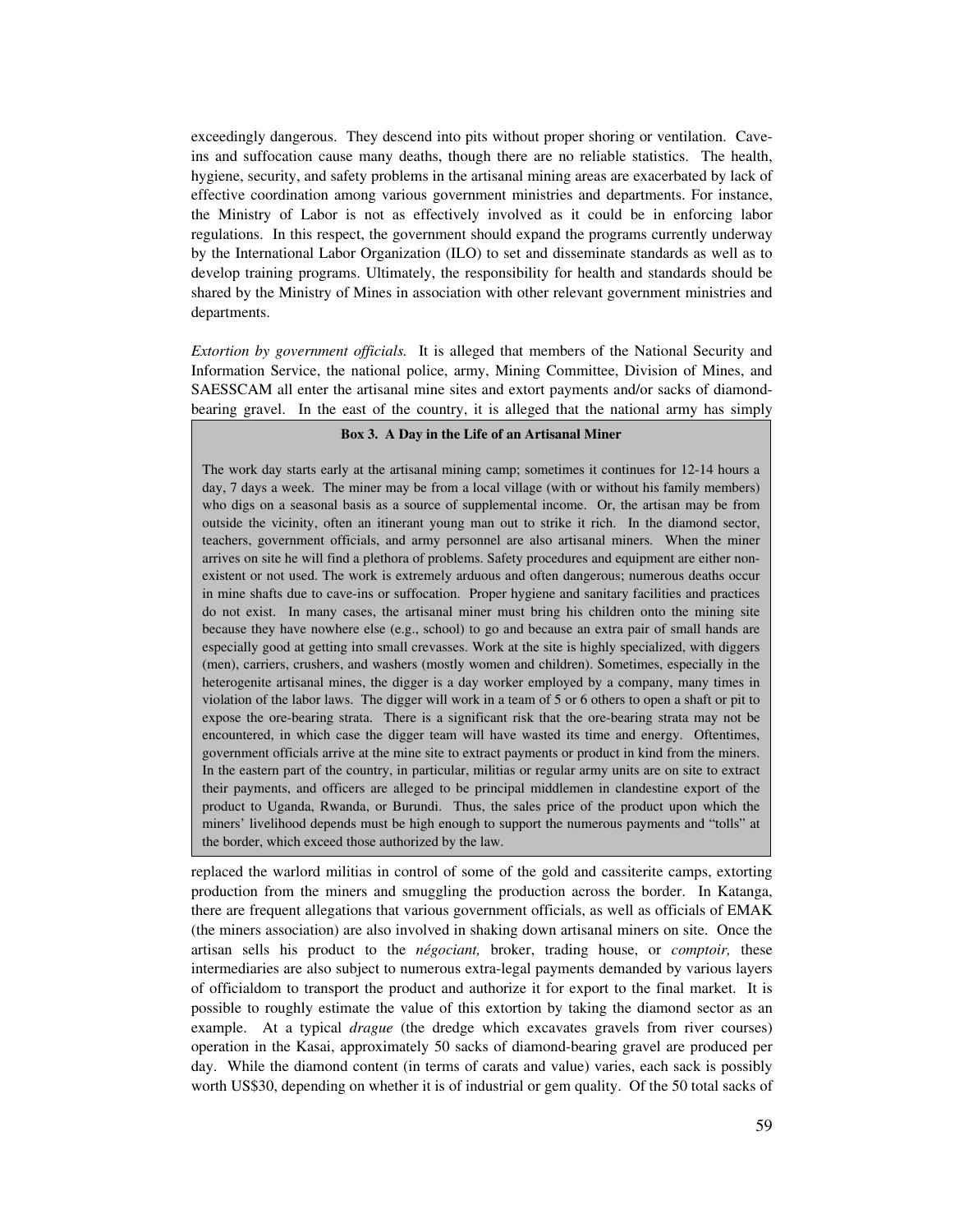gravel produced per day, as many as 30 sacks, or 60 percent, will be given over to various officials and other predators.

*Artisans have no legal mineral rights* under the Mine Law*.* Instead, the provincial authorities issue a "diggers card" *(carte de creseur),* which costs the artisan US\$25 per year and authorizes the digger to mine within a certain zone. In reality, virtually no artisanal miner possesses the card. Even if they recognize the legal requirement to have the card, they are unable or unwilling to pay US\$25 to obtain one. Furthermore, the card is valid only for a certain zone, while the miners are mobile and migrate from zone to zone. Also, the authorization is subordinate to a mining right (exploration or exploitation permit), and thus companies can (and frequently do) take over permit areas which are actively worked by artisans. It would be more logical to make the card valid for the entire province. While the amount of taxes the government could collect if all the artisanal miners were to pay the US\$25 annual fee is not negligible (assuming one million miners, this would amount to US\$25 million per year), in reality there is simply no way to force the artisans to pay this fee. It is recommended that the government drastically reduce this fee and make the cards accessible to the miners at nominal cost. Having the miners properly registered with the authorities as a means of controlling fraudulent activities would seem a more important priority than collecting taxes from the lowest levels of the mineral production chain.

*Artisanal miners' cooperatives.* Artisanal miners frequently work for others who hold mineral rights. In Kasai Orientale, for example, nearly all of the artisans surveyed said that they work in a mine titled to another person or entity. Organizing the artisans into miners' cooperatives has been suggested as a means of providing them with better technical assistance and extension services. The Mine Law of 2002 provides for small-scale mining rights, but they are granted only to entities having juridical personality, and to individual Congolese nationals having proof of sufficient financial capacity. A small-scale exploitation permit grants exclusivity over a certain area for mining activities for 10 years, thus facilitating the mobilization of capital investment and giving the artisanal cooperative sufficient time to install larger-scale mining equipment. However, the Civil Code does not recognize artisanal mining cooperatives as having a juridical personality, and would have to be revised to allow cooperatives to obtain small-scale mining permits. The Ministry of Mines has prepared an *arête* as well as other legislative texts to allow the formation of artisans' cooperatives.

Attempts have been made in DRC to organize the artisans into more effective groups as a means to achieve higher productivity and to negotiate better commercial terms. However, to date, these efforts have had very limited success. Though a miners association (EMAK) exists and is officially recognized by the State as a labor organization, there are many complaints that EMAK extracts payments from the artisans and does nothing useful. Finally, results in other countries with artisanal miners' cooperatives have been mixed. Success in artisanal cooperatives is related to the artisans' level of sophistication and experience with mechanical and quasi-industrial processes. For instance, artisanal mining cooperatives in Peru, Ecuador, and Northern Chile, where miners have a long tradition of mechanized mining and some technical training, have been more successful than cooperatives in West Africa, where the level of sophistication with mechanical processes is much lower.

*Financing of artisanal mining operations* is complex but reasonably straightforward. More than half of the artisans in the diamond sector are financed by various *négociants* (diamond buyers, traders, and brokers). The other half are funded using their own funds or in association with the *négociants* or others. The excavation necessary to reach the diamond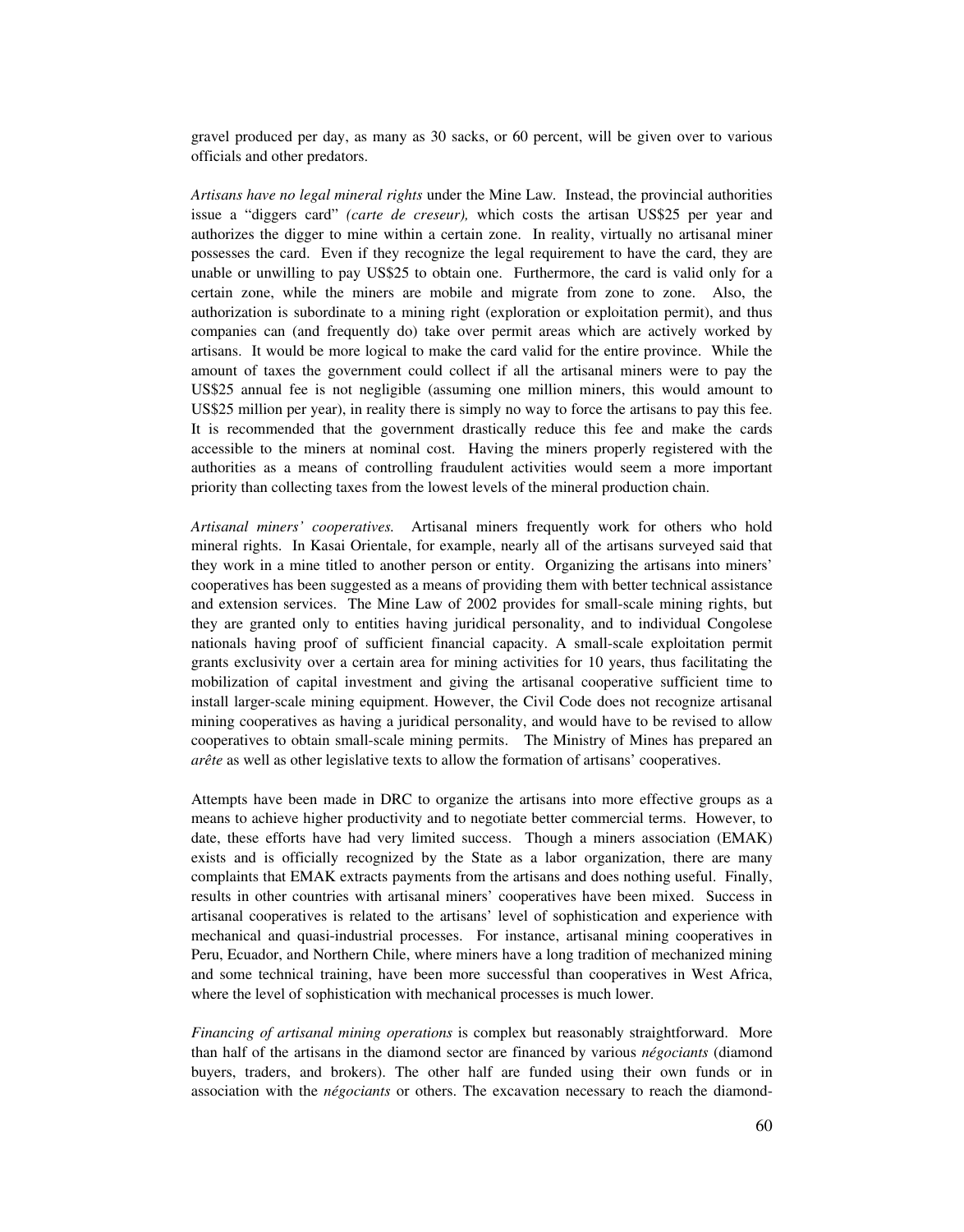bearing gravel layers can take several days or even weeks. During this work, the miners need sustenance and equipment, which is funded by the *négociants.* Thus, the *négociants* provide the risk capital necessary for the process, not unlike industrial-scale operations, where mining houses and their financiers provide risk capital for exploration and development. As compensation for this funding, the *négociant* in the diamond sector will typically require inkind payment of 50 percent of the production (sacks of gravel). Additionally, the *négociant* will purchase from the artisans the diamonds they extract from their share of the gravel. However, since the price paid to the artisans is fixed by the *négociant,* the artisans have no way of knowing the value of the stones. Artisans could earn as much little as US\$800-\$1,000 per year after costs.

*Lack of effective government oversight and assistance* is a fundamental problem in the artisanal camps. SAESSCAM is the government body designated to assist the artisans with organizational and technical issues. SAESSCAM is present in some of the camps, and the artisans appreciate its efforts at organizing and improving production techniques. However, SAESSCAM does not work with all artisanal or semi-industrial producers or dragues. In the small-scale diamond sector, 26 out of 145 operators in Tshikapa work with SAESSCAM; in Mbuji-Mayi, none of the estimated 50 operators cooperate with the service. SASSECAM does not have sufficient logistical support in the small-scale and artisanal mining areas, nor are the most of its personnel skilled in specific artisanal and small-scale mining issues. Several factors make it difficult for the Government and/or SAESSCAM to effectively intervene in the sub-sector. Workers are paid in sacks of gravel, which renders accurate production statistics difficult to acquire; and the companies for which they work often operate on concessions or permits which belong to other persons, for which the lease payments vary between 20 and 40 percent of the gravel mined. Finally, in addition to the payments to the permit holder, the companies need to share gravel with customary chiefs (10 percent), various government services (10 percent), and in the case of dredge operations, with the dredge operators (20 percent).

*Artisanal mining zones.* The Mine Law of 2002 authorizes the Ministry of Mines to designate zones reserved for artisanal miners. Experience with these zones has been disappointing. In the two Kasai, no such zone has been designated so far, forcing all artisanal activities into illegality. In Katanga, 150,000 were supposed to occupy six zones, which were created in 2005. But five of the zones had closed one year later due to economic and technical difficulties. The one zone presently operating is too small a surface area to accommodate the miners and, in any event, the zones are some distance from urban centers and transport infrastructure. It has been difficult to encourage the artisans to move to these sites, given the difficulties of access, and additional time and effort required. Another issue is the practice, especially prevalent in 2002-2005, of personnel from GÉCAMINES "selling" permissions to artisanal miners to work on GÉCAMINES mining licenses. In principle, CAMI should record the artisanal mining zones to the extent that they have been designated. It is not clear whether the areas being worked by the artisans outside of an authorized zone were recorded by CAMI; and even if they were, absent designation as a zone, the permit would hold supremacy.

*Artisanal producers of heterogenite* sell their production to *négociants*, which then sell onwards to buying houses. The buying houses – such as Bazano (Lebanese), Chemaf or Somika (Indian) – either export the material in raw form through Zambia to destinations such as South Africa, China, India, and Malaysia, or beneficiate the material at small foundries established in recent years in Lubumbashi, Likasi, Kambove, Kakanda, and Kolwezi. As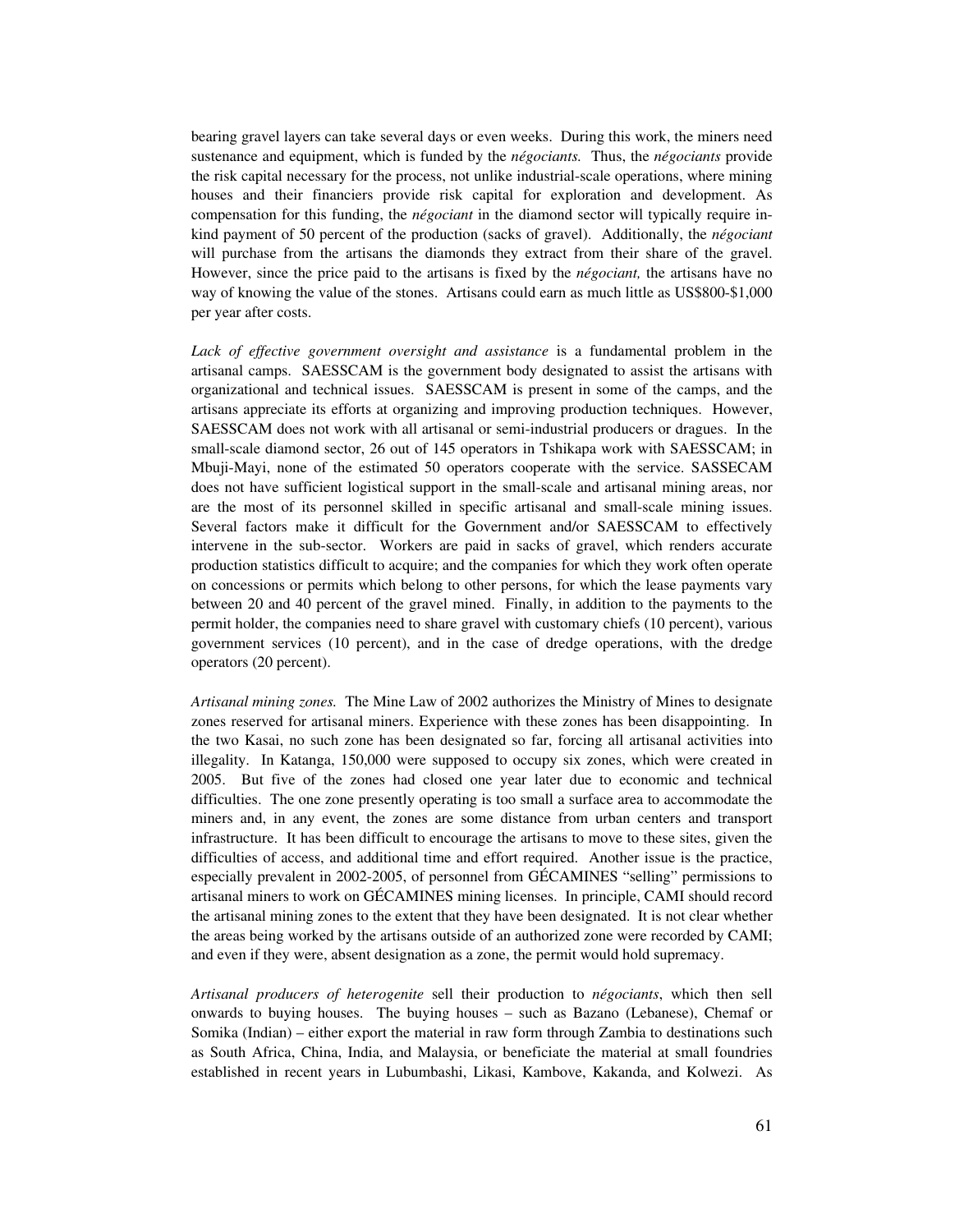previously noted, a legal issue pertains to whether these enterprises should be under the terms of the Mine Law or some other industrial legislation.

*Clandestine exports.* Illegal exportation of minerals is not, strictly speaking, the work of the artisans but rather the intermediaries and middlemen to whom they sell their production (*négociants, comptoirs,* armed militias, Congolese military). The points of exit from the country are not numerous (around eight major exit points), and it would in theory be possible to establish greater government controls at the frontier posts. However, so far the government has been unable or unwilling to do so. For instance, the report of the UN Panel of Experts<sup>60</sup> indicates very low levels of controls at Congolese border posts and airports in the east of the country. High-value, low-volume commodities such as diamonds and gold can be transported directly from airports in these areas to terminal markets (such as Dubai or Belgium) through Kenya, Burundi, or Uganda. The Kimberley Process has had some success in reducing the clandestine export of diamonds; however, an estimated 30-50 percent of diamond production by value is exported from DRC without proper declaration or valuation. Of interest as well is the study on trade routes currently under preparation by a team funded by DFID, USAID, and COMESA. The study examines the trading volumes, values, and commercial circuits of all commodities in the eastern zones of the country.

<sup>&</sup>lt;sup>60</sup> "Final Report of the Group of Experts on DRC Pursuant to Security Council Resolution 1698 (2006)," S/2007/423, Jorge Voto-Bernales; Ibra Deguene Ka; Enrico Carish; Abdoulaye Cissoko; and David Huxford.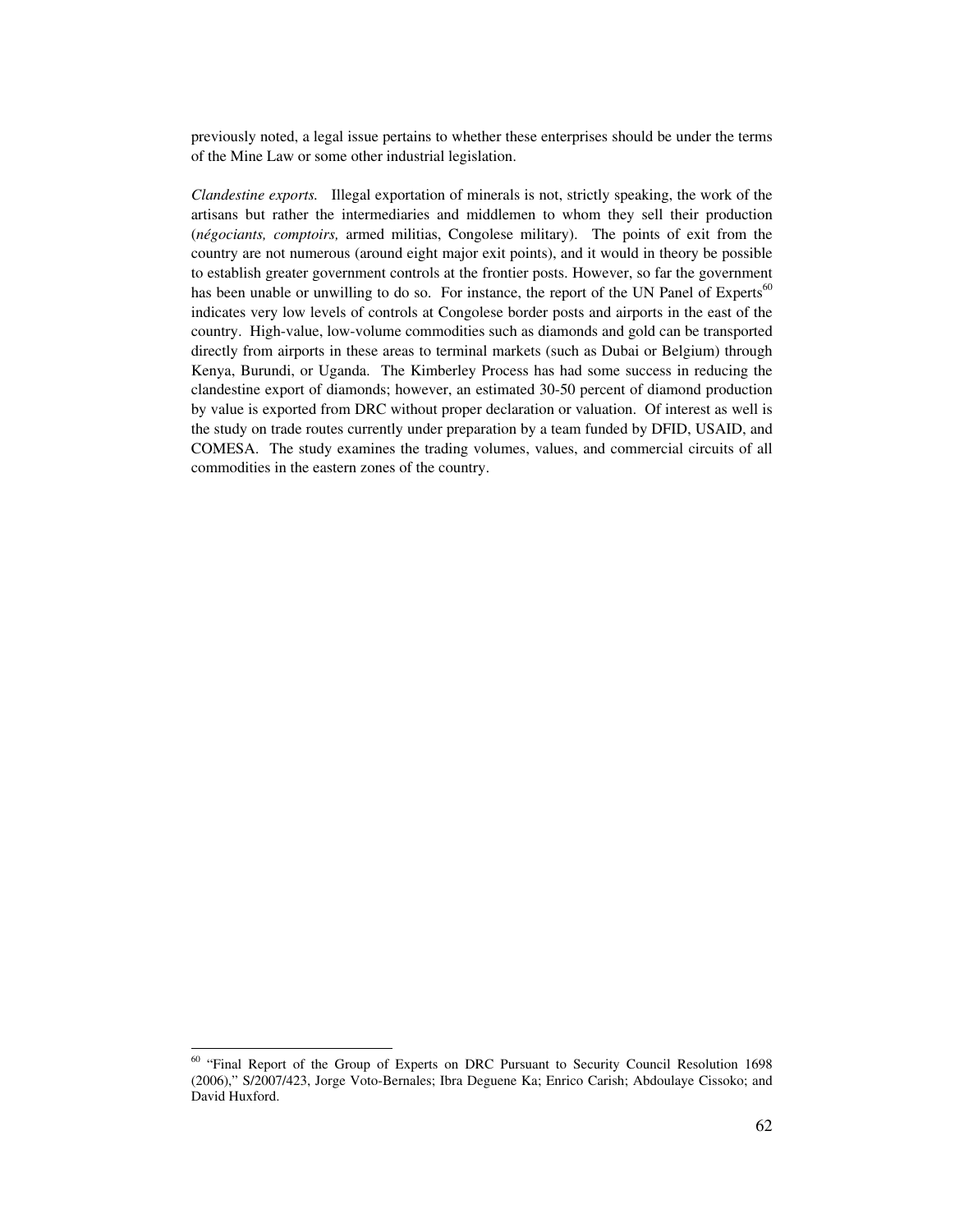# **5. Social and Environmental Aspects**

# *Providing Social Services to Local Communities*

The decline of state-owned mining enterprises has had a profound impact in terms of provision of social and infrastructure services in the local communities where the companies have operations. Over the many years that the companies have been in operation, essential services were provided to the workers, their dependents, and to the community at large. These services were extensive and included support to schools, medical facilities, recreational facilities, essential infrastructure such as electricity and water, housing for workers and families, and direct financial support to the municipal government. The system worked well enough to provide a reasonable standard of living for the communities during the colonial and immediate post-colonial period. However, as the production and revenues of the enterprises declined, the burden of providing these social services has become a significant constraint to sustainable mining operations. This situation was exacerbated during the civil war and subsequent political instability. MIBA, for instance, reports that 40 percent of its operating costs is for the supply of power to the city of Mbuji-Mayi and environs. Similarly, GÉCAMINES' support of social and infrastructure services became an unsustainable expense as the enterprise's production and revenues declined. Maintenance of infrastructure and investment in supplies were neglected. Hospitals and schools, deprived of funding from the enterprise, began to charge fees for their services, a significant additional expense for employees who were not paid on a regular basis.

Several issues merit consideration relative to continued support for social services by stateowned enterprises.

- First, the production levels presently achieved by the enterprises are not sufficiently large to permit continued expenditures for social services. For instance, in the case of GÉCAMINES, social commitments could be supported when the enterprise was producing 400,000 metric tonnes of copper per year, but it is not commercially viable to support these services under the planned restored production of 30,000 metric tonnes per year. It has been envisaged to spin off the education and health facilities of GÉCAMINES as part of the restructuring of the enterprise. However, studies of how to accomplish this have yet to be completed, and in any event, it is unclear which entity (government, church, NGOs) could take them over and operate them. Following the voluntary retirement program carried out by GÉCAMINES in 2003-2004, more than 10,000 employees were at risk of losing their access to schools and medical facilities. In order to relieve distress on the families and in view of the delays in transferring these social assets to a new party, funding was accessed by GÉCAMINES through the World Bank to supplement the salaries of the teachers and medical personnel.
- A second issue is that most of the private partnership agreements signed between the state-owned enterprise and private partner specifically state that the private party is not responsible for assuming any of the costs for provision of social services. It maybe possible, however, to reach an agreement with the companies to continue to supply services such as electricity and water to the local communities, insofar as these are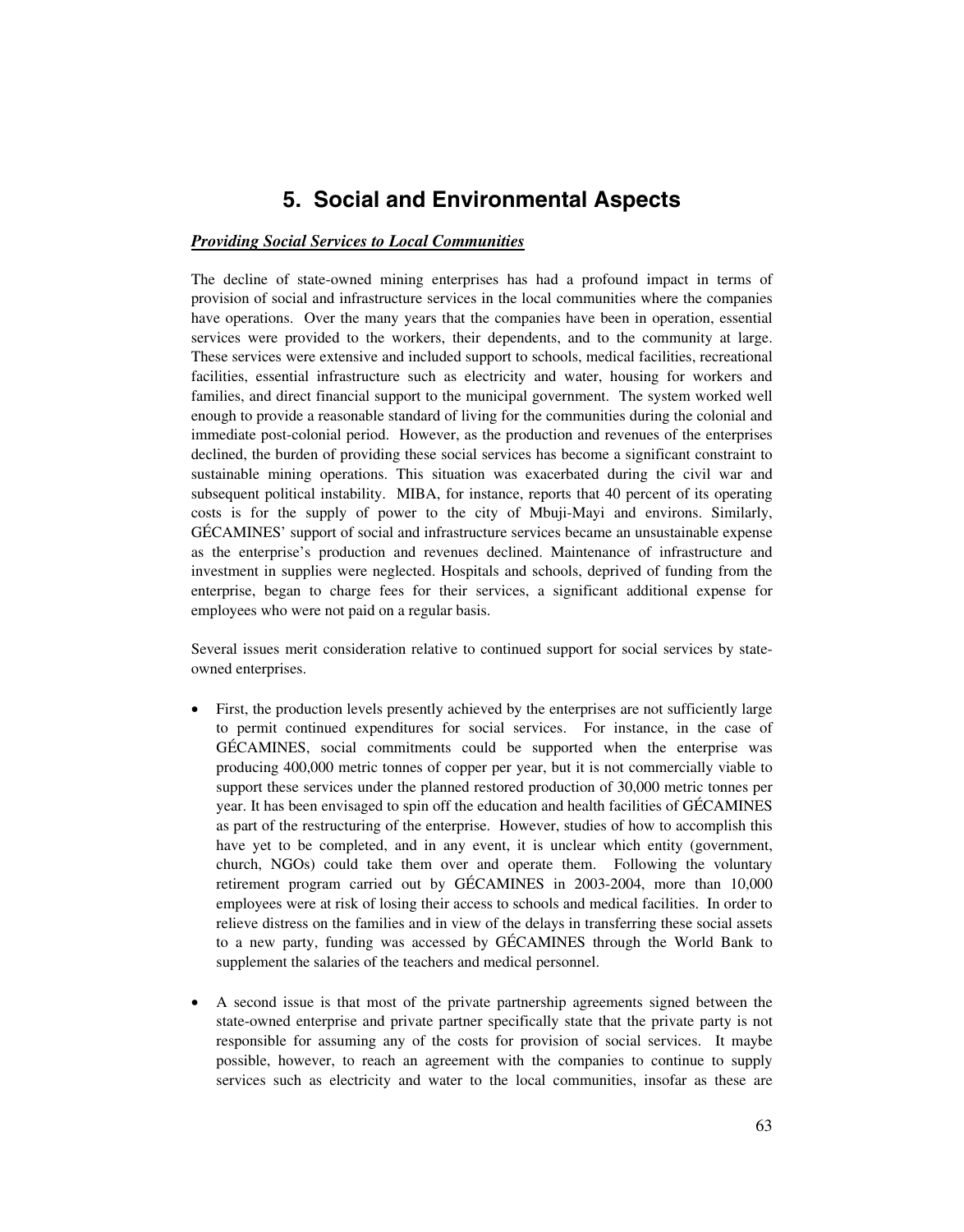necessary for continued minerals production. Also, it is noted that several NGOs are working with private companies (some in partnership with SOEs) to continue social service provision. Finally, some private companies have decided to maintain the social services, at least for employees, as a means of ensuring a supply of trained manpower.

• A third issue has been the impact on communities of the arrearages in payment of salaries, as well as the loss of income for retrenched employees. $61$  Downsizing of the work force is a difficult undertaking in every industry in any country, even under optimal conditions. In spite of indemnity payments made to the retirees of GÉCAMINES, for instance, loss of job security and a source of income (even though salaries in many instances had not been paid in months) have caused considerable distress to employees, especially since the DRC has no formal safety net system. It has also caused distress to local and provincial suppliers of tradable and non-tradable goods and services, whose businesses and incomes depend on the expenditures of the GÉCAMINES employees. Also at issue is the need to find suitable livelihood possibilities for employees who have lost their jobs. The *program de reinsertion* which accompanied GÉCAMINES' voluntary retirement program has had only modest success, partly because it did not become effective until after the employees left the company; and partly because the types of skills and training offered to the retirees were not well adapted to the realities of the local conditions and to their age and work experience.<sup>62</sup>

## *Company Relations with the Community*

 $\overline{a}$ 

*Consultation.* The Mine Law of 2002 and accompanying regulations establish procedures for community consultation prior to issuance of a mining permit. International best practice is for extensive and meaningful prior informed consultation to take place with the local community from the beginning of the exploration work. $63$  During consideration relative to issuance of an

<sup>&</sup>lt;sup>61</sup> The manner in which the "voluntary retirement" program has been carried out by GÉCAMINES has been criticized by the retired employees as well as certain outside observers. In March 2007, the retirees petitioned the government for additional payments, claiming that the original indemnity payments received were neither calculated correctly nor explained to them properly at the time. This criticism, while understandable, is not entirely justified. While it is true that in some cases the indemnity payments did not reflect the full amounts which should have been received by the employee by virtue of grade, length of service, or the terms of employment, each retiree signed a release prior to receiving the funds. The average payment for GÉCAMINES employees was US\$10,175 per person. There are clearly equity issues involved in the use of public funds for the purpose of indemnifying retrenched employees in an economy where the average per capita income is US\$132 per year. 62 The difficulties with the *program de reinsertion* in DRC have also been encountered in other

countries. In Ukraine and Poland, for instance, the programs to retrain retrenched coal miners succeeded with only a fraction of the employees. In the United Kingdom during the late 1980s and early 1990s, the downsizing of British coal involved the retrenchment of nearly 500,000 coal miners. In addition to handsome indemnity payments, the miners were offered training in new skills and packages to start up new businesses. Only relatively few of the miners actually succeeded in new jobs or businesses; this was attributed to the mid-level age profile of the miners, their work experience and skills set, their reluctance to move away from the company towns where they had family and friends,

and the generous safety net provisions in the United Kingdom.<br><sup>63</sup> Many civil society organizations have suggested that prior informed *consultation* is not enough; that prior informed *consent* of the local communities is required. Further, the Mine Law of 2002 should be amended to require that such consent be obtained before any mining exploration or development activities can begin. The issue of allowing local community to give its prior consent to these activities is currently debated in several countries and there is, as yet, no firm international consensus on the issue. While the impacts on local communities of mining developments are recognized, virtually every country in the world considers mineral resources the property of the national state and would not want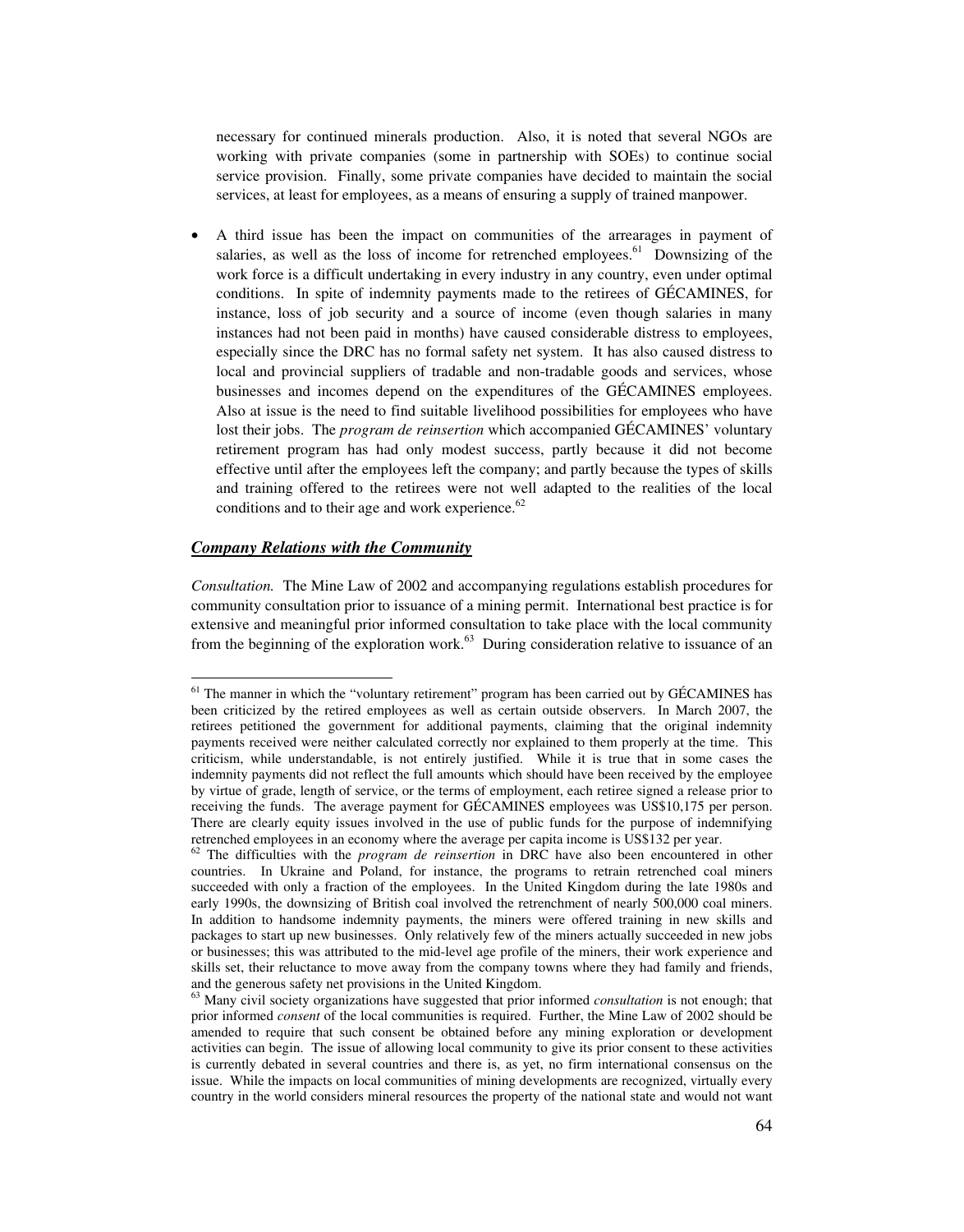exploitation permit, these consultations generally take place within the framework of discussions on the environmental impact assessment and the company's environmental management plan. However, very little meaningful consultation with communities appears to take place in DRC. Some of the larger (foreign) investors do make attempts at dialogue with local communities, but these discussions are oftentimes slanted toward finding ways to encourage artisanal miners to leave the company's concession area. Smaller and medium-size companies do not appear to conduct a dialogue with the local community at all, relying instead on contacts with the local village chief or other political operative. Environmental impact assessments and management plans may be discussed with the local government authorities (if they are discussed at all), but this is rarely more than a cursory discussion and does not appear to involve meaningful dialogue with the local community.

However, improvements in the consultation process are underway. Several companies have engaged NGOs, with supplemental funding from USAID, DFID, and other donors, to improve general corporate governance and the consultation process. International best practice recognizes consultation as a continuous process, not simply something to be carried out before the mining permit is issued. The consultation is to be conducted periodically, according to set procedures and mechanisms, with full disclosure of relevant information in a form comprehensible to the community members. The Ministry of Mines should develop specific regulations for consultations with the local communities and require compliance with these a prerequisite to issuance of mineral rights. In some countries, benefits and investment agreements are negotiated between the company and the local community which define the rights and obligations of both parties during the project lifecycle.

Mechanisms also need to be established for the distribution and management of benefit streams to the local community, possibly through a community development fund, which would be established by the company and managed jointly by committee members selected by the local committees, and including representation of local governmental authorities. A danger is that the company would deal only with the local community hierarchy or senior provincial official, and that little funding would actually reach the community level. This has occurred in the past in DRC.

*Security and armed forces.* There are also special considerations concerning the use of, or support to, national or local armed forces. Companies face the dilemma of protecting their workers and property while, at the same time, not becoming (or be accused of becoming) involved in violent actions by armed groups. Most large international companies have in recent years adopted corporate-wide policies in this respect, but the political realities of DRC may render effective application in the field problematic. For instance, Anvil Mining, which operates the Dikulushi deposit in Katanga, had an unfortunate incident when it was obliged to provide transportation to a detachment of the National Army, which ended in significant bloodshed and the death of several members of the community. Anglo-American Ashanti gold mining company has also been accused of supporting armed militia groups near its concession areas in Ituri. There is a continuing controversy surrounding these incidents, specifically regarding the decisions of the Congolese justice system. Additionally, the internal monitoring systems of the companies to avoid similar incidents and to comply with relevant OECD and other guidelines need to be augmented.

their development to be contingent upon the consent of a small (and perhaps easily manipulated) local community.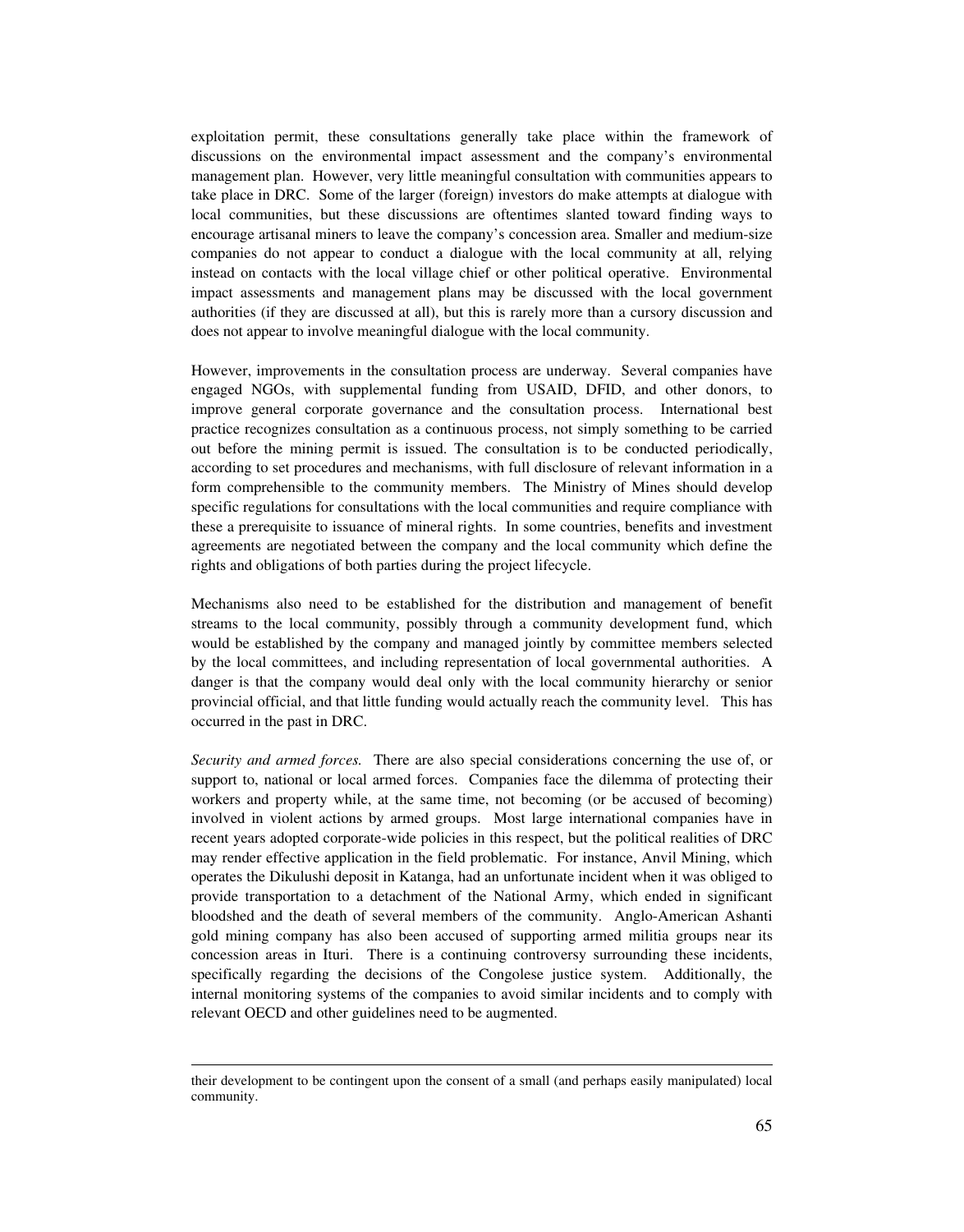*Economic impacts.* Mining operations have significant and direct impacts on local communities, both positive and negative. While these impacts are in the main positive, they are sometimes a mixed blessing. The Mine Law requires a retrocession to the province of 25 percent, and to the local community 15 percent, of mining royalties. According to the medium-growth scenario discussed in previous chapters, a new industrial gold mine in Ituri province would produce approximately US\$4 million in royalties per annum, of which US\$1 million would revert to the provincial authorities and US\$600,000 to the local community. Injections of cash in these amounts not only poses significant management problems for the administrations concerned, but also may not be absorbed effectively by the province or local community. The mines also inject large amounts of funds into the community in terms of payroll, purchases of local goods and services, and payment of local fees and taxes. On the basis of information in feasibility studies, the Tenke Fungurume mine will generate US\$1.2 million per year for local development funds beginning in 2007, and more than US\$10 million in taxes and duties between  $2007$  and  $2009$ .<sup>64</sup>

These beneficial impacts have their drawbacks. In certain districts, such as Kolwezi, the boom in mining has caused significant shortages of housing and facilities for workers and their families. Logistical support for the industry in terms of supply of goods and services is also strained. Essential infrastructure such as schools, hospitals, and water and electricity supply are overburdened. Importantly, since the mines pay higher wages than other sectors and, in any event, cannot employ everyone, there is a tendency to develop "have and havenot" segments of society. Those without mine employment are often disadvantaged, since the shortages of goods and services noted above generally results in increased prices of essentials, which hit the have-nots especially hard. Established hierarchies of social organization in the communities are sometimes disrupted by the presence of the new mine and the influx of newcomers. More commonly, the established hierarchies simply appropriate for themselves the funds and cash generated by the mine, leaving little or nothing for the local population. Finally, little planning appears to take place regarding the impacts on the community of mine closure. International best practice requires that companies, government, and communities should begin planning for mine closure when the mine opens. The Mine Law and regulations, however, simply make provision for funds to be put into an account for site rehabilitation, and do not specifically address the social and community issues involved in mine closure.

## *Environmental Liabilities*

Environmental impacts of mining operations in DRC are substantial and growing worse. The general impacts of mining activities on the environment – water, soil, and air pollution – are well-documented internationally. However, the DRC Government has yet to conduct an overall environmental impact study of the mining sector. This would help the Government to identify the salient issues and problems and to take appropriate measures to rectify them.<sup>65</sup> Of particular note in this respect is that the Government has yet to develop environmental legislation in general or for the mining sector in particular, apart from the occupational health and safety legislation inherited from prior years. Even if such environmental legislation existed, the government services responsible for mines inspection, as noted earlier, would have little or no capacity to enforce the legislation. In Katanga, mining is taking place (and

 $<sup>64</sup>$  These are estimates from the feasibility study. The actual contributions for 2007 are not known.</sup>

 $65$  An initial step to prepare environmental baseline report will be conducted during the preparation of the proposed World Bank technical assistance grant for the mining sector. This initial study could be followed up during implementation of the project with more specific environmental studies.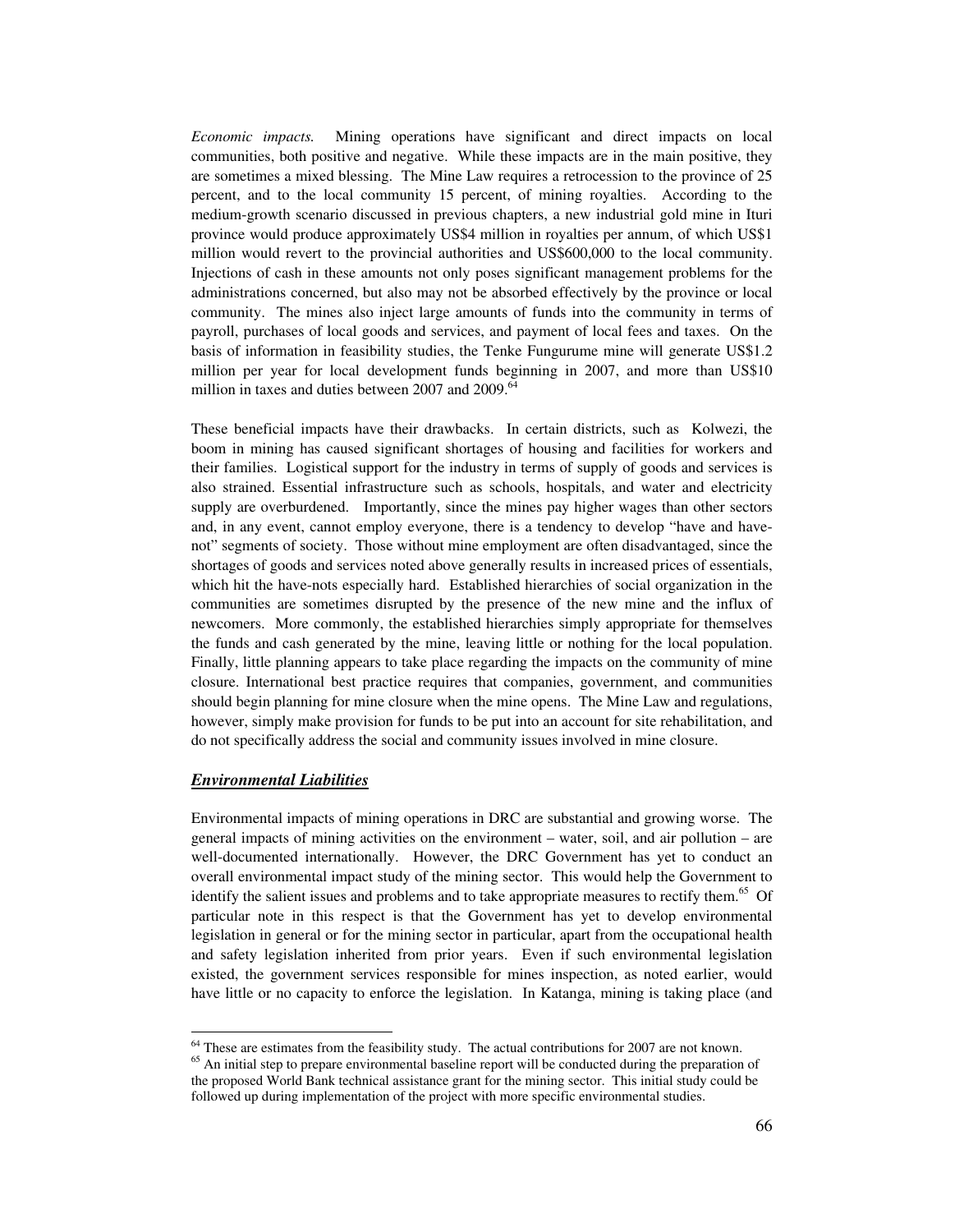has taken place over many years) without regard to effective environmental protection. Mine tailings and waste dumps are decaying and may suffer catastrophic failure, posing significant pollution dangers to water courses and agricultural soils. Acid mine drainage in many areas is polluting water supplies. Improper closure of pits and mines poses a danger to humans and animals. Heavy trucks, hauling equipment, supplies, and mineral product frequently pass through villages at speeds that put inhabitants at risk. The many small-scale furnaces and processing plants that have been established in Katanga over the past several years to process the ores sold to them by artisans operate with few or no environmental protection measures. One such plant – operated by Chemaf – is allegedly dumping toxic effluent into the upstream catchment area for the water supply of Lubumbashi.

*Legacy issues, pollution stocks, and pollution flows.* Mining has taken place in many areas of DRC since the early 1900s. Over the years, significant stocks of pollution have accumulated, and old mine workings have not been properly closed or rehabilitated. This is a task which many countries face, but it will be particularly difficult and expensive for DRC, given the extensive nature of the problem. The Government will need to prepare a comprehensive inventory of the legacy sites and a national environmental remediation plan for the pollution stocks. Importantly, the partnership agreements signed between the state-owned enterprises and private partners generally explicitly waive any responsibility for existing environmental liabilities by the private partner or the new entity which is created to operate the mine. The contracts state, in many cases, that the liabilities remain the responsibility of GÉCAMINES and/or the government. However, no audits have been conducted of the mines to distinguish the existing pollution stocks from probable future pollution flows. Under the principle of "polluter pays," the new company should be responsible for management and eventual remediation of these flows. Furthermore, the Mine Law specifies that all mineral rights holders need to establish an environmental rehabilitation guarantee in favor of the government. International practice is generally for the mineral rights holder to arrange for the posting of a bond or guarantee through a reputable financial institution, and the establishment of a special reserve account within the financial statements of the company to cover the eventual costs of rehabilitation. In practice, since there are no international or local banks in Congo willing to issue these guarantees, the company must pay substantial sums up-front as rehabilitation guarantees upon issuance or renewal of the mineral right. As has been noted, no evidence can be found of effective government agency control of the rehabilitation funds that the companies have paid; the funds that have been paid are unaccounted for.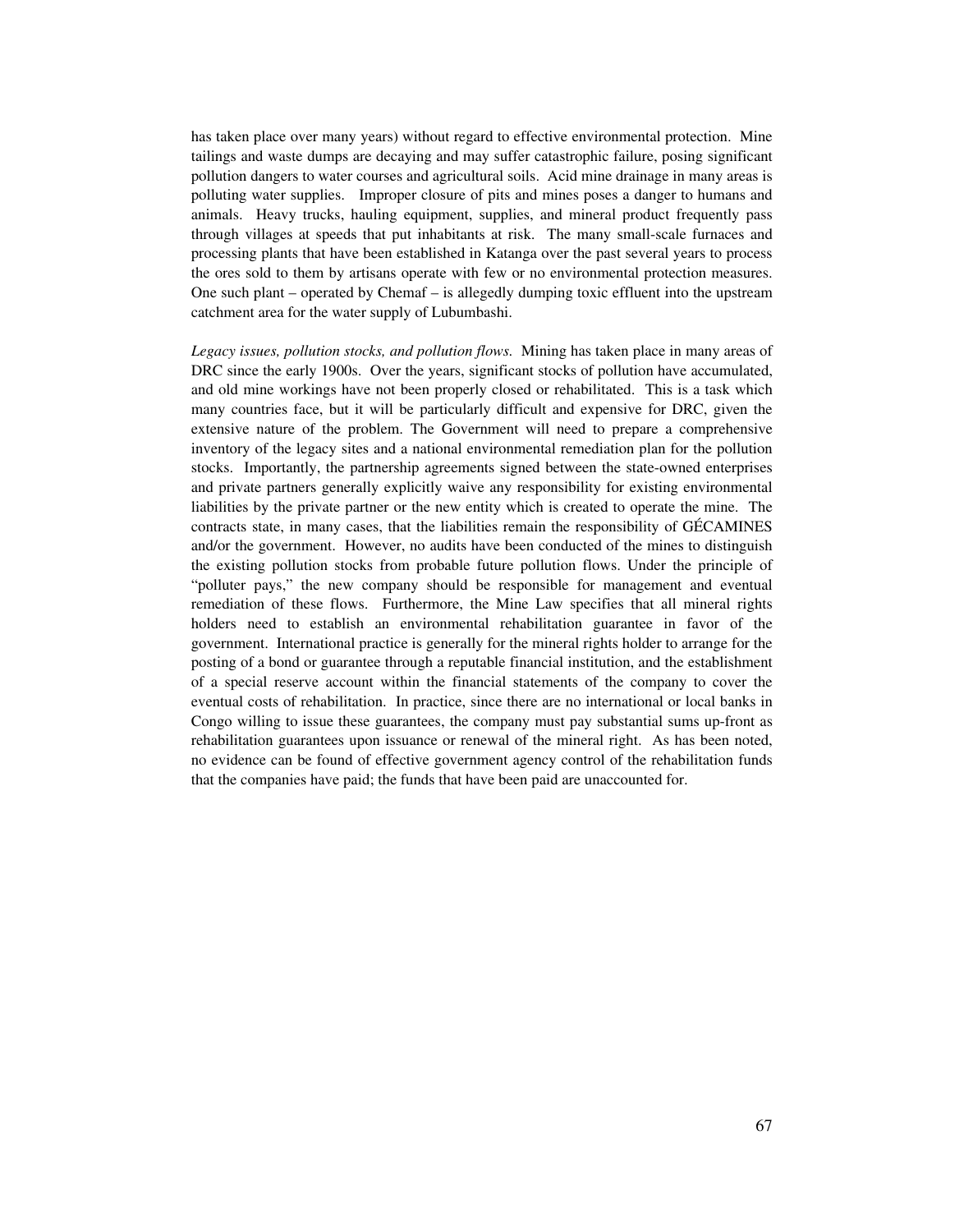# **6. Comprehensive Plan to Achieve Growth with Governance in the DRC Mining Sector**

This report concludes that the mining sector in Democratic Republic of Congo will not contribute to sustainable growth with governance unless and until certain critical deficiencies are addressed. For the past several years, the Government and multilateral and bilateral donors have taken a piecemeal approach toward addressing selected issues. A comprehensive plan and approach, with precise goals, performance indicators, and sufficient financial and technical assistance is required. The report proposes a comprehensive action plan for the next five years to improve the performance of the mining sector. The action plan includes a number of measures to be undertaken over the short, medium and longer terms. While these actions are to be undertaken primarily by the Government, progress toward sustainable growth will require the active involvement of private sector companies, civil society organizations, and the international donor community. In addition to the measures enumerated in the action plan, issues related to security in several of the mining areas are clearly a priority for the Government as well as UN security forces.

| <b>Objective</b>                           | <b>Timeframe</b> | <b>Estimated Cost</b> |  |
|--------------------------------------------|------------------|-----------------------|--|
|                                            |                  | <b>US\$</b> million   |  |
| Increase fiscal receipts                   | Next 12 months   | 11                    |  |
| Improve enabling environment for new       | $6 - 24$ months  | 1.0                   |  |
| investment                                 |                  |                       |  |
| Improve governance and transparency in the | $3 - 48$ months  | 27.5                  |  |
| sector                                     |                  |                       |  |
| Strengthen government capacity             | $3 - 60$ months  | 147.5                 |  |
| Maximize contribution of mineral assets    | $6 - 24$ months  | 145.5                 |  |
| Improve conditions of artisanal and small- | $3 - 60$ months  | 44.0                  |  |
| scale mining                               |                  |                       |  |

**Table 9. Summary of Action Plan** 

## *Increase Fiscal Receipts*

Objective: To increase the central government's capacity to properly assess, collect, record, and report taxes and other fiscal levies from the mining sector.

Output/Results: Increase fiscal receipts effectively received by the central government to US\$80 million by end 2008.

Timeframe: Next 12 months.

## Actions/Activities:

*1. Government should commission independent audits by internationally recognized firms of the financial accounts of key mineral producers and trading houses.* The audits should be conducted in two phases. The first would verify conformance with applicable legislation with respect to royalty payments, surface rents for mineral rights, and other administrative charges. The second phase would verify compliance with applicable legislation with respect to payment of income-related taxes and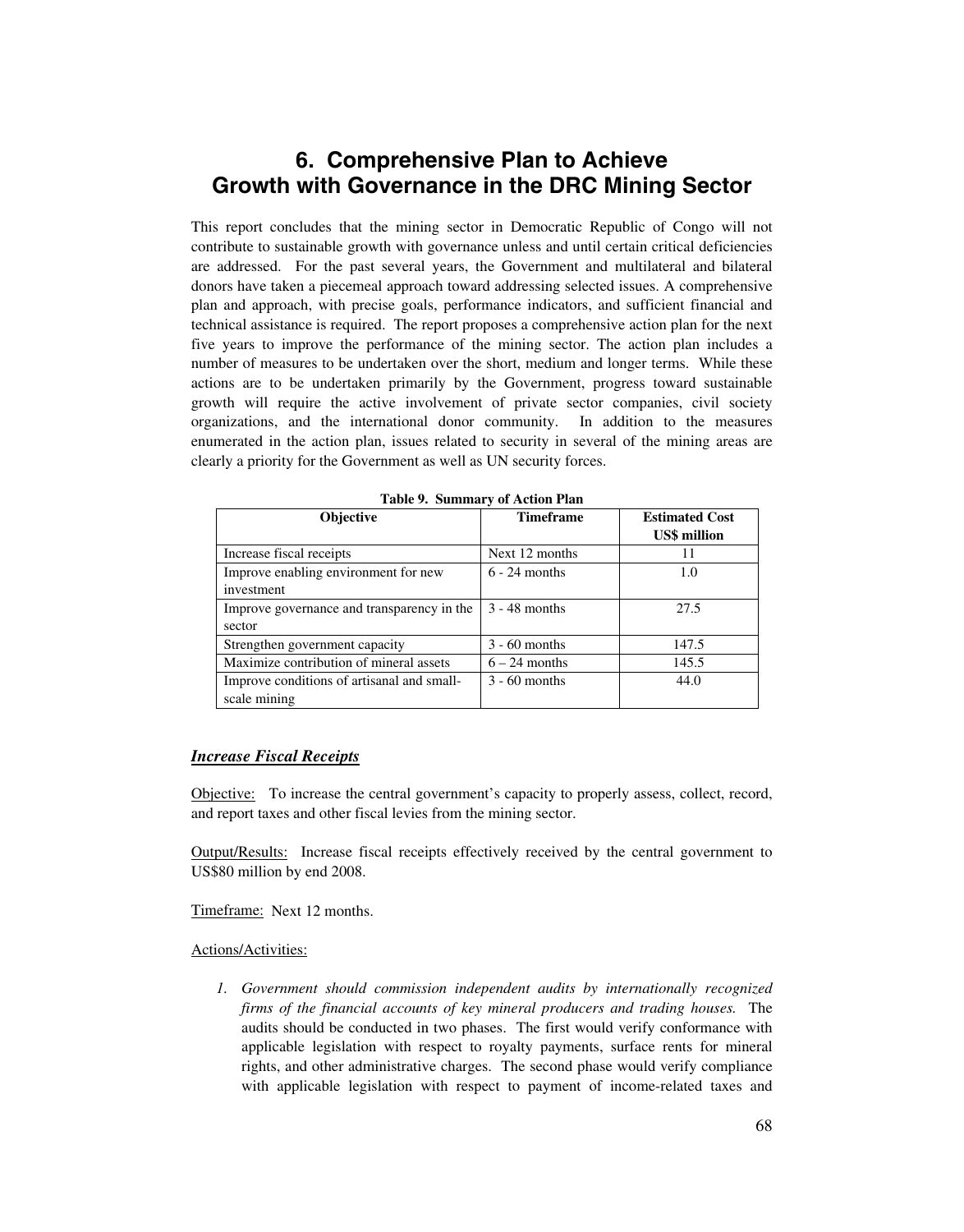import/export duties and customs. For both phases, the auditors would conduct sufficient tests and examinations in accordance with recognized accounting and industry standards. Where data are insufficient to permit conclusions (as, for instance, assay data on exported products, price references, and sales receipts to determine royalty payments or depreciation; and operating cost data to determine imposable income), the auditors would recommend remedial measures.

- *2. Government should commission an independent risk control and assessment review of the structure, operational processes and practices, reconciliation procedures, staffing levels, and competencies of the government agencies66 responsible for assessment, collection, and recording of fiscal payments.* Particular attention should be directed to determining where and how leakages occur between the payments made by companies with respect to tax and royalty obligations and the amounts duly reported and recorded in the accounts of the central treasury.
- *3. Collection and reporting functions pertaining to the mining sector currently domiciled within DGRAD should be merged with, and integrated into, the functions of DGI.* DGRAD is not effective in collecting and reporting on mining royalties, surface rents, and other administrative fees pertaining to the mining sector. The collection and reporting of mining sector taxes currently handled by DGRAD (essentially surface rents and mining royalties) should be transferred to DGI, which is responsible for other mining-related taxes. Administration and assessment of these taxes and fees would remain within appropriate agencies of the Ministry of Mines.
- *4. A specialized cell should be established within the large taxpayer office (LTO) of the DGI* to monitor, record, and ensure the traceability of all fiscal receipts from the mining sector. This unit would focus not only on the large mining companies but also on other commercial entities operating in the sector, such as trading houses, processing companies, and *comptoirs*. To improve the traceability of tax receipts from the mining sector, the Government has authorized, by decree of the Prime Minister, the establishment of a *compte transitoire* through which these receipts can be segregated and traced.
- *5. An international firm should be contracted* for a period of 3-5 years to establish the guidelines and procedures for the mining specialization within the LTO, train staff, and develop the necessary computer systems and software. The firm would oversee the operations of the mining specialization within the LTO. All such payments from the mining sector would be regularly and completely disclosed publicly.
- *6.* Additionally, the *fiscal receipts of the sector collected by the LTO should be audited on a regular basis* by qualified independent auditors, and the audit reports made public.
- *7.* Government should adopt *clear rules, guidelines, and procedures* for retrocession of mining revenues to provinces, and for accountability for those revenues by the provinces.

# *Improve the Enabling Environment for New Investment*

 $\overline{\phantom{a}}$ 

Objective: The DRC Mine Law of 2002 and the fiscal regime for mining investment are competitive with international standards. However, certain improvements are needed in the law and fiscal regime to address specific deficiencies.

<sup>66</sup> OFIDA, DGRAD, DGI, BCC, Ministry of Mines, CPCTM, SAESSCAM, CEEC, CAMI, authorized tax collection centers.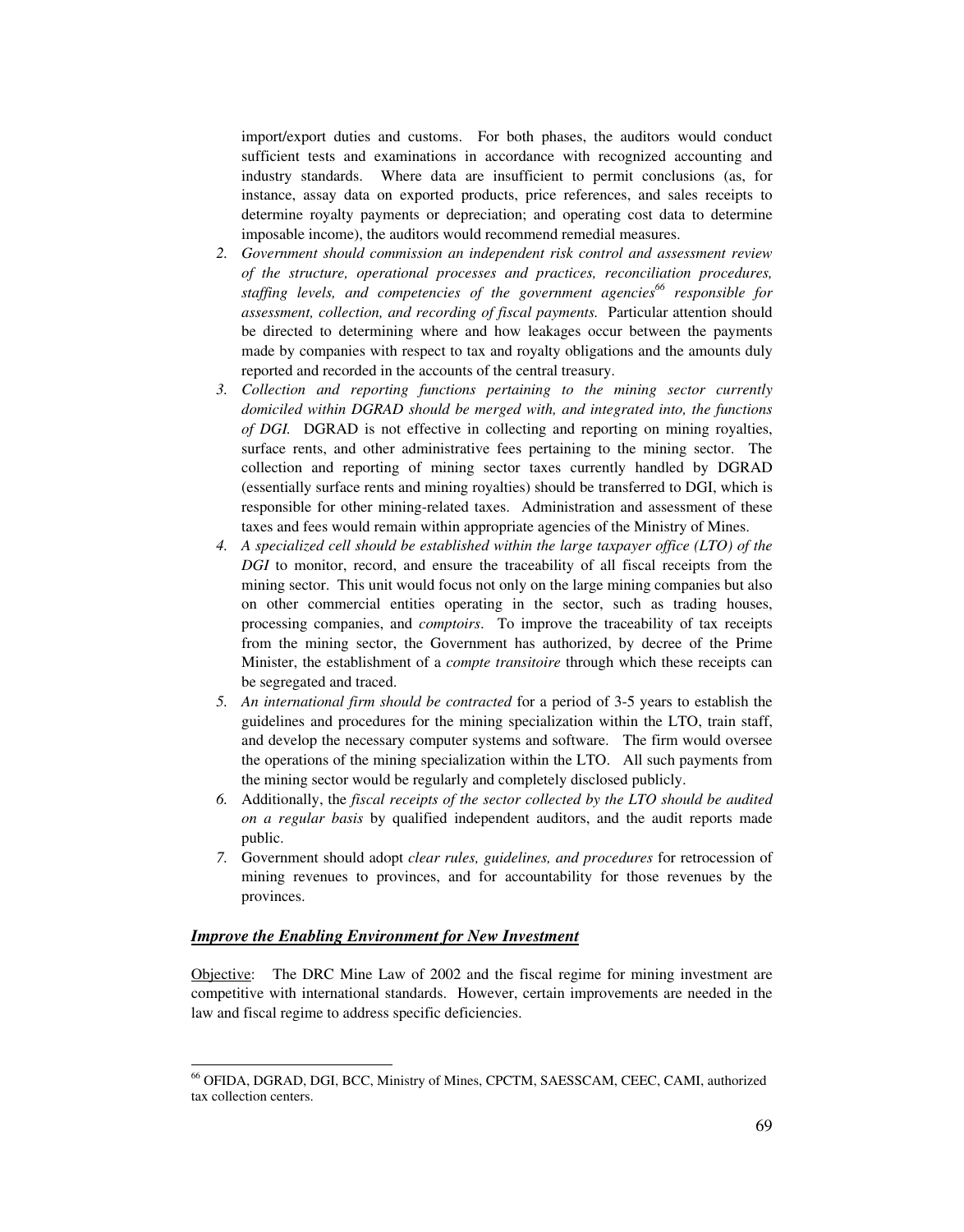Output/Results: Specific regulations adopted under ministerial or presidential authority.

Timeframe: Next 6-24 months.

# Actions/Activities:

- 1. *Adopt specific regulations in support of the Mine Law of 2002* relative to improving (a) security of tenure for artisanal miners; (b) procedures and guidelines for environmental protection and community consultation; (c) requirements for disclosure by companies and government officials, and sanctions and penalties to encourage compliance; (d) compatibility of the Mine Law with other legislation; (e) regulations with respect to processing and beneficiation facilities; and (f) procedures for granting and surveillance of mineral rights.
- *2. Adjust or introduce certain fiscal dispositions*: (a) introduce a sliding scale royalty to capture a greater share of rents resulting from increases in commodity prices; (b) establish a fee assessed on the basis of value added or capital gains, to be collected at time of transfer of the mining title; and (c) promulgate regulations requiring all companies to adopt international accounting and reporting standards.

# **Improve Sector Governance**

Objectives: To ensure that (i) the sector grows responsibly and in a sustainable manner; (ii) interactions between government, private sector companies, artisans, and communities take place in a completely transparent manner; (iii) existing and future partnership contracts are concluded in a transparent manner, in accordance with the Mine Law of 2002, and that terms and conditions of contracts as well as material facts concerning the companies are fully disclosed; (iv) transactions and financial accounts of companies and government, and fiduciary or other management interests of government officials in mining companies or vendors/suppliers thereto, are fully disclosed and potential conflicts of interest are eliminated; and (v) distribution of benefits streams is fair, in accordance with generally accepted principles in the international mining industry.

Outputs/Results: Adjustments to certain partnership contracts, enhanced benefits for the State and communities, improved security of tenure for companies, and improved transparency and access to information.

Timeframe: Ongoing and through the next 48 months.

# Actions/Activities:

1. *Adjust, through consultation with the contracting parties, certain partnership agreements.* The inter-ministerial commission created to re-read 60-63 partnership contracts should do so expeditiously, thoroughly, transparently, and with the highest standards of professional competence. The commission should recommend to the Ministry of Mines and, through it, to the Council of Ministers, what adjustments to the contracts, if any, should be considered. The Council of Ministers should invite the contracting parties to discuss and come to an agreement concerning these adjustments. Many adjustments will be on technical issues which are not sufficiently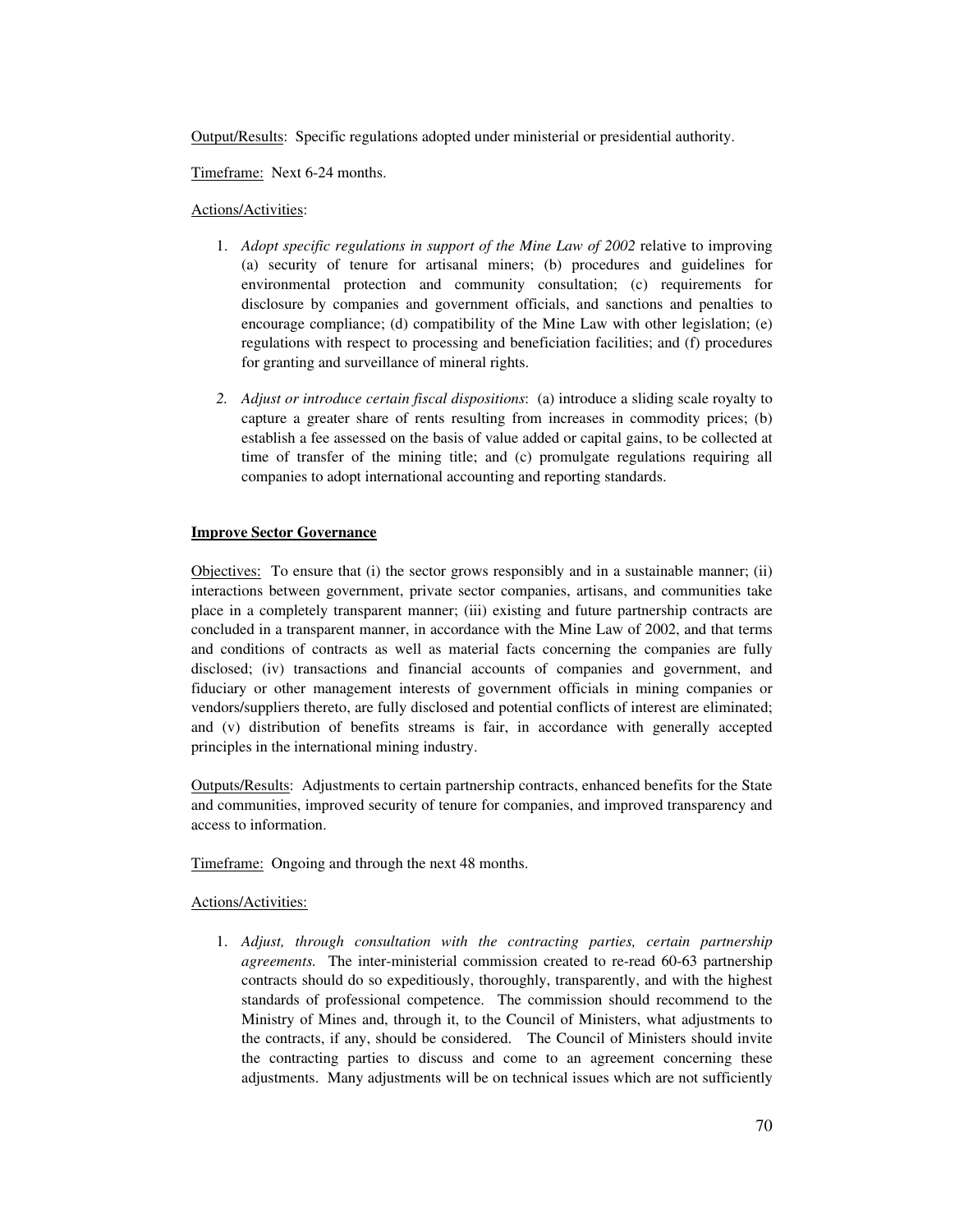clear in the contracts, such as, for example, clarification of exact legal status of the contracting entities; validity of mineral rights; internal joint venture operating agreements and accounting standards; clauses for protection of minority rights; more effective voice of State partner company in the management of the joint venture; and enhanced clarity with respect to financial controls and reporting within the joint venture. Other more extensive adjustments may be required to the extent that (a) the contracts do not conform to Mine Law of 2002, provide for excessively lenient tax conditions, and/or are fundamentally unfair in comparison with international best practice; and (b) the contracting parties are not respecting the mutual obligations of the contract. The commission should disclose the criteria against which the contracts have been reviewed, as well as the procedures for conducting the reviews.

- 2. *Improve supervision of the partnership contracts,* using expert legal and financial consultants. The appointment of independent legal advisors to GÉCAMINES is an important step in this direction. The Government may wish to consider making available similar expert legal advice to other parastatals.
- 3. *Ensure better due process for all future contracts* between the State, state-owned entities, and private partners. In particular, the Government should ensure that (a) the processes involved in the contract negotiations, as well as the eventual encumbrance of mineral rights, conform to the Mine Law of 2002; (b) the assets involved in the contract have been properly evaluated; (c) the terms and conditions of the contract provide for an equitable balance for all parties to the contract, taking into account the financial and technical risks; (d) professional legal counsel is available to assist in negotiation of contracts; and (e) the contracts are duly authorized for signature following the appropriate legislation. Further, in order to ensure the best possible outcome, the Government may wish to consider appointment of an independent panel of outside qualified experts to review the contracts in terms of the processes followed and the fundamental fairness of the deal.
- 4. *Disclose and publish all past and future contracts,* by common accord with the contracting parties. In fact, the government has published many of the mining and other contracts on the Ministry of Finance website: http://www.minfinrdc.cd/ contrats partenariat.htm. The government should continue the process of publishing in their entirety all contracts as well as any subsidiary – with appropriate protection of proprietary information (technical processes, commercial contracts, and personnel data). Furthermore, as publication of the contracts alone may not give a complete picture of the parties involved in the negotiations or the chain of custody of the mining rights in question, it is recommended that the government require the private company cause to be prepared by independent counsel or competent person a disclosure of all material terms and conditions following the rules of a major equities exchange, such as the Toronto (www.tsx.com) or Australian Stock Exchange. (Some companies, to the extent they are publicly listed, will have already done so; this information is available on the website: www.sedar.com.)
- 5. *Improve disclosure of revenue flows from the mining sector,* notably through diligent implementation the Extractive Industries Transparency Initiative. The first report on reconciliation of taxes paid by mining companies, with taxes effectively received by the central treasury, should take place by December 2008. The publication should list, at a minimum, each material tax, payment, royalty, levy, or other fiscal impost made by the mining sector and effectively received by the central government treasury. In addition, the Government should adopt specific regulations to provide for disclosure by companies of all payments made on a regular and consistent basis. For this purpose, the Government should build upon the recommendations of the EITI as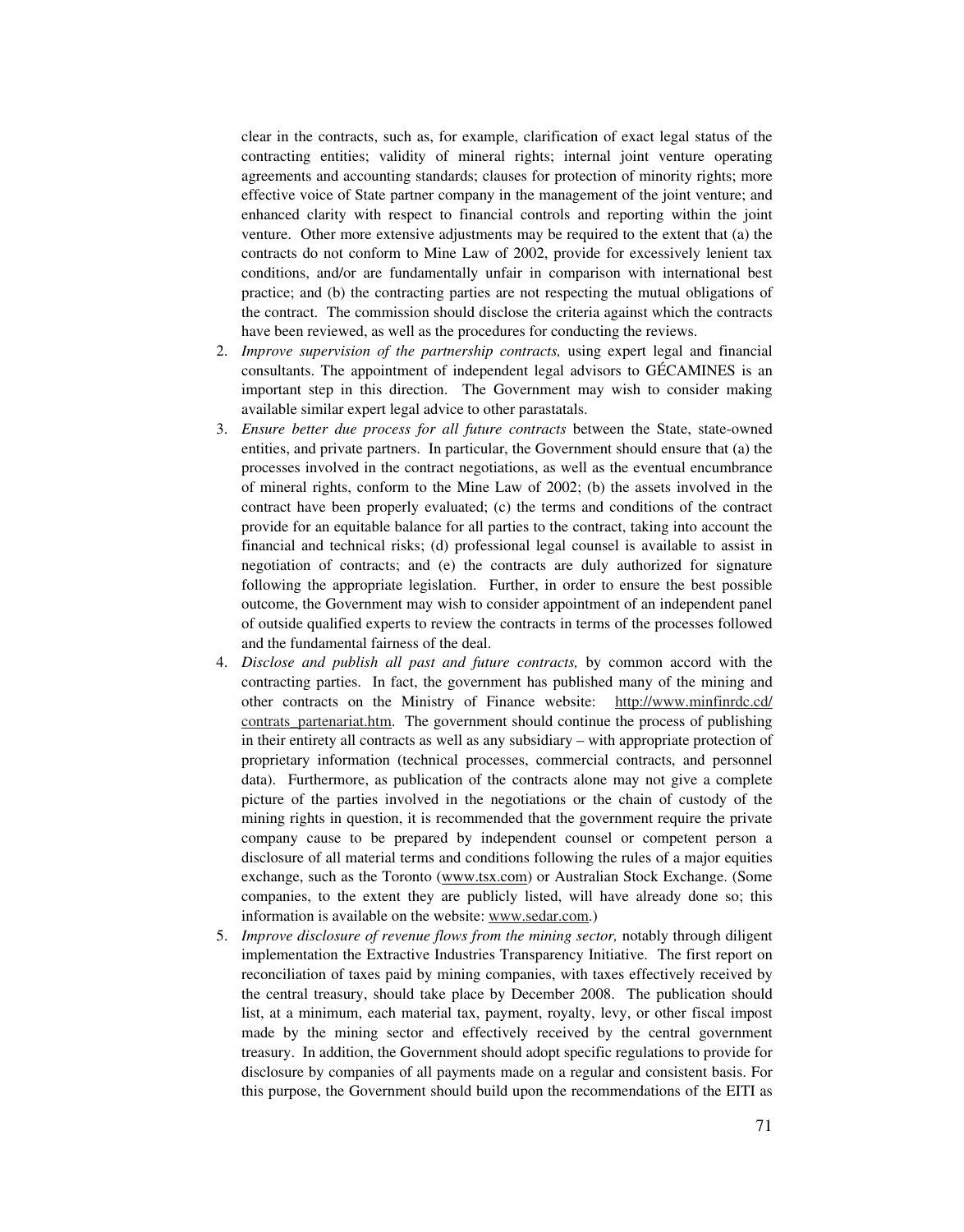well as recruit specialist advisors. Finally, the Government should implement the recommendations of the risk control and assessment audits of government agencies, in particular to ensure tracing of surface rents, royalties, and other tax payments made by the companies to various government departments.

- 6. *Improve tracking and tracing of mineral commodity flows*, through continued research on various "traceability, certification, free trade" systems currently under development. The science must be perfected and the costs/benefits accurately estimated before any final decision can be made relative to implementing such systems.
- 7. *Competitive award of mineral properties,* as provided for in the Mine Law. The tender procedures would be applied for mineral occurrences for which the government and/or state-owned mining enterprise has sufficient geological information to attract qualified bidders. The Ministry of Mines should publish a list of the mineral deposits which may be subject to tender. Additionally, in the event that an exploration license or partnership agreement is canceled by the government for non-compliance with the work program or other contractual obligations, tender procedures should be applied to attract new companies – provided that there is sufficient geological information to justify the tender.
- 8. *Elimination of actual or potential conflicts of interest of government officials.* To this end, the government should adopt regulations to (a) prohibit government officials from serving on boards of directors of companies, except in their official capacity as representatives of the government's participation; and (b) require full disclosure by government officials of any and all financial interests, stockholdings, or relationships with vendors/suppliers in or to mining companies.

# *Strengthen Government Institutions and Build Capacity*

Objective: Improve the ability of the government to effectively and efficiently supervise, monitor, and evaluate activities in the mining sector, as well as to deliver technical and professional assistance to artisanal miners. For the purpose of quickly and effectively reinforcing government institutions and to build capacity, the Government may wish to recruit specialized and experienced consulting firms.

Outputs/Results: Improvements in information to government on minerals production and activities; reduced speculation and enhanced compliance with work program requirements; improved health, occupational safety, and environmental conditions at mine sites; improved declaration of mineral export volume and values; better capacity for financial and economic analysis of projects; improved understanding and knowledge of geological potential and possible land use.

Timeframe: Over the next 60 months.

# Actions/Activities:

- 1. *Improve efficiencies in mineral rights issuance and management.* The Mining Cadastre Service (CAMI) should:
	- Develop more precise criteria and guidelines for the time it takes to process requests for mineral rights, and update its software and hardware as necessary to enable rapid processing of applications.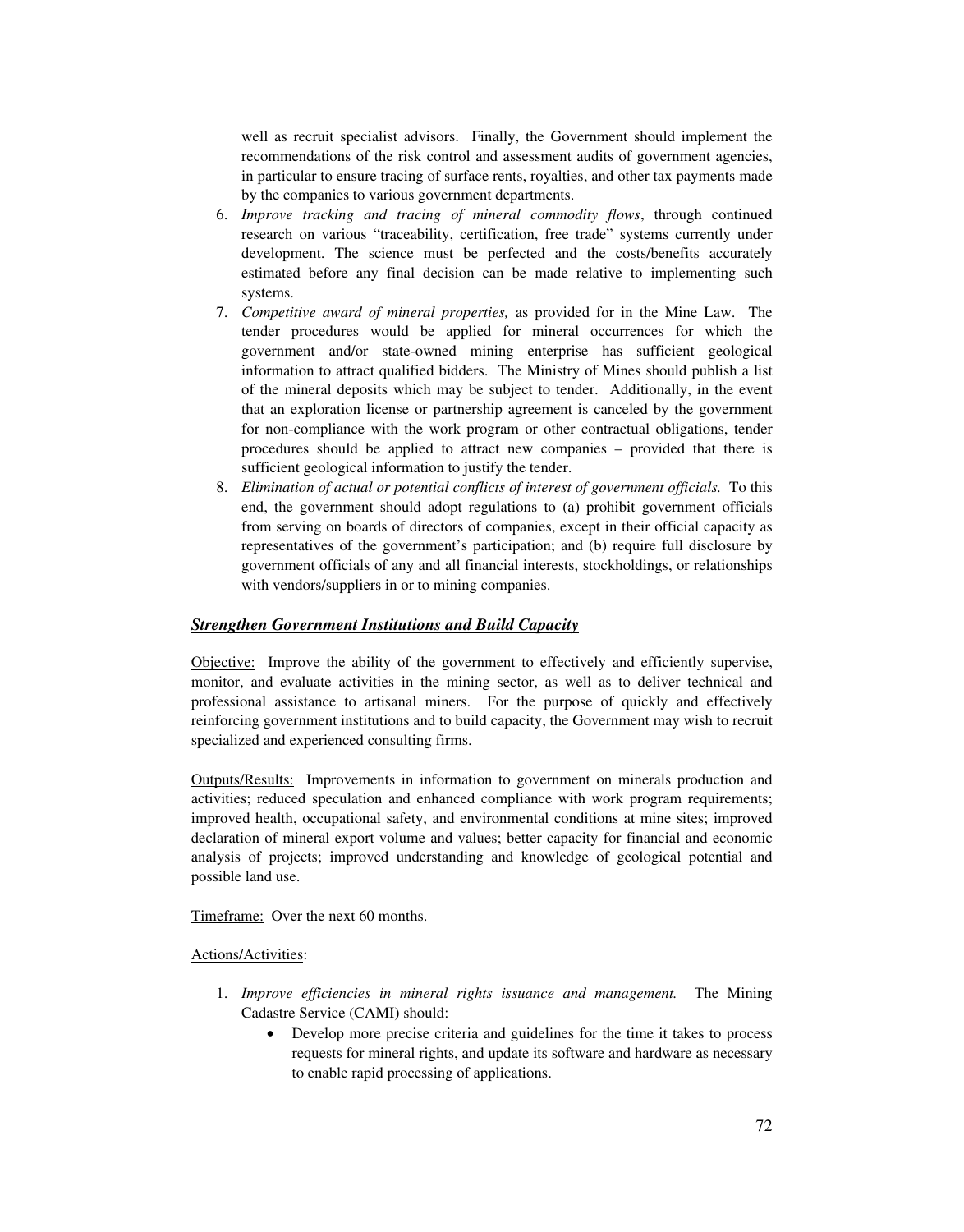- Develop control and monitoring of activities on the ground. In effect, many mineral rights holders simply hold to the concession without doing any serious work in terms of exploration or exploitation. CAMI and other government services do not have the logistical means or manpower to effectively monitor and evaluate what is happening on the ground.
- Reinforce links with other key government agencies, especially with the Ministry of Finance and Central Bank, with a view to closing the gaps between the amounts assessed and collected, through a better system to trace payments directly to the mining title registration number. This could be done with addition of bar code technologies to the permit documentation. In addition, CAMI could be authorized to directly collect these surface rents, and be held accountable for their tracking and timely transfer to the Central Bank.
- Open antenna offices in key mining areas such as Katanga, the two Kasais, Orientale Province, the two Kivus, Bas-Congo, Maniema, and Bandundu. The antenna offices would be minimally staffed and equipped, and linked by existing telecommunications infrastructure to CAMI's main processing center in Kinshasa.
- 2. *Reinforce the central and provincial offices of the Ministry of Mines* and its various administrative units, attached services, and the various commissions (such as the Kimberley Process) under the Ministry's control.
- 3. *Deliver effective assistance to artisanal and small-scale miners.* SAESSCAM is the government agency designated to provide support to small-scale and artisanal miners and to help in the formation of cooperatives. Also, SAESSCAM would be a key link in any traceability system that may be put in place. SAESSCAM should:
	- Cease collection of special taxes and fees which are currently collected by SAESSCAM and which are not mandated to the agency by the Mine Law;
	- Develop a program to train SAESSCAM staff in the technical specifics of small-scale and artisanal mining;
	- Execute a program to disseminate the Mine Law and its regulations, since the artisans do not know or understand their rights and obligations under the law;
	- Actively assist artisanal miners to establish themselves in special zones reserved for artisanal mining activities;
	- Become more involved in disseminating best practice in terms of health and safety measures for artisanal miners;
	- Extend activities to other key mining centers, reducing its head office expenses in favor of those directly on the ground. It is especially important that SAESSCAM officials assist artisanal miners in isolated areas.
	- Work with industrial mining companies, NGOs, and community-based organizations to develop alternative livelihoods programs for artisanal miners.
- *4. Improve monitoring of health, safety, and environmental conditions at mine sites.* A mines inspection service should be created and trained, in the first instance, in Katanga province; this agency would be responsible for surveillance and inspection of compliance with relevant health, occupational safety, labor, and environment regulations. The service would liaise and cooperate closely with local populations and provide linkage to the provincial administration of mines. It is recommended that the Government contract with a specialized international firm or donor agency for a period of 3 to 5 years. The firm/agency would quickly and effectively build and train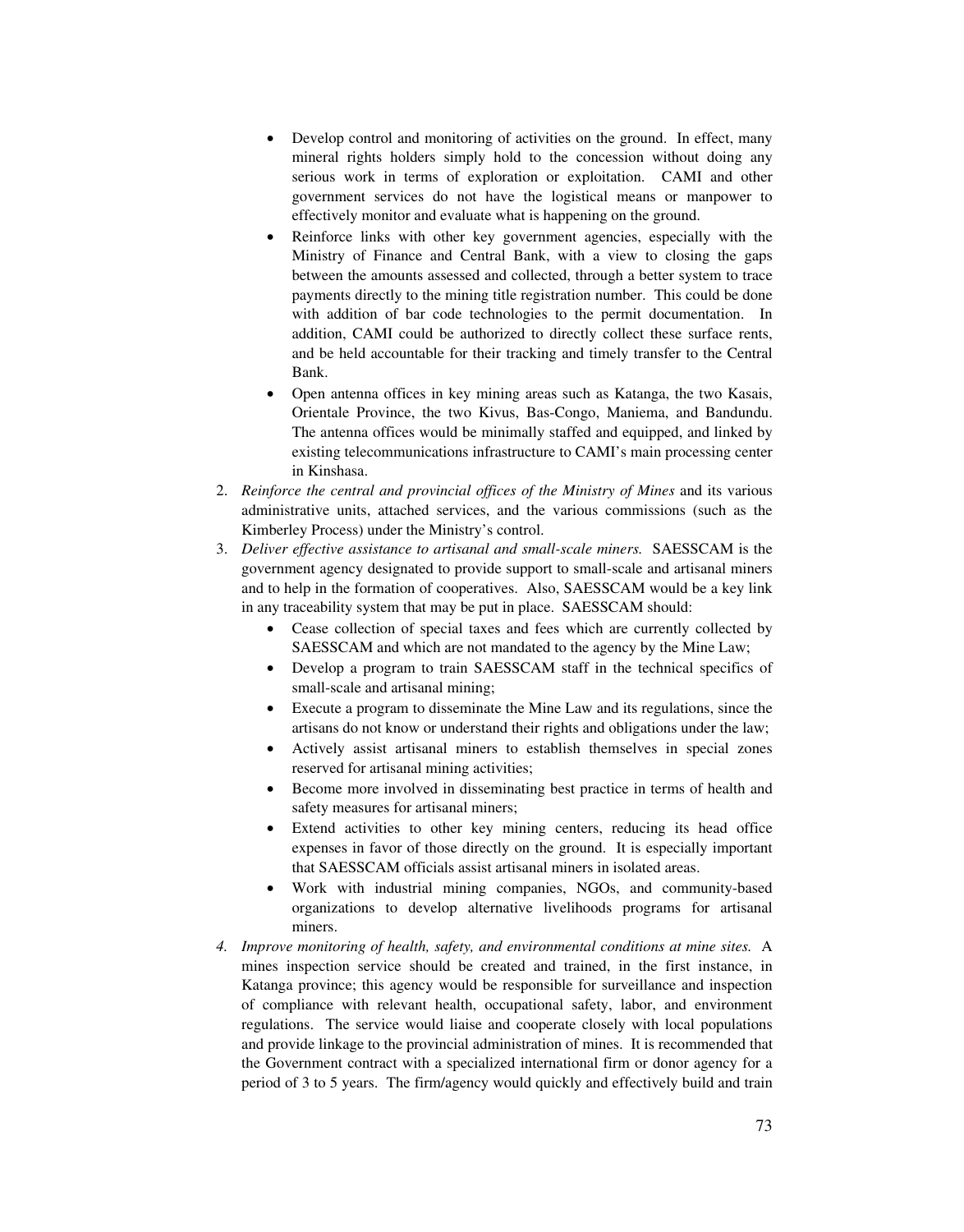a cadre of local specialists; develop procedures, practices, and operational manuals for the service; and provide logistical and material support.

- 5. *Improve control and valuation of diamonds.* In the particular, the CEEC (diamond expertise and evaluation office):
	- Should be audited by an outside internationally recognized audit firm across two dimensions: (a) a financial audit would report on the conformity of the financial accounts of CEEC to national and international standards; and (b) a technical and operational audit would report on the performance of the CEEC in valuation and assessment of diamonds.
	- Consider the appointment of an independent diamond auditing office to valuate selected parcels of diamonds to confirm CEEC's valuations.
- 6. *Improve financial and economic evaluations of proposed projects.* The CTCPM *(Cellule Technique de Planification Minière)* is currently charged with this function. A program should be developed to create and train a specialized unit for financial analysis and evaluation of feasibility studies and financial statements of mining companies.
- 7. *Improve border controls to reliably report the quantity and quality of mineral exports.* The Government should license several independent and internationally recognized laboratories to assay, test, and control mineral commodities at points of export, in the first instance in Katanga province. The labs would establish testing procedures to accurately determine the volume and payable mineral content of the exports; as well as provide the company and Government with documentation and manifests to permit tracking and calculation of the royalty. Any contracts which the Government may have with laboratories at present, particularly with respect to fees paid to the laboratories, should be reviewed. Under no circumstance should the fees be based on a portion of royalties that would otherwise be paid to the State. Instead, the laboratory should be paid on a standard contract basis.
- 8. *Improve the state of geological information and data.* With the Ministry of Scientific Research, which is in charge of geological mapping and earth sciences:
	- Upgrade geological mapping and earth science data base through a major program on regional mapping and cartography;
	- Install a functional GIS system that integrates various geological datasets;
	- Repatriate to DRC information and data in digital format at the Royal Museum of Tervuren in Belgium;
	- Rehabilitate various university programs and research centers.

# *Maximize the Contribution of DRC's Mineral Assets and Endowment*

Objective: Ensure that the mineral and productive assets of state-owned companies and private enterprises contribute optimally to overall economic development of the nation, provinces, and communities where the mining operations take place.

Output/Results: Reform and restructuring of state-owned enterprises; entry of private owners and managers in all SOEs by 2009; elimination of many administrative restrictions and hassles constraining the operations of private companies; significant improvements in transportation infrastructure in the key mineral- producing zones.

Timeframe: Next 36 months.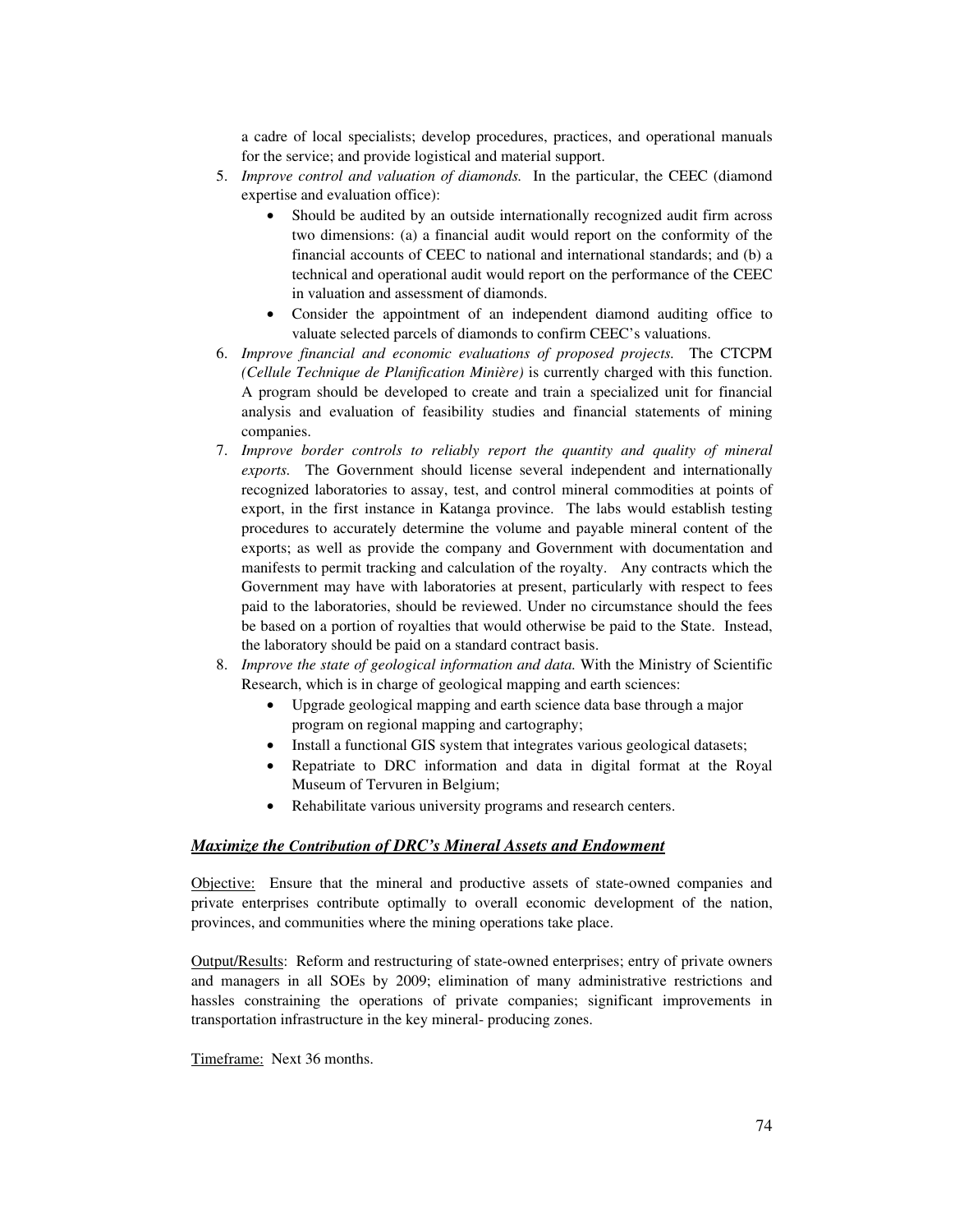# Actions/Activities:

- 1. *Adopt legislation to provide the basis for reform and restructuring* of the state-owned mining enterprises and, in particular, the possible entry of private owners and managers. Laws to this effect are currently under consideration and should be passed by the National Assembly.
- 2. *Recruit through international competitive processes private investors and managers* for the SOEs. An initial step in this direction could be to recruit a firm to manage each enterprise, mobilize the required capital for investment, and set remuneration as a portion of the profits and/or production.
- 3. *Disengage the State from majority ownership and management of SOEs.* The legislation under consideration provides for the State to divest all or a portion of its ownership in SOEs. The Government should contract with internationally experienced transaction managers to conduct detailed studies on how best to accomplish this objective.
- 4. *Launch a public offering for one or more SOEs.* One option to seriously consider is to offer shares of a restructured SOE in an international equities market (London or Toronto). For instance, with the assistance of qualified investment professionals and transactions managers, it could be possible to conduct an initial public offering for GÉCAMINES. This has been done successfully for state-owned mining enterprises in other countries.
- 5. *Reduce administrative constraints and hassle factor* for private sector companies. To accomplish this, the Government should commission a detailed study of various barriers to entry and constraints faced by private sector mining companies. Based on the results of this study, the Government should adopt a vigorous program to eliminate the constraints, possibly through establishment of a one-stop shop for potential mining investors.
- 6. *Improve road, rail, and power infrastructure in key mining areas.* The ultimate goal is to reduce cost and improve reliability of essential infrastructure in key mineral producing areas. To achieve this goal, the Government should restructure SOEs involved with infrastructure; develop appropriate regulatory frameworks; and rehabilitate and/or construct new road, rail, and power infrastructure. This will require substantial support from the international donor community over the next five years. In this respect, it is important to coordinate with other donor initiatives and, in particular, the recently announced Chinese loan to the Government for infrastructure.

# *Improve Conditions for Artisanal and Small-scale Mining*

Objective: Improve the productivity, security, safety, and working conditions of artisanal and small-scale miners through enforcement of applicable legislation (including prohibition of child labor); promotion of alternative livelihoods; and creation of conditions that are socially and environmentally sustainable.

Output/Results: Reduced conflict and tensions between artisanal and industrial miners; creation of artisanal mining zones and artisanal miners' cooperatives; improved safety and health inspections of artisanal mining sites; increased productivity and recovery for artisanal miners; and creation of alternative livelihoods and employment possibilities for artisanal miners.

Timeframe: Over the next 60 months.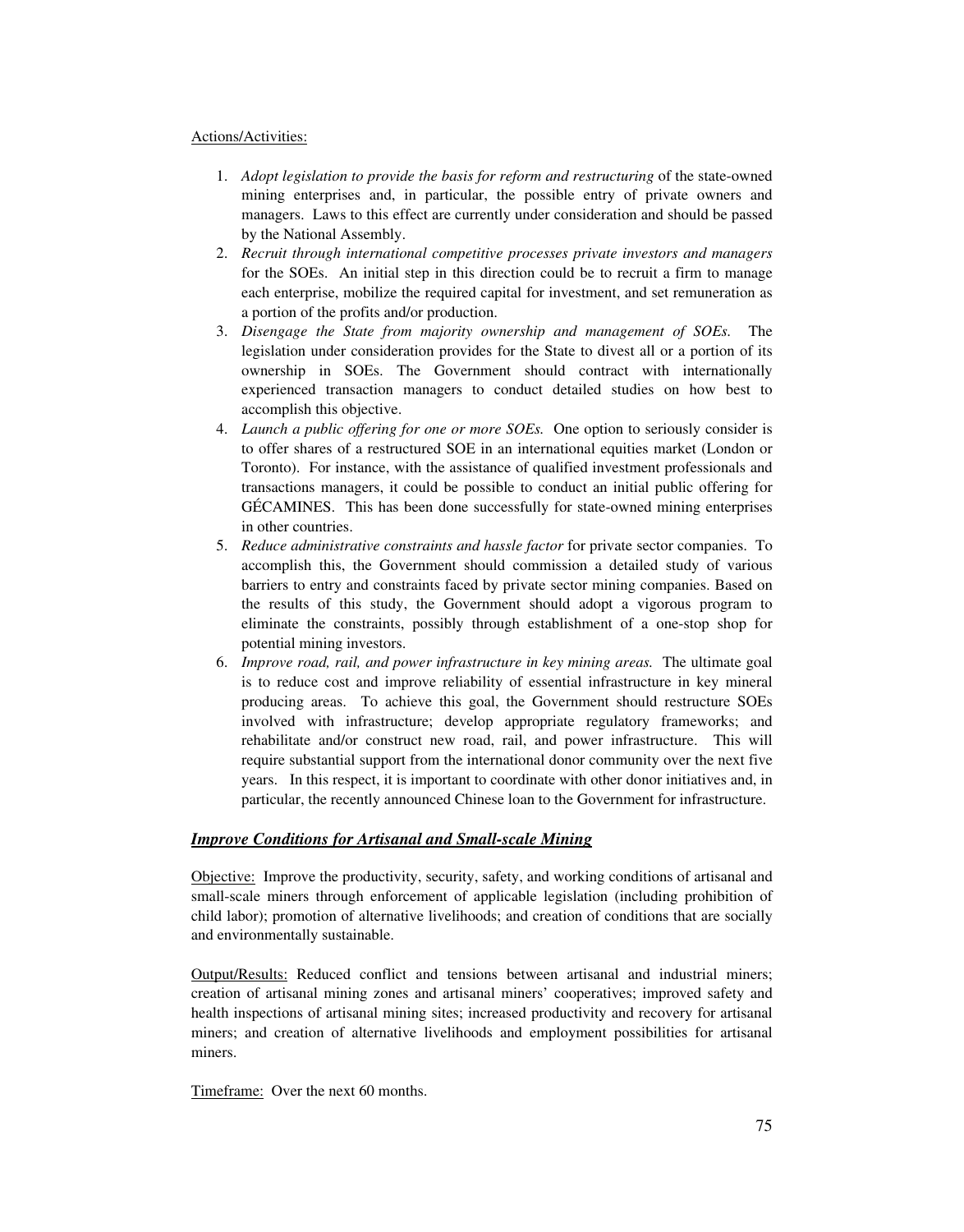#### Actions/Activities:

- 1. *Improve security of tenure for artisanal miners* in order to reduce conflicts with industrial operators. This can be accomplished through the designation of special zones for artisanal miners, as provided for in Article 109 of the Mine Law of 2002. These zones should be mineral prospective and in reasonable proximity to transportation infrastructure, river courses, and other support infrastructure such as housing, sanitation, and water. The minimum size of the zone should be at least 5 *carrés*, (the standard unit of measurement in the mining cadastre) or the same minimum size as a quarry exploitation permit.
- 2. *Adopt regulations and criteria for small-scale mining.* Certain deposits are too small for large-scale industrial mining but too large for efficient working by artisanal miners. The Mine Law does provide for small-scale mining permits, but the criteria to be applied to this type of permit need to be better defined. The Government should engage competent legal and technical advice to prepare these criteria and regulations.
- 3. *Recognize artisanal miners' cooperatives,* which could then obtain a small-scale mining permit. The Congolese Civil and Commercial Code will require amendment to provide for legal personality for such cooperatives.
- 4. *Improve enforcement of labor, health, safety, and environmental standards* through the specialized mines inspection units to be established within the provincial mine offices. For this purpose, the Government may wish to consider recruitment of specialized companies; and/or to set up a special office to track the transport and commercialization of mineral products produced by artisans. This would most likely be part of a traceability scheme currently being studied by several donors.
- 5. *Improve productivity and recovery factors of artisanal miners* through extension services by SAESSCAM and other government agencies/NGOs. These services would provide technical assistance, equipment, and funding to upgrade extraction techniques and improve safety standards. Additionally, a program should be established to sensitize artisanal miners about international market conditions for their products, and help ensure that they receive fair market value for their production. In this respect, it will be necessary to work closely with trading houses and other intermediaries that purchase the output of artisanal miners.
- 6. *Improve beneficiation of minerals by artisanal miners* and various intermediaries. This could be accomplished through establishment of a pilot beneficiation and valueadded facility in key mineral producing provinces. This facility, if successful, could be replicated by private investors in other production areas. In tandem with this program, the Government should enforce the prohibition on exporting all minerals in raw ("brute") form, starting with the province of Katanga. The measure would have the advantage, among others, of slowing down illegal exports, as well as encouraging transformation and beneficiation of the raw ores, which would increase the value added to the artisans. The Government may wish to facilitate the establishment of cutting and polishing centers for diamonds and precious stones and provide funding for training programs. However, careful consideration should be given to the costs and benefits of this approach, given the dominant position in the market already played by cutters and polishers in other countries.
- 7. *Develop alternative livelihood programs,* with the assistance of bilateral donors, industrial companies, community-based organizations, and NGOs. The objective would be to absorb some of the artisanal workforce into other occupations. In particular, partnerships could be formed with industrial enterprises to target certain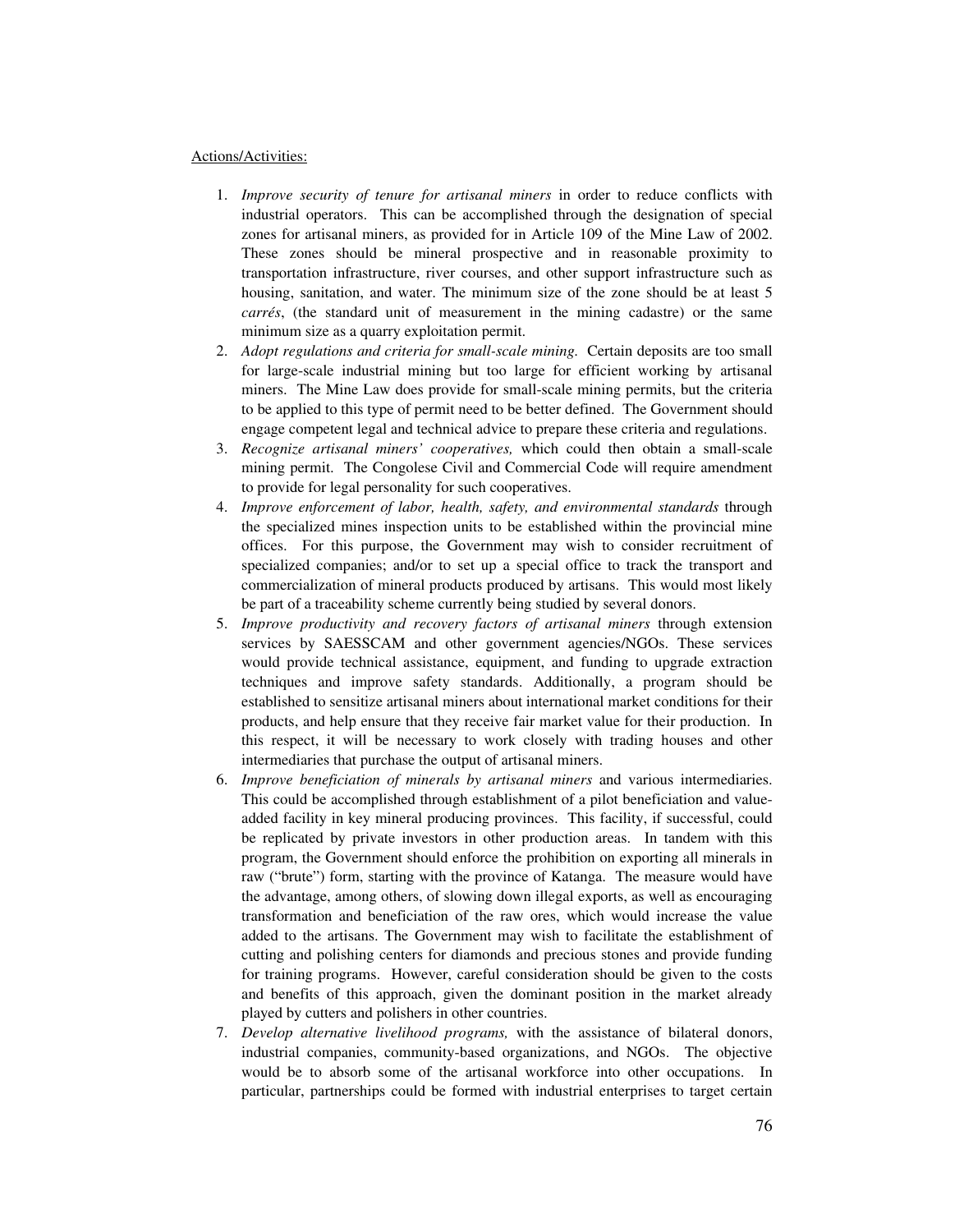key services which these companies require. A program could be developed to train and establish artisans to service the requirement.

# *Address Environmental and Social Issues*

Objective: Improve the mining sector's conformance with internationally recognized norms for environmental and social protection.

Output/Results: An inventory and risk assessment of environmental problems in key mineral producing areas; attenuation and/or remedy of those classified as the most pressing; improved capacity to review impact assessments and management plans presented by companies, as well as surveillance of compliance therewith; and improved relations between the community and various industrial enterprises.

#### Timeframe: Next 60 months.

#### Actions/Activities:

- 1. *Inventory and risk assessment of pressing environmental problems* in key mineral producing areas. The inventory would identify legacy problems and propose measures to remediate them.
- 2. *Conduct baseline environmental studies for partnership contracts,* in order to distinguish pollution stocks from future pollution flows. This will enable the government and private partners to assume proportionate responsibilities for environmental matters.
- 3. *Adopt appropriate and internationally competitive regulations* with respect to environmental protection and responsibilities of government and private sector companies.
- 4. *Improve the capacity of government institutions* to evaluate environmental impact assessments and management plans and enforce compliance.
- 5. *Develop a program to work with artisanal miners on environmental awareness matters,* including sensitization on health and safety measures.
- 6. *Ensure that rehabilitation financial guarantees are effectively reported and used for purposes required.* The government may wish to consider dispensing with the requirement for upfront payments in return for other performance guarantees and bonds.
- 7. *Promote more effective community consultation* by reinforcing the dispositions in the Mine Law and/or adopting additional regulations. It is also necessary to enforce the existing and future requirements for community consultation by linking reports on effective consultation to issuance of the mineral title.
- 8. *Provide for continuation of social services provided by SOEs,* possibly through spinoffs of social assets of the SOEs to appropriate entities, or through other cooperative ventures.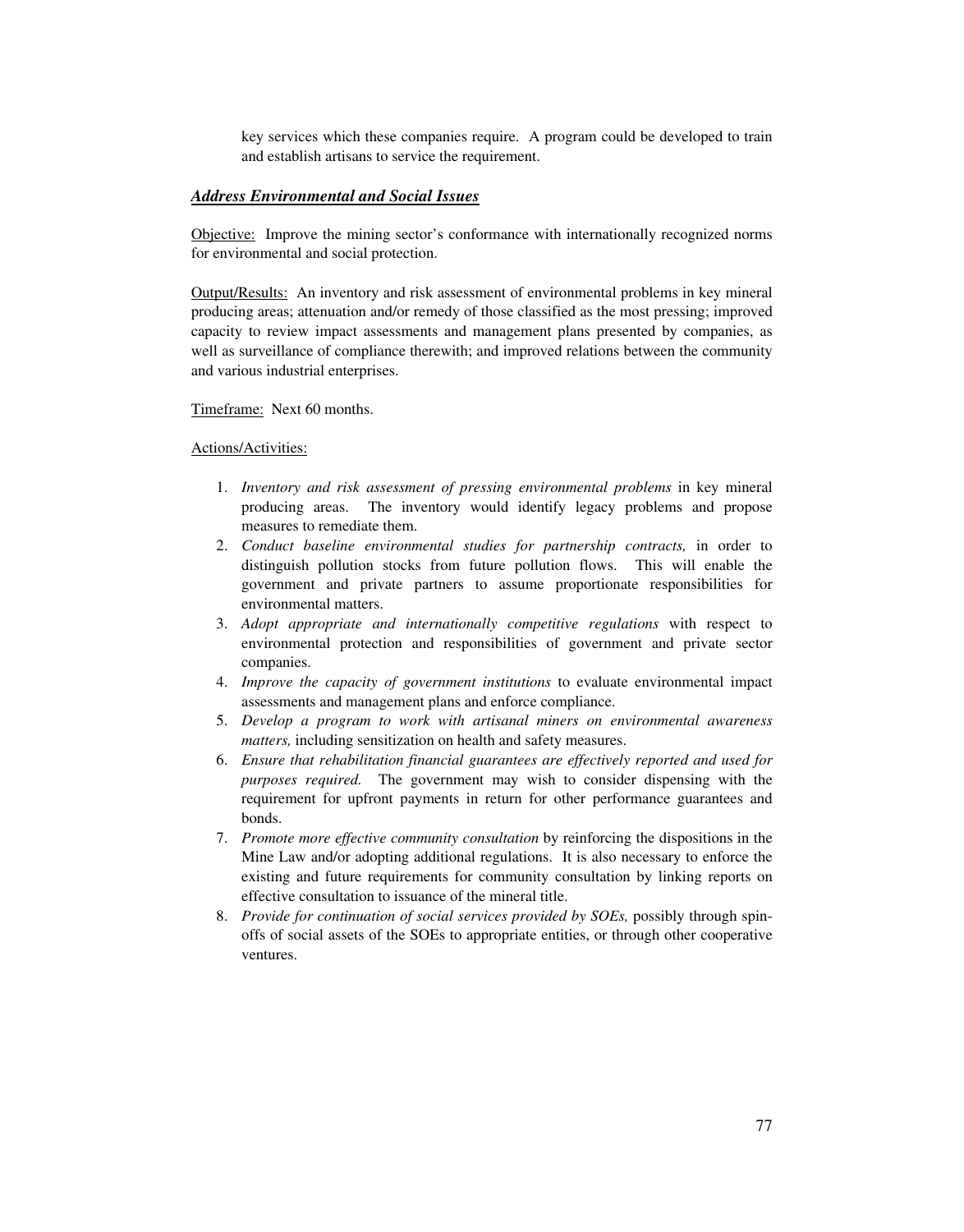|                                    | Cost                   | (US\$ M)             | 3.25                     |                        | $\frac{0}{1}$                 |                   | $\tilde{c}$                     |                          |                    | 0.5                                 |                          |                    | $\dot{3.0}$                          |                           | $\frac{0}{1}$                     |                   | $\tilde{0}$ .                  |                                      |                                   | 0.25                             |                                       |           |
|------------------------------------|------------------------|----------------------|--------------------------|------------------------|-------------------------------|-------------------|---------------------------------|--------------------------|--------------------|-------------------------------------|--------------------------|--------------------|--------------------------------------|---------------------------|-----------------------------------|-------------------|--------------------------------|--------------------------------------|-----------------------------------|----------------------------------|---------------------------------------|-----------|
|                                    | Priority               |                      | high                     |                        | high                          |                   | high                            |                          |                    | high                                |                          |                    | high                                 |                           | medium                            |                   | high                           |                                      |                                   | medium                           |                                       |           |
|                                    | Interested parties and | nature of assistance | MOF, MOM, IMF,           | WBG, Int'l consultancy | MOF, MOM, IMF, WBG,           | Int'l consultancy | MOF, MOM, IMF, WBG,             | Technical assistance and | logistical support | MOF, MOM, IMF, WBG,                 | Technical assistance and | logistical support | MOF, MOM, IMF, WBG,                  | International consultancy | MOF, MOM, IMF, WBG,               | Int'l consultancy | Central and provincial         | governments, parliament,             | advisors                          | MOF, MOM, IMF, WBG,              | special cell in LTU                   |           |
| Table 10. Increase Fiscal Receipts | Activities             |                      | Audit of companies       |                        | Audit of government processes |                   | Combine functions of DGRAD with | DGI                      |                    | Establish special cell within large | taxpayers unit (LTU)     |                    | Outsource management of special cell |                           | Independent audit of tax receipts |                   | Adopt rules and guidelines for | retrocession of mining revenues from | central to provincial governments | Adopt requirements that all mine | companies use international reporting | standards |
|                                    | Output/Results         |                      | US\$80 million in fiscal | receipts by end 2008   |                               |                   |                                 |                          |                    |                                     |                          |                    |                                      |                           |                                   |                   |                                |                                      |                                   |                                  |                                       |           |
|                                    | Goals                  |                      | Improve                  | assessment and         | collections                   |                   |                                 |                          |                    |                                     |                          |                    |                                      |                           |                                   |                   | Address special                | fiscal issues                        |                                   |                                  |                                       |           |
|                                    | <b>Objective</b>       |                      | Increase fiscal          | receipts               |                               |                   |                                 |                          |                    |                                     |                          |                    |                                      |                           |                                   |                   |                                |                                      |                                   |                                  |                                       |           |

| $\ddot{\phantom{0}}$ |
|----------------------|
|                      |
| $\tilde{c}$          |
| ו<br>ו<br>i          |
|                      |
|                      |
|                      |
|                      |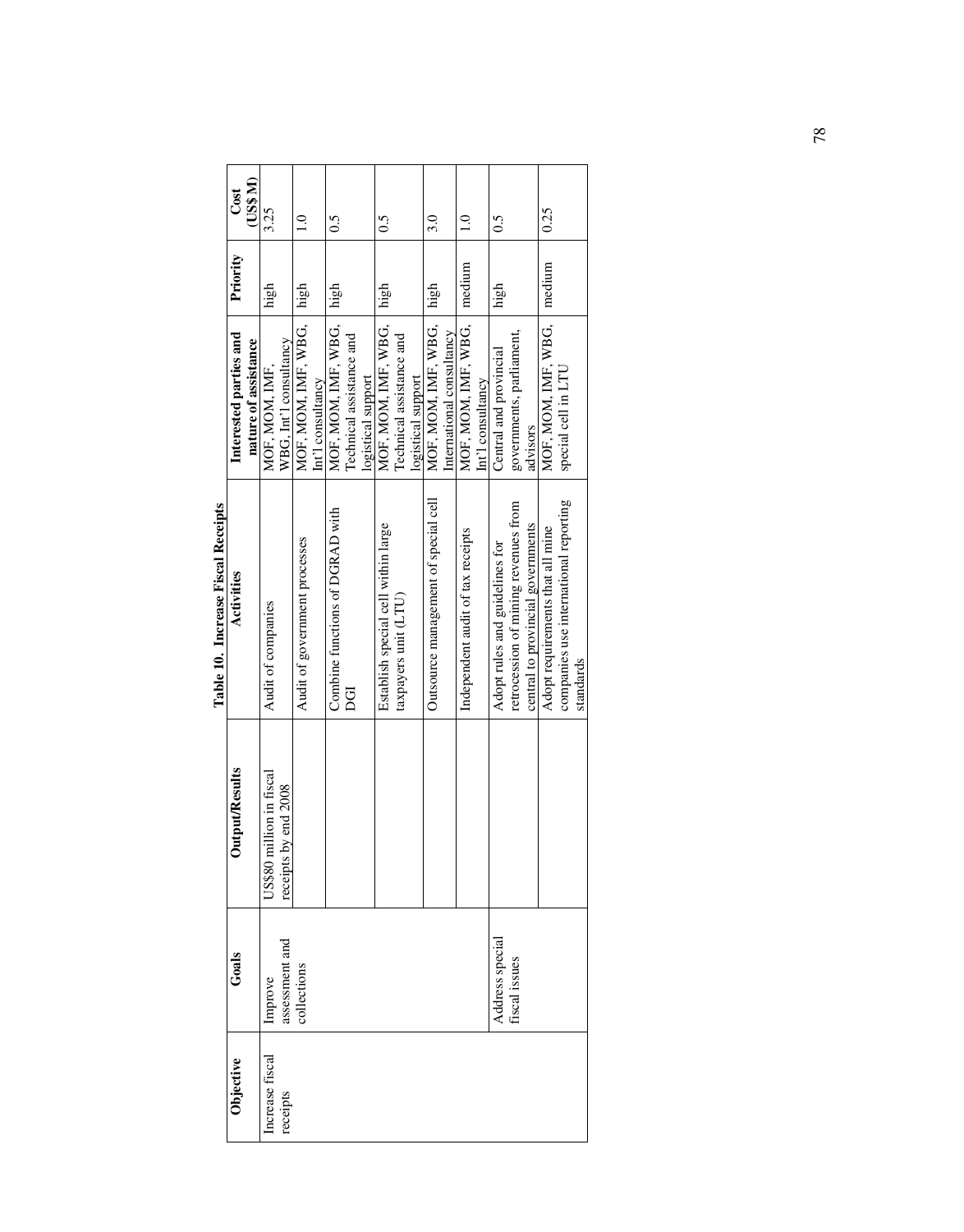| Objective      | Gaals             | <b>Jutput/Results</b> | Activities                             | Interested parties and      | Priority | Cost   |
|----------------|-------------------|-----------------------|----------------------------------------|-----------------------------|----------|--------|
|                |                   |                       |                                        | nature of assistance        |          | US\$M) |
| mprove         | trengthen mining  |                       | Adopt specific mining regulations      | MOM, WBG, Local and         | medium   |        |
| nabling        | law and           |                       | relative to artisanal miners rights,   | nternational legal          |          |        |
| nvironment for | regulations       |                       | strengthened environmental protection, | advisors                    |          |        |
| lew investment |                   |                       | community consultation, and disclosure |                             |          |        |
|                | strengthen fiscal |                       | Amend fiscal dispositions for sliding  | MOM/MOF/WBG, Local   medium |          |        |
|                | regime            |                       | scale royalty and fee on mine right    | and international fiscal    |          |        |
|                |                   |                       | ransfer                                | dvisors                     |          |        |

Table 11. Improve Enabling Environment for Investment **Table 11. Improve Enabling Environment for Investment**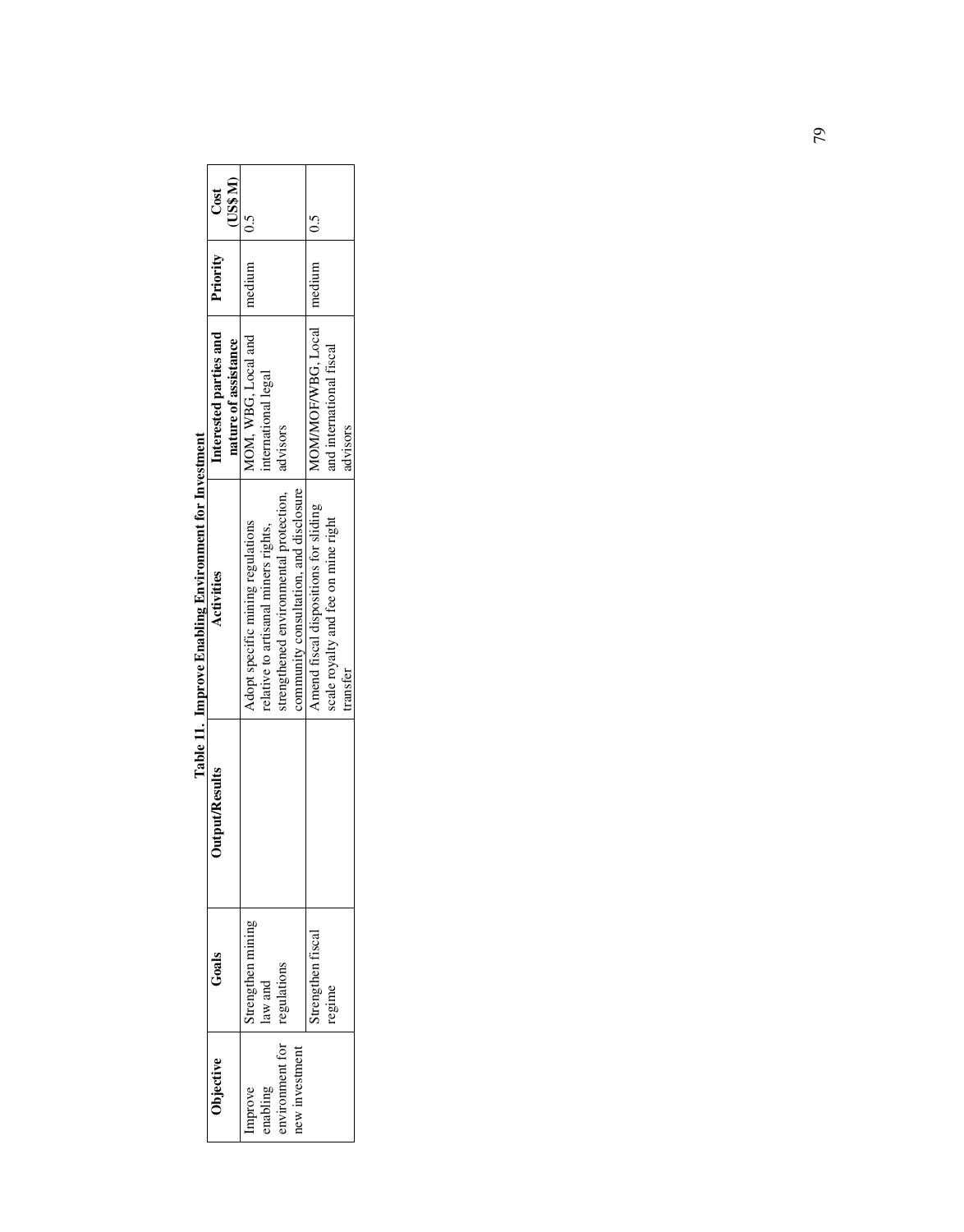|                |                    |                                | UVU Luqillo<br>Tann Tel Timbi Accent      |                            |          |             |
|----------------|--------------------|--------------------------------|-------------------------------------------|----------------------------|----------|-------------|
| Objective      | Goals              | Output/Results                 | Activities                                | Interested parties and     | Priority | Cost        |
|                |                    |                                |                                           | nature of assistance       |          | $(15$ \$ M) |
| Improve Sector | Adjustments to     | Enhanced benefits for the      | Following through on the                  | GDRC, Inter-ministerial    | high     |             |
| Governance     | certain existing   | State; improved security of    | recommendations of the Commission to      | commission, legal          |          |             |
|                | partnership        | tenure for investor; and       | re-read 60+ partnership contracts; the    | advisors                   |          |             |
|                | contracts          | improved internal              | Government should discuss with the        |                            |          |             |
|                |                    | management of contracts        | companies certain adjustments to the      |                            |          |             |
|                |                    |                                | contracts in a timely and transparent     |                            |          |             |
|                |                    |                                | manner, and with the highest standards    |                            |          |             |
|                |                    |                                | of professional competence                |                            |          |             |
|                | Improve            | Better compliance of partners  | Engagement of qualified legal             | Recruit qualified legal    | high     | 0.75        |
|                | supervision of     | with contractual obligations   | assistance for Gecamines                  | firm                       |          |             |
|                | partnership        |                                | Additional legal and                      | Local and international    | high     | 1.5         |
|                | contracts          |                                | financial/economic reviews of contracts   | law firms                  |          |             |
|                |                    |                                | by qualified experts                      |                            |          |             |
|                | Ensure due process | Better terms and conditions of | Recruit qualified local and international | Ministry of Mines, local   | Medium   | 2.5         |
|                | for all future     | contracts; transparent         | legal, financial and economic expertise   | and international legal    |          |             |
|                | contracts and      | processes for award observed   | for negotiations of future contracts      | experts                    |          |             |
|                | "fairer" contracts |                                | Proper and professional valuation of      | MOM/SOEs, int'l and        | High     | 3.0         |
|                |                    |                                | assets                                    | local consultants          |          |             |
|                |                    |                                | Submit contracts for "fairness" review    | International advisors and | Medium   | 1.25        |
|                |                    |                                | by independent advisory panel             | experts                    |          |             |
|                | Disclosure of      | Better transparency and public | Publish all contracts and/or certified    | MOM, SOEs                  | High     | 0.5         |
|                | contract terms and | awareness of contracts         | syntheses of the material terms and       |                            |          |             |
|                | conditions         |                                | conditions of the contracts, chain of     |                            |          |             |
|                |                    |                                | custody of the mineral right              |                            |          |             |
|                | Improve disclosure | of synthesis<br>Publication    | Adopt legislation modeled on Toronto      | MOM, International legal   | High     | 0.5         |
|                | of information on  | reports by companies relative  | Stock Exchange to require disclosure of   | experts and consultants    |          |             |
|                | partners and       | organization<br>to corporate   | material information and facts on         |                            |          |             |
|                | companies          |                                | company organization, share               |                            |          |             |
|                |                    |                                | ownership, directors and management,      |                            |          |             |
|                |                    |                                | internal decision making, chain of        |                            |          |             |
|                |                    |                                | custody of permits, material terms and    |                            |          |             |
|                |                    |                                | conditions of contracts                   |                            |          |             |

Table 12. Improve Sector Governance **Table 12. Improve Sector Governance**  80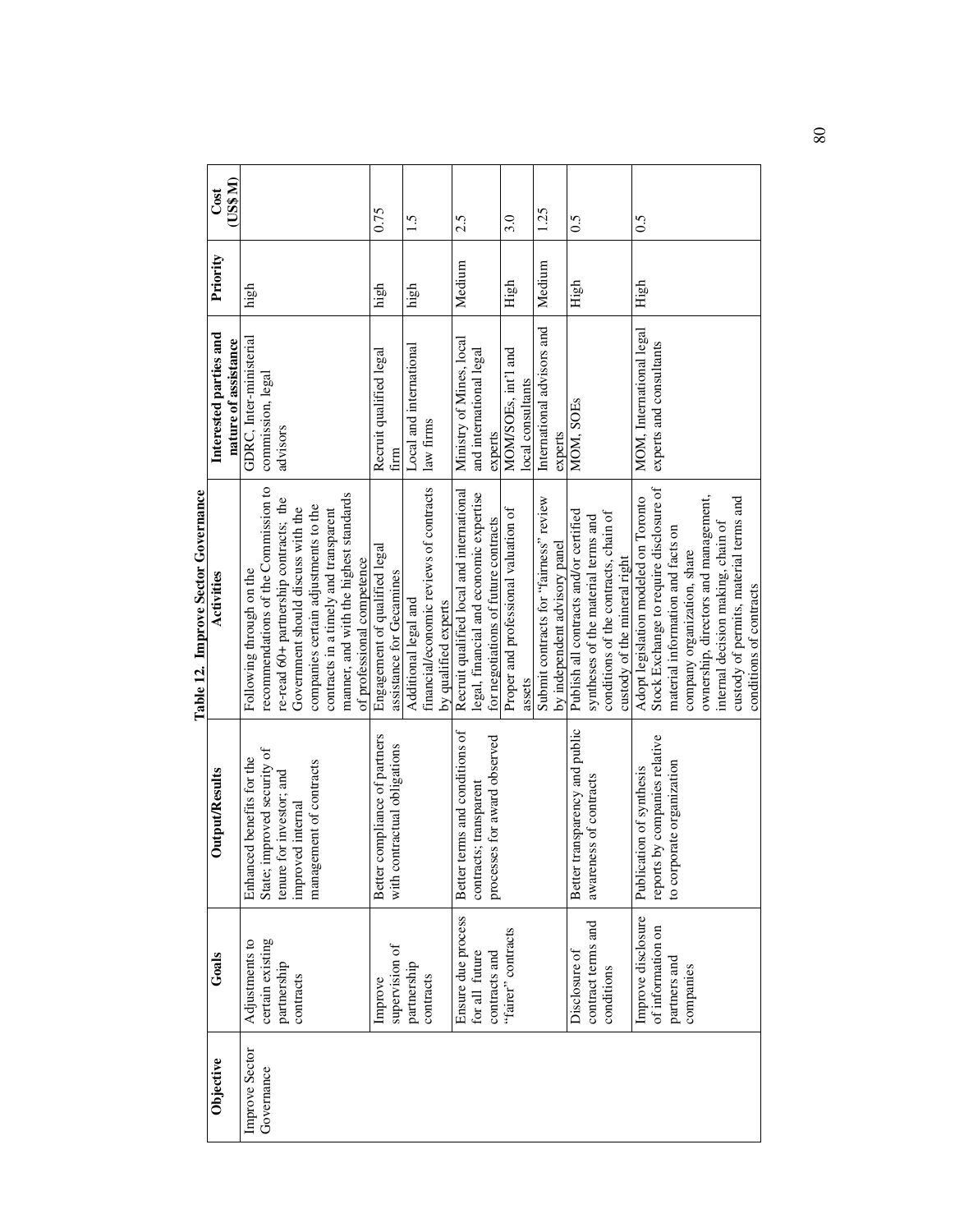| 3.0                                                                                                                                       | 0.5                                                                                     | $\widetilde{\phantom{0}}$                                                                   | 10.0                                                                                                                                                  | $\frac{0}{1}$                                                                                    | 0.25                                                                                                                             | 0.25                                                                                                    | X.A.                                                                                                                     |
|-------------------------------------------------------------------------------------------------------------------------------------------|-----------------------------------------------------------------------------------------|---------------------------------------------------------------------------------------------|-------------------------------------------------------------------------------------------------------------------------------------------------------|--------------------------------------------------------------------------------------------------|----------------------------------------------------------------------------------------------------------------------------------|---------------------------------------------------------------------------------------------------------|--------------------------------------------------------------------------------------------------------------------------|
| High                                                                                                                                      | Medium                                                                                  | Medium                                                                                      | Medium                                                                                                                                                | Medium                                                                                           | Medium                                                                                                                           | Medium                                                                                                  | High                                                                                                                     |
| international advisors<br>committee of EITI<br>Implementation<br>MOF, MOM                                                                 | MOF and legal advisors<br>to government                                                 | MOF and consultants and<br>government                                                       | donors (particularly the<br>Belgians and Germans)<br>MOM, international                                                                               | international consultants<br>MOM/SOEs, local and<br>to organize tenders                          | GDRC, Local legal<br>expertise                                                                                                   | GDRC, Local legal<br>expertise                                                                          | GDRC, Local legal<br>expertise                                                                                           |
| Rapid and effective implementation of<br>the EITI                                                                                         | Adopt specific legislation requiring<br>companies to disclose payments to<br>government | Implement recommendations of risk<br>control and assurance audit of<br>government processes | conduct economic cost-benefit analyses<br>Continue scientific investigations and<br>of various "traceability" schemes<br>currently under development. | certain mineral properties as provided<br>Implement tender procedures for<br>for in the mine law | prohibit government officials to serve<br>Adoption of specific legislation to<br>on boards or as officers of mining<br>companies | Require disclosure by government<br>officials of any and all fiduciary<br>interests in mining companies | relative to government officials holding<br>Enforcement of existing dispositions<br>directly or indirectly mining rights |
| by companies and received by<br>the government<br>fiscal and other receipts paid<br>according to template of all<br>Published information | payments made on regular<br>basis<br>Companies to publish                               | Plug loopholes which allow<br>leakages of tax revenues in<br>government accounts            | Eliminate trafficking of<br>minerals for arms and<br>clandestine exports                                                                              |                                                                                                  |                                                                                                                                  |                                                                                                         |                                                                                                                          |
| revenues flows<br>from the sector<br>disclosure of<br>Improved                                                                            |                                                                                         |                                                                                             | Improved tracking<br>commodities<br>of mineral                                                                                                        | Competitive award<br>of mineral<br>properties                                                    | potential conflicts<br>Elimination of<br>of interest                                                                             |                                                                                                         |                                                                                                                          |
|                                                                                                                                           |                                                                                         |                                                                                             |                                                                                                                                                       |                                                                                                  |                                                                                                                                  |                                                                                                         |                                                                                                                          |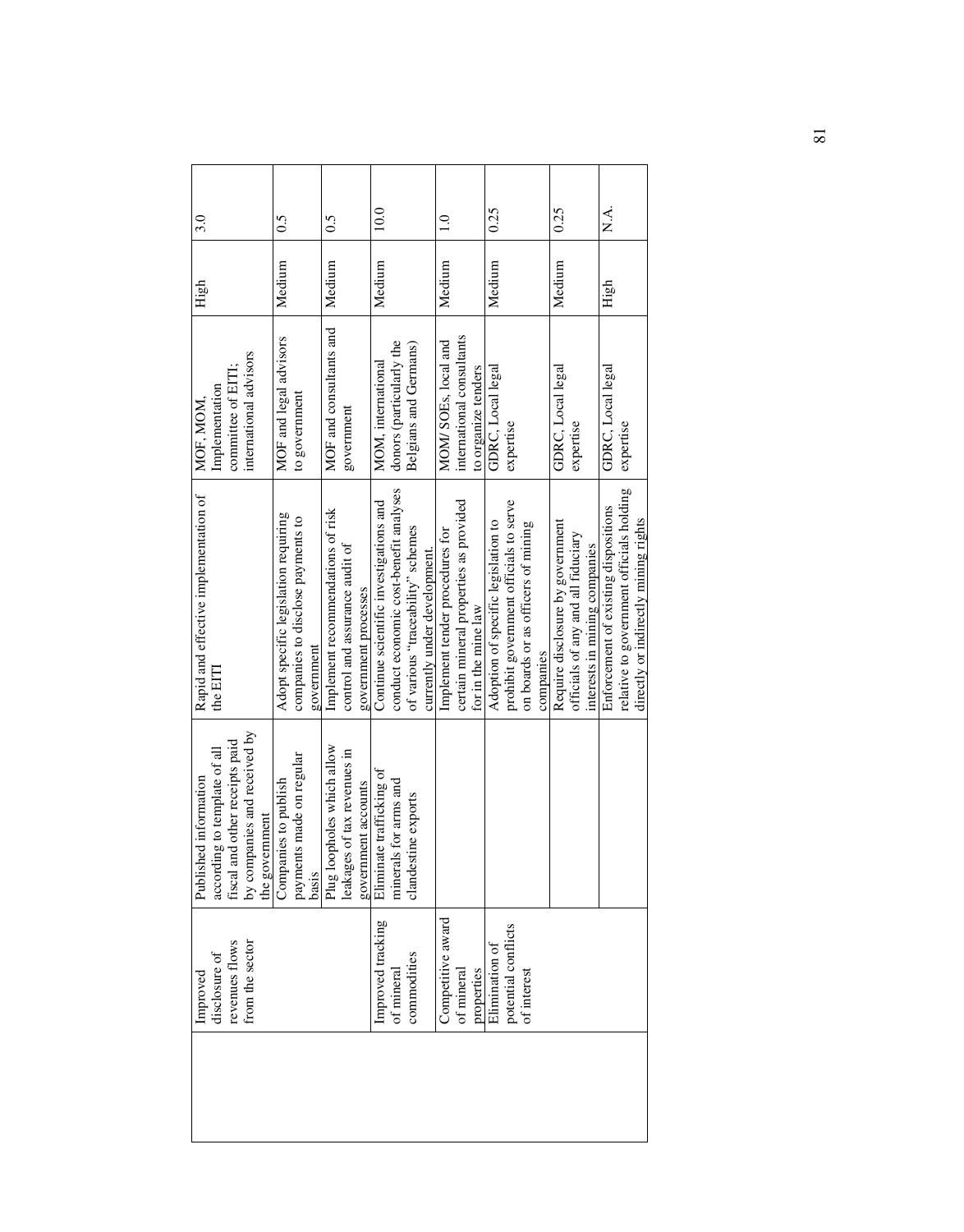|                  |                    |                                 | ""°'                                                                             |                                                      |          |               |
|------------------|--------------------|---------------------------------|----------------------------------------------------------------------------------|------------------------------------------------------|----------|---------------|
| Objective        | Goals              | tput/Results<br>ā               | Activities                                                                       | Interested parties and                               | Priority | Cost          |
|                  |                    |                                 |                                                                                  | nature of assistance                                 |          | (US\$ M)      |
| Strengthen       | Improve            | Reduced speculation,            | Mining cadastre (CAMI) should deploy                                             | MOM, CAMI, local and                                 | High     | 13.5          |
| government       | efficiencies in    | improved processing times,      | offices to provinces, establish criteria                                         | international technical                              |          |               |
| institutions and | mineral rights     | better compliance with work     | for processing times, update software,                                           | assistance and                                       |          |               |
| capacity to      | management         | program obligations             | monitor activities on the ground, adopt                                          | consultancy firm                                     |          |               |
| monitor and      |                    |                                 | tracking mechanisms, improve links to                                            |                                                      |          |               |
| supervise sector |                    |                                 | other government services                                                        |                                                      |          |               |
| developments     | Improve overall    | Improved compliance with        | Reinforce Ministry of Mines at the                                               | MOM, technical                                       | High     | 6.0           |
|                  | government         | work program obligations,       | central government and provincial                                                | assistance from local and                            |          |               |
|                  | oversight of       | coherent management of          | levels                                                                           | international experts,                               |          |               |
|                  | mining sector      | sector;                         |                                                                                  | logistical and materiel                              |          |               |
|                  |                    |                                 |                                                                                  | support                                              |          |               |
|                  | Deliver effective  | Improved production             | Strengthen SAESSCAM by training                                                  | MOM, provincial                                      | Medium   | 12.0          |
|                  | government         | and mineral<br>efficiencies     | personnel, dissemination of mineral                                              | governments, local and                               |          |               |
|                  | assistance to      | recoveries; improved health,    | law information, assist artisans to                                              | international technical                              |          |               |
|                  | artisanal miners   | safety and environmental        | organize, provide technical extension                                            | assistance                                           |          |               |
|                  |                    | conditions; reduction in        | services, linkage to tracing systems,                                            |                                                      |          |               |
|                  |                    | fraudulent activities           | extend services into more artisanal                                              |                                                      |          |               |
|                  |                    |                                 | mining areas                                                                     |                                                      |          |               |
|                  | Improve            | Site inspections of at least 20 | Rejuvenate the mines inspection                                                  | MOM, outsource of                                    | Medium   | 12.5          |
|                  | monitoring of      | exploitation operations per     | functions (starting in Katanga                                                   | inspections function and                             |          |               |
|                  | health, safety     | year in Katanga province;       |                                                                                  |                                                      |          |               |
|                  | environment        |                                 | means to quickly build cadre of trained<br>province); outsource inspections as a | supply of logistical and<br>training of local staff; |          |               |
|                  | conditions at mine |                                 | staff.                                                                           | materiel support                                     |          |               |
|                  | sites              |                                 |                                                                                  |                                                      |          |               |
|                  | Improve control    | Increase declared volume and    | Restructure and reform CEEC                                                      | MOM, CEEC, technical                                 | High     | 5.5           |
|                  | and valuation of   | value of diamond exports and    | (diamond valuation office) through                                               | assistance and                                       |          |               |
|                  | diamonds           | reduce fraud                    | operational and financial audits,                                                | outsourcing of part of                               |          |               |
|                  |                    |                                 | recruitment and training of staff,                                               | valuation functions                                  |          |               |
|                  |                    |                                 | international oversight and counter                                              |                                                      |          |               |
|                  |                    |                                 | valuation                                                                        |                                                      |          |               |
|                  | Improve financial  | Produce regular financial,      | Train staff of Ministries of Mines and                                           | MOM, international                                   | Medium   | $\frac{0}{1}$ |
|                  | and economic       | economic and technical          | Finance (CTCPM, among other                                                      | technical and training                               |          |               |

Table 13. Strengthen Government Institutions and Build Capacity **Table 13. Strengthen Government Institutions and Build Capacity**  82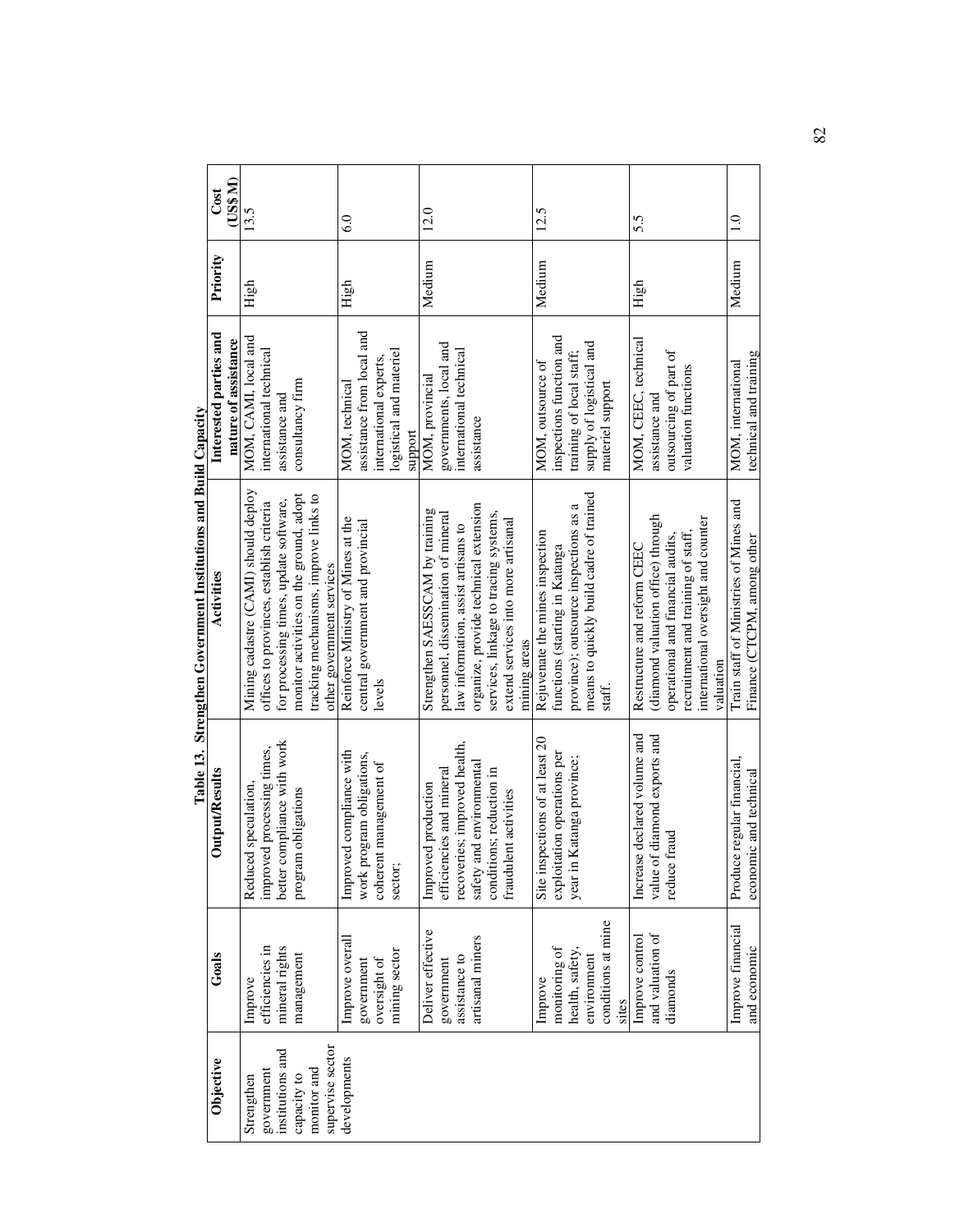|                                                                                                                              | 5.0                                                                                                                                                                                                    | 92.0                                                                                                                                                                                                                                                                     |
|------------------------------------------------------------------------------------------------------------------------------|--------------------------------------------------------------------------------------------------------------------------------------------------------------------------------------------------------|--------------------------------------------------------------------------------------------------------------------------------------------------------------------------------------------------------------------------------------------------------------------------|
|                                                                                                                              | High                                                                                                                                                                                                   | Medium                                                                                                                                                                                                                                                                   |
| assistance                                                                                                                   | internationally certified<br>MOM. OFIDA. OCC.<br>mineral testing<br>laboratories                                                                                                                       | experts and consultants<br>MRS, international                                                                                                                                                                                                                            |
| financial/economic analysis, mining<br>accounting, finance, taxation and<br>agencies) in principles of project<br>governance | commodity exports through principal<br>laboratories to assay and determine<br>Reinforce government laboratories<br>and/or provide contracts to private<br>value and volume of mineral<br>ports of exit | information, produce new maps and<br>assistance to Ministry of Scientific<br>rehabilitate research institutes and<br>Provide technical and contractor<br>cartography, repatriate to DRC<br>Research to digitize existing<br>information stored overseas,<br>universities |
| analysis of projects   assessments of proposed<br>projects                                                                   | exports, principally in Katanga<br>Increase in the declared value<br>and volume of mineral<br>province                                                                                                 | country not yet covered, using<br>Produce new geological maps<br>at regional scale for 50% of<br>geospatial, and<br>techniques<br>modern cartography,<br>geophysical,<br>geochemical                                                                                     |
|                                                                                                                              | of mineral exports<br>value and volume<br>surveillance of<br>Improve                                                                                                                                   | Improve state of<br>information and<br>geological<br>data                                                                                                                                                                                                                |
|                                                                                                                              |                                                                                                                                                                                                        |                                                                                                                                                                                                                                                                          |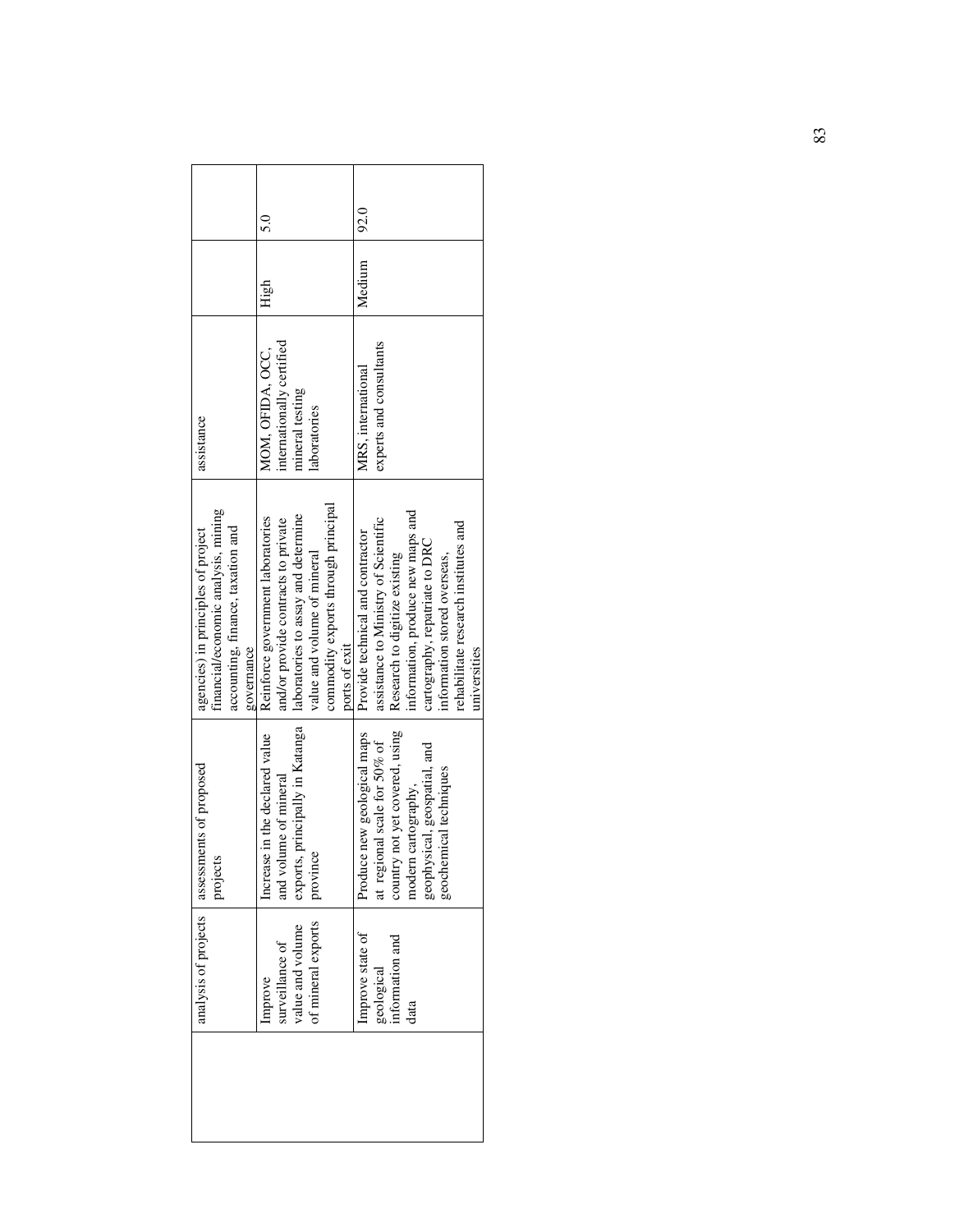|                                                                              | $\cos$                 | (US\$ M)             | 0.5                                        |                                       |                                         |                          | 15.0                                   |                                         | 5.0                                   |                                    |                                      |                                 |                                        |                          | 125.0                                |                                    |                                       |                                   |                                |                                           |                               |                            |                            |
|------------------------------------------------------------------------------|------------------------|----------------------|--------------------------------------------|---------------------------------------|-----------------------------------------|--------------------------|----------------------------------------|-----------------------------------------|---------------------------------------|------------------------------------|--------------------------------------|---------------------------------|----------------------------------------|--------------------------|--------------------------------------|------------------------------------|---------------------------------------|-----------------------------------|--------------------------------|-------------------------------------------|-------------------------------|----------------------------|----------------------------|
|                                                                              | Priority               |                      | High                                       |                                       |                                         |                          | High                                   |                                         | Medium                                |                                    |                                      |                                 |                                        |                          | High                                 |                                    |                                       |                                   |                                |                                           |                               |                            |                            |
|                                                                              | Interested parties and | nature of assistance | MinPort, MOM, technical                    | assistance                            |                                         |                          | MinPort, MOM, SOEs,                    | int'l and local consultants             | MOM, technical and legal              | assistance                         |                                      |                                 |                                        |                          | MOM, technical                       | assistance and direct              | funding support                       |                                   |                                |                                           |                               |                            |                            |
| Table 14. Maximize Contribution to Economic Development of Mineral Endowment | Activities             |                      | Adoption of legislation to facilitate dis- | engagement of State as owner of SOEs, | facilitate entry of private capital and | managers.                | Conduct valuation of assets, tendering | procedures for mineral and other assets | Identification of key constraints and | hassles and adoption of a vigorous | program of to remove them, including | elimination of many permits and | regulations and establishment of "one- | stop" shop for investors | Support to government to restructure | SOEs involved with infrastructure, | development of appropriate regulatory | frameworks, rehabilitation and/or | construction of new road, rail | infrastructure; this activity needs to be | coordinated with the recently | announced Chinese loan for | infrastructure development |
|                                                                              | Output/Results         |                      | Entry of private owners and                | managers in all SOEs by 2009          | and realization of fair market          | value for mineral assets |                                        |                                         | "Doing business indicators" in        | DRC; ratings to move from          | current bottom position to           | mid-level of countries          | surveyed by 2009                       |                          | Reduced transportation times         | and cost; reliable power           | supply to mines                       |                                   |                                |                                           |                               |                            |                            |
|                                                                              | Goals                  |                      | Reform and                                 | restructure                           | parastatal                              | companies                |                                        |                                         | Reduce                                | administrative                     | constraints and                      | "hassle" factor for             | private sector                         | companies                | Improve road, rail,                  | and power                          | infrastructure in                     | key mining areas                  |                                |                                           |                               |                            |                            |
|                                                                              | Objective              |                      | Ensure the                                 | maximum                               | contribution to                         | overall                  | economic                               | development of                          | <b>DRC</b> mineral                    | assets and                         | endowment                            |                                 |                                        |                          |                                      |                                    |                                       |                                   |                                |                                           |                               |                            |                            |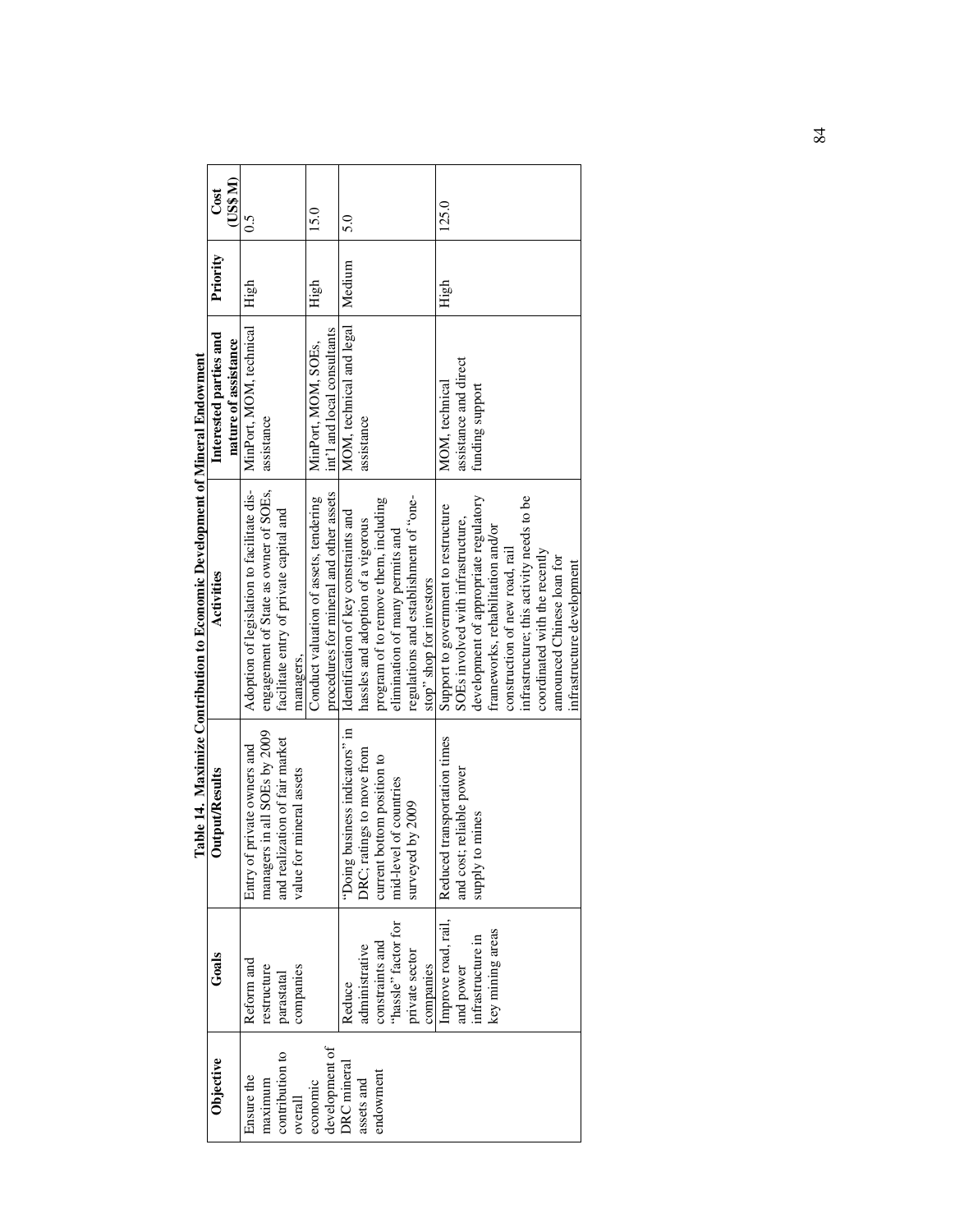| Objective      | Goals                              | <b>put/Results</b><br>J                                                                  | Activities                               | Interested parties and    | Priority | Cost    |
|----------------|------------------------------------|------------------------------------------------------------------------------------------|------------------------------------------|---------------------------|----------|---------|
|                |                                    |                                                                                          |                                          | nature of assistance      |          | (1088M) |
| Improve        | Improve security                   | Reduction in conflicts between                                                           | Government should set aside artisanal    | MOM, SAESSCAM,            | Medium   | 4.5     |
| conditions for | of tenure for                      | industrial and artisanal miners                                                          | mining zones in key producing areas      | Technical assistance,     |          |         |
| artisanal and  | artisanal miners                   |                                                                                          | with access to transport, water, and     | logistical and materiel   |          |         |
| small scale    | and reduced                        | through establishment of 10<br>viable "artisanal mining<br>zones" within next 24 months; | infrastructure; police and control       | support                   |          |         |
| mining         | conflicts with                     |                                                                                          | activities in the zones; elimination of  |                           |          |         |
|                | industrial operators               | elimination of barriers to                                                               | the US\$25 diggers card fee;             |                           |          |         |
|                |                                    | regularization of artisanal                                                              | dissemination of mine law                |                           |          |         |
|                |                                    | mining                                                                                   |                                          |                           |          |         |
|                | More clearly                       | Facilitate the development of                                                            | Adopt regulations and criteria to define | MOM, Technical and        | Medium   | 0.5     |
|                |                                    | small scale industrial                                                                   | the special "small scale mining" permit  | legal assistance to       |          |         |
|                | distinguish in the<br>Mine Law the | operations which are presently                                                           | as provided for in the Mine Law          | Ministry of Mines         |          |         |
|                | artisanal and                      | hampered by lack of clear                                                                |                                          |                           |          |         |
|                | "small scale                       | definitions in the<br>criteria and                                                       |                                          |                           |          |         |
|                | mining"                            | Mine Law                                                                                 |                                          |                           |          |         |
|                | Establish artisanal                | such cooperatives<br>At least 10                                                         | Facilitate the creation of artisanal     | MOM, SAESSCAM,            | Medium   | 2.0     |
|                | miners                             | fully functional and viable                                                              | mining cooperatives through              | Local technical           |          |         |
|                | cooperatives                       | within 24 months                                                                         | adjustments in civil code, provision of  | assistance, civil society |          |         |
|                |                                    |                                                                                          | technical assistance and training to the | organizations             |          |         |
|                |                                    |                                                                                          | cooperatives                             |                           |          |         |
|                |                                    |                                                                                          |                                          |                           |          |         |
|                | Improved                           | Increase in number of site                                                               | Create and staff specialized unit and/or | MOM, Local technical      | Medium   | 2.0     |
|                | enforcement of                     | inspections per year by                                                                  | reinforce existing units within          | assistance and logistical |          |         |
|                | labor, health,                     | government inspectors                                                                    | provincial mines offices to verify and   | support                   |          |         |
|                | safety and                         | evaluate<br>qualified to                                                                 | conduct inspections and verifications of |                           |          |         |
|                | environmental                      | conditions in artisanal                                                                  | artisanal mining sites, beginning in     |                           |          |         |
|                | standards                          | workings                                                                                 | Katanga province                         |                           |          |         |
|                | Improved                           | Increase recovery factors and                                                            | Extension services by SAESSCAM and       | MOM, SAESSCAM,            | Medium   | 15.0    |
|                | productivity in                    | efficient production of                                                                  | other government/NGOs to artisanal       | local and international   |          |         |
|                | artisanal mining                   | raw form<br>minerals in                                                                  | miners to provide technical assistance,  | technical assistance,     |          |         |
|                |                                    |                                                                                          | skills upgrade, and equipment.           | equipment, and logistical |          |         |
|                |                                    |                                                                                          |                                          | support                   |          |         |
|                | Improved                           | volume of raw<br>Decrease in                                                             | Establishment of pilot beneficiation and | MOM, SAESSCAM             | Medium   | 15.0    |
|                | beneficiation of                   | non-beneficiated minerals                                                                | value added facilities in key mineral    | technical assistance from |          |         |

Table 15. Improve Conditions for Artisanal and Small Scale Miners **Table 15. Improve Conditions for Artisanal and Small Scale Miners**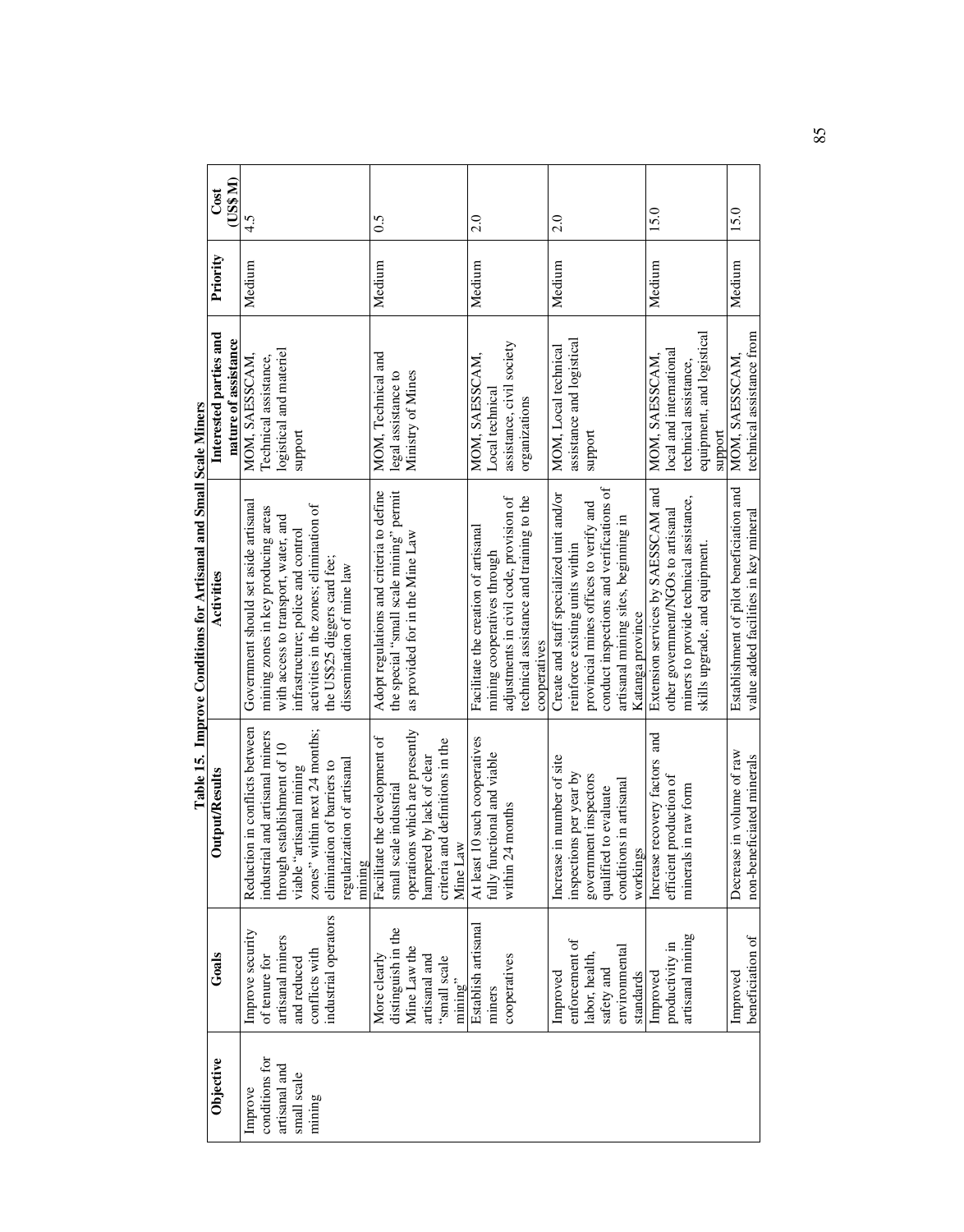| ninerals   | urrently exported                      | producing provinces and/or                 | local and international |  |
|------------|----------------------------------------|--------------------------------------------|-------------------------|--|
|            |                                        | commodities. Careful consideration         | experts, NGOs           |  |
|            |                                        | should be given to establishment of        |                         |  |
|            |                                        | cutting and polishing centers for          |                         |  |
|            |                                        | precious stones.                           |                         |  |
|            | Development of Creation of alternative | Support to local communities, NGOs         | MOM, NGOs, technical    |  |
| dternative | for 10,000<br>ivelihoods f             | and companies to create alternative        | assistance, equipment,  |  |
| ivelihoods | artisanal miners over next 2           | livelihoods and jobs for artisanal         | and logistical support  |  |
|            | years                                  | miners for certain areas on a pilot basis. |                         |  |
|            |                                        | Particular attention should be paid to     |                         |  |
|            |                                        | employment and supplier linkages with      |                         |  |
|            |                                        | industrial companies                       |                         |  |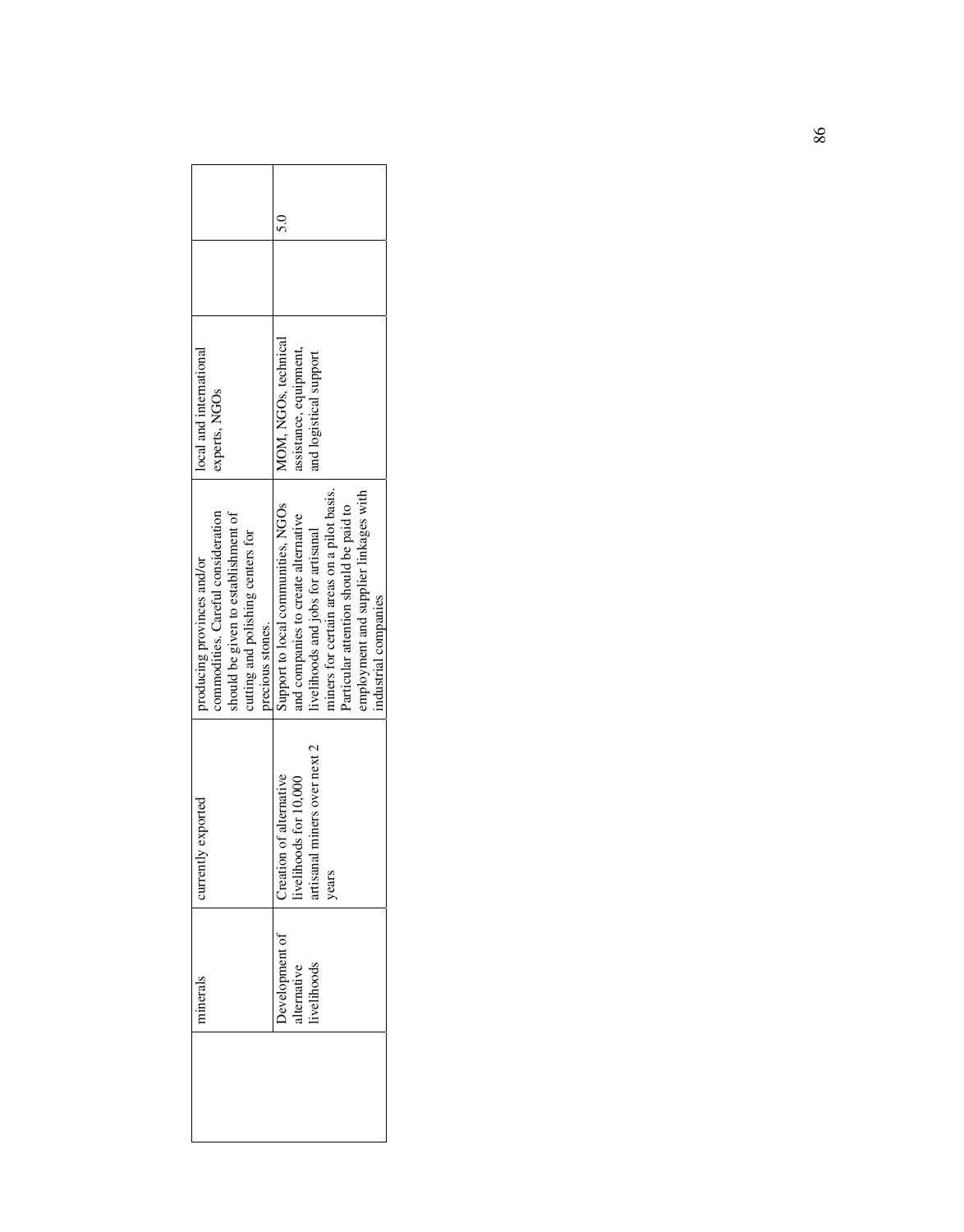|               |                              |                                  | Table 16. Improve Environmental and Social Issues in Mining Areas |                                                |          |                  |
|---------------|------------------------------|----------------------------------|-------------------------------------------------------------------|------------------------------------------------|----------|------------------|
| Objective     | Goals                        | Output/Results                   | Activities                                                        | Interested parties and<br>nature of assistance | Priority | (US\$ M)<br>Cost |
| Improve       | Understand the               | An inventory and risk            | Conduct an inventory of pressing and                              | MOM, technical                                 | High     | 3.0              |
| environmental | extent and nature            | assessment of pressing           | current environmental problems,                                   | assistance, international                      |          |                  |
| and social    | of risk posed by             | environmental problems;          | particularly in Katanga. Develop                                  | and national consultants,                      |          |                  |
| conditions in | various                      | program to address most          | program to remediate most pressing                                |                                                |          |                  |
| mining areas  | environmental                | pressing issues                  | problems                                                          |                                                |          |                  |
|               | legacy and other<br>problems |                                  |                                                                   |                                                |          |                  |
|               | Distinguish                  | between pollution<br>Distinction | Conduct baseline study of                                         | MOM, technical                                 | Medium   | 3.0              |
|               | government from              | "stocks" and pollution "flows"   | environmental liabilities to distinguish                          | assistance, private                            |          |                  |
|               | private party                | in mining contracts;             | pre-existing conditions and new                                   | contractors, government                        |          |                  |
|               | liabilities in               | adjustments to contracts;        | pollution issues; develop adjustments                             | agencies                                       |          |                  |
|               | partnership                  | better management of             | to contracts as necessary; ensure                                 |                                                |          |                  |
|               | contracts                    | environmental performance of     | compliance with obligations on part of                            |                                                |          |                  |
|               |                              | contractors                      | contractors.                                                      |                                                |          |                  |
|               | Internationally              | Government and private           | Improve existing regulations and/or                               | MOM, legal and expert                          | Medium   | 2.0              |
|               | competitive                  | companies better able to         | prepare and adopt new environmental                               | technical assistance                           |          |                  |
|               | environmental                | assess, remediate and control    | regulations for the mining sector that                            |                                                |          |                  |
|               | regulations                  | environmental issues related     | are competitive and in accordance with                            |                                                |          |                  |
|               |                              | operations<br>to mining          | international standards                                           |                                                |          |                  |
|               | Better enforcement           | Strengthened government          | Prepare aggressive strengthening                                  | MOM, technical                                 | High     | 5.0              |
|               | and compliance               | institutions responsible for     | program for government institutions                               | assistance, local and                          |          |                  |
|               | with                         | monitoring environmental         | charged with enforcement of                                       | international specialists                      |          |                  |
|               | environmental                | compliance; trained and          | environmental regulations; equipment                              |                                                |          |                  |
|               | regulations                  | capable environmental            | supply and logistical support; training                           |                                                |          |                  |
|               |                              | inspectors                       | of personnel; this activity maybe out-                            |                                                |          |                  |
|               |                              |                                  | sourced and/or combined with mines                                |                                                |          |                  |
|               |                              |                                  | inspection function.                                              |                                                |          |                  |
|               | Develop a program            | Artisanal mining operations      | Conduct sensitization program, perhaps                            | MOM, SAESSCAM,                                 | Medium   | 3.0              |
|               | to work with                 | are better able to control and   | on pollution prevention and control;                              | NGOs, technical                                |          |                  |
|               | artisanal miners on          | prevent environmental            | possibly combine with occupational                                | specialists                                    |          |                  |
|               | environment                  | pollution                        | health and safety training; these                                 |                                                |          |                  |
|               | awareness matters            |                                  | activities could be carried out by a                              |                                                |          |                  |

87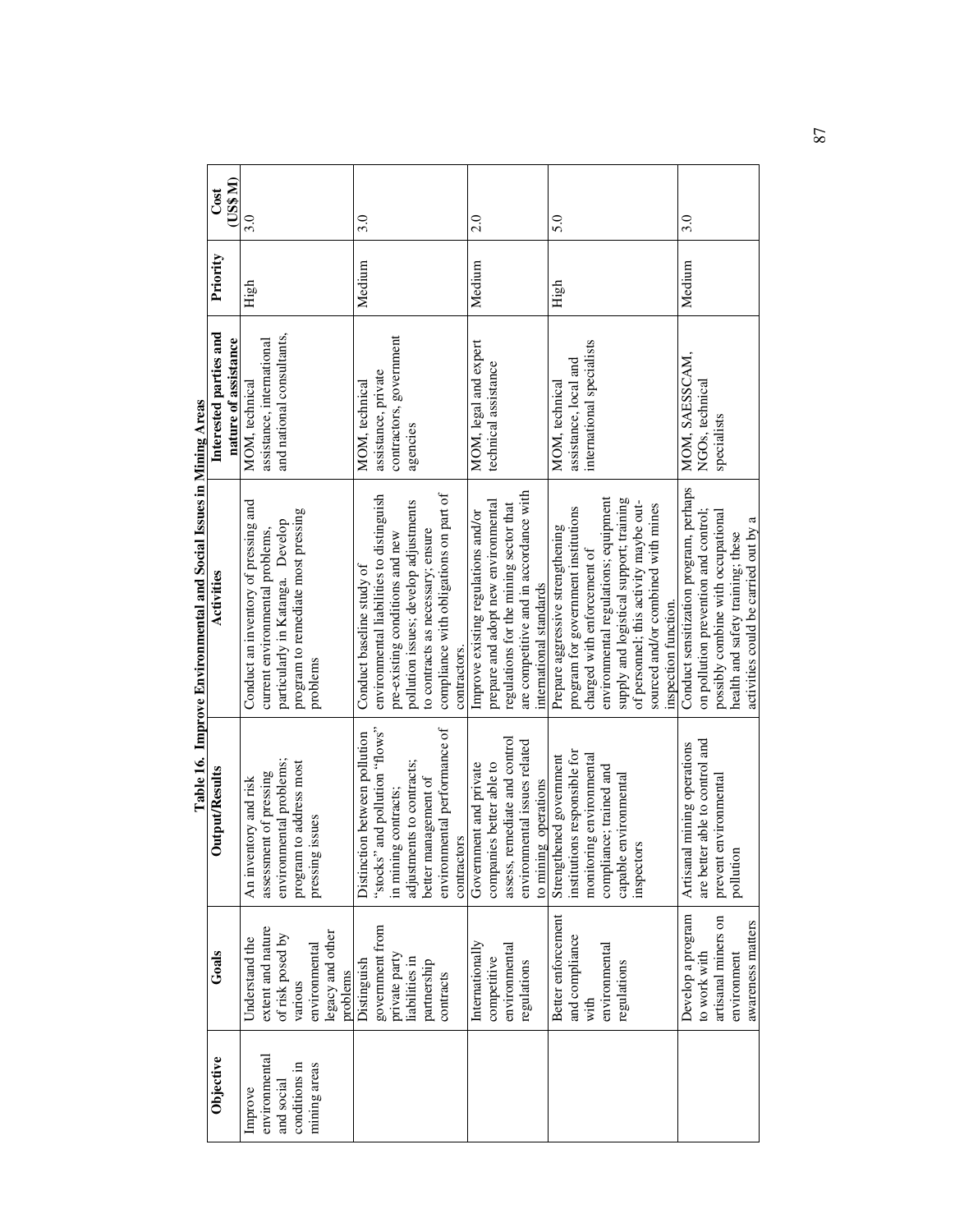|          | $\tilde{0}$                                                                                                                                                                                                                         | 2.0                                                                                                                                                                                                                                               | 10.0                                                                                                                                                                                                                         |
|----------|-------------------------------------------------------------------------------------------------------------------------------------------------------------------------------------------------------------------------------------|---------------------------------------------------------------------------------------------------------------------------------------------------------------------------------------------------------------------------------------------------|------------------------------------------------------------------------------------------------------------------------------------------------------------------------------------------------------------------------------|
|          | High                                                                                                                                                                                                                                | Medium                                                                                                                                                                                                                                            | Medium                                                                                                                                                                                                                       |
|          | MOM, government,<br>technical assistance                                                                                                                                                                                            | international expert<br>Ministry of Mines,<br>CAMI, local and<br>assistance                                                                                                                                                                       | private sector managers<br>and operators of SOEs<br>multilateral donors,<br>SOEs, bilateral and                                                                                                                              |
| CO<br>NG | Reform and amend current practices of<br>of system of performance guarantees;<br>collecting up-front payments in favor<br>responsibility for funds deposited for<br>better tracking, traceability and<br>environmental remediation. | mining companies; enforce compliance<br>consultation between communities and<br>Adopt procedures and guidelines for<br>require reporting of consultations in<br>order to issue and/or renew mineral<br>with Mine Law and regulations to<br>rights | investors in this respect; solicit donor<br>and social infrastructure services of<br>Conduct studies to transfer physical<br>SOEs to appropriate third parties;<br>coo9operate with private sector<br>funding for assistance |
|          | effectively available when<br>Funds for remediation are<br>required and used for the<br>purposes stipulated.                                                                                                                        | Improved relations between<br>communities and mining<br>companies                                                                                                                                                                                 | previously supplied by SOEs<br>communities to physical and<br>access by<br>social infrastructure<br>Continued                                                                                                                |
|          | reported and used<br>Ensure that the<br>guarantees are<br>effectively<br>rehabilitation<br>for purposes<br>financial<br>required                                                                                                    | consultation<br>community<br>Effective                                                                                                                                                                                                            | provided by SOEs<br>continuation of<br>social services<br>Provide for                                                                                                                                                        |
|          |                                                                                                                                                                                                                                     |                                                                                                                                                                                                                                                   |                                                                                                                                                                                                                              |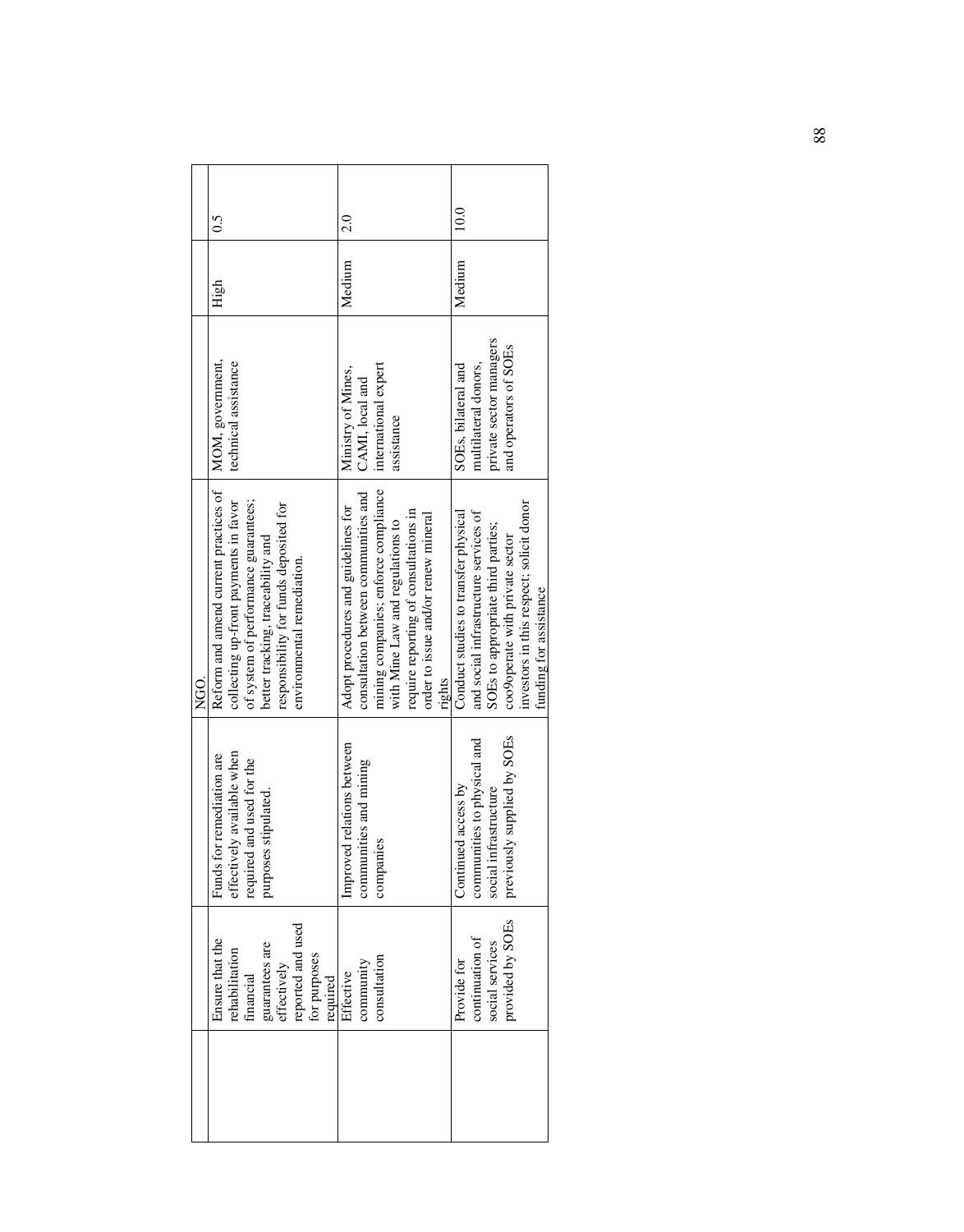# **Annex 1 Long Term Commodity Prices**

# **"The Outlook for Metals Markets" Bank Staff Report September 2006**

#### **Executive Summary**

#### *Metal Prices are at all time highs in nominal terms*

International metals prices have risen substantially the last three years and are at all time highs in nominal terms, and in some cases match or exceed the highest real levels seen in the last thirty years. Prices are significantly above long-run average costs of production. The recent run-up in prices is broadly consistent with the pattern of past metals price cycles, although prices have risen more strongly and high prices could be extended longer than has been typical in the past.

Prices have been driven up by a number of factors. Demand growth increased sharply, particularly in China, and caught the industry by surprise and helped drive inventories to low levels. Investment and expansion of mining capacity had earlier been discouraged by a long period of low metals prices with uncertain future prospects and poor corporate returns. More recently prices have been driven even higher by technical and labor problems, and delays in bringing on new capacity.

#### *Chinese demand growth has been a major factor*

A particular feature of markets has been the importance of Asia and particularly of China in accounting for growth in demand. Over the fifteen years since 1990, Chinese metals demand growth has averaged 10% pa, and in the last five years it has accelerated to 17% pa. Chinese metal demand has been driven by fast growth in industrial production, and investment in infrastructure, construction, and manufacturing. For a number of metals, China accounted for 70% or more of global demand growth in last five years, and the country is now the world's single largest user of almost all metals.

Over the same period, China also made substantial investments in metals mining and processing and its own production has grown strongly. It is the world's largest miner or refiner of a number of metals and, by any measure, one of the world's leading mining countries. In products such as copper and iron ore, where its production of processed metal or ore has lagged growth in its demand, it has emerged as major source of demand for refined metals and raw materials on world markets.

#### *Higher prices are bringing strong benefits to producer countries and investors*

High metals prices have brought substantial benefits to metals producing countries and to investors. Company profits have increased substantially and tax revenues will follow. The mining industry is flush with cash, share values have soared and exploration and investment spending have both risen significantly. High metal and share values have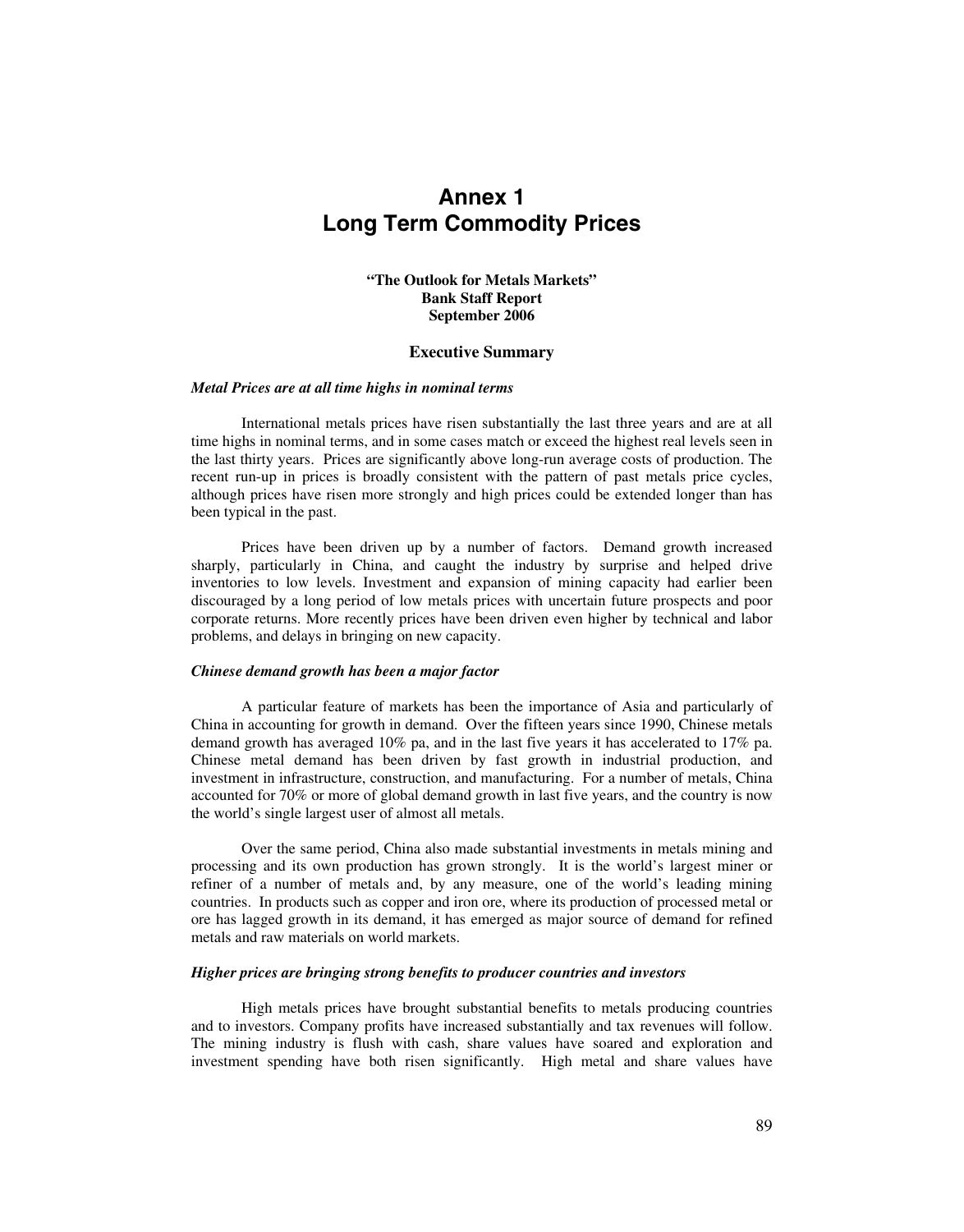encouraged further acquisition activity in the industry and have also attracted new entrants to international financial markets from countries as diverse as Russia, India, Kazakhstan and China.

#### *But also imposing costs*

High prices and profits, though, are bringing in their wake a number of issues that the industry needs to deal with. Rising investment spending has led to inflation of mining costs, as the mining supply and service industries have been pushed up against capacity constraints and their costs and prices have risen. The industry is also facing higher oil and other energy prices, as well as strong upward pressure on wages due to a limited supply of skilled workers. As the costs of mining investments are being pushed up, in some instances projects are being delayed.

High prices and profits have also attracted the attention of some governments who, in the face of large profits being earned by investors, have come to feel that they are not receiving an adequate share of the benefits from the development of their national resources. Fiscal terms and conditions are sometimes being changed to capture more for the state. This could delay new investments as investors and governments struggle to reach mutually acceptable terms.

#### *Metals prices will come down*

Demand growth looks likely to remain buoyant for the immediate future with most forecasters predicting continuing strong Chinese economic growth and investment. At the same time though, high prices are having some impact on demand, and supply will respond to prices that are significantly above the costs of metal production. It is expected that prices will start to come down the next year or so and eventually settle at levels that are closer to the average of the period 1990-2004. However, prices are likely to be somewhat above previous lows as a portion of the increase in costs remains permanent. The exact timing and pace of the inevitable fall in prices from today's levels is uncertain and will depend on a number of factors and could vary by metal. There are a number of risks that could prolong the period of high prices such as faster global economic growth and interruptions to production and new investment. Conversely, if growth slows more quickly than expected, particularly in China, the fall in prices could come sooner and be much sharper.

#### *Longer term metals demand growth is potentially very strong*

Partly as a result of China's rapid growth, developing countries now account for close to 50% of global demand for metals. Developed country metals demand growth leveled off some time ago and is likely to grow only slowly in the future although it will vary by metal. The potential for long-term demand growth from developing countries, however, is very large. Metals use is strongly correlated with economic growth, particularly growth in industrial production, and associated developments such urbanization and rising incomes. If developing countries are to reach the standards of living of rich countries, their metals use will tend to rise to similar levels.

Today, metals consumption per head in developing countries – whose population in aggregate is more than five times as large as the total of the developed countries – is often one quarter or less that of the rich countries. While the future path of the world's developing countries approaching developed country levels of income is uncertain and could be extended, China's recent experience shows how quickly metal demand can grow when economic growth is fast.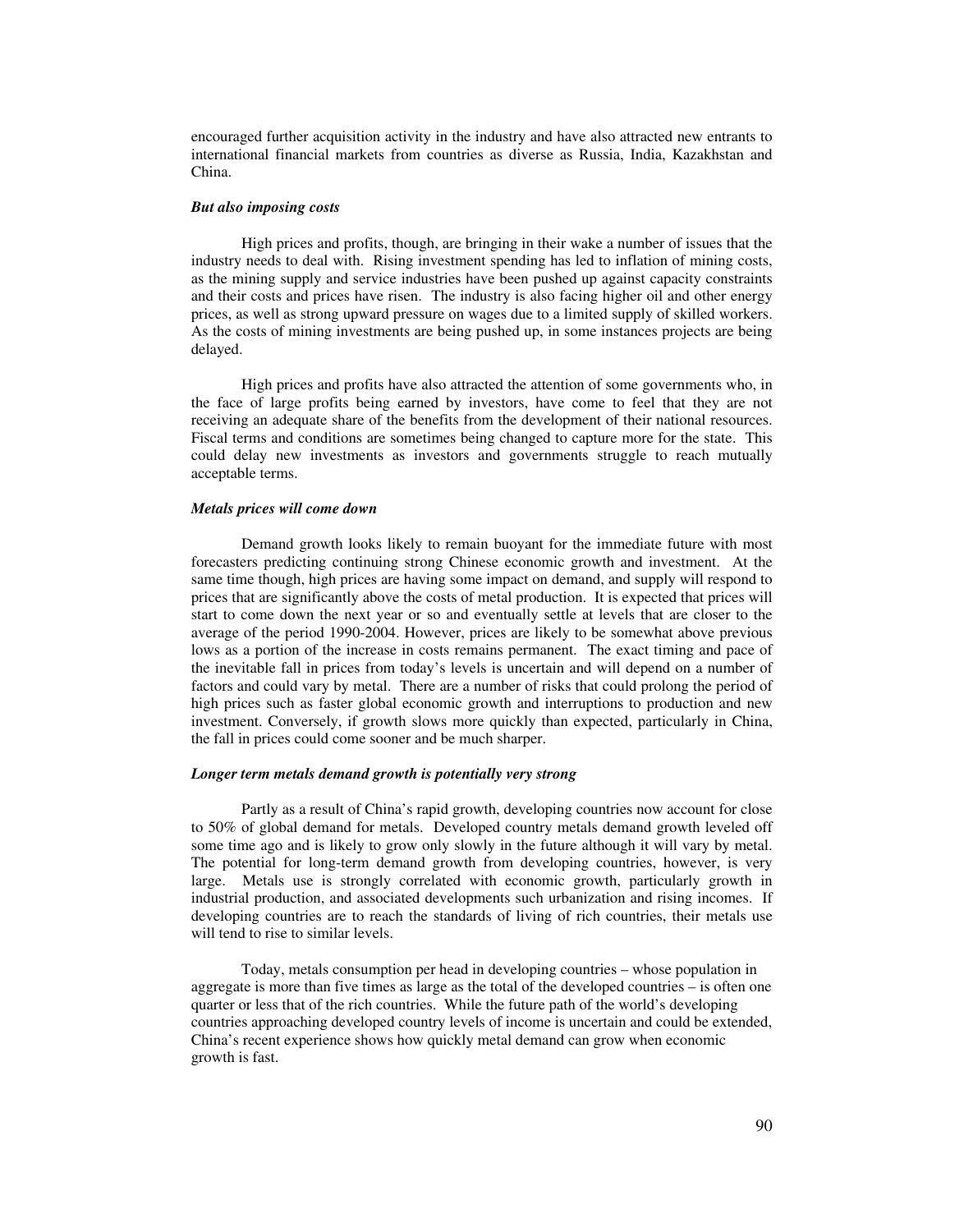#### *Developing new supplies will be challenging*

For more than thirty years, the world's mining industry has been able to supply growing amounts of metals to world markets at gradually falling real costs. It has been able to do this despite declining ore grades and tighter environmental and social constraints on its operations. A broad-based and diverse range of incremental improvements in mine operation and processing, including large open pit mining operations that helped realize economies of scale, were responsible for ensuring declining costs. In addition, major breakthroughs have occurred, such as the introduction of leaching technology in the production of copper, and, more recently, the development of pressure acid leaching for the recovery of nickel from laterite deposits.

Looking forward, the potential absolute size of future demand growth the industry will need to meet will be larger than ever. For the foreseeable future the resource base is not likely to be a major constraint. But, the industry is likely to face continuing challenges in terms of higher energy costs, potentially higher exploration costs, declining ore grades, and increasing environmental and social constraints, including water issues. There may be less scope for reaping gains from major economies of scale due to a growing share of large open pit mines, and new mines may more often be located in remote locations with greater infrastructure costs.

#### *But past experience of a dynamic, market-driven industry gives grounds for optimism*

The competitive and international nature of the mining industry has been the key to meeting global demand for metals. While the role of the private sector relative to the state has waxed and waned over time, developments over the last two decades in particular mean that the role of the private sector and the global inter-dependent nature of the mining industry will increase substantially. More of the world's mining industry is now in the private sector and greater subject to market forces than ever before. More parts of the world are engaged in international metals trade and the role of mining companies from countries such as China, Russia, Brazil, South Africa and elsewhere looks likely to increase markedly.

However, the process of continuing internationalization of the industry has some way to go, is not likely to be entirely smooth, and there could be reversals. Important major mining countries are not yet fully open to private investment, even though that is where they are heading. Some governments today are concerned about the sharing of benefits between themselves and private investors, and of adding value to their resources as opposed to exporting raw materials. In some countries, there has been a resurgence of economic nationalism that appears aimed at restricting foreign investment in the extractives sector, or, at least denying it a leading role. Among established international investors, there are concerns about fair competition for access to resources when competing with state-supported companies. There are also concerns about the application of common good-practice standards for environmental and social issues, especially in developing countries where government capacity may be weak.

Nevertheless, a broad trend towards a more private-sector/market-based approach looks likely to remain the direction in which the industry will continue to move. This and increased internationalization augur well for a more competitive industry that is better able to meet global demand for metals at reasonable costs.

#### *Price trends will not be dramatically different from the past*

The precise long-term trend of metals prices, once the current cyclical high ends and prices revert back towards trend, is uncertain. The path taken will be the net outcome of a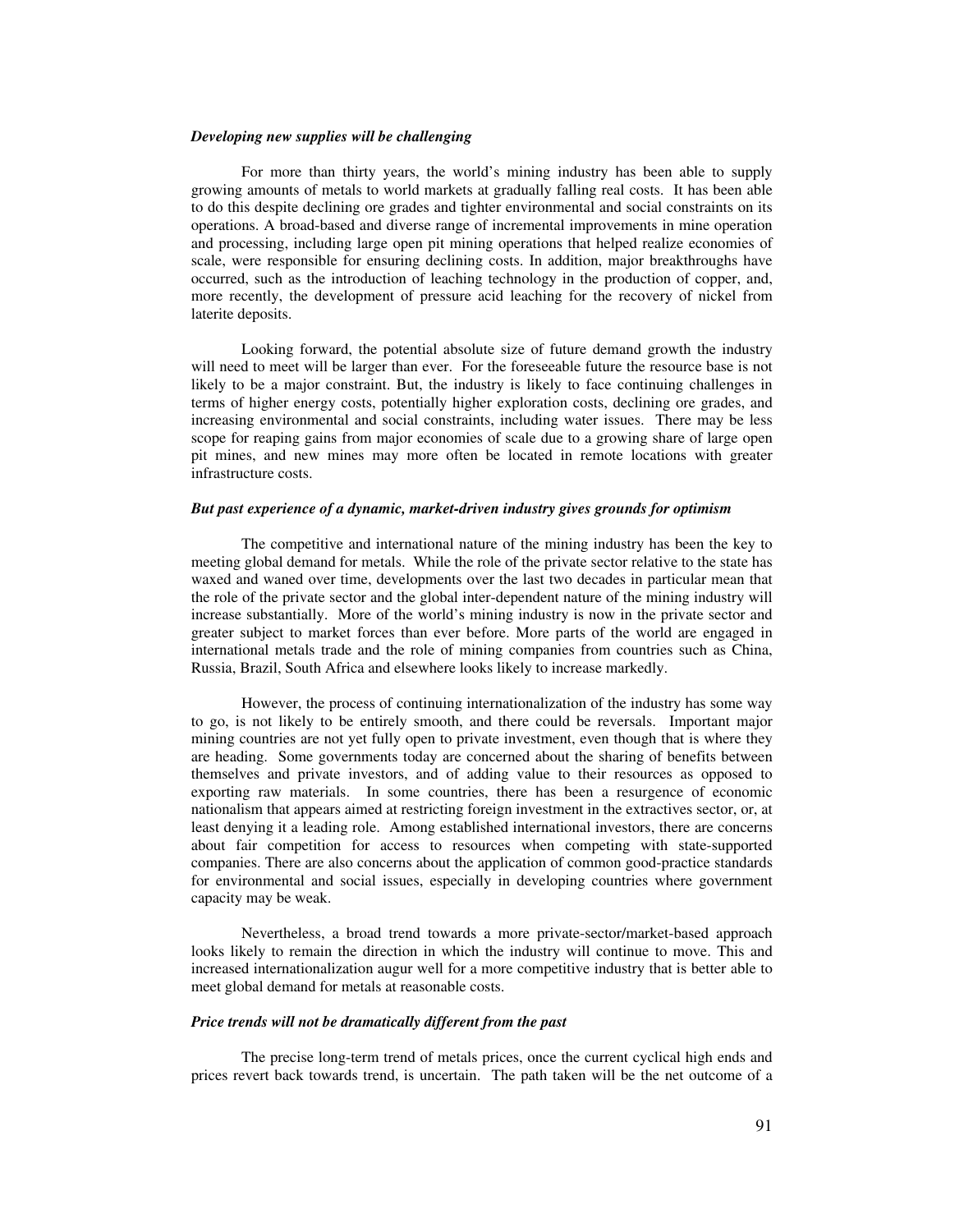range of complex forces on both the demand and supply sides of the market. Rapid world economic growth, particularly fast growth in developing countries, will pose significant challenges. Available knowledge about the resource base and opportunities facing the industry suggest that a competitive, international industry will continue to meet growth in metal demand at reasonable cost, as it has done in the past. However, it is possible that the trend decline in real prices that has been a feature of the last forty years or so could be stopped and reversed to some extent. Real prices, though, look unlikely to stay substantially above past long-term trend levels for sustained periods.

#### *Policy Implications*

High metals prices do not appear to pose any urgent short-term issues for the global economy. While higher metal prices may impact inflation, the scale of the metals industry is relatively small in relation to the size of the global economy and international trade. The metals industry is much smaller in this respect than the oil industry, and the world has coped well with high oil prices. Moreover, the current period of high metals prices is not necessarily out of line with past price cycles.

For some individual "resource rich" economies, high metals prices can bring substantial tax, foreign exchange and new investment inflows. These will need to be managed, as will the fall in prices and investment flows should prices follow their expected cyclical path. There is no immediate role for governments in short-term metals supply management. Markets are working to balance supply and demand, and higher prices are a part of this process.

For the longer run, the key message for government policy makers is to help facilitate access to resources for development, and by providing for a well regulated and internationally competitive mining industry. While there are a number of important roles that governments should play to support the competitive development of their mining sectors, there does not appear to be any pressing need for them to take a role in normal commercial decisions about investment (including exploration) and operation. Allowing markets to work seems to be the best approach to ensuring that the metals industry can effectively meet the demands placed upon it. As the industry becomes more international and countries more inter-dependent, the focus of governments should be on helping facilitate this process and in addressing market imperfections, such as inappropriate barriers to local and foreign private investment, and subsidies and protection for local production.

There is a common interest between investors, host governments and the international community, to ensure that producing countries and local communities do receive sustainable benefits from the development of their metals resources. This will contribute both to the welfare of these countries and communities, and will help ensure more effective development and operation of the international metals industry.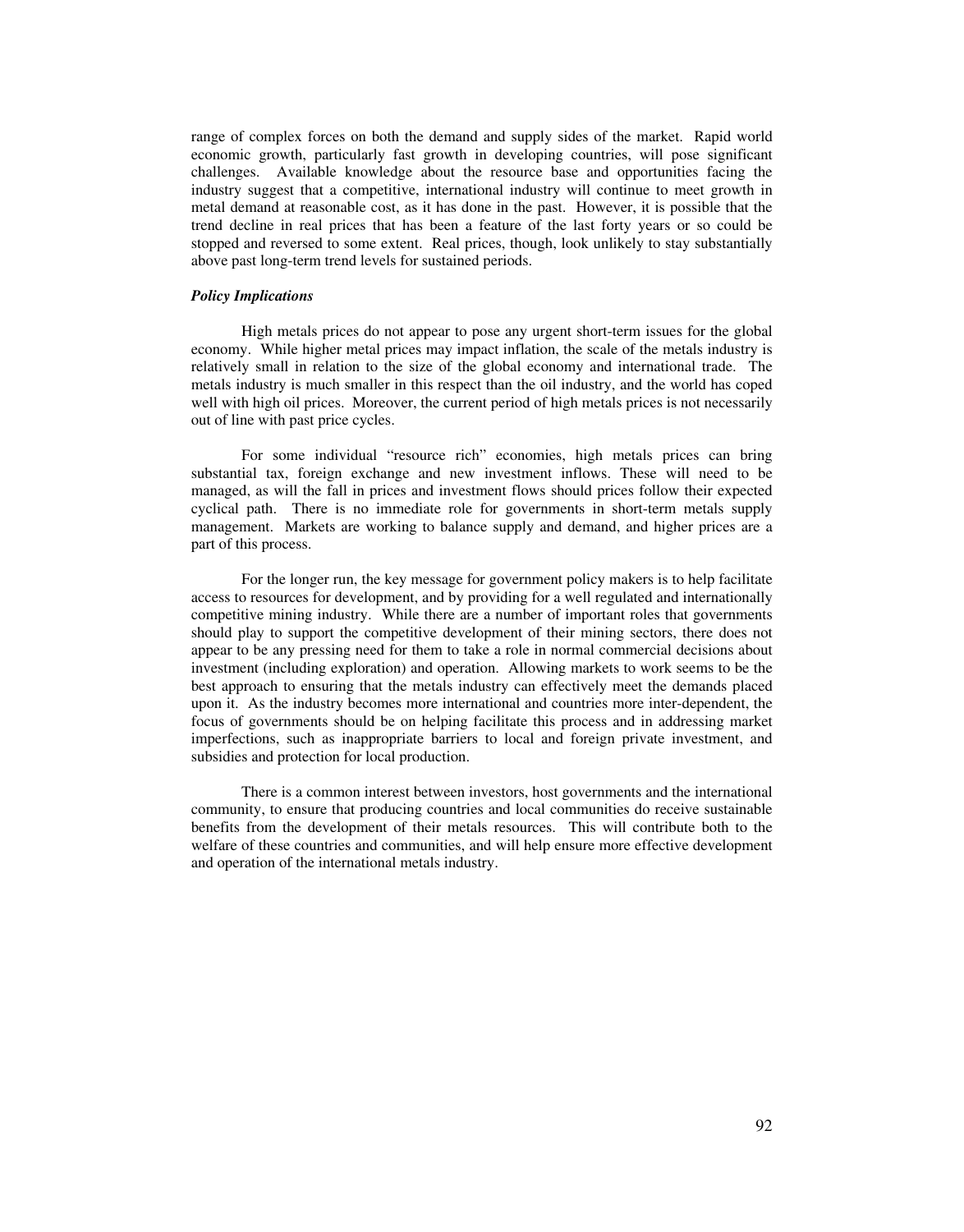

**Refined Metals Prices 1990 – 2010**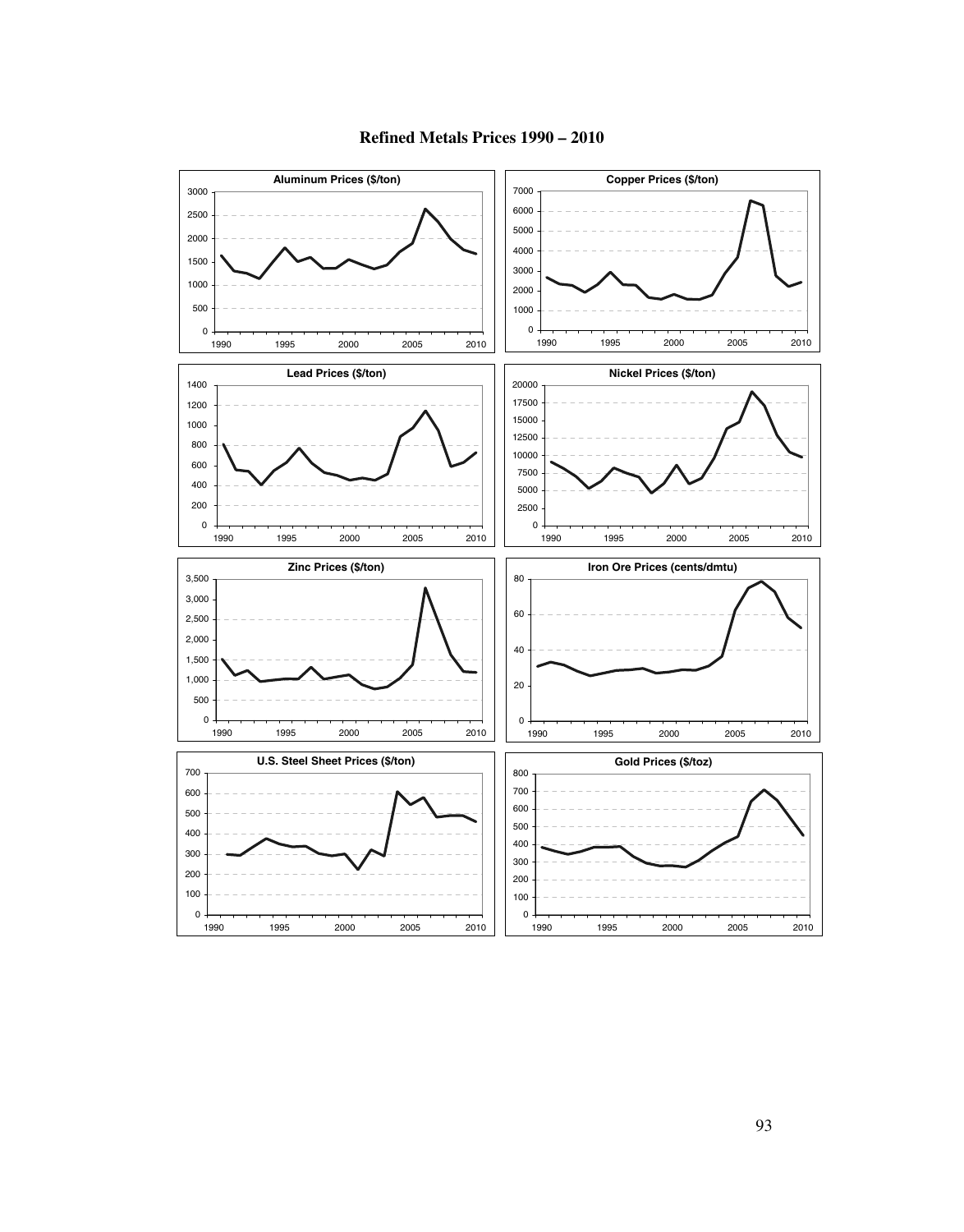# **Annex 2**

# **Evaluation of DRC Mineral Resources**

**Report prepared for the World Bank by Pierre J. Goossens, mining consultant** 

 **November-December 2006**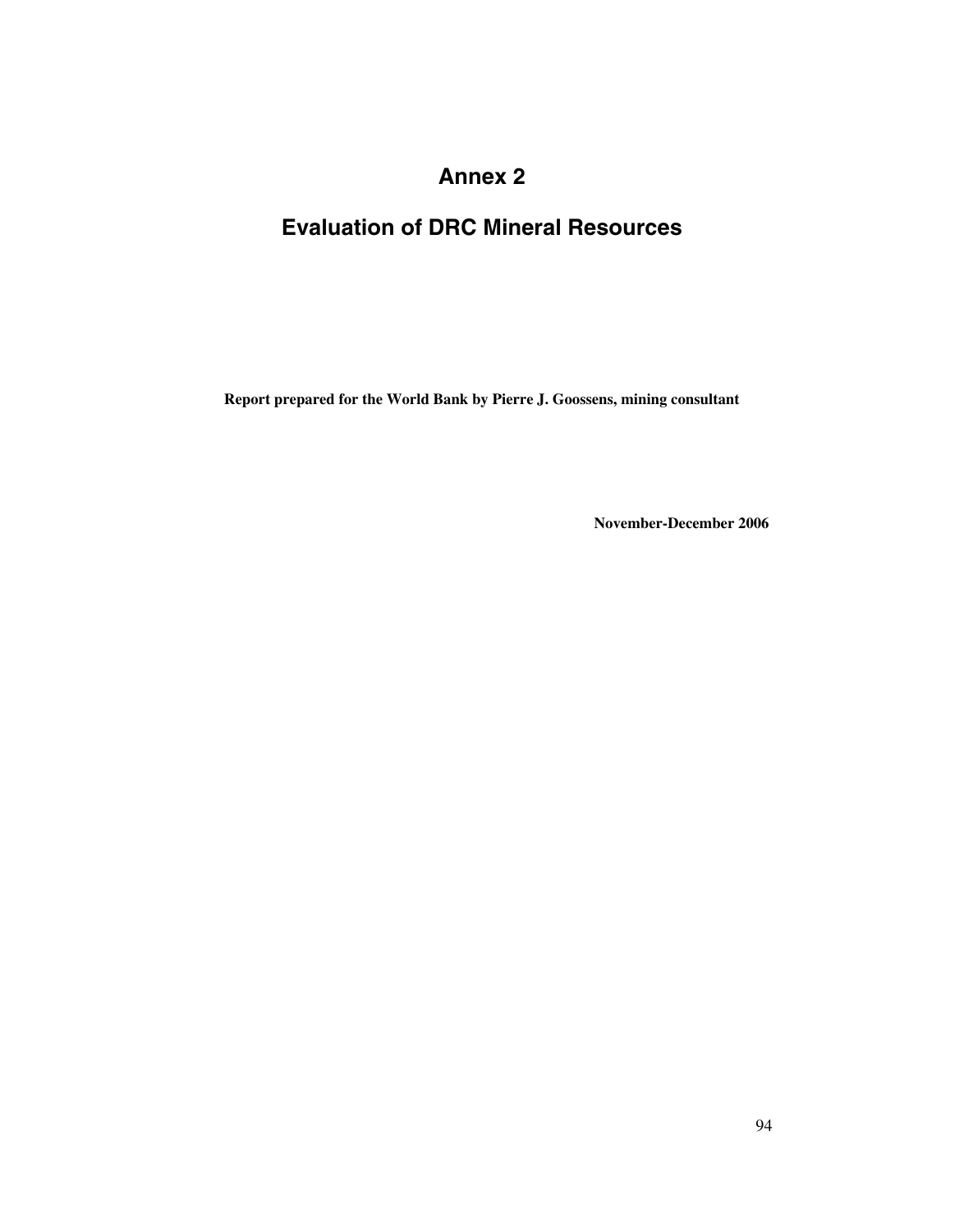#### **Table of contents**

 **Executive Summary** 

# **Introduction**

- **1 Summary of the Mineral Resources of the DRC**
- **2. Copper-Cobalt, Zinc and Germanium, and Uranium in the Katanga Copper Belt** 
	- o 1.1 Historic
	- o 1.2 The Katanga Province
	- o 1.3 Brief Summary of the Geology
	- o 1.4 Structure of the Gécamines
	- o 1.5 Past and Present Production, Development and Exploration
	- o 1.6 Comparison with Other Worldwide Copper Mining Districts

#### - **3. Diamonds in Kasaï**

- o 2.1 Historic
- o 2.2 Brief Summary of the Geology
- o 2.3 The MIBA Structure
- o 2.4 Past and Present Production, Development and Exploration
- o 2.5 Comparison with Other Worldwide Diamonds Mining Districts

# - 4. **Gold in Ituri, Kivu and Maniema**

- o 3.1 Historic
- o 3.2 Brief Summary of the Geology
- o 3.3 The Okimo Structure
- o 3.4 Past and Present Production, Development and Exploration
- o 3.5 Comparison with Other Worldwide Gold Mining Districts

# - 5. **Others Minerals Potentialities**

- o 5.1 Cassiterite, Tantalite and Colombite, and Wolframite
- o 5.2 Polymetallics in Bas Congo
- o 5.3 Oil Shales in the Congo Basin
- o 5.4 Nickel and PGM
- o 5.5 Coal
- o 5.6 Manganese
- o 5.7 Pyrochlore
- o
- 6. **Artisanal mining**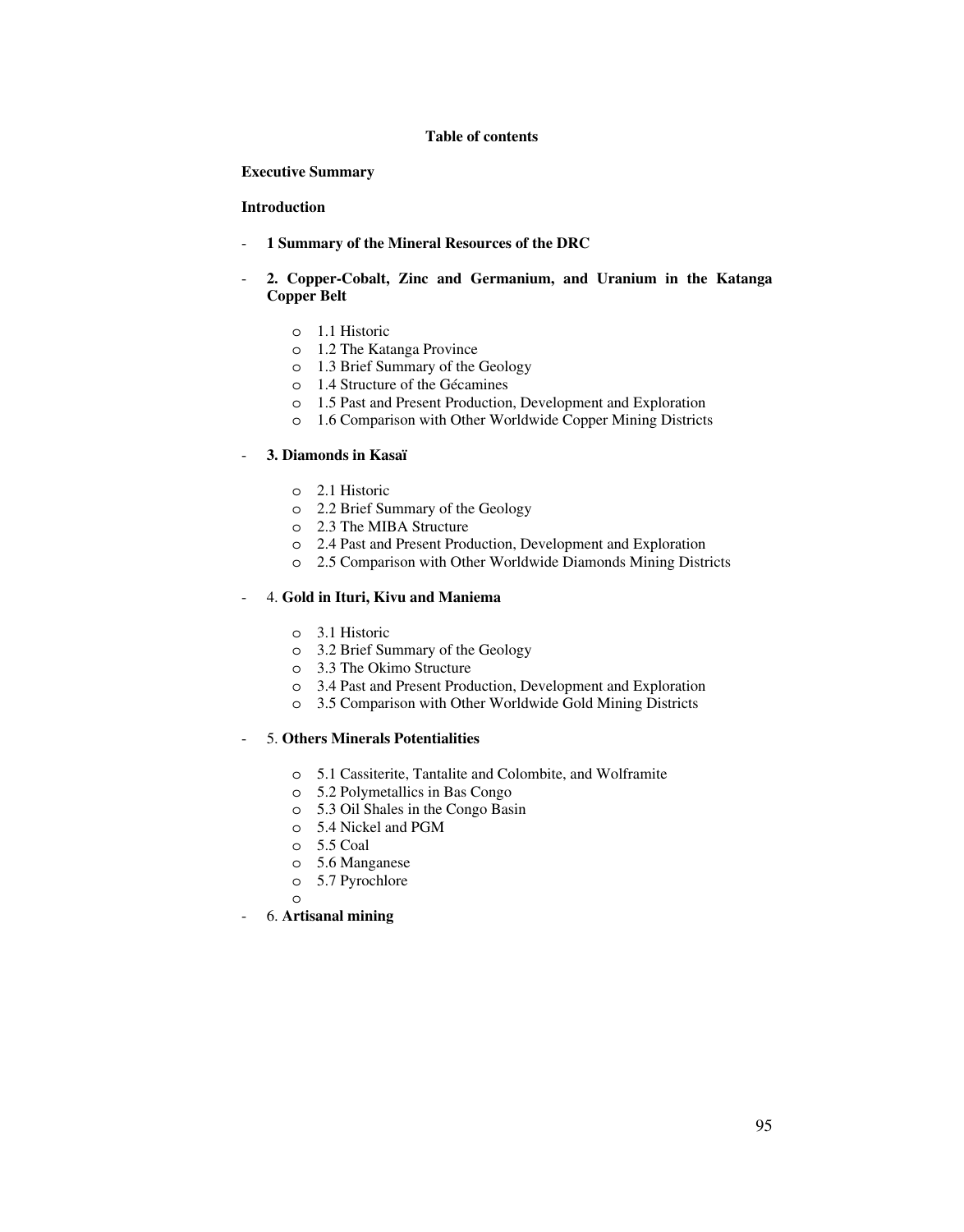# **Executive Summary**

Four main regions of the DRC are rich in minerals: Katanga, Kasaï, NE Congo and Kivu-Maniema.

In the Katanga province, the copper belt contains world class resources of copper and cobalt. In addition, the Kipushi ore body is one of the largest zinc-copper-germanium deposits in the world. The Shinkolobwe uranium mine is now closed however the resources in uranium remain attractive. Uranium mineralization is also present within some of the copper-cobalt ores.

The total copper metal produced from the beginning of mining up to 2003 is estimated at 18 Mt, the cobalt at 0.5 Mt, the zinc at 3.6 Mt and the germanium at 0.28 Mt.

The annual copper production peaked in 1982 with 542,000 t. From that year until 2003 the copper production decreased to some 30,000 tpa. With new joint ventures between Gecamines and mining entrepreneurs, however, the present (2006) production is estimated at about 150,000 tpa of copper and 10,000 tpa of cobalt.

Currently the identified resources of the Katanga Copper Belt are estimated at **70 Mt of copper**, **5 Mt of cobalt and 6 Mt of zinc**. These amounts classify the Katanga Copper Belt to the top of the rich copper regions of the world, just below that of  $\text{Chile}^{67}$ :

- Chile: 88 Mt
- **DRC: 70 Mt**
- USA: 45Mt
- Russia: 20 Mt
- Poland: 20 Mt
- Indonesia: 19 Mt
- Peru: 19 Mt.

The Katanga Copper Belt contains the largest known cobalt resources in the world.

The Kipushi zinc deposit (resources: 5 Mt of zinc) and the Big Hill (resources: 1.2 Mt of zinc) represent 3% of the known total reserves of zinc metal in the world (Crowson, 2001).

In the provinces of Kasaï Occidental and the Kasaï Oriental, diamonds are mined from alluvial and eluvial deposits, and kimberlitic pipes, but only 5% of the diamonds are of gem quality. Diamonds are also known in Katanga, Kivu and in the north of the country adjacent to the Central Africa Republic.

DRC owns the largest known diamond resources in the world in terms of volume. However, in terms of value (ie. Gem quality diamonds) the DRC comes after Botswana and Russia.

Rich deposits of gold have been exploited in the districts of Kilo and Moto, both located in the Ituri region, NE of DRC. In the Kivu and the Maniema provinces gold exploitation was also active. These gold rich regions still contain world class gold deposits. In the copper belt (province of Katanga), gold has been recovered from the copper blister refinery (together with platinum and palladium).

 $\ddot{ }$ 

<sup>67</sup> Crowson, 2001, Minerlas Hanbook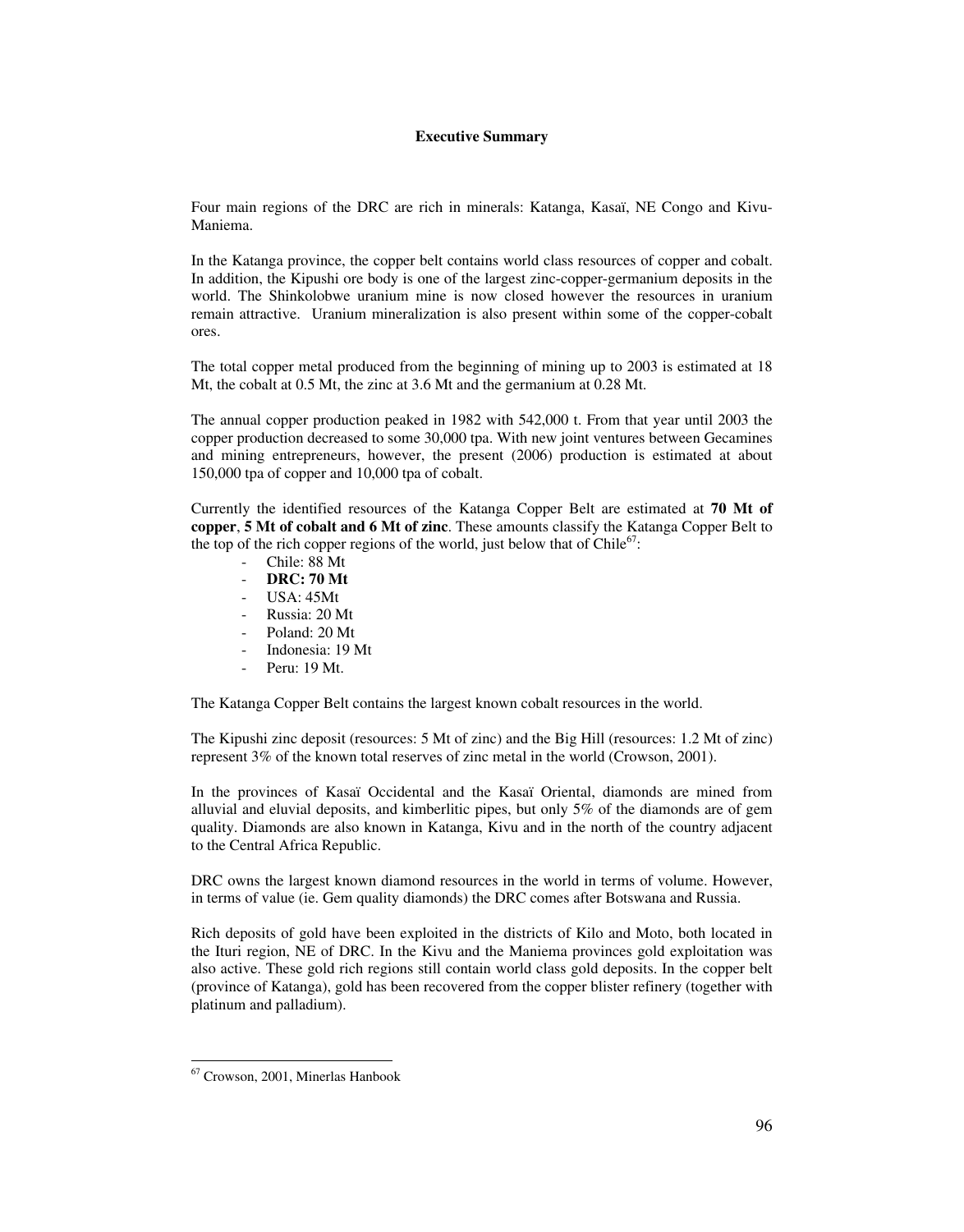The geological context of gold in the NE Congo is very similar to other Precambrian rich gold regions in the world. The existing resources in the Moto district are approximately 500 tons of gold. In the Kilo district, it is difficult to estimate the resources but they must be much higher than in the Moto district, due also to higher grades. .In the provinces of Kivu and Maniema, the existing and identified resources and grades are sufficient for several open pit operations.

The eastern part of the DRC is rich in alluvial deposits of cassiterite, tantalite, colombite ("coltan"), and wolframite. Rich pegmatites are known and some of them have been exploited (eg. Manono).

In the Bas Congo province several copper-rich veins (sometimes with lead and zinc) and rich massive copper oxides are known to be present within the limestone. The deposits are small but with the today copper prices, one or two can be considered economic.

The huge sedimentary Congo Basin ("Cuvette Centrale") has been drilled (very limited number of drill holes) for its oil potential. Interesting oil shales have been intersected. The cuvette remains potentially open to further exploration.

Several ultramafic bodies exist in the DRC. None have been systematically explored for their nickel and PGM potential. Occurrences of platinum nuggets in the heavy mineral concentrates during gold exploration have been reported in several regions, principally in the Kivu province.

In June 2002, after the approval by the General Assembly of the new Mining Code, the cadastre Minier (Registry) opened the door for the registration of new exploration and exploitation titles. There was a rush by national and international junior and big mining companies. A new life for exploration had started in the country. Two years later the entire potential surfaces had been covered by exploration permits. Despite the maximum surface area a company may acquire the titles to being fixed by law at 20,000 km² some large state companies, such as Miba and Gecamines, continue to hold much larger areas.

In terms of strengthening the government mining administration a lot remains to be done. The Registry deplores a lack of IT facilities and training. The number of titles delivered in the last four years is probably the largest number delivered by an African country in such a short period of time. The facilities present should be adapted to enable an efficient handling of the difficult administrative task required. The absence of a Geological Survey has prevented several European countries from contributing in digitizing the mining files existing in their archives and delivering them to an organized administration in Kinshasa.

One of the main problems facing the mining industry, beside the lack of infrastructure, is the hundreds of thousand of artisanal miners dispersed in each of the rich mining districts: Katanga, Kasai, NE Congo, Kivu and Maniema. The social problem is a major one and the government together with the mining companies will have to take positive action in order to liberate the ore deposits from these artisanal miners.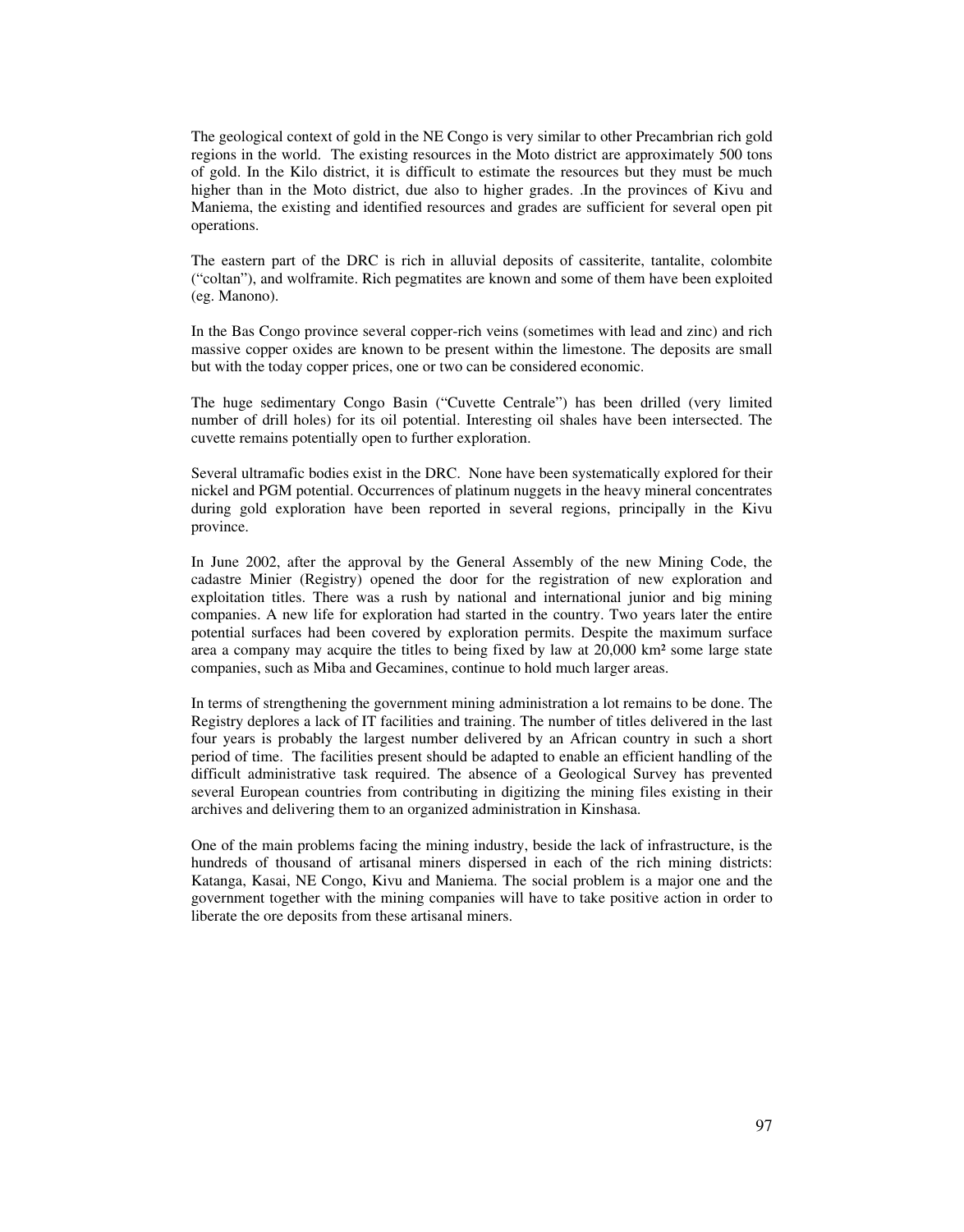#### **Introduction**

The principal reason for the Congo's prosperity in the years leading up to independence in1960 was its mineral wealth, which then accounted for two thirds of the value of its exports. The country possessed a wide range of minerals of which the primary source of wealth were the metals copper and cobalt, primarily found in Katanga and where Union Minière controlled most of the production. At one time the Congo was the world's fourth largest producer of copper and was supplying 55% of the world's cobalt. Gold was produced in Katanga, north of the Ituri region and was also mined in other areas such as in the Kilo-Moto belt in the north east of the country. Gold production was controlled by major holding companies and the Congo ranked among the world's top fifteen producers. Both gem and industrial diamonds were produced in the Kasai, and the Congo ranked as the world's largest producer of industrial stones. Tin was found in considerable quantities at Manono, in Katanga. Manganese, zinc, wolfram (tungsten) tantalum, coal and iron were produced in quantities of varying importance. In addition to all of this the Congo at one time produced 60% of the 'free' world's supply of uranium.

Since independence, mining activity remained the country's principal industrial activity. Since 1967, the DRC (then called Zaire) government nationalized the private enterprises (Gécamines) or acquired a majority in the mining companies (Miba). Despite the rich mineral provinces these state companies became non-profitable. Other service activities such as transport, energy and telecommunications also became problematic and ceased to render good services to the mining activities further aggravating the situation.

The formation of Gécamines and other state enterprises was of fundamental importance to the current situation prevailing in the DRC. In deciding how to administer the mining industry President Mobutu initially retained the "concessionnaire" system created by Belgians, but in 1966 changed the law so that the state owned all land and mineral rights in *Zaïre*. In 1967, Mobutu nationalized the Belgian private mining giant Union Minière du Haut Katanga (UMHK) and created the state owned mining enterprise, Gécamines (Générale des Carrières et des Mines).

During his first two years as President (1997-8) Laurent Désiré Kabila generated revenues quickly by striking deals granting mining concessions indiscriminately, disregarding lengthy negotiations that were then on-going with several major companies. Mismanagement of the country's natural resources continued as the government exercised virtually no control over public enterprises such as Gécamines.

The DRC mining industry is still profoundly dependent on the various state owned mining organisations which effectively control the majority of the production:

- Gécamines, in Katanga, holding copper-cobalt and zinc mines. Gécamines controls all mining activity in the Katanga province,
- MIBA (Minière de Bakwanga), in Kasaï, a major producer of diamonds,
- OKIMINES, in Ituri, which holds gold permits,
- EMK-Mn, in Katanga, with its manganese mine,
- SOMICO, in Katanga and Kivu, holding tin, wolfram and gold permits and
- SOMINKI (Société Minière du Kivu), in Kivu, holding tin permits.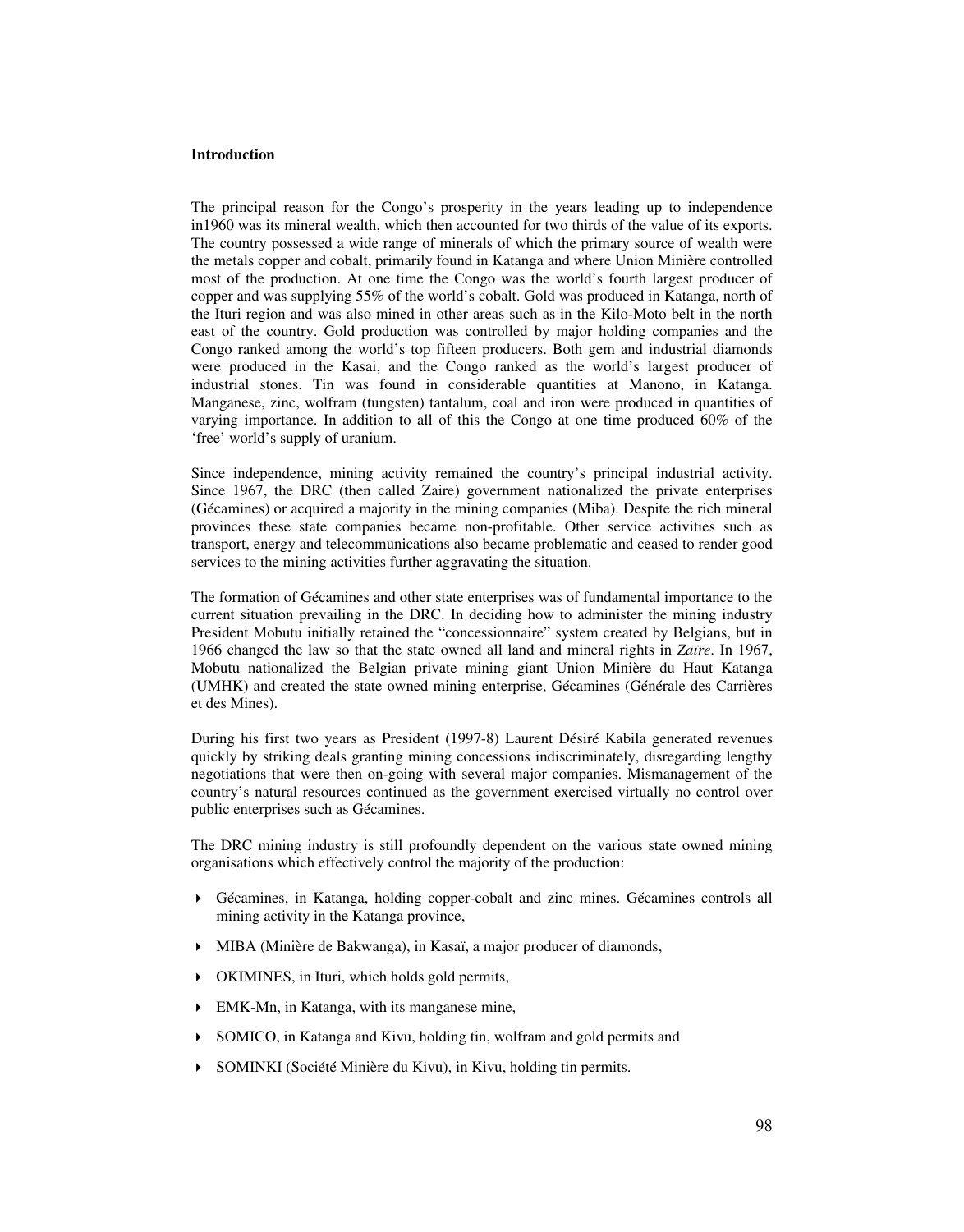#### **1. Summary of the Mineral Resources of the DRC**

The greater part of the Congo is covered by the sediments of the *Cuvette Centrale* (the Congo Basin). Only alluvial tin, gold and diamonds have been occasionally found in this vast region, although it may eventually turn out to be a source of industrial mineral deposits such as phosphates, clays and hydrocarbons. For example bituminous shales have been found and drilled.

However, around the *Cuvette Centrale* there are older rocks exposed which frequently carry mineral resources. The Crystal Mountains in the Bas Congo province have some relatively small polymetallic deposits of zinc, lead, copper and gold. To the north and north east the Archaean rocks carry gold in the Kilo and Moto areas along with other greenstone belts, and has also become a source of alluvial diamonds. In the east the Kibara Belts host pegmatite minerals such as tin, tungsten and niobium-tantalum ('coltan'), along with gold in Kivu and Maniema at Kamituga, Twangiza and Namoya. However, the chaotic state of these areas has resulted in the replacement of formal mining operations by production from artisanal miners.

In the south the Archaean rocks of south Kasai and Katanga have numerous kimberlite intrusions, with a major diamond industry based on them. There are also coal fields in eastern Katanga and manganese ores to the west.

However, the major mineral resource of the country is to be found in the Proterozoic domain of Katanga, part of the central African copperbelt, estimated to contain more than 140 million tons of copper and 6 million tons of cobalt. Almost all of the copper, cobalt, uranium, zinc, lead, cadmium and germanium production of the DRC has come from this 'Lufilian Arc', which stretches for 500 km from Bwana Mkubwa in Zambia to beyond Kolwezi in the DRC. Over 236 copper-bearing occurrences have been reported from the region.

# **2 Copper-Cobalt, Zinc and Germanium, and Uranium in the Copper belt of Katanga**

# 2.1 Historic

Industrial copper production started in 1911 at the l'Etoile (Ruashi) a very rich copper oxide deposit located a few kilometers from Lubumbashi.

Union Minière du Haut Katanga's (UMHK) mines in Katanga were developed in three groups – in the south around Elizabethville (Lubumbashi), in the centre around Jadotville (Likasi) and most prolific of all, in the west around Kolwezi. UMHK operations were highly profitable and in 1959 made a net profit of £32 million and had a market capitalisation of approximately £177 million (unadjusted). In 1960, in the midst of conflicts and secession, the company still produced 301,000 metric tons of copper, 8,240 metric tons of cobalt, 192,000 metric tons of zinc, 1,079 metric tons of uranium oxide, 26.100 kilograms of germanium and 124,000 kilograms of silver.

In 1967, UMHK was nationalized and its activities were taken over by a state-owned company, the Generale des Carrières et des Mines (Gécamines).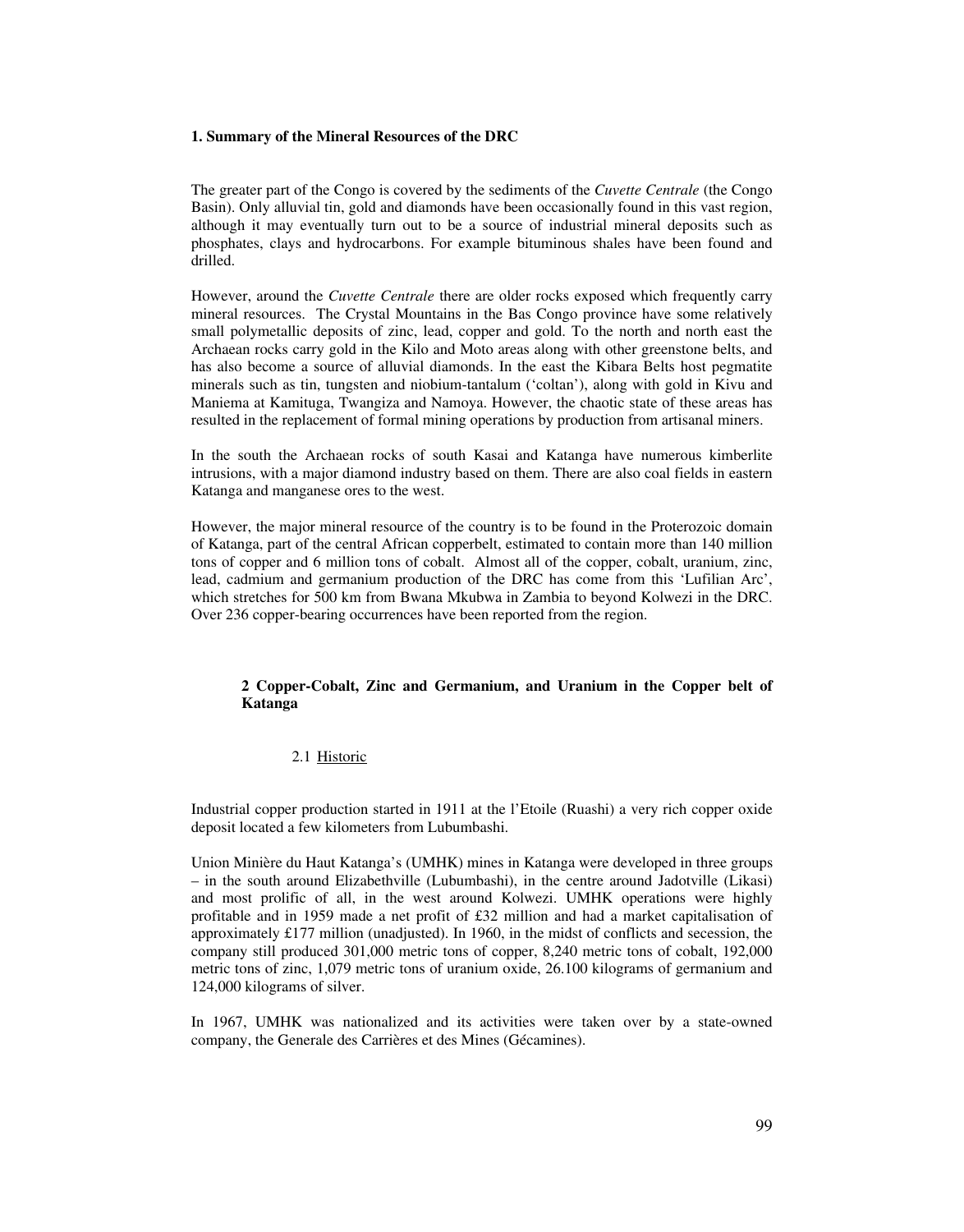# 2.2 The Katanga Province

The DRC province of Katanga, located in the south east of the DRC, is certainly the country's most developed region. Katanga shares its international borders with Zambia, Tanzania and Angola. It is surrounded to the north by the Congolese provinces of Kasaï Occidental, Kasaï Oriental, Maniema and South-Kivu. The capital of Katanga is Lubumbashi (formerly Elisabethville).

Most of Katanga consists of a plateau at an altitude of about 1,500 meters. It has a pleasant Savannah climate with rich grasslands, and in its heyday was famed for its cattle ranches.

A railway system exists from Lubumbashi to Zambia (and from Zambia the line links to either South Africa or to Dar es Salaam, in Tanzania). Lubumbashi is also linked by rail to Kolwezi, through Likasi, and from there to Lobito in Angola and the Atlantic coast (the Benguela railway).

The formerly extensive road network that linked major mineral producing areas and cities to the national network is now in very poor condition due to lack of investment and maintenance. Hydroelectric power is supplied from two major local dams, and in 1976 the Inga-Shaba power line, over 2,000 km long, connected the local grid into power supplied by the giant Inga dam hydroelectric scheme in Bas-Congo near the Atlantic coast.

The construction of the Inga-Katanga power line by Morrisson Knudsen was conditional upon the financing and construction of the Tenke Fungurume mines (by an Anglo American led international consortium), as the existing power supply would have been inadequate for the refinery needs of the new mine and for the planned expansion of Gécamines' overall production. The project was abandoned following the collapse of the copper price following the creation of Opec and the resulting oil shock. Repeated invasive attacks from nearby Angola by Katangese rebels in 1976-1977 also doomed the project to failure.

# 2.3 Brief Summary of Katanga Geology

The copper province of Katanga is part of the Central African Copper Belt (including DRC and Zambia), one of the richest copper provinces in the world. Besides copper, the belt is also rich in cobalt, zinc (and germanium) and uranium. All of these metals have been produced from the region in the past.

The geological formations of the DRC are divided into the following main structural units:

- 1. The Congo shield.
	- 1. Archean rocks
	- 2. Proterozoïc rocks
	- 3. Upper Precambrian rocks
- 2. The Congo Basin
- 3. The Lufilian Arc
- 4. The West Congo
- 5. The Rift region.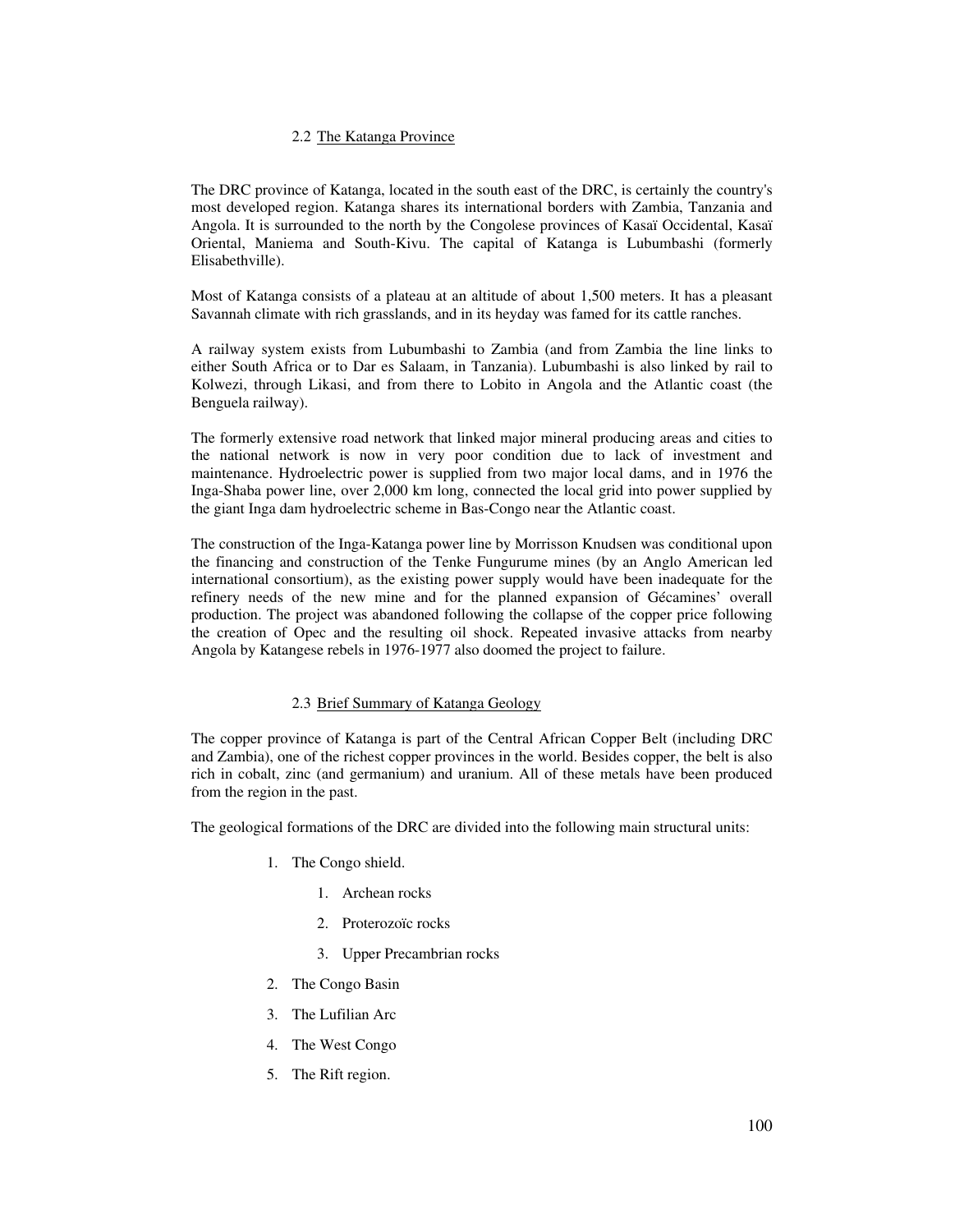The Katangan Arc, 300 km long (from Kolwezi to south of Lubumbashi) and 50 km wide, is located to the East of the Congo shield. The sediments of the Upper Precambrian, the Katangian (1,300 to 600 Ma) were deposited within a huge intracratonic basin were affected by the Lufilian orogeny (~725 Ma). The Katangian is composed of three sedimentary supergroups separated by two paraconglomerate glacial deposits which affected the entire basinal environment. From bottom to top these three supergroups are: the Roan, the Lower Kundelungu and the Upper Kundelungu.

Of the three supergroups, the vast majority of the known deposits within the Katanga copper arc are located within the Roan supergroup. Lithologies within the Roan supergroup vary from pelite to psammite and dolomite; slight metamorphic alteration can also be observed. More than 230 base metal occurrences have been recorded within this supergroup. The majority of the mineralization present is located within the aptly named Mines group (R2). These sediments are located at the base of the Upper Proterozoic Katangian system which is part of the sedimentary series related to the filling of an intracratonic basin.

The Arc is host to extensive high-grade copper-cobalt mineralization in very large stratiform deposits.

The mineralization appears to be syngenetic, generally Cu-Co (copper-cobalt) and is stratiform, being finely disseminated within carbonaceous sequences. The deposits are particularly well controlled by the palaeogeography. These sediments are rich in organic materials and evaporite minerals suggesting a shallow water environment. Furthermore these mineralized sediments appear to have been deposited not far from shoreline. They are found to be above partially oxidized coarse-grained sediments and are covered by thick impure carbonate sequences. Sulfide textures (chalcopyrite, bornite, chalcocite, carrollite and pyrite) show a replacement succession. For example, pyrite is replaced by chalcocite or bornite or chalcopyrite, and then replaced by carrollite and linnaeite. These geochemical replacements have a diagenetic origin. The Mines group has been affected by a large degree of tectonism resulting in a heavily faulted and folded sedimentary series breaking up these stratiform deposits.

Within this region, in addition to the above copper-cobalt mineralization, supergene mineralization has been discovered consisting of strongly oxidized Cu and Co mineralization. An example of this form of enrichment can be seen at the l'Etoile deposit where the Cu and Co has been oxidized to malachite, azurite and heterogenite.

There are also high concentrations of zinc and uranium within the same sedimentary group, related to hydrothermal veins. All of these metals have been found in economic quantities and have been extracted in the past. Despite the known presence of sulfides within the region, today only small amounts of copper are produced from sulfides.

One of the particularities of the Katanga copper belt is the rate of oxidation. While in the Zambian copper belt, most of the mining is in sulfide ores, in Katanga, most of the mining is in the oxide ores. Hence, when Gecamines was in trouble and the mining activities in jeopardy, thousands of diggers started to collect heterogenite (rich cobalt oxide) found at the surface. When the price of copper rises up to high values, the diggers also started collecting rich malachite (rich copper oxide) fragments. Both hand picked concentrates (10 to 15% cobalt and about 30% copper) were sent first to the smelters in Zambia. Due to this profitable activity, many small furnaces were built in Lubumbashi, Likasi and Kolwezi to produce from these concentrates cobalt alloys and copper blister (90 to 95% copper). The number of these diggers has been estimated at 100,000 persons.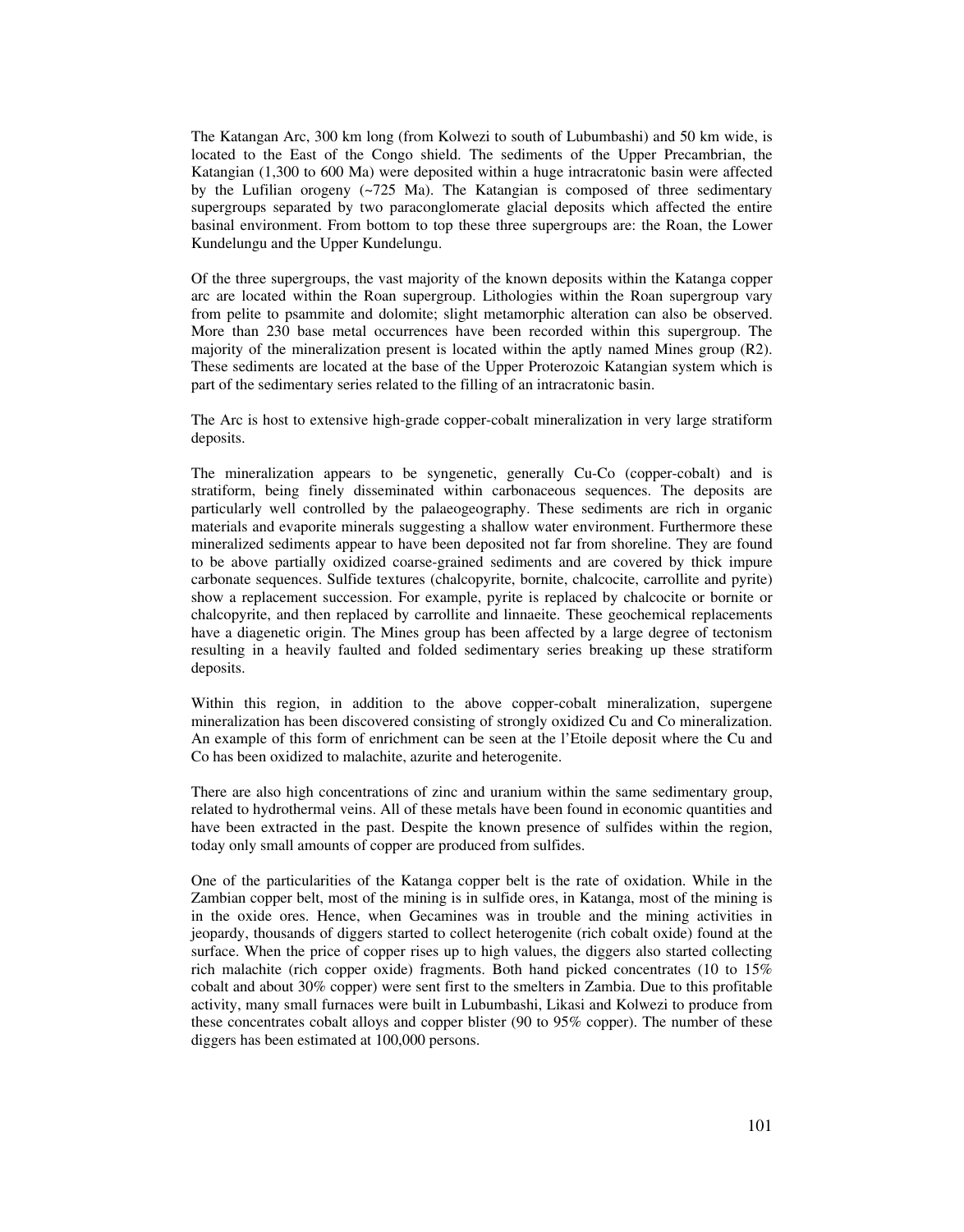# 2.4 Structure of Gecamines

Gecamines, the largest mining state enterprise in DRC, was created in 1967 following the nationalization of UMHK (Union Minière du Haut Katanga).

Gecamines/Exploitation is a subsidiary of Gecamines/Holding. Gecamines/Exploitation is responding to a board of directors, to an executive committee and to a college of auditors. The official purpose of Gecamines/exploitation is the exploration and exploitation of ore bodies, the processing of the mineral products and their sale.

Today, Gecamines has a debt to clients of over US\$ 1.5 billion.

Gécamines is currently the largest public company in the DRC. It currently employs around 24,500 people (including 60 expatriates). Gécamines' mining concession covers 32,000 km². For administrative purposes, the company's assets are split into three groups:

Southern Group, around Lubumbashi,

Central Group, around Likasi and

Western Group, around Kolwezi.

Gécamines has a range of processing plants including mineral concentrators at Kipushi, Kambove, Kakanda and Kolwezi and metallurgical plants at Likasi (Shituru, annual nominal capacity: 135,000 tons of copper and 8,000 tons of cobalt), Kolwezi (Luilu, annual nominal capacity: 170,000 tons of copper and 9,000 tons of cobalt) and Lubumbashi (annual capacity; 165,000 tons of copper). Metalkat, the metallurgical plant built to process zinc concentrates from the Kipushi mine is located near Kolwezi due to the presence of nearby hydroelectric power stations. The total nominal capacity of these plants is 470,000 tons a year. Most of these facilities are in need of almost total refurbishment. At Panda, there existed an electrolytic plant for Cu-Co concentrates.

The processing plants nominal capacity 530,000 tons a year.

- During 1996 and 1997 (in the last days of the Mobutu regime), several foreign mining and exploration companies signed joint venture agreements with Gécamines to rehabilitate 20 copper-cobalt and zinc mines together with associated processing facilities. After the accession of Laurent Kabila as President in 1997, several of these contracts were reviewed.
- Gecamines' metal products were shipped through Matadi, South African ports, and Dares-Salam. The copper products are mainly sold in Europe. Today, due to the deterioration of the existing infrastructure and the strong decline in production, concentrates find their way to the smelters in nearby Zambia

As shown in the table below, production of copper, cobalt and zinc by Gécamines has experienced a very significant decline over the last decade.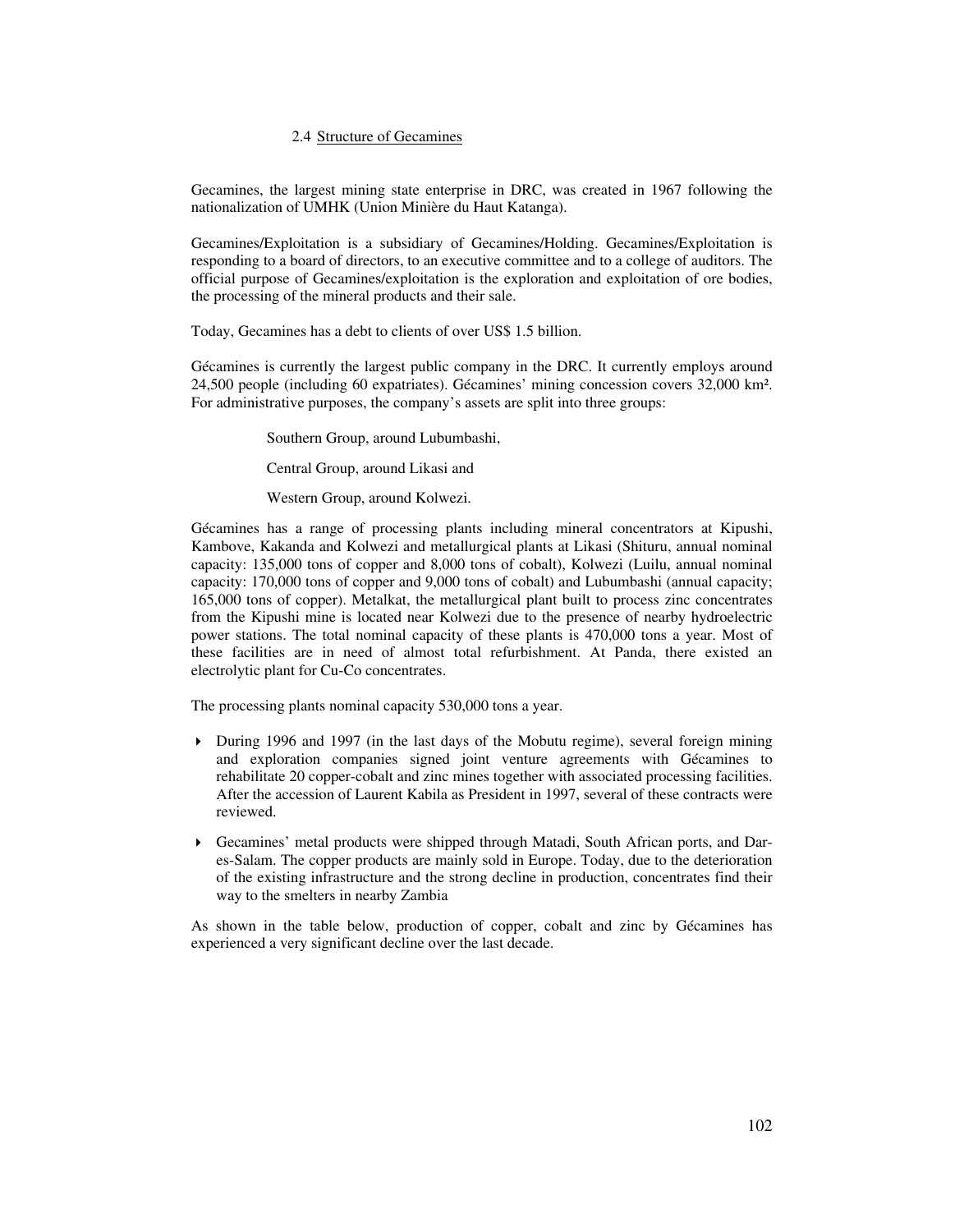| Year |         | <b>Production</b><br>(metric tonnes) |        |
|------|---------|--------------------------------------|--------|
|      | Copper  | Cobalt                               | Zinc   |
| 1980 | 471,000 | 6,800                                | 29,600 |
| 1981 | 440,600 | 3,400                                | 87,800 |
| 1982 | 542,600 | 7,300                                | 55,000 |
| 1983 | 525,600 | 9,500                                | 66,600 |
| 1984 | 490,400 | 10,000                               | 67,800 |
| 1985 | 490,000 | 10,000                               | 66,000 |
|      |         |                                      |        |
| 1991 | 222.097 | 8620                                 | 28321  |
| 1992 | 134.952 | 6547                                 | 18833  |
| 1993 | 45.909  | 2092                                 | 4147   |
| 1994 | 29.323  | 3274                                 | 595    |
| 1995 | 32.512  | 3967                                 |        |
| 1996 | 38.882  | 6067                                 |        |
| 1997 | 36.427  | 3032                                 |        |
| 1998 | 37.277  | 3869                                 |        |
| 1999 |         | 6000                                 |        |
| 2000 |         | 7000                                 |        |
| 2001 |         | 4700                                 |        |
| 2002 |         | 4000                                 |        |

Table 1. Gecamines Historical Production

# 2.5 Past and Present Production, Development and Exploration

From the beginning of copper exploitation in the Katanga province, through UMHK (Union Miniere du Haut Katanga), in 1911 until 1967, and then through to 2003 under the direction of Gécamines, approximately 18 million tons of copper metal have been produced.

From 1924 until 2003, about 500,000 tons of cobalt have been produced as a by-product of the copper.

The zinc production from 1936 until 2003 was about 3.6 million tons of metal.

From 1954 until 2003, about 280,000 kg of germanium were produced.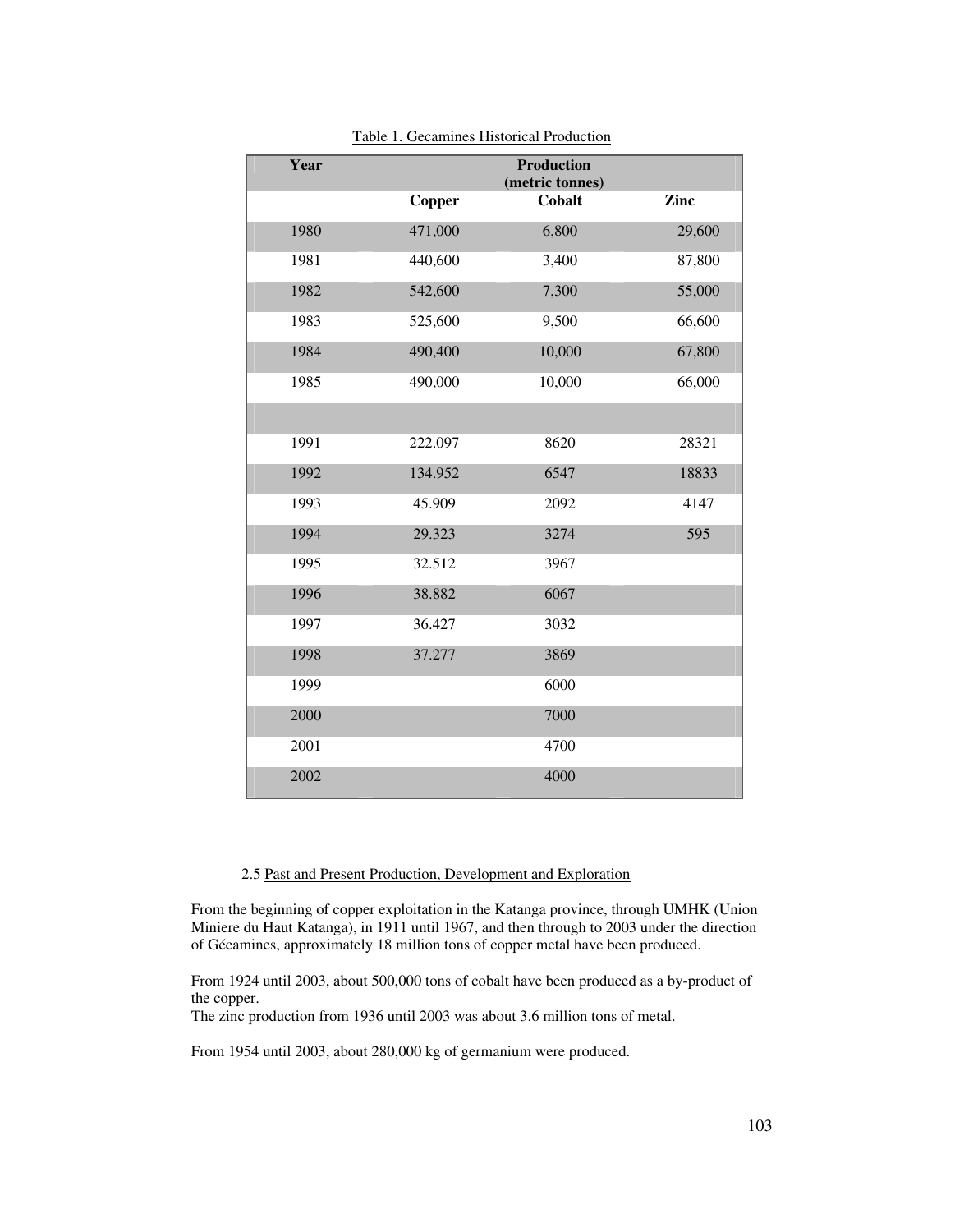| <b>Deposit</b>        | <b>Reserve/resources</b> | Mt             | <b>Copper</b><br>$\%$ | Cobalt<br>$\%$ | <b>Silver</b><br>g/t | Zinc<br>$\%$ |
|-----------------------|--------------------------|----------------|-----------------------|----------------|----------------------|--------------|
| <b>Big Hill</b>       |                          |                |                       |                |                      |              |
|                       | reserves                 | 15             |                       | 2.2            |                      |              |
|                       | reserves                 | 8              |                       |                |                      | 15           |
| <b>Dikulushi</b>      |                          |                |                       |                |                      |              |
|                       | resources                | 1.3            | 8.11                  |                | 238                  |              |
| <b>Dikuluwe</b>       | resources                | 168            | 3.71                  | 0.3            |                      |              |
| and Mashamba          |                          |                |                       |                |                      |              |
| <b>Dipeta</b>         | resources                | 197            | 4.37                  | 0.22           |                      |              |
| <b>Etoile</b>         | (see Ruashi)             |                |                       |                |                      |              |
| <b>Fungurume</b>      |                          |                |                       |                |                      |              |
| and Tenke             | total resources          | 229            | 4.42%                 | 0.31           |                      |              |
| Kabanbakola           | oxide resources          | 0.8            | 1.1                   | 1.9            |                      |              |
|                       | sulphide resources       | $\overline{2}$ | 0.8                   | 0.7            |                      |              |
| <b>Kabolela North</b> | resources                | 0.375          | 3.7                   | 0.7            |                      |              |
| <b>Kabolela South</b> | oxide resources          | 0.5            | 3.1                   | 2.2            |                      |              |
|                       | sulphide resources       | 2.5            | 3.2                   | 2.3            |                      |              |
|                       |                          |                |                       | $0.09 -$       |                      |              |
| <b>Kakanda North</b>  | resources                | 5.8            | $3.4 - 3.6$           | 0.19           |                      |              |
| <b>Kakanda South</b>  | resources                | 5.9            | 3.36                  | 0.28           |                      |              |
|                       | tailings resources       | 21.77          | 1.15                  | 0.15           |                      |              |
| <b>Kakongwe West</b>  | resources                | 3              | 5                     |                |                      |              |
| Kalabi                |                          |                |                       |                |                      |              |
| Kalakundi             | inferred resources       | 16.9           | 3.03                  | 0.66           |                      |              |
| <b>Kalumbwe</b>       |                          |                |                       |                |                      |              |
| <b>Kalumines</b>      |                          |                |                       |                |                      |              |
| Kamatanda             | resources                | 0.4            | 4.9                   |                |                      |              |
| <b>Kambove</b>        | resources                | 0.5            |                       |                |                      |              |
|                       | tailings: (see           |                |                       |                |                      |              |
| principal             | Kakanda)                 |                |                       |                |                      |              |
| <b>Kambove West</b>   | resources                | 6.5            | $\overline{4}$        | 0.45           |                      |              |
| <b>Kamfundwa</b>      | resources                | 7.3            | 3.3                   | 0.3            |                      |              |
|                       |                          | 10             | 1.4                   | 0.2            |                      |              |
| Kamoto                | resources                | 66             | 4.4                   | 0.5            |                      |              |

The following table summarizes the existing resources<sup>68</sup> non-exploited in the Katanga (primarily in the copper belt).

<sup>68</sup> Resources is used here as geological reserves and do not correspond to the JORC specifications.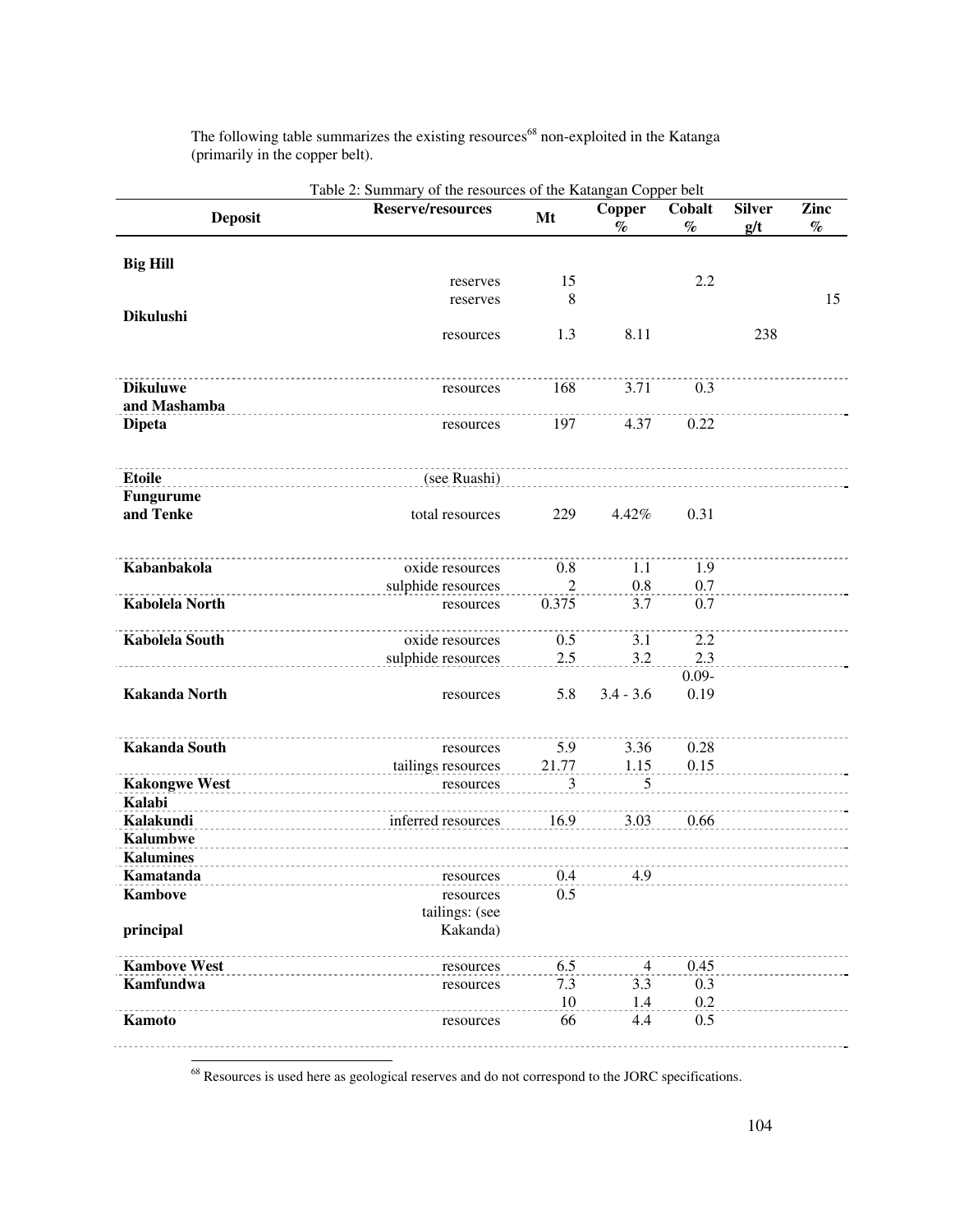| <b>Deposit</b>          | Reserve/resources   | Mt    | <b>Copper</b><br>$\%$ | Cobalt<br>$\%$ | <b>Silver</b><br>g/t | Zinc<br>$\%$ |
|-------------------------|---------------------|-------|-----------------------|----------------|----------------------|--------------|
| Kamoya                  | resources           | 10    | 2.7                   | 0.45           |                      |              |
| Kamwali                 | resources           | 1.56  | 4.92                  | 1.96           |                      |              |
| <b>Kapulo</b>           | resources           | 1.12  | 4.73                  |                |                      |              |
| Karavia (Kasonta-Lupoto |                     |       |                       |                |                      |              |
| Polygon)                | resources           | 0.044 | 5.38                  |                |                      |              |
| <b>Kasombo</b>          |                     |       |                       |                |                      |              |
| Kasonta (Kasonta-Lupoto |                     |       |                       |                |                      |              |
| Polygon)                | resources           | 1.5   | 5.18                  |                |                      |              |
| <b>Kazibizi</b>         | resources           | 1     | 3.2                   | 0.6            |                      |              |
| <b>Kinsenda</b>         | resources           | 10    | 5                     |                |                      |              |
| <b>Kinsevere</b>        | resources           | 5.7   | 3.7                   | 0.11           |                      |              |
| Kipapila                | resources           | 2.6   | 4.4                   | 0.54           |                      |              |
| <b>Kipese</b>           |                     |       |                       |                |                      |              |
| Kipushi                 | resources           | 26    | 2.18                  |                |                      | 19           |
| Kolwezi                 | tailings resources  | 112.8 | 1.49                  | 0.32           |                      |              |
| <b>K.O.V.</b>           | resources           | 550   | 4.59                  | 0.3            |                      |              |
| Kulumaziba              | resources           | 6     | 4                     |                |                      |              |
| Likasi                  |                     |       |                       |                |                      |              |
|                         | $< 100,000$ tons of |       |                       |                |                      |              |
| Lombe                   | zinc                |       |                       |                |                      |              |
|                         | metal               |       |                       |                |                      |              |
| Lonshi                  | resources           | 7.3   | 4.91                  |                |                      |              |
| <b>Lubembe North</b>    | resources           | 47.5  | 2.19                  |                |                      |              |
| Lufua (Frontier)        | sulphide resources  | 173.7 | 1.16                  |                |                      |              |
|                         | oxide/mixed         |       |                       |                |                      |              |
|                         | resources           | 21.3  | 1.2                   |                |                      |              |
| Luishia                 | proven reserves     | 6.9   | 2.7                   | 0.87           |                      |              |
|                         | probable reserves   | 50.1  | 2.09                  | 0.1            |                      |              |
| Luiswishi               | resources           | 8     | 2.5                   | 1.1            |                      |              |
| Lukuni                  | resources           | 2.7   | 4.3                   |                |                      |              |
| Lungeshi                |                     |       |                       |                |                      |              |
| Lupoto (Kasonta-Lupoto  |                     |       |                       |                |                      |              |
| Polygon)                | resources           | 6.7   | 3.13                  |                |                      |              |
| Mindigi                 |                     |       |                       |                |                      |              |
| <b>Mukondo</b>          | open pit resources  | 3.5   | 5                     | 1.55           |                      |              |
|                         |                     |       | 1.84                  | 1.41           |                      |              |
| <b>Musonoi</b>          | resources           | 30    | $3.9 - 5.4$           | $0.4 - 0.6$    |                      |              |
| Musoshi                 | resources           | 110   | 2.1                   |                |                      |              |
| Mutoshi                 |                     |       |                       |                |                      |              |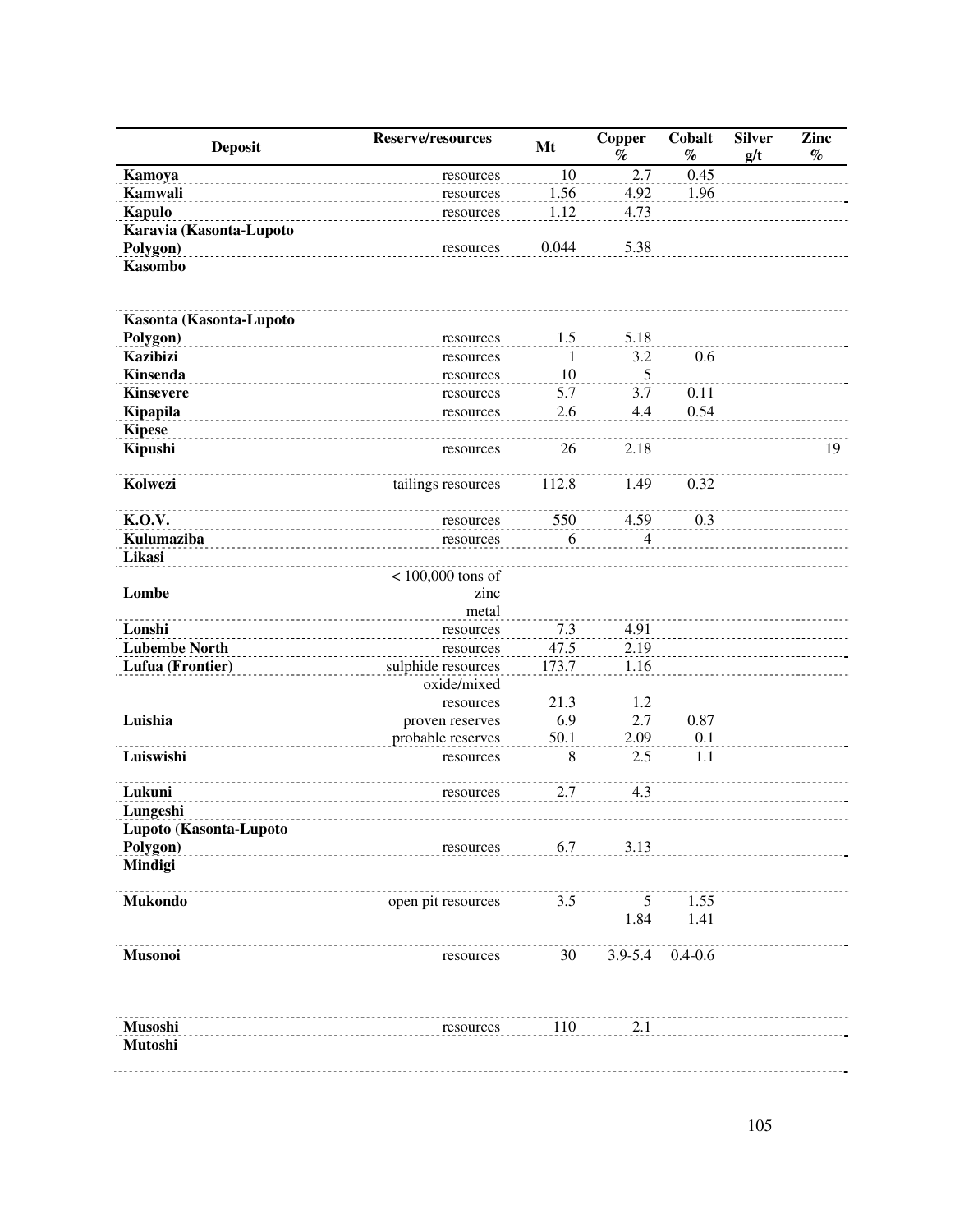| <b>Deposit</b>               | <b>Reserve/resources</b> |                | <b>Copper</b><br>$\%$ | Cobalt<br>$\mathcal{O}_0$ | <b>Silver</b><br>g/t | Zinc<br>$\%$ |
|------------------------------|--------------------------|----------------|-----------------------|---------------------------|----------------------|--------------|
| Niamumenda (Kasonta-Lupoto   |                          |                |                       |                           |                      |              |
| Polygon)                     | resources                | 0.553          | 3.92                  |                           |                      |              |
| Panda                        | tailings resources: 3.2  | 7.7            | 1.52                  | 0.23                      |                      |              |
|                              |                          |                | 1.63                  | 0.21                      |                      |              |
|                              |                          |                | 3.7                   | 0.37                      |                      |              |
| <b>Ruashi</b>                | tailings resources: 3.2  | 3.2            | 1.9                   | 0.6                       |                      |              |
|                              | orebodies proven and     | 31.9           |                       |                           |                      |              |
|                              | probable reserves        |                | 3.5                   | 0.35                      |                      |              |
| <b>Ruwe</b>                  | resources $(1974)$       | 80             | 1.95                  |                           |                      |              |
| <b>Sesa</b>                  | resources                | $\overline{c}$ | 5.6                   | 0.25                      |                      |              |
| Shamitumba                   | resources                | 0.015          | 3.3                   | 0.7                       |                      |              |
| <b>Shanguluwe</b>            | resources                | 0.025          | 8                     |                           |                      |              |
| <b>Shinkolobwe</b>           | resources of uraninite   | 0.002          |                       |                           |                      |              |
|                              | resources                | 2.4            |                       | 1.6                       |                      |              |
| <b>Shinkolobwe</b><br>signal | resources                | 0.125          | 3.1                   | 1.7                       |                      |              |
|                              |                          |                |                       | $0.05 -$                  |                      |              |
| <b>Shituru</b>               | reserves                 | 0.085          | 2                     | 0.1                       |                      |              |
|                              | tailings resources       | 7.28           | 1.38                  | 0.21                      |                      |              |
| <b>Tilwezembe</b>            | resources                | 1.1            | 1.6                   | 1.51                      |                      |              |

N.B. Inferred resources are not accounted except when specified.

From the above table, it can be concluded that the copper belt in Katanga still contains 2 billion tons of copper ore at an average grade of 3.5%, 1.5 billion tons of cobalt ore at an average grade of 0.34% and 34 million tons of zinc ore at an average grade of 18.06%. Germanium, silver, gold, uranium, platinum and palladium are not included.

#### **The Katanga copper belt is one of the richest mineral belts in the world.**

#### **Copper and Cobalt**

In recent years several companies have signed joint venture agreements with Gécamines for the exploitation of several copper and cobalt ore deposits. Among them, the main presently producing companies are:

 Forrest International Anvil Mining First Quantum Metorex

Forrest International is the largest mineral producer and the largest employer in Katanga. At Big Hill, together with OMG (USA) and Gécamines, STL (Société des Terrils de Lubumbashi) about 5,000 tons of cobalt, 3,500 tons of copper and 15,000 tons of zinc are produced yearly from the rejects of the Lubumbashi smelter.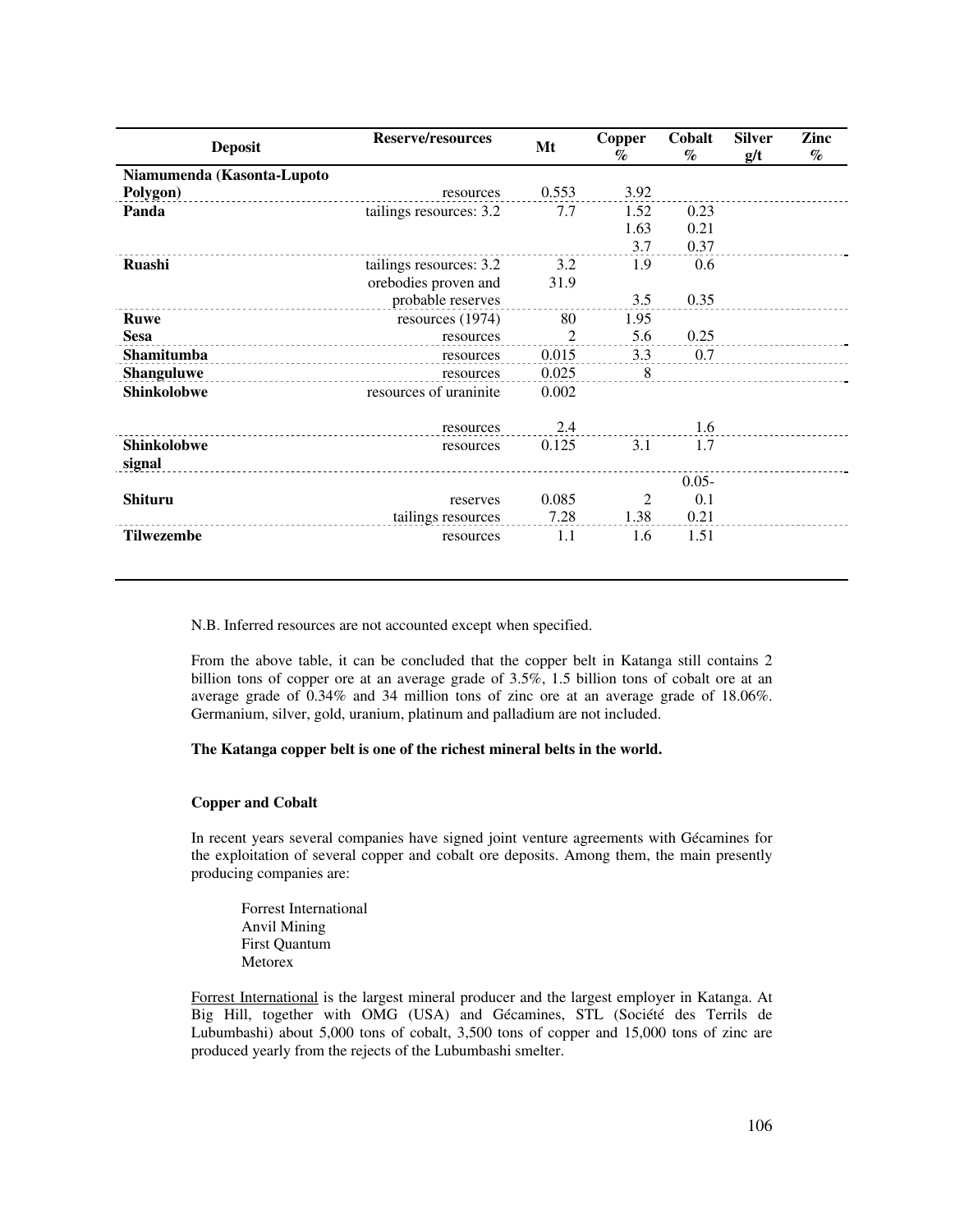The Big Hill consists of an estimated 25 Mt, in total, of which 12 Mt has an approximate cobalt grade of around 2.2%, together with 6% Zn. The zinc-rich section amounts to about 8 Mt running at 15% Zn. Amongst other metals it is thought that the zinc section contains some 2,500 tons of germanium.

| <b>Metal</b>  | Grade |
|---------------|-------|
| Zinc%         | 15    |
| Copper%       | 2.9   |
| Lead%         | 1.8   |
| Cadmium%      | 0.15  |
| Gallium%      | 0.03  |
| Germanium g/t | 76    |
| Silver g/t    | 35    |

Table 3: Possible composition of the Big Hill Zinc-Rich Resource

The STL produce is transported to the Kokkola plant in Finland to refine the cobalt alloys.

Forrest Group also mines the Luiswishi copper deposit, near Lubumbashi. The ore is transported for mineral processing to the Kipushi concentrator. The cobalt concentrate is processed in Finland. The annual copper production is estimated at 15,000 t. of copper.

Forrest is also developing the huge Kamoto copper-cobalt deposit located near Kolwezi, where from 1929 until 2005 Gecamines has mined 59 Mt of ore grading 4.21%Cu and 0.37% Co. The Kamoto concentrator and the Luilu plant are to be reactivated.

Anvil Mining is currently exploiting copper and silver at Dikulushi (outside the Katanga copper belt), copper at Kulumaziba and copper-cobalt at Kinsevere. At Dikulushi, the annual copper concentrate production is about 50,000 tons with a copper grade of about 52% Cu and over 4,000oz of silver per ton. The concentrates are transported by trucks to the smelters of Tsumeb (Namibia) or Palabora (South Africa). The Kulumaziba malachite placer deposit is located near Kolwezi. The annual average copper production is 14,000 tons of copper.

First Quantum is currently mining copper at its Bwana/Lonshi copper deposit. The annual production of copper cathode is about 52,000 tons. The same company is developing a new deposit, discovered during an exploration campaign, the Luisha/Frontier, adjacent to the Zambian border, south of Lubumbashi. The total measured and indicated resource is estimated at 182,068,000 tons of ore at 1.16% copper. The total average annual refined copper production is estimated at 73,000 tons. In addition First Quantum bought recently a majority shareholding in the Kolwezi tailings (a joint venture with Gecamines) which contain an estimate of 107 Mt grading 1.32% copper and 0.26% cobalt. The production is forecasted to be 42,000 tons of copper and 7,000 tons of cobalt.

Metorex has recently completed the feasibility study of the Ruashi ore body and has started mining the deposit. At the beginning the production will be about 10 tpa of copper and 1.1-1.3 tpa of cobalt. After a few years productions will increase to 40,000 tpa of copper and 3,000 tpa of cobalt.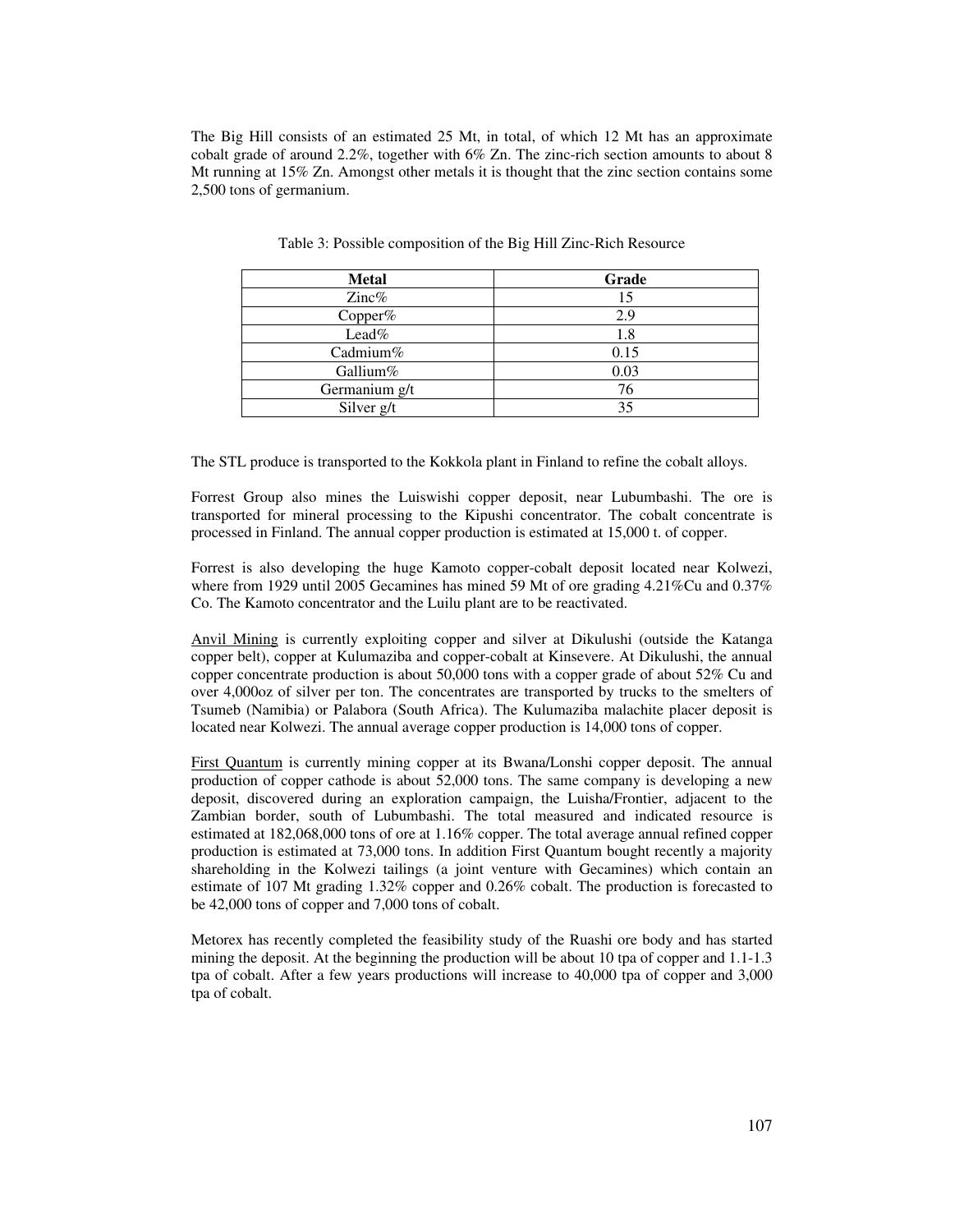| Deposit           | Copper annual     | Cobalt annual     | Zinc annual   | Silver      |
|-------------------|-------------------|-------------------|---------------|-------------|
|                   | production, in t. | production, in t. | production in | annual      |
|                   | metal             | metal             | t. metal      | production  |
|                   |                   |                   |               | in t. metal |
| Gecamines/diggers | 30,000            | 3,000             |               |             |
| Big Hill          | 3,500             | 5,000             | 15,000        |             |
| Luiswishi         | 15,000            | 5,500             |               |             |
| <b>Dikulushi</b>  | 26,000            |                   |               | 6,220       |
| Kulumaziba        | 14,000            |                   |               |             |
| Bwana/Lonshi      | 52,000            |                   |               |             |
| Ruashi            | 10,000            | 1,000             |               |             |
| <b>Total</b>      | 150,000           | 14,500            | 15,000        | 6,220       |
|                   |                   |                   |               |             |

Table 4: Estimate annual production in Katanga for the year 2006

Among the other copper-cobalt deposits in development for future production there are: Tenke Fungurume, Kamoto, K.O.V., the Kolwezi tailings.

The Tenke Fungurume Mining s.a.r.l. (57.75% owned by Phelps-Dodge, 24.75% by Tenke Mining Corporation -the Lundin family- and 17.5% by Gécamines) copper-cobalt deposits comprise one of the world's largest, richest known copper-cobalt resources. They are in the process of being developed into a large scale, long-life mine demonstrating low operating costs.

The deposits have had a long history. They were first explored and evaluated by UMHK from 1918 onwards. From 1970 to 1976 they were held by the Société Minière de Tenke Fungurume (SMTF), an international consortium headed by Charter Consolidated, an affiliate of Anglo American. In partnership with them were Mitsui Mining, Amoco Minerals, BRGM and Paribas.

The consortium dissolved after the 'Kolwezi Incident' of 1976, when a number of Europeans were massacred in Kolwezi after Katangan rebels launched an invasion into the mining region of Katanga from their base in Angola. Possession of the resource reverted to Gécamines, who concluded a joint venture agreement with the Lundin family in Switzerland.

The deposits lie on the northern edge of the Katangan Arc. In common with all the other stratiform copper-cobalt deposits in DRC, the deposits are hosted in two parallel, bedded sedimentary units close to the base of the Mines Group in the Katanga sequence. The mineralization is mainly confined to two sedimentary beds, each varying from 5 to 15 metres in thickness, on either side of a resistant hard siliceous dolomite bed. Oxidation generally extends 50-100 metres below surface in the Fungurume deposits and 100-150 metres in the Tenke deposits. The total oxide resources (open pitable) are estimated at 126 Mt grading 4.3- 5.4% Cu and 0.32% Co. The total sulfide resources (underground mining) are estimated at 103 Mt grading 3.4-4.9% Cu and 0.25% Co. The production objectives are 130,000tpa copper metal.

The Kamoto mine lies within the NE extent of the Katanga Arc. The copper-cobalt minerals hosted on the property are a classic example of sediment-hosted stratiform copper ore system deposits. Two parallel to sub-parallel mineralized zones are separated by a poorly to unmineralized dolomitic unit. The reserves and resources are summarized in the following table.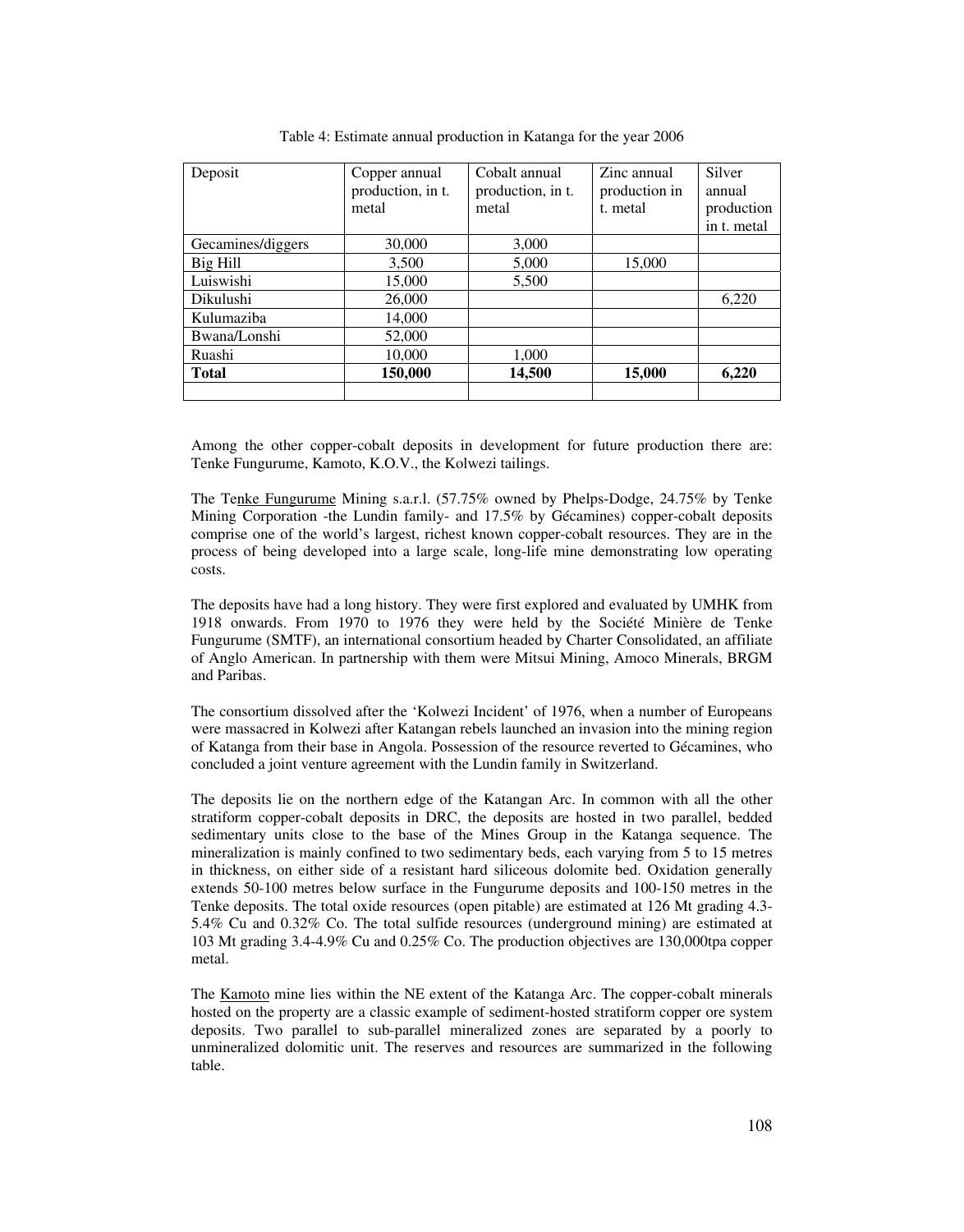| <b>Classification</b> | Ore tons in million | % Cu | % Co |
|-----------------------|---------------------|------|------|
| Proven reserves       | 38.4                | 3.08 | 0.38 |
| Probable reserves     | 6.57                | 3.34 | 0.28 |
| Measured resources    | 34.5                | 3.16 |      |
| Indicated resources   | 13.2                | 0.34 |      |
| Inferred resources    | 74                  | 341  |      |

Table 5: Reserves and Resources of the Kamoto mine

The average annual production over the 20 year project life is estimated at 109,000 tons of copper and 5,680 tons of cobalt.

The KOV ore deposits are in the extension of the Kamoto deposit. K.O.V. is the initials for Kamoto East-Oliveira-Virgule, an alignment of different copper-cobalt ore deposits. The resources at KOV are estimated at 550 Mt containing 4.59% Cu and 0.3% Co. The deposits are in the hand of Nikanor. Nikanor is owned 50% by BSG Resources Group and the balance by Dan Gertler (20%) and the Gertler family trust (30%). Nikanor has a joint venture with Gécamines (25%).

The estimate total resources that are available for direct mining are 185 Mt at an average grade of 4.85% Cu and 0.54% Co.

The Kolwezi tailings are estimated to contain 112 Mt at 1.49%Cu and 0.32% Co. They are the result of accumulation of rejects by the concentrators having treated the ores of Kingamiambo, Kasobantu and Musonoï. It is foreseen to produce 42,000 tpa of copper and 7,000 tpa of cobalt.

Other tailings have been identified at Kakanda tailings (18 Mt at 1.2% Cu and 0.14% Co), Kambove tailings (36 Mt at 0.89% Cu and 0.19% Co), Shituru and Panda tailings (13 Mt at 1.5% Cu and 0.23% Co).

|                  | Proposed Copper metal | Proposed<br>Cobalt<br>metal |
|------------------|-----------------------|-----------------------------|
|                  | production in tons    | production in tons          |
| Tenke Fungurume  | 130,000               | ?                           |
| Kamoto           | 109,000               | 5,680                       |
| <b>KOV</b>       | 250,000               | 25,000                      |
| Kolwezi tailings | 42,000                | 7,000                       |
| Frontier         | 73,000                | 9                           |
| Ruashi           | 30,000                | 2,000                       |
|                  |                       |                             |
|                  |                       |                             |
| Total            | 634,000               | 39,680                      |

|  | Table 6: Estimate New Production in a few years time |  |  |
|--|------------------------------------------------------|--|--|
|  |                                                      |  |  |

In a few years time, the total copper and cobalt production may reach (table6 and table 8) 784,000 tons of copper,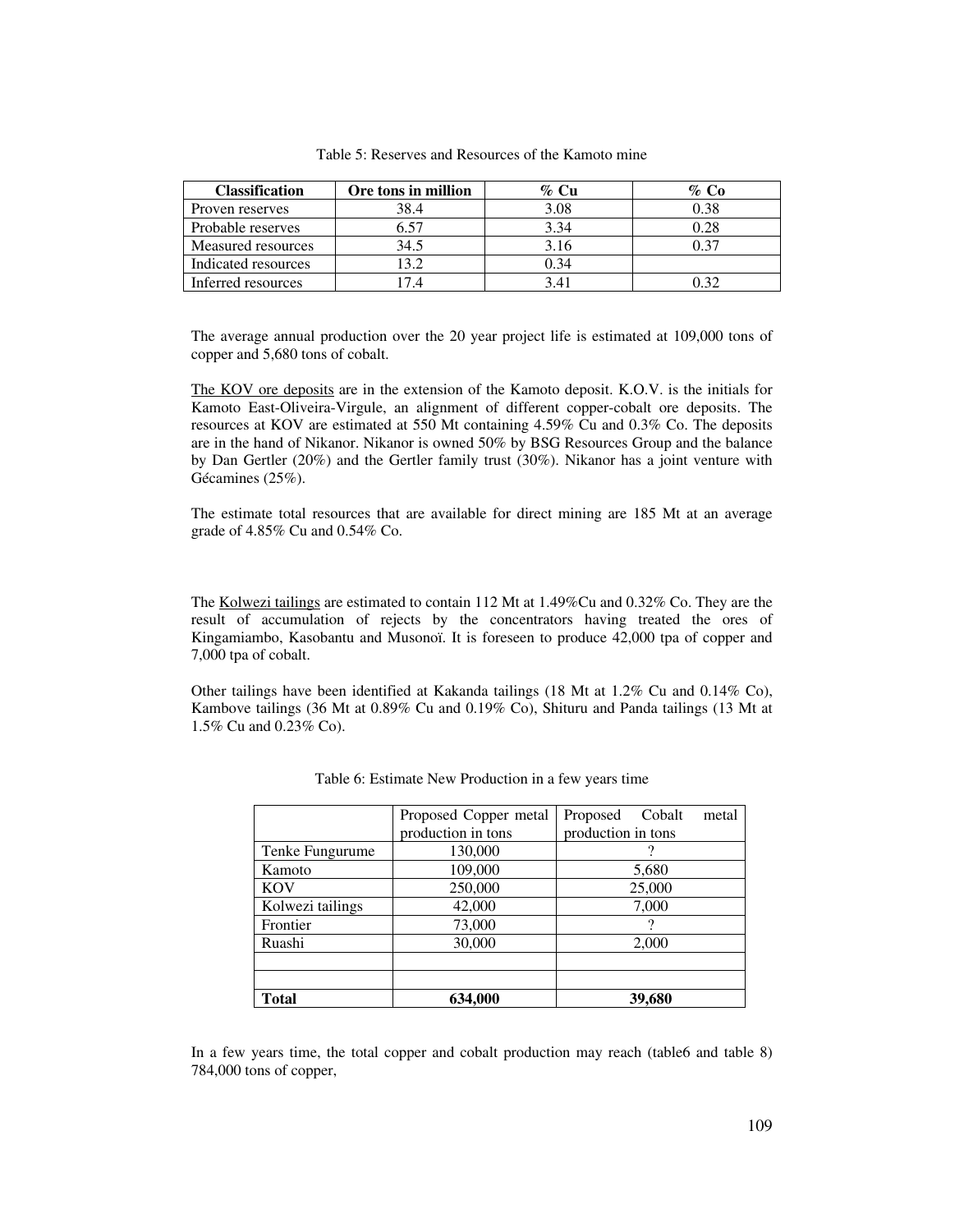#### **Zinc and Germanium**

The Kipushi mine, discovered in 1899, is one of the oldest mines in Katanga. The mine is located on the border north of Zambia and 30 km from Lubumbashi.

It is believed that the open pit was worked around 1925 but the first production records date from 1927 probably when the mine went underground. Head grades of 15% Cu were common in the early years but as the mine has gone deeper, copper grades have fallen to below 2%. Zinc grades have improved with depth but as the mine was considered a copper mine and zinc an impurity, higher grades of zinc were left in situ. The mine closed in 1993. The mine was placed on care-and-maintenance.

Geologically, Kipushi is a discordant deposit related to a fault (the Kipushi fault). The massive ore is hosted in dolomites and dolomitic shales. The near vertical ore pipe has been explored to a depth of 1,800 m below surface and is still open at depth. Kipushi ore body is similar to Tsumeb (Namibia) and Broken Hill (Zambia).

| Year      | Mt   | $%$ Cu | $\%$ Zn |
|-----------|------|--------|---------|
| 1960-1969 | 19.9 | 11.97  | 13.38   |
| 1970-1979 | 10.3 | 5.69   | 13.62   |
| 1980      | 1.5  | 4.56   | 7.08    |
| 1981      | 1.4  | 3.85   | 7.01    |
| 1982      | 1.4  | 3.34   | 7.77    |
| 1983      | 1.4  | 3.25   | 6.93    |
| 1984      | 1.5  | 3.48   | 6.55    |
| 1985      | 1.5  | 3.47   | 6.86    |
| 1986      | 1.5  | 3.21   | 8.40    |
| 1987      | 1.3  | 3.24   | 10.11   |
| 1988      | 1.4  | 3.08   | 10.29   |
| 1989      | 1.3  | 2.65   | 9.37    |
| 1990      | 1.3  | 2.26   | 8.52    |
| 1991      | 1.0  | 1.89   | 7.82    |
| 1992      | 0.6  | 1.75   | 7.32    |
| 1993      | 0.1  | 1.85   | 9.05    |
|           |      |        |         |
| Total     | 60.0 | 6.78   | 11.03   |

Table 7: Kipushi Mine Production History Tonnage and Mill Feed Grade

Kipushi mine has traditionally produced two main products:

- A copper concentrate which was railed to Lubumbashi for smelting in the Lubumbashi Smelter, built in 1910 and now shut down,
- A zinc concentrate which was railed to Likasi for roasting. The recovered SO2 gas passed to the acid plants and the roasted calcine continued on by rail to Kolwezi for leaching and electrowinning of the zinc.

The assessment of the Kipushi tailings dam reserve is believed to contain about 25 Mt assaying 2.73% Zn and 0.4% Cu.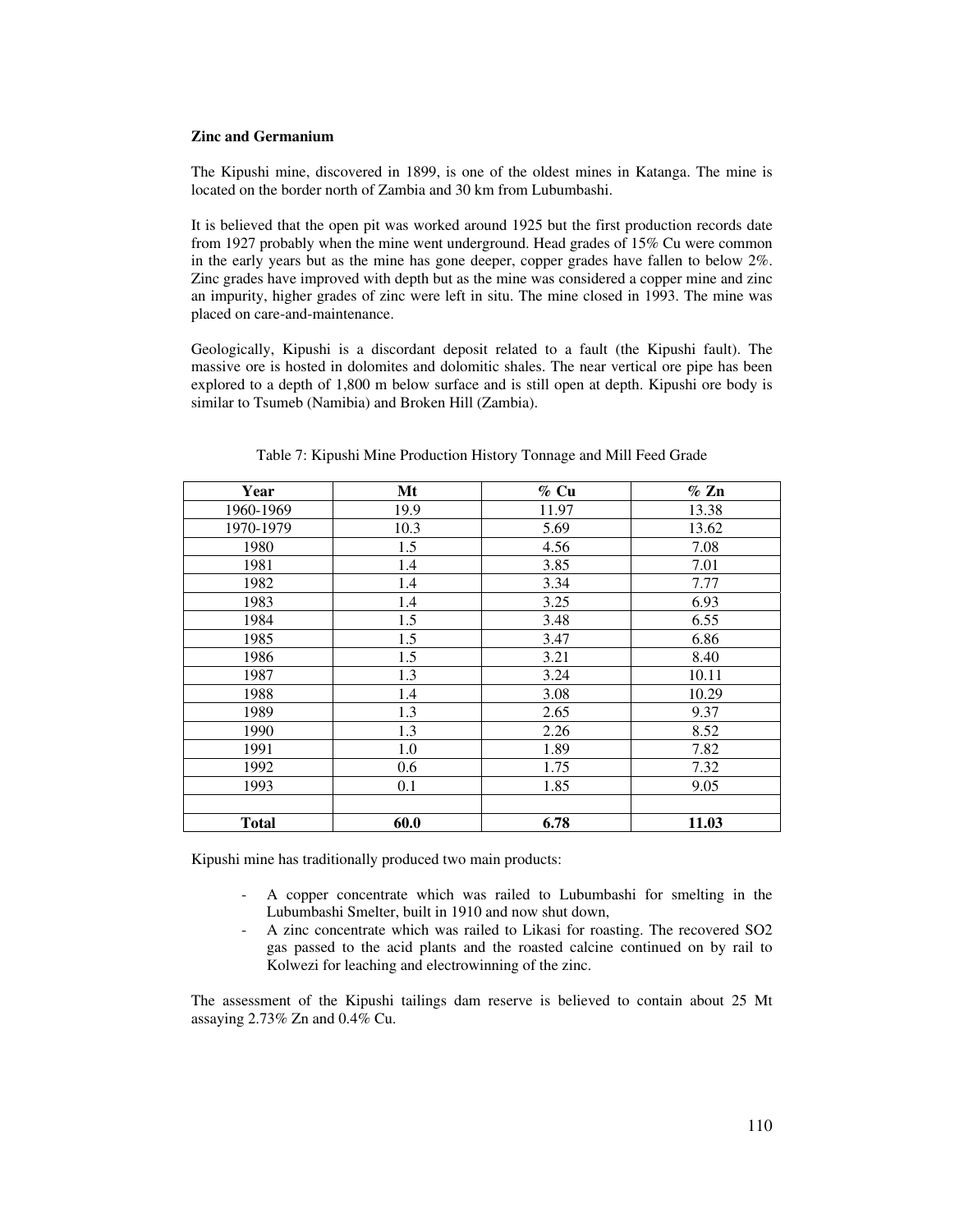Total proved reserves between levels 1150 and 1295 are estimated at 4.8 Mt at 2.5% Cu and 21.9% Zn. Probable reserves between levels 1295 and 1500 are estimated at 8.0 Mt at 1.9% Cu and 21.9% Zn.

Another source of zinc is from the Lubumbashi tailings (accumulation of almost 50 years of metallurgical rejects), the Big Hill. It has been estimated that the hill contains 8Mt at 15% Zn.

Finally at Kolwezi, the rejects of the leaching and electrowinning plant has accumulated almost 1 Mt at 20% Zn.

#### **Uranium**

The Shinkolobwe ore deposit is rich in uranium ore. It has been first mined for its radium content. Prior to the Second World War, uranium ore was stock piled. These uranium ores were sold to the USA during the war and used for the construction of the first atomic bomb. The mine was officially closed in the early 1960s after the mine flooded. There are been however reports that uranium from the mine has been extracted by artesanal mining and sold since 1965.

#### **Exploration**

While the Katanga copper belt is developed and explored to develop new deposits, green field exploration projects, mostly outside the area of the copper belt, are very active. They occur in the Anvil exploration permits around the Dikulushi mine, between the copper belt, to the south, and the border with Zambia, and north of the copper belt.

#### 2.5 Comparison with Other Worldwide Mining Districts

Unlike the porphyry copper deposits of North and South America and of the Pacific, the deposits in Katanga are stratiform in sedimentary rocks which have been considerably folded and oxidized. In terms of tonnages (reserves and resources) and grades, the Katangan deposits are comparable with other rich copper mining districts in the world. Grades are however much higher in Katanga.

It has been estimated that the total copper metal production until 2003 is about 18 Mt, the cobalt 0.5 Mt, the zinc 3.6 Mt and the germanium 0.28 Mt.

The annual production of copper peaked in 1982 with 542,000 tons. From that year until 2003, the copper production decreased down to about 30,000 tons per year. However with new joint ventures between Gecamines and mining entrepreneurs the production raise is estimated that to reach 150,000 tons of copper and 10,000 tons of cobalt in 2006.

The resources (from table 4) are estimated at 70 Mt of copper, 5 Mt of cobalt and 6 Mt of zinc.

The richest copper resources in the world have been estimated by Crowson (2001) and are given in Table 10: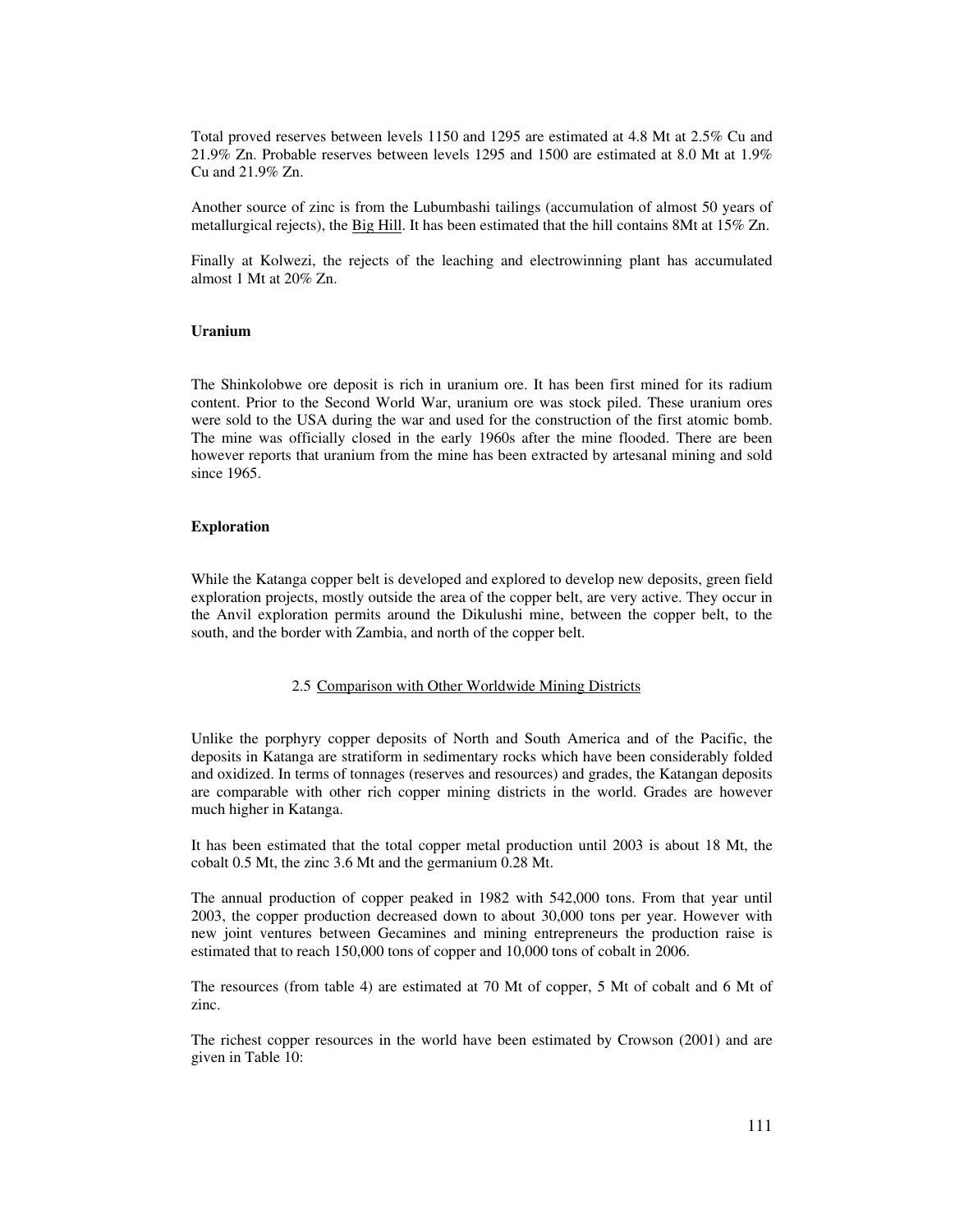#### Table 8: Principal Resources of copper metal in the world

| Country    | Mt of copper metal |
|------------|--------------------|
| Chili      | 88                 |
| <b>USA</b> | 45                 |
| Poland     | 20                 |
| Russia     | 20                 |
| Indonesia  | 19                 |
| Peru       | 19                 |
| China      | 18                 |
| Mexico     | 15                 |
| Kazakhstan | 14                 |
| Zambia     | 12                 |

From the above table, it can be deduced that DRC is second after Chili.

Surface wise, the Katanga copper belt (30,000km²) is certainly the region in the world with the largest density of copper deposits.

The resources in cobalt of the Katanga copper belt (5 Mt) are by far the largest resources in the world:

| Table 9: Principal cobalt resources in the world (Crowson, 2001) |  |  |  |
|------------------------------------------------------------------|--|--|--|
|------------------------------------------------------------------|--|--|--|

| Country       | <b>Resources in cobalt metal (in Mt)</b> |
|---------------|------------------------------------------|
| Cuba          | 1000                                     |
| Australia     | 680                                      |
| Zambia        | 360                                      |
| New Caledonia | 230                                      |
| Russia        | 40                                       |

The Kipushi zinc and germanium deposit is one of the largest deposits of its type in the world.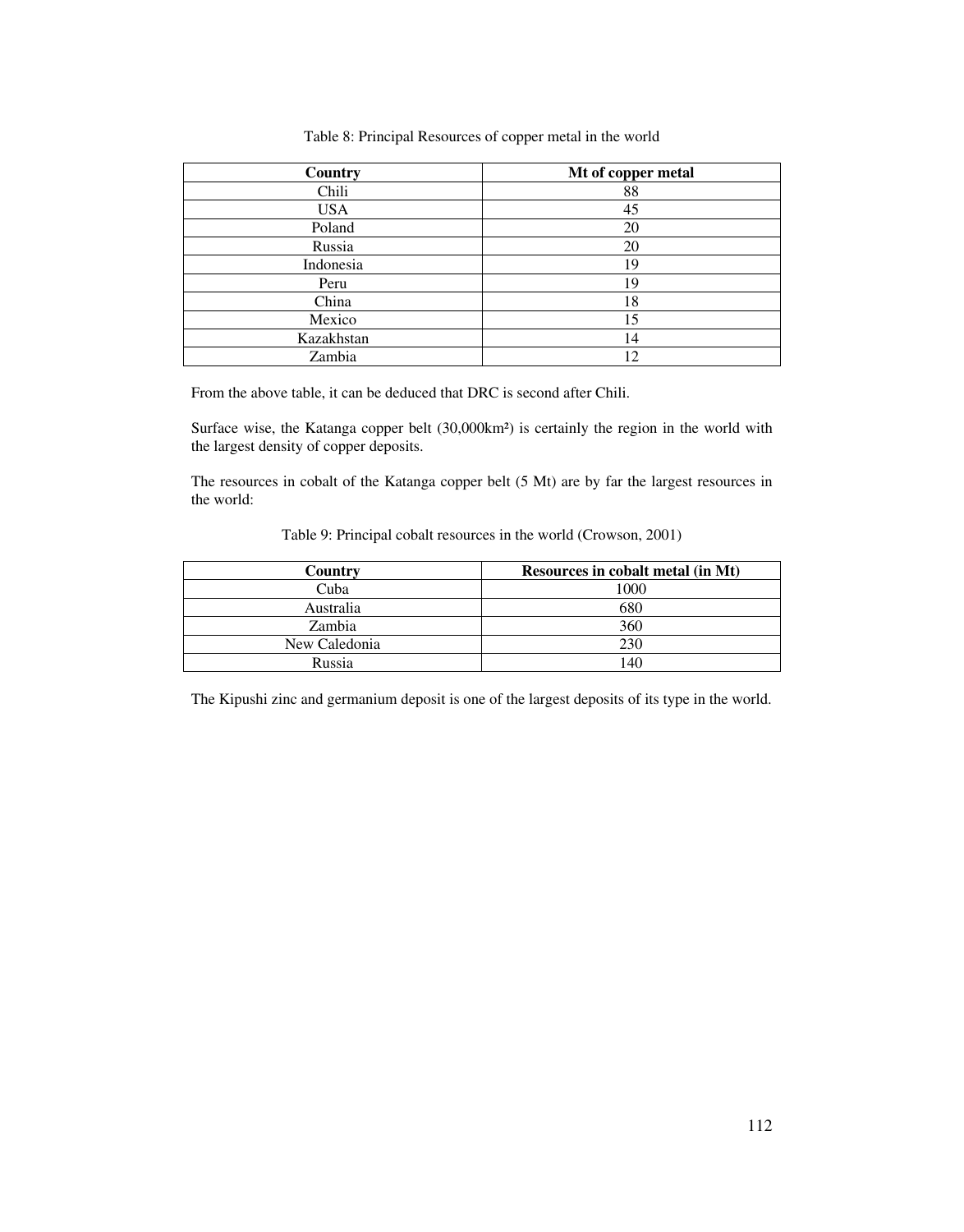#### **3. Diamonds in Kasaï**

#### 3.1 Historic

In Kasaï Occidental the first diamond was discovered in 1907, at the Tshiminina river (but the crystal found was only identified in 1909), and in Kasaï Oriental, in 1918, at Lukelenge along the Mbujimayi river. It must be noted that already in 1903, the first diamond was discovered at Mutendele.In 1908 the first kimberlite in the Katanga was identified. In Kasai, the first kimberlite was only discovered in 1946. This discovery was followed by five others, south of Mbuji mayi. In fact, the mining town of Mbujimayi was built on top of a kimberlitic pipe and related diamond-bearing gravels.

Soon after the first discovery the Belgian company la Société Internationale Forestière et Minière du Congo (Forminière) started alluvial mining in the Tshikapa area. Industrial mining by Forminière went on until 1960. It was replaced by a mixed company Minière de Bakwanga (MIBA) where the state controls 80% and Union Minière (now Umicore) controlled 20%, through another subsidiary, Sibeka. Today Umicore has sold his shares in Miba to the South African company Mwana Africa.

Besides alluvial mining, Miba is exploiting diamonds from a kimberlitic pipe near Mbuji-Mayi. In 1982, the diamond trade was liberalized

In 1916, another Belgian company started diamond exploitations: Minière de Bécéka

Artisanal diamonds diggers are everywhere and produced good quality diamonds.

#### 3.2 Brief Summary of the Geology

The two Kasaï provinces are underlain by the Angola-Congo craton, covered by younger Paleozoic and Mesozoic sediments.

The diamonds deposits are of three types: primary (kimberlitic breccias and tuffs), detrital or eluvial and alluvial. Alluvial deposits are concentrated in the "Kasai occidental", around Tshikapa and eluvial deposits are rather known near the kimberlitic pipes of Mbujimayi.

Kimberlites are well known in Angola near to the border with DRC. They appear to be aligned in a ENE direction. The extension of this belt into DRC corresponds to the presence of new kimberlites recently discovered in DRC, near Mbujimayi.

#### 3.3 The MIBA Structure

La Minière de Bakwanga (Miba) is a mixed company, 80% owned by the Government and 20% owned by Sibeka (Umicore, Belgium). Umicore/Sibeka recently sold its 20% to Mwana Africa, a South African company. MIBA was constituted in 1961.

Four important authorities decide on the fate of Miba: the President Administrator Delegate, mandated by the State, the Vice-President of the Board who represents the other shareholder (Sibeka), the Administrator General Manager (Sibeka) and the Deputy General Manager.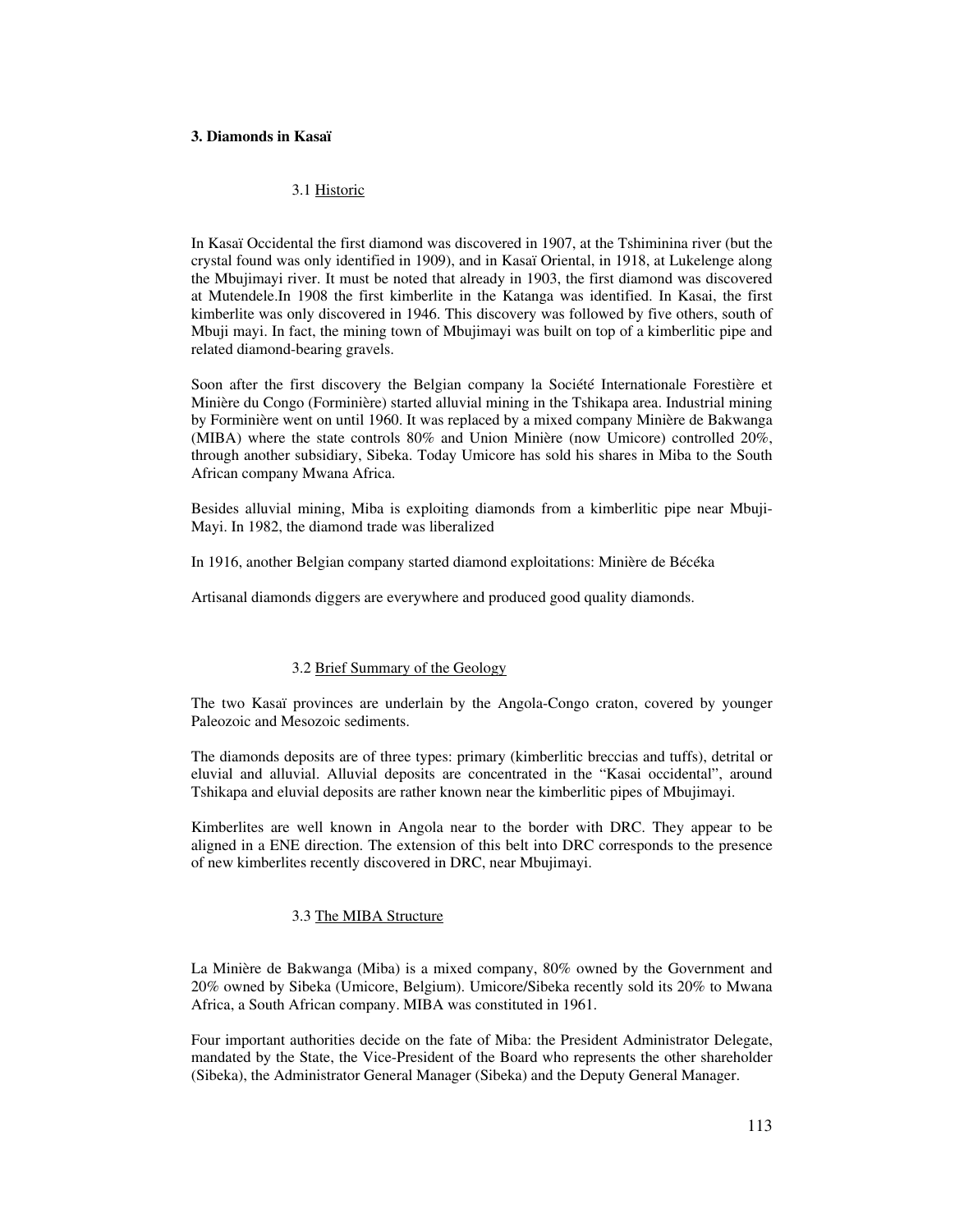Today Miba holds 1,000 km² of exploitation titles and 70,000 km² of exploration permits. In 1983 the concession area was reduced to 5,000 km² around the industrial mining activities, while all other areas were opened for artisanal mining activities where tens of thousands of artisanal miners now operate.

#### 3.4 Past and Present production, Development and Exploration

Between 1912 and 1969 the Kasaï has produced about 400 million carats. From the 1960's, all the production was sold trough Britmond, a De Beers subsidiary, now defunct. Since 1982 the diamond trade was liberalized and the artisanal production can be sold by official comptoirs (desks). Smuggling of diamonds out of these zones for sale to an informal economy began to flourish. In 1999, the Ministry of Mines cancelled all diamond purchasing permits, banned all foreigners from mining areas and attempted to move the diamond trade to Kinshasa for tighter control. As a result diamond purchases more than halved.

The average ore grade of the alluvial deposits near Tshikapa is 0.9 ct/m<sup>3</sup>, with about 80% of the diamonds of industrial quality and 20% gemstones. The diamond bearing placers occur generally near river beds and within a few meters from the surface. Reserve estimates for these areas are not available.

The average ore grade of the deposits near Mbuji-Mayi is about 5  $ct/m<sup>3</sup>$  in eluvial deposits, with about 95% of diamonds of industrial quality and 5% gemstone. To expose the diamond bearing gravels about  $4-12$  m<sup>3</sup> of overburden have to be removed per m<sup>3</sup>. The ore grade of the kimberlite pipes is similar; however, the rock is harder.

Reserves in Miba's industrial zone near Mbuji-Mayi are estimated at about 100 million carats, about 50% in alluvial and eluvial deposits and 50% in kimberlite pipes.

Miba is looking for partners to sign joint ventures and exploited alluvial and kimberlite bearing diamonds. Negotiations are taking place. Sengamines was granted the commercial rights to operate a diamond concession at Mbujimayi where it is estimated to have one of the world's largest kimberlitic deposits.

A large portion of Miba concessions is in the hands of small diggers producing more diamonds than the mixed company (see the following tables)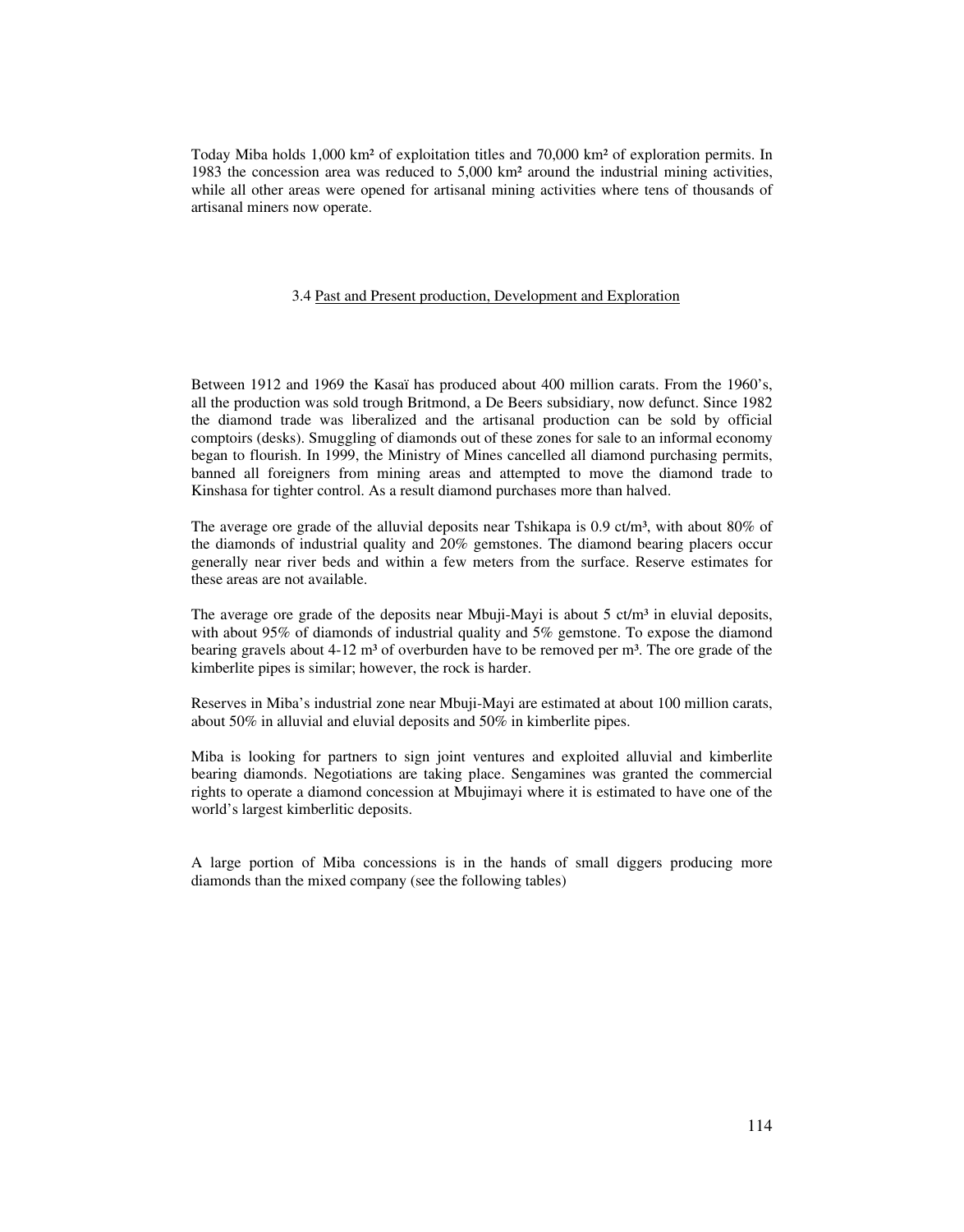| Year | <b>Million of carats</b><br>produced and sold | <b>Value</b><br>(in million US\$) | Average price per ct<br>$(in$ US\$ $)$ |
|------|-----------------------------------------------|-----------------------------------|----------------------------------------|
| 1961 | 18.0                                          |                                   |                                        |
| 1962 | 14.6                                          |                                   |                                        |
| 1963 | 14.8                                          |                                   |                                        |
| 1964 | 14.7                                          |                                   |                                        |
| 1965 | 12.4                                          |                                   |                                        |
| 1966 | 12.4                                          |                                   |                                        |
| 1967 | 13.1                                          |                                   |                                        |
| 1968 | 11.3                                          |                                   |                                        |
| 1969 | 11.6                                          |                                   |                                        |
| 1970 | 12.4                                          |                                   |                                        |
| 1971 | 12.0                                          |                                   |                                        |
| 1972 | 12.2                                          |                                   |                                        |
| 1973 | 12.0                                          |                                   |                                        |
| 1974 | 13.0                                          |                                   |                                        |
| 1975 | 12.4                                          |                                   |                                        |
| 1976 | 11.5                                          |                                   |                                        |
| 1977 | 10.8                                          |                                   |                                        |
| 1978 | 10.6                                          |                                   |                                        |
| 1979 | $\overline{8.1}$                              |                                   |                                        |
| 1980 | 8.0                                           |                                   |                                        |
| 1981 | 5.7                                           |                                   |                                        |
| 1982 | $\overline{5.6}$                              |                                   |                                        |
| 1983 | $\overline{5.5}$                              | 47.8                              | 8.63                                   |
| 1984 | 6.6                                           | $\overline{56.7}$                 | 8.62                                   |
| 1985 | $\overline{6.6}$                              | 54.1                              | 8.17                                   |
| 1986 | 7.9                                           | 65.0                              | 8.21                                   |
| 1987 | 7.7                                           | 66.4                              | 8.60                                   |
| 1988 | $\overline{8.0}$                              | 72.4                              | 9.05                                   |
| 1989 | 8.9                                           | 91.8                              | 10.30                                  |
| 1990 | $\overline{9.6}$                              | 102.6                             | 10.60                                  |
| 1991 | $\overline{7.2}$                              | 77.0                              | 10.67                                  |
| 1992 | 4.3                                           | 46.3                              | 10.66                                  |
| 1993 | $\overline{4.7}$                              | 52.2                              | 11.07                                  |
| 1994 | $\overline{4.9}$                              | 53.3                              | 10.93                                  |
| 1995 | 5.5                                           | 62.7                              | 11.38                                  |
| 1996 | 6.5                                           | 75.9                              | 11.67                                  |
| 1997 | $\overline{6.2}$                              | 78.1                              | 18.67                                  |
| 1998 | 6.6                                           | 94.0                              | 14.19                                  |
| 1999 | 4.7                                           |                                   |                                        |

Table 10: Diamonds production, values and exports by MIBA between 1961 and 1999 (Note: data for value and price per carat is missing for years 1961 – 1982)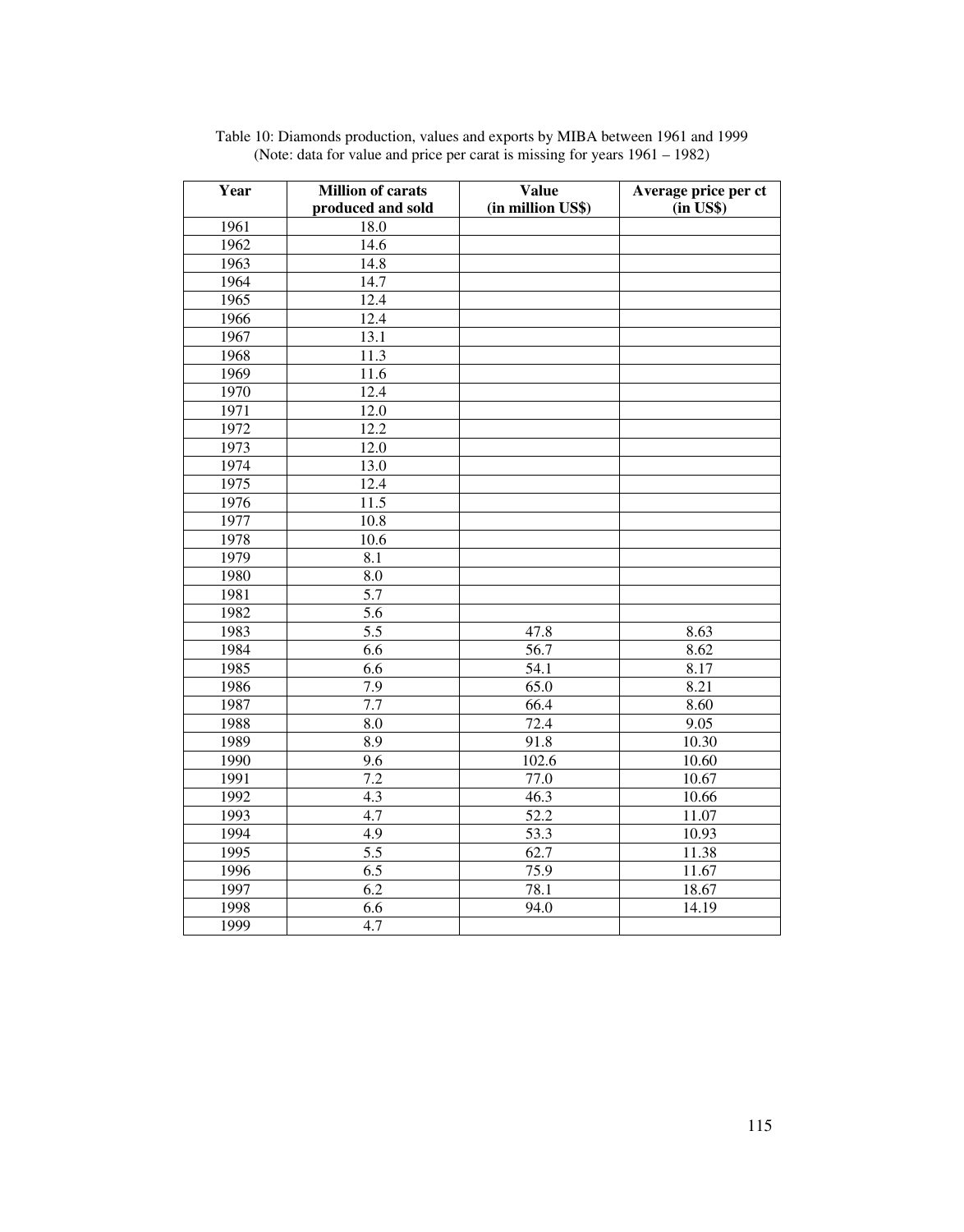| Year | Carats<br>(in million) | Value<br>(in million US\$) | Average price per ct<br>$(in$ US\$ $)$ |
|------|------------------------|----------------------------|----------------------------------------|
| 1983 | 6.2                    | 91.5                       | 14.7                                   |
| 1984 | 11.5                   | 159.8                      | 13.9                                   |
| 1985 | 13.5                   | 147.4                      | 10.9                                   |
| 1986 | 15.4                   | 163.9                      | 10.6                                   |
| 1987 | 11.9                   | 130.9                      | 11.0                                   |
| 1988 | 9.6                    | 178.4                      | 18.6                                   |
| 1989 | 8.7                    | 159.0                      | 18.3                                   |
| 1990 | 9.8                    | 155.1                      | 15.8                                   |
| 1991 | 10.6                   | 135.2                      | 12.7                                   |
| 1992 | 9.0                    | 185.1                      | 20.6                                   |
| 1993 | 10.6                   | 259.7                      | 24.5                                   |
| 1994 | 11.3                   | 243.2                      | 21.5                                   |
| 1995 | 16.3                   | 314.8                      | 19.3                                   |
| 1996 | 15.4                   | 313.0                      | 20.3                                   |
| 1997 | 15.5                   | 308.0                      | 19.9                                   |
| 1998 | 19.3                   | 356.8                      | 18.5                                   |

Table 11: Diamonds Exportations by local diggers between 1983 and 1999

A total of 563.2 million carats is estimated to have been produced between 1961 and 1998.

If 10% of these diamonds are gem quality, it means that during this period of time 56 million carats have been produced for jewelry.

It must be noted that, for the years concerned in the above tables, the MIBA production is decreasing and the production of the local diggers is more or less constant. However, the average price per carat obtained by the diggers is higher than the ones produced by Miba. This is due to the fact that the alluvial deposits contain more gem (20%) than the eluvial and kimberlite deposits (5%).

Today all the surfaces not belonging to Miba and representing a potential for diamond discovery have been reserved by several well known companies for intensive exploration. Some new kimberlites have already been discovered but the exploration programs are not yet ready to declare their profitability.

Other known diamond bearing regions in RDC are the provinces of Kivu and the northern part of the Congo.

#### 3.5 Comparison with Other Worldwide Diamond Mining Districts

In terms of world diamond production, the DRC is the second country after Australia (Crowson, 2001)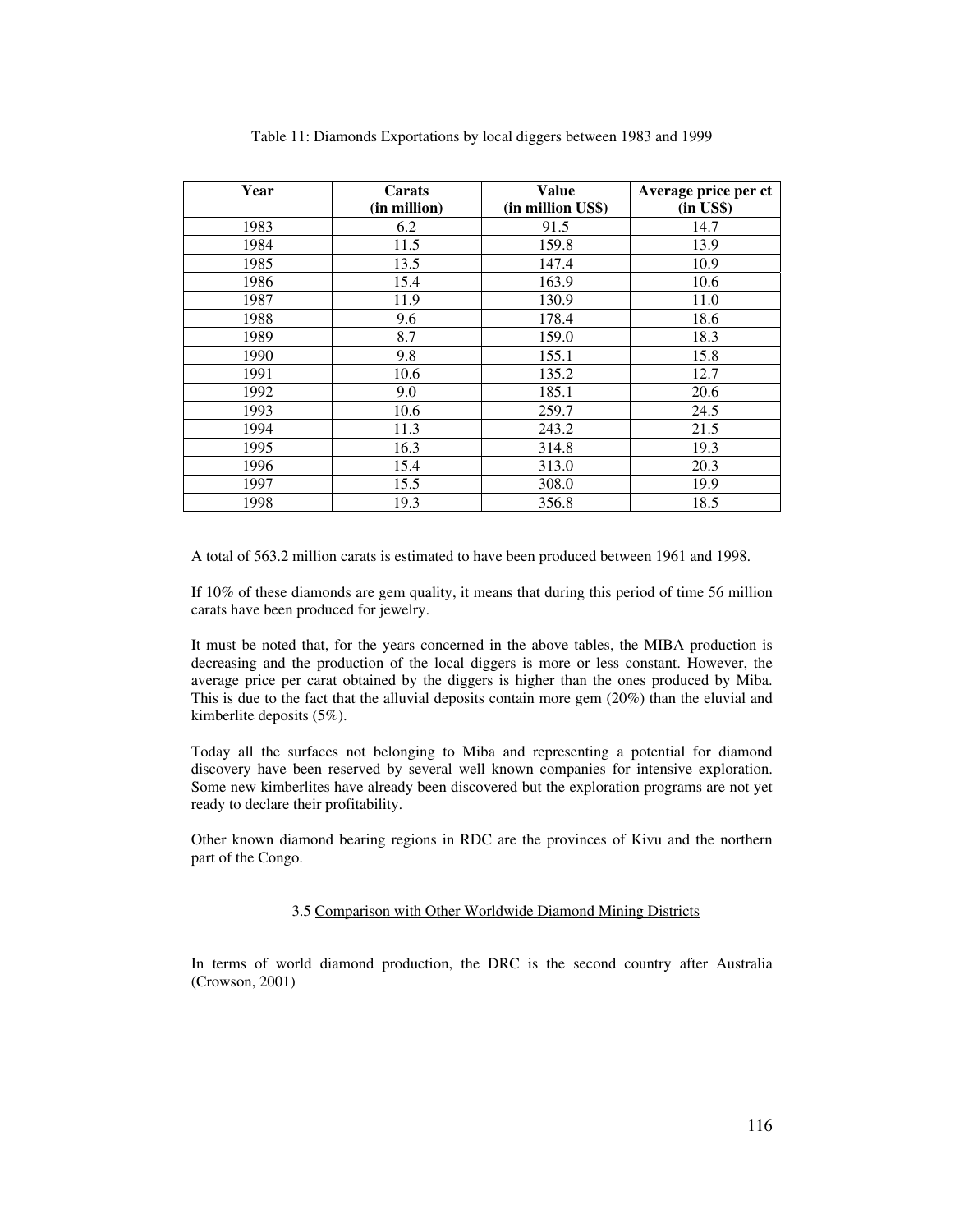| Country         | Carat<br>(in million) | <b>Gem</b> quality<br>$\mathscr{G}_o$ | <b>Nearly</b> gem<br>quality $(\% )$ | <b>Industrial</b><br>quality $(\% )$ |  |
|-----------------|-----------------------|---------------------------------------|--------------------------------------|--------------------------------------|--|
|                 |                       |                                       |                                      |                                      |  |
| Australia       | 30.3                  |                                       | 40                                   | 55                                   |  |
| <b>DRC</b>      | 25.0                  | 5                                     | 30                                   | 65                                   |  |
| <b>Botswana</b> | 13.2                  | 19                                    | 51                                   | 30                                   |  |
| Russia          | 10.8                  | 26                                    | 44                                   | 30                                   |  |
| South Africa    | 9.6                   | 25                                    | 37                                   | 38                                   |  |
| Namibia         | 1.0                   | 95                                    | 0                                    |                                      |  |
| Angola          | 0.9                   | 70                                    | 20                                   | 10                                   |  |
| <b>CAR</b>      | 0.5                   | 55                                    | 35                                   | 10                                   |  |
| <b>Brazil</b>   | 0.5                   | 55                                    | 35                                   | 10                                   |  |
| Venezuela       | 0.5                   | 29                                    | 36                                   | 35                                   |  |

Table 12: Diamond World Production in the ten first countries, in 1989

According to Crowson (2001), in 1999, the resources in diamonds of DRC represented 26.1% of the world known resources, with 150 million carats, the first country in the world. In terms of gem quality, Botswana is the first producing country directly followed by Russia and DRC.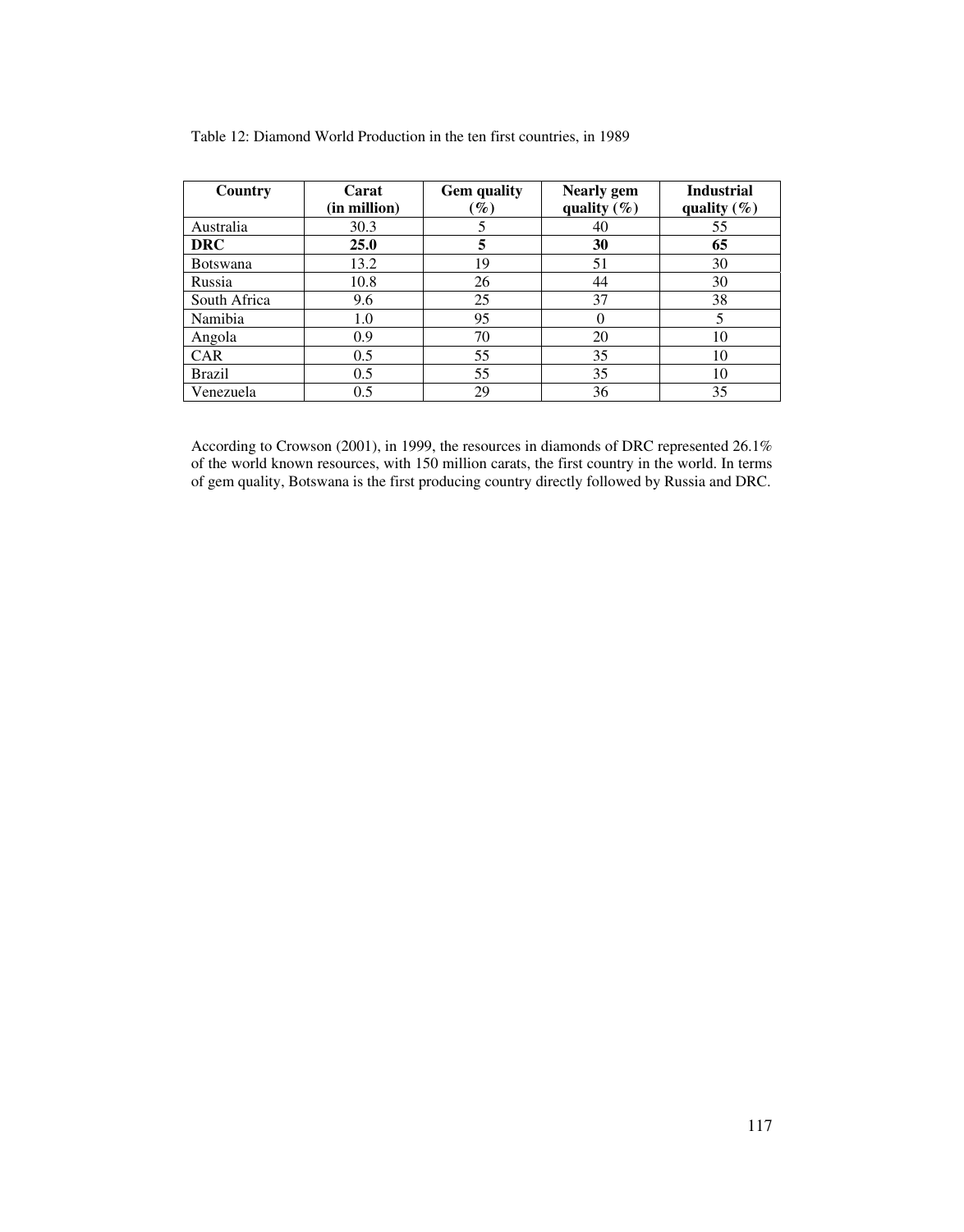#### **4. Gold in Ituri, Kivu and Maniema**

#### 4.1 Historic

#### **Ituri**

Alluvial gold deposits were discovered in NE Congo (Ituri region) in 1895. Industrial exploitation started in 1926 by a Belgian company, Société des Mines d'Or de Kilo-Moto. In 1964, the mining activities were taken over by the Office des Mines d'Or de Kilo-Moto, OKIMO, a state mining enterprise. Other gold deposits in the same region were exploited by Forminière, this continued until independence. Up to 1979, 330 tones of gold were produced, half of this amount from alluvial deposits. 90% of the 330 t or 300t came from the Kilo and Moto districts (a yearly average production of 5.6 tons of gold).

#### **Kivu & Maniema**

In the South Kivu and in the north of the Maniéma provinces, alluvial gold was discovered in 1930 at Namoya and Kamituga and then in 1938 more alluvial deposits were discovered at Twangiza. They were exploited by Minières des Grands Lacs (MGL) and, later on, by SOMINKI (Société Minière du Kivu). MGL, following the alluvial gold discovered the primary gold deposit of Twangiza in the 1950s. MGL tested the deposit through 8,200 m of trenching and 12,100 m of adits on seven levels, collecting a total of 17,400 samples. In 1976 Charter Consolidated of London started an exhaustive assessment of the Twangiza gold deposit but due to other commitments they abandoned the project and the country. Then, SOMINKI (28.1% state of Zaïre and 71.9% private shareholders controlled by direct or indirect majority by the Empain-Schneider Group) restarted the exploitation until the end of the 1980s. In 1996 Banro, a Canadian company, signed a convention with Sominki and DRC's government to take over the operations. Unfortunately Banro had to abandon the country for political reasons until the beginning of 2000s. The concessions were handed back to Banro in 2003.

Diamonds are also reported from this region

4.2 Brief Summary of the Geology

**NE Congo** is entirely made up of Precambrian rocks. The Upper Congo granitoids are flanked by greenstone belts extending from northern Tanzania into the Central African Republic. All gold occurrences within the NE Congo come from these greenstone belts. Some of these zones are narrow belts (less than 10 km wide, 30-60 km long) made up of units which are isoclinally folded along subvertical axial planes and subhorizontal axis. The major types of gold deposits are: placers, eluvial, veins, disseminated and stratabound deposits associated with Banded Iron Formations (BIF). Some of the identified exploitable deposits have a grade of only 6-7 g/t. In most cases, tabular ore zones around the quartz veins can be defined. They range from 5 to 15 m in thickness and may be several hundred meters long.

In the Kilo district, five major types of primary gold deposits have been recognized: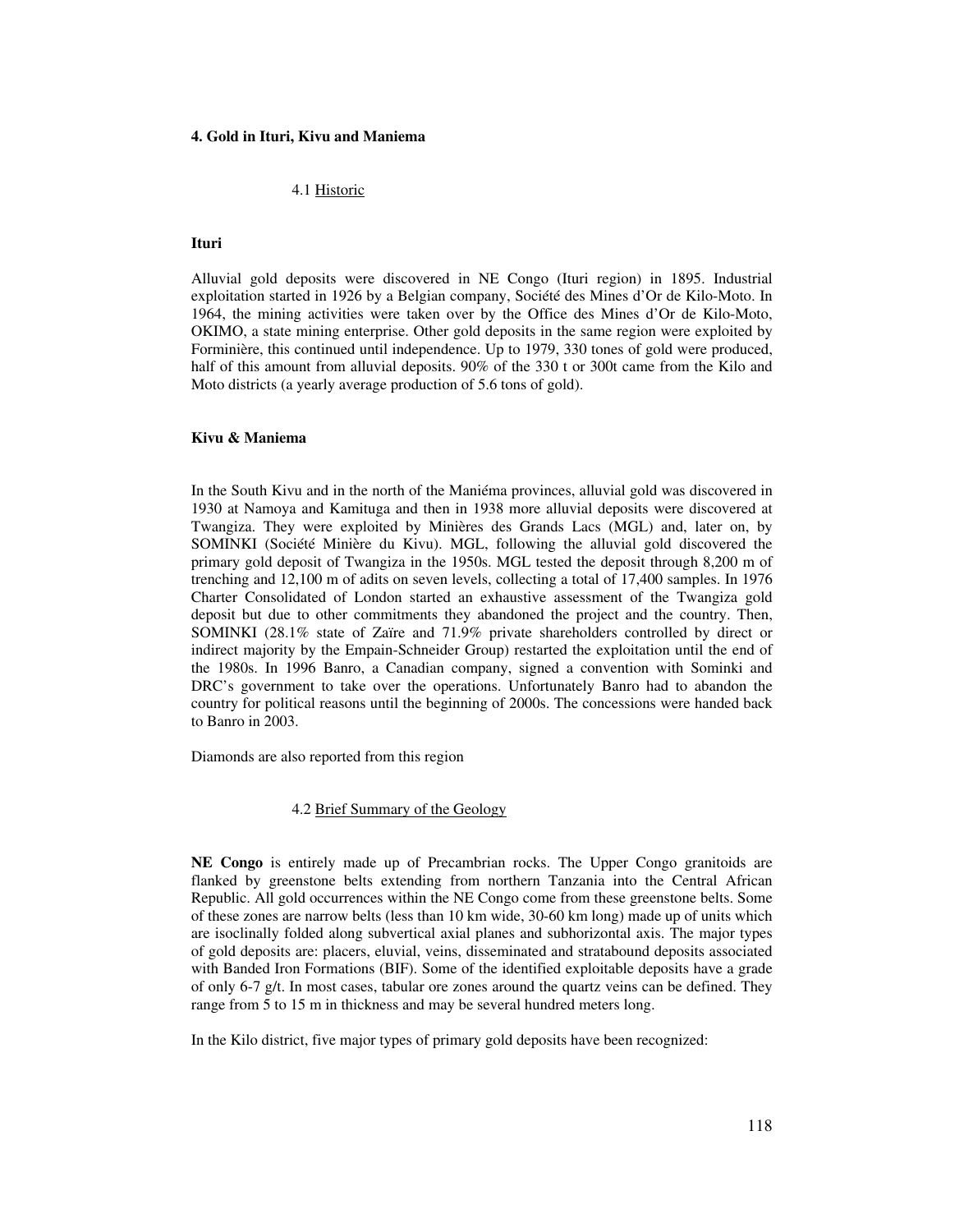- quartz veins (example the Senzere mine)
- quartz lenses, veins and stockworks associated with NS shear zones
- quartz veins in albitites far from granitoid rocks
- disseminated gold in fine-grained albitite
- disseminated gold in schists enclosing itabirites.

The main gold mines in the Kilo district are:

- Adidi
- D7-Kanga
- Yedi
- **Senzere**
- N'zebi
- Creek
- **Guelley**

In the Moto district, most of the deposits are disseminated gold-type.

The main gold deposits are:

- Agbarabo
- Gorumbwa
- Durba
- Pakaka South
- Megi

In the **Maniéma and Kivu** provinces, the gold deposits are hydrothermal vein type and of the stockwerk type impregnating metamorphic schists (Namoya) and black shales (Twangiza), there are also many alluvial and eluvial deposits. The veins dissect metamorphic schists along major faults. The mineralization seems younger than in the Ituri region.

#### 4.3 The Okimo Structure

The Office d'Or de Kilo-Moto (Okimo) is a 100% government-owned company exploiting gold deposits in NE Congo since 1966. Okimo has a board of directors and an executive committee. Okimo's concession covers an area of 83,000 km².

The Moto and Kilo districts are connected by about 200 km of difficult jungle road. Okimo's activities are presently down to almost nothing. Okimo is signing joint venture with international mining companies: Anglogold Ashanti, Moto Gold mining, Mwana Africa, and others.

# 4.4 Past and Present Production, Development and Exploration

According to the BRGM (Bureau de Recherches Géologiques et Minières, France, 1974), the total amount of gold produced in DRC since 1905 up to 1972 amounted to 470 tons. From 1986 until 2004 (Gold Field Mineral Service) the country had produced about 150 tons of gold.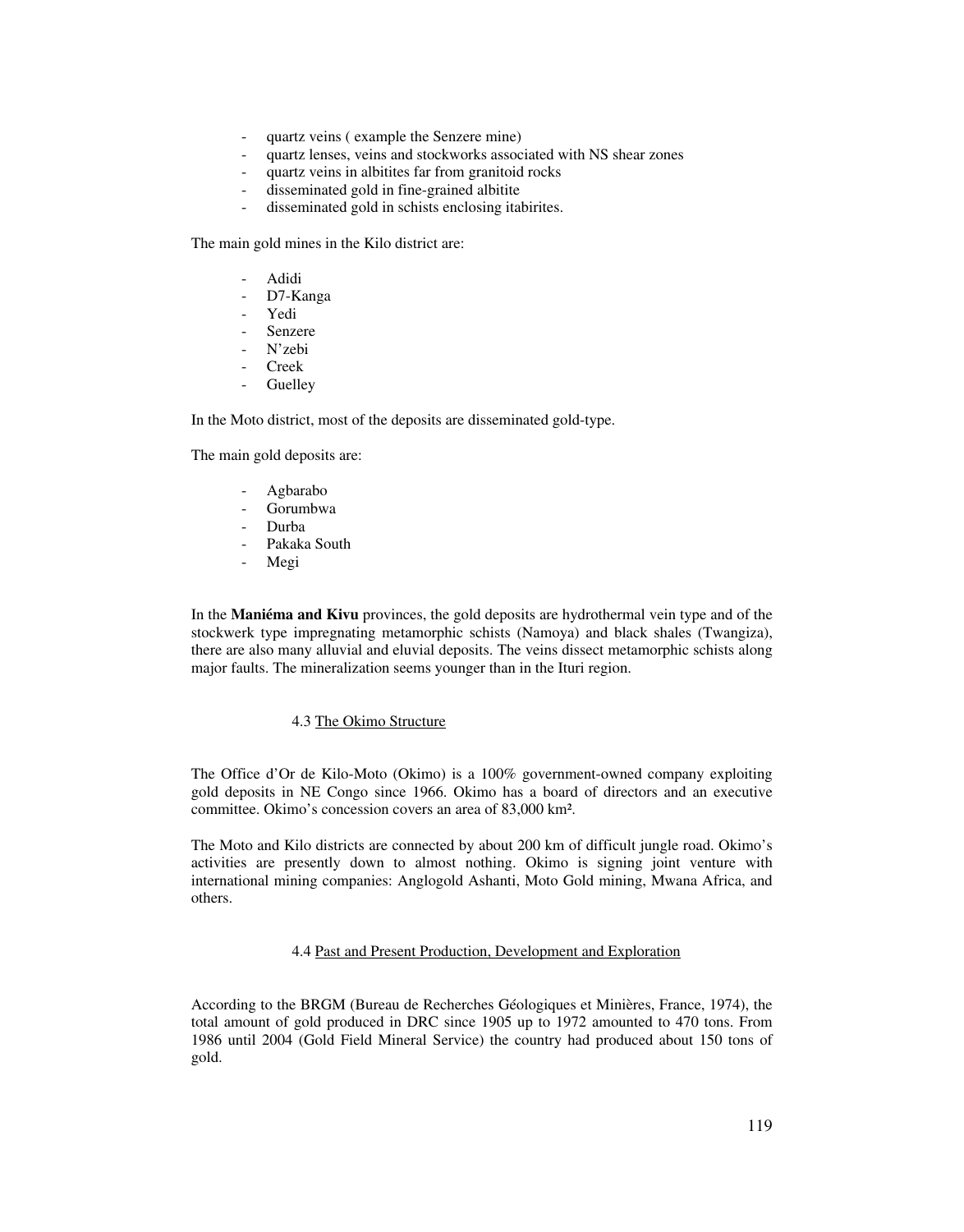#### **Kilo and Moto Districts**

The two main districts, Kilo and Moto contain rich mines with gold grades from 5 up to 15 g/t. An assessment mission from 1986 gave the following resources and grades of several mines:

 Adidi mine: (cut off grade 6g/t)163,643 t at 9.3g/t or 1.5 t (cut off grade 2g/t) 379,014 t at 6.1g/t Gorumbwa mines: 50,054 t at 15g/t or 0.7 t Oxidized rocks (Moto): 1,312,500 t at 8g/t or 10.5 t D7 Kanga: 2,558,400 t at 24g/t or 61.4 t

Gorumbwa mine has been open since 1955 and is still in operation today.

Other known mineralizations showed extremely high gold grades, for example : Mongeri, 24g/t, Mont Tsi, 5.7 to 13g/t, Senzere, 20g/t, Galaya, 60 to 100g/t, Dila, 64g/t

Gold production in the Kilo and Moto districts reached 8 tons for the year 1940. It declines during Wold War II to increase again and reached 8 tons during 1955. From that year the gold production decreases down to less than 1 to 2-3 tons in the eighties. Gold is produced from placers and from primary deposits containing about  $10-15$  g/t which are relatively high grade compared with other gold deposit worldwide.

| Table 13: Gold production in the Kilo and Moto districts from 1961 to 1985 |  |
|----------------------------------------------------------------------------|--|
|----------------------------------------------------------------------------|--|

| Year | Total gold production<br>$(Kilo + Moto)$ in t. |  |  |
|------|------------------------------------------------|--|--|
|      |                                                |  |  |
| 1961 | 4.7                                            |  |  |
| 1962 | 4.4                                            |  |  |
| 1963 | 5.0                                            |  |  |
| 1964 | 5.0                                            |  |  |
| 1965 | 1.0                                            |  |  |
| 1966 | 3.2                                            |  |  |
| 1967 | 3.4                                            |  |  |
| 1968 | 4.0                                            |  |  |
| 1969 | 4.2                                            |  |  |
| 1970 | 4.4                                            |  |  |
| 1971 | 4.0                                            |  |  |
| 1972 | 3.1                                            |  |  |
| 1973 | 3.1                                            |  |  |
| 1974 | 3.5                                            |  |  |
| 1976 | 2.5                                            |  |  |
| 1977 | 1.8                                            |  |  |
| 1978 | 1.8                                            |  |  |
| 1979 | 1.7                                            |  |  |
| 1980 | 0.6                                            |  |  |
| 1981 | 1.3                                            |  |  |
| 1982 | 1.0                                            |  |  |
| 1983 | 0.9                                            |  |  |
| 1984 | 0.6                                            |  |  |
| 1985 | 0.7                                            |  |  |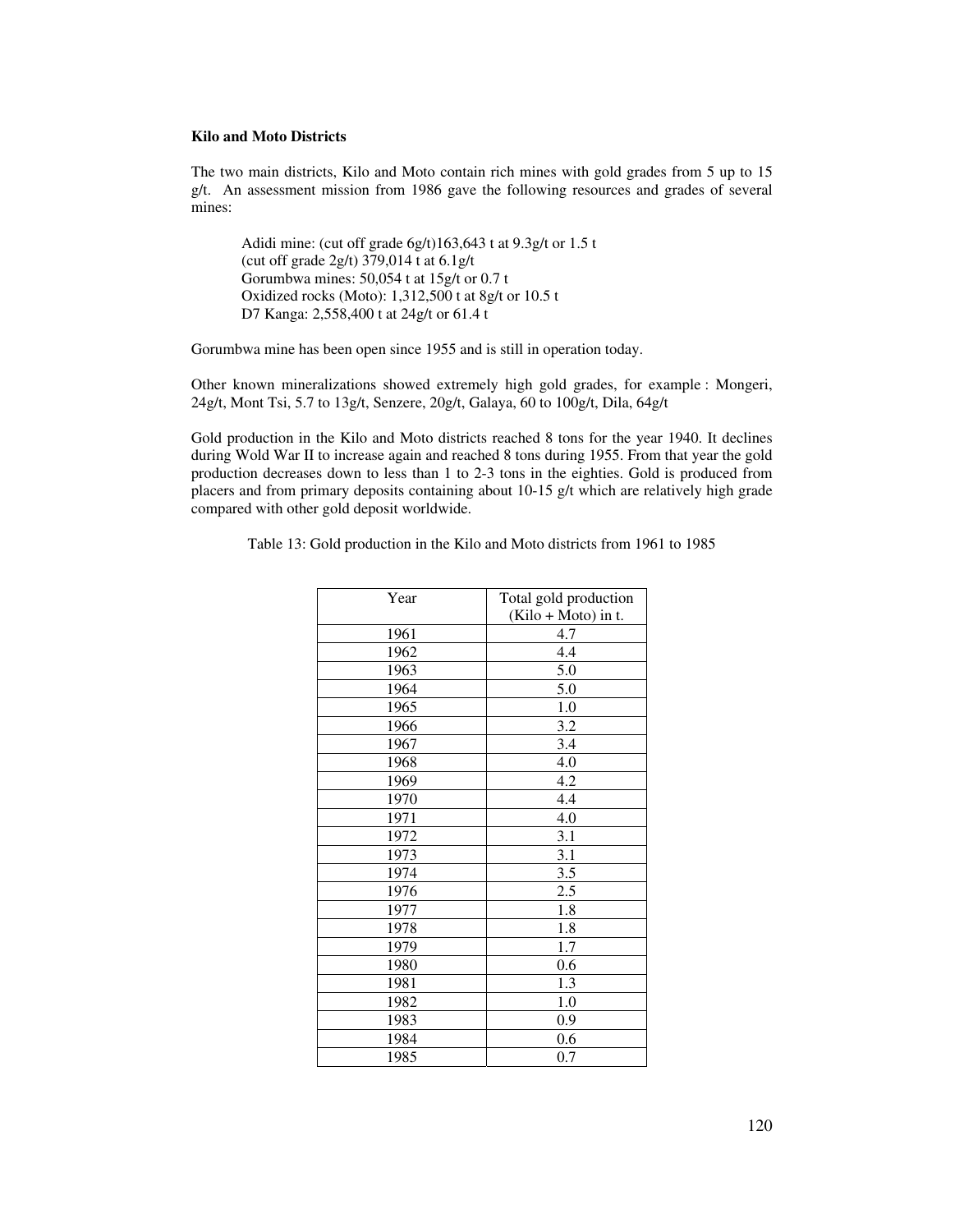Recently Okimo has signed joint venture contracts with several recognized mining companies such as Anglogold Ashanti, Mwana Africa, Moto Goldmines and others.

Moto Goldmines (30% non-dilutable Okimo) announced that their drilling program, in their 2,350 sq.km permit area, has succeeded to estimate their resources in the Moto region at the following amounts:

| Total Indicated           | Total inferred             | Cut off grade $(g/t)$ |
|---------------------------|----------------------------|-----------------------|
| resources (Mt and $g/t$ ) | resources (Mt and $g(t)$ ) |                       |
| 43.4 at 2.7               | 100.8 at 3.8               |                       |

Many other small gold exploitations (often limited to alluvial gold) exist in NE Congo within the greenstone belts. Among them the N'Gayu greenstone belt has been investigated recently and it is estimated to contain 1.4 tons of gold in primary deposit and an additional 3 tons of gold in the tailings.

#### **Twangiza-Namoya Gold Belt (Kivu-Maniema))**

During the colonial time to the end of exploitation of Sominki (circa 1985) almost 75 tons of gold had been produced from the Twangiza-Namoya gold belt from both alluvial and hard rock sources. The major deposits were Namoya (located to the south in the Maniema province), Lugushwa and Kamituga (both located to the centre, in the Kivu province). The last known major deposit in the region is Twangiza (located in the north, also in the Kivu province), although it has never been exploited industrially.

Today (2005) the exploration work performed by Banro has given up to date estimates of the resources present in the Kivu and Maniema provinces (see Table 17).

| Location | <b>Measured</b><br>resources<br>(Mt and $g/t$ ) | <b>Indicated</b><br>resources<br>(Mt and $g/t$ ) | <b>Inferred</b><br>resources<br>(Mt and $g/t$ ) | Cut off<br>grade (in<br>g/t) |  |
|----------|-------------------------------------------------|--------------------------------------------------|-------------------------------------------------|------------------------------|--|
| Twangiza | 4.8 at 3.5                                      | 16.8 at 2.75                                     | 62.3 at 1.93                                    |                              |  |
| Lugushwa |                                                 |                                                  | 37 at 2.3                                       |                              |  |
| Namoya   |                                                 | 4.6 at 2.97                                      | 7.8 at 2.6                                      |                              |  |
| Kamituga |                                                 |                                                  | $7.26$ at                                       |                              |  |

Table 14: Recent estimation of the major gold deposits in the Kivu and Maniema provinces

The Twangiza deposit is hosted within mudstones, siltstones and greywackes intruded by mafic and feldspathic porphyry sills along the crest of a major anticlinal structure. Gold mineralization is of hydrothermal origin and is associated with sulfides, which occur in quartz-carbonate veins and disseminations throughout the host rocks.

Alluvial gold was first discovered at Lugushwa in the 1920s, although mining of this deposit does not appear to have begun until 1958. Between 1958 and 1996 at least 14 tons of gold were produced from alluvial sources with a further 0.3 tons of gold being produced from primary sources. The primary gold is quartz vein hosted.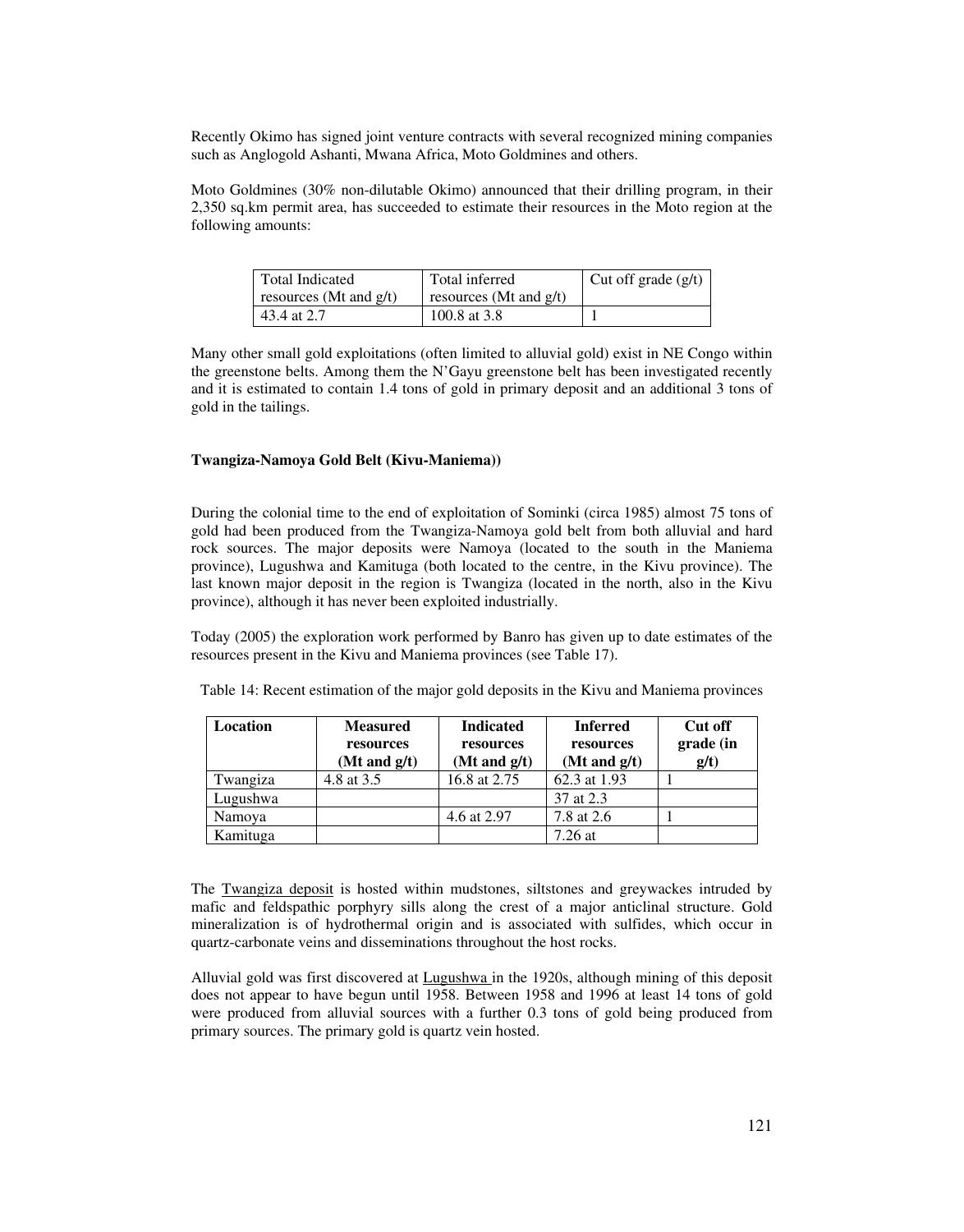Located in Maniema province and lying approximately 230 km SW of Bukavu, the Namoya alluvial gold deposits were discovered in 1930 and mined between 1931 and 1947. Primary gold was also discovered and underground mining commenced in 1947. Mining ceased in 1961. Total historical production has been estimated at almost 9 tons of gold.

The Kamituga project is situated 100 km SW of Bukavu. Gold was first reported in the region during the early 1920s with the discovery of alluvial gold. Commercial alluvial mining commenced in 1924 and By 1937 hard rock mining had commenced. At the closure of the Kamituga operations in 1996 approximately 46 tons of gold had been produced from alluvial and hard rock mining. The mine was flooded in 1997.

## 4.5 Comparison with Other Worldwide Gold Mining Districts

The geological context of the Moto and Kilo greenstone belts is very similar to the Abitibi Archean province in Canada. The Abitibi province has a surface area of 60,000 km². The identified resources are estimated to 6,000 tons of gold. In NE Congo the known identified resources are however 500 tons of gold. The grades are however much higher than in other rich gold regions of the world.

In the provinces of Kivu and Maniema the identified resources and grades are favourable for several open pit operations.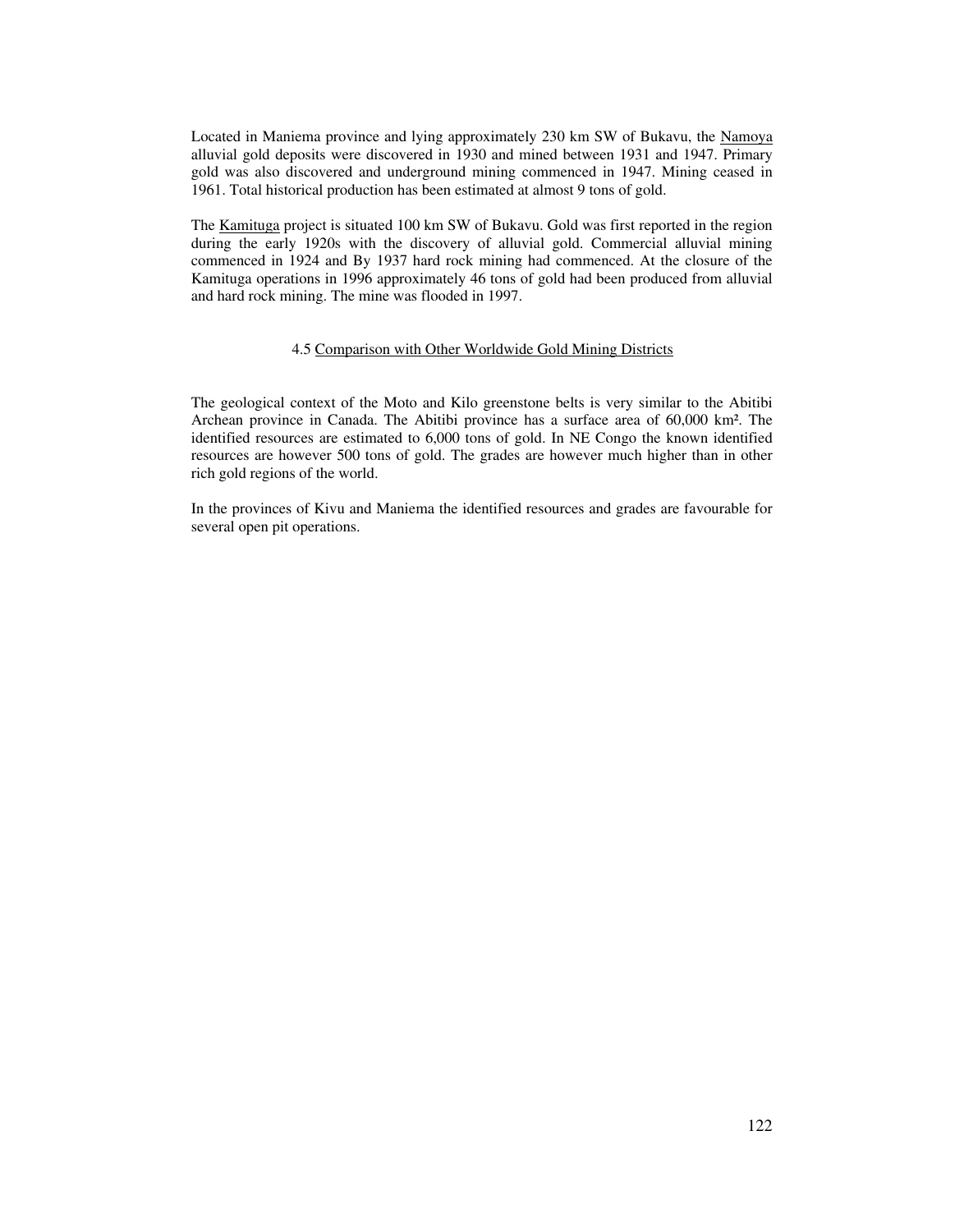## **5. Other Mineral Potentialities**

#### 5.1 Cassiterite, Tantalite and Columbite, and Wolframite

Tin ores, associated with tungsten and columbium-tantalum ores, occur in eastern Congo, more specifically in the Kivu and Katanga provinces. The minerals occur in alluvial deposits as well as in primary pegmatite rocks of Precambrian age. Industrial mining started in 1919 at Manono (Katanga).

The ore grades range from about  $0.2$ - $0.5$  kg/m<sup>3</sup> of cassiterite (oxide of tin) in alluvial deposits to 1.0-1.5 kg/m<sup>3</sup> in primary pegmatites. Historically for each ton of tin, an average of about  $25$ kg of tungsten, 15 kg of columbium and 5 kg of tantalum have been recovered as by-products from the ore. Many of the deposits are small and rarely contain more than about 1000 tons of tin. In total, the economically mineable reserves may be in the order of 50 million  $m<sup>3</sup>$  of ore, containing about 40,000-50,000 tons of cassiterite.

"Coltan", a mineral rich in tantalum and columbium, was first discovered in the Kivu region in 1910. Coltan is often found together with cassiterite and extracted as a minor by-product. In the 1990s technological advances in manufacturing capacitors for mobile telephones increased the global demand for the mineral. Coltan was mined in Kivu, Maniema and NE Congo. Although the extraction from gravel beds was primitive, thousands of diggers provided the markets in North America and Europe with large tonnage of coltan when the price went up ten-fold, between 1998 and 2003.

## 5.2 Polymetallics in Bas Congo

The Western Congolese range traverses the DRC along the Atlantic coast; between Kinshasa and Matadi. It is a chain of mountain running from Gabon in the north to Angola in the south. The rocks, mostly limestones and shales, are known to contain small but rich polymetallic deposits and gossans.

In the DRC although the exposure of this chain of mountains is reduced, several copper, leadzinc and vanadate deposits have been investigated in the past.

The Bamba copper deposit contains 1.2 Mt with 7.63% Cu and 224 g/t silver.

# 5.3 Oil Shales in the Congo Basin

Exploration for oil and gas began shortly after independence along the 22 km of coast line at the estuary of the Congo River. In 1976 the DRC first produced oil offshore. The oil industry has consistently been an important contributor to the national economy.

Onshore, in the Congo basin, several exploration campaigns during colonial times, including drillings, have intersected numerous indications of bituminous schists. Pilot plant studies were done but the results are not available. Amoco and Petrofina showed interest in continuing exploration but for unclear reasons they never started field work.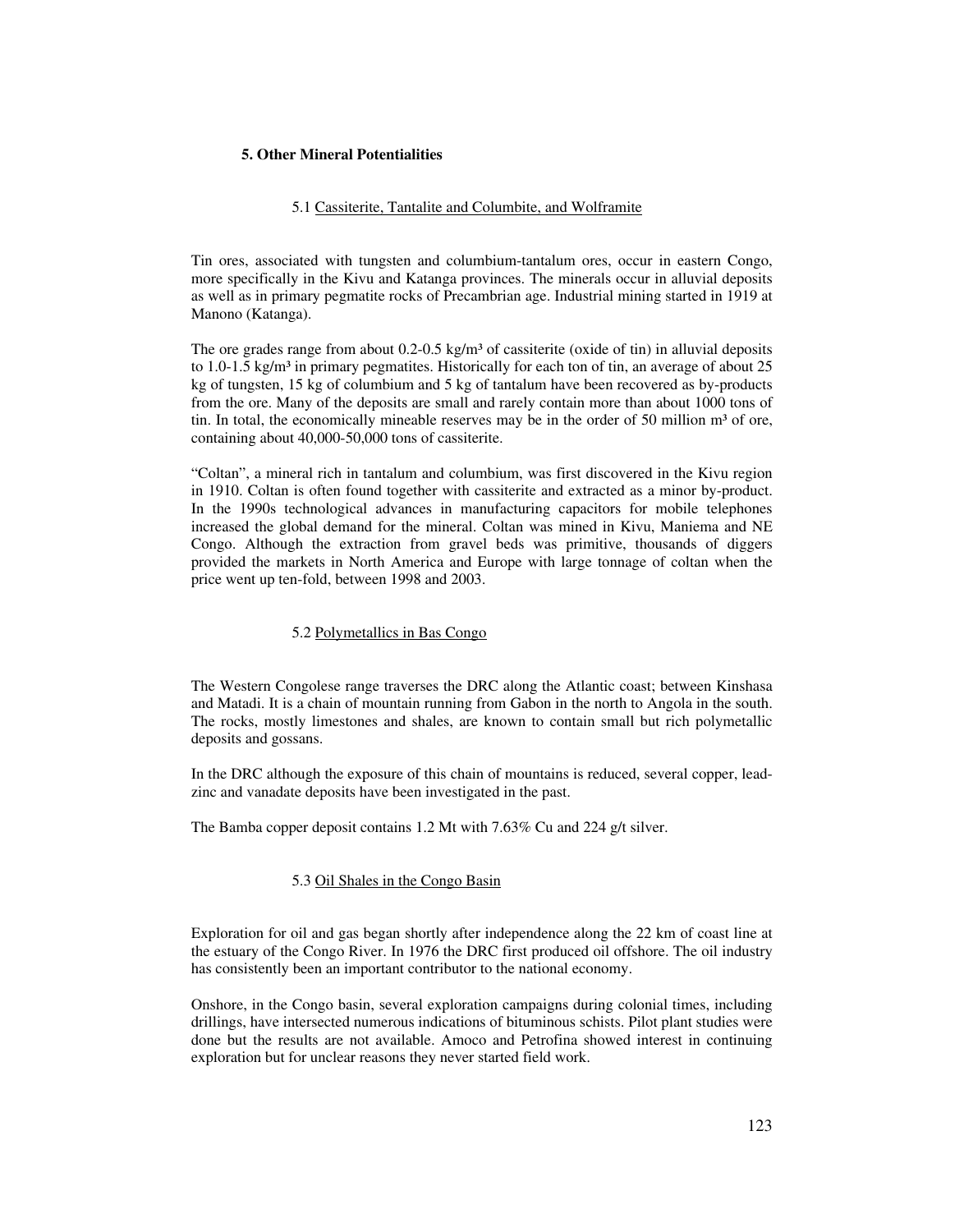#### 5.4 Nickel and PGM

Several occurrences of platinum minerals have been recorded during the gold panning exploration along the rivers of the Kivu province. No systematic exploration has taken place in this area.

Huge ultramafic and mafic bodies are known in several within the DRC

#### 5.5 Coal

At Luena, southeast of Kamina and about 120 km north of Tenke, coal was produced at a rate of 110,000 tons per year. The washed Luena coal has an ash content of about 15% and a heating value of 5900 kcal/kg. It has a relatively high volatile content of 35% and is not suitable for coking. Luena mine started in 1920 as an open-pit. Four seams; varying in thickness from 0.5 to 5 m and interbedded in shales, are being mined. Reserves are about 20 million tons.

Other coal deposits with similar characteristics but much larger reserves are known to exist in Lukuga in northern Katanga, near Lake Tanganyika. An underground mine was operated there in the 1920s by Geomines (Belgium). The coal was used for electricity generation, railroads and cement plants.

#### 5.6 Manganese

Manganese ore has been produced at Kitenge, in western Katanga, on the Angola border. The manganese was mined from a surface deposit with about 14 million tones of ore reserves containing about 25% manganese.

#### 5.7 Pyrochlore

Pyrochlore is a columbium ore. It occurs in carbonatites at Lueshe and Bingo, near Goma, Kivu. Proven ore reserves at Lueshe are about 2 million tones of weathered ore grading 2.2% Cb2O5. At Bingo ore grades are as high as 6% Cb2O5. The ore would be surface mineable and would make Congo an important producer worldwide. However, there is still a technical problem of producing a concentrate of acceptable grade.

#### **6**. **Artisanal Mining**

Artisanal mining in DRC has become a widespread activity of economic importance to the local population. The new mining code has attempted to control this activity but in many other countries this occupation, employing hundreds of thousand local people, remains mostly illegal. Mining companies are facing huge social and environmental problems as a result of this often illicit mining.

In the eighties, artisanal mining was primarily focused on diamonds. The primitive diggings, employing shovels and hand-held screens as the only tools, were concentrated along river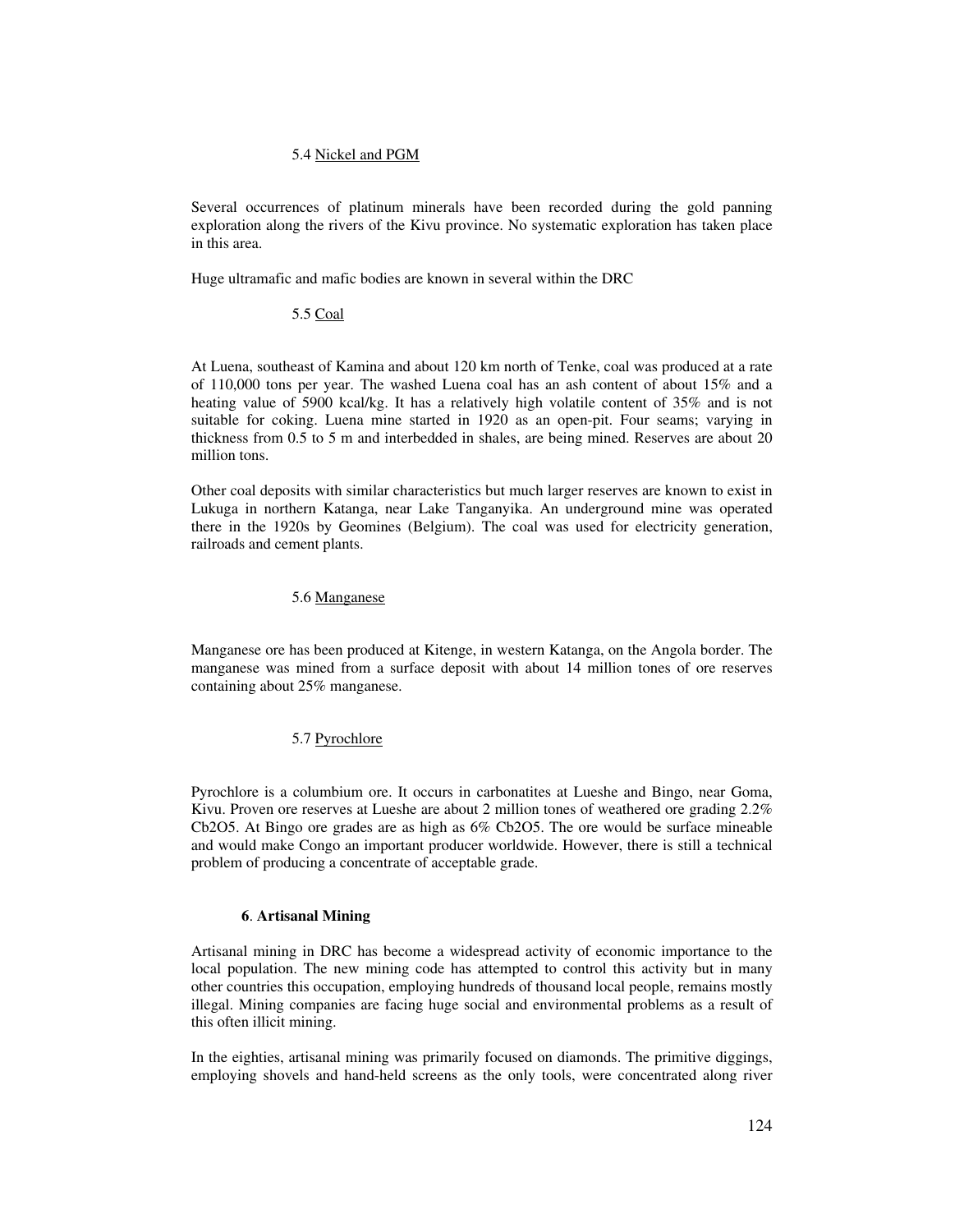valleys. A standard pattern of organization has developed; the diggers form a team of 3-6 men working in one pit. They do their own washing. The diamonds are then sold to an intermediate dealer who, at the same time, has supplied them in advance with food and temporary lodging and is paid back for these services through a share of the diamond sales.

At the end of the nineties a temporary boom period for artisanal columbo-tantalite ("coltan") ores was witnessed in NE Congo, when the price of tantalum reached new highs.

Today artisanal mining has extended its activity to gold as well as copper and cobalt (in the ore-rich regions of the DRC). The NE Congo as well as the Kivu-Maniema provinces experienced a drastic invasion of "orpailleurs" not only mining the alluvial deposits but also digging holes in the gold-rich quartz veins. Licensed companies are facing huge social problems because these "artisans" are reluctant to leave their only source of revenue. Clashes between them and the mine "policemen" are frequent. Exploration and development programs are often delayed by these illegal activities.

In the last decade the high cobalt price and more recently with the sudden tremendous increase of the copper price Katanga is also experiencing a massive influx of an estimated 100,000 diggers over the rich oxide copper and cobalt minerals exposed at surface. The diggers started with the heterogenite, a black oxide rich in cobalt (10-15% Co). Like in the other parts of the country they usually work in teams, scratching the black mineral from the exposed rocks. They fill bags with 30-50 kgs of hand picked material and sell them to intermediate agents. The hand picked cobalt concentrates are usually transported across the border to Zambia for treatment. When the price of copper doubled and then tripled diggers started to extract malachite (a rich copper oxide mineral) from deposits legally held by mining partners with the Gecamines. One way for the companies to deal with these "diggers" is to encourage them to form some sort of cooperative which will then sell their products to the company. It works sometimes, but many companies are still complaining that they cannot progress with their exploration and development programs. If the bags of hand-picked malachite (often reaching a grade of 30% Cu) are not sold to the legal holder of the deposit they are usually sold to one of the numerous new local furnaces in Lubumbashi, Likasi and Kolwezi.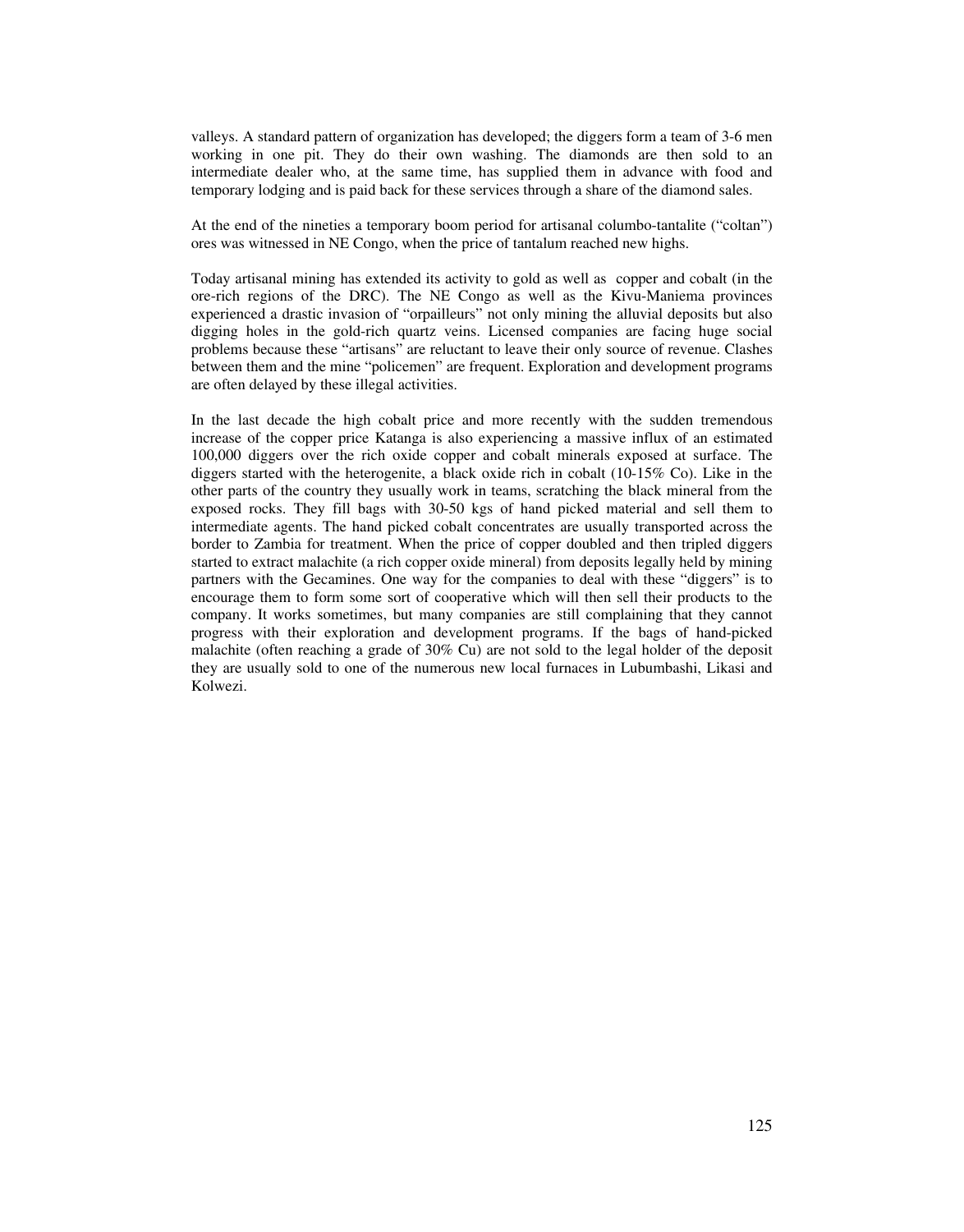Annex 3 Mining Taxes and Fiscal Matters

#### Different Types of Taxes Pertaining to Mining

Les différentes taxes légales et règlementaires prévues par le code et le règlement miniers, sont reprises ci-après :

- 1. Recettes douanières perçues par l'OFIDA
- 1.1 A l'importation :
- 1. Droits de douane :
- en période de recherche, développement du projet et construction de la mine
- en période d'exploitation
- les travaux d'extension
- autres consommables (quelle que soit la phase du projet)
- importation des objets de déménagement appartenant à des expatriés

2. I.C.A. à l'importation

3. Droits de consommation et d'accises

- 1.2. A l'exportation :
- 4. Droits de douane :
- exportation des échantillons
- exportation des produits miniers
- 5. I.C.A. à l'exportation
- 2. Recettes fiscales, Impôt sur le Chiffre d'Affaires, les recettes sur les rémunérations des travailleurs et les recettes des activités minières à petite échelle perçus par la DGI
- 2.1 Recettes fiscales

2.1.1 Impôts réels : les impôts réels sont perçus par la DGI, qui les rétrocède aux EAD

- 6. Impôt foncier
- 7. Impôt sur les véhicules

 8. Impôt sur les superficies des concessions minières et d'hydrocarbures : Permis de Recherches et Permis d'Exploitation

2.1.2 Impôts cédulaires sur les revenus

9. Impôts sur le revenu locatif

- 10. Les intérêts des emprunts extérieurs en devises
- 11. Les dividendes et autres revenus assimilés

12. Autres revenus mobiliers

13. Impôt professionnel sur les bénéfices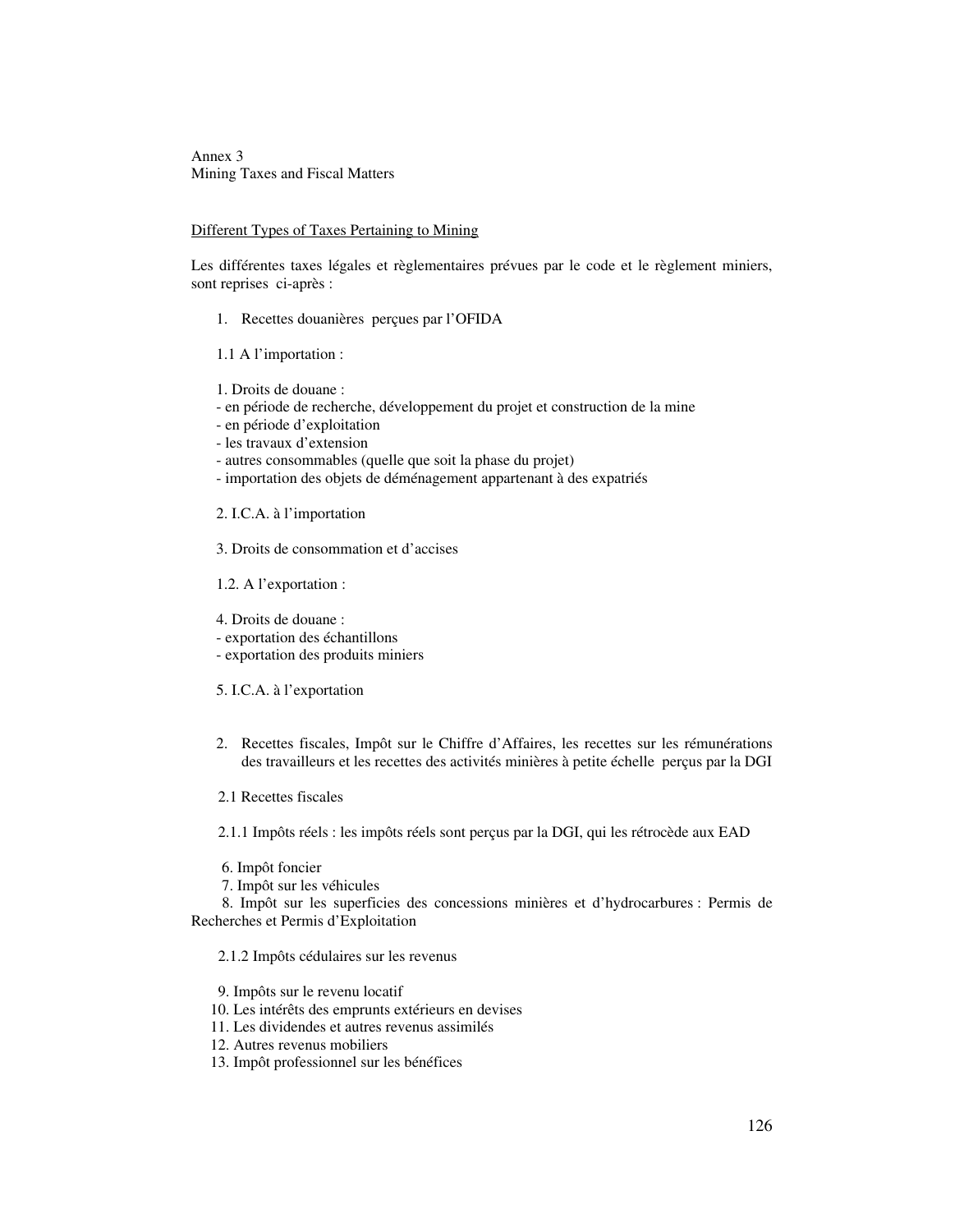#### 2.1.3. Impôt sur le Chiffre d'Affaires(ICA)

- 14. ICA à l'intérieur
- 15. ICA à l'exportation
- 16. ICA à l'importation

#### 2.2. Recettes sur les rémunérations des travailleurs

- 17. Impôt professionnel sur les rémunérations (IPR)
- 18. Impôt exceptionnel sur les rémunérations des expatriés (IERE)
- 2.3. Recettes des activités minières à petite échelle
- 19. Impôt forfaitaire
- 3. Recettes des redevances et taxes perçues par la DGRAD
- 20. Redevance minière
- 21. Taxes et autres redevances
- 4. Redevances pour la gestion des titres miniers perçues par le CAMI
- 22. Droits superficiaires
- 23. Divers frais de dépôt
- 5. Recettes de l'Administration des Mines : Secrétariat Général, Direction des Mines, Direction de la Géologie, Direction des Investigations, Direction de la protection de l'Environnement Minier, Commissions Techniques (Comité Permanent d'évaluation, Commission Interministériel d'adjudication, Commission interministériel chargé d'approbation des listes pour l'importation des biens, la Cellule Technique de Planification Minière, Le SAESSCAM, les Divisions provinciales.
- 6. Recettes de l'Administration des Mines : Secrétariat Général, Direction des Mines, Direction de la Géologie, Direction des Investigations, Direction de la protection de l'Environnement Minier, Commissions Techniques (Comité Permanent d'évaluation, Commission Interministériel d'adjudication, Commission interministériel chargé d'approbation des listes pour l'importation des biens, la Cellule Technique de Planification Minière, Le SAESSCAM, les Divisions provinciales.
- 5.1. Secrétariat Général
	- 24. Enregistrement des dragues extractives
	- 25. Approbation et enregistrement d'hypothèque
	- 26. Agrément des mandataires en mines
	- 27. Agrément des bureaux d'études environnementales
	- 28. Vente des cahiers de charges pour l'attribution des gisements miniers
	- 29. Autorisation de traitement ou de transformation des substances minérales
	- 30. Autorisation de transformation des produits d'exploitation artisanale
- 5.2. Direction des Mines
- 5.3. Direction des Investigations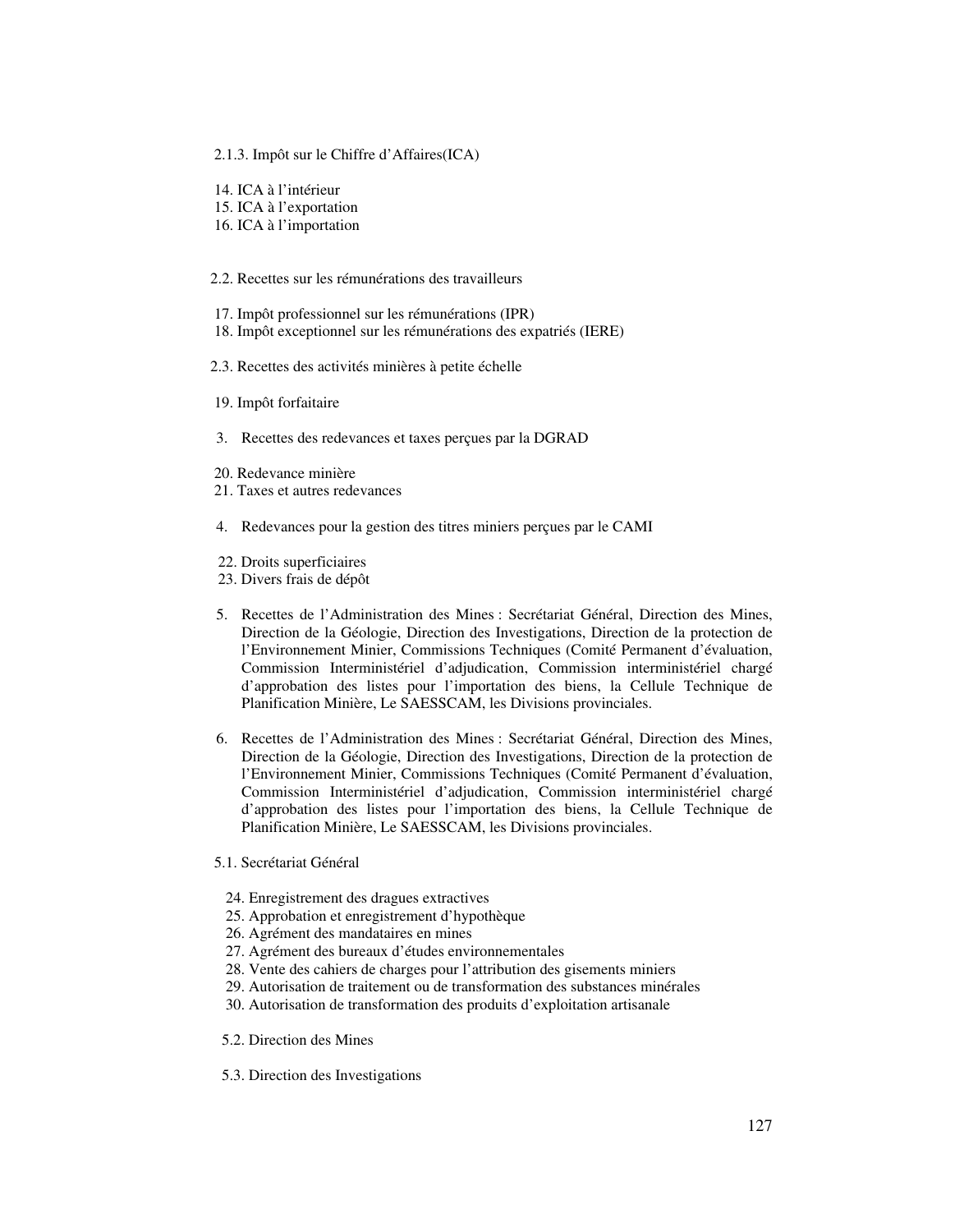5.4. Direction de la Géologie

5.5. Direction de la Protection de l'Environnement

 5.6. La CTCPM 5.7. Le SAESSCAM

5.8. Les commissions ministérielles

5.9. Les Divisions provinciales

7. Recettes du Ministère de la Justice

- 50. Activités minières illicites
- 51. Vol ou recel des substances minérales
- 52. Détournement des substances minérales
- 53. Achat et vente illicites des substances minérales
- 54. Détention illicite des substances minérales
- 55. Transport illicite des substances minérales
- 56. Violation des règles d'hygiène et de sécurité
- 8. Recettes perçues par le CEEC

 57. Taxe rémunératoire de la valeur expertisée des substances minérales précieuses 58. Taxe à l'exportation des produits miniers

# Effective Tax Rate

The Mining Law of 2002 contains explicit taxation provisions which apply to all mining companies. Taken together, these taxes represent an effective rate of taxation of 46%, which places DRC in the upper one-third in terms of tax take for countries with extensive mining sectors.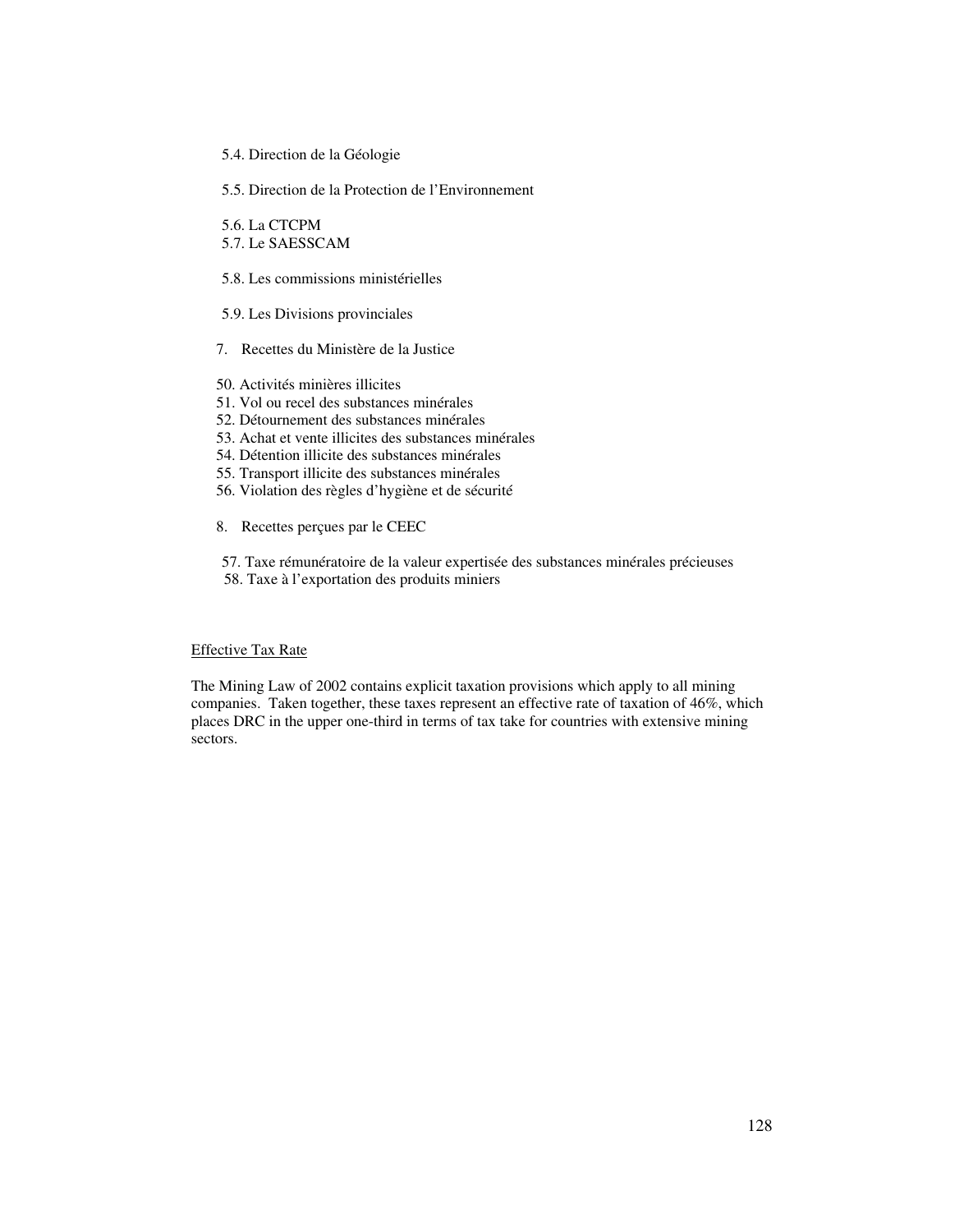## **Calculation of Effective Tax Rate**

A common tool used to compare the total taxes and other amounts paid by a mining project is to calculate the "Effective Tax Rate" (ETR). This is calculated as follows:

$$
ETR = \frac{\sum_{n=0}^{n} Tn}{\sum_{n=0}^{n} Rn - OCn - Kn}
$$

Where:

 $\ddot{\phantom{a}}$ 

- $\bullet$  T*n* = expected annual taxes and payments to the government
- $Rn$  = expected annual gross sales revenues of mineral products
- $\bullet$  OC $n$  = expected annual operating costs
- $Kn =$  capital expenditures for all phases of project
- $n =$  base year measurement of time

Source: James Otto, Craig Andrews, et.al., "Mining Royalties", World Bank, 2006

#### Evidence of Deficient Practices in Assessment and Collection of Mining Taxes

*Royalties on Diamonds.* As officially recorded under the Kimberley Process, diamond exports, principally from the artisanal mines in the provinces of Kasai Oriental and Kasai Occidental, were US\$615 million in 2005. It is commonly accepted that the Kimberley process captures 70% of Kasai diamonds<sup>69</sup>, thus total exports of diamonds are on the order of US\$900 million. The royalty payment alone of  $4\%$  on precious stones should result in US\$25-36 million in taxes. However, it is noted that there is considerable confusion in government statistics regarding diamonds. For 2006, the carats recorded by the three agencies below are significantly different:

- Administration of mines : 28.672.840 carats
- CEEC : 30.000.000 carats
- OCC : 27.924.166 carats

According to a recent study of the Kasai diamond sector commissioned by the Bank within the framework of implementation of the Extractive Industries Transparency Initiative, fraud in the diamond sector includes the following practices:

- Quasi-total absence of a culture which keeps proper records and statistics;
- "Leakages" between registration and final export;
- Civil servants and agents with the National Police (PNC), National Security Agency (ANR), Gouvernorat, the Army, the Mining Committee, the Division des Mines, and SAESSCAM, are cited as extracting illegal "liftings" of production in the form of sacks of ore bearing gravel, resulting in significant non-declared production.

*Surface Rents.* The Cadastre Minier (CAMI) is responsible for issuance of "mineral rights" exploration and exploitation permits. The surface rents for these "mineral rights" permits are assessed annually based on the number of hectares under permit times the applicable rate per hectare (US\$ 0.50 - 080/ha), which fees escalate each year the permit is held. The mining

 $69$  This is probably an over-estimate, depending on whether the measurement is in terms of carats or value. Because the best stones are hidden and smuggled by the producers (artisanal miners and/or comptoires) the values as declared to the authorities may be only 40-50% of the real value of exported stones.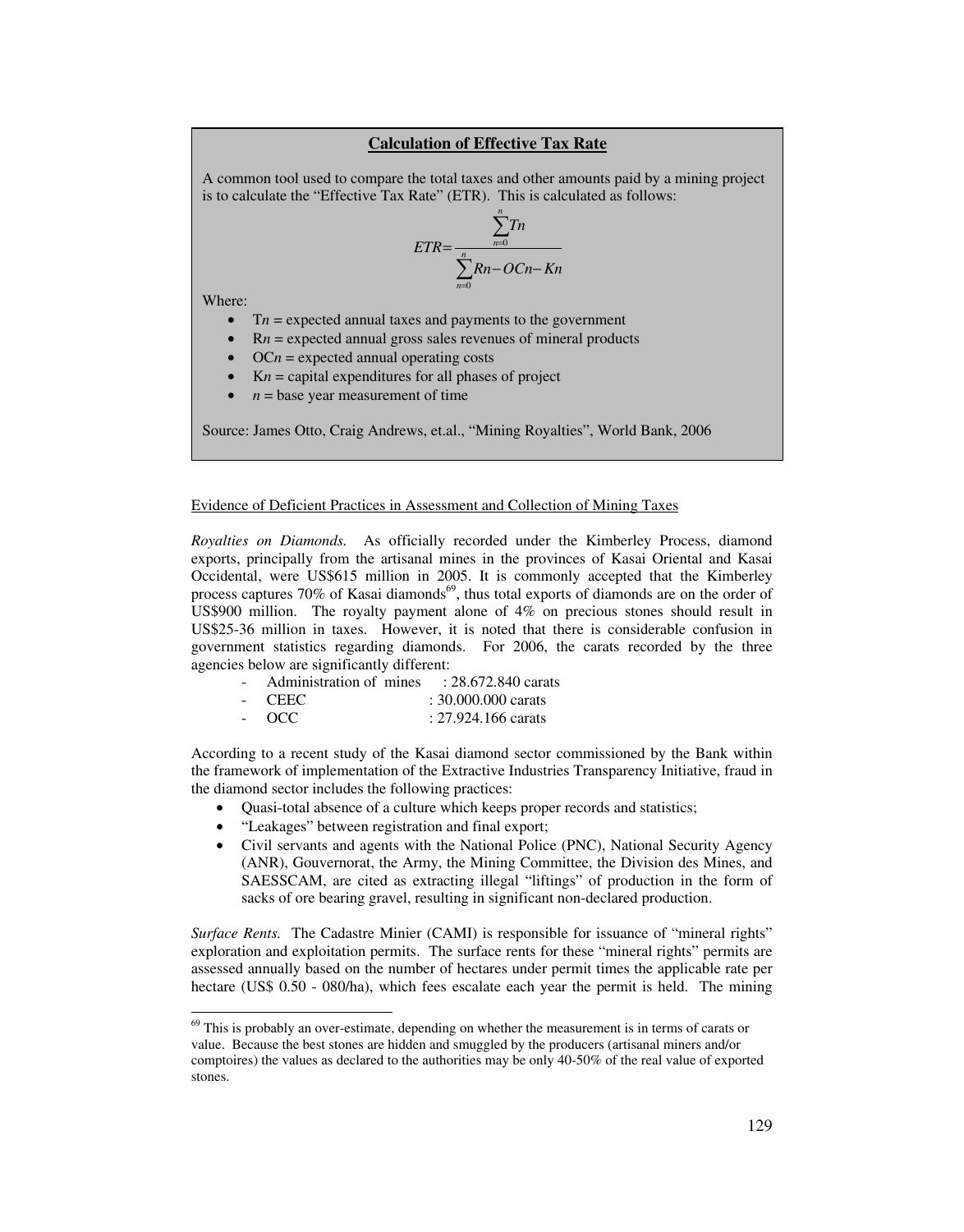right holder receives a bill in February of each year for the surface rents due and must pay these fees within 30 days in order to maintain the permit in force. Prior to 2005, the payments were collected and tracked directly into CAMI bank accounts held in two private banks. Subsequently, the payments have been collected and tracked by DGRAD. However, the management systems in place between CAMI, DGRAD, and the BCC do not permit adequate tracking of the manner in which these payments are made and recorded. The following table illustrates effective receipts of surface rents as registered by CAMI and subsequently by DGRAD.

| <b>YEAR</b> | Anticipated | <b>Actual Receipts</b> | Rate of Recovery |              |
|-------------|-------------|------------------------|------------------|--------------|
|             | Receipts    |                        | <b>CAMI</b>      | <b>DGRAD</b> |
| 2003        | 1,426,033   | 1,143,359              | 80.17 %          |              |
| 2004        | 4,327,671   | 3,795,317              | 87.69%           |              |
| 2005        | 7,220,599   | 5,250,053              | 72.02%           |              |
| 2006        | 14,971,918  | 6,475,373              |                  | 43.25 %      |
| 2007        | 25,152,930  | 5,928,065              |                  | 23.57 %      |

#### **Anticipated versus Actual Receipts of Surface Rents by CAMI and DGRAD, 2003-2007, in US\$ millions**

*Registration Fees.* Another example of fraudulent tax practice, the committee which is implementing the Extractive Industries Transparency Initiative in DRC was informed by the Ministry of Justice that several agents had been arrested after having falsified documents on the payment of the registration fees for the opening of a diamond buying office. The head of the office had received the receipt for having paid US\$200,000 registration fees to the Bank for the account of the public treasury. However, the investigation revealed that only US\$53,000 had been received, the remainder having been divided between those involved in the scam.

*Site Rehabilitation Guarantees.* All companies holding mineral rights are required to deposit a guarantee to the central Bank to cover the rehabilitation costs of exploration or exploitation sites. The amounts of the guarantee vary according to the nature of the permit held by the company and for the duration of the permit. The details for 2005-2006 are as follows:

- US\$ 15 Million 3,000 exploration permits @ US\$ 5,000/each
- US\$ 23.2 Million 384 exploitation permits @ US\$ 50,000/each
- US\$ 40,000 2 mine tails treatment permits @ US\$ 20,000/each
- US\$ 1.0 million 50 mineral treatment authorizations @ US\$ 20,000/each

The total amount of such guarantees is expected to increase in 2007 to approximately US\$60 million. These guarantees have been in force since 2003 for all mineral rights issued by the Mining Cadastre. The invoice pertaining to these guarantees is established by the Ministry of Mines and the DGRAD. The company pays the guarantee at a private bank for the account of the Central Bank. As is the case for other mining sector taxes, no mechanism exists which traces the payment of these guarantees by the companies, to the account of the Central Bank through the private banks. It is reported that these funds are not managed or controlled by any of the state institutions involved including CAMI, Direction of Protection of the Environment, Administration of Mines, DGRAD, the private banks, the central Bank, or the Ministry of Mines.

A la lecture de cette longue liste des taxes énumérées ci-haut et en considérant la fraude et toutes les pratiques maffieuses décriées, il est difficile d'admettre que la République Démocratique du Congo n'ait pu réaliser que 26.660.439,20 USD de recettes minières pour l'exercice 2005.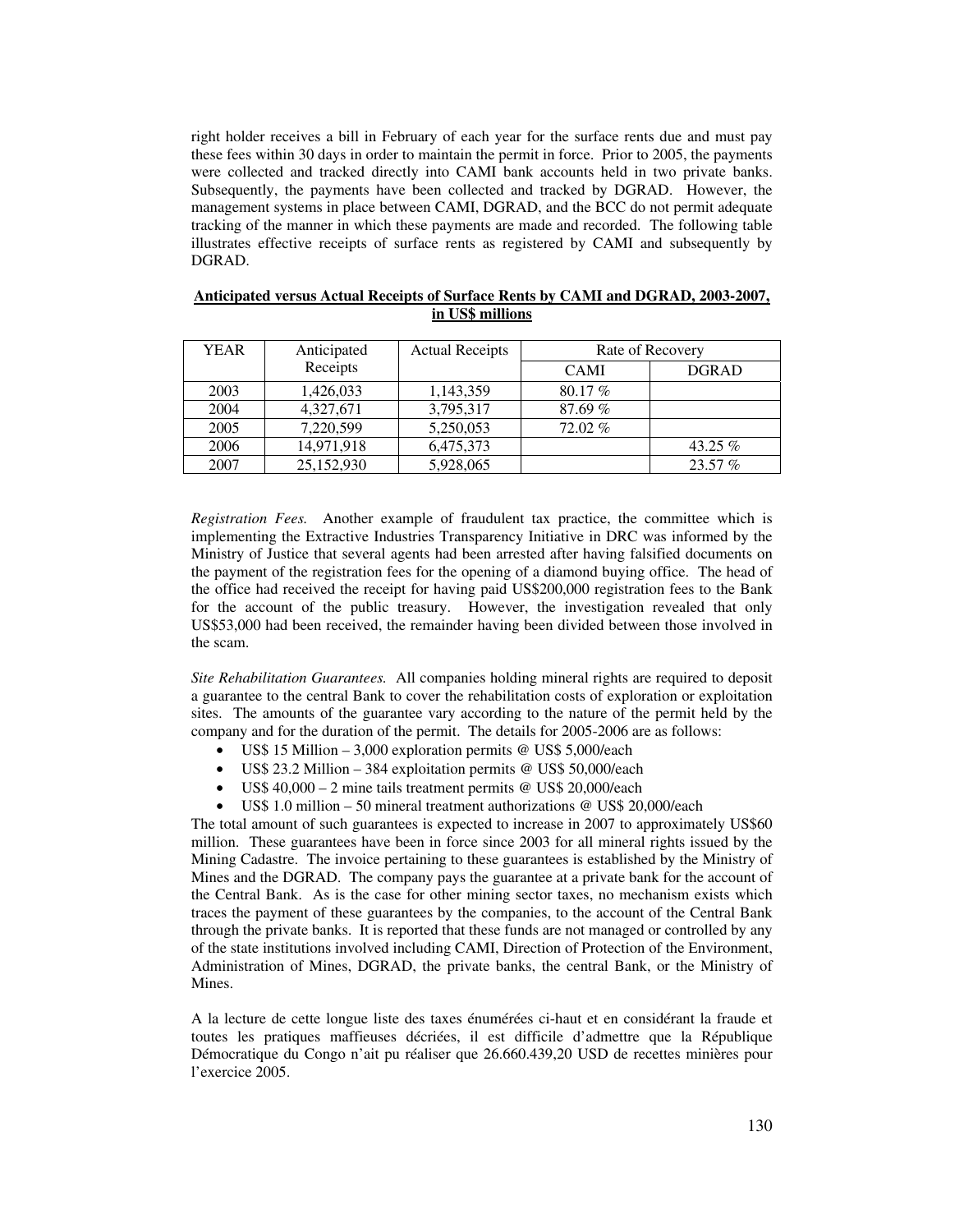*Fees for diamond buying offices.* The fees recorded in 2005 for granted authorizations to establish diamond buying offices is US\$278,802.44, though the legal fee for this authorization is US\$ 200,000. This discrepancy between legal fees and the amounts recorded is evident for the years 2002, 2003, 2004. Not only should the total amount be a multiple of the legal fee of US\$200,000 but in 2005, as in previous years, many more diamond buying offices were registered than would be inferred from the total amount of fees recorded during the year.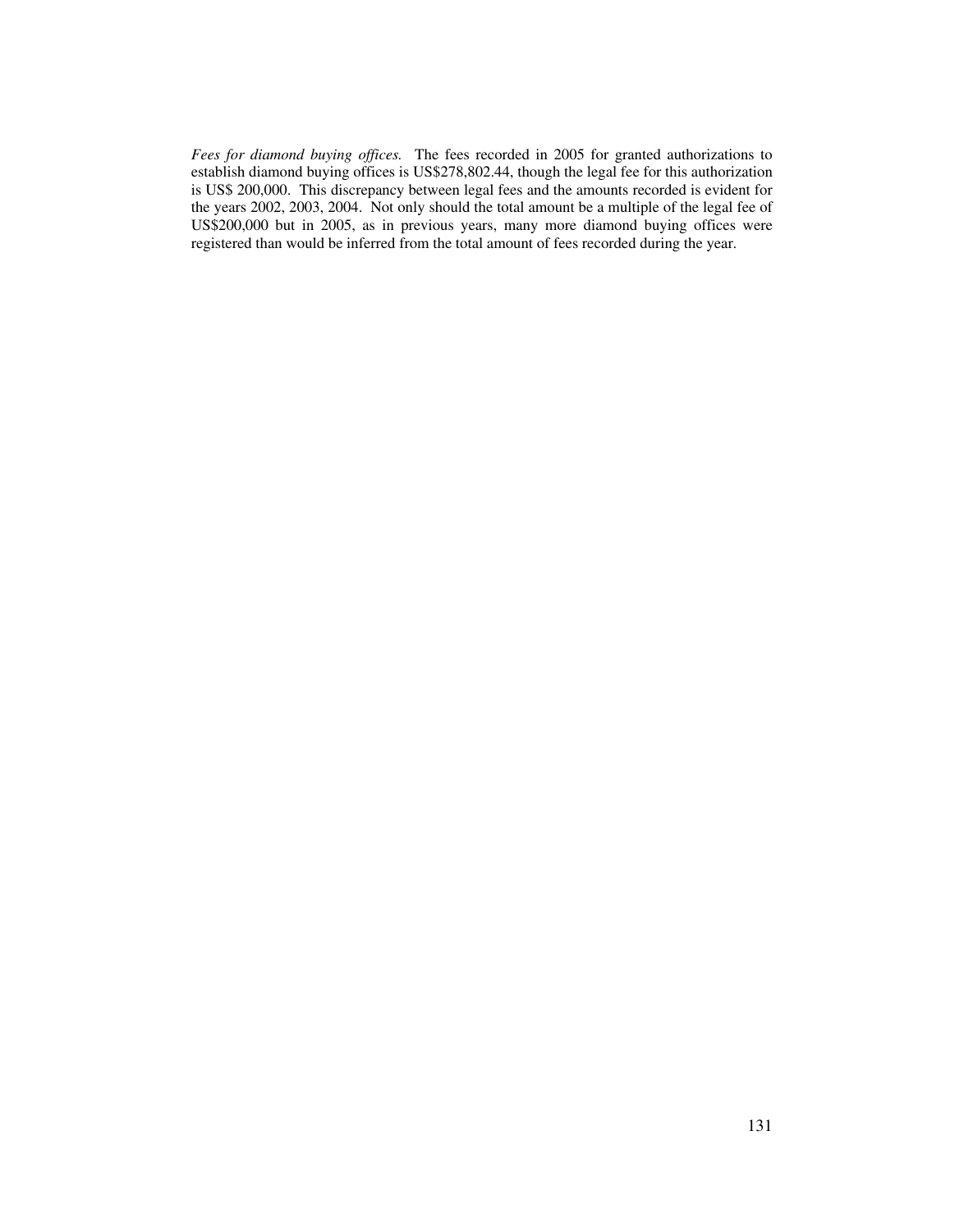# **Annex 3 The Mining Contracts**

#### Analysis of the Contracts

#### Background

From independence to 1995 mineral rights could only be held by the State through various state owned companies such as Gecamines, MIBA, Sominki, or Okimo. In 1994/95, in face of the inability of the state companies to maintain production, the government made the policy decision to allow the companies to enter into partnerships with private companies. The agreement or "convention" entered into by the state company and the private partner put the mineral right at the disposal of the partnership and also specified the investments and internal management of the partnership as well as the modalities of exploration, development, mining and commercialization.<sup>70</sup> Notable contracts entered into during the 1995 - 2000 period include: Gecamines and the Lundin group for the development of the Tenke Fungarume copper deposit, Gecamines and the Forrest-Outokumpo group (GTL-STL) for the processing of scories in Lubumbashi, Gecamines and Anvil Mining (Australia) for the Dikulushi copper deposit, Okimo with Mindev and Barrick for development of gold deposits, Sominki with Banro Resources for the development of polymetalic deposits, and MIBA and Senegamines for diamonds. This was a period of civil war in the country and it is alleged that some of these and other contracts were awarded under opaque and suspect circumstances<sup>71</sup>. Also, given the high political risks at the time, certain of the partnership contracts contain tax exemptions and allowances in favor the private partner. Now that peace has returned, these may be perceived as excessively generous and out of line with international best practice.

Other contracts have been entered into or renegotiated by state owned mining enterprises and private companies since 2001 when most of the country returned to peace. These include, inter alia:

Gecamines with:

- Kabambankola Mining Company (KMC), Tremalt ltd, 2001
- Mukondo Mining, 2004, related to KMC
- Tenke Fungurume (Lundin Holdings and Phelps Dodge/Freeport McMoran) TFM-CMAR, renegotiated 2005
- Kingamyambo Musonoi Tailings (KMT), Adastra Mining/First Quantum, 2004
- Kinross-Forrest, KCC-Kamoto, 2005
- Global Enterprises Corporation (GEC), 2005\
- Compagnie Miniere du Sud Katanga (CMSK)-Luiswishi, 2004

MIBA with :

 $\ddot{\phantom{a}}$ 

 $70$  Negotiations were undertaken and, in some cases, conventions signed during this period with the following private foreign companies: Swipco (Swiss), Lundin group (Canada), Cluff Mining (UK), Banro (Canada), Mindev (Belgium-Canada), Barrick gold (Canada), South Atlantic Resources, SAR (Canada), Union Miniere (Belgium), Anvil Mining (Australia), Gencor-Iscor-Broken Hill (South Africa). Source: Lutundula Commission Report, p. 6.

<sup>&</sup>lt;sup>71</sup> The Lutundula Commission singles out the MIBA-Senegamines contract in this respect, stating that it has evolved on the margins of the law with numerous irregularities. Global Witness cites the case of the conflict of interest involved in the granting of a mineral right for cobalt owned by Gecamines to Congo Cobalt Corporation, a company controlled by Mr. Billy Rautenbach who at the same time was chief executive officer of Gecamines. However, the Lutundula Commission finds that the CoCoCo is functioning normally and in accordance with the law.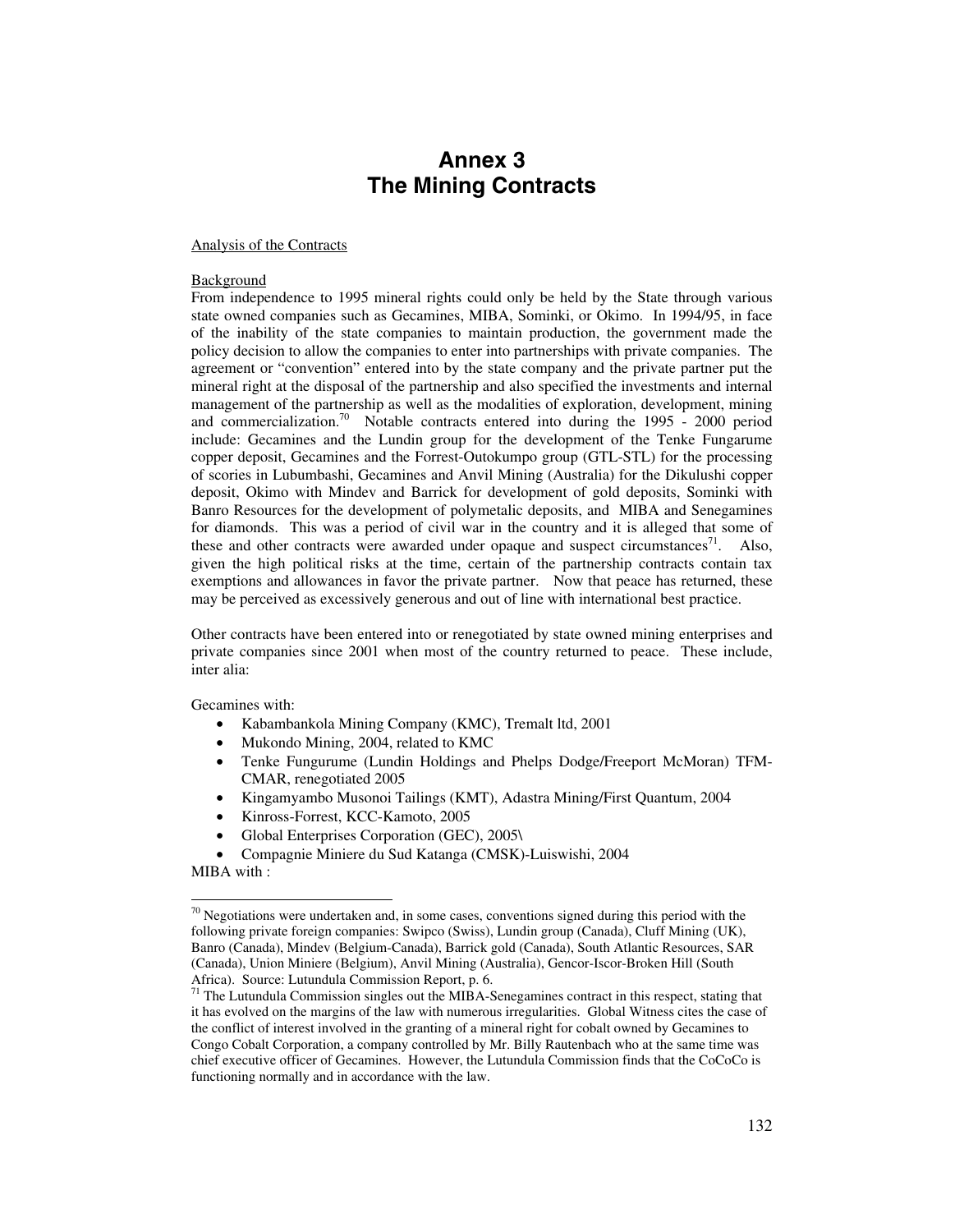- DeBeers, 2005
- Dan Gertler International (DGI), 2005
- Nizhne-Lensoye, 2005
- BHP-Billiton, in negotiation

Okimo with :

• AngloGoldAshanti, takeover of Kilomoto Mining International assets, 2000

#### On the Processes Followed

A number of weaknesses can be identified in the manner in which the agreements were negotiated.

There has been a relative **lack of transparency** with respect to the negotiations and approval of some contracts. In the turmoil and confusion of the civil disturbances period this is perhaps understandable, however lack of disclosure leads to public suspicions that contracts have been negotiated in secret to serve special interests. Disclosure of the terms and conditions of these contracts, with possible excising of company confidential data related to personnel or proprietary technology, may help to restore confidence. To the extent that the foreign company is listed on a major stock exchange, material terms and conditions may be disclosed in conformance with the requirements of the exchange.

In most instances **no competitive bidding process** has been followed nor has any rational attempt been made to package the assets so as to maximize their value. An open tender to select the appropriate partner is the preferred approach when conferring mineral rights for deposits which have been well explored and for which substantial geological data exists and/or known production has taken place. This was, in fact, done in the case of the Gecamines-Lundin contract for the development of Tenke Fungurume. But, it was apparently not done in the case of other contracts. However, there is nothing inherently wrong with negotiating on a one-on-one basis with a specific partner. Indeed, this is the more frequently used approach for hard rock minerals by the international industry. This approach can work provided that the government has the technical, financial and legal expertise to negotiate a contract to best protect the State's interest. It is questioned in some cases whether the government negotiating teams possessed the requisite expertise. Also, whether they were rushed to conclude a deal because of the underlaying weak financial position of the company.

In most instances, **no appraisal and valuation was done of the mineral assets** to be granted to the private company. If such an appraisal had been done a divestiture plan could have been prepared to package the assets so as to maximize the value to State. In particular, it appears that the government was too eager to conclude contracts even though an appraisal and valuation had been recommended by the International Mining Consultants in their report of 2003.

It is **difficult to determine whether the government received a fair market value** for the mineral assets. The payments ("pas de porte") which the private companies have paid to the State enterprise for the mineral asset have been frequently criticized in the local and international price as unrealistically low. Also, in some cases, mineral assets were granted to private companies in exchange for debts owed to the private company by the State enterprise. Valuation of mineral assets is difficult and subject to numerous factors including geological risk, price risk, operating and technical risk, and political risk. Given these uncertainties it is difficult and perhaps not very useful to attempt to go back in time and guess "what-mighthave-been". There is also considerable mis-understandings regarding the value of *in situ* mineral resources. It is not simply a matter of calculating the reserves and applying an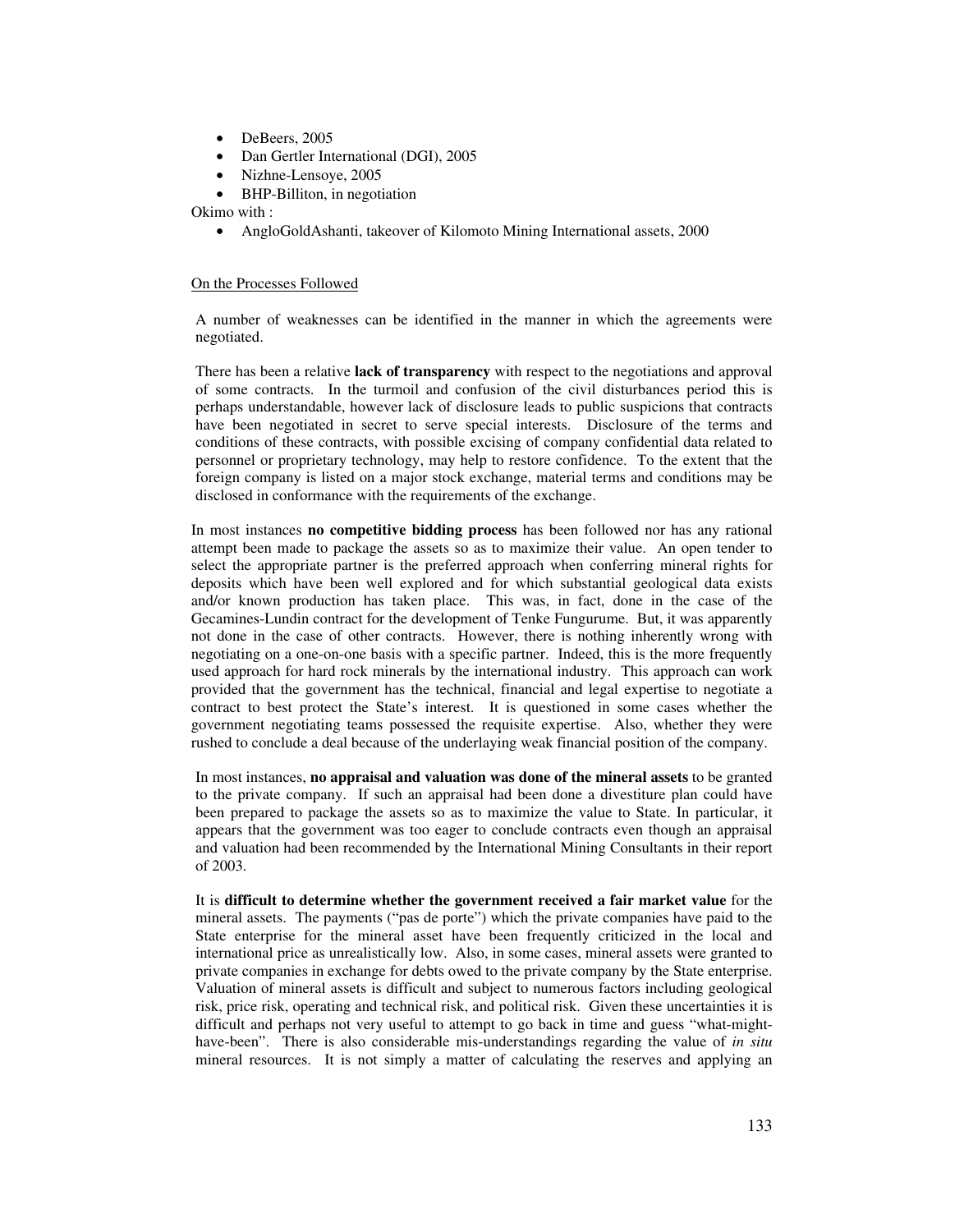international market price. Mineral resources must be extracted, beneficiated, and processed at great capital investment and operating cost. Thus, simple comparisons of the assumed value of mineral resources in situ which does not take into account these costs and the various risk factors above do not reflect the real market value of the asset.

**The size of the mineral resources transferred to private companies may be too large** for a single company to rationally exploit given time and financial considerations. This question has been directed particularly towards the very large copper reserves at Tenke Fungurueme which have been given to the Lundin group. However, it should be noted that this partnership was the result of an international tender and the successful bidder was selected on the basis of a development plan which at the time was deemed appropriate. In the interim, this contract has been under a state of force majeure and development has not taken place.

There **has not been a proper review of the legal and financial terms and conditions** of the contracts before their signature. Such reviews were, in fact, underway when authorization to sign some of the contracts was granted by the government before the results of the reviews were known. It is unclear whether such legal and financial reviews have been conducted for other contracts.

#### On Conformity with the Mine Law of 2002

While the Mining Law requires financial and technical competency in order to grant an exploitation license, in some cases the financial and technical **capabilities of the companies to fully honor their contractual obligations is open to question.** Ideally, a thorough review by the government of the financial and technical bonafides of companies is conducted before entering into negotiations. This does not seem to have occurred. However, for many of the contracts the companies appear to have no problem raising the funds necessary to develop deposits or to hire the technical experts required to supervise the projects. Thus, at this juncture, it is preferable to put the emphasis on monitoring the progress the companies are making in their investments and to ensure compliance with contract obligations.

Various **encumbrances existing on the mineral assets may not have been fully disclosed** and/or plant and equipment**.** There may be competing claims for the same mining rights, as is possibly the case of Iscor (Kumba Resources on Kamoto). As well, various supplier liens and encumbrances may exist on mining rights and/or plant and equipment which are subject of the contract. Finally, in some cases the validation of the mining rights in accordance with the Mining Law of 2002 needs to be ascertained.

#### On the Terms and Conditions of the Contracts

In all of the contracts the **state enterprise has a minority shareholding position,** generally around 20%. This minority shareholding position is not unusual in terms of international practice. The Mining Law requires that 5% of shares in the exploitation company be reserved for the State. Any additional shareholdings for the State enterprise is negotiated with the partner. Other countries have found that while State shareholdings in mining companies may be a palliative for political sensitivities they rarely produce significant dividend streams. This is because the minority shareholders do not control dividend policies of the partnership enterprise and, in any event, at least during the initial years of the venture revenues will be directed to reducing debt. Gecamines right to dividends is illusory since it is unlikely that dividends will occur in the early years of the project given debt reimbursement requirements as well as lack of control over dividend policy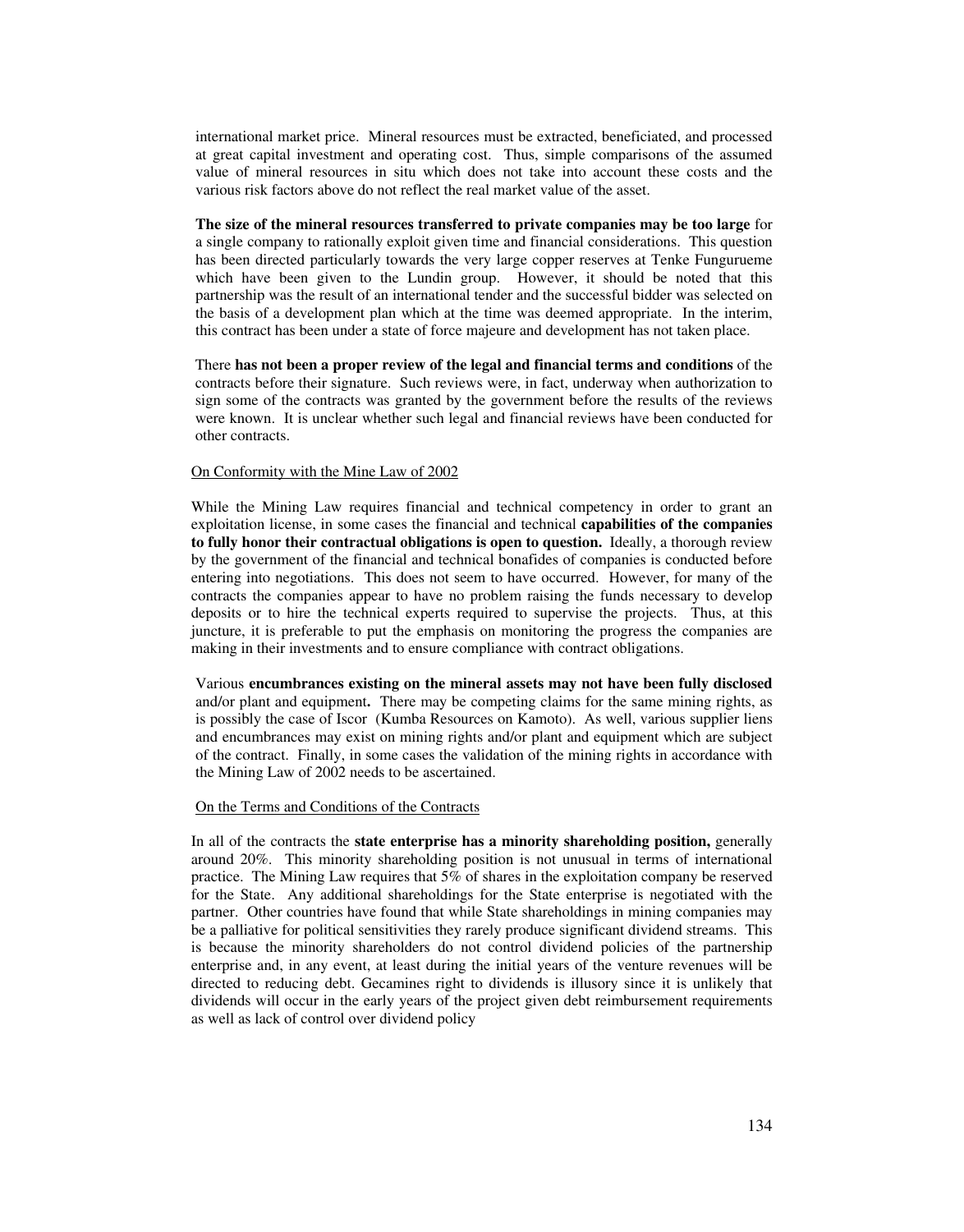**Internal governance procedures need to be specified** and/or improved in the partnership contracts. There are a number of dispositions which are missing in most of the partnership contracts which, if present, would improve the protection of the minority partner. These relate principally to clauses to protect minority interests, specification of voting procedures and organizational structures, decision making rules, mandates of officers and directors, accounting and financial management procedures and others. These types of dispositions are entirely normal in partnership agreements and can be added without detriment to the overall terms and conditions of the agreement. In particular, it would advantageous to specify certain key actions, such as dissolution of the partnership or cession of mineral right, which would be subject to unanimous decision, so as to protect the minority interest of the State company. It is noted that achieving clarity on these issues through the addition of new dispositions in the contracts could be a condition of the partnership to access international funding.

In the case of many of the contracts, **management and operating agreements are absent**. Generally, these agreements specify the duties of the operator, budgeting and approval processes, the scope and limitations on authority, the percentage and base for remuneration, and other matters pertaining to the internal operation of the partnership. . It is entirely normal in a partnership for the managing partner or operator to be remunerated for services rendered but basis of this remuneration needs to be clearly specified.

Some performance obligations of the partner are specified in the partnership contract, generally submission of a feasibililty study or minimum investment. It is entirely possible that some of the contractors are (or will be) in **default of their performance obligations**  which could open the door for renegotiation by Gecamines. This presents the best option legally for Gecamines to renegotiate the terms and conditions or to simply cancel the contract. In this respect, the Bank is providing funding to Gecamines to provide expert legal advice and counsel to monitor compliance with contracts.

**Transfer pricing is a concern** in some of the contracts, particularly GTL/STL. In the absence of explicit Congolese legislation on transfer pricing one would have to rely on some notion of international best practice. In the specific case of the GTL/STL contract, more detailed reporting requirements could be put into place to ensure that the government is not disadvantaged by Outkumpo's sale of the mineral product.

**Environmental liabilities have not been fully evaluated** and responsibilities for them not defined.The contracts are not sufficiently clear on the distinction between pre-existing liabilities and those which may occur during the operation of the transferred assets. Best practice normally requires an audit of the pre-existing environmental liabilities prior to conclusion of investment contracts. Also unclear are the responsibilities of the companies to produce environmental impact statements and management plans.

**Gecamines remains responsible for the financial liabilities** attached to the transferred mineral and producing assets. Normally, some form of compensation or assumption of these liabilities by the companies would be specified in the contracts. In fact, the contracts specify exactly the opposite: the financial liabilities remain with the Gecamines even though Gecamines may no longer have an asset to produce revenues to meet its financial obligations.

**There are significant conflicts of interest in the contracts** whereby the partners may also be suppliers and/or vendors of goods and services. Not only does this preclude any form of competitive bidding and prudential procurement procedures it will also attract management and supplier fees as noted above.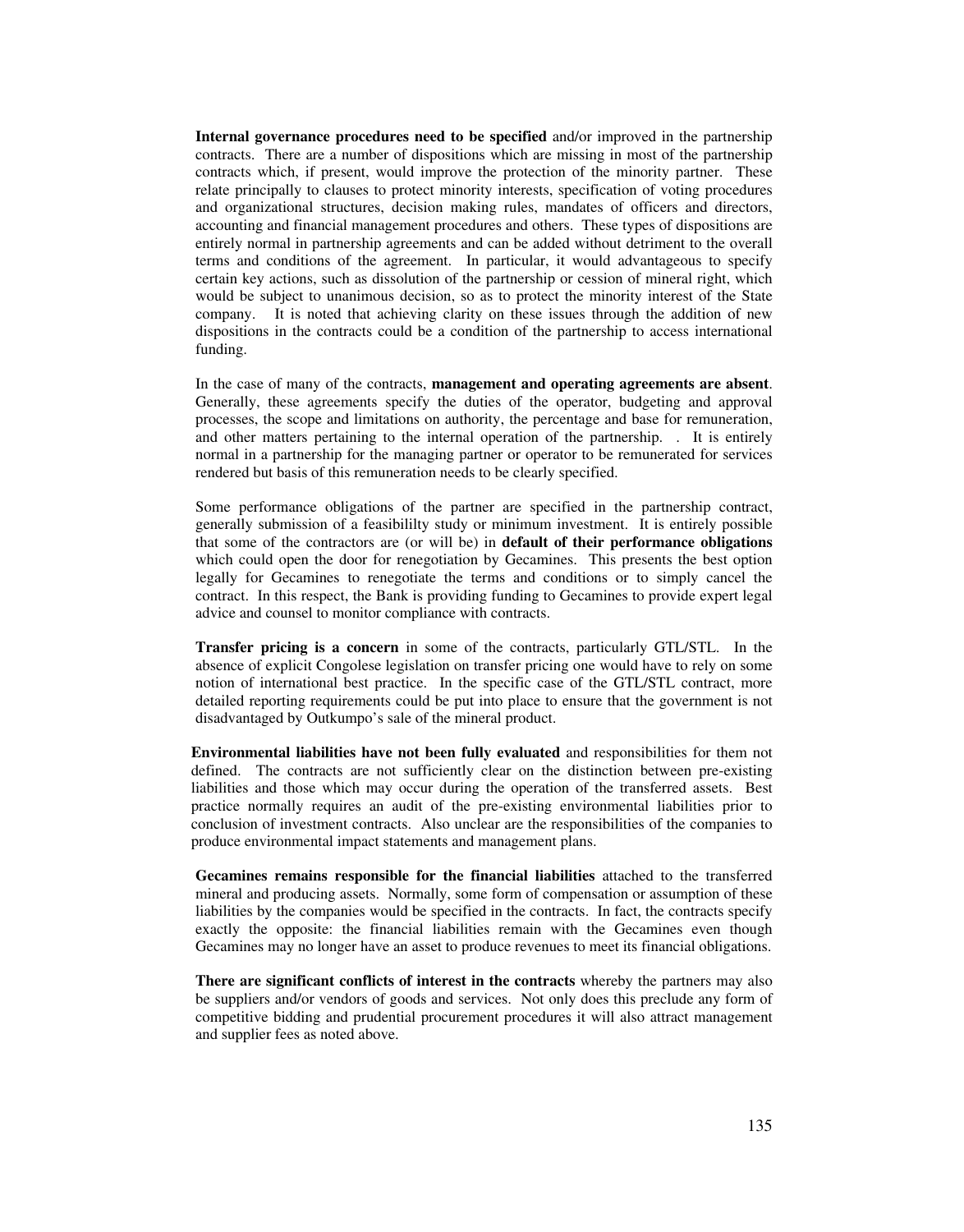**Shareholder loans, "carry" of Gecamines shares of the venture,** interest rates, and other financial terms and conditions **may pose significant conflicts of interest and be on terms highly unfavorable to Gecamines.** Gecamines generally retains a 17% - 25% share of the joint venture but this share may be subject to a number of financial conditions which are onerous and unclear.

**Financial contributions (equity instead of loans) of the private companies to the joint venture are unclear and ambiguous.** In fact, the companies appear to commit themselves only to producing a feasibility study. The funding of development work and operations is left vague in the contracts. The mineral assets and productive plant and equipment are reasonably well known. Under normal practice, it would appropriate to require firm commitments for phased investments (e.g., feasibility study, development, and operations) backed up by appropriate performance guarantees. It is noted, however, that many contractors are, in fact, investing in rehabilitation and other activities.

**Gecamines may not be able to recover its mineral right** in case of dissolution of the joint venture. It would have been preferable to "lease" the mineral assets rather than transfer them into the name of the joint venture.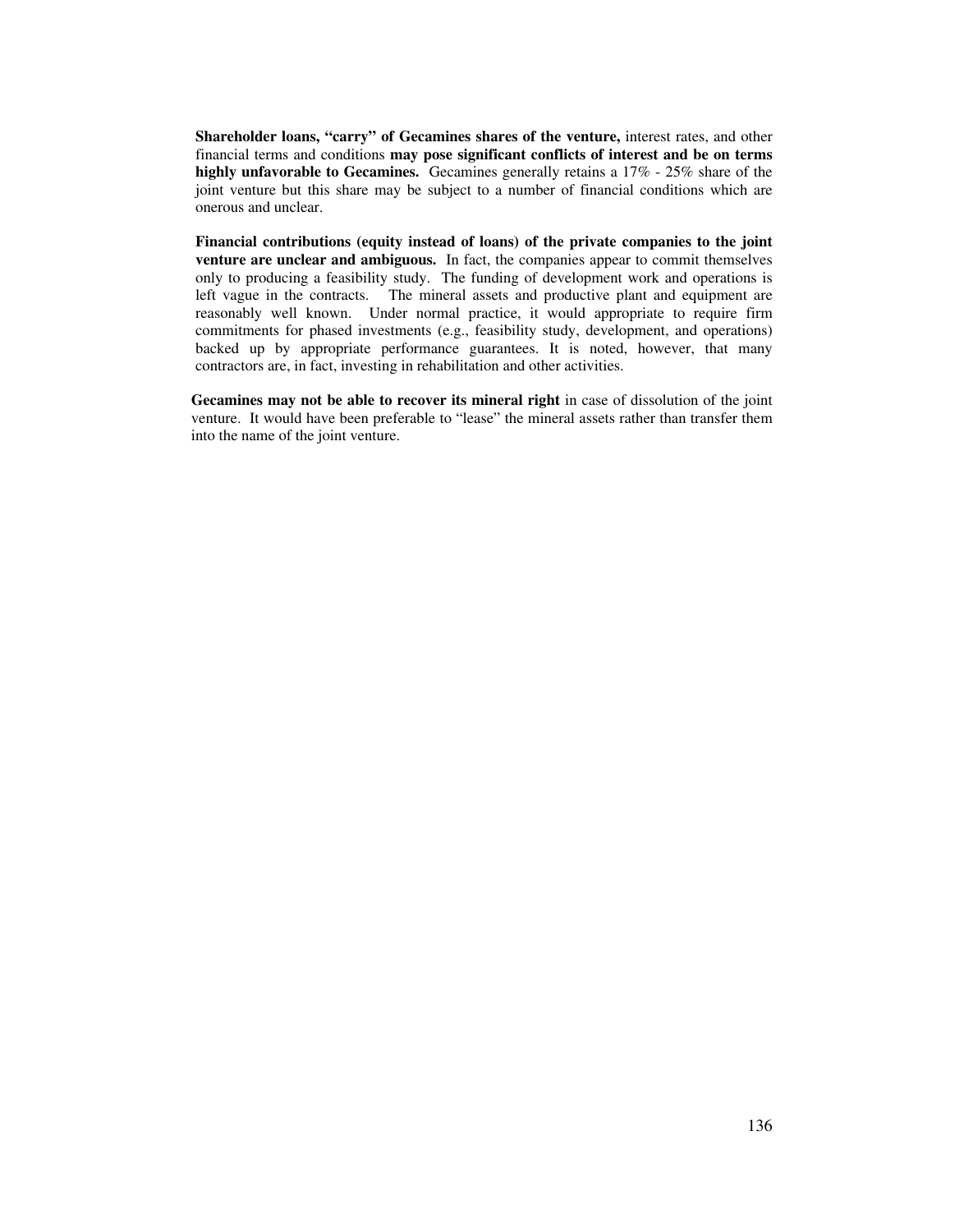# **Annex 4 Mineral Rights Issued by CAMI**

# **SITUATION DES DROITS MINIERS OCTROYES PAR LE CAMI AU 10 JUILLET 2007**

| N <sub>o</sub> | Province   | <b>AECP</b> | <b>ARPC</b>    | <b>PEPM</b>    | <b>PR</b> | PE      | Total |
|----------------|------------|-------------|----------------|----------------|-----------|---------|-------|
|                | Kinshasa   |             | 10             |                |           |         | 10    |
| $\overline{2}$ | Bandundu   |             |                |                | 207       | 2       | 209   |
| 3              | Kasai      |             | 6              |                | 339       | 116     | 461   |
|                | Oriental   |             |                |                |           |         |       |
| 4              | Kasai      | 9           | $\overline{2}$ | 43             | 396       | 68      | 518   |
|                | Occidental |             |                |                |           |         |       |
| 5              | Maniema    |             |                | 2              | 59        | 16      | 77    |
| 6              | Nord Kivu  |             |                |                | 71        | 11      | 82    |
| 7              | Sud Kivu   |             |                |                | 36        | 35      | 71    |
| 8              | Equateur   |             |                |                | 18        | 18      | 36    |
| 9              | Bas-Congo  | 5           | 119            | 2              | 95        |         | 221   |
| 10             | Province   |             |                | $\overline{4}$ | 258       | 46      | 308   |
|                | Orientale  |             |                |                |           |         |       |
| 11             | Katanga    | 13          | 30             | $\overline{4}$ | 1151      | 82      | 1.282 |
|                |            |             |                |                |           | $+2PER$ |       |
| Total          |            | 27          | 167            | 55             | 2.630     | 396     | 3.275 |

Au 10 Juillet 2007, on distingue sur un total de 3.275 titres miniers octroyés par le CAMI :

- **2.630 Permis de Recherches**
- - **394 Permis d'Exploitation**
- - **167 Autorisations de Recherches des Produits de Carrières**
- - **55 Permis d'Exploitation de Petite Mine**
- - **27 Autorisations d'Exploitation des Carrières Permanentes** 
	- - **2 Permis d'Exploitation des Rejets**

**A.** Les entreprises paraétatiques sont détentrices de **107 Permis de Recherches**, **305 Permis d'Exploitation** (compris les 49 de l'OKIMO non encore reconfirmés**), 2 Permis d'Exploitation des rejets, 1 Autorisation d'Exploitation des Carrières Permanentes** et **1 Autorisation de Recherche des Produits de Carrières** répartis comme suit :

- 1. **MIBA** : **65 Permis de Recherches** localisés au Kasaï Oriental
	- **151 Permis d'Exploitation** dont 116 au Kasaï Oriental (8 au nom de SENGAMINES) et 35 Permis d'Exploitation pour le Kasaï – Occidental
- **2. SAKIMA : 40 Permis d'Exploitation** dont :
	- 10 au Nord Kivu
	- 30 au Sud Kivu. Parmi les 30 Permis d'Exploitation, 10 ont été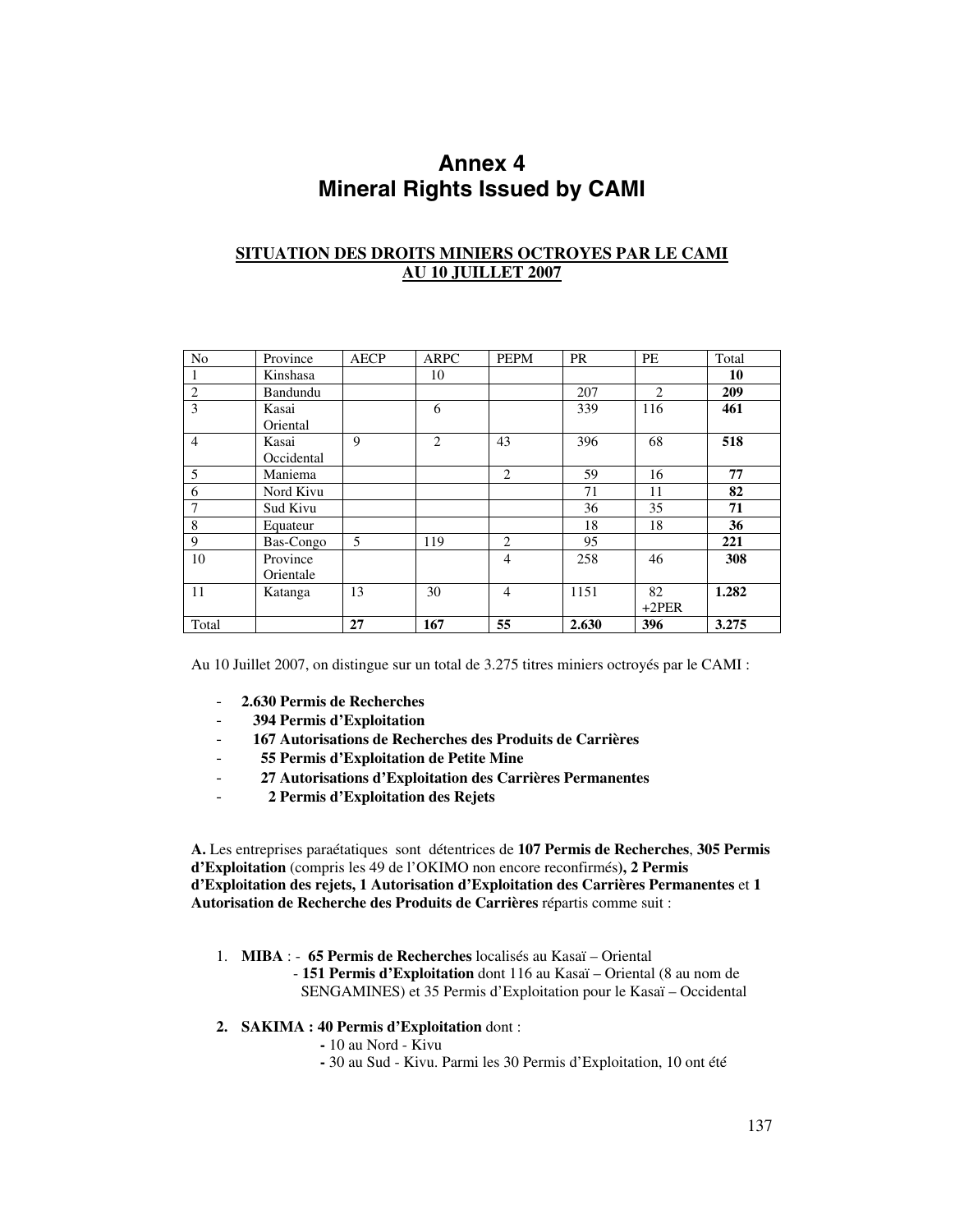cédés aux partenariats suivants :

- LUGUSHWA MINING SARL : 3
- NAMOYA MINING SARL : 1
- TWANGISA MINING SARL : 6

# **3. GECAMINES** : - **1 Autorisation de Recherches des Produits de Carrière**

- **1 Autorisation d'Exploitation des Carrières Permanentes**
- **42 Permis de Recherches** dont 3 cédés à CMSK
- **59 Permis d'Exploitation** dont 20 cédés aux partenariats repris ci-après.
- **2 Permis d'Exploitation de Rejets** dont 1 PER cédé à KMT

Les partenariats suivants ont acquis les titres miniers de la GECAMINES :

- 1. COMILU (Compagnie Minière de Luisha) : 1 PE
- 2. COMIDE (Congolaise des Mines et de Développement) : 3 PE
- 3. CMSK (Compagnie Minière du Sud Katanga) : 3 PE

- 3 PR

- 4. BOSS MINING: 2 PE
- 5. KMT (Kingamiambo Musonoi Tailings): 1 PER
- 6. MM (Mukondo Mining), Ex KMT : 2 PE
- 7. KALUMINES(Kasonta Lupoto Mines) : 1 PE
- 8. MKM SPRL(Minière de Kalumbwe Myunga) : 1 PE
- 9. MIKA (Société Minière de Kasombo) : 1 PE
- 10. MUMI (Mutanda ya Mukonkota Mining): 1 PE
- 11. SEK (Société d'Exploitation de Kipoi): 1 PE
- 12. SMCO (Shituru Mining Corporation): 1 PE
- 13. SMMK (Société minière de Kabolela et de Kipese) : 2 PE
- 14. SWAMINES (Société d'exploitation des gisements de Kalukundi) : 1 PE
- 4. **SODIMICO** est détentrice de **5** Permis d'Exploitation dont quatre cédés aux partenariats suivants :
	- MMK SARL : **3** Permis d'Exploitation + **4** Permis de Recherches
	- COLMET
	- FIRST QUANTUM MINERALS
	- AMERCOZA devenu MWANA AFRICA
- 5. **KISENGE MANGANESE** est détentrice de **1** Permis d'Exploitation
- 6. **OKIMO** : cette entreprise est détentrice de **49** Permis d'Exploitation acquis avant le nouveau code minier et pour lesquels la mise en conformité n'a pas encore était faite à ce jour.

**B.** Les entreprises paraétatiques ont cédé **1 Permis d'Exploitation des rejets** sur les deux (GECAMINES), **3 Permis de Recherches**(GECAMINES) sur 107 permis de Recherches et **28 Permis d'Exploitation** sur le total de 305 Permis d'Exploitation(GECAMINES :18 , SAKIMA : 10)**.** 

**C.** Dans l'ensemble, la situation d'octroi des titres miniers se résume comme suit :

1. **Un** Permis d'Exploitation de Rejets cédé sur les **deux** octroyés par le CAMI (50%)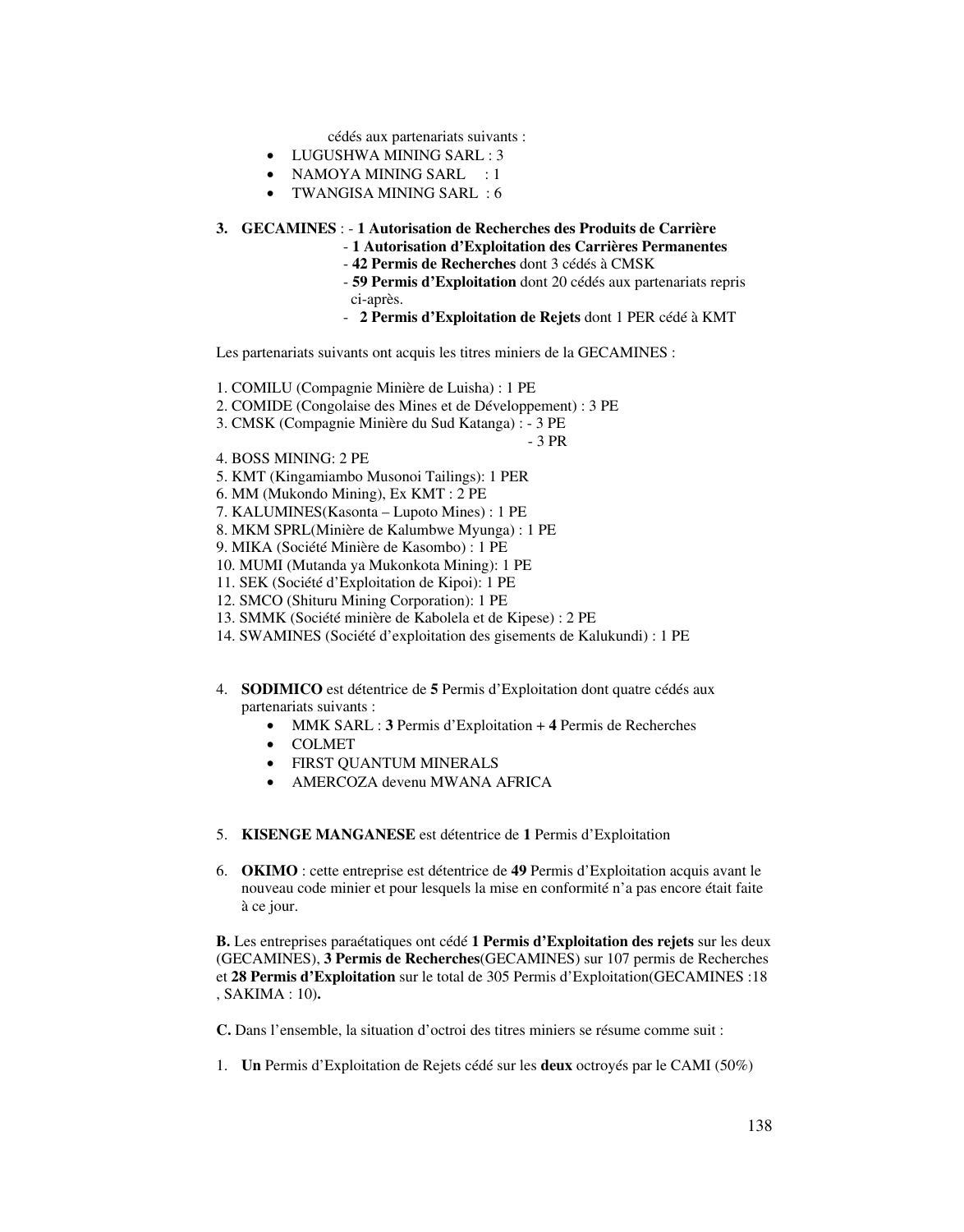- 2. **Trois** Permis de Recherches cédés sur les **107** appartenant aux entreprises paraétatiques(0,30%) sur un total de **2.630 Permis de Recherches** octroyés par le CAMI.
- 3. **Vingt-huit** Permis d'Exploitation sur les **305**appartenant aux entreprises paraétatiques (10%)sur un total de **394 Permis d'Exploitation** octroyés par le CAMI.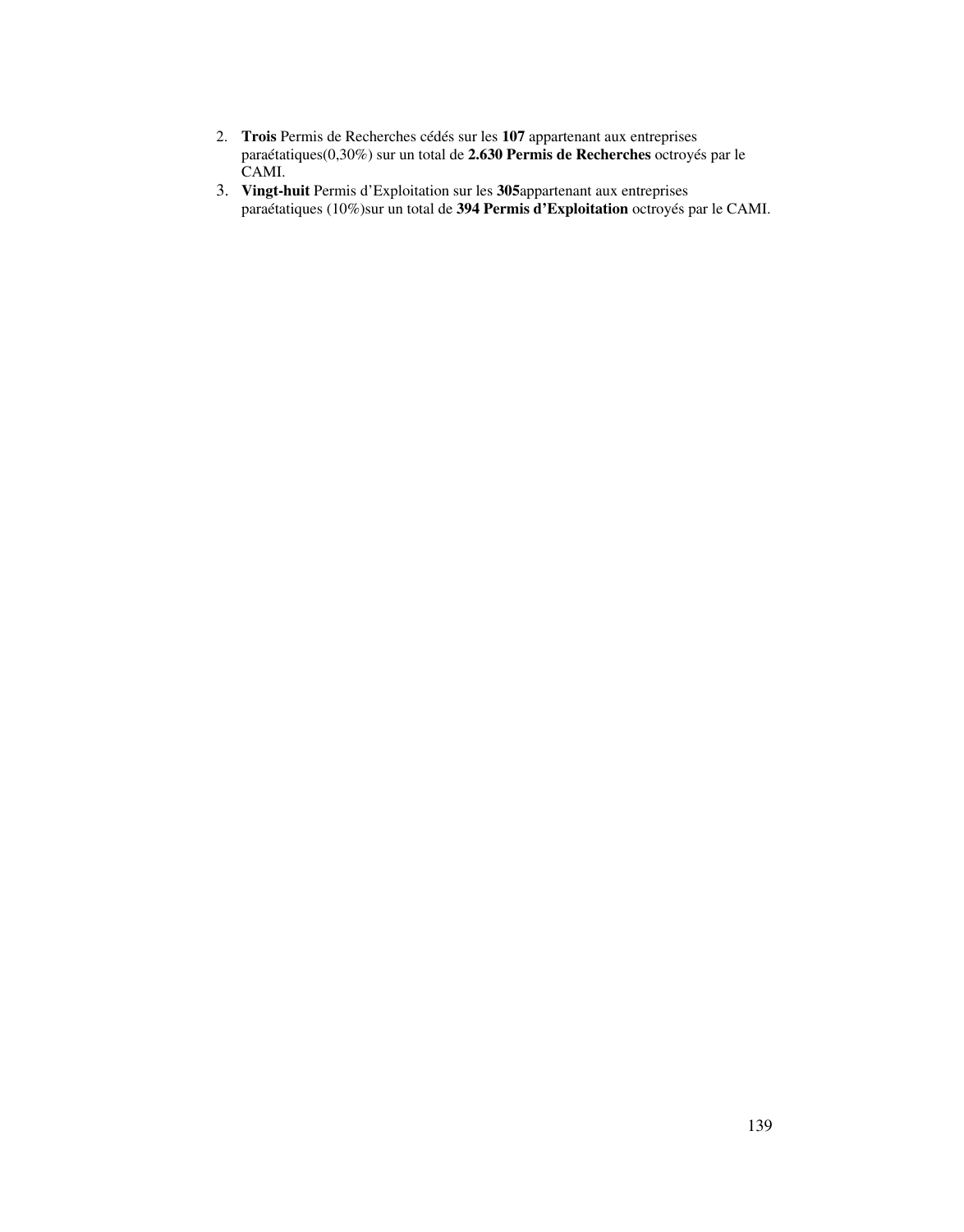# **Annex 5**

# **Major Related Road Projects Financed by the Bank and/or other Agencies**

# **The World Bank**

| Project<br>Name/ID                                   | Implementation<br>date | Closing<br>date | <b>Total Cost</b><br>(US\$millions) | Description                                                                                                                 | Road<br>component<br>cost<br>(US\$millions) | Roads names                             | Length<br>(Km) | Works                               |  |  |                      |     |                                     |
|------------------------------------------------------|------------------------|-----------------|-------------------------------------|-----------------------------------------------------------------------------------------------------------------------------|---------------------------------------------|-----------------------------------------|----------------|-------------------------------------|--|--|----------------------|-----|-------------------------------------|
| <b>EMRRP</b><br>(P057296)                            |                        |                 |                                     |                                                                                                                             |                                             | Mpozo-<br>Sonabata<br>Bridge            | 261            | Rehabilitation<br>of paved<br>roads |  |  |                      |     |                                     |
| Emergency<br>Multisector<br>Rehabilitation<br>and    |                        |                 |                                     | Transport,                                                                                                                  |                                             | Kenge-<br>Kikwit-<br>Batshamba          | 346            | Rehabilitation<br>of paved<br>roads |  |  |                      |     |                                     |
| Reconstruction<br>Project                            | 2005                   | 2008            | \$454.00                            | roads,<br>electricity<br>and water,<br>urban                                                                                | \$152.77                                    | Batshamba-<br>Tshikapa                  | 258            | Opening up<br>of unpaved<br>roads   |  |  |                      |     |                                     |
|                                                      |                        |                 |                                     | infrastructure.<br>Health,<br>Social                                                                                        |                                             | Kananga-<br>MbujiMayi                   | 183            | Opening up<br>of unpaved<br>roads   |  |  |                      |     |                                     |
|                                                      |                        |                 |                                     | protection                                                                                                                  |                                             | MbujiMayi-<br>Mweneditu                 | 158            | Maintenance<br>of paved<br>roads    |  |  |                      |     |                                     |
|                                                      |                        |                 |                                     |                                                                                                                             |                                             |                                         |                |                                     |  |  | Nguba-<br>Lubumbashi | 184 | Rehabilitation<br>of paved<br>roads |
| <b>PUSPRES</b><br>(P081850)                          |                        |                 |                                     | Rehabilitation<br>of priority<br>infrastructure<br>of transport,                                                            |                                             | Mbujimayi-<br>Kasongo-<br><b>Bukavu</b> | 1020           | Opening up<br>of unpaved<br>roads   |  |  |                      |     |                                     |
| Emergency<br>Economic and<br>Social<br>Reunification |                        |                 |                                     | rehabilitation<br>of urban<br>functions in 4<br>major cities                                                                |                                             | Kisangani-<br>Niania-Beni               | 751            | Opening up<br>of unpaved<br>roads   |  |  |                      |     |                                     |
| Support<br>Project                                   | 2003                   | 2008            | \$214.00                            | and 8 urban<br>centers.<br>support to<br>based<br>communities,<br>Ministry of<br>Finance,<br>Institutional<br>Strrnghtening | \$93.34                                     | Port de<br>Matadi-Pont<br>Mpozo         | 8              | Rehabilitation<br>of paved<br>roads |  |  |                      |     |                                     |
| <b>PUAACV</b><br>(P088619)                           | 2005                   | 2010            | \$82.00                             | Support to<br>medium size<br>cities.                                                                                        | \$33.44                                     | Lubumbashi-<br>Kasomeno-<br>Kasenga     | 208            | Opening up<br>of unpaved<br>roads   |  |  |                      |     |                                     |
| Emergency<br>Living                                  |                        |                 |                                     | rehabilitation<br>of<br>administrative<br>centers of<br>provinces,                                                          |                                             | Akula-<br><del>Gemena-</del>            | 168            | Opening up<br>of unpaved            |  |  |                      |     |                                     |
| Conditions                                           |                        |                 |                                     |                                                                                                                             |                                             | Mbari                                   |                | roads                               |  |  |                      |     |                                     |

Improvement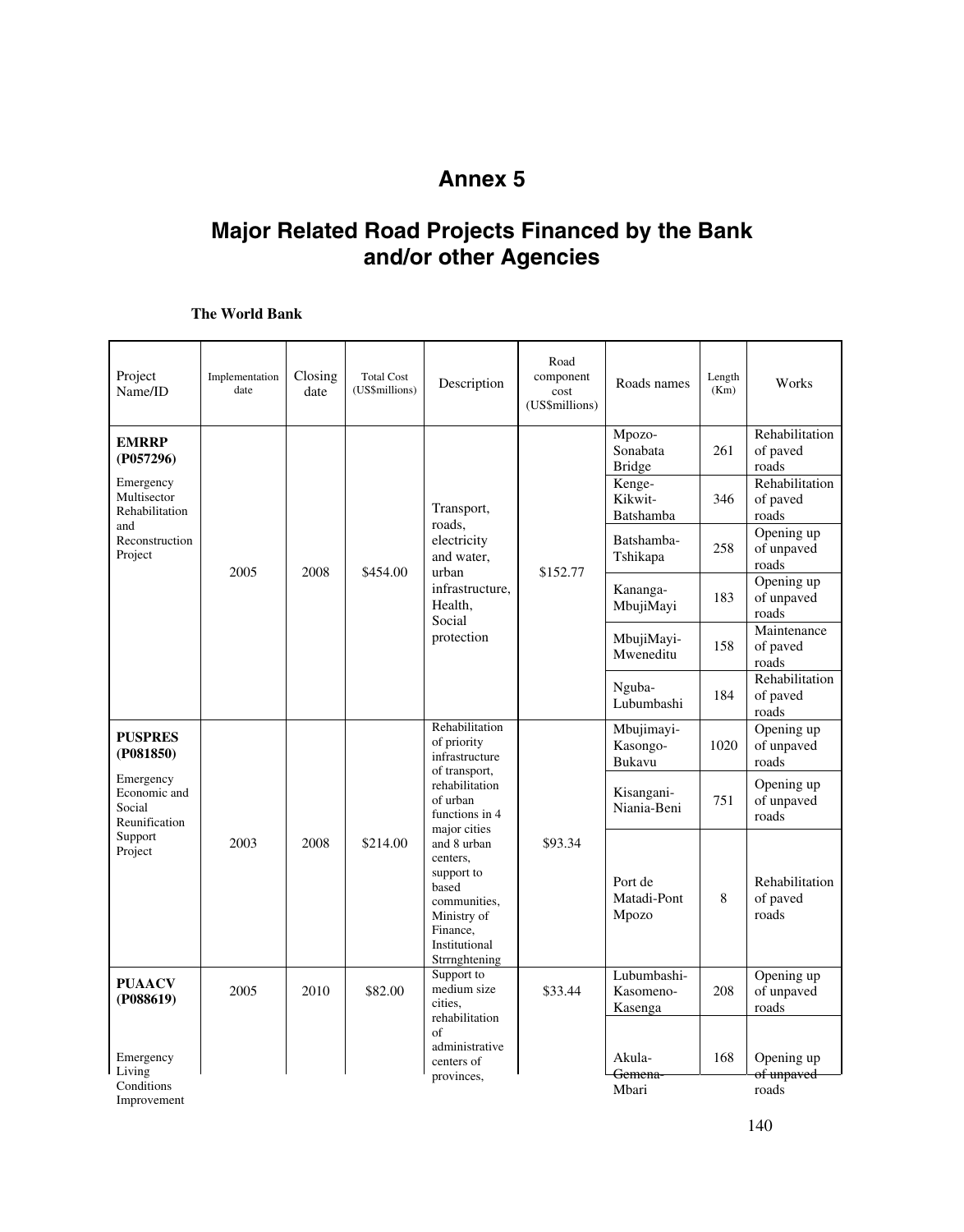| Support<br>Project                                                                         |           |      |          | opening up of<br>roads and<br>institutional                                                                           |         |                                                          |     |                                            |
|--------------------------------------------------------------------------------------------|-----------|------|----------|-----------------------------------------------------------------------------------------------------------------------|---------|----------------------------------------------------------|-----|--------------------------------------------|
|                                                                                            |           |      |          | strenghtening<br>of provinces                                                                                         |         | Mbari-<br>Libenge et<br>Boyabo-<br>Zongo                 | 224 | Opening up<br>of unpaved<br>roads          |
| <b>PURUS</b><br>(P104497)<br>Emergency<br>Urban and<br>Social<br>Rehabilitation<br>Project | Apr- $07$ | 2011 | \$182.00 | <b>Building</b><br>schools.<br>payment of<br>internal debt,<br>rehabilitation<br>of public<br>roads, water,<br>health | \$42.00 | Réhabilitation<br>de la voirie<br>urbaine de<br>Kinshasa | 34  | Rehabilitation<br>of paved<br>public roads |

## **Other Agencies**

| EU                                                                                                                            |                                   |            |                |                                                                                                                                                              |                                                |                                              |                                   |                                     |
|-------------------------------------------------------------------------------------------------------------------------------|-----------------------------------|------------|----------------|--------------------------------------------------------------------------------------------------------------------------------------------------------------|------------------------------------------------|----------------------------------------------|-----------------------------------|-------------------------------------|
| <b>PARII</b>                                                                                                                  |                                   |            |                |                                                                                                                                                              |                                                | Kinshasa-<br>Kenge                           | 275                               | Preservation of<br>RN1              |
| Rehabilitation<br>Support<br>Program:                                                                                         | Initial<br>Jul-<br>0 <sup>3</sup> | Dec-<br>12 | 130.65<br>€    | Rehabilitation<br>of roads<br>infrastructures<br>and adduction<br>of clean water,<br>building<br>operational<br>capacities of<br>OdR, of OVD<br>and Regideso | 100.05<br>€                                    | Lufimi-<br>Kwango                            | 57                                | Rehabilitation<br>of paved<br>roads |
| Agreement<br>(80 millions<br>euros).                                                                                          |                                   |            |                |                                                                                                                                                              |                                                | Mongata-<br>Bandundu-<br>Mpoko               | 281                               | Opening up<br>of unpaved<br>roads   |
| Amendment<br>$n^{\circ}1(28,65)$<br>millions<br>euros) and<br>Amendment<br>$n^{\circ}2(22)$<br>millions<br>euros)             |                                   |            |                |                                                                                                                                                              |                                                | RN1-Mpoko-<br>Bandundu-<br>Weti-<br>Mbandaka | 809                               | Opening up<br>of unpaved<br>roads   |
| <b>East Congo</b><br>Program<br>(PEC)                                                                                         |                                   |            |                |                                                                                                                                                              |                                                | Uvira-<br>Kamanyola                          | 85                                | Maintenance<br>of covered<br>roads  |
| Program of<br>Rehabilitation<br>and<br>Reinsertion<br>after war in<br>Aug-<br>the Eastern<br>06<br>Provinces in<br><b>DRC</b> |                                   |            | Rehabilitation |                                                                                                                                                              | Kamanyola-<br>Bukavu-<br>Goma-Beni-<br>Kasindi | 759                                          | Opening up<br>of unpaved<br>roads |                                     |
|                                                                                                                               |                                   | Dec-<br>11 | 65.00<br>€     | of roads<br>infrastructure                                                                                                                                   | 33.00<br>€                                     | Rutshuru-<br>Bunagana                        | 24                                | Opening up<br>of unpaved<br>roads   |
|                                                                                                                               |                                   |            |                |                                                                                                                                                              |                                                | Kisangani-<br>Lubutu                         | 204                               | Re-openeing<br>of paved<br>roads    |
|                                                                                                                               |                                   |            |                |                                                                                                                                                              |                                                | Sake-<br>Walikale                            | 287                               | Maintenance<br>of unpaved<br>roads  |
| <b>AfDB</b>                                                                                                                   |                                   |            |                |                                                                                                                                                              |                                                |                                              |                                   |                                     |
| Rehabilitation<br>of Nsele-<br>Lufimi and                                                                                     | Dec-<br>0 <sub>5</sub>            | Jan-<br>10 | \$76.57        | Rehabilitation<br>of Nsele-<br>Lufimi et                                                                                                                     | \$76.57                                        | Nsele-Lufimi                                 | 95                                | Rehabilitation<br>of paved<br>roads |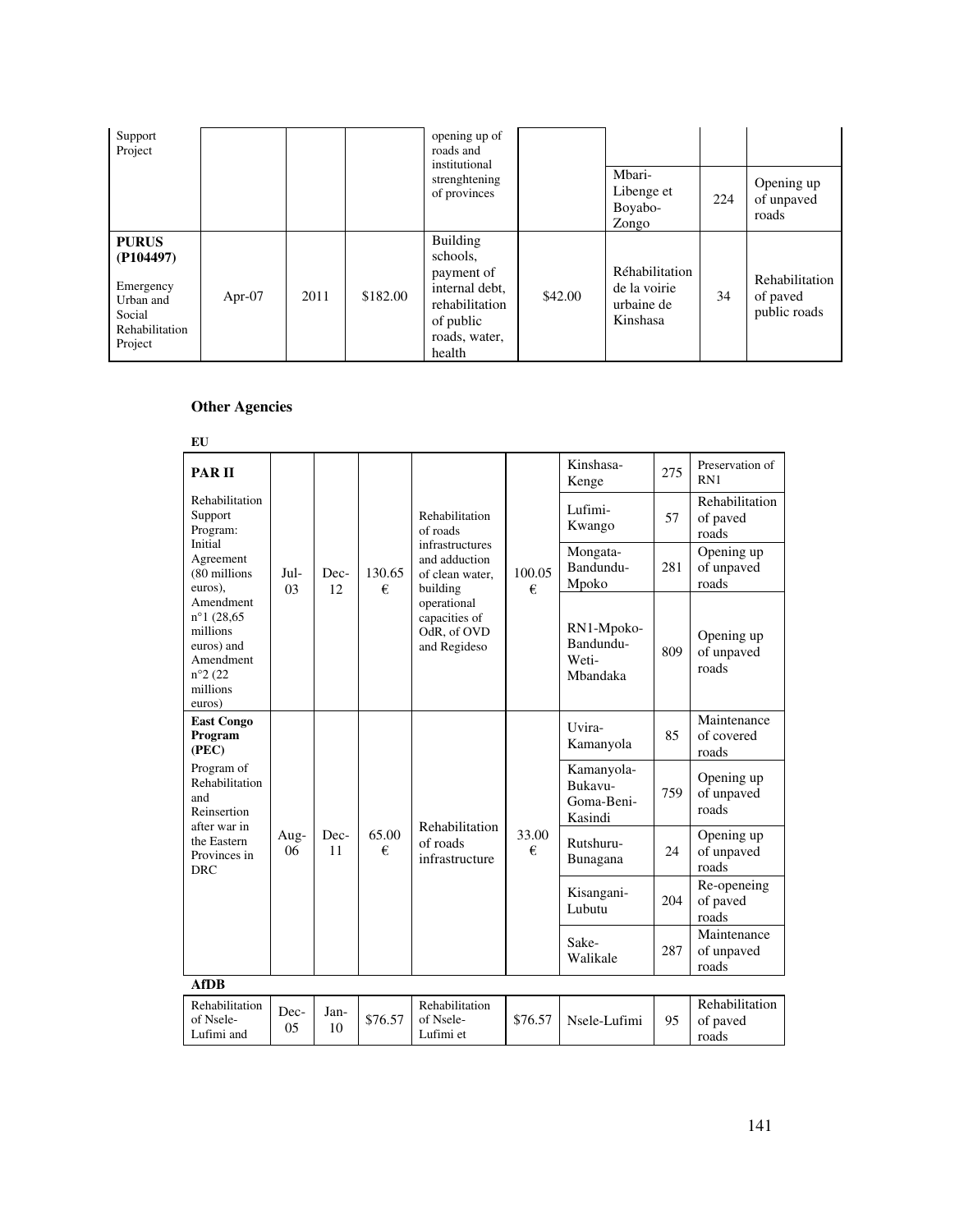| Kwango-<br>Kenge roads<br>Project                        |            |                 |            | Kwango-<br>Kenge roads-<br>Study on the<br>planned<br>Loange-Mbuji<br>Mayi road<br>construction                                        |            | Kwango-<br>Kenge                                                   | 73  | Rehabilitation<br>of paved<br>roads   |
|----------------------------------------------------------|------------|-----------------|------------|----------------------------------------------------------------------------------------------------------------------------------------|------------|--------------------------------------------------------------------|-----|---------------------------------------|
| <b>Koweit</b>                                            |            |                 |            |                                                                                                                                        |            |                                                                    |     |                                       |
| Rehabilitation<br>of Libération<br>Avenue in<br>Kinshasa | Dec-<br>06 | Dec-<br>09      | \$15.00    | Opening up of<br>Selembao<br>District and<br>restoration of<br>the direct link<br>between thw<br>west and the<br>center of<br>Kinshasa | \$15.00    | Round about<br>Mandela-<br><b>UPN</b> Bridge                       | 13  | Rehabilitation<br>of paved<br>roads   |
| <b>DFID</b>                                              |            |                 |            |                                                                                                                                        |            |                                                                    |     |                                       |
| Rehabilitation<br>of Road K2<br>Project                  | 2004       | $\,$ Nov-<br>07 | \$7.00     | Rehabilitation<br>of the road<br>Kisangani-<br>Ubundu by<br>the HIMO<br>method                                                         | \$7.00     | Kisangani-<br>Ubundu                                               | 129 | Opening up<br>of unpaved<br>roads     |
| <b>Belgium</b>                                           |            |                 |            |                                                                                                                                        |            |                                                                    |     |                                       |
| Emergency                                                |            |                 |            | Improve access<br>to water.                                                                                                            |            | Rehabilitation<br>and<br>Sanitation of<br>Kinshasa<br>public roads |     | Rehabilitation<br>of paved<br>roads   |
| program for<br><b>DRC 2006-</b><br>2008                  | Aug-<br>06 | Oct-<br>08      | 25.00<br>€ | sanitation of<br>priority zones<br>and opening up<br>of these zones<br>in major cities                                                 | 11.00<br>€ | Boma-Tshela                                                        | 117 | Rehabilitation<br>of paved<br>roads   |
|                                                          |            |                 |            |                                                                                                                                        |            | Rehabilitation<br>of Office des<br>Routes ferry<br>boats           |     | Rehabilitation<br>and<br>construction |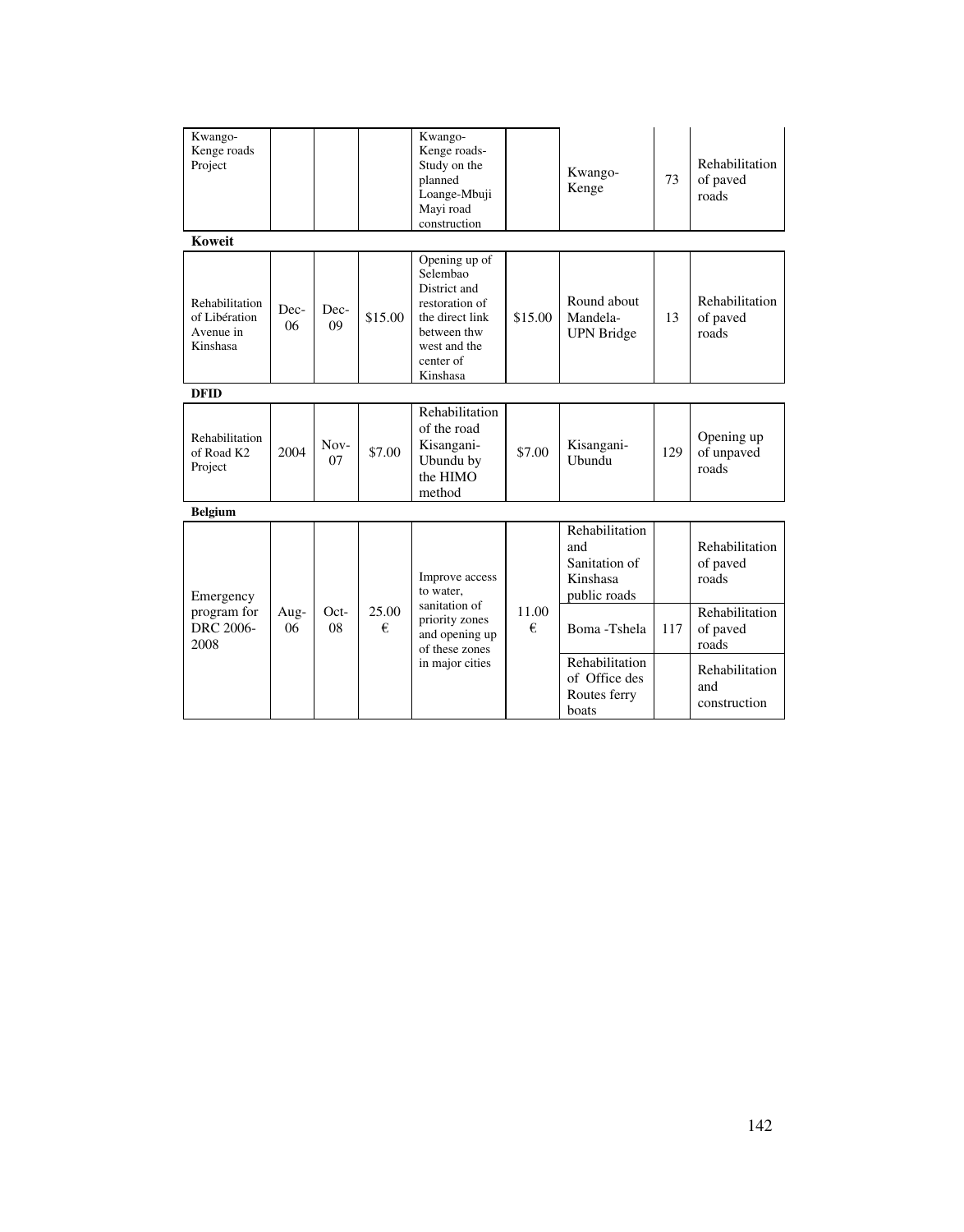## Road Infrastructure Analysis

| <b>Province</b>      | <b>Background</b>                                                                                                                                                  | <b>Points served</b>                                                                                                                                                                                                                                                                                                   | <b>Financing</b>                                                                     |
|----------------------|--------------------------------------------------------------------------------------------------------------------------------------------------------------------|------------------------------------------------------------------------------------------------------------------------------------------------------------------------------------------------------------------------------------------------------------------------------------------------------------------------|--------------------------------------------------------------------------------------|
| Katanga              | Lack of roads in Katanga have<br>been identified by various investor<br>companies as a major impediment<br>to development of minerals. These                       | Paved:<br>Lubumbashi-<br>$\bullet$<br>Likasi-Kolwezi<br>Gravel:                                                                                                                                                                                                                                                        | World Bank                                                                           |
|                      | enterprises<br>have<br>started<br>to<br>construct their own roads to service<br>their immediate requirements, as<br>for instance to the border posts in<br>Zambia. | $\bullet$<br>Lubumbashi-<br>Kasenga<br>Mokambo to<br>$\bullet$<br>Tenke<br>Kasenga to<br>$\bullet$<br>Kilwa to Pweto<br>Kalemie and<br>Moba<br>Lubumbashi to<br>$\bullet$<br>Mokambo to<br>Sakania                                                                                                                     | World Bank                                                                           |
| Kasai<br>Occidentale | A critical issue in addition to road<br>transport is rehabililitation of the<br>rail links between Mbuji-Mayi and<br>Lubumbashi                                    | Gravel:<br>Mbuji-Mayi to<br>$\bullet$<br>Kabinda to<br>Lubao to<br>Kasongo<br>Mbuji Mayi to<br>Kananga<br>Lodja to Lomela<br>to Ikela and<br>Boende                                                                                                                                                                    | World bank                                                                           |
| Kasai<br>Orientale   | Some private diamond companies<br>are constructing their own roads, as<br>is the case of AMB                                                                       | Gravel:<br>Kananga to<br>$\bullet$<br>Mbuji-Mayi<br>Tshikapa to<br>٠<br>Gungu<br>Tshikapa to<br>$\bullet$<br>Kananga<br>Kananga to<br>Lodja                                                                                                                                                                            | World Bank                                                                           |
| Bandundu             | diamond<br>companies<br>Some<br>are<br>constructing their own roads, as is<br>the case with MIDAMINES                                                              | Paved:<br>Gungu to Kikwit<br>$\bullet$<br>Kikwit<br>$\bullet$<br>to<br>Masimanimbto<br>Kenge<br>Kenge<br>$\bullet$<br>to<br>Kinshasa<br>Gravel:<br>Masimanimba to<br>$\bullet$<br>Bagata to<br>Bandundu<br>Bandundu ville<br>$\bullet$<br>to Mbankane<br>Kenge to<br>$\bullet$<br>Popokabaka to<br>Kasongo to<br>Lunda | World Bank<br>African<br>Development<br>Bank<br>European<br>Commission<br>World Bank |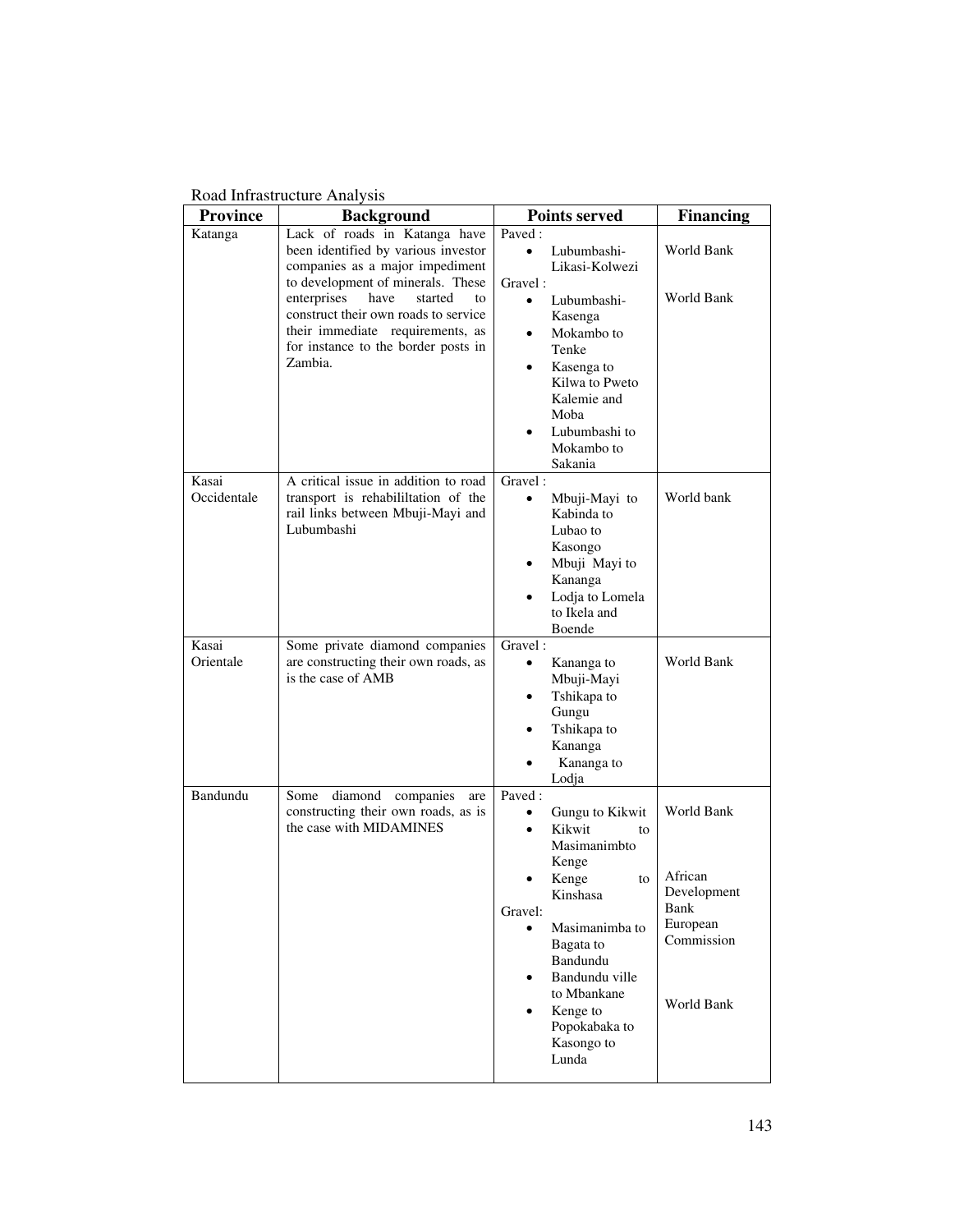| <b>Bas Congo</b>     | of<br>Lack<br>roads<br>is<br>major<br>a<br>development constraint for this<br>province, even though it is not a<br>key minerals producer | Paved:<br>$\bullet$<br>$\bullet$<br>Gravel:<br>$\bullet$ | Matadi to<br>Mbanza to<br>Ngungu to<br>Madimba<br>Madimba to<br>Kinshasa<br>Matadi to Inga to<br>Boma to Tshela<br>Boma to Moanda<br>to Mbanza to<br>Ngungu to Luozi<br>to Tshela                                                                                                                                                                                                 | World Bank<br>European<br>Commission<br>World Bank<br>World Bank              |
|----------------------|------------------------------------------------------------------------------------------------------------------------------------------|----------------------------------------------------------|-----------------------------------------------------------------------------------------------------------------------------------------------------------------------------------------------------------------------------------------------------------------------------------------------------------------------------------------------------------------------------------|-------------------------------------------------------------------------------|
| Equateur             |                                                                                                                                          | Gravel:<br>$\bullet$<br>$\bullet$<br>$\bullet$           | Gemena to<br>Kananga to<br>Zongo<br>Gemena to<br><b>Businga</b><br>Lisala to Bumba<br>Bumba to Aketi<br>Mbandaka to<br>Bikoro to<br>Bokatola<br>Zongo to Mogalo<br>Bokatola to<br>Ingende to<br>Boende to Ikela<br>to Opala to<br>Kisangani                                                                                                                                       | World Bank<br><b>DFID</b><br>European<br>Commission<br>World Bank             |
| Oriental<br>Province |                                                                                                                                          | Gravel:<br>$\bullet$<br>$\bullet$<br>$\bullet$<br>٠      | Kisangani to<br>Bafwasende to<br>Nia Nia to<br>Mambasa to<br>Comanda<br>Aketi to Buta to<br>Banalia to<br>Kisangani<br>Kisangani to<br>Ubundu<br>Beni to<br>Komanda to<br>Bunia<br>Kisangani to<br>Lubutu to Oso to<br>Walikale<br>Lubutu to Punia<br>Nia Nia to<br>Wamba to Isiro<br>to Niagara to<br>Dungu to Aba<br><b>Bunia</b> to Djugu<br>toAru to Mahagi<br>Ikela to Opala | World Bank<br><b>DFID</b><br>European<br>Comisión<br><b>KFW</b><br>World Bank |